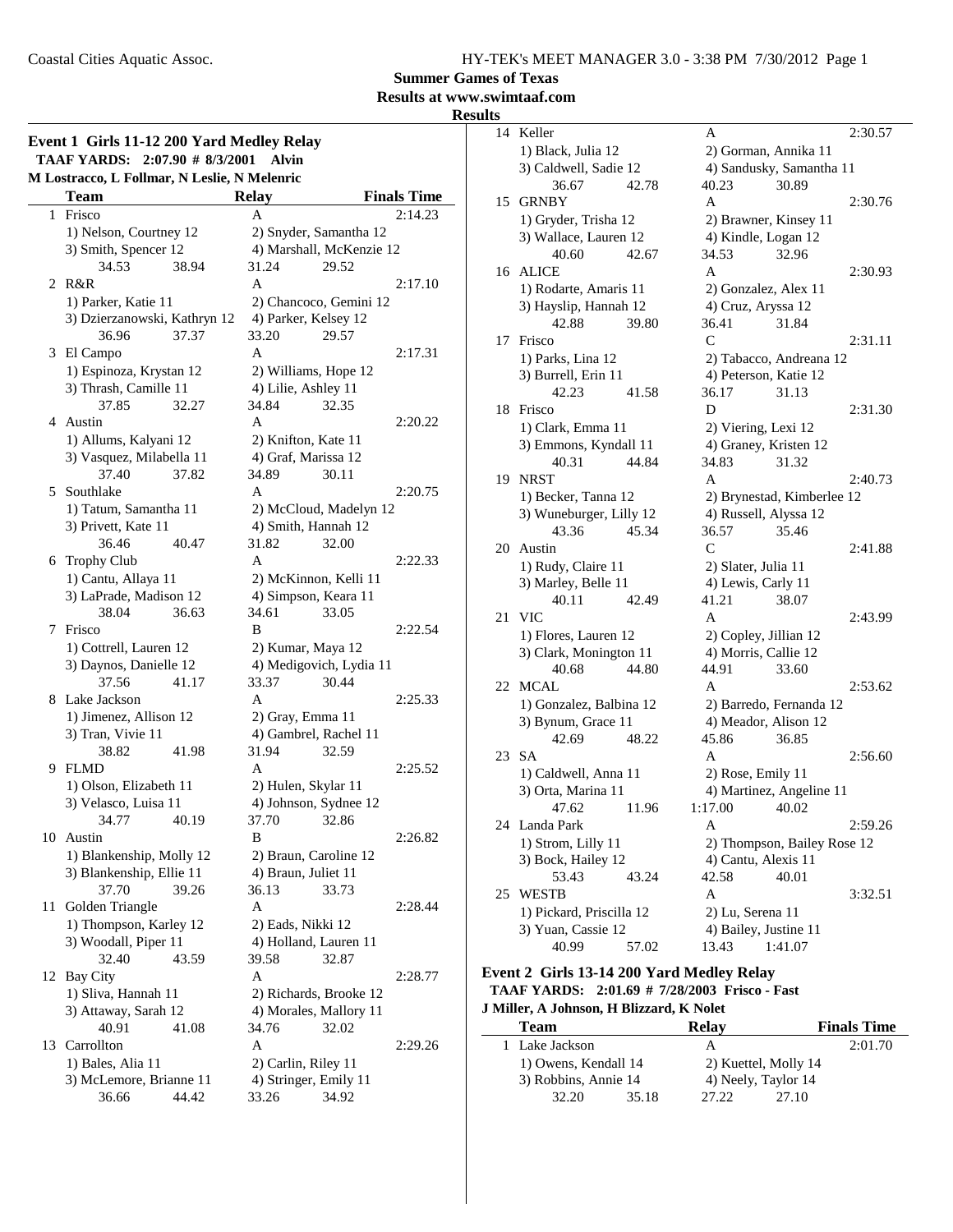**Summer Games of Texas**

### **Results at www.swimtaaf.com**

**Results**

|    | (Event 2 Girls 13-14 200 Yard Medley Relay)<br>Team | <b>Relay</b>             | <b>Finals Time</b> |
|----|-----------------------------------------------------|--------------------------|--------------------|
| 2  | R&R                                                 | A                        | 2:08.08            |
|    | 1) Sanchez, Alexandra 14                            | 2) Dixon, Rachel 14      |                    |
|    | 3) Cadriel, Diamond 14                              | 4) Mangel, Shelbi 14     |                    |
|    | 35.33<br>34.64                                      | 30.80<br>27.31           |                    |
|    | 3 Golden Triangle                                   | A                        | 2:08.88            |
|    |                                                     |                          |                    |
|    | 1) Bessire, Carly 14                                | 2) White, Rebecca 13     |                    |
|    | 3) Coffin, Hollie 14                                | 4) Odom, Hannah 13       |                    |
|    | 33.25<br>35.50                                      | 32.41<br>27.72           |                    |
|    | 4 Frisco                                            | A                        | 2:10.99            |
|    | 1) Bergmann, Julia 14                               | 2) Winkle, Emily 14      |                    |
|    | 3) Burrell, Lauren 14                               | 4) Peterson, Karli 13    |                    |
|    | 35.24<br>38.34                                      | 29.73<br>27.68           |                    |
| 5  | <b>GRNBY</b>                                        | A                        | 2:11.87            |
|    | 1) Brawner, Kaylee 13                               | 2) Kennington, Reagan 14 |                    |
|    | 3) Fauber, Ruth 14                                  | 4) Gryder, Jessica 13    |                    |
|    | 32.35<br>45.16                                      | 24.03<br>30.33           |                    |
|    | 6 Cain Center                                       | A                        | 2:12.54            |
|    | 1) Takata, Lauren 13                                | 2) Boyd, Jamie 13        |                    |
|    | 3) Hardin, Alli 13                                  | 4) Hardin, Kathryn 14    |                    |
|    | 32.19<br>37.34                                      | 31.09<br>31.92           |                    |
| 7  | Bay City                                            | A                        | 2:12.63            |
|    | 1) Orsak, Mehgan 13                                 | 2) Muskiet, Whitney 13   |                    |
|    | 3) Condry, Brittany 14                              | 4) Koenig, Hannah 14     |                    |
|    | 34.15<br>36.79                                      | 31.26<br>30.43           |                    |
|    | 8 Wharton                                           | A                        | 2:13.64            |
|    | 1) Rodriguez, Valeria 13                            | 2) Billings, Rachel 14   |                    |
|    | 3) Hinze, Libby 14                                  | 4) Samhouri, Mona 14     |                    |
|    | 36.46<br>38.64                                      | 30.16<br>28.38           |                    |
| 9. | <b>Trophy Club</b>                                  | A                        | 2:14.43            |
|    | 1) Wilson, Madeline 13                              | 2) Kaminski, Whitney 13  |                    |
|    | 3) Wilhelm, Paige 14                                | 4) Unruh, Claire 13      |                    |
|    | 33.61<br>38.71                                      | 33.33<br>28.78           |                    |
|    | 10 McKinney                                         | A                        | 2:15.18            |
|    | 1) Hendricks, Ailee 13                              | 2) Pierron, Kristin 14   |                    |
|    | 3) Garcia, Emily Grace 14                           | 4) Pierron, Katherine 14 |                    |
|    | 36.81<br>36.24                                      | 32.76<br>29.37           |                    |
| 11 | Plano                                               | A                        | 2:17.56            |
|    | 1) Morgan, Micayla 13                               | 2) Peng, Sabrina 13      |                    |
|    | 3) Leung, Sharon 13                                 | 4) Mott, Caroline 13     |                    |
|    | 32.21<br>38.79                                      | 35.03<br>31.53           |                    |
|    | 12 Keller                                           | A                        | 2:17.97            |
|    | 1) Mullowney, Jocelyn 14                            | 2) Weber, Taylor 14      |                    |
|    | 3) Knodell, Julia 13                                | 4) Hartigan, Sammi 13    |                    |
|    | 37.06<br>35.54                                      | 30.61<br>34.76           |                    |
| 13 | Dripping Springs                                    | A                        | 2:19.13            |
|    | 1) Six, Jacqueline 13                               | 2) Hall, Peyton 13       |                    |
|    | 3) Fletcher, Olivia 13                              | 4) Cole, Sydney 13       |                    |
|    | 34.34<br>41.59                                      | 32.25<br>30.95           |                    |
| 14 | <b>TMST</b>                                         | A                        | 2:19.92            |
|    |                                                     |                          |                    |
|    | 1) Barker, Lauren 14                                | 2) Wooten, Marissa 14    |                    |
|    | 3) Land, Abigail 13                                 | 4) McGuire, Micaela 14   |                    |
|    | 34.84<br>40.30                                      | 35.66<br>29.12           |                    |
|    | 15 Frisco                                           | B                        | 2:22.14            |
|    | 1) Bergmann, Sarah 13                               | 2) Campo, Havana 13      |                    |
|    | 3) Davis, Lindsey 13                                | 4) Murray, Morgan 14     |                    |
|    | 36.87<br>40.43                                      | 32.05<br>32.79           |                    |

| 16 | Carrollton             |       | A                      |                          | 2:23.80 |
|----|------------------------|-------|------------------------|--------------------------|---------|
|    | 1) McGee, Christina 14 |       |                        | 2) Johnson, Heather 13   |         |
|    | 3) Kell, Haley 13      |       | 4) Doocy, Laura 13     |                          |         |
|    | 40.09                  | 41.46 | 34.90                  | 27.35                    |         |
|    | 17 Landa Park          |       | A                      |                          | 2:28.37 |
|    | 1) Turner, Vanessa 14  |       |                        | 2) McGilvrey, Madison 13 |         |
|    | 3) Horn, Victoria 14   |       | 4) Criddle, Cierra 13  |                          |         |
|    | 39.73                  | 44.38 | 31.30                  | 32.96                    |         |
| 18 | <b>Trophy Club</b>     |       | B                      |                          | 2:28.41 |
|    | 1) Quayle, Bethany 14  |       |                        | 2) Thompson, Jessica 14  |         |
|    | 3) Cantu, Marrisal 13  |       | 4) Stotts, Brianna 13  |                          |         |
|    | 39.41                  | 39.95 | 33.11                  | 35.94                    |         |
| 19 | Hubbard                |       | $\mathsf{A}$           |                          | 2:29.49 |
|    | 1) Havens, Bekah 14    |       | 2) Sanders, Kayla 14   |                          |         |
|    | 3) Corbin, Josie 14    |       | 4) Wehmeyer, Kayley 13 |                          |         |
|    | 40.20                  | 39.37 | 35.24                  | 34.68                    |         |
| 20 | Mesquite               |       | A                      |                          | 2:31.58 |
|    | 1) Frichette, Sarah 13 |       |                        | 2) Hernandez, Annika 13  |         |
|    | 3) Ventura, Joclyn 13  |       | 4) Nichols, Nicole 13  |                          |         |
|    | 41.21                  | 46.35 | 34.20                  | 29.82                    |         |
| 21 | <b>ALICE</b>           |       | A                      |                          | 2:47.14 |
|    | 1) Chapa, Valerie 13   |       | 2) Rivera, Savanna 13  |                          |         |
|    | 3) Guerra, Alyssa 13   |       | 4) Edwards, Aleah 13   |                          |         |
|    | 48.73                  | 44.80 | 38.97                  | 34.64                    |         |
| 22 | MCAL                   |       | A                      |                          | 2:47.21 |
|    | 1) Garza, Analisa 14   |       | 2) Cantu, Abril 14     |                          |         |
|    | 3) Gulino, Valeria 14  |       | 4) Lara, Dana 14       |                          |         |
|    | 53.08                  | 43.76 | 39.53                  | 30.84                    |         |
| 23 | <b>VIC</b>             |       | A                      |                          | 2:51.14 |
|    | 1) Cooper, Kelcey 13   |       |                        | 2) Rangnow, Alyvia 13    |         |
|    | 3) Coleman, Lucy 14    |       | 4) Pohl, Kara 14       |                          |         |
|    | 43.82                  | 42.64 | 51.25                  | 33.43                    |         |

#### **Event 3 Girls 11-12 100 Yard Freestyle TAAF YARDS: 57.78 # Elizabeth Weiss 8/3/2001**

| 1788 17880.<br>$\frac{1}{2}$ $\frac{1}{2}$ $\frac{1}{2}$ $\frac{1}{2}$ $\frac{1}{2}$ $\frac{1}{2}$ $\frac{1}{2}$ $\frac{1}{2}$ $\frac{1}{2}$ $\frac{1}{2}$ $\frac{1}{2}$ $\frac{1}{2}$ $\frac{1}{2}$ $\frac{1}{2}$ $\frac{1}{2}$ $\frac{1}{2}$ $\frac{1}{2}$ $\frac{1}{2}$ $\frac{1}{2}$ $\frac{1}{2}$ $\frac{1}{2}$ $\frac{1}{2}$ |       |  |                 |                    |  |  |
|------------------------------------------------------------------------------------------------------------------------------------------------------------------------------------------------------------------------------------------------------------------------------------------------------------------------------------|-------|--|-----------------|--------------------|--|--|
| <b>Name</b>                                                                                                                                                                                                                                                                                                                        |       |  | <b>Age Team</b> | <b>Finals Time</b> |  |  |
| 1 Williams, Hope                                                                                                                                                                                                                                                                                                                   |       |  | 12 El Campo     | 59.65              |  |  |
| 28.65                                                                                                                                                                                                                                                                                                                              | 31.00 |  |                 |                    |  |  |
| 2 Tran, Vivie                                                                                                                                                                                                                                                                                                                      |       |  | 11 Lake Jackson | 1:03.18            |  |  |
| 29.14                                                                                                                                                                                                                                                                                                                              | 34.04 |  |                 |                    |  |  |
| 3 Stone, Raegan                                                                                                                                                                                                                                                                                                                    |       |  | 11 PAC          | 1:05.61            |  |  |
| 31.47                                                                                                                                                                                                                                                                                                                              | 34.14 |  |                 |                    |  |  |
| *4 Attaway, Sarah                                                                                                                                                                                                                                                                                                                  |       |  | 12 Bay City     | 1:06.09            |  |  |
| 31.82                                                                                                                                                                                                                                                                                                                              | 34.27 |  |                 |                    |  |  |
| *4 Daynos, Danielle                                                                                                                                                                                                                                                                                                                |       |  | 12 Frisco       | 1:06.09            |  |  |
| 31.86                                                                                                                                                                                                                                                                                                                              | 34.23 |  |                 |                    |  |  |
| 6 Pfeil, C.J.                                                                                                                                                                                                                                                                                                                      |       |  | 12 Cain Center  | 1:06.56            |  |  |
| 31.00                                                                                                                                                                                                                                                                                                                              | 35.56 |  |                 |                    |  |  |
| 7 Eubank, Emily                                                                                                                                                                                                                                                                                                                    |       |  | 12 GVINE        | 1:07.31            |  |  |
| 31.97                                                                                                                                                                                                                                                                                                                              | 35.34 |  |                 |                    |  |  |
| 8 Beckman, Sam                                                                                                                                                                                                                                                                                                                     |       |  | 11 Landa Park   | 1:07.83            |  |  |
| 32.11                                                                                                                                                                                                                                                                                                                              | 35.72 |  |                 |                    |  |  |
| 9 McLemore, Brianne                                                                                                                                                                                                                                                                                                                |       |  | 11 Carrollton   | 1:08.37            |  |  |
| 32.56                                                                                                                                                                                                                                                                                                                              | 35.81 |  |                 |                    |  |  |
| 10 Parker, Kelsey                                                                                                                                                                                                                                                                                                                  |       |  | 12 R&R          | 1:08.47            |  |  |
| 32.88                                                                                                                                                                                                                                                                                                                              | 35.59 |  |                 |                    |  |  |
| 11 Barnes, Sarah                                                                                                                                                                                                                                                                                                                   |       |  | 12 Cain Center  | 1:08.64            |  |  |
| 32.67                                                                                                                                                                                                                                                                                                                              | 35.97 |  |                 |                    |  |  |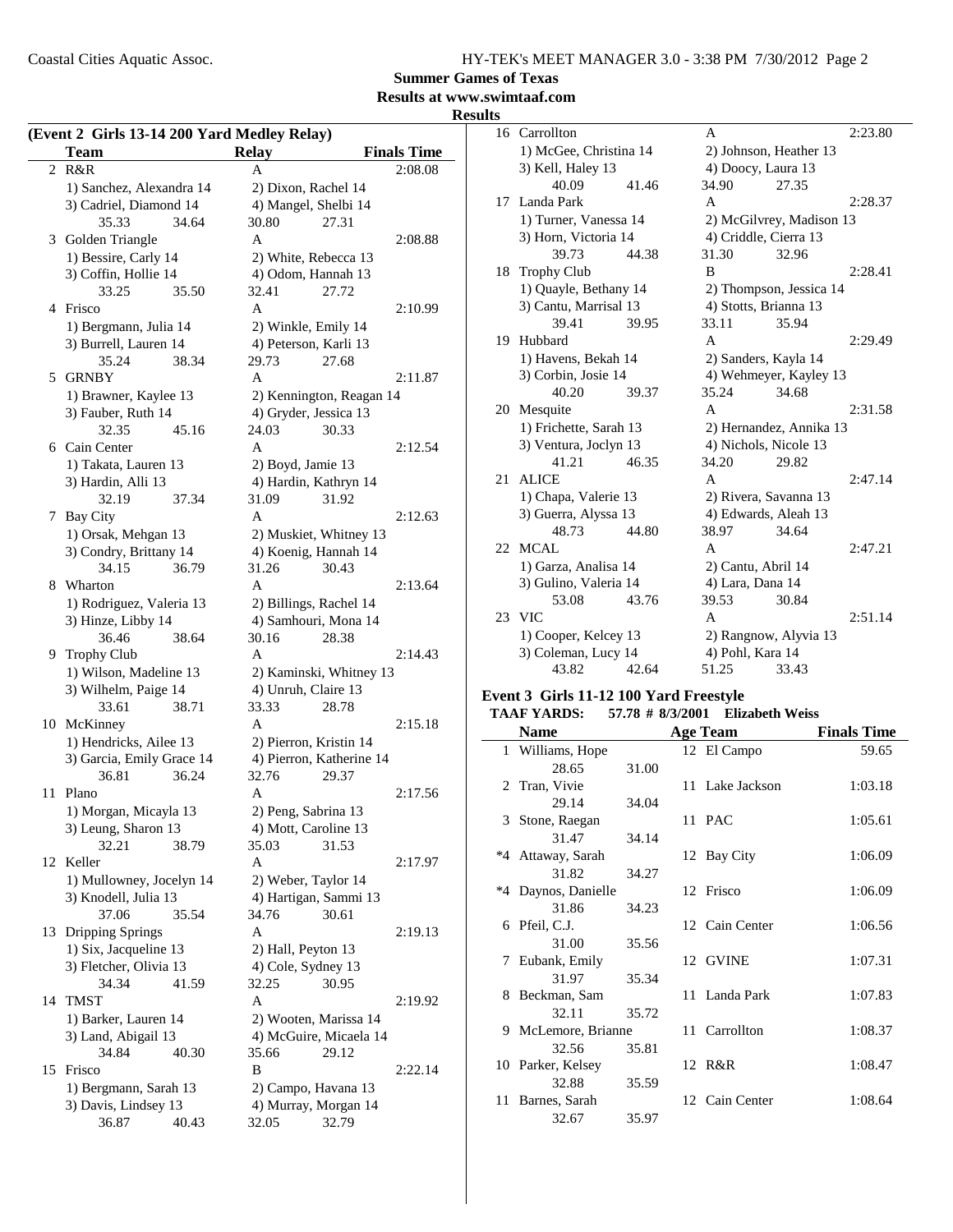**Summer Games of Texas**

**Results at www.swimtaaf.com**

| (Event 3 Girls 11-12 100 Yard Freestyle) |       |  |                     |                    | wwww | 39 Reed, Georgia                       |       | 11 Miss                     | 1:33.20            |
|------------------------------------------|-------|--|---------------------|--------------------|------|----------------------------------------|-------|-----------------------------|--------------------|
| <b>Name</b>                              |       |  | <b>Age Team</b>     | <b>Finals Time</b> |      | 42.00                                  | 51.20 |                             |                    |
| 12 Cantu, Allaya                         |       |  | 11 Trophy Club      | 1:08.91            |      |                                        |       |                             |                    |
| 33.60                                    | 35.31 |  |                     |                    |      | Event 4 Girls 13-14 100 Yard Freestyle |       |                             |                    |
| 13 Taylor, Megan                         |       |  | 12 Coast            | 1:09.87            |      | <b>TAAF YARDS:</b>                     |       | 55.68 # 7/27/2008 Alex Huff |                    |
| 33.06                                    | 36.81 |  |                     |                    |      | <b>Name</b>                            |       | <b>Age Team</b>             | <b>Finals Time</b> |
| 14 Truesdell, Hannah                     |       |  | 12 Stephenville     | 1:09.96            |      | 1 Kuettel, Molly                       |       | 14 Lake Jackson             | 57.56              |
| 33.14                                    | 36.82 |  |                     |                    |      | 27.61                                  | 29.95 |                             |                    |
| 15 Peterson, Katie                       |       |  | 12 Frisco           | 1:10.79            |      | 2 Martinez, Kayla                      |       | 13 ALICE                    | 58.56              |
| 33.65                                    | 37.14 |  |                     |                    |      | 28.03                                  | 30.53 |                             |                    |
| 16 Woodall, Payton                       |       |  | 11 Hubbard          | 1:10.89            |      | 3 Neely, Taylor                        |       | 14 Lake Jackson             | 1:00.74            |
| 33.14                                    | 37.75 |  |                     |                    |      | 29.07                                  | 31.67 |                             |                    |
| 17 Wilson, Hannah                        |       |  | 11 TMST             | 1:11.14            |      | 4 Mangel, Shelbi                       |       | 14 R&R                      | 1:01.08            |
| 34.66                                    | 36.48 |  |                     |                    |      | 29.20                                  | 31.88 |                             |                    |
| 18 Longino, Jayden                       |       |  | 11 ROCK             | 1:11.19            |      | 5 Peterson, Savanna                    |       | 14 Boerne                   | 1:01.52            |
|                                          |       |  |                     |                    |      | 30.22                                  | 31.30 |                             |                    |
| 32.24                                    | 38.95 |  |                     |                    |      | 6 Wilson, Madeline                     |       | 13 Trophy Club              | 1:01.78            |
| 19 Rudy, Claire<br>35.56                 |       |  | 11 Austin           | 1:12.08            |      | 29.81                                  | 31.97 |                             |                    |
|                                          | 36.52 |  |                     |                    |      | 7 Gilcrease, Katelyn                   |       | 13 Landa Park               | 1:01.81            |
| 20 Bales, Alia                           |       |  | 11 Carrollton       | 1:12.53            |      | 29.08                                  | 32.73 |                             |                    |
| 34.32                                    | 38.21 |  |                     |                    |      | *8 Hendricks, Karley                   |       | 13 ALICE                    | 1:02.79            |
| 21 Blankenship, Molly                    |       |  | 12 Austin           | 1:13.00            |      | 29.74                                  | 33.05 |                             |                    |
| 35.48                                    | 37.52 |  |                     |                    |      | *8 Brawner, Kaylee                     |       | 13 GRNBY                    | 1:02.79            |
| 22 Hudson, Stacie                        |       |  | 12 WESTB            | 1:13.26            |      | 30.16                                  | 32.63 |                             |                    |
| 35.01                                    | 38.25 |  |                     |                    |      | 10 Bergmann, Julia                     |       | 14 Frisco                   | 1:02.98            |
| 23 Festa, Mary                           |       |  | 12 Coast            | 1:13.27            |      | 29.88                                  | 33.10 |                             |                    |
| 1:13.41                                  |       |  |                     |                    |      | 11 Negrete, Pauline                    |       | 13 VIC                      | 1:03.04            |
| 24 Smith, Hannah                         |       |  | 12 Southlake        | 1:14.20            |      | 29.58                                  | 33.46 |                             |                    |
| 34.66                                    | 39.54 |  |                     |                    |      | 12 Hill, Kelsey                        |       | 14 Huntsville               | 1:03.27            |
| 25 Lynch, Katie                          |       |  | 12 VIC              | 1:14.33            |      | 29.88                                  | 33.39 |                             |                    |
| 35.26                                    | 39.07 |  |                     |                    |      | 13 Loser, Morgan                       |       | 14 R&R                      | 1:03.41            |
| 26 Stewart, Kylei                        |       |  | 12 Weatherford      | 1:14.42            |      | 30.12                                  | 33.29 |                             |                    |
| 34.81                                    | 39.61 |  |                     |                    |      | 14 Son, Kathie                         |       |                             | 1:03.61            |
| 27 Cartwright, Isabel                    |       |  | 11 Austin           | 1:15.06            |      |                                        |       | 13 Coppell                  |                    |
| 36.01                                    | 39.05 |  |                     |                    |      | 29.51                                  | 34.10 |                             |                    |
| 28 Rodriguez, Esmer                      |       |  | 12 Edinburg         | 1:15.10            |      | 15 Doocy, Laura                        |       | 13 Carrollton               | 1:04.08            |
| 35.25                                    | 39.85 |  |                     |                    |      | 29.95                                  | 34.13 |                             |                    |
| 29 Orta, Marina                          |       |  | 11 SA               | 1:16.93            |      | 16 Odom, Hannah                        |       | 13 Golden Triangle          | 1:04.21            |
| 37.94                                    | 38.99 |  |                     |                    |      | 30.36                                  | 33.85 |                             |                    |
| 30 McDonald, Lizzy                       |       |  | 12 Landa Park       | 1:18.59            |      | 17 Quayle, Bethany                     |       | 14 Trophy Club              | 1:04.33            |
| 36.96 41.63                              |       |  |                     |                    |      | 31.02                                  | 33.31 |                             |                    |
| 31 Torres, Dinora                        |       |  | 11 Huntsville       | 1:19.53            |      | 18 Six, Jacqueline                     |       | 13 Dripping Springs         | 1:04.37            |
| 37.25                                    | 42.28 |  |                     |                    |      | 30.41                                  | 33.96 |                             |                    |
| 32 Hudson, Kacie                         |       |  | 12 WESTB            | 1:19.57            |      | 19 Santana, Stefania                   |       | 14 West Houston Aqu         | 1:04.43            |
| 36.55                                    | 43.02 |  |                     |                    |      | 30.45                                  | 33.98 |                             |                    |
| 33 Garza, Kiki                           |       |  | 11 Miss             | 1:19.85            |      | 20 Hill, Shelby                        |       | 14 Huntsville               | 1:06.32            |
| 37.01                                    | 42.84 |  |                     |                    |      | 31.45                                  | 34.87 |                             |                    |
| 34 Linnscomb, Jodi                       |       |  | 11 Region 2 Unattac | 1:26.90            |      | 21 Nichols, Nicole                     |       | 13 Mesquite                 | 1:07.69            |
| 39.85                                    | 47.05 |  |                     |                    |      | 32.88                                  | 34.81 |                             |                    |
| 35 Pickard, Priscilla                    |       |  | 12 WESTB            | 1:30.45            |      | 22 Malecki, Ally                       |       | 14 TCAT                     | 1:08.51            |
| 45.69                                    | 44.76 |  |                     |                    |      | 32.72                                  | 35.79 |                             |                    |
| 36 Hamilton, Grace                       |       |  | 12 SA               | 1:31.01            |      | 23 Morris, Laurel                      |       | 13 Austin                   | 1:09.39            |
|                                          | 47.00 |  |                     |                    |      | 33.76                                  | 35.63 |                             |                    |
| 44.01<br>37 Chambers, Destiny            |       |  | 11 Hubbard          | 1:31.90            |      | 24 Corbin, Josie                       |       | 14 Hubbard                  | 1:10.76            |
|                                          |       |  |                     |                    |      | 33.24                                  | 37.52 |                             |                    |
| 43.74                                    | 48.16 |  |                     |                    |      | 25 Garcia, Emily Grace                 |       | 14 McKinney                 | 1:11.07            |
| 38 Rodriguez, Monica                     |       |  | 11 Edinburg         | 1:32.69            |      | 35.49                                  | 35.58 |                             |                    |
| 43.39                                    | 49.30 |  |                     |                    |      |                                        |       |                             |                    |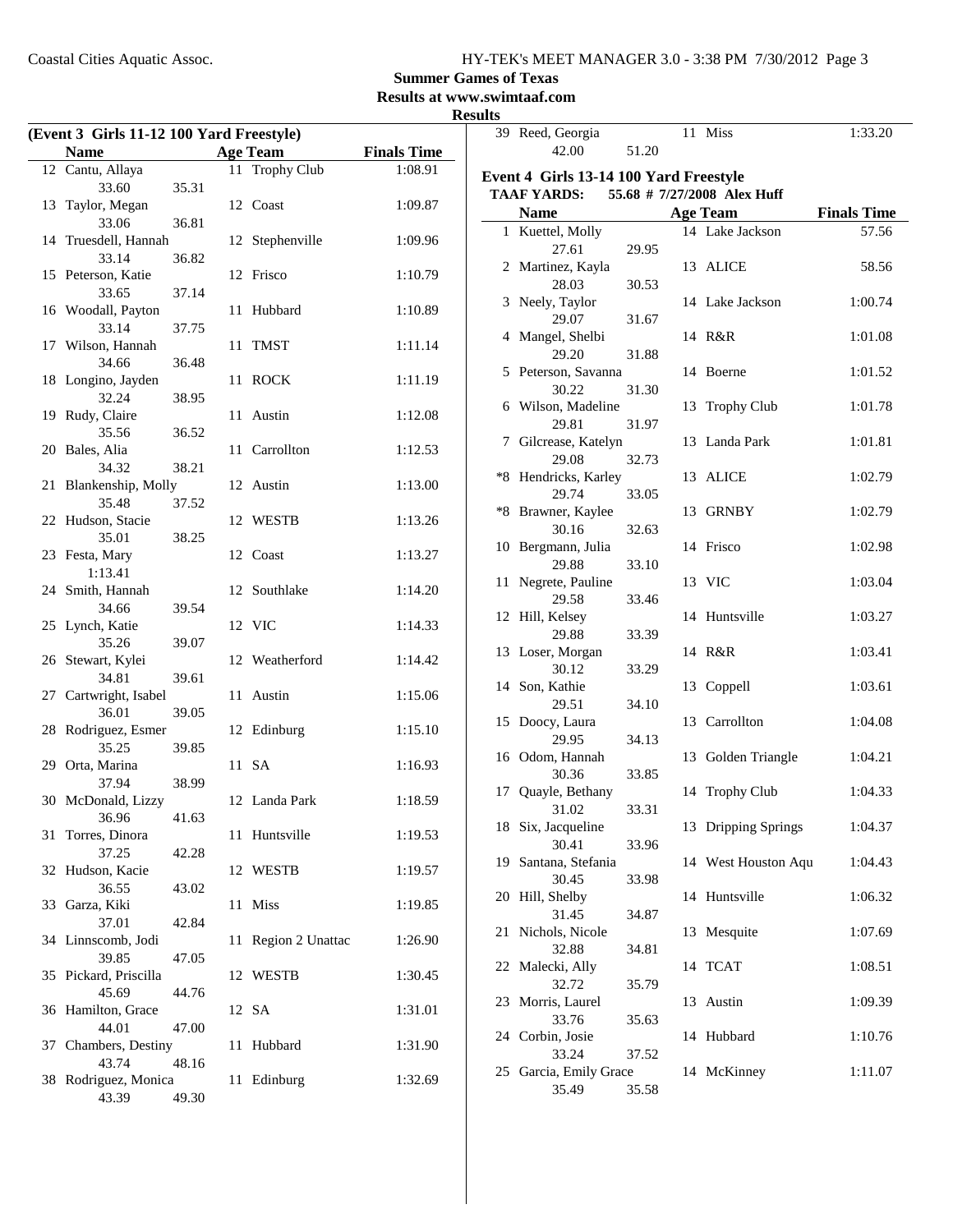### **Summer Games of Texas**

**Results at www.swimtaaf.com**

#### **Results**

| (Event 4 Girls 13-14 100 Yard Freestyle) |                      |       |  |                 |                    |  |  |
|------------------------------------------|----------------------|-------|--|-----------------|--------------------|--|--|
|                                          | <b>Name</b>          |       |  | <b>Age Team</b> | <b>Finals Time</b> |  |  |
|                                          | 26 Arteaga, Cassie   |       |  | 13 Edinburg     | 1:11.17            |  |  |
|                                          | 33.86                | 37.31 |  |                 |                    |  |  |
|                                          | 27 Watson, Jessica   |       |  | 13 HARL         | 1:11.87            |  |  |
|                                          | 34.04                | 37.83 |  |                 |                    |  |  |
|                                          | 28 Hendricks, Ailee  |       |  | 13 McKinney     | 1:12.28            |  |  |
|                                          | 33.13                | 39.15 |  |                 |                    |  |  |
|                                          | 29 Hardin, Kathryn   |       |  | 14 Cain Center  | 1:12.36            |  |  |
|                                          | 33.80                | 38.56 |  |                 |                    |  |  |
|                                          | 30 Mott, Caroline    |       |  | 13 Plano        | 1:14.62            |  |  |
|                                          | 35.32                | 39.30 |  |                 |                    |  |  |
| 31                                       | Sajbel, Maisie       |       |  | 14 Austin       | 1:17.28            |  |  |
|                                          | 37.86                | 39.42 |  |                 |                    |  |  |
|                                          | 32 Meador, Keily     |       |  | 13 MCAL         | 1:17.48            |  |  |
|                                          | 38.08                | 39.40 |  |                 |                    |  |  |
|                                          | 33 Ballew, Skye      |       |  | 13 Austin       | 1:19.32            |  |  |
|                                          | 38.37                | 40.95 |  |                 |                    |  |  |
|                                          | 34 Wogerer, Samantha |       |  | 14 Cain Center  | 1:19.94            |  |  |
|                                          | 38.02                | 41.92 |  |                 |                    |  |  |
|                                          | 35 Hernendez, Gabby  |       |  | 14 SA           | 1:22.96            |  |  |
|                                          | 38.70                | 44.26 |  |                 |                    |  |  |

#### **Event 5 Girls 11-12 50 Yard Backstroke**

#### **TAAF YARDS:** 30.50 # 7/27/2004 Stacie O'Shea

|              | <b>Name</b>         |    | <b>Age Team</b>    | <b>Finals Time</b> |
|--------------|---------------------|----|--------------------|--------------------|
| $\mathbf{1}$ | Thompson, Karley    | 12 | Golden Triangle    | 31.67              |
| $\mathbf{2}$ | Smith, Spencer      | 12 | Frisco             | 32.57              |
| 3            | Hagan, Summer       | 12 | Palestine          | 33.71              |
| 4            | Stokley, Savanah    | 12 | The Woodlands      | 33.73              |
| 5            | Huggins, Gabby      | 11 | Weatherford        | 34.00              |
| 6            | Nelson, Courtney    | 12 | Frisco             | 34.16              |
| 7            | Eubank, Emily       | 12 | <b>GVINE</b>       | 35.37              |
| 8            | Cahill, Bailey      | 11 | The Woodlands      | 35.91              |
| 9.           | Tatum, Samantha     | 11 | Southlake          | 36.64              |
| 10           | Black, Julia        | 12 | Keller             | 37.10              |
| 11           | Espinoza, Krystan   | 12 | El Campo           | 37.23              |
| 12           | Niedrauer, Chana    | 11 | Cain Center        | 37.32              |
| 13           | Graham, Julia       | 11 | Belterra           | 37.62              |
|              | 14 Hilton, Kate     |    | 12 Plano           | 37.63              |
| 15           | Stone, Raegan       | 11 | <b>PAC</b>         | 37.77              |
| 16           | Montes, Sunny-Ann   | 12 | <b>EP 17</b>       | 37.88              |
| $*17$        | Burton, Gracen      | 12 | Frisco             | 37.89              |
| $*17$        | McKinnon, Kelli     | 11 | <b>Trophy Club</b> | 37.89              |
| 19           | Argento-Bird, Emily | 12 | <b>Belterra</b>    | 38.09              |
| 20           | Blankenship, Molly  | 12 | Austin             | 38.37              |
| 21           | Gambrel, Rachel     | 11 | Lake Jackson       | 38.44              |
| 22           | Bales, Alia         | 11 | Carrollton         | 38.62              |
| 23           | Pelicano, Niccola   |    | 12 Landa Park      | 39.52              |
| 24           | Wuneburger, Lilly   |    | 12 NRST            | 39.58              |
| 25           | Bock, Hailey        | 12 | Landa Park         | 39.91              |
| 26           | Price, Josie        | 12 | Hubbard            | 40.11              |
| 27           | Hudson, Kacie       | 12 | WESTB              | 41.54              |
| 28           | Strange, Addison    | 11 | Temple             | 41.85              |
| $*29$        | Holloway, McKenna   | 11 | Navasota           | 42.33              |
| $*29$        | Flores, Lauren      | 12 | <b>VIC</b>         | 42.33              |
| 31           | Sanchez, Jaime      | 12 | <b>ODEM</b>        | 42.97              |
|              |                     |    |                    |                    |

|  | 32 Simpson, Clare    | 11 Plano            | 43.06 |
|--|----------------------|---------------------|-------|
|  | 33 Mazock, Taylor    | 12 Boerne           | 43.43 |
|  | 34 Ramirez, Carolina | 12 LAJO             | 45.59 |
|  | 35 Trevino, Jordan   | 11 SA               | 45.71 |
|  | 36 Linnscomb, Jodi   | 11 Region 2 Unattac | 46.12 |
|  | 37 Flores, Jeanette  | 12. SA              | 52.01 |

#### **Event 6 Girls 13-14 50 Yard Backstroke**

#### **TAAF YARDS:** 29.48 # 8/5/2010 Kari Wilkins

|   | <b>Name</b>          |                 | <b>Age Team</b>     | <b>Finals Time</b> |
|---|----------------------|-----------------|---------------------|--------------------|
| 1 | Chao, Madison        | 13 <sup>7</sup> | Southlake           | 29.95              |
|   | 2 Nguyen, Nicole     |                 | 13 Lake Jackson     | 31.49              |
|   | 3 Morgan, Micayla    |                 | 13 Plano            | 31.75              |
|   | 4 Martinez, Kayla    |                 | 13 ALICE            | 31.85              |
| 5 | Owens, Kendall       |                 | 14 Lake Jackson     | 32.02              |
|   | 6 Peterson, Savanna  |                 | 14 Boerne           | 32.26              |
| 7 | House, Courtney      |                 | 14 Deer Park        | 32.69              |
|   | 8 Bessire, Carly     |                 | 14 Golden Triangle  | 32.86              |
|   | 9 Negrete, Pauline   |                 | 13 VIC              | 32.99              |
|   | 10 Hill, Kelsey      |                 | 14 Huntsville       | 33.09              |
|   | 11 Boyd, Jamie       |                 | 13 Cain Center      | 33.17              |
|   | 12 Hutton, Sydney    |                 | 14 Austin           | 33.25              |
|   | 13 Santana, Stefania |                 | 14 West Houston Aqu | 33.38              |
|   | 14 Fauber, Ruth      |                 | 14 GRNBY            | 33.40              |
|   | 15 Son, Kathie       |                 | 13 Coppell          | 33.47              |
|   | 16 Le, Trinh         |                 | 13 Coast            | 33.88              |
|   | 17 Hein, Mimi        |                 | 13 Southlake        | 34.04              |
|   | 18 DeLaRosa, Jasbeth |                 | 13 CBA              | 34.59              |
|   | 19 Fletcher, Olivia  |                 | 13 Dripping Springs | 34.89              |
|   | 20 Garcia, Bianca    |                 | 13 Temple           | 34.94              |
|   | 21 Smith, Willa      |                 | 13 Austin           | 34.96              |
|   | 22 Hinze, Libby      |                 | 14 Wharton          | 35.06              |
|   | 23 Russell, Sammie   |                 | 13 TCAT             | 35.55              |
|   | 24 McMinn, Sesha     |                 | 13 Austin           | 36.29              |
|   | 25 Six, Jacqueline   |                 | 13 Dripping Springs | 36.30              |
|   | 26 Bergmann, Sarah   |                 | 13 Frisco           | 36.72              |
|   | 27 Cawthon, Allison  |                 | 14 Plano            | 37.12              |
|   | 28 Davis, Lindsey    |                 | 13 Frisco           | 37.19              |
|   | 29 Watson, Jessica   |                 | 13 HARL             | 37.39              |
|   | 30 Alexander, Alexis |                 | 14 Rowlett          | 39.61              |
|   | 31 Havens, Bekah     |                 | 14 Hubbard          | 40.56              |
|   | 32 Garcia, Brianna   |                 | 13 MCAL             | 40.94              |
|   | 33 Adame, Araceli    |                 | 14 MCAL             | 41.35              |
|   | 34 Myerscough, Laura |                 | 13 West Houston Aqu | 41.76              |
|   | 35 Alvarado, Karina  |                 | 14 PHAR             | 43.33              |
|   | 36 Rose, Elizabeth   |                 | 14 SA               | 48.12              |

#### **Event 7 Girls 11-12 50 Yard Breaststroke**

**TAAF YARDS:** 33.79 # 7/24/2005 Kirsten Ericksen

| <b>Name</b>          | <b>Age Team</b> | <b>Finals Time</b> |
|----------------------|-----------------|--------------------|
| 1 Williams, Hope     | 12 El Campo     | 34.96              |
| 2 Roessler, Jennifer | 12 Carrollton   | 35.69              |
| 3 Tran, Vivie        | 11 Lake Jackson | 36.56              |
| 4 Bennett, Mary      | 12 Austin       | 37.09              |
| 5 Chancoco, Gemini   | 12 R&R          | 38.20              |
| 6 McKinnon, Kelli    | 11 Trophy Club  | 38.41              |
| 7 Pfeil, C.J.        | 12 Cain Center  | 38.43              |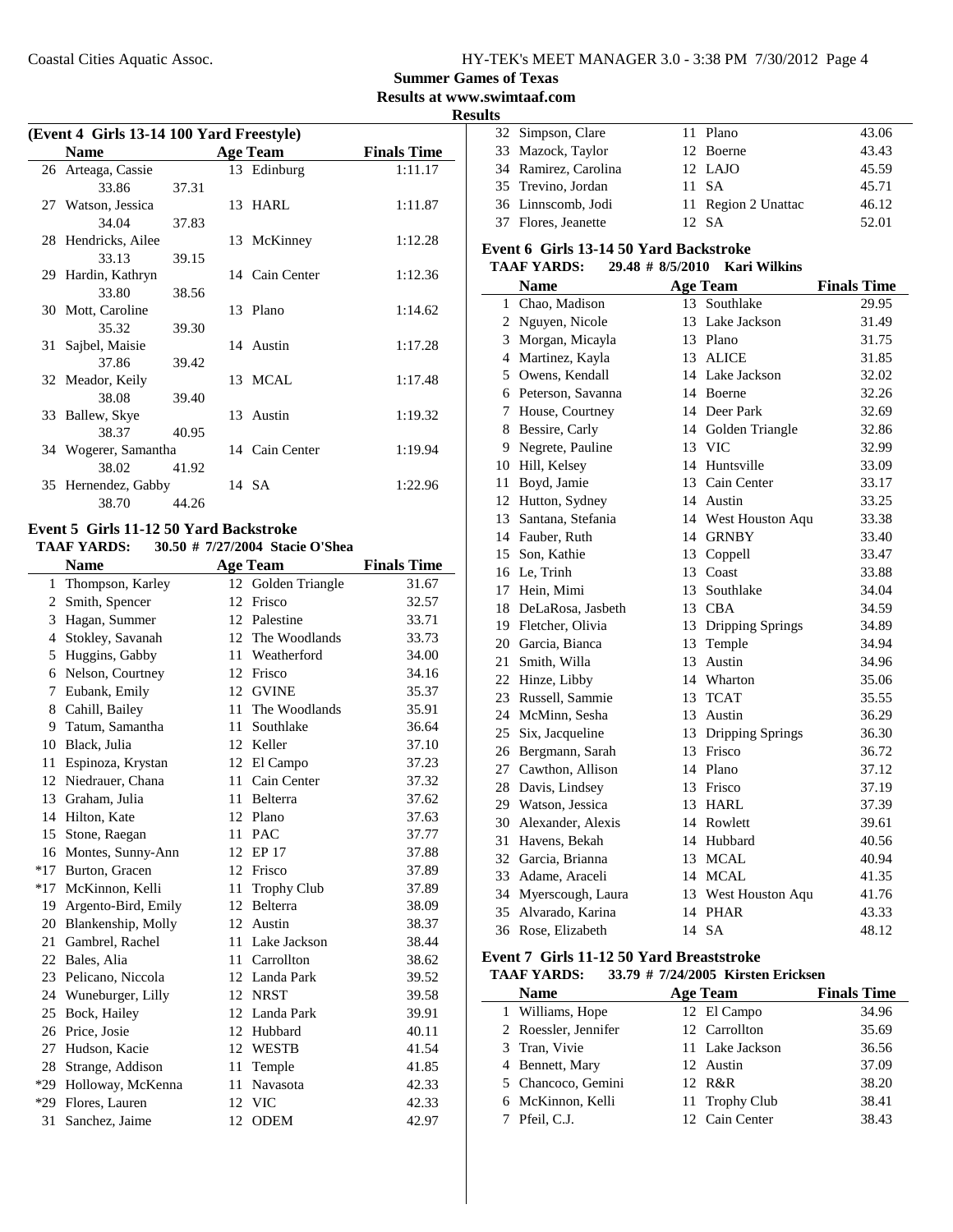**Results at www.swimtaaf.com**

**Results**

| (Event 7 Girls 11-12 50 Yard Breaststroke) |                     |    |                    |                    |  |  |
|--------------------------------------------|---------------------|----|--------------------|--------------------|--|--|
|                                            | <b>Name</b>         |    | <b>Age Team</b>    | <b>Finals Time</b> |  |  |
| 8                                          | Simpson, Clare      |    | 11 Plano           | 39.08              |  |  |
| 9                                          | Gonzalez, Alex      | 11 | <b>ALICE</b>       | 39.11              |  |  |
| 10                                         | Snyder, Samantha    | 12 | Frisco             | 39.40              |  |  |
| 11                                         | Cordier, Lindsay    | 12 | The Woodlands      | 39.63              |  |  |
| 12                                         | LaPrade, Madison    | 12 | <b>Trophy Club</b> | 39.73              |  |  |
| 13                                         | Miller, Kennedy     | 12 | Coast              | 40.35              |  |  |
| 14                                         | Klein, Madison      | 12 | <b>GVINE</b>       | 40.42              |  |  |
| 15                                         | Stokley, Savanah    |    | 12 The Woodlands   | 40.46              |  |  |
| 16                                         | Rodriguez, Esmer    | 12 | Edinburg           | 40.79              |  |  |
| 17                                         | Olson, Elizabeth    | 11 | <b>FLMD</b>        | 40.96              |  |  |
| 18                                         | Taylor, Megan       | 12 | Coast              | 41.23              |  |  |
| 19                                         | Braun, Caroline     | 12 | Austin             | 42.04              |  |  |
| 20                                         | Miller, Regan       | 11 | Coast              | 42.05              |  |  |
| 21                                         | Argento-Bird, Emily | 12 | Belterra           | 42.48              |  |  |
| 22                                         | Niedrauer, Chana    | 11 | Cain Center        | 43.30              |  |  |
| 23                                         | McDonald, Lizzy     | 12 | Landa Park         | 43.59              |  |  |
| 24                                         | Pelicano, Niccola   |    | 12 Landa Park      | 44.16              |  |  |
| 25                                         | Sweeney, Hannah     | 12 | Navasota           | 44.82              |  |  |
| 26                                         | Ramirez, Carolina   |    | 12 LAJO            | 44.92              |  |  |
| 27                                         | Wilson, Hannah      | 11 | <b>TMST</b>        | 45.27              |  |  |
| 28                                         | Mazock, Taylor      | 12 | Boerne             | 45.52              |  |  |
| 29                                         | Clark, Caysea       |    | 12 Cain Center     | 47.72              |  |  |
| 30                                         | Rios, Daniella      | 11 | West Houston Aqu   | 47.89              |  |  |
| 31                                         | Holloway, McKenna   | 11 | Navasota           | 49.73              |  |  |
| 32                                         | Santos, Sophia      | 11 | <b>SA</b>          | 50.03              |  |  |
| 33                                         | Rose, Emily         | 11 | <b>SA</b>          | 50.23              |  |  |
| 34                                         | Barredo, Fernanda   |    | 12 MCAL            | 50.37              |  |  |
| 35                                         | Schmok, Alexa       | 12 | West Houston Aqu   | 51.00              |  |  |
| $---$                                      | Yuan, Cassie        | 12 | <b>WESTB</b>       | D <sub>O</sub>     |  |  |

#### **Event 8 Girls 13-14 50 Yard Breaststroke TAAF YARDS:** 31.19 # 7/27/2008 Kirsten Ericksen

| іллі ілішэ.<br>$31.17 \pi$ //2//2000 Kitsich Eticksch |                    |    |                    |                    |  |  |
|-------------------------------------------------------|--------------------|----|--------------------|--------------------|--|--|
|                                                       | Name               |    | <b>Age Team</b>    | <b>Finals Time</b> |  |  |
| 1                                                     | Dixon, Rachel      |    | 14 R&R             | 34.49              |  |  |
| 2                                                     | Pierron, Kristin   | 14 | McKinney           | 35.36              |  |  |
| 3                                                     | Muskiet, Whitney   | 13 | Bay City           | 36.03              |  |  |
| 4                                                     | Pierron, Katherine | 14 | McKinney           | 36.35              |  |  |
| 5                                                     | Weber, Taylor      | 14 | Keller             | 36.43              |  |  |
| 6                                                     | White, Rebecca     | 13 | Golden Triangle    | 36.44              |  |  |
| 7                                                     | Chao, Madison      | 13 | Southlake          | 36.54              |  |  |
| 8                                                     | Boyd, Jamie        | 13 | Cain Center        | 37.49              |  |  |
| 9                                                     | Hein, Mimi         | 13 | Southlake          | 37.62              |  |  |
| 10                                                    | Young, Cailey      | 13 | Landa Park         | 38.25              |  |  |
| 11                                                    | Peng, Sabrina      | 13 | Plano              | 38.55              |  |  |
| 12                                                    | Schaatt, Jenna     | 14 | R&R                | 38.62              |  |  |
| 13                                                    | Winkle, Emily      | 14 | Frisco             | 38.65              |  |  |
| 14                                                    | Leung, Sharon      | 13 | Plano              | 38.74              |  |  |
| 15                                                    | Perry, Miranda     | 13 | Coast              | 38.82              |  |  |
| 16                                                    | Scott, Sam         | 14 | Belterra           | 39.00              |  |  |
| 17                                                    | Kaminski, Whitney  | 13 | <b>Trophy Club</b> | 39.20              |  |  |
| 18                                                    | Hendricks, Karley  | 13 | <b>ALICE</b>       | 39.24              |  |  |
| 19                                                    | Sanders, Kayla     | 14 | Hubbard            | 39.56              |  |  |
| 20                                                    | Lummus, Malisse    | 14 | <b>NRST</b>        | 39.62              |  |  |
| 21                                                    | Weddle, Adriana    |    | 14 CCAA            | 39.89              |  |  |
| 22                                                    | Horn, Victoria     |    | 14 Landa Park      | 40.52              |  |  |
|                                                       |                    |    |                    |                    |  |  |

| 23 Sult, Shelby         | 14 Stephenville     | 40.91 |
|-------------------------|---------------------|-------|
| 24 Wehmeyer, Kayley     | 13 Hubbard          | 41.66 |
| 25 Hall, Peyton         | 13 Dripping Springs | 42.05 |
| 26 Robledo, Victoria    | 14 SA               | 42.10 |
| 27 Smith, Willa         | 13 Austin           | 42.35 |
| 28 Coronado Winn, Chloe | 14 Austin           | 42.92 |
| 29 Davies, Alexandra    | 13 Killeen          | 42.94 |
| 30 Thomas, Sydney       | 13 Miss             | 43.55 |
| 31 Moore, Katie         | 13 ALVIN            | 43.66 |
| 32 Hardin, Kathryn      | 14 Cain Center      | 45.01 |
| 33 Meador, Keily        | 13 MCAL             | 48.52 |
| 34 Little, Jayme        | 14 SA               | 48.83 |
| 35 Alvarado, Karina     | PHAR<br>14          | 52.09 |

#### **Event 9 Girls 11-12 50 Yard Butterfly**

**TAAF YARDS:** 28.65 # 8/3/2001 Natalie Melenric

|                | <b>Name</b>               |    | <b>Age Team</b>         | <b>Finals Time</b> |
|----------------|---------------------------|----|-------------------------|--------------------|
| $\mathbf{1}$   | Privett, Kate             | 11 | Southlake               | 31.51              |
| $\overline{2}$ | Smith, Spencer            |    | 12 Frisco               | 31.53              |
| 3              | Roessler, Jennifer        |    | 12 Carrollton           | 32.68              |
| 4              | Marshall, McKenzie        |    | 12 Frisco               | 32.74              |
|                | *5 Stokley, Savanah       | 12 | The Woodlands           | 32.91              |
| $*5$           | Hagan, Summer             |    | 12 Palestine            | 32.91              |
| 7              | Bennett, Mary             |    | 12 Austin               | 32.93              |
| 8              | Huggins, Gabby            |    | 11 Weatherford          | 33.47              |
|                | 9 Beckman, Sam            |    | 11 Landa Park           | 33.65              |
|                | 10 Dzierzanowski, Kathryn |    | 12 R&R                  | 33.82              |
| 11             | Niedrauer, Chana          |    | 11 Cain Center          | 33.87              |
|                | 12 Knifton, Kate          | 11 | Austin                  | 33.90              |
|                | 13 Campbell, Nikki        |    | 12 Austin               | 34.22              |
|                | 14 Barnes, Sarah          |    | 12 Cain Center          | 34.49              |
|                | 15 Hilton, Kate           |    | 12 Plano                | 34.76              |
|                | 16 Daynos, Danielle       |    | 12 Frisco               | 34.77              |
|                | 17 Parker, Katie          | 11 | R&R                     | 34.89              |
|                | 18 Thrash, Camille        | 11 | El Campo                | 34.91              |
|                | 19 Wallace, Lauren        | 12 | <b>GRNBY</b>            | 35.09              |
|                | 20 Attaway, Sarah         | 12 | Bay City                | 35.12              |
|                | 21 Tatum, Samantha        | 11 | Southlake               | 35.82              |
|                | 22 Festa, Mary            | 12 | Coast                   | 36.21              |
|                | 23 Wuneburger, Lilly      |    | 12 NRST                 | 36.56              |
|                | 24 Pavelick, Bethany      |    | 12 GRNBY                | 37.41              |
|                | 25 Hayslip, Hannah        |    | 12 ALICE                | 37.63              |
|                | 26 Cruz, Aryssa           |    | 12 ALICE                | 38.16              |
|                | 27 Montes, Sunny-Ann      |    | 12 EP 17                | 38.26              |
|                | 28 Sweeney, Hannah        |    | 12 Navasota             | 38.53              |
|                | 29 Hudson, Stacie         |    | 12 WESTB                | 38.88              |
| 30             | Mazock, Taylor            |    | 12 Boerne               | 41.28              |
| 31             | Cole, Zoe                 | 11 | <b>Dripping Springs</b> | 41.40              |
|                | 32 Sanchez, Madison       | 12 | Temple                  | 41.81              |
|                | 33 Orta, Marina           | 11 | <b>SA</b>               | 42.64              |
|                | 34 Bynum, Grace           | 11 | MCAL                    | 46.17              |
|                | 35 Schmok, Alexa          |    | 12 West Houston Aqu     | 47.37              |
|                | 36 Rodriguez, Monica      |    | 11 Edinburg             | 48.47              |
|                | 37 Garza, Samantha        | 11 | Edinburg                | 51.22              |
| $---$          | Pickard, Priscilla        | 12 | <b>WESTB</b>            | D <sub>O</sub>     |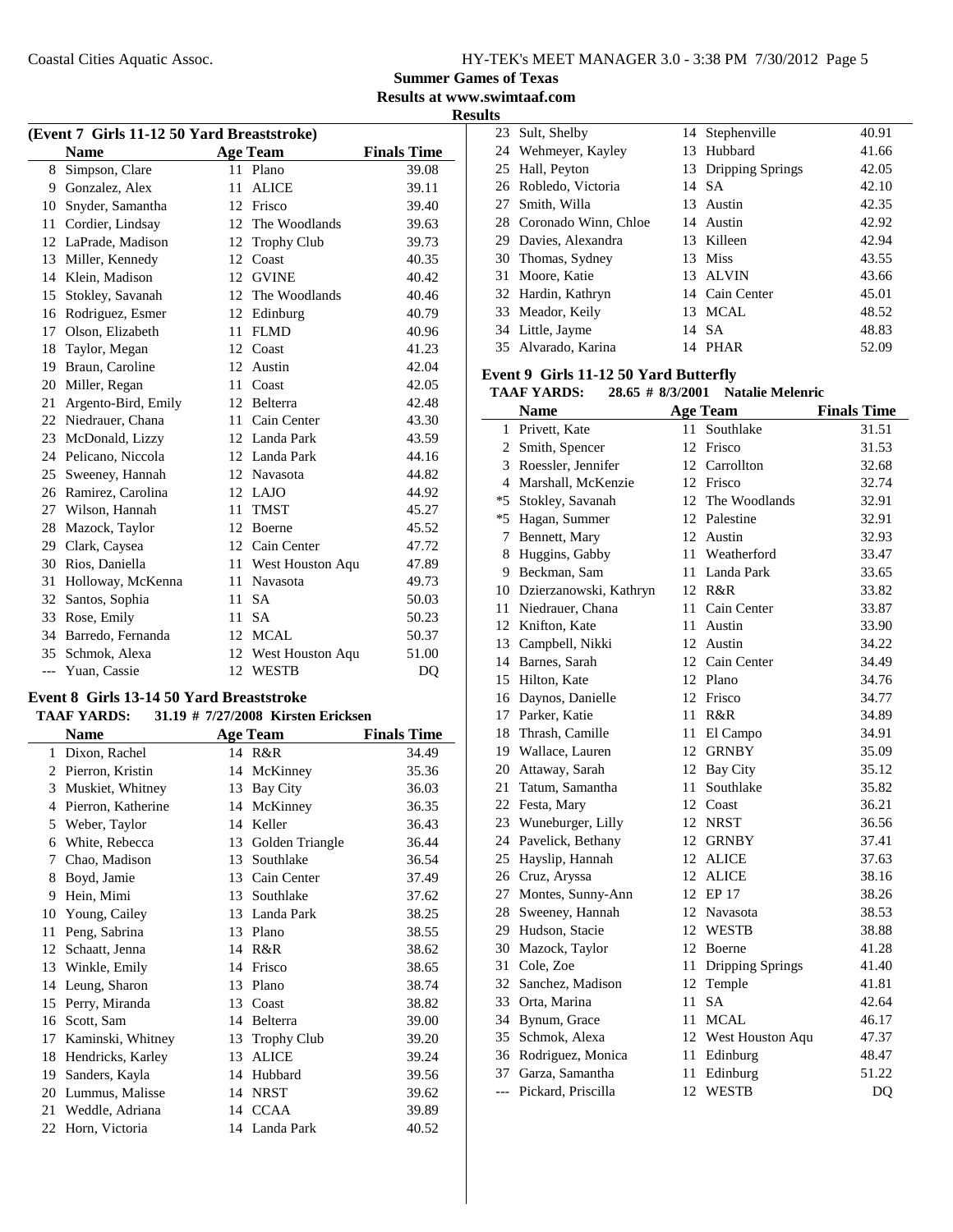**Summer Games of Texas**

**Results at www.swimtaaf.com**

#### **Results**

| Event 10 Girls 13-14 50 Yard Butterfly |                                                                                            |    |                     |                             |  |  |  |
|----------------------------------------|--------------------------------------------------------------------------------------------|----|---------------------|-----------------------------|--|--|--|
|                                        | 27.65 # 7/27/2008 Kirsten Ericksen<br><b>TAAF YARDS:</b><br><b>Name</b><br><b>Age Team</b> |    |                     |                             |  |  |  |
|                                        | 1 Robbins, Annie                                                                           |    | 14 Lake Jackson     | <b>Finals Time</b><br>27.71 |  |  |  |
|                                        | 2 Martinez, Kayla                                                                          |    | 13 ALICE            | 28.42                       |  |  |  |
| 3                                      | Morgan, Micayla                                                                            |    | 13 Plano            | 28.50                       |  |  |  |
|                                        | 4 Hutton, Sydney                                                                           |    | 14 Austin           | 29.28                       |  |  |  |
|                                        | 5 Burrell, Lauren                                                                          |    | 14 Frisco           | 30.09                       |  |  |  |
|                                        | 6 Hinze, Libby                                                                             |    | 14 Wharton          | 30.40                       |  |  |  |
|                                        | 7 Hardin, Alli                                                                             |    | 13 Cain Center      | 30.82                       |  |  |  |
|                                        | 8 Horn, Victoria                                                                           |    | 14 Landa Park       | 31.61                       |  |  |  |
| 9                                      | Son, Kathie                                                                                |    | 13 Coppell          | 31.82                       |  |  |  |
|                                        | 10 House, Emme                                                                             |    | 13 CBA              | 32.02                       |  |  |  |
| 11 <sup>1</sup>                        | Samhouri, Mona                                                                             |    | 14 Wharton          | 32.15                       |  |  |  |
|                                        | 12 Odom, Hannah                                                                            |    | 13 Golden Triangle  | 32.46                       |  |  |  |
|                                        | 13 Garcia, Bianca                                                                          |    | 13 Temple           | 32.57                       |  |  |  |
|                                        | 14 Plummer, Cheyenne                                                                       |    | 14 PAC              | 32.73                       |  |  |  |
|                                        | 15 Garcia, Emily Grace                                                                     |    | 14 McKinney         | 32.79                       |  |  |  |
|                                        | 16 Davis, Lindsey                                                                          |    | 13 Frisco           | 32.95                       |  |  |  |
|                                        | 17 Gallia, Karis                                                                           |    | 14 Seabrook         | 33.02                       |  |  |  |
|                                        | 18 Fletcher, Olivia                                                                        |    | 13 Dripping Springs | 33.03                       |  |  |  |
|                                        | 19 Peterson, Karli                                                                         |    | 13 Frisco           | 33.11                       |  |  |  |
|                                        | 20 Lemmond, Jordyn                                                                         |    | 14 SA               | 33.30                       |  |  |  |
| 21                                     | Heighton, Michaela                                                                         |    | 14 Keller           | 33.85                       |  |  |  |
| 22                                     | Hill, Shelby                                                                               |    | 14 Huntsville       | 33.99                       |  |  |  |
| 23                                     | Salazar, Arlene                                                                            |    | 13 SA               | 34.36                       |  |  |  |
| 24                                     | Wilhelm, Paige                                                                             |    | 14 Trophy Club      | 34.44                       |  |  |  |
| 25                                     | McMinn, Sesha                                                                              |    | 13 Austin           | 34.74                       |  |  |  |
| 26                                     | Huggins, Audrey                                                                            |    | 13 Weatherford      | 34.76                       |  |  |  |
| $*27$                                  | Russell, Sammie                                                                            |    | 13 TCAT             | 34.80                       |  |  |  |
|                                        | *27 Le, Trinh                                                                              |    | 13 Coast            | 34.80                       |  |  |  |
| 29                                     | Turner, Vanessa                                                                            |    | 14 Landa Park       | 34.90                       |  |  |  |
| 30                                     | Smith, Morgan                                                                              |    | 13 Navasota         | 35.27                       |  |  |  |
| 31                                     | Arteaga, Cassie                                                                            |    | 13 Edinburg         | 37.12                       |  |  |  |
|                                        | 32 Piersall, Sarah                                                                         |    | 13 Austin           | 38.15                       |  |  |  |
|                                        | 33 Garcia, Brianna                                                                         |    | 13 MCAL             | 39.71                       |  |  |  |
| 34                                     | Wogerer, Samantha                                                                          |    | 14 Cain Center      | 41.35                       |  |  |  |
| 35                                     | Reed, Julia                                                                                | 13 | Miss                | 42.47                       |  |  |  |

### **Event 11 Girls 11-12 50 Yard Freestyle**

|     | TAAF YARDS:           |     | 26.32 # 8/3/2001 Elizabeth Weiss |                    |
|-----|-----------------------|-----|----------------------------------|--------------------|
|     | <b>Name</b>           |     | <b>Age Team</b>                  | <b>Finals Time</b> |
| 1   | Tran, Vivie           |     | 11 Lake Jackson                  | 27.90              |
|     | 2 Cordier, Lindsay    |     | 12 The Woodlands                 | 28.42              |
| 3   | Hagan, Summer         |     | 12 Palestine                     | 28.58              |
| 4   | Nelson, Courtney      |     | 12 Frisco                        | 28.63              |
| 5   | Johnson, Sydnee       |     | 12 FLMD                          | 28.87              |
| 6   | Privett, Kate         |     | 11 Southlake                     | 29.19              |
| 7   | Bennett, Mary         |     | 12 Austin                        | 29.33              |
| 8   | Thompson, Karley      |     | 12 Golden Triangle               | 29.44              |
| 9   | Huggins, Gabby        | 11. | Weatherford                      | 29.61              |
| 10  | Eubank, Emily         |     | 12 GVINE                         | 30.12              |
| 11- | Scott, Hannah         |     | 12 Belterra                      | 30.16              |
|     | 12 Cahill, Bailey     |     | 11 The Woodlands                 | 30.34              |
|     | 13 Deschenes, Haley   |     | 12 Coast                         | 30.37              |
|     | 14 Marshall, McKenzie |     | 12 Frisco                        | 30.41              |

| 15    | Pfeil, C.J.          |    | 12 Cain Center      | 30.42 |
|-------|----------------------|----|---------------------|-------|
| 16    | Graf, Marissa        | 12 | Austin              | 30.47 |
| 17    | Parker, Kelsey       | 12 | R&R                 | 30.49 |
| 18    | Barnes, Sarah        | 12 | Cain Center         | 31.01 |
| 19    | Woodall, Payton      | 11 | Hubbard             | 31.35 |
| 20    | Medigovich, Lydia    | 11 | Frisco              | 31.42 |
| 21    | Beckman, Sam         | 11 | Landa Park          | 31.47 |
| 22    | Cantu, Allaya        | 11 | <b>Trophy Club</b>  | 31.73 |
|       | 23 Peterson, Katie   | 12 | Frisco              | 32.02 |
| 24    | Emmons, Kyndall      | 11 | Frisco              | 32.20 |
| 25    | Hudson, Stacie       | 12 | WESTB               | 32.42 |
| $*26$ | Hille, Allison       | 11 | <b>PAC</b>          | 32.49 |
|       | *26 Stringer, Lauren |    | 12 CAST             | 32.49 |
| 28    | Sweeney, Hannah      | 12 | Navasota            | 32.91 |
| 29    | Montes, Sunny-Ann    | 12 | EP 17               | 33.30 |
| 30    | Pelicano, Niccola    | 12 | Landa Park          | 33.56 |
| 31    | Benec, Laura         | 11 | Marble Falls        | 34.09 |
| 32    | Ramirez, Carolina    | 12 | <b>LAJO</b>         | 34.17 |
| 33    | Morris, Callie       |    | 12 VIC              | 34.44 |
| 34    | Schmok, Alexa        |    | 12 West Houston Aqu | 36.23 |
| 35    | Garza, Kiki          | 11 | <b>Miss</b>         | 36.49 |
| 36    | Rios, Daniella       | 11 | West Houston Aqu    | 37.22 |
| 37    | Linnscomb, Jodi      | 11 | Region 2 Unattac    | 38.42 |
| 38    | Flores, Jeanette     | 12 | <b>SA</b>           | 39.31 |
| 39    | Reed, Georgia        | 11 | <b>Miss</b>         | 40.53 |

#### **Event 12 Girls 13-14 50 Yard Freestyle**

#### **TAAF YARDS:** 25.09 # 7/27/2002 Natalie Melenric

|       | <b>Name</b>         |    | <b>Age Team</b>     | <b>Finals Time</b> |
|-------|---------------------|----|---------------------|--------------------|
| 1     | Kuettel, Molly      |    | 14 Lake Jackson     | 25.95              |
| 2     | Robbins, Annie      |    | 14 Lake Jackson     | 25.98              |
| 3     | Martinez, Kayla     |    | 13 ALICE            | 26.60              |
| 4     | Takata, Lauren      | 13 | Cain Center         | 26.79              |
| 5     | Peterson, Savanna   |    | 14 Boerne           | 27.35              |
| 6     | Nguyen, Nicole      |    | 13 Lake Jackson     | 27.50              |
| 7     | Morgan, Micayla     |    | 13 Plano            | 27.71              |
| 8     | Peterson, Karli     | 13 | Frisco              | 27.87              |
|       | 9 Hendricks, Karley |    | 13 ALICE            | 27.89              |
|       | 10 Brawner, Kaylee  | 13 | <b>GRNBY</b>        | 28.34              |
|       | 11 Wilson, Madeline | 13 | <b>Trophy Club</b>  | 28.37              |
| 12    | Doocy, Laura        |    | 13 Carrollton       | 28.46              |
|       | 13 Fauber, Ruth     | 14 | <b>GRNBY</b>        | 28.52              |
|       | 14 Owens, Kendall   |    | 14 Lake Jackson     | 28.61              |
| 15    | Negrete, Pauline    |    | 13 VIC              | 28.64              |
| $*16$ | Hill, Kelsey        |    | 14 Huntsville       | 29.25              |
|       | *16 Lemmond, Jordyn |    | 14 SA               | 29.25              |
|       | 18 Young, Cailey    |    | 13 Landa Park       | 29.37              |
|       | 19 Unruh, Claire    | 13 | <b>Trophy Club</b>  | 29.49              |
|       | 20 Russell, Sammie  | 13 | <b>TCAT</b>         | 29.96              |
| 21    | Scott, Sam          |    | 14 Belterra         | 30.27              |
| 22    | Hendricks, Ailee    | 13 | McKinney            | 30.56              |
| 23    | Plummer, Cheyenne   |    | 14 PAC              | 30.93              |
| 24    | Campo, Havana       | 13 | Frisco              | 31.02              |
|       | 25 Cole, Sydney     |    | 13 Dripping Springs | 31.34              |
|       | 26 McMinn, Sesha    | 13 | Austin              | 31.45              |
|       | 27 Havens, Bekah    |    | 14 Hubbard          | 31.75              |
|       | 28 Adame, Araceli   |    | 14 MCAL             | 31.79              |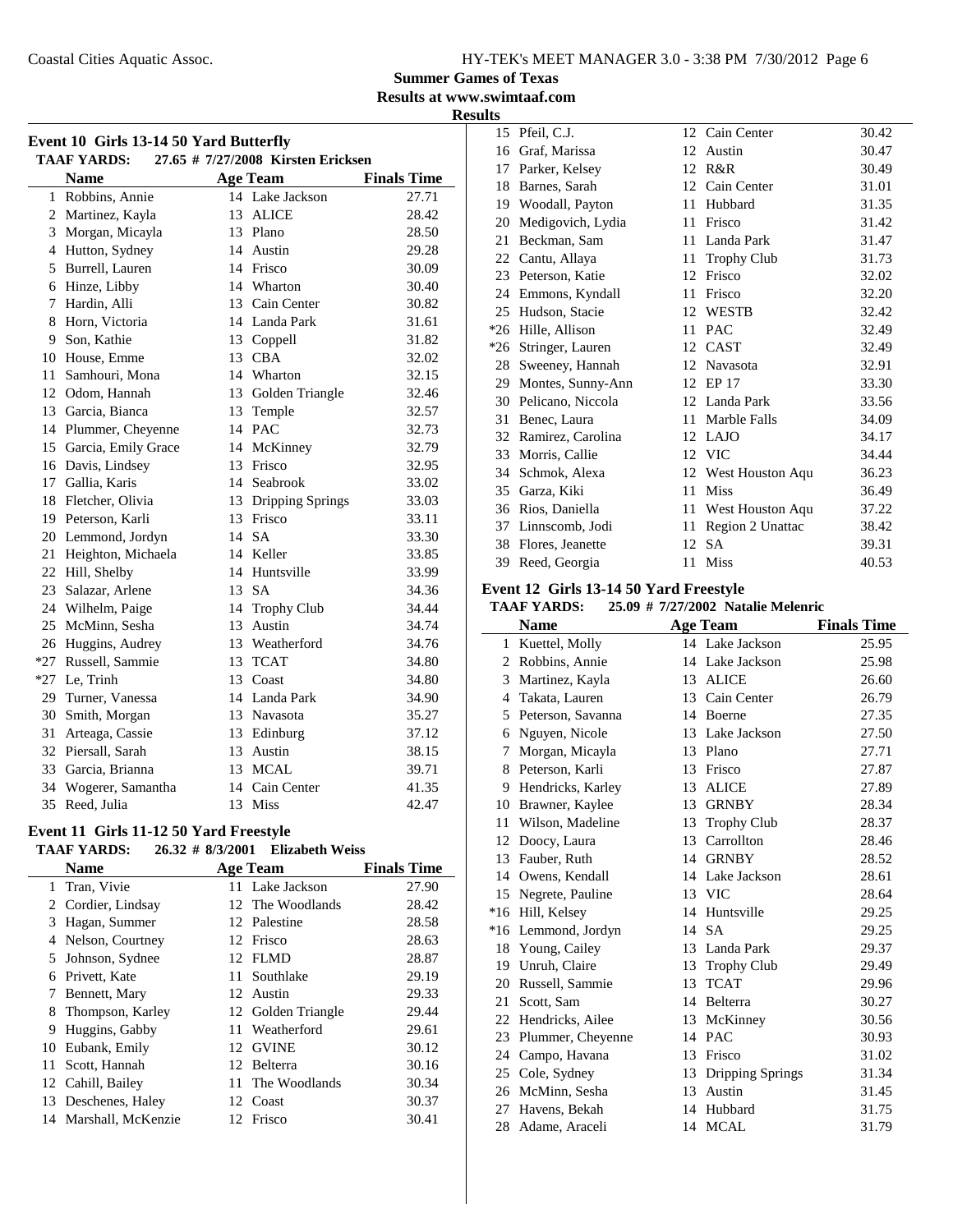**Summer Games of Texas**

**Results at www.swimtaaf.com**

**Results**

|    |                                                         |       |    |                     | F                  |
|----|---------------------------------------------------------|-------|----|---------------------|--------------------|
|    | (Event 12 Girls 13-14 50 Yard Freestyle)<br><b>Name</b> |       |    | <b>Age Team</b>     | <b>Finals Time</b> |
|    | 29 Salazar, Arlene                                      |       |    | 13 SA               | 31.82              |
|    | 30 Watson, Jessica                                      |       |    | 13 HARL             | 32.29              |
|    | 31 Arteaga, Cassie                                      |       |    | 13 Edinburg         | 32.30              |
|    | 32 Myerscough, Laura                                    |       |    | 13 West Houston Aqu | 33.08              |
|    | 33 Coronado Winn, Chloe                                 |       |    | 14 Austin           | 33.69              |
|    | 34 Hill, Shelby                                         |       |    | 14 Huntsville       | 35.16              |
|    | 35 Alvarado, Karina                                     |       |    | 14 PHAR             | 36.53              |
|    | 36 Little, Jayme                                        |       |    | 14 SA               | 38.27              |
|    | --- Mangel, Shelbi                                      |       |    | 14 R&R              | DQ                 |
|    | Event 13 Girls 11-12 100 Yard IM                        |       |    |                     |                    |
|    | TAAF YARDS: 1:07.23 # 7/27/2004 Stacie O'Shea           |       |    |                     |                    |
|    | <b>Name</b>                                             |       |    | <b>Age Team</b>     | <b>Finals Time</b> |
|    | 1 Williams, Hope                                        |       |    | 12 El Campo         | 1:09.71            |
|    | 33.06                                                   | 36.65 |    |                     |                    |
|    | 2 Bennett, Mary                                         |       |    | 12 Austin           | 1:13.90            |
|    | 34.19                                                   | 39.71 |    |                     |                    |
| 3  | Knifton, Kate                                           |       | 11 | Austin              | 1:14.55            |
|    | 34.05                                                   | 40.50 |    |                     |                    |
| 4  | Stokley, Savanah                                        |       | 12 | The Woodlands       | 1:15.07            |
|    | 33.78                                                   | 41.29 |    |                     |                    |
| 5  | Thompson, Karley                                        |       | 12 | Golden Triangle     | 1:15.09            |
|    | 34.01                                                   | 41.08 |    |                     |                    |
|    | 6 Pfeil, C.J.                                           |       |    | 12 Cain Center      | 1:15.19            |
|    | 34.03                                                   | 41.16 |    |                     |                    |
| 7  | Roessler, Jennifer                                      |       | 12 | Carrollton          | 1:16.40            |
|    | 34.43                                                   | 41.97 |    |                     |                    |
| 8  | Hagan, Summer                                           |       |    | 12 Palestine        | 1:16.73            |
|    | 34.57                                                   | 42.16 |    |                     |                    |
|    | 9 Cordier, Lindsay                                      |       | 12 | The Woodlands       | 1:16.85            |
|    | 35.93                                                   | 40.92 |    |                     |                    |
|    | 10 Hilton, Kate                                         |       |    | 12 Plano            | 1:17.74            |
|    | 35.94                                                   | 41.80 |    |                     |                    |
| 11 | Wallace, Lauren                                         |       | 12 | <b>GRNBY</b>        | 1:18.16            |
|    | 36.01                                                   | 42.15 |    |                     |                    |
|    | 12 LaPrade, Madison                                     |       | 12 | <b>Trophy Club</b>  | 1:18.38            |
|    | 37.37                                                   | 41.01 |    |                     |                    |
|    | 13 Barnes, Sarah                                        |       |    | 12 Cain Center      | 1:18.61            |
|    | 36.31                                                   | 42.30 |    |                     |                    |
| 14 | Johnson, Sydnee                                         |       |    | 12 FLMD             | 1:18.75            |
|    | 35.10                                                   | 43.65 |    |                     |                    |
|    | 15 Privett, Kate                                        |       | 11 | Southlake           | 1:18.95            |
|    | 35.37                                                   | 43.58 |    |                     |                    |
|    | 16 Dzierzanowski, Kathryn                               |       |    | 12 R&R              | 1:19.63            |
|    | 35.79                                                   | 43.84 |    |                     |                    |
| 17 | Graf, Marissa                                           |       |    | 12 Austin           | 1:20.24            |
|    | 37.15                                                   | 43.09 |    |                     |                    |
| 18 | Taylor, Megan                                           |       |    | 12 Coast            | 1:20.64            |
|    | 37.51                                                   | 43.13 |    |                     |                    |
| 19 | McCloud, Madelyn                                        |       | 12 | Southlake           | 1:21.03            |
|    | 38.92                                                   | 42.11 |    |                     |                    |
| 20 | Kumar, Maya                                             |       |    | 12 Frisco           | 1:21.10            |
|    | 37.93                                                   | 43.17 |    |                     |                    |
| 21 | Cottrell, Lauren                                        |       |    | 12 Frisco           | 1:21.83            |
|    | 36.81                                                   | 45.02 |    |                     |                    |

| 22 Snyder, Samantha                                           |         | 12 Frisco           | 1:23.49 |
|---------------------------------------------------------------|---------|---------------------|---------|
| 39.77                                                         | 43.72   |                     |         |
| 23 Longino, Jayden                                            |         | 11 ROCK             | 1:24.53 |
| 38.14                                                         | 46.39   |                     |         |
| 24 Hudson, Kacie                                              |         | 12 WESTB            | 1:27.81 |
| 40.41                                                         | 47.40   |                     |         |
| 25 Rodriguez, Esmer                                           |         | 12 Edinburg         | 1:27.98 |
| 41.55                                                         | 46.43   |                     |         |
| 26 Hayslip, Hannah                                            |         | 12 ALICE            | 1:28.05 |
| 39.79                                                         | 48.26   |                     |         |
| 27 Montes, Sunny-Ann                                          |         | 12 EP 17            | 1:28.47 |
| 39.85                                                         | 48.62   |                     |         |
| 28 Wilson, Hannah                                             |         | 11 TMST             | 1:28.64 |
| 40.71                                                         | 47.93   |                     |         |
| 29 Bock, Hailey                                               |         | 12 Landa Park       | 1:29.27 |
| 41.45                                                         | 47.82   |                     |         |
| *30 Ashbaugh, Christine                                       |         | 12 Marble Falls     | 1:29.62 |
| 40.89                                                         | 48.73   |                     |         |
| *30 Mazock, Taylor                                            |         | 12 Boerne           | 1:29.62 |
| 42.85                                                         | 46.77   | 11 Navasota         |         |
| 32 Holloway, McKenna<br>46.22                                 |         |                     | 1:37.13 |
| 33 Linnscomb, Jodi                                            | 50.91   | 11 Region 2 Unattac | 1:41.96 |
| 45.41                                                         | 56.55   |                     |         |
| 34 Rios, Daniella                                             |         | 11 West Houston Aqu | 1:42.98 |
| 49.08                                                         | 53.90   |                     |         |
| 35 Chambers, Destiny                                          |         | 11 Hubbard          | 1:56.56 |
| 53.87                                                         | 1:02.69 |                     |         |
| 36 Montes, Isabel                                             |         | 11 SA               | 2:05.65 |
| 57.73                                                         | 1:07.92 |                     |         |
| --- Lu, Serena                                                |         | 11 WESTB            | DQ      |
| $T_{\rm cont}$ 14 $T_{\rm bulge}$ 12 14 100 $V_{\rm cond}$ IM |         |                     |         |
|                                                               |         |                     |         |

#### **Event 14 Girls 13-14 100 Yard IM**

#### TAAF YARDS: 1:02.03 # 7/27/2008 Kirsten Ericksen

|   | Name                |       | <b>Age Team</b>     | <b>Finals Time</b> |
|---|---------------------|-------|---------------------|--------------------|
|   | 1 Dixon, Rachel     |       | 14 R&R              | 1:06.62            |
|   | 31.53               | 35.09 |                     |                    |
|   | 2 Chao, Madison     |       | 13 Southlake        | 1:07.20            |
|   | 29.99               | 37.21 |                     |                    |
|   | 3 Takata, Lauren    |       | 13 Cain Center      | 1:10.04            |
|   | 31.69               | 38.35 |                     |                    |
|   | 4 Son, Kathie       |       | 13 Coppell          | 1:11.46            |
|   | 32.25               | 39.21 |                     |                    |
|   | 5 Bergmann, Julia   |       | 14 Frisco           | 1:12.11            |
|   | 34.19               | 37.92 |                     |                    |
|   | 6 Hutton, Sydney    |       | 14 Austin           | 1:12.15            |
|   | 31.41               | 40.74 |                     |                    |
|   | 7 Santana, Stefania |       | 14 West Houston Aqu | 1:14.00            |
|   | 33.11               | 40.89 |                     |                    |
|   | 8 Owens, Kendall    |       | 14 Lake Jackson     | 1:14.26            |
|   | 32.90               | 41.36 |                     |                    |
| 9 | Negrete, Pauline    |       | 13 VIC              | 1:15.15            |
|   | 33.47               | 41.68 |                     |                    |
|   | 10 Nguyen, Nicole   |       | 13 Lake Jackson     | 1:15.66            |
|   | 32.69               | 42.97 |                     |                    |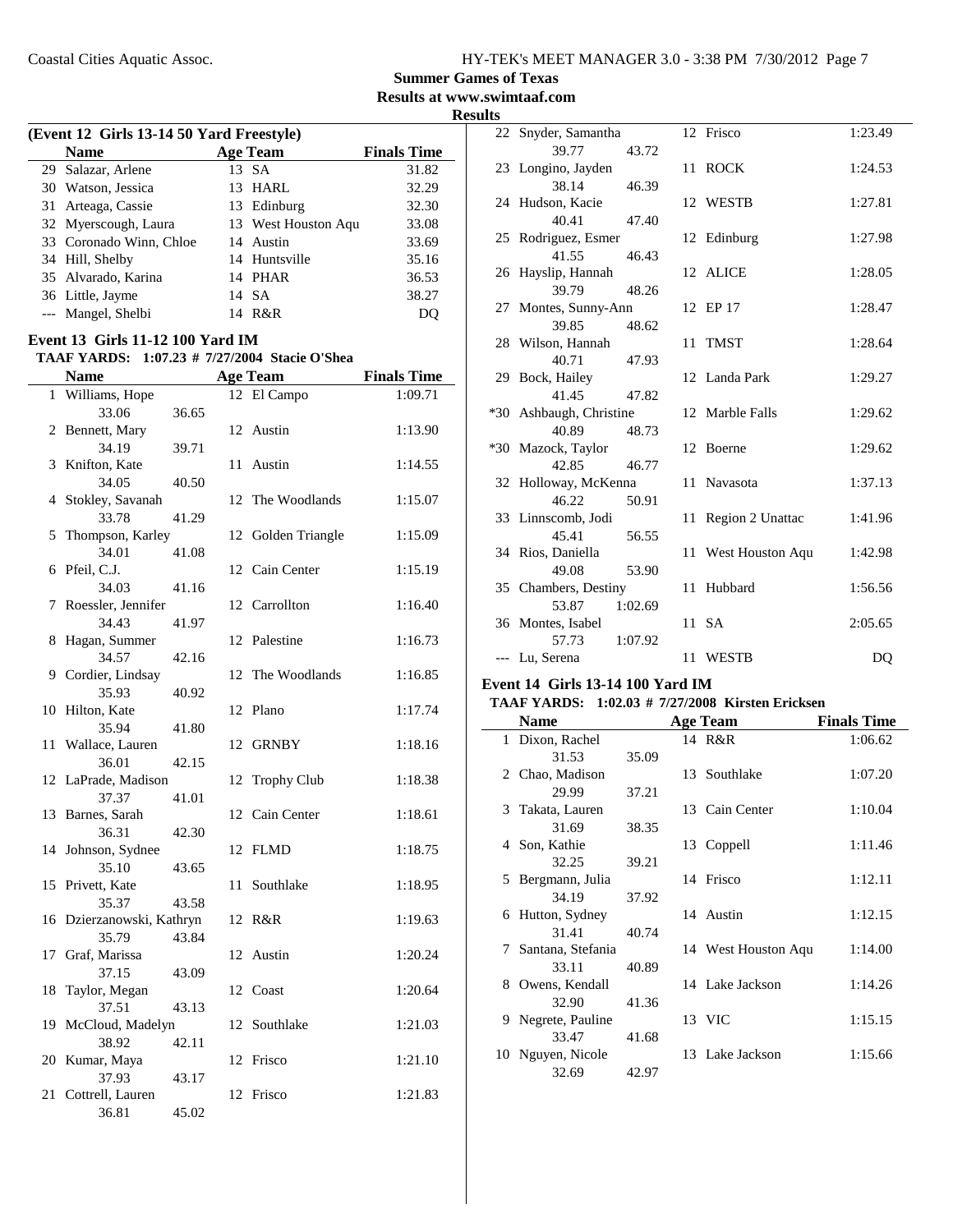**Event 15 Girls 13-14 200 Yard Freestyle**

### **Summer Games of Texas**

**Results at www.swimtaaf.com**

### **Results**

| (Event 14 Girls 13-14 100 Yard IM) |                                |       |    |                     |                    |  |
|------------------------------------|--------------------------------|-------|----|---------------------|--------------------|--|
|                                    | <b>Name</b>                    |       |    | <b>Age Team</b>     | <b>Finals Time</b> |  |
| 11                                 | Plummer, Cheyenne              |       |    | 14 PAC              | 1:16.46            |  |
|                                    | 34.48                          | 41.98 |    |                     |                    |  |
|                                    | 12 Hill, Kelsey                |       |    | 14 Huntsville       | 1:17.10            |  |
|                                    | 33.10                          | 44.00 |    |                     |                    |  |
|                                    | 13 Campo, Havana               |       |    | 13 Frisco           | 1:17.41            |  |
|                                    | 36.54<br>14 Gallia, Karis      | 40.87 |    | 14 Seabrook         | 1:17.80            |  |
|                                    | 34.62                          | 43.18 |    |                     |                    |  |
|                                    | 15 Pierron, Katherine          |       |    | 14 McKinney         | 1:17.99            |  |
|                                    | 38.45                          | 39.54 |    |                     |                    |  |
|                                    | 16 Hein, Mimi                  |       | 13 | Southlake           | 1:18.56            |  |
|                                    | 36.51                          | 42.05 |    |                     |                    |  |
| 17                                 | Cantu, Marrisal                |       | 13 | Trophy Club         | 1:19.24            |  |
|                                    | 37.11                          | 42.13 |    |                     |                    |  |
| 18                                 | Pierron, Kristin               |       |    | 14 McKinney         | 1:19.28            |  |
|                                    | 39.60                          | 39.68 |    |                     |                    |  |
|                                    | 19 Gilcrease, Katelyn          |       |    | 13 Landa Park       | 1:19.93            |  |
|                                    | 37.22                          | 42.71 |    |                     |                    |  |
|                                    | 20 Le, Trinh                   |       |    | 13 Coast            | 1:20.03            |  |
|                                    | 35.08                          | 44.95 |    |                     |                    |  |
| 21                                 | Salazar, Arlene                |       |    | 13 SA               | 1:20.04            |  |
|                                    | 37.31<br>22 Pelicano, Beatrice | 42.73 |    | 14 Landa Park       | 1:20.07            |  |
|                                    | 37.02                          | 43.05 |    |                     |                    |  |
|                                    | 23 Corbin, Josie               |       |    | 14 Hubbard          | 1:20.75            |  |
|                                    | 38.73                          | 42.02 |    |                     |                    |  |
|                                    | 24 Hill, Shelby                |       | 14 | Huntsville          | 1:21.06            |  |
|                                    | 35.41                          | 45.65 |    |                     |                    |  |
| 25                                 | Hartigan, Sammi                |       |    | 13 Keller           | 1:21.86            |  |
|                                    | 38.95                          | 42.91 |    |                     |                    |  |
|                                    | 26 Leung, Sharon               |       | 13 | Plano               | 1:21.97            |  |
|                                    | 37.99                          | 43.98 |    |                     |                    |  |
| 27                                 | McMinn, Sesha                  |       |    | 13 Austin           | 1:22.19            |  |
|                                    | 35.84                          | 46.35 |    |                     |                    |  |
|                                    | 28 Lemmond, Jordyn             |       |    | 14 SA               | 1:22.45            |  |
|                                    | 38.43                          | 44.02 |    |                     |                    |  |
| 29                                 | Gilcrease, Kaycee              |       |    | 13 Landa Park       | 1:23.26            |  |
|                                    | 37.47<br>30 Land, Abigail      | 45.79 |    |                     |                    |  |
|                                    | 37.53                          | 46.12 |    | 13 TMST             | 1:23.65            |  |
| 31                                 | Adame, Araceli                 |       |    | 14 MCAL             | 1:25.18            |  |
|                                    | 38.94                          | 46.24 |    |                     |                    |  |
| 32                                 | Garcia, Brianna                |       | 13 | <b>MCAL</b>         | 1:26.32            |  |
|                                    | 39.64                          | 46.68 |    |                     |                    |  |
| 33                                 | Meador, Keily                  |       | 13 | <b>MCAL</b>         | 1:27.47            |  |
|                                    | 41.35                          | 46.12 |    |                     |                    |  |
| 34                                 | Myerscough, Laura              |       |    | 13 West Houston Aqu | 1:32.44            |  |
|                                    | 43.07                          | 49.37 |    |                     |                    |  |
| 35                                 | Reed, Julia                    |       |    | 13 Miss             | 1:34.87            |  |
|                                    | 43.92                          | 50.95 |    |                     |                    |  |
|                                    | 36 Hernendez, Gabby            |       |    | 14 SA               | 1:42.38            |  |
|                                    | 47.06                          | 55.32 |    |                     |                    |  |

| TAAF YARDS: 2:05.56 # 7/1/1997 Jessica Lovorn |                         |       |  |                     |       |                    |
|-----------------------------------------------|-------------------------|-------|--|---------------------|-------|--------------------|
|                                               | <b>Name</b>             |       |  | <b>Age Team</b>     |       | <b>Finals Time</b> |
|                                               | 1 Barker, Lauren        |       |  | 14 TMST             |       | 2:11.25            |
|                                               | 29.73                   | 33.37 |  | 34.58               | 33.57 |                    |
| 2                                             | Hardin, Alli            |       |  | 13 Cain Center      |       | 2:11.90            |
|                                               | 30.47                   | 33.53 |  | 35.08               | 32.82 |                    |
| 3                                             | Neely, Taylor           |       |  | 14 Lake Jackson     |       | 2:12.46            |
|                                               | 29.99                   | 33.57 |  | 34.66               | 34.24 |                    |
|                                               | 4 Gilcrease, Katelyn    |       |  | 13 Landa Park       |       | 2:14.84            |
|                                               | 32.36                   | 34.97 |  | 36.01               | 31.50 |                    |
|                                               | 5 Chao, Madison         |       |  | 13 Southlake        |       | 2:16.16            |
|                                               | 31.96                   | 35.36 |  | 35.85               | 32.99 |                    |
|                                               | 6 Quayle, Bethany       |       |  | 14 Trophy Club      |       | 2:17.08            |
|                                               | 31.24                   | 35.13 |  | 35.65               | 35.06 |                    |
| 7                                             | Brawner, Kaylee         |       |  | 13 GRNBY            |       | 2:21.71            |
|                                               | 32.08                   | 36.44 |  | 38.26               | 34.93 |                    |
| 8                                             | Wooten, Marissa         |       |  | 14 TMST             |       | 2:23.28            |
|                                               | 30.75                   | 34.73 |  | 38.46               | 39.34 |                    |
|                                               | 9 Sanchez, Alexandra    |       |  | 14 R&R              |       | 2:26.07            |
|                                               | 32.76                   | 36.88 |  | 38.36               | 38.07 |                    |
|                                               | 10 Gallia, Karis        |       |  | 14 Seabrook         |       | 2:27.38            |
|                                               | 32.28                   | 36.27 |  | 39.64               | 39.19 |                    |
|                                               | 11 Wilhelm, Paige       |       |  | 14 Trophy Club      |       | 2:27.90            |
|                                               | 34.56                   | 38.10 |  | 38.22               | 37.02 |                    |
| 12                                            | Doocy, Laura            |       |  | 13 Carrollton       |       | 2:29.01            |
|                                               | 32.48                   | 37.70 |  | 40.57               | 38.26 |                    |
|                                               | 13 Garza, Victoria      |       |  | 14 CCAA             |       | 2:29.10            |
|                                               | 32.66                   | 37.96 |  | 40.14               | 38.34 |                    |
|                                               | 14 Nichols, Nicole      |       |  | 13 Mesquite         |       | 2:32.16            |
|                                               | 35.04                   | 37.95 |  | 39.90               | 39.27 |                    |
|                                               | 15 Billings, Rachel     |       |  | 14 Wharton          |       | 2:32.36            |
|                                               | 34.98                   | 38.92 |  | 40.77               | 37.69 |                    |
|                                               | 16 Coffin, Hollie       |       |  | 14 Golden Triangle  |       | 2:32.60            |
|                                               | 33.45                   | 38.48 |  | 41.81               | 38.86 |                    |
|                                               | 17 Cole, Sydney         |       |  | 13 Dripping Springs |       | 2:35.28            |
|                                               | 33.59                   | 38.64 |  | 43.55               | 39.50 |                    |
|                                               | 18 Smith, Willa         |       |  | 13 Austin           |       | 2:35.81            |
|                                               | 36.37                   | 41.93 |  | 40.51               | 37.00 |                    |
| 19                                            | Malecki, Ally           |       |  | 14 TCAT             |       | 2:37.61            |
|                                               | 34.43                   | 40.33 |  | 42.24               | 40.61 |                    |
|                                               | 20 McGee, Christina     |       |  | 14 Carrollton       |       | 2:38.05            |
|                                               | 35.19                   | 40.71 |  | 42.18               | 39.97 |                    |
| 21                                            | Pierron, Katherine      |       |  | 14 McKinney         |       | 2:38.39            |
|                                               | 35.88                   | 40.21 |  | 41.97               | 40.33 |                    |
|                                               | 22 Corbin, Josie        |       |  | 14 Hubbard          |       | 2:39.43            |
|                                               | 33.97                   | 38.76 |  | 44.58               | 42.12 |                    |
|                                               | 23 Pierron, Kristin     |       |  | 14 McKinney         |       | 2:42.48            |
|                                               | 36.31                   | 40.89 |  | 43.49               | 41.79 |                    |
| 24                                            | Mott, Caroline          |       |  | 13 Plano            |       | 2:45.18            |
|                                               | 36.21                   | 42.48 |  | 45.15               | 41.34 |                    |
|                                               | 25 Coronado Winn, Chloe |       |  | 14 Austin           |       | 2:45.52            |
|                                               | 36.58                   | 42.15 |  | 43.55               | 43.24 |                    |
| 26                                            | Thomas, Sydney          |       |  | 13 Miss             |       | 2:54.41            |
|                                               | 38.56                   | 44.74 |  | 45.99               | 45.12 |                    |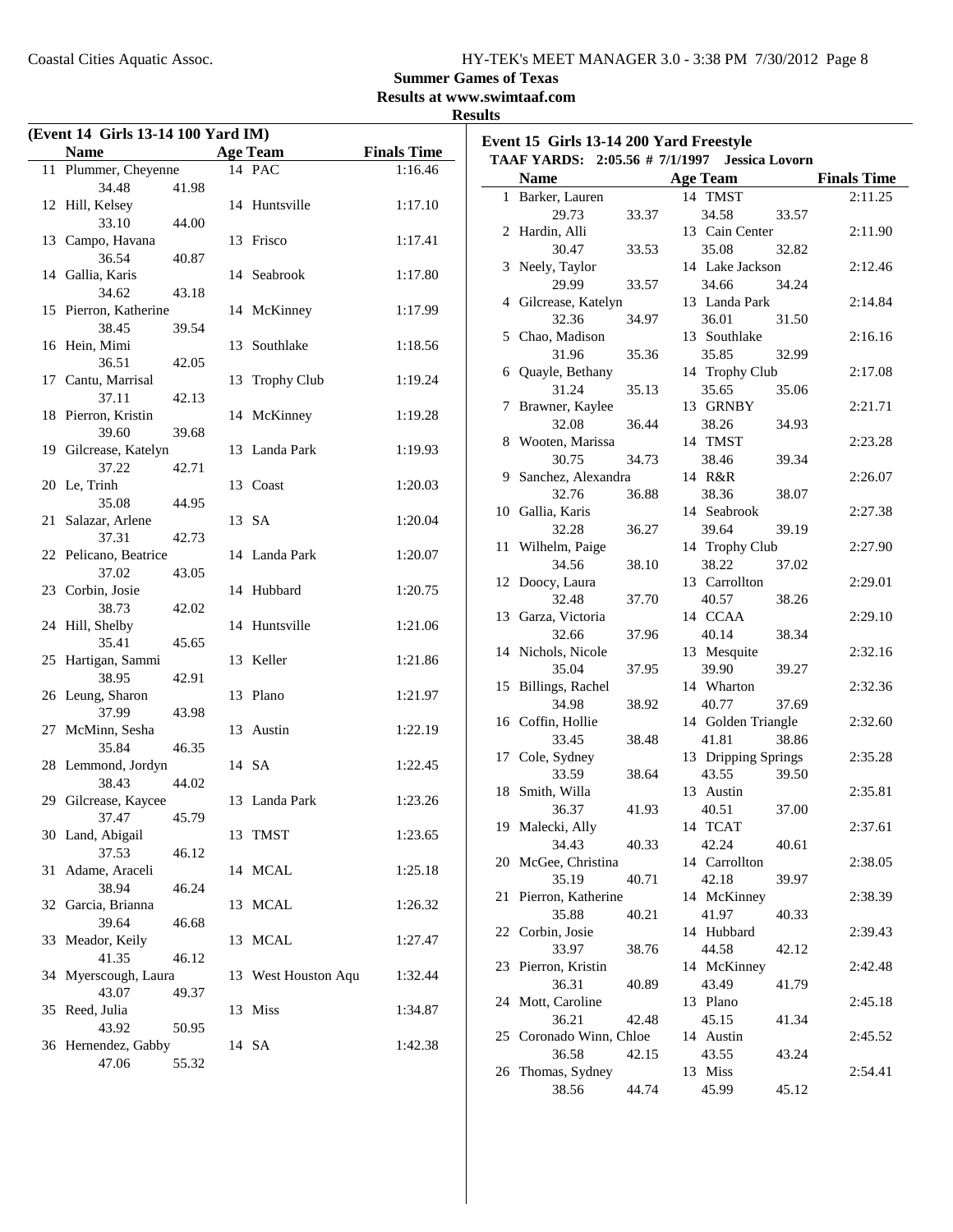**Summer Games of Texas**

**Results at www.swimtaaf.com**

**Results**

| (Event 15 Girls 13-14 200 Yard Freestyle) |  |
|-------------------------------------------|--|
|-------------------------------------------|--|

| <b>Name</b>          |       | <b>Age Team</b> |       | <b>Finals Time</b> |
|----------------------|-------|-----------------|-------|--------------------|
| 27 Prevette, Alexia  |       | 13 Landa Park   |       | 2:56.59            |
| 37.38                | 44.20 | 48.09           | 46.92 |                    |
| 28 Reed, Julia       |       | 13 Miss         |       | 2:58.99            |
| 39.37                | 45.33 | 47.02           | 47.27 |                    |
| 29 Wogerer, Samantha |       | 14 Cain Center  |       | 3:03.01            |
| 42.16                | 46.66 | 1:34.19         |       |                    |
| --- Mischtian, Zoe   |       | 14 Temple       |       |                    |

#### **Event 16 Girls 11-12 200 Yard Freestyle Relay**

**TAAF YARDS: 1:54.69 # Richmond/Rosenberg Team 7/27/2004 C Zamora, M Przybilla, L Pitts, S Smith**

|    | <b>Team</b>                  |       | <b>Relay</b>             |                             | <b>Finals Time</b> |
|----|------------------------------|-------|--------------------------|-----------------------------|--------------------|
| 1  | Frisco                       |       | A                        |                             | 2:00.78            |
|    | 1) Marshall, McKenzie 12     |       | 2) Daynos, Danielle 12   |                             |                    |
|    | 3) Smith, Spencer 12         |       | 4) Nelson, Courtney 12   |                             |                    |
|    | 30.31                        | 30.47 | 27.15                    | 32.85                       |                    |
| 2  | The Woodlands                |       | A                        |                             | 2:03.87            |
|    | 1) Cahill, Bailey 11         |       | 2) Ebel, Jacqueline 12   |                             |                    |
|    | 3) Hulet, Karina 12          |       | 4) Cordier, Lindsay 12   |                             |                    |
|    | 30.72                        | 33.00 | 30.99                    | 29.16                       |                    |
| 3  | R&R                          |       | A                        |                             | 2:05.51            |
|    | 1) Dzierzanowski, Kathryn 12 |       | 2) Parker, Katie 11      |                             |                    |
|    | 3) Chancoco, Gemini 12       |       | 4) Parker, Kelsey 12     |                             |                    |
|    | 31.04                        | 32.08 | 31.52                    | 30.87                       |                    |
| 4  | Frisco                       |       | B                        |                             | 2:07.06            |
|    | 1) Peterson, Katie 12        |       | 2) Cottrell, Lauren 12   |                             |                    |
|    | 3) Kumar, Maya 12            |       |                          | 4) Medigovich, Lydia 11     |                    |
|    | 31.94                        | 31.68 | 31.74                    | 31.70                       |                    |
| 5  | Southlake                    |       | A                        |                             | 2:07.51            |
|    | 1) Smith, Hannah 12          |       |                          | 2) McCloud, Madelyn 12      |                    |
|    | 3) Breedlove, Delia 11       |       | 4) Tatum, Samantha 11    |                             |                    |
|    | 32.81                        | 31.56 | 36.19                    | 26.95                       |                    |
| 6  | Austin                       |       | A                        |                             | 2:07.71            |
|    | 1) Blankenship, Molly 12     |       |                          | 2) Blankenship, Ellie 11    |                    |
|    | 3) Braun, Caroline 12        |       |                          | 4) Vasquez, Milabella 11    |                    |
|    | 32.44                        | 32.70 | 31.86                    | 30.71                       |                    |
| 7  | <b>Trophy Club</b>           |       | A                        |                             | 2:07.77            |
|    | 1) Cantu, Allaya 11          |       | 2) Simpson, Keara 11     |                             |                    |
|    | 3) McKinnon, Kelli 11        |       |                          | 4) LaPrade, Madison 12      |                    |
|    | 32.49                        | 33.74 | 31.19                    | 30.35                       |                    |
| 8  | <b>FLMD</b>                  |       | A                        |                             | 2:08.75            |
|    | 1) Olson, Elizabeth 11       |       |                          | 2) Beaudette, Anna-Marie 12 |                    |
|    | 3) Velasco, Luisa 11         |       | 4) Johnson, Sydnee 12    |                             |                    |
|    | 32.74                        | 33.35 | 32.73                    | 29.93                       |                    |
| 9. | Carrollton                   |       | A                        |                             | 2:09.51            |
|    | 1) McLemore, Brianne 11      |       | 2) Stringer, Emily 11    |                             |                    |
|    | 3) Bales, Alia 11            |       | 4) Roessler, Jennifer 12 |                             |                    |
|    | 31.80                        | 35.47 | 31.43                    | 30.81                       |                    |
| 10 | <b>Bay City</b>              |       | A                        |                             | 2:09.62            |
|    | 1) Morales, Mallory 11       |       | 2) Sliva, Hannah 11      |                             |                    |
|    | 3) Rodriguez, Kaitlyn 11     |       | 4) Attaway, Sarah 12     |                             |                    |
|    | 33.25                        | 32.79 | 32.85                    | 30.73                       |                    |

| 11 | El Campo                |       | Α                       |                         | 2:09.72 |
|----|-------------------------|-------|-------------------------|-------------------------|---------|
|    | 1) Wilson, Emily 11     |       | 2) Slattery, Sydney 11  |                         |         |
|    | 3) Lilie, Ashley 11     |       | 4) Thrash, Camille 11   |                         |         |
|    | 34.00                   | 32.14 | 32.83                   | 30.75                   |         |
| 12 | Frisco                  |       | C                       |                         | 2:10.44 |
|    |                         |       |                         |                         |         |
|    | 1) Snyder, Samantha 12  |       | 2) Graney, Kristen 12   |                         |         |
|    | 3) Emmons, Kyndall 11   |       |                         | 4) Tabacco, Andreana 12 |         |
|    | 32.93                   | 32.17 | 33.54                   | 31.80                   |         |
| 13 | Lake Jackson            |       | A                       |                         | 2:11.49 |
|    | 1) Jimenez, Allison 12  |       | 2) DeValcourt, Ellie 11 |                         |         |
|    | 3) Gray, Emma 11        |       | 4) Gambrel, Rachel 11   |                         |         |
|    | 32.40                   | 32.83 | 33.71                   | 32.55                   |         |
| 14 | <b>ALICE</b>            |       | A                       |                         | 2:11.55 |
|    | 1) Cadena, Victoria 11  |       | 2) Gonzalez, Alex 11    |                         |         |
|    | 3) Cruz, Aryssa 12      |       | 4) Hayslip, Hannah 12   |                         |         |
|    | 34.91                   | 32.57 | 32.68                   | 31.39                   |         |
| 15 | Landa Park              |       | A                       |                         | 2:12.59 |
|    | 1) Pelicano, Niccola 12 |       | 2) Rivera, Elena 12     |                         |         |
|    | 3) McDonald, Lizzy 12   |       | 4) Beckman, Sam 11      |                         |         |
|    | 32.12                   | 35.15 | 34.84                   | 30.48                   |         |
|    | 16 Coast                |       | A                       |                         | 2:12.61 |
|    | 1) Taylor, Megan 12     |       | 2) Miller, Regan 11     |                         |         |
|    | 3) Festa, Mary 12       |       |                         | 4) Deschenes, Haley 12  |         |
|    | 33.05                   | 36.66 | 31.96                   | 30.94                   |         |
| 17 | Keller                  |       | А                       |                         | 2:14.26 |
|    | 1) Black, Julia 12      |       | 2) Calhoun, Nicole 11   |                         |         |
|    | 3) Thomas, Natalie 12   |       | 4) Caldwell, Sadie 12   |                         |         |
|    | 33.42                   | 39.04 | 30.03                   | 31.77                   |         |
|    |                         |       |                         |                         |         |
| 18 | <b>Trophy Club</b>      |       | B                       |                         | 2:16.73 |
|    | 1) Tatum, Sierra 11     |       | 2) Maijala, Cailey 12   |                         |         |
|    | 3) Vieceli, Lauren 12   |       |                         | 4) McKowen, Brydon 11   |         |
|    | 35.96                   | 34.43 | 32.66                   | 33.68                   |         |
| 19 | Frisco                  |       | D                       |                         | 2:19.11 |
|    | 1) Viering, Lexi 12     |       | 2) Parks, Lina 12       |                         |         |
|    | 3) Graham, Elyse 11     |       | 4) Burrell, Erin 11     |                         |         |
|    | 34.49                   | 36.43 | 34.05                   | 34.14                   |         |
| 20 | VIC                     |       | A                       |                         | 2:21.80 |
|    | 1) Morris, Callie 12    |       | 2) Lynch, Katie 12      |                         |         |
|    | 3) Copley, Jillian 12   |       | 4) Flores, Lauren 12    |                         |         |
|    | 41.77                   | 29.43 | 33.79                   | 36.81                   |         |
| 21 | Austin                  |       | B                       |                         | 2:23.44 |
|    | 1) Allums, Kalyani 12   |       | 2) Braun, Juliet 11     |                         |         |
|    | 3) Graf, Marissa 12     |       | 4) Locklin, Frida 11    |                         |         |
|    | 35.03                   | 36.24 | 41.87                   | 30.30                   |         |
| 22 | Hubbard                 |       | Α                       |                         | 2:24.03 |
|    | 1) Phipps, Emma Skye 12 |       |                         | 2) McDowell, Bridget 11 |         |
|    | 3) Price, Josie 12      |       | 4) Woodall, Payton 11   |                         |         |
|    | 35.62                   | 37.90 | 38.97                   | 31.54                   |         |
| 23 | Temple                  |       | Α                       |                         | 2:24.83 |
|    | 1) Sanchez, Madison 12  |       | 2) Whitaker, Grace 11   |                         |         |
|    | 3) Sears, Sydney 11     |       | 4) Strange, Addison 11  |                         |         |
|    | 33.99                   | 42.36 | 31.92                   | 36.56                   |         |
| 24 | Austin                  |       | $\mathsf{C}$            |                         | 2:25.43 |
|    | 1) Slater, Julia 11     |       | 2) Hebda, Ivy 11        |                         |         |
|    | 3) Lewis, Carly 11      |       | 4) Rudy, Claire 11      |                         |         |
|    | 35.42                   | 38.78 | 38.96                   | 32.27                   |         |
|    |                         |       |                         |                         |         |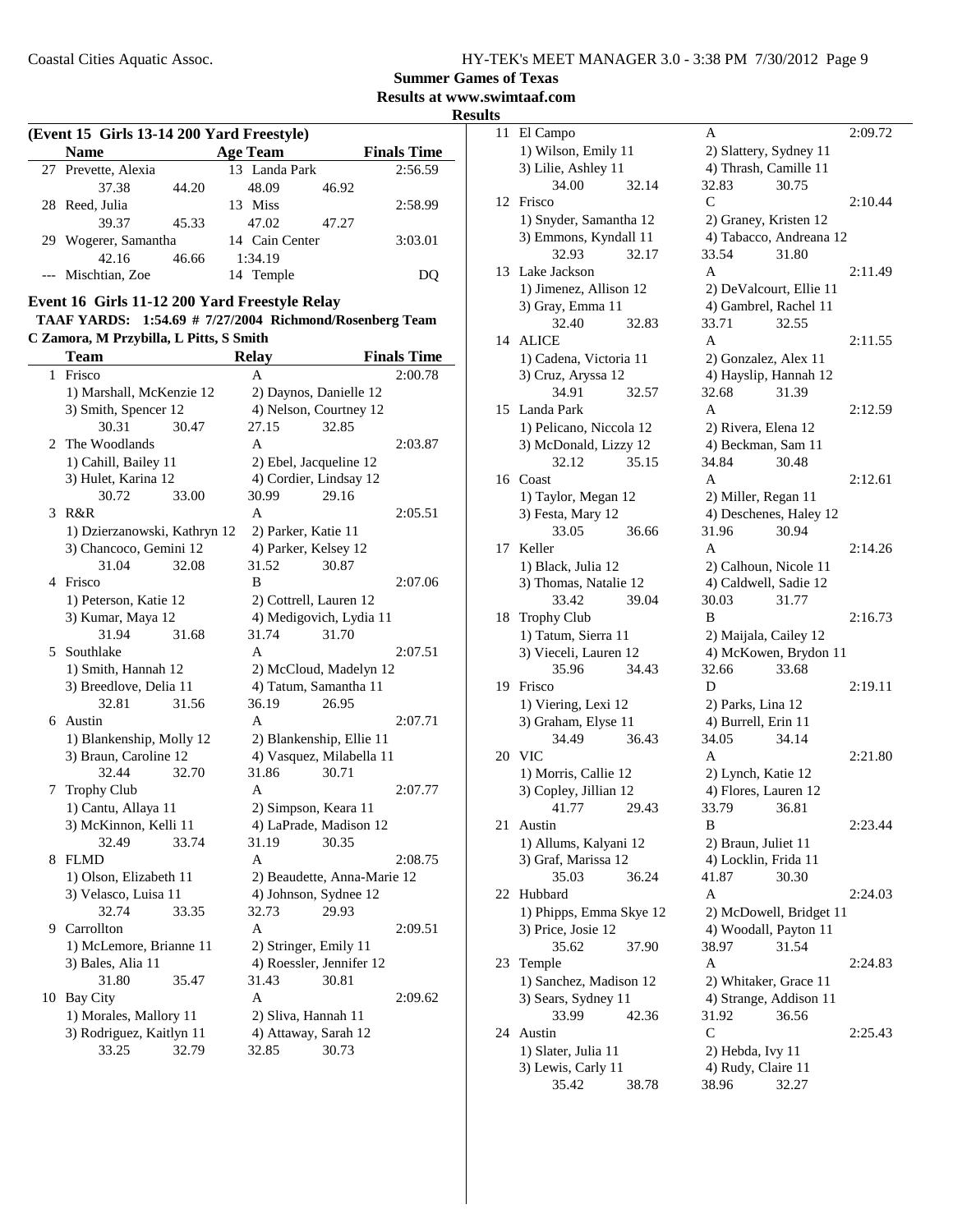**Summer Games of Texas**

### **Results at www.swimtaaf.com**

**Results**

| (Event 16 Girls 11-12 200 Yard Freestyle Relay) |                          |       |                   |                           |                    |
|-------------------------------------------------|--------------------------|-------|-------------------|---------------------------|--------------------|
|                                                 | Team                     |       | Relay             |                           | <b>Finals Time</b> |
|                                                 | 25 Marble Falls          |       | A                 |                           | 2:25.88            |
|                                                 | 1) Benec, Laura 11       |       |                   | 2) Ashbaugh, Christine 12 |                    |
|                                                 | 3) Moran, Mimi 12        |       | 4) Jones, Anna 11 |                           |                    |
|                                                 | 34.74                    | 36.16 | 43.19             | 31.79                     |                    |
|                                                 | 26 ODEM                  |       | A                 |                           | 2:25.96            |
|                                                 | 1) Sanchez, Jaime 12     |       | 2) Seim, Elise 12 |                           |                    |
|                                                 | 3) Martinez, Jordan 11   |       | 4) Land, Tylie 11 |                           |                    |
|                                                 | 34.41                    | 34.16 | 40.51             | 36.88                     |                    |
|                                                 | 27 SA                    |       | A                 |                           | 2:33.20            |
|                                                 | 1) Martell, Viviana 11   |       |                   | 2) Caldwell, Anna 11      |                    |
|                                                 | 3) Martinez, Angeline 11 |       | 4) Rose, Emily 11 |                           |                    |
|                                                 | 37.19                    | 34.12 | 42.76             | 39.13                     |                    |
|                                                 | 28 WESTB                 |       | $\mathsf{A}$      |                           | 2:37.26            |
|                                                 | 1) Hudson, Kacie 12      |       |                   | 2) Hudson, Stacie 12      |                    |
|                                                 | 3) Pickard, Priscilla 12 |       |                   | 4) Yuan, Cassie 12        |                    |
|                                                 | 47.06                    | 40.65 | 34.78             | 34.77                     |                    |
| 29                                              | MCAL                     |       | A                 |                           | 2:38.40            |
|                                                 | 1) Gonzalez, Balbina 12  |       |                   | 2) Barredo, Fernanda 12   |                    |
|                                                 | 3) Bynum, Grace 11       |       |                   | 4) Meador, Alison 12      |                    |
|                                                 | 40.28                    | 39.47 | 40.71             | 37.94                     |                    |

### **Event 17 Girls 13-14 200 Yard Freestyle Relay**

**TAAF YARDS:** 1:47.30 # 7/27/2002 Alvin **K Kelly, M Lostracco, N Leslie, N Melenric**

|                | <b>Team</b>            |       | <b>Relay</b>       |                          | <b>Finals Time</b> |
|----------------|------------------------|-------|--------------------|--------------------------|--------------------|
|                | 1 Lake Jackson         |       | A                  |                          | 1:46.95#           |
|                | 1) Robbins, Annie 14   |       |                    | 2) Nguyen, Nicole 13     |                    |
|                | 3) Neely, Taylor 14    |       |                    | 4) Kuettel, Molly 14     |                    |
|                | 26.91                  | 27.08 | 27.61              | 25.35                    |                    |
| $\mathfrak{D}$ | R&R                    |       | A                  |                          | 1:52.91            |
|                | 1) Mangel, Shelbi 14   |       |                    | 2) Sanchez, Alexandra 14 |                    |
|                | 3) Loser, Morgan 14    |       |                    | 4) Dixon, Rachel 14      |                    |
|                | 27.71                  | 29.03 | 29.30              | 26.87                    |                    |
| 3              | Cain Center            |       | A                  |                          | 1:53.01            |
|                | 1) Boyd, Jamie 13      |       | 2) Hardin, Alli 13 |                          |                    |
|                | 3) Hardin, Kathryn 14  |       |                    | 4) Takata, Lauren 13     |                    |
|                | 32.23                  | 26.45 | 27.33              | 27.00                    |                    |
| 4              | <b>TMST</b>            |       | A                  |                          | 1:57.49            |
|                | 1) Barker, Lauren 14   |       |                    | 2) Land, Abigail 13      |                    |
|                | 3) McGuire, Micaela 14 |       |                    | 4) Wooten, Marissa 14    |                    |
|                | 27.86                  | 31.89 | 29.13              | 28.61                    |                    |
| 5.             | Landa Park             |       | $\mathsf{A}$       |                          | 1:58.90            |
|                | 1) Mazybolton, Yali 14 |       |                    | 2) Moya, Morgan 13       |                    |
|                | 3) Young, Cailey 13    |       |                    | 4) Gilcrease, Katelyn 13 |                    |
|                | 30.99                  | 31.94 | 28.22              | 27.75                    |                    |
| 6              | Frisco                 |       | A                  |                          | 1:59.40            |
|                | 1) Bergmann, Julia 14  |       |                    | 2) Bergmann, Sarah 13    |                    |
|                | 3) Burrell, Lauren 14  |       |                    | 4) Peterson, Karli 13    |                    |
|                | 28.93                  | 31.71 | 30.08              | 28.68                    |                    |
| 7              | <b>Trophy Club</b>     |       | A                  |                          | 1:59.44            |
|                | 1) Unruh, Claire 13    |       |                    | 2) Cantu, Marrisal 13    |                    |
|                | 3) Quayle, Bethany 14  |       |                    | 4) Wilson, Madeline 13   |                    |
|                | 30.10                  | 31.56 | 29.36              | 28.42                    |                    |

| S  |                                               |       |                                             |                          |         |
|----|-----------------------------------------------|-------|---------------------------------------------|--------------------------|---------|
| 8  | Wharton                                       |       | Α                                           |                          | 2:00.78 |
|    | 1) Roddy, Montie 13                           |       |                                             | 2) Rodriguez, Valeria 13 |         |
|    | 3) Samhouri, Mona 14                          |       | 4) Billings, Rachel 14                      |                          |         |
|    | 31.76                                         | 32.78 | 27.94                                       | 28.30                    |         |
| 9  | Bay City                                      |       | A                                           |                          | 2:00.89 |
|    | 1) Muskiet, Whitney 13                        |       | 2) Orsak, Mehgan 13                         |                          |         |
|    | 3) Koenig, Hannah 14                          |       | 4) Condry, Brittany 14                      |                          |         |
|    | 30.42                                         | 30.41 | 31.91                                       | 28.15                    |         |
| 10 |                                               |       | A                                           |                          | 2:03.96 |
|    | Dripping Springs                              |       |                                             |                          |         |
|    | 1) Six, Jacqueline 13                         |       | 2) Sheeler, Victoria 13                     |                          |         |
|    | 3) Fletcher, Olivia 13                        |       | 4) Cole, Sydney 13                          |                          |         |
|    | 30.51                                         | 30.91 | 31.32                                       | 31.22                    |         |
| 11 | Keller                                        |       | A                                           |                          | 2:06.14 |
|    | 1) Hartigan, Sammi 13                         |       | 2) Weber, Taylor 14                         |                          |         |
|    | 3) Lyness, Lauren 14                          |       | 4) Knodell, Julia 13                        |                          |         |
|    | 32.09                                         | 31.92 | 30.35                                       | 31.78                    |         |
| 12 | The Woodlands                                 |       | A                                           |                          | 2:06.95 |
|    | 1) Butler, Amy 14                             |       | 2) Kricfalusi, Claire 13                    |                          |         |
|    | 3) Schleicher, Audrey 13                      |       | 4) Macora, Mary 14                          |                          |         |
|    | 31.47                                         | 36.45 | 30.45                                       | 28.58                    |         |
| 13 | Frisco                                        |       | В                                           |                          | 2:09.34 |
|    | 1) Murray, Morgan 14                          |       |                                             | 2) McCullough, Kayla 14  |         |
|    | 3) Karmazyn, Allyson 13                       |       | 4) Campo, Havana 13                         |                          |         |
|    | 33.37                                         | 33.46 | 32.35                                       | 30.16                    |         |
| 14 | <b>GRNBY</b>                                  |       | A                                           |                          | 2:09.54 |
|    | 1) Gryder, Jessica 13                         |       |                                             | 2) Younkin, Kimbria 13   |         |
|    | 3) Green, Jewel 13                            |       |                                             | 4) Andrews, Hannah 13    |         |
|    | 32.43                                         | 31.80 | 32.16                                       | 33.15                    |         |
| 15 | Landa Park                                    |       | B                                           |                          | 2:10.35 |
|    | 1) Snyder, Bailey Grace 13                    |       |                                             | 2) Gilcrease, Kaycee 13  |         |
|    | 3) Pelicano, Beatrice 14                      |       | 4) Prevette, Alexia 13                      |                          |         |
|    | 33.79                                         | 32.22 | 30.71                                       | 33.63                    |         |
| 16 | Frisco                                        |       | C                                           |                          | 2:11.44 |
|    | 1) Winkle, Emily 14                           |       | 2) Davis, Lindsey 13                        |                          |         |
|    | 3) Ruff, Sydney 14                            |       |                                             |                          |         |
|    |                                               |       |                                             |                          |         |
|    |                                               |       |                                             | 4) Brousseau, Sophie 13  |         |
|    | 32.20                                         | 30.78 | 35.11                                       | 33.35                    |         |
| 17 | Trophy Club                                   |       | B                                           |                          | 2:12.42 |
|    | 1) Wilhelm, Paige 14                          |       | 2) Stotts, Brianna 13                       |                          |         |
|    | 3) Kaminski, Whitney 13                       |       |                                             | 4) Thompson, Jessica 14  |         |
|    | 32.16 30.73                                   |       | 33.72                                       | 35.81                    |         |
| 18 | <b>VIC</b>                                    |       | Α                                           |                          | 2:13.53 |
|    | 1) Barker, Sydney 13                          |       | 2) Coleman, Lucy 14                         |                          |         |
|    | 3) Pohl, Kara 14                              |       | 4) Beck, Sam 13                             |                          |         |
|    | 31.53                                         | 36.49 | 34.38                                       | 31.13                    |         |
| 19 | Mesquite                                      |       | Α                                           |                          | 2:17.23 |
|    | 1) Hernandez, Annika 13                       |       | 2) Ventura, Joclyn 13                       |                          |         |
|    | 3) Frichette, Sarah 13                        |       | 4) Nichols, Nicole 13                       |                          |         |
|    | 40.36                                         | 32.28 | 34.01                                       | 30.58                    |         |
| 20 | TMST                                          |       | B                                           |                          | 2:17.98 |
|    | 1) Alonzo, Nicole 13                          |       |                                             | 2) Chaloupka, Aynsley 13 |         |
|    | 3) Jiran, Leah 13                             |       | 4) Turner, Rianna 13                        |                          |         |
|    | 32.54                                         | 34.86 | 39.88                                       | 30.70                    |         |
|    | Austin                                        |       | A                                           |                          | 2:32.70 |
| 21 |                                               |       |                                             |                          |         |
|    | 1) Morris, Laurel 13<br>3) Jackson, Lalita 14 |       | 2) Wells, Margaret 13<br>4) Ballew, Skye 13 |                          |         |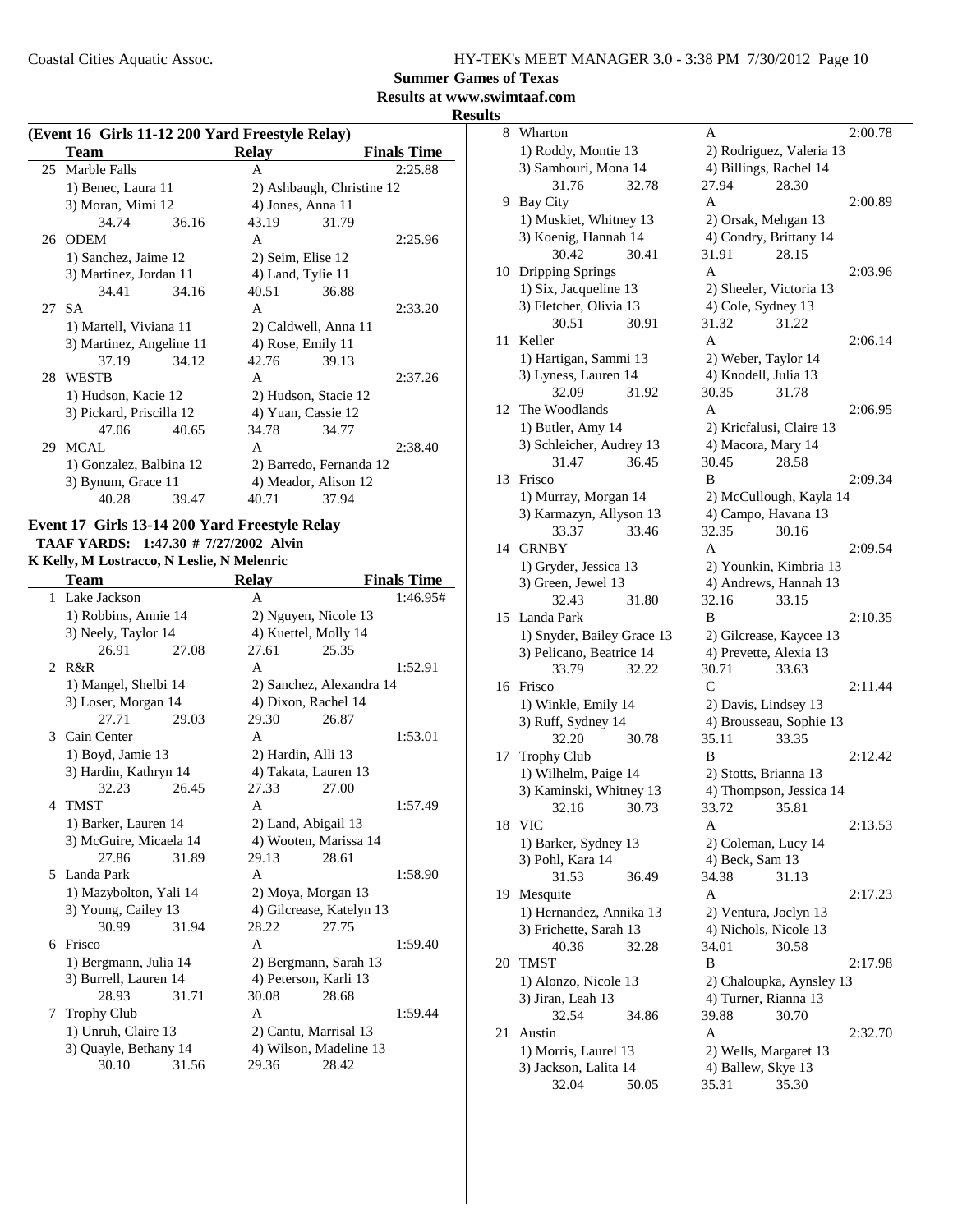### **Results at www.swimtaaf.com**

**Results**

|              | w<br>(Event 17 Girls 13-14 200 Yard Freestyle Relay) |                                            |                    |  |  |  |  |
|--------------|------------------------------------------------------|--------------------------------------------|--------------------|--|--|--|--|
|              | <b>Team</b>                                          | <b>Relay</b>                               | <b>Finals Time</b> |  |  |  |  |
| 22           | <b>MCAL</b>                                          | B                                          | 2:36.58            |  |  |  |  |
|              | 1) Garza, Analisa 14                                 | 2) Gulino, Valeria 14                      |                    |  |  |  |  |
|              | 3) Lara, Dana 14                                     | 4) Pena, Gaby 13                           |                    |  |  |  |  |
|              | 39.10<br>44.90                                       | 47.55<br>25.03                             |                    |  |  |  |  |
|              | Event 18 Boys 9-10 100 Yard Medley Relay             |                                            |                    |  |  |  |  |
|              | TAAF YARDS: 1:02.57 # 8/1/1993                       | <b>Houston</b>                             |                    |  |  |  |  |
|              | <b>Team</b>                                          | <b>Relay</b>                               | <b>Finals Time</b> |  |  |  |  |
| $\mathbf{1}$ | Frisco                                               | A                                          | 1:07.27            |  |  |  |  |
|              | 1) Hendren, Carter 9                                 | 2) Dela Cruz, Rovic 10                     |                    |  |  |  |  |
|              | 3) Belair, Michael 9                                 | 4) Bland, Ian 10                           |                    |  |  |  |  |
|              | 37.13<br>30.14                                       |                                            |                    |  |  |  |  |
| 2            | R&R                                                  | A                                          | 1:07.61            |  |  |  |  |
|              | 1) Miller, Drew 10                                   | 2) Alaniz, Brandon 10                      |                    |  |  |  |  |
|              | 3) Koelzer, Nikolas 10                               | 4) McGrath, Connor 10                      |                    |  |  |  |  |
|              | 37.41<br>30.20                                       |                                            |                    |  |  |  |  |
| 3            | <b>ALVIN</b>                                         | A                                          | 1:08.62            |  |  |  |  |
|              | 1) Pannell, Frankie 10                               | 2) Patterson, Colby 10                     |                    |  |  |  |  |
|              | 3) Shoemake, Trey 9                                  | 4) Escalera, Daniel 10                     |                    |  |  |  |  |
|              | 32.02<br>36.60<br>4 TCAT                             | A                                          | 1:11.90            |  |  |  |  |
|              | 1) Barney, Jake 9                                    | 2) Frank, Quinten 10                       |                    |  |  |  |  |
|              | 3) Adauto, Alex 10                                   | 4) O'Brien, Dan 10                         |                    |  |  |  |  |
|              | 40.23<br>31.67                                       |                                            |                    |  |  |  |  |
| 5.           | Keller                                               | A                                          | 1:13.02            |  |  |  |  |
|              | 1) Urbanosky, Case 10                                | 2) Blair, Wyatt 9                          |                    |  |  |  |  |
|              | 3) Gopffarth, Karson 10                              | 4) Stanbury, Spencer 10                    |                    |  |  |  |  |
|              | 41.28<br>31.74                                       |                                            |                    |  |  |  |  |
|              | 6 Trophy Club                                        | A                                          | 1:13.95            |  |  |  |  |
|              | 1) Hackler, Christopher 10                           | 2) Kumar, Andrew 9                         |                    |  |  |  |  |
|              | 3) Wilson, Daniel 9                                  | 4) Stotts, Jaron 10                        |                    |  |  |  |  |
|              | 34.59<br>39.36                                       |                                            |                    |  |  |  |  |
| 7            | <b>GRNBY</b><br>1) Berry, Lawson 10                  | A<br>2) D'Souza, Daniel 9                  | 1:14.05            |  |  |  |  |
|              | 3) Fauber, David 10                                  | 4) Rupp, Gabe 10                           |                    |  |  |  |  |
|              | 41.19<br>32.86                                       |                                            |                    |  |  |  |  |
| 8            | Boerne                                               | A                                          | 1:14.19            |  |  |  |  |
|              | 1) Sandidge, Logan 10                                | 2) Peterson, Coltin 10                     |                    |  |  |  |  |
|              | 3) Roberts, Tyler 10                                 | 4) Strange, Parker 10                      |                    |  |  |  |  |
|              | 39.19<br>35.00                                       |                                            |                    |  |  |  |  |
| 9.           | Plano                                                | Α                                          | 1:14.26            |  |  |  |  |
|              | 1) Olsen, Eric 10                                    | 2) Lee, Alexander 10                       |                    |  |  |  |  |
|              | 3) Stapleton, Grant 9                                | 4) Olsen, Adam 10                          |                    |  |  |  |  |
|              | 40.06<br>34.20                                       |                                            |                    |  |  |  |  |
|              | 10 Frisco                                            | B                                          | 1:17.15            |  |  |  |  |
|              | 1) Obrien, Will 10<br>3) Archer, Owen 9              | 2) May, Gregory 10<br>4) Petruska, Nick 10 |                    |  |  |  |  |
|              | 40.82<br>36.33                                       |                                            |                    |  |  |  |  |
| 11           | Austin                                               | A                                          | 1:19.84            |  |  |  |  |
|              | 1) Sajbel, Kenny 9                                   | 2) Richard, Theo 9                         |                    |  |  |  |  |
|              | 3) Carr, Miles 9                                     | 4) Clement, Sol 9                          |                    |  |  |  |  |
|              | 42.85<br>36.99                                       |                                            |                    |  |  |  |  |
|              | 12 Frisco                                            | C                                          | 1:20.35            |  |  |  |  |
|              | 1) Nickel, William 10                                | 2) Powell, Jeb 9                           |                    |  |  |  |  |
|              | 3) Ahmuty, Sammy 9                                   | 4) Montgomery, Hayden 9                    |                    |  |  |  |  |
|              | 42.76<br>37.59                                       |                                            |                    |  |  |  |  |

| 1:22.64<br>1:24.37<br>1:24.74<br>1:27.80 |
|------------------------------------------|
|                                          |
|                                          |
|                                          |
|                                          |
|                                          |
|                                          |
|                                          |
|                                          |
|                                          |
|                                          |
|                                          |
|                                          |
|                                          |
|                                          |
|                                          |
|                                          |
|                                          |
|                                          |
|                                          |
| 1:28.07                                  |
|                                          |
|                                          |
|                                          |
| 1:29.71                                  |
|                                          |
|                                          |
|                                          |
| 1:30.11                                  |
|                                          |
|                                          |
|                                          |
| 1:33.04                                  |
|                                          |
|                                          |
|                                          |
| 1:40.13                                  |
|                                          |
|                                          |
|                                          |
| DQ                                       |
|                                          |
|                                          |
|                                          |

#### **Event 19 Men 15-17 200 Yard Medley Relay TAAF YARDS: 1:41.20 # Frisco 7/25/2008**

# **B Blandford, J Nix, T Bassett, A Loutfy**

| <b>Team</b>          |       | <b>Relay</b>      |                      | <b>Finals Time</b> |
|----------------------|-------|-------------------|----------------------|--------------------|
| 1 Deer Park          |       | А                 |                      | 1:42.50            |
| 1) Fussell, Will 16  |       | 2) Zalud, Zack 16 |                      |                    |
| 3) Garcia, Stevie 15 |       |                   | 4) Mohle, Brandon 16 |                    |
| 24.77                | 29.15 | 25.48             | 23.10                |                    |
| 2 Frisco             |       | А                 |                      | 1:43.07            |
| 1) Holland, Cody 17  |       | 2) Fogle, Adam 16 |                      |                    |
| 3) Emmons, Miller 16 |       |                   | 4) Brandon, Chad 16  |                    |
| 26.08                | 28.85 | 25.27             | 22.87                |                    |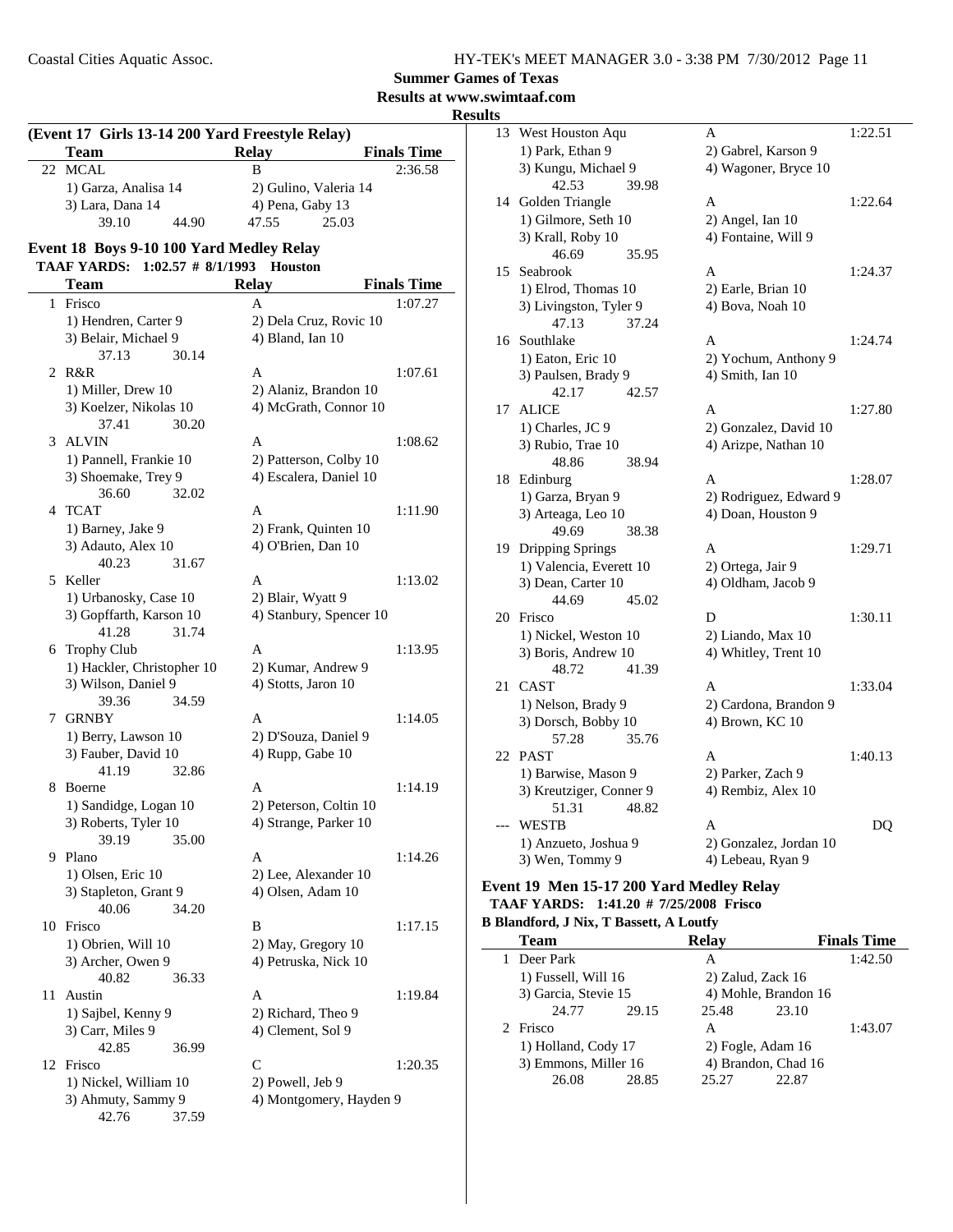**Summer Games of Texas**

### **Results at www.swimtaaf.com**

**Results**

| (Event 19 Men 15-17 200 Yard Medley Relay) |                          |                         |                    |  |
|--------------------------------------------|--------------------------|-------------------------|--------------------|--|
|                                            | <b>Team</b>              | <b>Relay</b>            | <b>Finals Time</b> |  |
| 3                                          | <b>CBA</b>               | A                       | 1:46.00            |  |
|                                            | 1) Byerly, Andrew 16     | 2) Ward, Zach 16        |                    |  |
|                                            | 3) Ugarte, Philip 15     | 4) Lowder, Dale 15      |                    |  |
|                                            | 28.04<br>29.27           | 25.65<br>23.04          |                    |  |
| 4                                          | R&R                      | A                       | 1:46.91            |  |
|                                            | 1) Sharp, Noah 16        | 2) Mangel, Sean 16      |                    |  |
|                                            | 3) Copper, Devin 16      | 4) Valdez, Robby 15     |                    |  |
|                                            | 29.67<br>29.45           | 25.13<br>22.66          |                    |  |
| 5                                          | Coast                    | A                       | 1:48.08            |  |
|                                            | 1) Barnett, Adam 16      | 2) South, Mason 16      |                    |  |
|                                            | 3) Gibson, Zachary 16    | 4) Ding, Mike 17        |                    |  |
|                                            | 28.05<br>29.99           | 25.69<br>24.35          |                    |  |
|                                            | 6 Trophy Club            | A                       | 1:49.86            |  |
|                                            | 1) Sampognaro, Daniel 16 | 2) Scheller, Josh 16    |                    |  |
|                                            | 3) Schmidt, Trent 15     | 4) Frederick, Justin 15 |                    |  |
|                                            | 28.54<br>32.41           | 25.65<br>23.26          |                    |  |
| 7                                          | Lake Jackson             | A                       | 1:50.38            |  |
|                                            | 1) Seymour, Andy 16      | 2) Yates, Tyler 16      |                    |  |
|                                            | 3) Brown, Ryan 16        | 4) Sheffield, Logan 16  |                    |  |
|                                            | 27.97<br>32.59           | 26.96<br>22.86          |                    |  |
|                                            | 8 Temple                 | A                       | 1:50.56            |  |
|                                            | 1) Stenman, Robby 16     | 2) Aranavage, Justin 17 |                    |  |
|                                            | 3) Johnson, Wesley 15    | 4) Laughlin, Grant 15   |                    |  |
|                                            | 29.58<br>30.00           | 24.39<br>26.59          |                    |  |
| 9                                          | R&R                      | B                       | 1:50.91            |  |
|                                            | 1) Miller, Gabe 16       | 2) Alaniz, Arnold 15    |                    |  |
|                                            | 3) Burditt, Clay 17      | 4) Moore, Cody 16       |                    |  |
|                                            | 29.51<br>31.18           | 22.28<br>27.94          |                    |  |
|                                            | 10 Navasota              | A                       | 1:52.01            |  |
|                                            | 1) Smith, William 15     | 2) Stribling, Hudson 15 |                    |  |
|                                            | 3) Yargo, Dakota 17      | 4) Kehlenbeck, Seth 15  |                    |  |
|                                            | 31.20<br>29.51           | 25.83<br>25.47          |                    |  |
| 11                                         | <b>VIC</b>               | A                       | 1:52.54            |  |
|                                            | 1) York, Billy 16        | 2) Carroll, Mason 15    |                    |  |
|                                            | 3) Mowdy, Jay 16         | 4) Ferrell, Alex 16     |                    |  |
|                                            | 30.23<br>31.87           | 25.65<br>24.79          |                    |  |
| 12                                         | Edinburg                 | A                       | 1:53.00            |  |
|                                            | 1) Cano, Homero 17       | 2) Martinez, Joey 17    |                    |  |
|                                            | 3) Rodriguez, Ivan 17    | 4) Torres, Nicolas 17   |                    |  |
|                                            | 28.91<br>32.05           | 27.71<br>24.33          |                    |  |
|                                            | 13 Golden Triangle       | A                       | 1:55.79            |  |
|                                            | 1) Stamey, Carl 16       | 2) Turner, Kyle 15      |                    |  |
|                                            | 3) Newmann, Stephen 17   | 4) Green, Allante 17    |                    |  |
|                                            | 30.55<br>31.78           | 28.69<br>24.77          |                    |  |
|                                            | 14 Lake Jackson          | B                       | 1:57.38            |  |
|                                            | 1) Bond, Adam 15         | 2) Bradshaw, Dylan 15   |                    |  |
|                                            | 3) Fattig, Shaun 16      | 4) Hamper, David 17     |                    |  |
|                                            | 31.17<br>35.98           | 26.34<br>23.89          |                    |  |
| 15                                         | <b>Trophy Club</b>       | B                       | 1:58.31            |  |
|                                            | 1) Williamson, Jake 15   | 2) Hutson, Trevor 17    |                    |  |
|                                            | 3) Langer, Brandon 15    | 4) Winstead, Seth 15    |                    |  |
|                                            | 28.83<br>34.89           | 29.51<br>25.08          |                    |  |
| 16                                         | <b>GVINE</b>             | A                       | 1:59.39            |  |
|                                            | 1) Meixner, Jacob 15     | 2) Rogan, Brett 16      |                    |  |
|                                            | 3) Shortridge, Eric 17   | 4) Zubillaga, Joseph 15 |                    |  |
|                                            | 28.78<br>35.79           | 25.46<br>29.36          |                    |  |

| 17  | Miss                       |       | A                    |                            | 1:59.59 |
|-----|----------------------------|-------|----------------------|----------------------------|---------|
|     | 1) Hinojosa, Roy 17        |       | 2) Pena, Jeffery 15  |                            |         |
|     | 3) Delgado, Aaron 15       |       | 4) Garza, Benny 17   |                            |         |
|     | 29.98                      | 34.02 | 28.61                | 26.98                      |         |
| 18  | <b>CCAA</b>                |       | A                    |                            | 1:59.89 |
|     | 1) Alvarez, Johnny 15      |       | 2) Holiday, James 16 |                            |         |
|     | 3) Garcia, Michael 16      |       | 4) Berry, Taylor 16  |                            |         |
|     | 30.01                      | 35.40 | 25.82                | 28.66                      |         |
| 19  | MCAL                       |       | A                    |                            | 2:02.03 |
|     | 1) Pena, Daniel 16         |       | 2) Ramdsen, Jorge 15 |                            |         |
|     | 3) Gutierrez, Abel 15      |       | 4) Garza, Brandon 15 |                            |         |
|     | 30.76                      | 34.32 | 29.37                | 27.58                      |         |
| 20  | Plano                      |       | A                    |                            | 2:03.58 |
|     | 1) Wageman, Nick 17        |       | 2) Banko, Stephen 16 |                            |         |
|     | 3) Doyle, Andrew 15        |       | 4) Steffek, Peter 17 |                            |         |
|     | 29.01                      | 40.95 | 29.50                | 24.12                      |         |
| 21  | Lewisville                 |       | A                    |                            | 2:05.09 |
|     | 1) Tyson, Tyler 17         |       | 2) Murphy, Joe 16    |                            |         |
|     | 3) Swann, Jake 15          |       |                      | 4) Munro, Zachary 17       |         |
|     | 35.31                      | 30.29 | 30.93                | 28.56                      |         |
| 22  | Landa Park                 |       | A                    |                            | 2:06.00 |
|     | 1) Hernandez, Logan 15     |       |                      | 2) Criddle, Courage 16     |         |
|     | 3) Newland, Edward 15      |       |                      | 4) Netherlain, Cade 15     |         |
|     | 33.20                      | 34.41 | 32.36                | 26.03                      |         |
| 23  | <b>ALICE</b>               |       | A                    |                            | 2:06.20 |
|     | 1) Aguilar, Christopher 15 |       | 2) Cardona, Leo 16   |                            |         |
|     | 3) Garcia, Nicholas 17     |       |                      | 4) Arismendez, Isaul 15    |         |
|     | 35.87                      | 36.32 | 25.81                | 28.20                      |         |
| --- | Frisco                     |       | B                    |                            | DQ      |
|     | 1) Yearwood, Dustin 17     |       | 2) Smith, Klein 16   |                            |         |
|     | 3) McElheney, Wesley 16    |       |                      | 4) Medigovich, Addisson 15 |         |
| --- | <b>SA</b>                  |       | A                    |                            | DQ      |
|     | 1) Scholes, Jacob 15       |       | 2) Mata, Miguel 16   |                            |         |
|     | 3) Guzman, Miguel 16       |       | 4) Monina, Eddie 16  |                            |         |

#### **Event 20 Boys 9-10 50 Yard Freestyle**

|    | <b>TAAF YARDS:</b>    |    | 27.91 # 7/25/2008 Adam Koster |                    |
|----|-----------------------|----|-------------------------------|--------------------|
|    | Name                  |    | Age Team                      | <b>Finals Time</b> |
| 1  | Williams, Conner      |    | 10 El Campo                   | 28.17              |
| 2  | Fuchs, Collin         | 10 | Lake Jackson                  | 29.05              |
| 3  | Skinner, Kyle         | 10 | <b>FLMD</b>                   | 30.76              |
| 4  | Wilkey, Preston       | 10 | <b>OSO</b>                    | 31.84              |
| 5  | Thompson, Garrett     |    | 10 Landa Park                 | 32.48              |
| 6  | Gilbert, Logan        | 10 | PAC                           | 32.81              |
| 7  | Woods, Jacob          | 10 | McKinney                      | 33.82              |
| 8  | Vargas, Aidan         | 9  | <b>TMST</b>                   | 33.89              |
| 9  | Reeves, Jake          | 10 | <b>SA</b>                     | 34.00              |
| 10 | Fauber, David         | 10 | <b>GRNBY</b>                  | 34.17              |
| 11 | Wilson, Cade          | 10 | <b>FLMD</b>                   | 34.29              |
| 12 | Lambiase, Nicholas    | 10 | Austin                        | 34.37              |
| 13 | Peter, Kendal         | 10 | Landa Park                    | 34.38              |
| 14 | Musgrove, Daniel      | 9  | <b>FLMD</b>                   | 34.39              |
| 15 | Muenchinger, Jonathan | 9  | Austin                        | 34.69              |
| 16 | Krall, Roby           | 10 | Golden Triangle               | 34.77              |
| 17 | Marcellus, Joshua     | 10 | Rowlett                       | 34.96              |
|    | 18 Villa, Carlos      | 10 | Coast                         | 35.31              |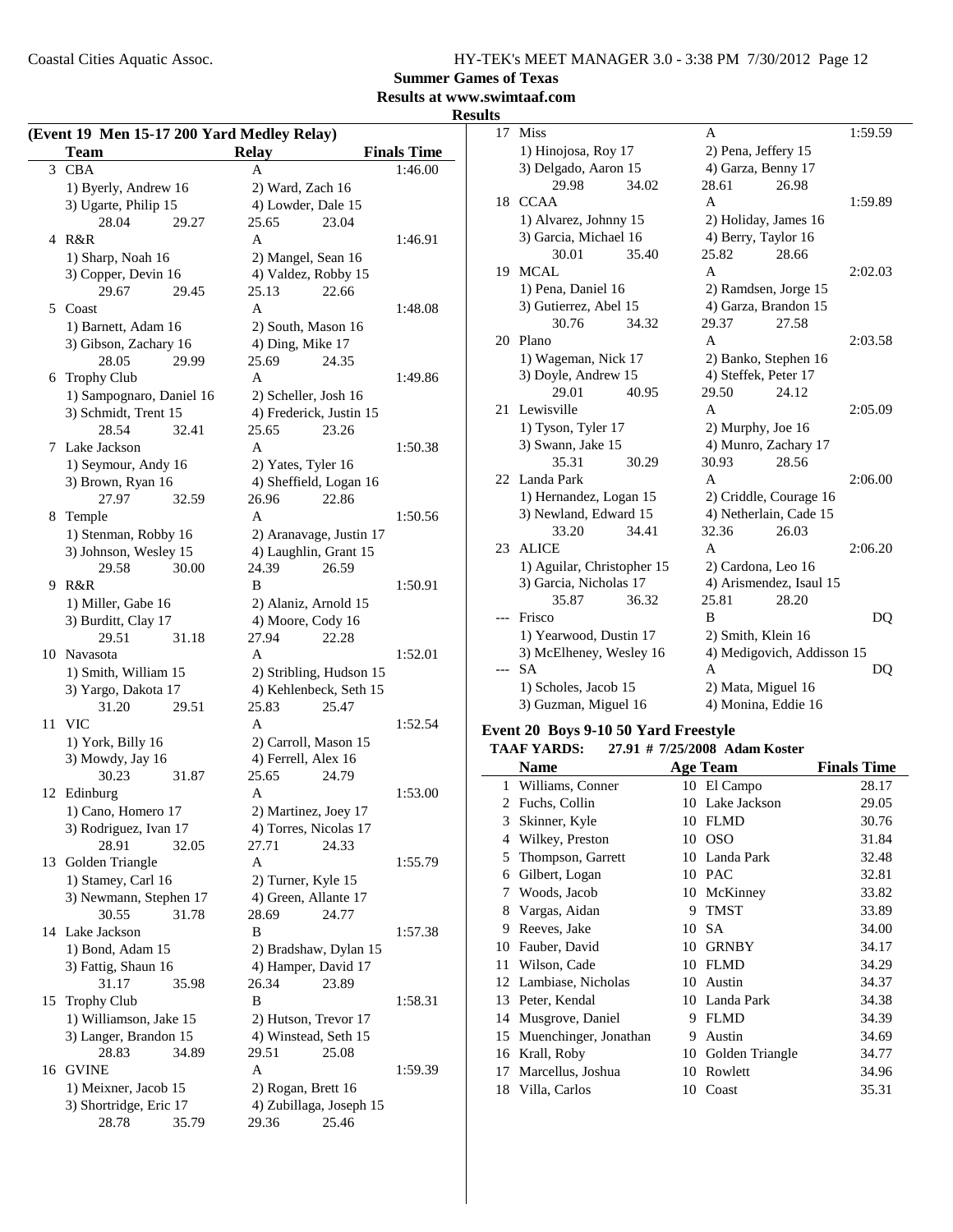### **Summer Games of Texas**

**Results at www.swimtaaf.com**

**Results**

| (Event 20 Boys 9-10 50 Yard Freestyle) |                   |    |                    |                    |  |
|----------------------------------------|-------------------|----|--------------------|--------------------|--|
|                                        | <b>Name</b>       |    | Age Team           | <b>Finals Time</b> |  |
| 19                                     | James, John-David | 10 | Commerce           | 35.67              |  |
| 20                                     | Connally, Ty      | 10 | Commerce           | 35.72              |  |
| 21                                     | Calhoun, Braydon  | 10 | Bay City           | 35.82              |  |
| 22                                     | Pizana, Aaron     | 9  | <b>ODEM</b>        | 36.23              |  |
| 23                                     | Stotts, Jaron     | 10 | <b>Trophy Club</b> | 36.44              |  |
| 24                                     | Fields, Chase     | 9  | Palestine          | 36.68              |  |
| 25                                     | Garza, Bryan      | 9  | Edinburg           | 36.93              |  |
| 26                                     | Voelkel, Reese    | 9  | R&R                | 37.05              |  |
| 27                                     | Miklavic, Anthony | 9  | <b>SA</b>          | 38.04              |  |
| 28                                     | Lackowski, Philip | 10 | Austin             | 38.28              |  |
| 29                                     | Smith, Hayden     | 9  | Huntsville         | 39.27              |  |
| 30                                     | Ramirez, Roberto  | 10 | <b>Miss</b>        | 39.30              |  |
| 31                                     | Hook, Kaleb       | 10 | Hubbard            | 41.28              |  |
| 32                                     | Anzueto, Joshua   | 9  | <b>WESTB</b>       | 42.85              |  |
| 33                                     | Gonzalez, Jordan  | 10 | <b>WESTB</b>       | 43.02              |  |
| 34                                     | Liles, Hayden     | 9  | Landa Park         | 44.46              |  |
| 35                                     | Lebeau, Ryan      | 9  | WESTB              | 52.63              |  |
|                                        |                   |    |                    |                    |  |

### **Event 21 Men 15-17 100 Yard Freestyle**

# **TAAF YARDS:** 47.90 # 7/25/2008 Forrest Hughes<br> **Name** *A g***<sub>0</sub> T<sub>0</sub> m**

|    | <b>Name</b>       |       |    | <b>Age Team</b>     | <b>Finals Time</b> |
|----|-------------------|-------|----|---------------------|--------------------|
|    | 1 Wallace, Carter |       |    | 16 West of the Braz | 49.12              |
|    | 23.98             | 25.14 |    |                     |                    |
| 2  | Mowdy, Jay        |       |    | 16 VIC              | 50.18              |
|    | 24.16             | 26.02 |    |                     |                    |
| 3  | Copper, Devin     |       |    | 16 R&R              | 50.92              |
|    | 24.72             | 26.20 |    |                     |                    |
| 4  | Ugarte, Philip    |       |    | 15 CBA              | 50.97              |
|    | 24.34             | 26.63 |    |                     |                    |
| 5  | Lowder, Dale      |       |    | 15 CBA              | 51.31              |
|    | 24.94             | 26.37 |    |                     |                    |
| 6  | Ward, Zach        |       |    | 16 CBA              | 51.34              |
|    | 26.13             | 25.21 |    |                     |                    |
| 7  | Mohle, Brandon    |       |    | 16 Deer Park        | 51.64              |
|    | 25.15             | 26.49 |    |                     |                    |
| 8  | Frederick, Justin |       |    | 15 Trophy Club      | 52.18              |
|    | 25.61             | 26.57 |    |                     |                    |
| 9  | Gopffarth, Kenan  |       |    | 16 Keller           | 52.33              |
|    | 25.48             | 26.85 |    |                     |                    |
| 10 | Byerly, Andrew    |       |    | 16 CBA              | 52.42              |
|    | 25.13             | 27.29 |    |                     |                    |
| 11 | Shortridge, Eric  |       |    | 17 GVINE            | 52.51              |
|    | 25.40             | 27.11 |    |                     |                    |
|    | 12 Cano, Homero   |       |    | 17 Edinburg         | 53.45              |
|    | 25.68             | 27.77 |    |                     |                    |
| 13 | Bradshaw, Dylan   |       |    | 15 Lake Jackson     | 53.82              |
|    | 25.96             | 27.86 |    |                     |                    |
| 14 | Torres, Nicolas   |       |    | 17 Edinburg         | 53.98              |
|    | 26.18             | 27.80 |    |                     |                    |
|    | 15 Paschal, Wyatt |       | 17 | <b>TMST</b>         | 54.56              |
|    | 26.34             | 28.22 |    |                     |                    |
| 16 | Steffek, Peter    |       |    | 17 Plano            | 54.68              |
|    | 26.79             | 27.89 |    |                     |                    |
| 17 | Ding, Mike        |       |    | 17 Coast            | 54.86              |
|    | 26.31             | 28.55 |    |                     |                    |

|     | 18 McDaniel, Donovan           |       |    | 15 Farmers Branch  | 55.05   |
|-----|--------------------------------|-------|----|--------------------|---------|
|     | 26.09                          | 28.96 |    |                    |         |
|     | 19 Pena, Daniel                |       |    | 16 MCAL            | 55.13   |
|     | 26.17                          | 28.96 |    |                    |         |
|     | 20 Miller, Gabe                |       |    | 16 R&R             | 55.14   |
|     | 26.79                          | 28.35 |    |                    |         |
| 21  | Wageman, Nick                  |       | 17 | Plano              | 55.39   |
|     | 26.65                          | 28.74 |    |                    |         |
|     | *22 Peillard, Pablo            |       | 17 | Farmers Branch     | 55.42   |
|     | 26.72                          | 28.70 |    |                    |         |
| *22 | Johnson, Wesley                |       | 15 | Temple             | 55.42   |
|     | 26.12                          | 29.30 |    |                    |         |
|     | 24 Winstead, Seth              |       | 15 | <b>Trophy Club</b> | 56.15   |
|     | 27.04                          | 29.11 |    |                    |         |
|     | 25 Ferrell, Alex               |       |    | 16 VIC             | 56.49   |
|     | 26.91                          | 29.58 |    |                    |         |
|     | 26 Babcock, Tanner             |       | 15 | Weatherford        | 56.93   |
|     | 26.67                          | 30.26 |    |                    |         |
|     | 27 Green, Allante              |       | 17 | Golden Triangle    | 57.23   |
|     | 27.55                          | 29.68 |    |                    |         |
|     | 28 Russell, Jake               |       | 15 | <b>TCAT</b>        | 57.63   |
|     | 26.96                          | 30.67 |    |                    |         |
|     | 29 Morgan, J.R.                |       | 17 | Temple             | 57.68   |
|     | 27.67                          | 30.01 |    |                    |         |
|     | 30 Huxtable, Chance            |       | 17 | <b>FLMD</b>        | 57.84   |
|     | 27.87                          | 29.97 |    |                    |         |
| 31  | Zubillaga, Joseph              |       |    | 15 GVINE           | 57.94   |
|     | 27.49                          | 30.45 |    |                    |         |
|     | 32 Smith, William              |       | 15 | Navasota           | 58.41   |
|     | 27.34                          | 31.07 |    |                    |         |
|     | 33 Meixner, Jacob              |       |    | 15 GVINE           | 58.61   |
|     | 27.53                          | 31.08 |    |                    |         |
|     | 34 Deleon, Ryan                |       |    | 17 CBA             | 58.70   |
|     | 28.57                          | 30.13 |    |                    |         |
|     | 35 Gray, Ethan                 |       | 15 | Lake Jackson       | 58.72   |
|     | 27.57                          | 31.15 |    |                    |         |
|     | *36 Sheehan, Connor            |       | 15 | <b>Trophy Club</b> | 58.90   |
|     | 28.14                          | 30.76 |    |                    |         |
|     | *36 Porras, Emilio             |       |    | 16 Farmers Branch  | 58.90   |
|     | 29.17                          | 29.73 |    |                    |         |
|     | 38 Chavez, Efran               |       |    | 16 Miss            | 59.12   |
|     | 28.54                          | 30.58 |    |                    |         |
|     | 39 Knodell, James              |       |    | 15 Keller          | 59.14   |
|     | 28.50                          | 30.64 |    |                    |         |
|     | 40 Tovar, Gregorio             |       |    | 17 SA              | 59.31   |
|     | 27.90                          | 31.41 |    |                    |         |
| 41  | Langer, Brandon                |       | 15 | <b>Trophy Club</b> | 59.41   |
|     | 28.51                          | 30.90 |    |                    |         |
|     | 42 Arismendez, Isaul           |       | 15 | <b>ALICE</b>       | 1:00.07 |
|     | 28.61                          | 31.46 |    |                    |         |
| 43  | Ramirez, Alfonso               |       |    | 15 LAJO            | 1:00.66 |
|     | 29.02<br>44 McMullen, Mitchell | 31.64 |    | <b>FLMD</b>        |         |
|     | 28.26                          | 32.42 | 15 |                    | 1:00.68 |
| 45  | Solis, Nick                    |       |    | 15 Edinburg        | 1:00.75 |
|     | 29.42                          | 31.33 |    |                    |         |
|     |                                |       |    |                    |         |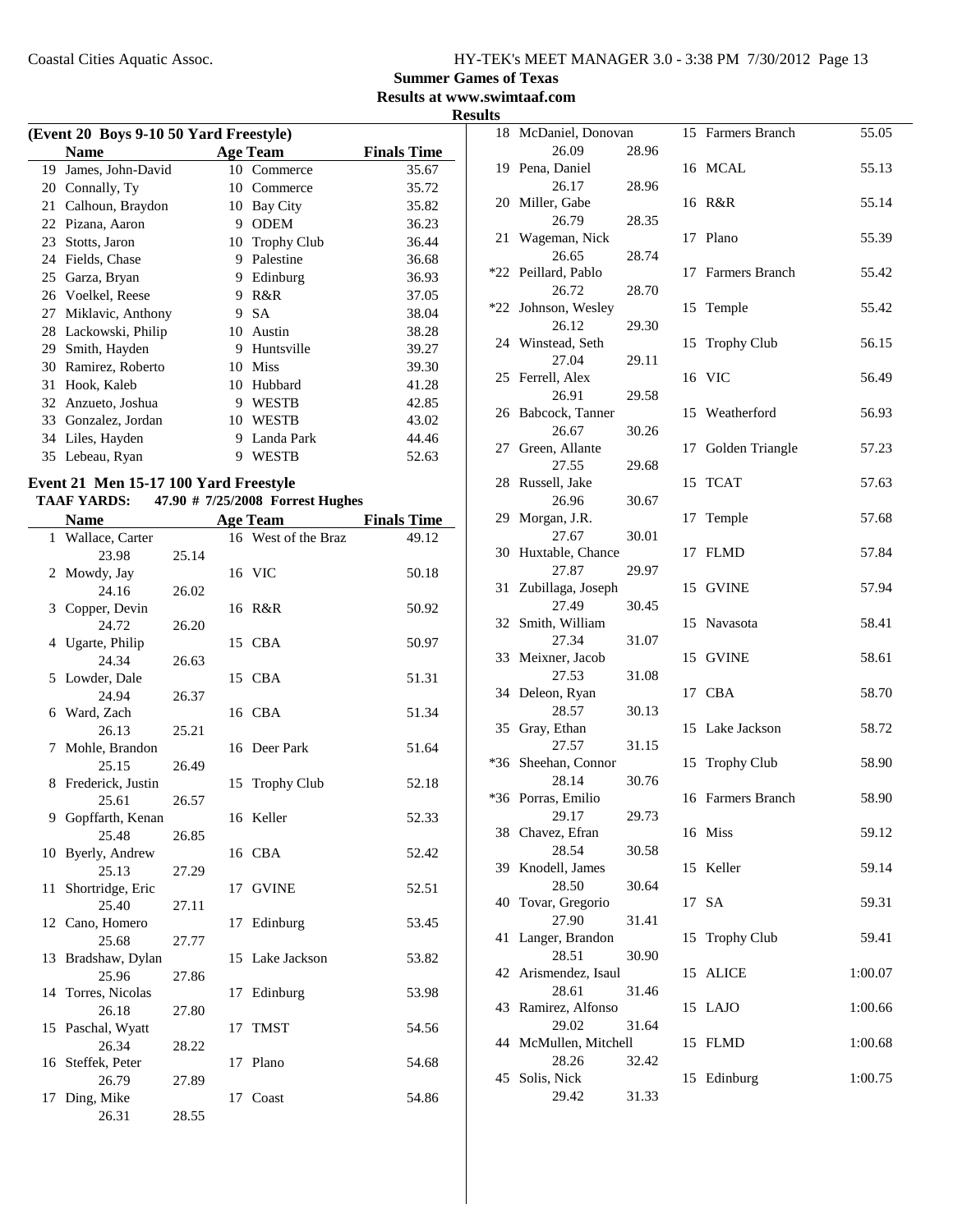**Summer Games of Texas**

**Results at www.swimtaaf.com**

| (Event 21 Men 15-17 100 Yard Freestyle) |                             |       |    |                    |                    |
|-----------------------------------------|-----------------------------|-------|----|--------------------|--------------------|
|                                         | Name                        |       |    | <b>Age Team</b>    | <b>Finals Time</b> |
|                                         | 46 West, Eli                |       |    | 16 Palestine       | 1:00.81            |
|                                         | 28.98                       | 31.83 |    |                    |                    |
| 47                                      | Gray, Zach                  |       | 15 | Trophy Club        | 1:01.05            |
|                                         | 28.33                       | 32.72 |    |                    |                    |
| 48                                      | Buonanno, Chase             |       |    | 15 Frisco          | 1:01.21            |
|                                         | 28.73                       | 32.48 |    |                    |                    |
|                                         | 49 Princehouse, Hank        |       |    | 16 Plano           | 1:01.41            |
|                                         | 29.08                       | 32.33 |    |                    |                    |
|                                         | 50 Marn, Steven             |       | 17 | Wharton            | 1:01.75            |
| 51                                      | 28.58                       | 33.17 |    |                    |                    |
|                                         | Kehlenbeck, Seth<br>29.60   | 32.40 | 15 | Navasota           | 1:02.00            |
|                                         | 52 Garza, Brandon           |       |    | 15 MCAL            | 1:02.22            |
|                                         | 28.57                       | 33.65 |    |                    |                    |
| 53                                      | Vasquez, Jose               |       |    | 16 Kyle            | 1:02.34            |
|                                         | 28.30                       | 34.04 |    |                    |                    |
|                                         | 54 Escobedo, Xavier         |       |    | 16 PHAR            | 1:03.87            |
|                                         | 29.28                       | 34.59 |    |                    |                    |
| 55                                      | Lewis, Nicholas             |       |    | 16 ROCK            | 1:04.16            |
|                                         | 31.30                       | 32.86 |    |                    |                    |
|                                         | 56 Morris, Elliott          |       |    | 15 PAST            | 1:04.27            |
|                                         | 31.13                       | 33.14 |    |                    |                    |
| 57                                      | Condry, Dusty<br>29.77      | 34.73 | 17 | <b>Bay City</b>    | 1:04.50            |
| 58                                      | Elizondo, Eduardo           |       |    | 17 LAJO            | 1:04.52            |
|                                         | 30.38                       | 34.14 |    |                    |                    |
|                                         | 59 Newland, Edward          |       |    | 15 Landa Park      | 1:04.64            |
|                                         | 29.31                       | 35.33 |    |                    |                    |
|                                         | 60 Cerda, Dorian            |       |    | 15 LAJO            | 1:05.06            |
|                                         | 29.35                       | 35.71 |    |                    |                    |
| 61                                      | Murphy, Brayden             |       |    | 15 VIC             | 1:05.19            |
|                                         | 31.22                       | 33.97 |    |                    |                    |
|                                         | 62 Doyle, Andrew            |       |    | 15 Plano           | 1:05.32            |
|                                         | 31.86                       | 33.46 |    |                    |                    |
|                                         | 63 Brannon, Jordan<br>30.44 | 35.45 | 15 | <b>TCAT</b>        | 1:05.89            |
|                                         | 64 Silva, Omar              |       |    | 17 ALICE           | 1:06.47            |
|                                         | 31.87                       | 34.60 |    |                    |                    |
|                                         | 65 Hasson, Christopher      |       |    | 15 CCAA            | 1:06.64            |
|                                         | 33.06                       | 33.58 |    |                    |                    |
|                                         | 66 Farrow, Steele           |       |    | 15 PAC             | 1:08.15            |
|                                         | 31.08                       | 37.07 |    |                    |                    |
| 67                                      | Lloyd, Trevor               |       | 15 | <b>Trophy Club</b> | 1:09.04            |
|                                         | 32.10                       | 36.94 |    |                    |                    |
| 68                                      | Hinojosa, Patrick           |       |    | 16 SA              | 1:09.37            |
|                                         | 31.89                       | 37.48 |    |                    |                    |
| 69                                      | Whitman, Ben<br>32.44       | 37.18 |    | 16 HARL            | 1:09.62            |
| 70                                      | McCool, Gunner              |       |    | 15 CAST            | 1:10.31            |
|                                         | 32.85                       | 37.46 |    |                    |                    |
| 71                                      | Vazquez, Cesar              |       | 15 | Edinburg           | 1:12.12            |
|                                         | 34.52                       | 37.60 |    |                    |                    |
|                                         | 72 Garcia, Nathan           |       |    | 15 TMST            | 1:12.43            |
|                                         | 33.61                       | 38.82 |    |                    |                    |

|     | 73 Rodriguez, Eddie  |       |    | 15 Edinburg   | 1:14.05 |
|-----|----------------------|-------|----|---------------|---------|
|     | 34.36                | 39.69 |    |               |         |
|     | 74 Hopkins, William  |       |    | 15 TCAT       | 1:14.46 |
|     | 35.67                | 38.79 |    |               |         |
|     | 75 Duran, Anuar      |       |    | 17 MCAL       | 1:15.77 |
|     | 35.19                | 40.58 |    |               |         |
|     | 76 LeBlanc, Robert   |       |    | 15 TCAT       | 1:16.35 |
|     | 37.31                | 39.04 |    |               |         |
| 77  | Hurley, Jordan       |       |    | 17 Garland    | 1:19.17 |
|     | 1:19.34              |       |    |               |         |
|     | 78 Gilcrease, Braden |       |    | 15 Landa Park | 1:19.30 |
|     | 1:04.06              | 15.24 |    |               |         |
| 79. | Blanco, Santiago     |       |    | 15 WESTB      | 1:46.15 |
|     | 48.00                | 58.15 |    |               |         |
|     | Medigovich, Addisson |       | 15 | Frisco        |         |
|     |                      |       |    |               |         |

#### **Event 22 Boys 9-10 25 Yard Backstroke**

#### **TAAF YARDS:** 16.42 # 7/1/1996 Jon Berrettini

|    | <b>Name</b>             |    | <b>Age Team</b>     | <b>Finals Time</b> |
|----|-------------------------|----|---------------------|--------------------|
| 1  | Williams, Conner        |    | 10 El Campo         | 16.37#             |
| 2  | Adauto, Alex            |    | 10 TCAT             | 17.36              |
| 3  | Reinholt, Thomas        | 9  | Golden Triangle     | 17.52              |
|    | 4 Gilbert, Logan        |    | 10 PAC              | 17.68              |
| 5  | Sandidge, Logan         |    | 10 Boerne           | 17.78              |
|    | 6 Galloway, Jacob       |    | 10 FLMD             | 17.90              |
| 7  | Miller, Drew            |    | 10 R&R              | 18.03              |
| 8  | Potter, Eric            |    | 10 TMST             | 18.04              |
|    | 9 Gasiorowski, Ryan     |    | 9 Lake Jackson      | 18.40              |
|    | 10 deValcourt, Myles    |    | 9 Lake Jackson      | 18.69              |
|    | 11 Hendren, Carter      |    | 9 Frisco            | 18.80              |
|    | 12 Olsen, Eric          |    | 10 Plano            | 18.85              |
|    | 13 Stover, Jacob        |    | 10 West Houston Aqu | 19.01              |
|    | 14 Sharp, Ryan          |    | 9 Cain Center       | 19.07              |
|    | 15 Saint Lo Jr, Eduardo |    | 10 EP 17            | 19.31              |
|    | 16 Eaton, Eric          |    | 10 Southlake        | 19.37              |
|    | 17 Zaplatar, Ivan       |    | 10 Austin           | 19.48              |
|    | 18 Stapleton, Grant     |    | 9 Plano             | 19.54              |
|    | 19 Vargas, Aidan        | 9  | <b>TMST</b>         | 19.59              |
|    | 20 Hormozi, Shaya       |    | 10 West Houston Aqu | 19.61              |
|    | 21 Allums, Sachin       | 9  | Austin              | 19.66              |
|    | 22 Roberts, Tyler       |    | 10 Boerne           | 20.00              |
|    | 23 Alleman, Steven      |    | 9 West Houston Aqu  | 20.33              |
|    | 24 Guerrero, Luis       |    | 10 CBA              | 20.43              |
|    | 25 Urbanosky, Case      | 10 | Keller              | 20.52              |
|    | 26 Villa, Carlos        | 10 | Coast               | 20.56              |
|    | *27 Barney, Jake        | 9  | <b>TCAT</b>         | 20.77              |
|    | *27 England, Brady      |    | 10 Belterra         | 20.77              |
|    | 29 Obrien, Will         |    | 10 Frisco           | 20.93              |
|    | 30 Monroy, Joshua       |    | 10 Cain Center      | 21.04              |
| 31 | Smith, Hayden           | 9  | Huntsville          | 21.09              |
|    | 32 Garza, Bryan         |    | 9 Edinburg          | 21.19              |
|    | 33 Fabian, Matthew      |    | 10 Huntsville       | 21.40              |
|    | 34 Nickel, William      |    | 10 Frisco           | 21.45              |
|    | 35 Snyder, Jack         |    | 10 Landa Park       | 22.12              |
|    | 36 Worthington, Matthew | 9  | <b>MCAL</b>         | 22.16              |
| 37 | Miklavic, Anthony       | 9  | <b>SA</b>           | 22.47              |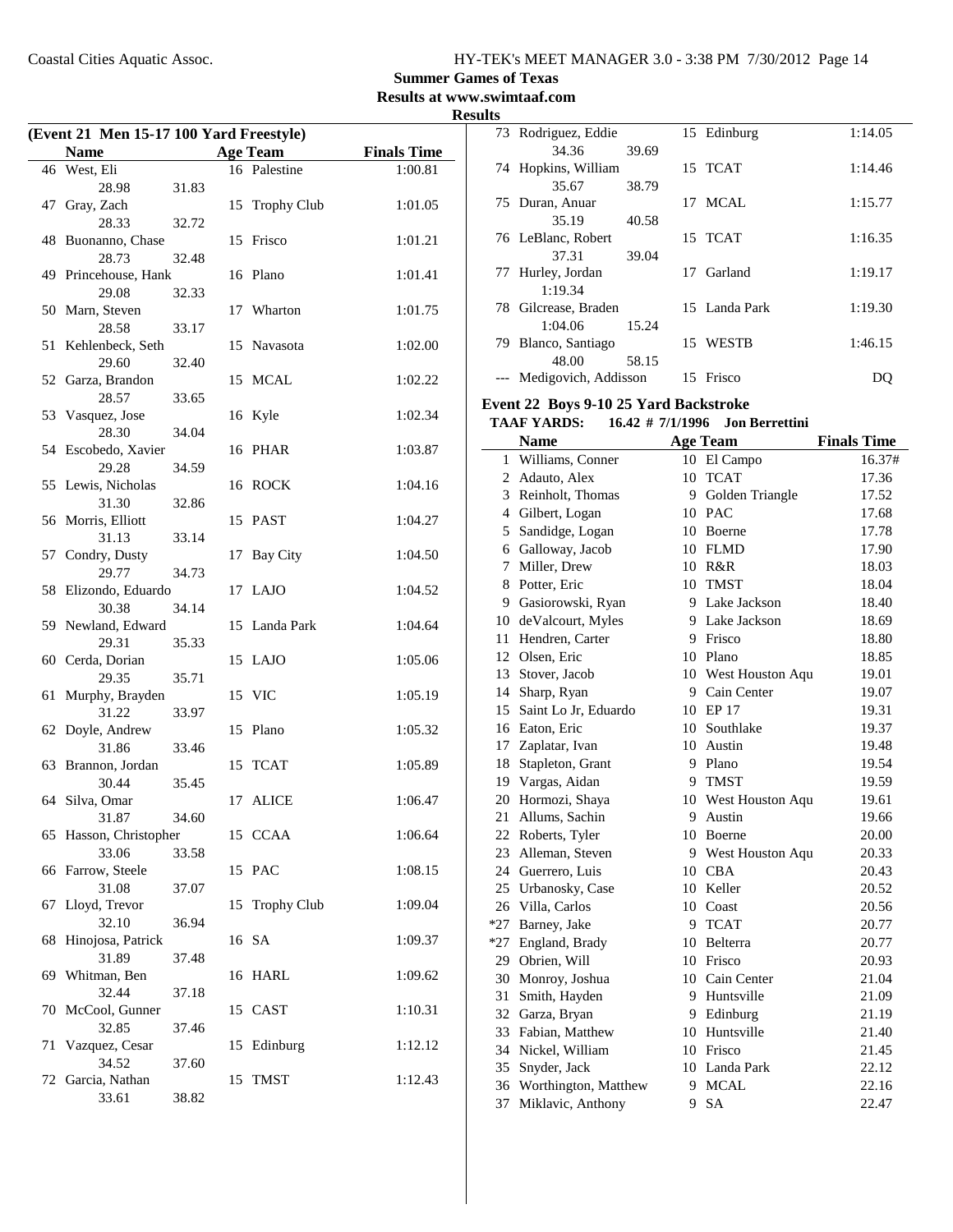### **Summer Games of Texas**

**Results at www.swimtaaf.com**

#### **Results**

|    | (Event 22 Boys 9-10 25 Yard Backstroke)<br><b>Name</b> |    | <b>Age Team</b>                | <b>Finals Time</b> |
|----|--------------------------------------------------------|----|--------------------------------|--------------------|
|    |                                                        |    | 10 HARL                        | 24.15              |
|    | 38 Hohnadel, Mason                                     |    |                                |                    |
|    | 39 Santos, Ian                                         | 9  | <b>SA</b>                      | 28.71              |
|    | 40 Doan, Houston                                       | 9  | Edinburg                       | 28.90              |
|    | Event 23 Men 15-17 50 Yard Backstroke                  |    |                                |                    |
|    | <b>TAAF YARDS:</b>                                     |    | 25.52 # 7/29/2011 Ryan Guthrie |                    |
|    | <b>Name</b>                                            |    | <b>Age Team</b>                | <b>Finals Time</b> |
|    | 1 Fussell, Will                                        |    | 16 Deer Park                   | 24.88#             |
|    | *2 Wallace, Carter                                     |    | 16 West of the Braz            | 25.26#             |
|    | *2 Stenman, Robby                                      |    | 16 Temple                      | 25.26#             |
|    | 4 Holland, Cody                                        |    | 17 Frisco                      | 25.87              |
|    | 5 Lawson, Billy                                        |    | 17 TCAT                        | 26.63              |
|    | 6 Calk, Alec                                           |    | 17 TMST                        | 26.86              |
|    | 7 Seymour, Andy                                        |    | 16 Lake Jackson                | 26.92              |
|    | 8 Barnett, Adam                                        |    | 16 Coast                       | 27.98              |
|    | 9 Harriman, Robert                                     |    | 16 West Houston Aqu            | 28.50              |
|    | 10 Williamson, Jake                                    | 15 | Trophy Club                    | 28.84              |
|    | 11 Wageman, Nick                                       |    | 17 Plano                       | 28.88              |
| 12 | Sampognaro, Daniel                                     |    | 16 Trophy Club                 | 28.98              |
|    | 13 Cano, Homero                                        | 17 | Edinburg                       | 29.20              |
|    | 14 McElheney, Wesley                                   |    | 16 Frisco                      | 29.27              |
|    | 15 Alvarez, Johnny                                     |    | 15 CCAA                        | 29.55              |
|    | 16 Russell, Jake                                       |    | 15 TCAT                        | 29.62              |
|    | 17 Thomet, Collin                                      |    | 15 Seabrook                    | 29.89              |
|    | 18 Carlson, Joseph                                     |    | 16 Weatherford                 | 29.93              |
|    | 19 Burditt, Clay                                       |    | 17 R&R                         | 29.96              |
|    | *20 Torres, Nicolas                                    | 17 | Edinburg                       | 30.05              |
|    | *20 York, Billy                                        |    | 16 VIC                         | 30.05              |
|    | 22 Mowdy, Jay                                          |    | 16 VIC                         | 30.11              |
|    | 23 Motoike, Kazuomi                                    |    | 16 Farmers Branch              | 30.27              |
|    | 24 Hinojosa, Roy                                       |    | 17 Miss                        | 30.29              |
| 25 | Smith, William                                         |    | 15 Navasota                    | 31.31              |
|    | 26 Hoelscher, Tyler                                    |    | 15 TMST                        | 31.53              |
|    | 27 Paschal, Wyatt                                      |    | 17 TMST                        | 31.59              |
| 28 | Weber, Garrett                                         | 15 | Keller                         | 32.11              |
|    | 29 Vicks, Jayla                                        |    | 15 Coast                       | 32.38              |
| 30 | McMullen, Mitchell                                     |    | 15 FLMD                        | 32.92              |
|    | 31 Hernandez, Logan                                    |    | 15 Landa Park                  | 33.15              |
|    | 32 Huxtable, Chance                                    |    | 17 FLMD                        | 33.43              |
|    | 33 Newns, Richard                                      |    | 16 Trophy Club                 | 33.45              |
|    | 34 Bassana, Hart                                       | 15 | Golden Triangle                | 33.74              |
|    | 35 McDaniel, Joshua                                    |    | 15 West Houston Aqu            | 34.73              |
|    | 36 Villa, E.J.                                         |    | 16 McKinney                    | 35.97              |
| 37 | Aguilar, Christopher                                   | 15 | <b>ALICE</b>                   | 36.76              |
| 38 | Netherlain, Cade                                       | 15 | Landa Park                     | 37.21              |
|    | 39 Whitman, Ben                                        | 16 | <b>HARL</b>                    | 37.66              |
| 40 | Lloyd, Trevor                                          | 15 | <b>Trophy Club</b>             | 38.13              |
| 41 | Wayne, Joseph                                          | 15 | SA                             | 39.06              |
| 42 | Hopkins, William                                       |    | 15 TCAT                        | 43.27              |
| 43 | Hurley, Jordan                                         | 17 | Garland                        | 45.15              |
|    |                                                        |    |                                |                    |

### **Event 24 Boys 9-10 25 Yard Breaststroke**

#### **TAAF YARDS:** 16.82 # 7/25/2008 Matthew Wilkins

| <b>Name</b>        | Age Team | <b>Finals Time</b> |
|--------------------|----------|--------------------|
| 1 Patterson, Colby | 10 ALVIN | 17.00              |

| 2              | Skinner, Kyle        | 10 | <b>FLMD</b>        | 18.14 |
|----------------|----------------------|----|--------------------|-------|
| 3              | England, Brady       | 10 | Belterra           | 19.16 |
| $\overline{4}$ | Laforge, Seth        | 10 | Coast              | 19.19 |
| 5              | Saint Lo Jr, Eduardo | 10 | EP 17              | 19.46 |
| 6              | Frank, Quinten       | 10 | <b>TCAT</b>        | 19.48 |
| 7              | Kingseed, Zachary    | 10 | Kyle               | 19.59 |
| 8              | Dela Cruz, Rovic     | 10 | Frisco             | 19.78 |
| 9              | Alaniz, Brandon      | 10 | R&R                | 20.39 |
| 10             | May, Gregory         | 10 | Frisco             | 20.88 |
| 11             | Bodeux, Christopher  | 10 | West Houston Aqu   | 20.89 |
| 12             | Garza, Diego         | 9  | <b>MCAL</b>        | 20.99 |
| *13            | deValcourt, Myles    |    | 9 Lake Jackson     | 21.03 |
| *13            | Hulet, Tyler         | 9  | The Woodlands      | 21.03 |
| 15             | Null, Cade           | 10 | Deer Park          | 21.18 |
| 16             | Kumar, Andrew        | 9  | <b>Trophy Club</b> | 21.22 |
| 17             | Saa, Andres          |    | 9 West Houston Aqu | 21.27 |
|                | 18 Wharton, Jackson  | 10 | McKinney           | 21.31 |
| 19             | Park, Ethan          | 9  | West Houston Aqu   | 21.42 |
| 20             | Peterson, Coltin     | 10 | Boerne             | 21.57 |
| 21             | Eaton, Eric          | 10 | Southlake          | 21.93 |
| 22             | Richard, Theo        | 9  | Austin             | 22.22 |
| 23             | Zaplatar, Izak       | 9  | Austin             | 22.28 |
| 24             | Blair, Wyatt         | 9  | Keller             | 22.48 |
| 25             | Kreutziger, Conner   | 9  | <b>PAST</b>        | 22.69 |
| 26             | Johnston, Lance      | 10 | Denison            | 22.76 |
| 27             | Darlington, Preston  | 10 | Landa Park         | 22.99 |
| 28             | Brown, KC            | 10 | <b>CAST</b>        | 23.42 |
| 29             | Fabian, Matthew      | 10 | Huntsville         | 24.65 |
| 30             | Cardona, Brandon     | 9  | <b>CAST</b>        | 25.37 |
| 31             | Ludington, Bradley   | 9  | <b>SA</b>          | 26.77 |
|                | 32 Mitcham, Kolton   | 9  | Temple             | 33.65 |
|                |                      |    |                    |       |

#### **Event 25 Men 15-17 50 Yard Breaststroke**

|    | <b>Name</b>          |    | <b>Age Team</b> | <b>Finals Time</b> |
|----|----------------------|----|-----------------|--------------------|
| 1  | Fogle, Adam          |    | 16 Frisco       | 28.99              |
|    | 2 Zalud, Zack        |    | 16 Deer Park    | 29.51              |
| 3  | Mangel, Sean         |    | 16 R&R          | 29.68              |
| 4  | Byerly, Andrew       |    | 16 CBA          | 29.78              |
| 5  | Lewis, Adrien        |    | 15 Carrollton   | 30.08              |
|    | 6 South, Mason       |    | 16 Coast        | 30.09              |
| 7  | Moore, Jacob         |    | 15 ALVIN        | 30.10              |
| 8  | Aranavage, Justin    | 17 | Temple          | 30.44              |
| 9  | Murphy, Joe          |    | 16 Lewisville   | 30.45              |
| 10 | Gopffarth, Kenan     |    | 16 Keller       | 30.62              |
| 11 | Ding, Mike           | 17 | Coast           | 31.03              |
|    | 12 Valdez, Robby     |    | 15 R&R          | 31.20              |
| 13 | Brandon, Chad        |    | 16 Frisco       | 31.47              |
|    | 14 Gonzales, John    | 15 | Freeport        | 31.69              |
| 15 | Newmann, Stephen     | 17 | Golden Triangle | 31.78              |
|    | 16 LeMarie, Chandler |    | 16 R&R          | 31.91              |
| 17 | Yargo, Dakota        |    | 17 Navasota     | 31.98              |
| 18 | Villanueva, Isai     |    | 17 SA           | 32.03              |
| 19 | Turner, Kyle         | 15 | Golden Triangle | 32.09              |
|    | 20 Babcock, Tanner   |    | 15 Weatherford  | 32.25              |
| 21 | Yates, Tyler         |    | 16 Lake Jackson | 32.53              |
| 22 | Harrienger, Jeremy   |    | 17 Austin       | 32.66              |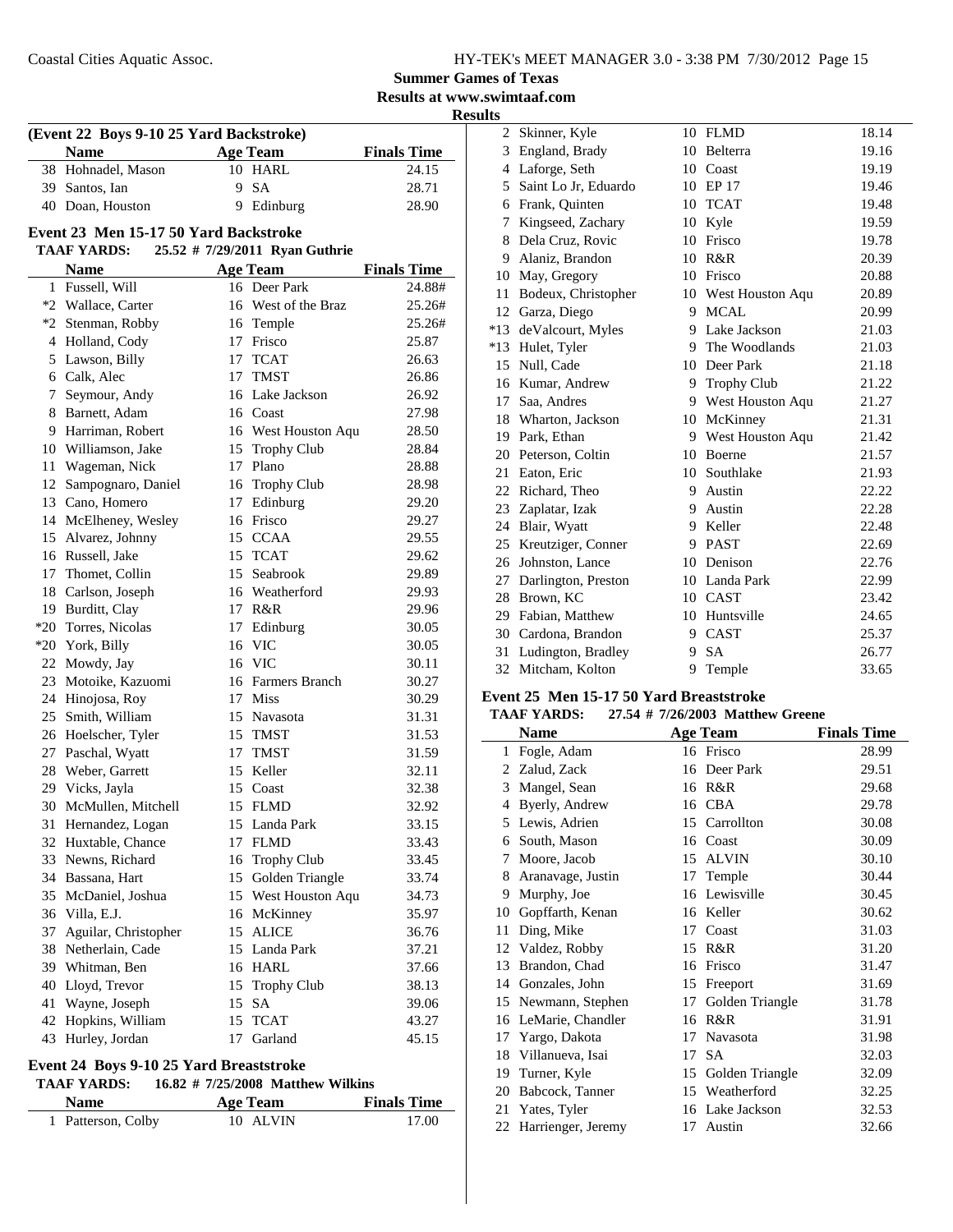14 Moore, Cody 16 R&R 26.53

### **Summer Games of Texas**

**Results at www.swimtaaf.com**

| sesults<br>к |
|--------------|
|--------------|

|       | (Event 25 Men 15-17 50 Yard Breaststroke) |    |                     |                    |        | Event 26 Boys 9-10 25 Yard Butterfly |    |                                  |                    |
|-------|-------------------------------------------|----|---------------------|--------------------|--------|--------------------------------------|----|----------------------------------|--------------------|
|       | <b>Name</b>                               |    | <b>Age Team</b>     | <b>Finals Time</b> |        | <b>TAAF YARDS:</b>                   |    | 14.14 # 8/1/1993 Joseph Lankford |                    |
|       | 23 Carroll, Mason                         |    | 15 VIC              | 32.84              |        | <b>Name</b>                          |    | <b>Age Team</b>                  | <b>Finals Time</b> |
| 24    | Scheller, Josh                            |    | 16 Trophy Club      | 32.87              |        | 1 Williams, Conner                   |    | 10 El Campo                      | 14.75              |
| 25    | Martinez, Joey                            | 17 | Edinburg            | 33.20              |        | 2 Reinholt, Thomas                   |    | 9 Golden Triangle                | 15.46              |
| 26    | McKeefer, Eric                            | 16 | Austin              | 33.62              | 3      | Adauto, Alex                         |    | 10 TCAT                          | 15.79              |
| 27    | Pena, Jeffery                             |    | 15 Miss             | 33.92              | 4      | Belair, Michael                      |    | 9 Frisco                         | 15.96              |
| 28    | Criddle, Courage                          |    | 16 Landa Park       | 33.93              | 5      |                                      |    | 10 Keller                        | 16.01              |
| 29    | Ferrell, Alex                             | 16 | <b>VIC</b>          | 33.99              |        | Gopffarth, Karson                    |    | 10 R&R                           | 16.04              |
| 30    | Colpitts, Timothy                         | 15 | Austin              | 34.22              | 6<br>7 | Koelzer, Nikolas                     |    | 10 Lake Jackson                  | 16.41              |
| 31    | Cardenas, Scott                           | 15 | <b>SA</b>           | 34.26              |        | Williams, Shane<br>Thompson, Garrett |    | 10 Landa Park                    | 16.62              |
| 32    | Thomet, Collin                            |    | 15 Seabrook         | 34.42              | 8      |                                      | 9  | The Woodlands                    | 16.91              |
| 33    | Hutson, Trevor                            | 17 | <b>Trophy Club</b>  | 34.73              | 9      | Hulet, Tyler<br>Potter, Eric         |    | 10 TMST                          | 17.02              |
| 34    | Princehouse, Hank                         |    | 16 Plano            | 34.78              | 10     |                                      |    | 9 Cain Center                    | 17.20              |
| 35    | Ramirez, Alfonso                          |    | 15 LAJO             | 34.86              | 11     | Sharp, Ryan                          |    |                                  |                    |
| 36    | Barredo, Marcelo                          |    | 16 MCAL             | 35.01              | 12     | Hormozi, Shaya                       |    | 10 West Houston Aqu              | 17.21              |
| 37    | Ramdsen, Jorge                            |    | 15 MCAL             | 35.24              | 13     | Hackler, Christopher                 |    | 10 Trophy Club                   | 17.38              |
| 38    | Dunn, Brandon                             |    | 17 Hubbard          | 35.38              | 14     | Barrera, Noah                        |    | 9 Landa Park                     | 17.42              |
| 39    | Gutierrez, Abel                           |    | 15 MCAL             | 35.44              | 15     | Woods, Jacob                         |    | 10 McKinney                      | 18.00              |
| 40    | Crisp, James                              | 15 | <b>TMST</b>         | 35.45              | $*16$  | Saa, Andres                          | 9. | West Houston Aqu                 | 18.37              |
| *41   | Stribling, JC                             |    | 16 Navasota         | 35.55              |        | *16 Reeves, Jake                     | 10 | <b>SA</b>                        | 18.37              |
| *41   | Stribling, Hudson                         | 15 | Navasota            | 35.55              | 18     | Laforge, Seth                        | 10 | Coast                            | 18.43              |
| 43    | Carlson, Joseph                           |    | 16 Weatherford      | 35.63              | 19     | Kwon, Jun                            |    | 10 Coppell                       | 18.48              |
| 44    | Zubillaga, Joseph                         |    | 15 GVINE            | 35.68              | 20     | Marcellus, Joshua                    |    | 10 Rowlett                       | 18.92              |
|       | 45 Fattig, Shaun                          |    | 16 Lake Jackson     | 35.69              | 21     | Lambiase, Nicholas                   |    | 10 Austin                        | 19.05              |
|       | 46 Rogan, Brett                           |    | 16 GVINE            | 35.87              | 22     | Johnston, Lance                      |    | 10 Denison                       | 19.08              |
| 47    | Mata, Miguel                              |    | 16 SA               | 35.88              |        | 23 Lackowski, Philip                 |    | 10 Austin                        | 19.14              |
| 48    | Holiday, James                            |    | 16 CCAA             | 35.92              | 24     | Roberts, Tyler                       |    | 10 Boerne                        | 20.00              |
| 49    | York, Billy                               |    | 16 VIC              | 37.08              | 25     | Charles, JC                          |    | 9 ALICE                          | 20.17              |
| 50    | Christian, Jacob                          | 17 | Hubbard             | 37.28              | 26     | Aardema, Gabe                        |    | 10 Austin                        | 20.19              |
| 51    | Weber, Garrett                            |    | 15 Keller           | 37.67              | 27     | Guerrero, Luis                       |    | 10 CBA                           | 20.26              |
| 52    | Scholes, Jacob                            | 15 | <b>SA</b>           | 37.89              | 28     | Rupp, Gabe                           |    | 10 GRNBY                         | 20.29              |
| 53    | Hernandez, Logan                          |    | 15 Landa Park       | 37.97              | 29     | Stover, Jacob                        |    | 10 West Houston Aqu              | 20.70              |
| 54    | Smith, Klein                              |    | 16 Frisco           | 38.06              | 30     | Garza, Bryan                         |    | 9 Edinburg                       | 20.87              |
| $*55$ | Solisz, Christopher                       |    | 15 GRNBY            | 38.32              | 31     | Fields, Chase                        | 9  | Palestine                        | 21.33              |
| $*55$ | Murphy, Brayden                           |    | 15 VIC              | 38.32              |        | 32 Ludington, Bradley                | 9  | <b>SA</b>                        | 21.72              |
| 57    | Escobedo, Xavier                          |    | 16 PHAR             | 39.24              | 33     | Arteaga, Leo                         |    | 10 Edinburg                      | 22.42              |
|       | 58 Bassana, Hart                          |    | 15 Golden Triangle  | 39.58              |        | 34 Hook, Kaleb                       |    | 10 Hubbard                       | 23.00              |
|       | 59 Lewis, Nicholas                        |    | 16 ROCK             | 39.64              |        | --- Monroy, Joshua                   |    | 10 Cain Center                   | DQ                 |
|       | 60 Morris, Elliott                        |    | 15 PAST             | 39.78              |        | Event 27 Men 15-17 50 Yard Butterfly |    |                                  |                    |
| 61    | Elizondo, Eduardo                         |    | 17 LAJO             | 39.93              |        | <b>TAAF YARDS:</b>                   |    | 23.82 # 7/25/2008 Forrest Hughes |                    |
| 62    | Garza, Eddie                              |    | 15 Edinburg         | 40.07              |        | <b>Name</b>                          |    | <b>Age Team</b>                  | <b>Finals Time</b> |
| 63    | Gilcrease, Braden                         |    | 15 Landa Park       | 40.80              |        | 1 Wallace, Carter                    |    | 16 West of the Braz              | 24.61              |
| 64    | Cerda, Dorian                             |    | 15 LAJO             | 41.74              |        | 2 Copper, Devin                      |    | 16 R&R                           | 24.74              |
| 65    | Villa, E.J.                               |    | 16 McKinney         | 41.85              | 3      | Stenman, Robby                       |    | 16 Temple                        | 24.82              |
| 66    | Sanchez, Lee                              | 15 | Miss                | 42.19              |        | 4 Lawson, Billy                      |    | 17 TCAT                          | 25.13              |
| 67    | McDaniel, Joshua                          |    | 15 West Houston Aqu | 42.71              | 5      | Garcia, Nicholas                     | 17 | <b>ALICE</b>                     | 25.25              |
| 68    | Vazquez, Cesar                            |    | 15 Edinburg         | 43.47              | 6      | Emmons, Miller                       |    | 16 Frisco                        | 25.64              |
| 69    | Hopkins, William                          |    | 15 TCAT             | 44.17              |        | 7 Calk, Alec                         |    | 17 TMST                          | 25.78              |
| 70    | Netherlain, Cade                          |    | 15 Landa Park       | 44.48              |        | Gibson, Zachary                      |    | 16 Coast                         | 25.92              |
| 71    | LeBlanc, Robert                           |    | 15 TCAT             | 45.59              | 8      | Seymour, Andy                        |    | 16 Lake Jackson                  |                    |
| 72    | Garcia, Nathan                            |    | 15 TMST             | 46.40              | 9      | 10 Garcia, Stevie                    |    | 15 Deer Park                     | 26.15              |
| 73    | Berry, Taylor                             |    | 16 CCAA             | 46.80              |        |                                      |    |                                  | 26.17              |
|       |                                           |    | 17 VIC              |                    | 11     | Garcia, Michael                      |    | 16 CCAA                          | 26.38              |
| $---$ | Mayes, Ryan                               |    |                     | DQ                 | 12     | Harriman, Robert                     |    | 16 West Houston Aqu              | 26.50              |
|       |                                           |    |                     |                    |        | 13 Schmidt, Trent                    |    | 15 Trophy Club                   | 26.51              |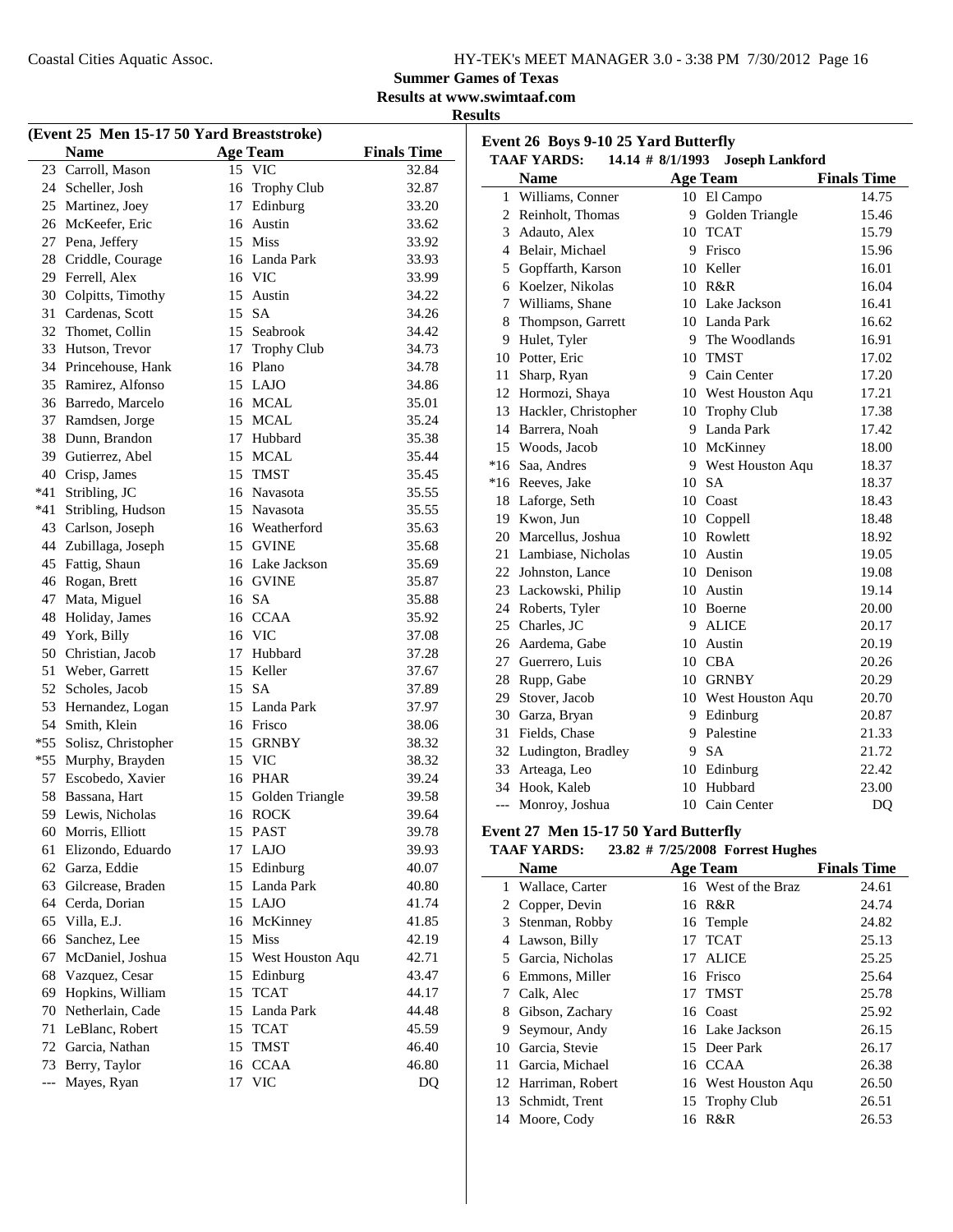#### **Summer Games of Texas Results at www.swimtaaf.com**

**Results**

|       | (Event 27 Men 15-17 50 Yard Butterfly) |                 |                    |                    |    | 7 England, Brady                     | 10 | Belterra                         | 14.97              |
|-------|----------------------------------------|-----------------|--------------------|--------------------|----|--------------------------------------|----|----------------------------------|--------------------|
|       | <b>Name</b>                            | <b>Age Team</b> |                    | <b>Finals Time</b> | 8  | McGrath, Connor                      |    | 10 R&R                           | 15.01              |
|       | 15 Yargo, Dakota                       | 17 Navasota     |                    | 26.54              | 9  | Gilbert, Logan                       |    | 10 PAC                           | 15.06              |
|       | 16 Kirkland, Damien                    |                 | 17 Golden Triangle | 26.65              | 10 | Sandidge, Logan                      | 10 | Boerne                           | 15.12              |
|       | 17 Shortridge, Eric                    | 17 GVINE        |                    | 26.75              | 11 | Galloway, Jacob                      |    | 10 FLMD                          | 15.21              |
|       | 18 Arismendez, Isaul                   | 15 ALICE        |                    | 27.00              | 12 | Strange, Parker                      | 10 | Boerne                           | 15.32              |
| 19    | Sharp, Noah                            | 16 R&R          |                    | 27.01              | 13 | Reeves, Jake                         | 10 | <b>SA</b>                        | 15.52              |
| 20    | Barnett, Adam                          | 16 Coast        |                    | 27.04              | 14 | Marcellus, Joshua                    |    | 10 Rowlett                       | 15.75              |
| 21    | Cooper, Weston                         | 17              | <b>TMST</b>        | 27.09              | 15 | Muenchinger, Jonathan                | 9  | Austin                           | 15.78              |
|       | 22 McElheney, Wesley                   | 16 Frisco       |                    | 27.11              | 16 | Gasiorowski, Ryan                    | 9. | Lake Jackson                     | 15.79              |
| 23    | McDaniel, Donovan                      |                 | 15 Farmers Branch  | 27.89              | 17 | Griffith, Dustin                     |    | 10 R&R                           | 15.87              |
| 24    | Brown, Ryan                            |                 | 16 Lake Jackson    | 28.19              | 18 | Stover, Jacob                        | 10 | West Houston Aqu                 | 15.92              |
| 25    | Delgado, Aaron                         | 15 Miss         |                    | 28.24              | 19 | Sharp, Ryan                          | 9  | Cain Center                      | 16.06              |
|       | 26 Motoike, Kazuomi                    |                 | 16 Farmers Branch  | 28.33              | 20 | Wilson, Daniel                       | 9  | <b>Trophy Club</b>               | 16.07              |
|       | 27 Vicks, Jayla                        | 15 Coast        |                    | 28.75              | 21 | Lambiase, Nicholas                   |    | 10 Austin                        | 16.12              |
| 28    | Knodell, James                         | 15 Keller       |                    | 28.83              | 22 | LaForge, Grant                       | 9  | Coast                            | 16.16              |
| 29    | Vasquez, Jose                          | 16 Kyle         |                    | 29.22              | 23 | Connally, Ty                         |    | 10 Commerce                      | 16.18              |
| 30    | Banko, Stephen                         | 16 Plano        |                    | 29.41              | 24 | Voelkel, Reese                       |    | 9 R&R                            | 16.30              |
| 31    | Morgan, J.R.                           | 17 Temple       |                    | 29.49              | 25 | Vargas, Aidan                        | 9  | <b>TMST</b>                      | 16.34              |
| 32    | Langer, Brandon                        |                 | 15 Trophy Club     | 29.73              | 26 | James, John-David                    | 10 | Commerce                         | 16.35              |
| 33    | Rodriguez, Ivan                        | 17 Edinburg     |                    | 30.07              | 27 | Livingston, Ethan                    | 10 | <b>Trophy Club</b>               | 16.37              |
| 34    | Doyle, Andrew                          | 15 Plano        |                    | 30.09              | 28 | Olsen, Adam                          | 10 | Plano                            | 16.47              |
| 35    | Meixner, Jacob                         | 15 GVINE        |                    | 30.23              | 29 | Stanbury, Spencer                    | 10 | Keller                           | 16.61              |
| 36    | Cardenas, Scott                        | 15 SA           |                    | 30.27              | 30 | Kalbfleisch, Joey                    | 10 | <b>SFMR</b>                      | 16.75              |
| 37    | Thomet, Collin                         | 15 Seabrook     |                    | 30.29              | 31 | Barrera, Noah                        | 9. | Landa Park                       | 16.96              |
| 38    | Stamey, Carl                           |                 | 16 Golden Triangle | 30.30              | 32 | Fabian, Matthew                      | 10 | Huntsville                       | 17.20              |
| 39    | Telang, Vipul                          | 15 Austin       |                    | 30.54              | 33 | Miklavic, Anthony                    | 9  | <b>SA</b>                        | 17.33              |
| 40    | Hoelscher, Tyler                       | 15 TMST         |                    | 30.60              | 34 | Monroy, Joshua                       |    | 10 Cain Center                   | 17.87              |
| 41    | Rogan, Brett                           | 16 GVINE        |                    | 30.95              | 35 | Garcia, Manny                        |    | 9 HARL                           | 18.05              |
| 42    | Criddle, Courage                       |                 | 16 Landa Park      | 31.06              | 36 | Ramirez, Roberto                     | 10 | Miss                             | 18.16              |
| 43    | West, Eli                              | 16 Palestine    |                    | 31.07              | 37 | Smith, Hayden                        | 9  | Huntsville                       | 18.43              |
| 44    | Marn, Steven                           | 17              | Wharton            | 31.12              | 38 | Ludington, Bradley                   | 9  | <b>SA</b>                        | 19.40              |
| 45    | Garza, Benny                           | 17 Miss         |                    | 31.52              | 39 | Palacios, Andy                       | 9. | Edinburg                         | 19.60              |
| 46    | Hernandez, Logan                       |                 | 15 Landa Park      | 31.54              | 40 | Sunday, Andrew                       |    | 9 Hubbard                        | 22.82              |
| 47    | Condry, Dusty                          | 17 Bay City     |                    | 31.76              |    |                                      |    |                                  |                    |
| 48    | Jones, Aaron                           |                 | 16 Marble Falls    | 32.16              |    | Event 29 Men 15-17 50 Yard Freestyle |    |                                  |                    |
|       | Swann, Jake                            |                 | 15 Lewisville      | 32.19              |    | <b>TAAF YARDS:</b>                   |    | 21.09 # 7/25/2008 Forrest Hughes |                    |
| 49    |                                        |                 |                    |                    |    | <b>Name</b>                          |    | <b>Age Team</b>                  | <b>Finals Time</b> |
| 50    | Hendricks, Mitchell                    |                 | 15 McKinney        | 32.32              |    | 1 Brandon, Chad                      |    | 16 Frisco                        | 22.54              |
|       | 51 Jones, Vanarthur                    | 17 WESTB        |                    | 32.69              |    | 2 Valdez, Robby                      |    | 15 R&R                           | 22.78              |
|       | 52 Chavez, Efran                       | 16 Miss         |                    | 32.92              |    | 3 Garcia, Nicholas                   |    | 17 ALICE                         | 22.79              |
|       | 53 Bassana, Hart                       |                 | 15 Golden Triangle | 33.60              |    | 4 Holland, Cody                      |    | 17 Frisco                        | 22.91              |
|       | 54 Vasquez, Christian                  | 15 PHAR         |                    | 34.51              |    | 5 Moore, Cody                        |    | 16 R&R                           | 23.02              |
|       | 55 Munro, Zachary                      |                 | 17 Lewisville      | 34.66              |    | 6 Gibson, Zachary                    |    | 16 Coast                         | 23.27              |
|       | 56 Hasson, Christopher                 | 15 CCAA         |                    | 36.41              |    | 7 Mowdy, Jay                         |    | 16 VIC                           | 23.45              |
|       | 57 Farrow, Steele                      | 15 PAC          |                    | 40.37              |    | 8 Mohle, Brandon                     |    | 16 Deer Park                     | 23.53              |
| 58    | Rodriguez, Eddie                       | 15 Edinburg     |                    | 43.44              |    | 9 Lawson, Billy                      |    | 17 TCAT                          | 23.58              |
| $---$ | Barredo, Marcelo                       | 16 MCAL         |                    | DQ                 |    | 10 Calk, Alec                        |    | 17 TMST                          | 23.73              |
|       |                                        |                 |                    |                    |    |                                      |    |                                  |                    |

#### **Event 28 Boys 9-10 25 Yard Freestyle**

|    | <b>TAAF YARDS:</b>  |    | 12.61 # 7/25/2008 Adam Koster |                    |
|----|---------------------|----|-------------------------------|--------------------|
|    | <b>Name</b>         |    | <b>Age Team</b>               | <b>Finals Time</b> |
|    | 1 Fuchs, Collin     |    | 10 Lake Jackson               | 13.51              |
|    | 2 Gopffarth, Karson |    | 10 Keller                     | 14.28              |
|    | 3 Bland, Ian        |    | 10 Frisco                     | 14.48              |
|    | *4 Hormozi, Shaya   |    | 10 West Houston Aqu           | 14.81              |
| *4 | Saa, Andres         |    | 9 West Houston Aqu            | 14.81              |
|    | 6 Wilkey, Preston   | 10 | OSO                           | 14.84              |

|    | 27 Livingston, Ethan                 | 10 | <b>Trophy Club</b>               | 16.37              |
|----|--------------------------------------|----|----------------------------------|--------------------|
| 28 | Olsen, Adam                          | 10 | Plano                            | 16.47              |
| 29 | Stanbury, Spencer                    | 10 | Keller                           | 16.61              |
| 30 | Kalbfleisch, Joey                    | 10 | <b>SFMR</b>                      | 16.75              |
| 31 | Barrera, Noah                        | 9  | Landa Park                       | 16.96              |
| 32 | Fabian, Matthew                      | 10 | Huntsville                       | 17.20              |
| 33 | Miklavic, Anthony                    | 9  | <b>SA</b>                        | 17.33              |
| 34 | Monroy, Joshua                       | 10 | Cain Center                      | 17.87              |
| 35 | Garcia, Manny                        | 9  | <b>HARL</b>                      | 18.05              |
| 36 | Ramirez, Roberto                     | 10 | <b>Miss</b>                      | 18.16              |
| 37 | Smith, Hayden                        | 9  | Huntsville                       | 18.43              |
| 38 | Ludington, Bradley                   | 9  | <b>SA</b>                        | 19.40              |
| 39 | Palacios, Andy                       | 9  | Edinburg                         | 19.60              |
| 40 | Sunday, Andrew                       | 9  | Hubbard                          | 22.82              |
|    | Event 29 Men 15-17 50 Yard Freestyle |    |                                  |                    |
|    | <b>TAAF YARDS:</b>                   |    | 21.09 # 7/25/2008 Forrest Hughes |                    |
|    | <b>Name</b>                          |    | <b>Age Team</b>                  | <b>Finals Time</b> |
| 1  | Brandon, Chad                        |    | 16 Frisco                        | 22.54              |
| 2  | Valdez, Robby                        | 15 | R&R                              | 22.78              |
| 3  | Garcia, Nicholas                     | 17 | <b>ALICE</b>                     | 22.79              |
| 4  | Holland, Cody                        | 17 | Frisco                           | 22.91              |
|    |                                      |    |                                  |                    |

| 3  | Garcia, Nicholas     |    | I7 ALICE            | 22.79 |
|----|----------------------|----|---------------------|-------|
| 4  | Holland, Cody        | 17 | Frisco              | 22.91 |
| 5  | Moore, Cody          |    | 16 R&R              | 23.02 |
| 6  | Gibson, Zachary      |    | 16 Coast            | 23.27 |
| 7  | Mowdy, Jay           |    | 16 VIC              | 23.45 |
| 8  | Mohle, Brandon       |    | 16 Deer Park        | 23.53 |
| 9  | Lawson, Billy        |    | 17 TCAT             | 23.58 |
|    | 10 Calk, Alec        | 17 | <b>TMST</b>         | 23.73 |
|    | 11 Lowder, Dale      |    | 15 CBA              | 23.82 |
|    | 12 Frederick, Justin |    | 15 Trophy Club      | 23.98 |
|    | 13 Hamper, David     |    | 17 Lake Jackson     | 24.11 |
| 14 | Garcia, Stevie       |    | 15 Deer Park        | 24.30 |
|    | 15 Emmons, Miller    |    | 16 Frisco           | 24.33 |
| 16 | Sampognaro, Daniel   |    | 16 Trophy Club      | 24.36 |
| 17 | Stribling, Hudson    |    | 15 Navasota         | 24.43 |
| 18 | Harriman, Robert     |    | 16 West Houston Aqu | 24.44 |
| 19 | South, Mason         |    | 16 Coast            | 24.46 |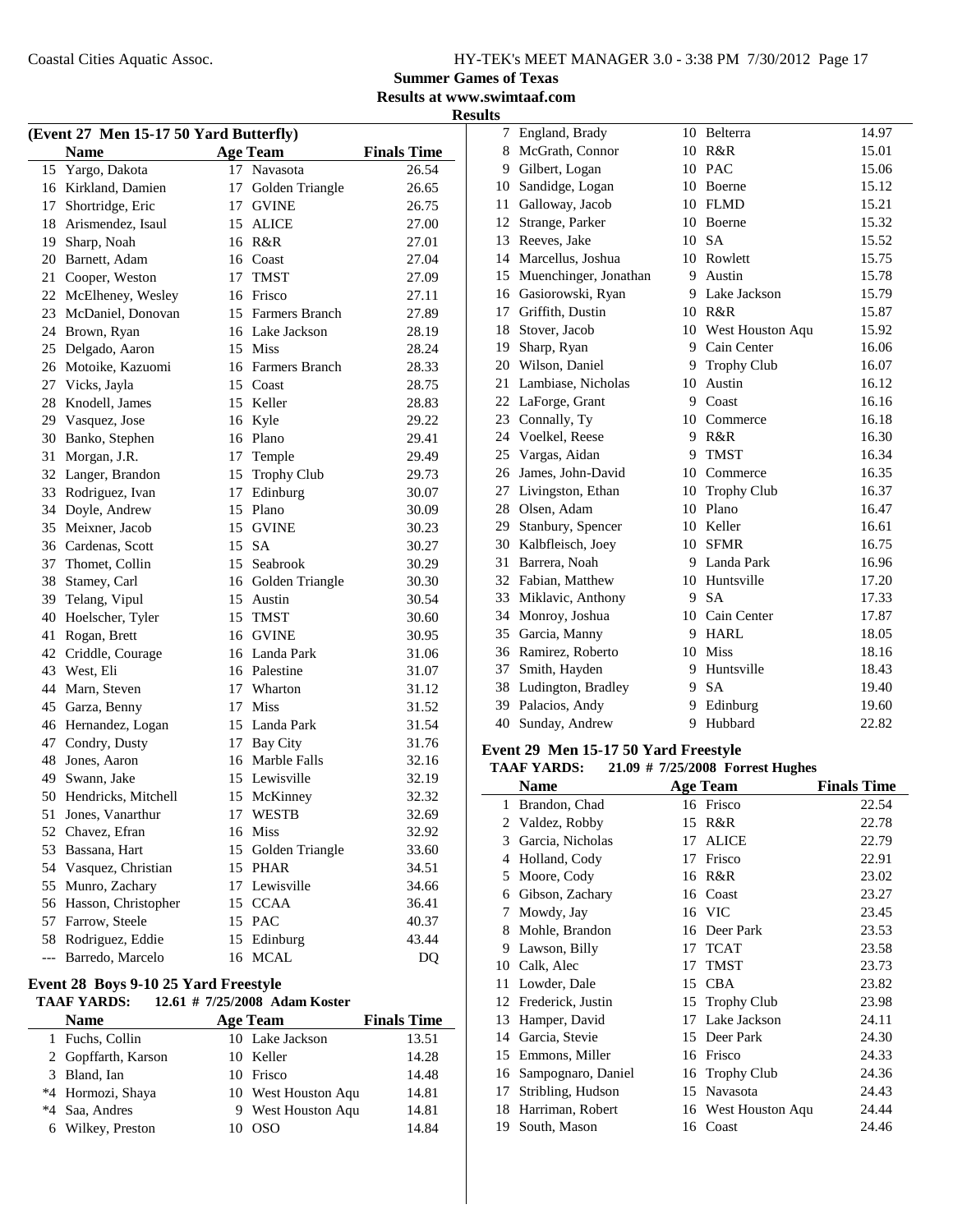### **Summer Games of Texas**

**Results at www.swimtaaf.com Results**

| (Event 29 Men 15-17 50 Yard Freestyle) |                      |    |                    |                    |  |  |  |
|----------------------------------------|----------------------|----|--------------------|--------------------|--|--|--|
|                                        | <b>Name</b>          |    | <b>Age Team</b>    | <b>Finals Time</b> |  |  |  |
| 20                                     | Shortridge, Eric     |    | 17 GVINE           | 24.58              |  |  |  |
| 21                                     | Bradshaw, Dylan      | 15 | Lake Jackson       | 24.68              |  |  |  |
| 22                                     | Moore, Jacob         |    | 15 ALVIN           | 24.75              |  |  |  |
| 23                                     | Gonzales, John       |    | 15 Freeport        | 24.76              |  |  |  |
| 24                                     | Peillard, Pablo      |    | 17 Farmers Branch  | 24.79              |  |  |  |
| $*25$                                  | McDaniel, Donovan    |    | 15 Farmers Branch  | 24.83              |  |  |  |
| $*25$                                  | Kirkland, Damien     | 17 | Golden Triangle    | 24.83              |  |  |  |
| 27                                     | Ferrell, Alex        |    | 16 VIC             | 25.06              |  |  |  |
| 28                                     | Russell, Jake        | 15 | <b>TCAT</b>        | 25.13              |  |  |  |
| 29                                     | Barnett, Adam        |    | 16 Coast           | 25.14              |  |  |  |
| 30                                     | Deleon, Ryan         |    | 17 CBA             | 25.18              |  |  |  |
| $*31$                                  | Pena, Daniel         |    | 16 MCAL            | 25.19              |  |  |  |
| $*31$                                  | Yargo, Dakota        |    | 17 Navasota        | 25.19              |  |  |  |
| 33                                     | Motoike, Kazuomi     |    | 16 Farmers Branch  | 25.20              |  |  |  |
| $*34$                                  | Vela, Bobby          |    | 15 LAJO            | 25.39              |  |  |  |
| $*34$                                  | Yearwood, Dustin     |    | 17 Frisco          | 25.39              |  |  |  |
| 36                                     | Lewis, Adrien        |    | 15 Carrollton      | 25.49              |  |  |  |
| 37                                     | Carroll, Mason       |    | 15 VIC             | 25.51              |  |  |  |
| 38                                     | Medigovich, Addisson |    | 15 Frisco          | 25.60              |  |  |  |
| *39                                    | Thomet, Collin       | 15 | Seabrook           | 25.63              |  |  |  |
| *39                                    | Colpitts, Timothy    |    | 15 Austin          | 25.63              |  |  |  |
| 41                                     | Huxtable, Chance     |    | 17 FLMD            | 25.69              |  |  |  |
| 42                                     | Mayes, Ryan          |    | 17 VIC             | 25.91              |  |  |  |
| 43                                     | McKeefer, Eric       |    | 16 Austin          | 25.94              |  |  |  |
| 44                                     | Aranavage, Justin    |    | 17 Temple          | 26.00              |  |  |  |
| 45                                     | Crisp, James         | 15 | <b>TMST</b>        | 26.06              |  |  |  |
| 46                                     | Green, Allante       | 17 | Golden Triangle    | 26.08              |  |  |  |
| 47                                     | Cardenas, Scott      | 15 | <b>SA</b>          | 26.47              |  |  |  |
| 48                                     | Gray, Zach           | 15 | <b>Trophy Club</b> | 26.59              |  |  |  |
| 49                                     | Zubillaga, Joseph    | 15 | <b>GVINE</b>       | 26.62              |  |  |  |
| $*50$                                  | McMullen, Mitchell   | 15 | <b>FLMD</b>        | 26.77              |  |  |  |
| *50                                    | Vicks, Jayla         | 15 | Coast              | 26.77              |  |  |  |
| 52                                     | Knodell, James       |    | 15 Keller          | 26.85              |  |  |  |
| $*53$                                  | Ramirez, Alfonso     |    | 15 LAJO            | 27.03              |  |  |  |
| $*53$                                  | West, Eli            |    | 16 Palestine       | 27.03              |  |  |  |
| 55                                     | Marn, Steven         | 17 | Wharton            | 27.12              |  |  |  |
| 56                                     | Solis, Nick          | 15 | Edinburg           | 27.14              |  |  |  |
| 57                                     | Tyson, Tyler         |    | 17 Lewisville      | 27.18              |  |  |  |
| 58                                     | Vasquez, Jose        |    | 16 Kyle            | 27.19              |  |  |  |
| 59                                     | Porras, Emilio       |    | 16 Farmers Branch  | 27.23              |  |  |  |
| 60                                     | Garza, Brandon       |    | 15 MCAL            | 27.26              |  |  |  |
| 61                                     | Hugunin, Joseph      |    | 15 Marble Falls    | 27.37              |  |  |  |
| 62                                     | Newland, Edward      |    | 15 Landa Park      | 27.61              |  |  |  |
| 63                                     | Condry, Dusty        |    | 17 Bay City        | 27.87              |  |  |  |
| 64                                     | Bassana, Hart        | 15 | Golden Triangle    | 27.94              |  |  |  |
| 65                                     | Aguilar, Christopher |    | 15 ALICE           | 28.11              |  |  |  |
| 66                                     | Escobedo, Xavier     |    | 16 PHAR            | 28.30              |  |  |  |
| 67                                     | Cerda, Dorian        |    | 15 LAJO            | 28.41              |  |  |  |
| 68                                     | Elizondo, Eduardo    |    | 17 LAJO            | 28.42              |  |  |  |
| 69                                     | Netherlain, Cade     |    | 15 Landa Park      | 28.43              |  |  |  |
| 70                                     | Morris, Elliott      |    | 15 PAST            | 28.46              |  |  |  |
| 71                                     | Rogan, Brett         |    | 16 GVINE           | 28.48              |  |  |  |
| 72                                     | Silva, Omar          | 17 | <b>ALICE</b>       | 28.53              |  |  |  |
| 73                                     | Swann, Jake          |    | 15 Lewisville      | 28.56              |  |  |  |
| 74                                     | Gilcrease, Braden    |    | 15 Landa Park      | 28.82              |  |  |  |
|                                        |                      |    |                    |                    |  |  |  |

| 75    | McDaniel, Joshua   | 15 | West Houston Aqu   | 28.89 |
|-------|--------------------|----|--------------------|-------|
| 76    | Newns, Richard     | 16 | Trophy Club        | 29.00 |
| $*77$ | Jones, Aaron       | 16 | Marble Falls       | 29.10 |
| $*77$ | Cardona, Leo       | 16 | <b>ALICE</b>       | 29.10 |
| 79    | Yates, Tyler       |    | 16 Lake Jackson    | 29.17 |
| 80    | Murphy, Brayden    | 15 | <b>VIC</b>         | 29.22 |
| 81    | Brannon, Jordan    | 15 | <b>TCAT</b>        | 29.26 |
| 82    | Vasquez, Christian | 15 | <b>PHAR</b>        | 29.30 |
| 83    | Stribling, JC      | 16 | Navasota           | 29.34 |
| 84    | Dunn, Brandon      | 17 | Hubbard            | 29.41 |
| 85    | Munro, Zachary     | 17 | Lewisville         | 29.89 |
| 86    | Barredo, Marcelo   | 16 | <b>MCAL</b>        | 30.21 |
| 87    | Christian, Jacob   | 17 | Hubbard            | 30.24 |
| 88    | Farrow, Steele     | 15 | <b>PAC</b>         | 30.28 |
| 89    | Berry, Taylor      | 16 | <b>CCAA</b>        | 30.57 |
| 90    | Vazquez, Cesar     | 15 | Edinburg           | 30.69 |
| 91    | Villa, E.J.        | 16 | McKinney           | 31.05 |
| 92    | Ding, Mike         | 17 | Coast              | 31.17 |
| 93    | McCool, Gunner     | 15 | <b>CAST</b>        | 31.25 |
| 94    | Lloyd, Trevor      | 15 | <b>Trophy Club</b> | 31.41 |
| 95    | Duran, Anuar       | 17 | <b>MCAL</b>        | 32.03 |
| 96    | Smith, Klein       | 16 | Frisco             | 32.04 |
| 97    | Hopkins, William   | 15 | <b>TCAT</b>        | 33.49 |
| 98    | LeBlanc, Robert    | 15 | <b>TCAT</b>        | 33.50 |
| 99    | Garcia, Nathan     | 15 | <b>TMST</b>        | 33.80 |
| 100   | Hurley, Jordan     | 17 | Garland            | 34.65 |
| 101   | Garza, Eddie       | 15 | Edinburg           | 35.51 |
| 102   | Blanco, Santiago   | 15 | WESTB              | 45.58 |

### **Event 30 Boys 9-10 100 Yard IM**

### **TAAF YARDS:** 1:13.42 # 7/29/2011 Alex Segesta

| <b>Name</b>            |       | <b>Age Team</b>    | <b>Finals Time</b> |
|------------------------|-------|--------------------|--------------------|
| 1 Reinholt, Thomas     |       | 9 Golden Triangle  | 1:21.85            |
| 37.04                  | 44.81 |                    |                    |
| 2 Belair, Michael      |       | 9 Frisco           | 1:22.18            |
| 37.73                  | 44.45 |                    |                    |
| 3 Pannell, Frankie     |       | 10 ALVIN           | 1:23.69            |
| 39.43                  | 44.26 |                    |                    |
| 4 Williams, Shane      |       | 10 Lake Jackson    | 1:24.51            |
| 38.76                  | 45.75 |                    |                    |
| 5 Elgar, Kelvin        |       | 10 Golden Triangle | 1:24.67            |
| 36.99                  | 47.68 |                    |                    |
| 6 Fauber, David        |       | 10 GRNBY           | 1:24.78            |
| 39.62                  | 45.16 |                    |                    |
| 7 Hulet, Tyler         |       | 9 The Woodlands    | 1:28.82            |
| 40.15                  | 48.67 |                    |                    |
| 8 Saint Lo Jr, Eduardo |       | 10 EP 17           | 1:29.36            |
| 42.79                  | 46.57 |                    |                    |
| 9 Frank, Quinten       |       | 10 TCAT            | 1:30.40            |
| 43.41                  | 46.99 |                    |                    |
| 10 Musgrove, Daniel    |       | 9 FLMD             | 1:31.27            |
| 41.73                  | 49.54 |                    |                    |
| 11 Potter, Eric        |       | 10 TMST            | 1:32.78            |
| 40.56                  | 52.22 |                    |                    |
| 12 Laforge, Seth       |       | 10 Coast           | 1:33.35            |
| 44.06                  | 49.29 |                    |                    |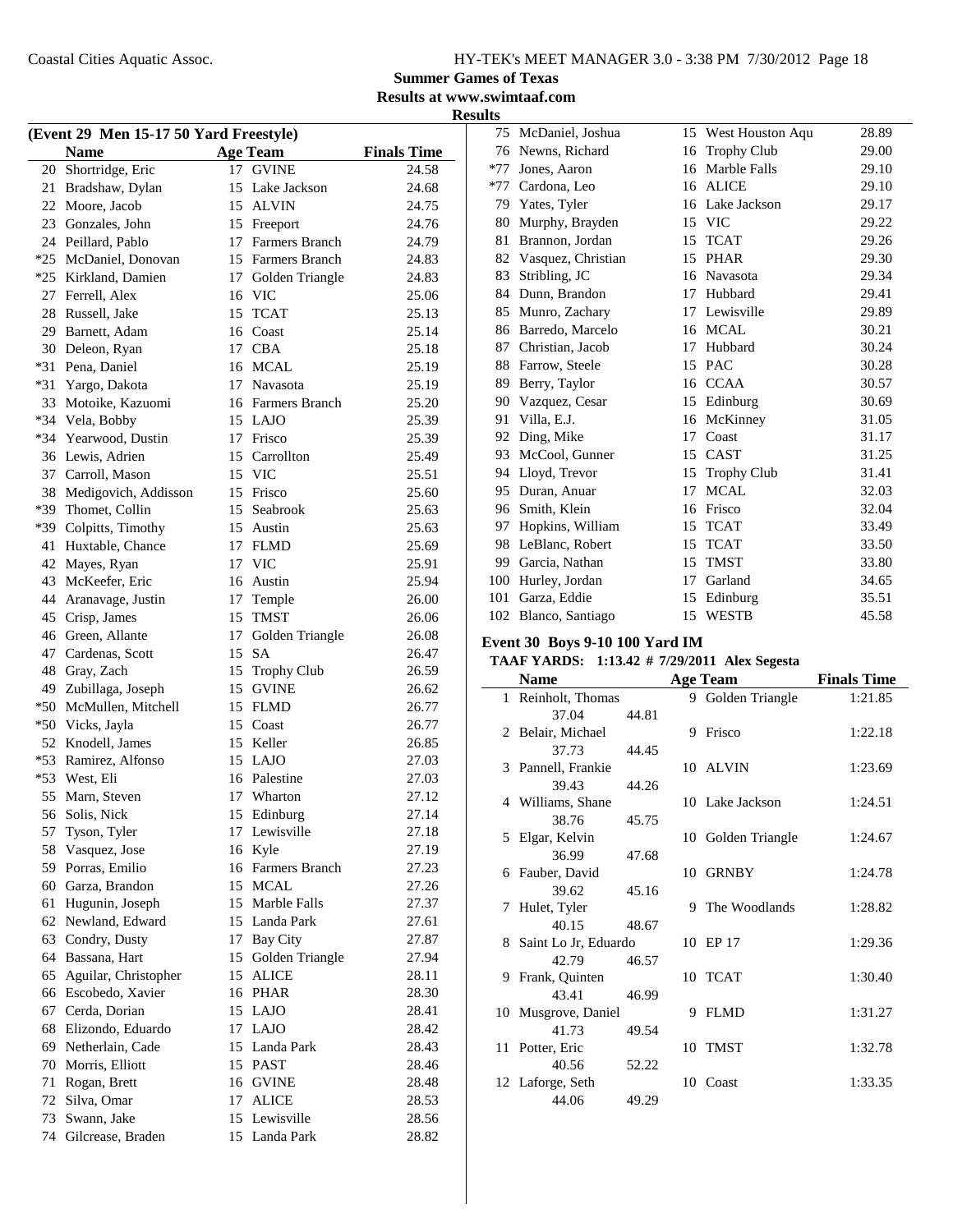$\overline{\phantom{0}}$ 

### **Summer Games of Texas**

**Results at www.swimtaaf.com**

#### **Results**

| (Event 30 Boys 9-10 100 Yard IM) |                                       |         |   |                     |                    |  |  |
|----------------------------------|---------------------------------------|---------|---|---------------------|--------------------|--|--|
|                                  | <b>Name</b>                           |         |   | <b>Age Team</b>     | <b>Finals Time</b> |  |  |
|                                  | 13 Ortega, Jair                       |         |   | 9 Dripping Springs  | 1:34.69            |  |  |
|                                  | 45.43                                 | 49.26   |   |                     |                    |  |  |
|                                  | 14 Blair, Wyatt                       |         | 9 | Keller              | 1:36.45            |  |  |
|                                  | 45.04                                 | 51.41   |   |                     |                    |  |  |
|                                  | 15 Fields, Chase                      |         | 9 | Palestine           | 1:37.03            |  |  |
|                                  | 46.94                                 | 50.09   |   |                     |                    |  |  |
|                                  | 16 McCord, Benjamin                   |         |   | 10 Austin           | 1:40.85            |  |  |
|                                  | 48.54                                 | 52.31   |   |                     |                    |  |  |
|                                  | 17 Choi, Andrew                       |         | 9 | Plano               | 1:40.99            |  |  |
|                                  | 46.37                                 | 54.62   |   |                     |                    |  |  |
|                                  | 18 Kreutziger, Conner                 |         |   | 9 PAST              | 1:41.37            |  |  |
|                                  | 52.02                                 | 49.35   |   |                     |                    |  |  |
|                                  | 19 Bodeux, Christopher                |         |   | 10 West Houston Aqu | 1:42.10            |  |  |
|                                  | 50.06                                 | 52.04   |   |                     |                    |  |  |
|                                  | 20 Guerrero, Luis                     |         |   | 10 CBA              | 1:42.12            |  |  |
|                                  | 47.52                                 | 54.60   |   |                     |                    |  |  |
| 21                               | Brown, Phillip                        |         |   | 10 Landa Park       | 1:43.63            |  |  |
|                                  | 48.66                                 | 54.97   |   |                     |                    |  |  |
|                                  | 22 Goins, Aaron                       |         |   | 10 Garland          | 1:44.16            |  |  |
|                                  | 48.97                                 | 55.19   |   |                     |                    |  |  |
|                                  | 23 Lindsay, Seth                      |         |   | 10 Rowlett          | 1:46.87            |  |  |
|                                  | 49.90                                 | 56.97   |   |                     |                    |  |  |
|                                  | 24 Havens, Benjamin                   |         | 9 | Hubbard             | 1:55.84            |  |  |
|                                  | 55.06                                 | 1:00.78 |   |                     |                    |  |  |
|                                  | 25 Roels, Henry                       |         | 9 | Landa Park          | 1:56.07            |  |  |
|                                  | 54.51                                 | 1:01.56 |   |                     |                    |  |  |
|                                  | 26 Rodriguez, Edward                  |         | 9 | Edinburg            | 2:01.38            |  |  |
|                                  | 58.97                                 | 1:02.41 |   |                     |                    |  |  |
|                                  | --- Lewis, Joshua                     |         |   | 9 Austin            | DQ                 |  |  |
|                                  | --- Russell, Reid                     |         |   | 10 FLMD             | DQ                 |  |  |
|                                  | --- Aardema, Gabe                     |         |   | 10 Austin           | DQ                 |  |  |
|                                  | --- Wen, Tommy                        |         |   | 9 WESTB             | DQ                 |  |  |
|                                  | <b>Event 31 Men 15-17 100 Yard IM</b> |         |   |                     |                    |  |  |

#### **TAAF YARDS:** 54.61 # 7/24/2009 Ryan Wilcox

| <b>Name</b>     |                   | <b>Age Team</b>     | <b>Finals Time</b> |
|-----------------|-------------------|---------------------|--------------------|
|                 | 1 Wallace, Carter | 16 West of the Braz | 55.87              |
|                 | 29.33<br>26.54    |                     |                    |
| 2 Fogle, Adam   |                   | 16 Frisco           | 58.59              |
|                 | 31.13<br>27.46    |                     |                    |
| 3 Zalud, Zack   |                   | 16 Deer Park        | 58.69              |
|                 | 28.23<br>30.46    |                     |                    |
| 4 Lawson, Billy |                   | 17 TCAT             | 58.75              |
|                 | 32.33<br>26.42    |                     |                    |
|                 | 5 Seymour, Andy   | 16 Lake Jackson     | 59.28              |
|                 | 27.03<br>32.25    |                     |                    |
| 6               | Gibson, Zachary   | 16 Coast            | 59.52              |
|                 | 32.22<br>27.30    |                     |                    |
|                 | Mangel, Sean      | 16 R&R              | 59.97              |
|                 | 28.57<br>31.40    |                     |                    |

|       | 8 Garcia, Michael          |       |    | 16 CCAA            | 1:01.07 |
|-------|----------------------------|-------|----|--------------------|---------|
|       | 28.83                      | 32.24 |    |                    |         |
|       | 9 Gopffarth, Kenan         |       |    | 16 Keller          | 1:01.75 |
|       | 29.67                      | 32.08 |    |                    |         |
|       | 10 Schmidt, Trent          |       | 15 | <b>Trophy Club</b> | 1:02.88 |
|       | 28.00                      | 34.88 |    |                    |         |
| 11    | Russell, Jake              |       | 15 | <b>TCAT</b>        | 1:03.60 |
|       | 28.57<br>12 Lewis, Adrien  | 35.03 |    | 15 Carrollton      | 1:03.66 |
|       | 1:03.65                    | 0.01  |    |                    |         |
| 13    | Murphy, Joe                |       |    | 16 Lewisville      | 1:04.07 |
|       | 30.60                      | 33.47 |    |                    |         |
|       | 14 Cano, Homero            |       | 17 | Edinburg           | 1:04.36 |
|       | 28.66                      | 35.70 |    |                    |         |
| 15    | South, Mason               |       |    | 16 Coast           | 1:04.63 |
|       | 30.72                      | 33.91 |    |                    |         |
|       | 16 Bond, Adam              |       | 15 | Lake Jackson       | 1:04.86 |
|       | 30.06                      | 34.80 |    |                    |         |
| 17    | Alvarez, Johnny            |       |    | 15 CCAA            | 1:05.32 |
|       | 30.44                      | 34.88 |    |                    |         |
| $*18$ | Yearwood, Dustin           |       | 17 | Frisco             | 1:05.42 |
| $*18$ | 29.85<br>Williamson, Jake  | 35.57 | 15 | <b>Trophy Club</b> | 1:05.42 |
|       | 29.51                      | 35.91 |    |                    |         |
|       | 20 Smith, William          |       | 15 | Navasota           | 1:05.77 |
|       | 28.55                      | 37.22 |    |                    |         |
| 21    | Hutson, Trevor             |       | 17 | <b>Trophy Club</b> | 1:05.87 |
|       | 30.18                      | 35.69 |    |                    |         |
| 22    | Colpitts, Timothy          |       | 15 | Austin             | 1:06.50 |
|       | 31.78                      | 34.72 |    |                    |         |
| 23    | Gonzales, John             |       | 15 | Freeport           | 1:06.70 |
|       | 31.67                      | 35.03 |    |                    |         |
|       | 24 York, Billy             |       |    | 16 VIC             | 1:06.96 |
|       | 30.47<br>25 Carroll, Mason | 36.49 |    | 15 VIC             | 1:07.09 |
|       | 30.43                      | 36.66 |    |                    |         |
|       | 26 Stamey, Carl            |       |    | 16 Golden Triangle | 1:07.45 |
|       | 30.45                      | 37.00 |    |                    |         |
| 27    | Mayes, Ryan                |       |    | 17 VIC             | 1:08.52 |
|       | 31.54                      | 36.98 |    |                    |         |
|       | 28 Gutierrez, Abel         |       |    | 15 MCAL            | 1:09.36 |
|       | 32.77                      | 36.59 |    |                    |         |
| 29    | McMullen, Mitchell         |       |    | 15 FLMD            | 1:09.44 |
|       | 31.71                      | 37.73 |    |                    |         |
|       | 30 Princehouse, Hank       |       |    | 16 Plano           | 1:09.47 |
| 31    | 33.68<br>Martinez, Joey    | 35.79 | 17 | Edinburg           | 1:09.49 |
|       | 33.21                      | 36.28 |    |                    |         |
|       | 32 Holiday, James          |       |    | 16 CCAA            | 1:09.52 |
|       | 31.47                      | 38.05 |    |                    |         |
| 33    | Ramdsen, Jorge             |       | 15 | MCAL               | 1:09.76 |
|       | 33.95                      | 35.81 |    |                    |         |
|       | 34 Meixner, Jacob          |       | 15 | <b>GVINE</b>       | 1:09.84 |
|       | 31.96                      | 37.88 |    |                    |         |
| 35    | Crisp, James               |       | 15 | <b>TMST</b>        | 1:10.03 |
|       | 32.54                      | 37.49 |    |                    |         |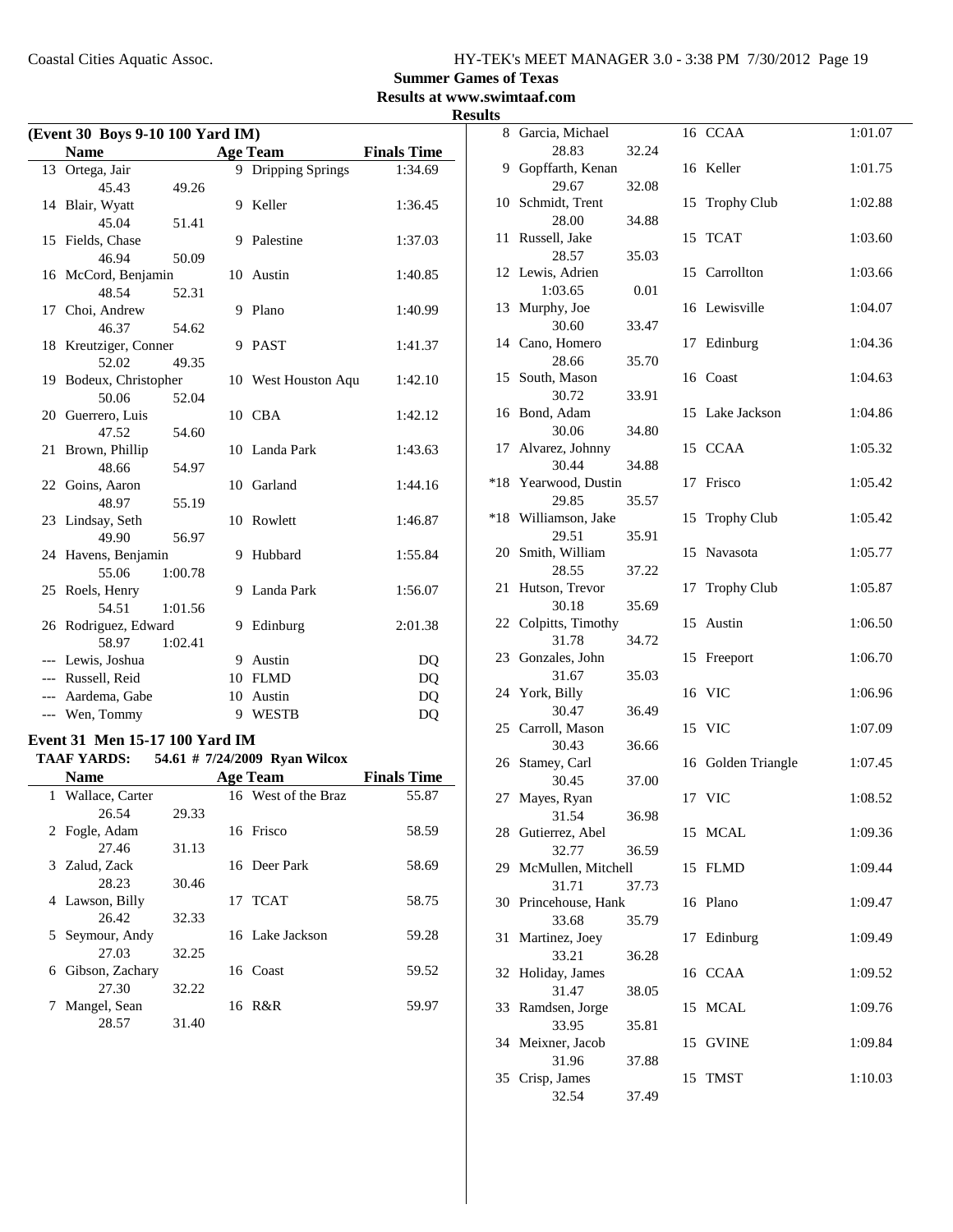### **Summer Games of Texas**

**Results at www.swimtaaf.com**

#### **Results**

|    | Event 31 Men 15-17 100 Yard IM) |       |    |                       |                    |  |
|----|---------------------------------|-------|----|-----------------------|--------------------|--|
|    | <b>Name</b>                     |       |    | <b>Age Team</b>       | <b>Finals Time</b> |  |
|    | 36 Pena, Jeffery                |       |    | 15 Miss               | 1:10.08            |  |
|    | 32.03                           | 38.05 |    |                       |                    |  |
|    | 37 Kehlenbeck, Seth             |       |    | 15 Navasota           | 1:10.21            |  |
|    | 33.38                           | 36.83 |    |                       |                    |  |
|    | 38 Peillard, Pablo              |       | 17 | <b>Farmers Branch</b> | 1:10.90            |  |
|    | 32.85                           | 38.05 |    |                       |                    |  |
|    | 39 Vasquez, Jose                |       |    | 16 Kyle               | 1:11.55            |  |
|    | 33.79                           | 37.76 |    |                       |                    |  |
|    | 40 Newland, Edward              |       | 15 | Landa Park            | 1:11.65            |  |
|    | 32.59                           | 39.06 |    |                       |                    |  |
|    | 41 West, Eli                    |       |    | 16 Palestine          | 1:12.03            |  |
|    | 33.82                           | 38.21 |    |                       |                    |  |
|    | 42 Rogan, Brett                 |       |    | 16 GVINE              | 1:12.39            |  |
|    | 33.25                           | 39.14 |    |                       |                    |  |
|    | 43 Monina, Eddie                |       |    | 16 SA                 | 1:14.00            |  |
|    | 33.86                           | 40.14 |    |                       |                    |  |
| 44 | Tyson, Tyler                    |       |    | 17 Lewisville         | 1:14.09            |  |
|    | 34.32                           | 39.77 |    |                       |                    |  |
|    | 45 Grahn, Bailey                |       | 15 | Austin                | 1:15.56            |  |
|    | 36.39                           | 39.17 |    |                       |                    |  |
|    | 46 Escobedo, Xavier             |       |    | 16 PHAR               | 1:16.26            |  |
|    | 34.76                           | 41.50 |    |                       |                    |  |
|    | 47 Barredo, Marcelo             |       |    | 16 MCAL               | 1:16.42            |  |
|    | 35.59                           | 40.83 |    |                       |                    |  |
|    | 48 Hasson, Christopher          |       |    | 15 CCAA               | 1:16.88            |  |
|    | 36.67                           | 40.21 |    |                       |                    |  |
|    | 49 Swann, Jake                  |       |    | 15 Lewisville         | 1:18.83            |  |
|    | 35.17                           | 43.66 |    |                       |                    |  |
|    | 50 Vasquez, Christian           |       |    | 15 PHAR               | 1:19.98            |  |
|    | 37.16                           | 42.82 |    |                       |                    |  |
|    | 51 LeBlanc, Robert              |       | 15 | <b>TCAT</b>           | 1:30.67            |  |
|    | 42.50                           | 48.17 |    |                       |                    |  |
|    | 52 Hurley, Jordan               |       | 17 | Garland               | 1:34.72            |  |
|    | 41.43                           | 53.29 |    |                       |                    |  |
|    | 53 Guzman, Miguel               |       |    | 16 SA                 | 1:38.53            |  |
|    | 43.35                           | 55.18 |    |                       |                    |  |
|    | --- Rodriguez, Eddie            |       |    | 15 Edinburg           | DQ                 |  |

#### **Event 32 Men 15-17 200 Yard Freestyle**

### **TAAF YARDS:** 1:46.36 # 7/29/2011 Christopher Stockmann

| <b>Name</b>      |       | <b>Age Team</b>   |       | <b>Finals Time</b> |
|------------------|-------|-------------------|-------|--------------------|
| Fussell, Will    |       | 16 Deer Park      |       | 1:47.20            |
| 25.23            | 27.38 | 27.25             | 27.34 |                    |
| 2 Ward, Zach     |       | 16 CBA            |       | 1:51.21            |
| 25.81            | 28.51 | 28.77             | 28.12 |                    |
| Ugarte, Philip   |       | 15 CBA            |       | 1:52.68            |
| 25.76            | 28.42 | 29.47             | 29.03 |                    |
|                  |       | 16 R&R            |       | 1:53.18            |
| 26.70            | 28.80 | 29.11             | 28.57 |                    |
| 5 Scheller, Josh |       |                   |       | 1:58.18            |
| 26.57            | 29.84 | 30.91             | 30.86 |                    |
| Burditt, Clay    |       | R&R<br>17         |       | 1:58.24            |
| 26.39            | 29.60 | 31.41             | 30.84 |                    |
|                  |       | LeMarie, Chandler |       | 16 Trophy Club     |

| 7  | Bond, Adam             |       | 15 Lake Jackson |       | 2:01.84 |
|----|------------------------|-------|-----------------|-------|---------|
|    | 27.31                  | 30.05 | 31.97           | 32.51 |         |
| 8  | Steffek, Peter         |       | 17 Plano        |       | 2:03.28 |
|    | 28.44                  | 32.83 | 32.21           | 29.80 |         |
| 9  | Hinojosa, Roy          |       | 17 Miss         |       | 2:04.05 |
|    | 27.04                  | 31.14 | 33.13           | 32.74 |         |
|    | 10 Pena, Daniel        |       | 16 MCAL         |       | 2:05.51 |
|    | 26.81                  | 31.00 | 33.82           | 33.88 |         |
| 11 | Carlson, Joseph        |       | 16 Weatherford  |       | 2:05.99 |
|    | 27.78                  | 31.55 | 33.38           | 33.28 |         |
|    | 12 Cooper, Weston      |       | 17 TMST         |       | 2:06.07 |
|    | 28.84                  | 32.72 | 32.86           | 31.65 |         |
| 13 | Morgan, J.R.           |       | 17 Temple       |       | 2:06.61 |
|    | 28.33                  | 32.52 | 33.27           | 32.49 |         |
|    | 14 Colpitts, Timothy   |       | 15 Austin       |       | 2:06.64 |
|    | 27.92                  | 33.11 | 34.10           | 31.51 |         |
| 15 | Gray, Ethan            |       | 15 Lake Jackson |       | 2:07.20 |
|    | 28.74                  | 32.53 | 33.24           | 32.69 |         |
|    | 16 Banko, Stephen      |       | 16 Plano        |       | 2:11.98 |
|    | 30.08                  | 33.49 | 34.86           | 33.55 |         |
| 17 | Tovar, Gregorio        |       | 17 SA           |       | 2:13.19 |
|    | 29.60                  | 34.11 | 36.60           | 32.88 |         |
|    | 18 Chavez, Efran       |       | 16 Miss         |       | 2:14.03 |
|    | 30.45                  | 33.28 | 35.30           | 35.00 |         |
|    | 19 Hendricks, Mitchell |       | 15 McKinney     |       | 2:16.90 |
|    | 29.77                  | 34.17 | 36.54           | 36.42 |         |
|    | 20 Hasson, Christopher |       | 15 CCAA         |       | 2:18.56 |
|    | 33.17                  | 34.92 | 35.32           | 35.15 |         |
| 21 | Buonanno, Chase        |       | 15 Frisco       |       | 2:20.77 |
|    | 30.93                  | 35.97 | 37.75           | 36.12 |         |
|    | 22 Murphy, Joe         |       | 16 Lewisville   |       | 2:22.56 |
|    | 32.39                  | 36.15 | 36.97           | 37.05 |         |
|    | 23 Kehlenbeck, Seth    |       | 15 Navasota     |       | 2:25.24 |
|    | 31.83                  | 36.70 | 38.50           | 38.21 |         |
| 24 | Jones, Vanarthur       |       | 17 WESTB        |       | 2:26.58 |
|    | 31.03                  | 36.31 | 39.53           | 39.71 |         |
|    | 25 Telang, Vipul       |       | 15 Austin       |       | 2:27.89 |
|    | 32.28                  | 36.81 | 40.43           | 38.37 |         |
|    | 26 Sheehan, Connor     |       | 15 Trophy Club  |       | 2:28.36 |
|    | 31.46                  | 34.68 | 36.50           | 45.72 |         |
|    | 27 Cardenas, Gabriel   |       | 15 CAST         |       | 2:28.43 |
|    | 31.93                  | 37.73 | 39.97           | 38.80 |         |
| 28 | Munro, Zachary         |       | 17 Lewisville   |       | 2:30.37 |
|    | 34.51                  | 39.88 | 41.38           | 34.60 |         |
| 29 | Gilcrease, Braden      |       | 15 Landa Park   |       | 2:30.75 |
| 30 | Whitman, Ben           |       | 16 HARL         |       | 2:37.98 |
|    | 32.93                  | 39.82 | 42.59           | 42.64 |         |
| 31 | James, Johnathan       |       | 15 Temple       |       | 2:41.37 |
|    | 30.69                  | 38.74 | 46.67           | 45.27 |         |

#### **Event 33 Boys 9-10 100 Yard Freestyle Relay** TAAF YARDS: 56.83 # 8/1/1993 Rosenberg

 $\overline{\phantom{a}}$ 

| <b>Team</b>            |       | <b>Relay</b>           | <b>Finals Time</b> |
|------------------------|-------|------------------------|--------------------|
| 1 Lake Jackson         |       | А                      | 57.11              |
| 1) Williams, Shane 10  |       | 2) deValcourt, Myles 9 |                    |
| 3) Gasiorowski, Ryan 9 |       | 4) Fuchs, Collin 10    |                    |
| 29.26                  | 27.85 |                        |                    |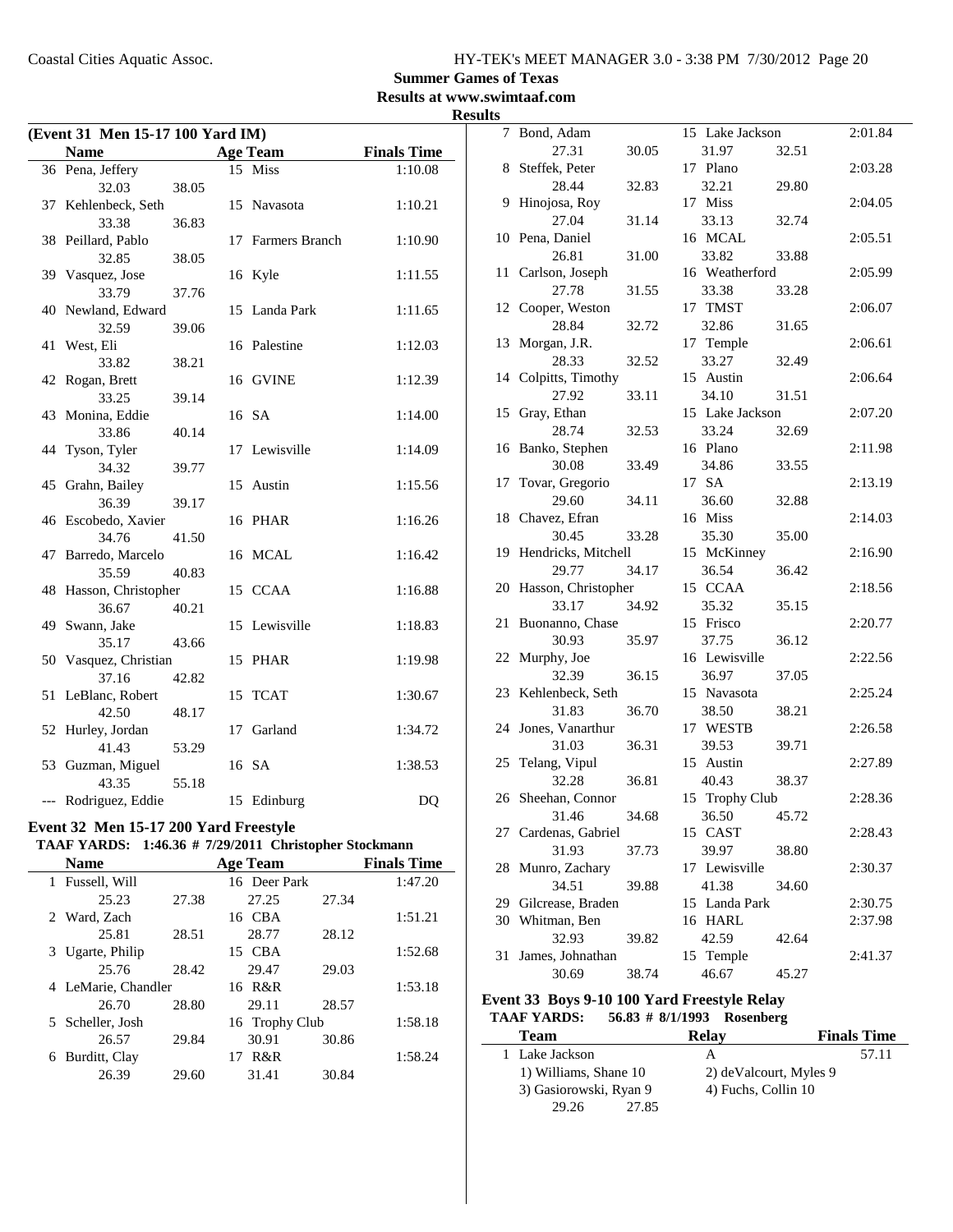**Summer Games of Texas**

### **Results at www.swimtaaf.com**

### **Results**

 $\overline{a}$ 

|                | (Event 33 Boys 9-10 100 Yard Freestyle Relay)<br><b>Team</b> | <b>Relay</b>                             | <b>Finals Time</b> |
|----------------|--------------------------------------------------------------|------------------------------------------|--------------------|
| $\overline{2}$ | <b>FLMD</b>                                                  | A                                        | 58.44              |
|                | 1) Musgrove, Daniel 9                                        | 2) Galloway, Jacob 10                    |                    |
|                | 3) Bagrow, Nicholas 10                                       | 4) Skinner, Kyle 10                      |                    |
|                | 29.92<br>28.52                                               |                                          |                    |
| 3              | Frisco                                                       | Α                                        | 59.20              |
|                | 1) Hendren, Carter 9                                         | 2) Dela Cruz, Rovic 10                   |                    |
|                | 3) Obrien, Will 10                                           | 4) Bland, Ian 10                         |                    |
|                | 30.21<br>28.99                                               |                                          |                    |
|                | 4 R&R                                                        | A                                        | 1:01.19            |
|                | 1) Koelzer, Nikolas 10                                       | 2) Griffith, Dustin 10                   |                    |
|                | 3) Alaniz, Brandon 10                                        | 4) McGrath, Connor 10                    |                    |
|                | 32.25<br>28.94                                               |                                          |                    |
| 5              | Plano                                                        | A                                        | 1:03.58            |
|                | 1) Olsen, Eric 10                                            | 2) Lee, Alexander 10                     |                    |
|                | 3) Olsen, Adam 10                                            | 4) Stapleton, Grant 9                    |                    |
|                | 32.25<br>31.33                                               |                                          |                    |
| 6              | <b>Trophy Club</b>                                           | A                                        | 1:04.03            |
|                | 1) Hackler, Christopher 10                                   | 2) Livingston, Ethan 10                  |                    |
|                | 3) Wilson, Daniel 9                                          | 4) Stotts, Jaron 10                      |                    |
|                | 32.72<br>31.31                                               |                                          |                    |
| 7              | Frisco                                                       | B                                        | 1:05.04            |
|                | 1) Petruska, Nick 10                                         | 2) Montgomery, Hayden 9                  |                    |
|                | 3) May, Gregory 10                                           | 4) Archer, Owen 9                        |                    |
|                | 33.24<br>31.80                                               |                                          |                    |
| 8              | <b>ALVIN</b>                                                 | A                                        | 1:05.23            |
|                | 1) Carothers, Chase 10                                       | 2) Shoemake, Trey 9                      |                    |
|                | 3) Stewart, Taylor 9                                         | 4) Escalera, Daniel 10                   |                    |
|                | 33.39<br>31.84<br>9 ODEM                                     |                                          |                    |
|                | 1) Mann, Dakota 10                                           | A                                        | 1:05.34            |
|                | 3) Chavez, Ruben 10                                          | 2) Cantu, Scotty 9<br>4) Pizana, Aaron 9 |                    |
|                | 33.95<br>31.39                                               |                                          |                    |
|                | 10 Landa Park                                                | A                                        | 1:06.61            |
|                | 1) Barrera, Noah 9                                           | 2) Roels, Henry 9                        |                    |
|                | 3) Peter, Kendal 10                                          | 4) Thompson, Garrett 10                  |                    |
|                | 36.20<br>30.41                                               |                                          |                    |
| 11             | Austin                                                       | A                                        | 1:07.09            |
|                | 1) Trimyer, Jordan 10                                        | 2) Metcalf, Philip 9                     |                    |
|                | 3) Simon, Till 10                                            | 4) Terrell, Doran 10                     |                    |
|                | 34.15<br>32.94                                               |                                          |                    |
|                | 12 FLMD                                                      | В                                        | 1:07.52            |
|                | 1) Russell, Reid 10                                          | 2) Velasco, Michael 9                    |                    |
|                | 3) Miller, Matthew 9                                         | 4) Wilson, Cade 10                       |                    |
|                | 34.92<br>32.60                                               |                                          |                    |
| 13             | <b>ALICE</b>                                                 | A                                        | 1:07.98            |
|                | 1) Hinojosa, Alex 10                                         | 2) Gonzalez, David 10                    |                    |
|                | 3) Arizpe, Nathan 10                                         | 4) Charles, JC 9                         |                    |
|                | 34.74<br>33.24                                               |                                          |                    |
|                | 14 Southlake                                                 | A                                        | 1:09.96            |
|                | 1) Paulsen, Brady 9                                          | 2) Smith, Ian 10                         |                    |
|                | 3) Eaton, Eric 10                                            | 4) Yochum, Anthony 9                     |                    |
|                | 38.27<br>31.69                                               |                                          |                    |
|                | 15 Landa Park                                                | B                                        | 1:11.27            |
|                | 1) Brown, Phillip 10                                         | 2) Darlington, Preston 10                |                    |
|                | 3) Bock, Braden 9                                            | 4) Liles, Hayden 9                       |                    |
|                | 39.02<br>32.25                                               |                                          |                    |

| 16  | <b>Trophy Club</b>         |       | В                           | 1:11.41 |
|-----|----------------------------|-------|-----------------------------|---------|
|     | 1) Hutson, Jackson 10      |       | 2) Kumar, Andrew 9          |         |
|     | 3) Willingham, Braden 9    |       | 4) Kowalewski, Grant 9      |         |
|     | 35.96                      | 35.45 |                             |         |
| 17  | West Houston Aqu           |       | A                           | 1:12.09 |
|     | 1) Gabrel, Karson 9        |       | 2) Alleman, Steven 9        |         |
|     | 3) Park, Ethan 9           |       | 4) Hatler, Shane Michael 10 |         |
|     | 36.97                      | 35.12 |                             |         |
| 18  | <b>MCAL</b>                |       | A                           | 1:12.24 |
|     | 1) Garza, Emmanuel 9       |       | 2) Rios, Samuel 9           |         |
|     | 3) Worthington, Matthew 9  |       | 4) Garza, Diego 9           |         |
|     | 34.72                      | 37.52 |                             |         |
| 19  | Frisco                     |       | C                           | 1:12.75 |
|     | 1) Whitley, Trent 10       |       | 2) Nickel, Weston 10        |         |
|     | 3) Boris, Andrew 10        |       | 4) Nickel, William 10       |         |
|     | 36.81                      | 35.94 |                             |         |
| 20  | Edinburg                   |       | A                           | 1:13.94 |
|     | 1) Peralez, Sebastian 9    |       | 2) Palacios, Andy 9         |         |
|     | 3) Doan, Houston 9         |       | 4) Arteaga, Leo 10          |         |
|     | 43.24                      | 30.70 |                             |         |
| 21  | Golden Triangle            |       | А                           | 1:14.82 |
|     | 1) Keffer, Marlon 10       |       | 2) Pickard, Kyle 10         |         |
|     | 3) Kuchera, Connor 10      |       | 4) Burns, George 10         |         |
|     | 38.04                      | 36.78 |                             |         |
| 22  | <b>ODEM</b>                |       | B                           | 1:18.19 |
|     | 1) Rios, Oscar 9           |       | 2) Summa, Dylan 10          |         |
|     | 3) Medina, Art 9           |       | 4) Deluna III, Abelardo 10  |         |
|     | 43.36                      | 34.83 |                             |         |
| 23  | <b>Dripping Springs</b>    |       | A                           | 1:18.35 |
|     | 1) Dean, Carter 10         |       | 2) Oldham, Jacob 9          |         |
|     | 3) Valencia, Everett 10    |       | 4) Ortega, Jair 9           |         |
|     | 40.67                      | 37.68 |                             |         |
| 24  | Austin                     |       | B                           | 1:21.50 |
|     | 1) Jabour, David 9         |       | 2) Jabour, Raphael 10       |         |
|     | 3) Fullmer, Adam 9         |       | 4) Johnson, Aidan 9         |         |
|     | 40.56                      | 40.94 |                             |         |
| 25  | <b>WESTB</b>               |       | A                           | 1:24.86 |
|     | 1) Anzueto, Joshua 9       |       | 2) Gonzalez, Jordan 10      |         |
|     | 3) Wen, Tommy 9            |       | 4) Lebeau, Ryan 9           |         |
|     | 49.89                      | 34.97 |                             |         |
| --- | Hubbard                    |       | A                           | DQ      |
|     | 1) Havens, Benjamin 9      |       | 2) Sunday, Andrew 9         |         |
|     | 3) Chambers, Jr., Thomas 9 |       | 4) Hook, Kaleb 10           |         |
|     |                            |       |                             |         |

#### **Event 34 Men 15-17 200 Yard Freestyle Relay TAAF YARDS:** 1:29.68 # 7/25/2008 Lake Jackson Swim Team

# **F Hughes, J Bontekoe, E Vesling, C Armstrong**

|     | <b>Finals Time</b>  |
|-----|---------------------|
|     | 1:31.90             |
|     |                     |
|     | 4) Lowder, Dale 15  |
|     |                     |
| R&R | 1:32.35             |
|     | 2) Mangel, Sean 16  |
|     | 4) Copper, Devin 16 |
|     |                     |
|     |                     |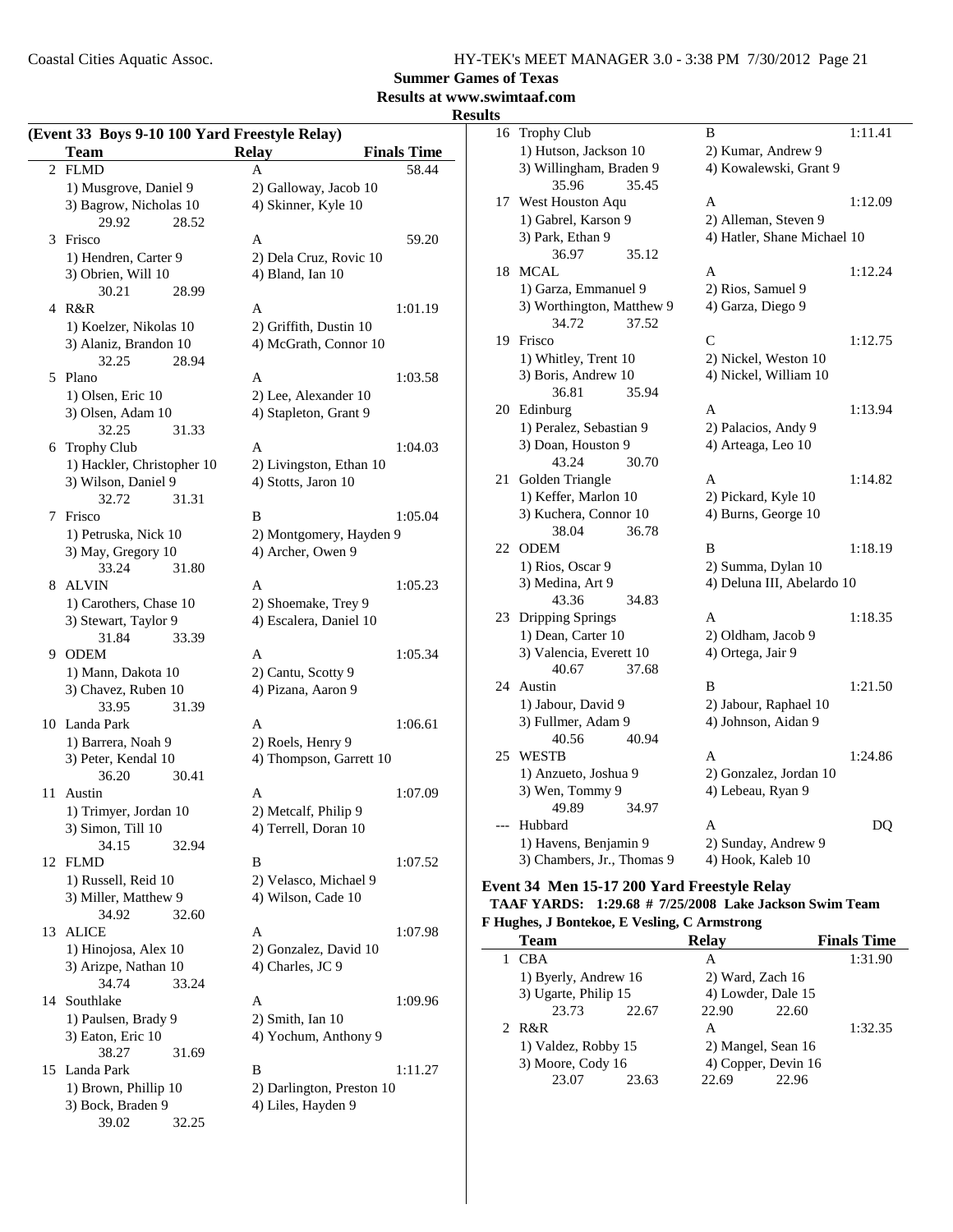**Summer Games of Texas**

### **Results at www.swimtaaf.com**

**Results**

|    | (Event 34 Men 15-17 200 Yard Freestyle Relay) |                                           |                    |
|----|-----------------------------------------------|-------------------------------------------|--------------------|
|    | <b>Team</b>                                   | <b>Relay</b>                              | <b>Finals Time</b> |
| 3  | Deer Park                                     | A                                         | 1:33.93            |
|    | 1) Fussell, Will 16                           | 2) Garcia, Stevie 15                      |                    |
|    | 3) Zalud, Zack 16                             | 4) Mohle, Brandon 16                      |                    |
|    | 22.99<br>23.59                                | 23.90<br>23.45                            |                    |
|    | 4 Frisco                                      | A                                         | 1:35.24            |
|    | 1) Brandon, Chad 16                           | 2) Emmons, Miller 16                      |                    |
|    | 3) McElheney, Wesley 16                       | 4) Holland, Cody 17                       |                    |
|    | 23.58<br>13.88                                | 34.77<br>23.01                            |                    |
|    | 5 Lake Jackson                                | A                                         | 1:35.73            |
|    | 1) Hamper, David 17                           | 2) Brown, Ryan 16                         |                    |
|    | 3) Bradshaw, Dylan 15                         | 4) Sheffield, Logan 16                    |                    |
|    | 24.44<br>24.53                                | 24.15<br>22.61                            |                    |
| 6  | R&R                                           | B                                         | 1:38.33            |
|    | 1) Miller, Gabe 16                            | 2) Alaniz, Arnold 15                      |                    |
|    | 3) Burditt, Clay 17                           | 4) Sharp, Noah 16                         |                    |
|    | 24.97<br>24.50                                | 24.43<br>24.43                            |                    |
| 7  | <b>LAJO</b>                                   | A                                         | 1:38.47            |
|    | 1) Ramirez, Alfonso 15                        | 2) Elizondo, Eduardo 17                   |                    |
|    | 3) Cerda, Dorian 15                           | 4) Vela, Bobby 15                         |                    |
|    | 26.98<br>27.82                                | 27.81<br>15.86                            |                    |
| 8  | <b>Trophy Club</b>                            | A                                         | 1:39.80            |
|    | 1) Sampognaro, Daniel 16                      | 2) Scheller, Josh 16                      |                    |
|    | 3) Hutson, Trevor 17                          | 4) Frederick, Justin 15                   |                    |
|    | 24.96<br>25.03                                | 25.62<br>24.19                            |                    |
| 9  | <b>TMST</b>                                   | A                                         | 1:39.92            |
|    | 1) Paschal, Wyatt 17                          | 2) Hoelscher, Tyler 15                    |                    |
|    | 3) Crisp, James 15                            | 4) Calk, Alec 17                          |                    |
|    | 25.35<br>25.60                                | 25.66<br>23.31                            |                    |
| 10 | Temple                                        | A                                         | 1:40.57            |
|    | 1) Laughlin, Grant 15                         | 2) Johnson, Wesley 15                     |                    |
|    | 3) Aranavage, Justin 17<br>25.66              | 4) Stenman, Robby 16                      |                    |
|    | 25.77                                         | 26.48<br>22.66<br>A                       |                    |
| 11 | Golden Triangle                               |                                           | 1:41.33            |
|    | 1) Newmann, Stephen 17                        | 2) Turner, Kyle 15                        |                    |
|    | 3) Green, Allante 17<br>25.77                 | 4) Stamey, Carl 16<br>25.35<br>25.13      |                    |
| 12 | 25.08<br><b>Farmers Branch</b>                | A                                         | 1:42.08            |
|    | 1) Motoike, Kazuomi 16                        | 2) Porras, Emilio 16                      |                    |
|    |                                               |                                           |                    |
|    | 3) Peillard, Pablo 17<br>25.04<br>27.27       | 4) McDaniel, Donovan 15<br>25.11<br>24.66 |                    |
| 13 | <b>Trophy Club</b>                            | B                                         | 1:43.68            |
|    | 1) Sheehan, Connor 15                         | 2) Williamson, Jake 15                    |                    |
|    | 3) Gray, Zach 15                              | 4) Winstead, Seth 15                      |                    |
|    | 26.34<br>25.61                                | 26.39<br>25.34                            |                    |
|    | 14 Navasota                                   | A                                         | 1:44.19            |
|    | 1) Yargo, Dakota 17                           | 2) Stribling, JC 16                       |                    |
|    | 3) Smith, William 15                          | 4) Stribling, Hudson 15                   |                    |
|    | 28.84<br>25.59                                | 15.47<br>34.29                            |                    |
| 15 | <b>ALICE</b>                                  | A                                         | 1:44.82            |
|    | 1) Cardona, Leo 16                            | 2) Aguilar, Christopher 15                |                    |
|    | 3) Arismendez, Isaul 15                       | 4) Garcia, Nicholas 17                    |                    |
|    | 29.16<br>27.56                                | 22.72<br>25.38                            |                    |
|    | 16 Frisco                                     | B                                         | 1:45.08            |
|    | 1) Yearwood, Dustin 17                        | 2) Fogle, Adam 16                         |                    |
|    | 3) Medigovich, Addisson 15                    | 4) Buonanno, Chase 15                     |                    |
|    | 24.29<br>27.71                                | 26.65<br>26.43                            |                    |
|    |                                               |                                           |                    |

| 17 | Plano                 |       | A                      |       | 1:45.22 |
|----|-----------------------|-------|------------------------|-------|---------|
|    | 1) Steffek, Peter 17  |       | 2) Wageman, Nick 17    |       |         |
|    | 3) Banko, Stephen 16  |       | 4) Doyle, Andrew 15    |       |         |
|    | 24.79                 | 27.17 | 24.67                  | 28.59 |         |
| 18 | Edinburg              |       | A                      |       | 1:45.67 |
|    | 1) Solis, Nick 15     |       | 2) Martinez, Joey 17   |       |         |
|    | 3) Rodriguez, Ivan 17 |       | 4) Torres, Nicolas 17  |       |         |
|    | 26.81                 | 27.91 | 26.11                  | 24.84 |         |
| 19 | MCAL                  |       | A                      |       | 1:46.20 |
|    | 1) Ramdsen, Jorge 15  |       | 2) Gutierrez, Abel 15  |       |         |
|    | 3) Garza, Brandon 15  |       | 4) Pena, Daniel 16     |       |         |
|    | 27.19                 | 26.34 | 27.65                  | 25.02 |         |
| 20 | <b>Miss</b>           |       | A                      |       | 1:46.54 |
|    | 1) Delgado, Aaron 15  |       | 2) Quioga, Rey 16      |       |         |
|    | 3) Pena, Jeffery 15   |       | 4) Hinojosa, Roy 17    |       |         |
|    | 26.44                 | 27.84 | 26.38                  | 25.88 |         |
| 21 | SА                    |       | A                      |       | 1:47.13 |
|    | 1) Scholes, Jacob 15  |       | 2) Villanueva, Isai 17 |       |         |
|    | 3) Tovar, Gregorio 17 |       | 4) Monina, Eddie 16    |       |         |
|    | 26.45                 | 27.13 | 26.81                  | 26.74 |         |
|    | 22 CCAA               |       | A                      |       | 1:47.47 |
|    | 1) Alvarez, Johnny 15 |       | 2) Berry, Taylor 16    |       |         |
|    | 3) Holiday, James 16  |       | 4) Garcia, Michael 16  |       |         |
|    | 25.79                 | 30.50 | 27.30                  | 23.88 |         |
| 23 | Lake Jackson          |       | B                      |       | 1:48.48 |
|    | 1) Bond, Adam 15      |       | 2) Fattig, Shaun 16    |       |         |
|    | 3) Gray, Ethan 15     |       | 4) Yates, Tyler 16     |       |         |
|    | 26.49                 | 27.29 | 28.46                  | 26.24 |         |
|    |                       |       |                        |       |         |

#### **Event 35 Mixed 15-17 200 Yard Medley Relay**

**TAAF YARDS:** 1:52.47 # 8/6/2010 Frisco

|             | D Compan, Z Fugina, K Emmons, S Little |       |                         |                         |                    |  |  |
|-------------|----------------------------------------|-------|-------------------------|-------------------------|--------------------|--|--|
|             | <b>Team</b>                            |       | Relay                   |                         | <b>Finals Time</b> |  |  |
|             | 1 CBA                                  |       | A                       |                         | 1:52.75            |  |  |
|             | 1) Lowder, Dale M15                    |       |                         | 2) Byerly, Andrew M16   |                    |  |  |
|             | 3) Prewit, Kristina W16                |       |                         | 4) Kudlicki, Sierra W15 |                    |  |  |
|             | 28.20                                  | 29.61 | 29.37                   | 25.57                   |                    |  |  |
| $2^{\circ}$ | Frisco                                 |       | A                       |                         | 1:55.64            |  |  |
|             | 1) Fogle, Brianna W15                  |       |                         | 2) Brandon, Chad M16    |                    |  |  |
|             | 3) Holland, Cody M17                   |       |                         | 4) Rodgers, Madie W15   |                    |  |  |
|             | 30.29                                  | 31.50 | 25.97                   | 27.88                   |                    |  |  |
|             | 3 Lake Jackson                         |       | A                       |                         | 1:57.58            |  |  |
|             | 1) Sheffield, Logan M16                |       |                         | 2) Goff, Haley W17      |                    |  |  |
|             | 3) Lester, Danyel W17                  |       |                         | 4) Seymour, Andy M16    |                    |  |  |
|             | 27.93                                  | 34.58 | 27.02                   | 28.05                   |                    |  |  |
|             | 4 Frisco                               |       | B                       |                         | 1:58.61            |  |  |
|             | 1) Bland, Mackenzie W15                |       | 2) Fogle, Adam M16      |                         |                    |  |  |
|             | 3) Emmons, Miller M16                  |       | 4) Davis, Kimber W16    |                         |                    |  |  |
|             | 33.02                                  | 30.00 | 26.30                   | 29.29                   |                    |  |  |
|             | 5 R&R                                  |       | A                       |                         | 1:58.96            |  |  |
|             | 1) Hartensteiner, Ashley W16           |       |                         | 2) Mangel, Sean M16     |                    |  |  |
|             | 3) Przybilla, Hannah W16               |       |                         | 4) Valdez, Robby M15    |                    |  |  |
|             | 32.36                                  | 35.07 | 27.74                   | 23.79                   |                    |  |  |
|             | 6 Farmers Branch                       |       | A                       |                         | 1:59.35            |  |  |
|             | 1) Motoike, Kazuomi M16                |       | 2) Newman, Courtney W15 |                         |                    |  |  |
|             | 3) McDaniel, Donovan M15               |       |                         | 4) Butler, Grace W15    |                    |  |  |
|             | 30.16                                  | 33.61 | 27.85                   | 27.73                   |                    |  |  |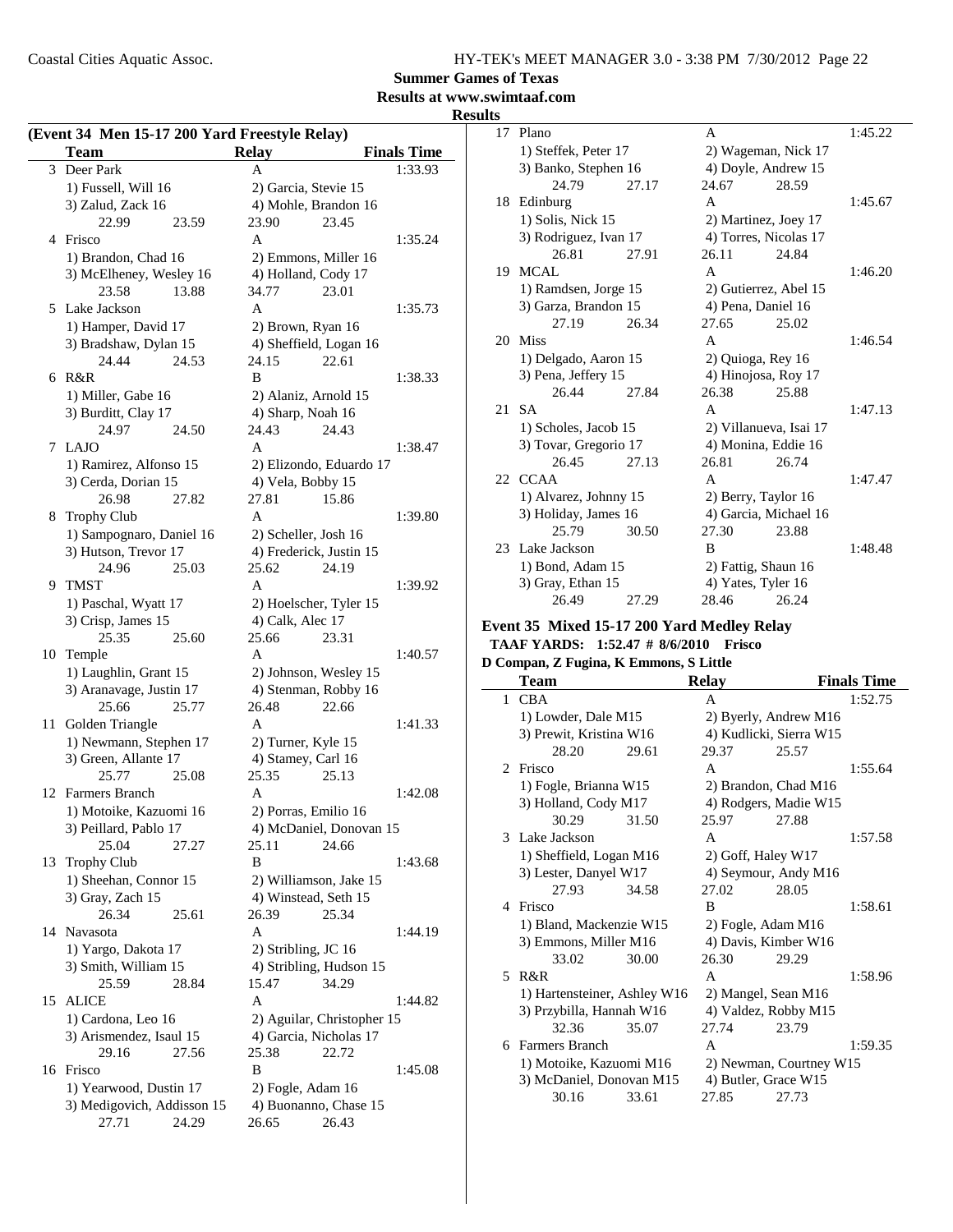### **Results at www.swimtaaf.com**

#### **Results**

|    | <b>Team</b>                                     | rara mean,<br><b>Relay</b>                        | <b>Finals Time</b> |
|----|-------------------------------------------------|---------------------------------------------------|--------------------|
| 7  | Frisco                                          |                                                   | 2:00.94            |
|    | 1) Medigovich, Addisson M15                     | 2) Burnett, Esther W15                            |                    |
|    | 3) McElheney, Wesley M16                        | 4) Beard, Amanda W15                              |                    |
|    | 30.59<br>33.39                                  | 27.48                                             | 29.48              |
| 8  | <b>VIC</b>                                      | A                                                 | 2:03.33            |
|    | 1) Shay, Heidi W16                              | 2) Carroll, Mason M15                             |                    |
|    | 3) Innocenti, Rachel W16                        | 4) Mowdy, Jay M16                                 |                    |
|    | 34.29<br>33.82                                  | 32.58                                             | 22.64              |
| 9  | <b>Miss</b>                                     | A                                                 | 2:03.41            |
|    | 1) Cantu, Brianna W17                           | 2) Pena, Jeffery M15                              |                    |
|    | 3) Hernandez, Annie W15                         | 4) Hinojosa, Roy M17                              |                    |
|    | 31.86<br>34.78                                  | 30.60                                             | 26.17              |
|    | 10 FLMD                                         | A                                                 | 2:06.24            |
|    | 1) McMullen, Mitchell M15                       | 2) Watson, Emily W16                              |                    |
|    | 3) Bagrow, Sequoia W16                          | 4) Huxtable, Chance M17                           |                    |
|    | 33.39<br>34.00                                  | 33.26                                             | 25.59              |
| 11 | Austin                                          | B                                                 | 2:07.38            |
|    | 1) Rudy, Hannah W15                             | 2) Harrienger, Jeremy M17                         |                    |
|    | 3) Colpitts, Timothy M15                        | 4) Morgan, Kayli W16                              |                    |
|    | 37.47<br>32.25                                  | 28.66                                             | 29.00              |
| 12 | <b>Trophy Club</b>                              | A                                                 | 2:07.58            |
|    | 1) Henson, Emily W15                            | 2) Langer, Brandon M15                            |                    |
|    | 3) Schmidt, Trent M15                           | 4) Greener, Ali W15                               |                    |
|    | 33.15<br>37.66                                  | 26.44                                             | 30.33              |
| 13 | Austin                                          | C                                                 | 2:15.89            |
|    | 1) Carter, Shelby W15                           | 2) McKeefer, Eric M16                             |                    |
|    | 3) Telang, Vipul M15                            | 4) Brinckmann, Kaila W15                          |                    |
|    | 36.85<br>33.98                                  | 32.14                                             | 32.92              |
| 14 | <b>CAST</b>                                     | A                                                 | 2:15.96            |
|    | 1) Cardenas, Amely W17                          | 2) Cardenas, Gabriel M15                          |                    |
|    | 3) Riojas, Betsy W17                            | 4) McCool, Gunner M15                             |                    |
|    | 36.41<br>39.04                                  | 30.17<br>D                                        | 30.34              |
| 15 | Frisco                                          |                                                   | 2:20.15            |
|    | 1) Yearwood, Dustin M17<br>3) Gehring, Jody W15 | 2) Buonanno, Chase M15<br>4) Burrell, Madison W16 |                    |
|    | 35.70<br>39.00                                  | 30.80                                             | 34.65              |
| 16 | Austin                                          | A                                                 | 2:21.75            |
|    | 1) Rosier, Shannon W15                          | 2) Fedorko, Rebecca W15                           |                    |
|    | 3) Zieschang, Sarah W16                         | 4) Fontana, Blaine M17                            |                    |
|    | 40.89<br>40.74                                  | 30.85                                             | 29.27              |
| 17 | WESTB                                           | Α                                                 | 2:42.13            |
|    | 1) Jones, Vanarthur M17                         | 2) Lyles, Lyla W15                                |                    |
|    | 3) Alexander, Allison W17                       | 4) Robertson, Nykeya W17                          |                    |
|    | 42.64<br>49.75                                  | 35.12                                             | 34.62              |
|    | Lewisville                                      | Α                                                 | DQ                 |
|    | 1) Munro, Zachary M17                           | 2) Hudson, Karli W15                              |                    |
|    | 3) Swann, Jake M15                              | 4) Lenz, Megan W16                                |                    |
|    | <b>CBA</b>                                      | В                                                 | DO.                |
|    | 1) Underbrink, Kristen W17                      | 2) Galvan, Amanda W16                             |                    |
|    | 3) Ward, Zach M16                               | 4) Ugarte, Philip M15                             |                    |

#### **Event 36 Mixed 15-17 100 Yard Freestyle Relay TAAF YARDS: 44.60 # Frisco 8/6/2010 C** Johnson

|    | Johnson, K Emmons, K Hunt, J Wharton |                           |                    |
|----|--------------------------------------|---------------------------|--------------------|
|    | <b>Team</b>                          | <b>Relay</b>              | <b>Finals Time</b> |
| 1  | Frisco                               | A                         | 47.04              |
|    | 1) Holland, Cody M17                 | 2) Fogle, Brianna W15     |                    |
|    | 3) Rodgers, Madie W15                | 4) Brandon, Chad M16      |                    |
|    | 23.77<br>23.27                       |                           |                    |
| 2  | R&R                                  | A                         | 47.57              |
|    | 1) Valdez, Robby M15                 | 2) Przybilla, Hannah W16  |                    |
|    | 3) Hartensteiner, Ashley W16         | 4) Mangel, Sean M16       |                    |
|    | 22.95<br>24.62                       |                           |                    |
| 3  | Frisco                               | B                         | 48.01              |
|    | 1) Bland, Mackenzie W15              | 2) Fogle, Adam M16        |                    |
|    | 3) Emmons, Miller M16                | 4) Davis, Kimber W16      |                    |
|    | 24.78<br>23.23                       |                           |                    |
| 4  | <b>TMST</b>                          | A                         | 48.81              |
|    | 1) Baldwin, Alexandria W16           | 2) Lange, Kelsey W15      |                    |
|    | 3) Hoelscher, Tyler M15              | 4) Cooper, Weston M17     |                    |
|    | 25.08<br>23.73                       |                           |                    |
| 5  | Frisco                               | C                         | 49.25              |
|    | 1) Beard, Amanda W15                 | 2) Burnett, Esther W15    |                    |
|    |                                      | 4) McElheney, Wesley M16  |                    |
|    | 3) Medigovich, Addisson M15<br>24.45 |                           |                    |
|    | 24.80<br>6 Weatherford               | A                         | 50.56              |
|    |                                      |                           |                    |
|    | 1) Carlson, Joseph M16               | 2) Kirby, Cassandra W17   |                    |
|    | 3) Hamilton, Mikayla W17             | 4) Kirby, Julianne W15    |                    |
|    | 25.60<br>24.96                       |                           |                    |
| 7  | Austin                               | B                         | 52.36              |
|    | 1) Colpitts, Timothy M15             | 2) Morgan, Kayli W16      |                    |
|    | 3) Rudy, Hannah W15                  | 4) Harrienger, Jeremy M17 |                    |
|    | 25.88<br>26.48                       |                           |                    |
| 8  | Hubbard                              | A                         | 52.83              |
|    | 1) Speights, Mary W17                | 2) Dunn, Brandon M17      |                    |
|    | 3) Christian, Jacob M17              | 4) Neiman, Cayce W17      |                    |
|    | 27.26<br>25.57                       |                           |                    |
| 9  | Austin                               | C                         | 52.99              |
|    | 1) McKeefer, Eric M16                | 2) Brinckmann, Kaila W15  |                    |
|    | 3) Carter, Shelby W15                | 4) Telang, Vipul M15      |                    |
|    | 29.23<br>23.76                       |                           |                    |
| 10 | Trophy Club                          | A                         | 56.33              |
|    | 1) Lloyd, Trevor M15                 | 2) Damron, Marissa W16    |                    |
|    | 3) Newns, Richard M16                | 4) Maijala, Shannon W16   |                    |
|    | 29.48<br>26.85                       |                           |                    |
| 11 | Austin                               | Α                         | 56.47              |
|    | 1) Zieschang, Sarah W16              | 2) Rosier, Shannon W15    |                    |
|    | 3) Fedorko, Rebecca W15              | 4) Fontana, Blaine M17    |                    |
|    | 27.74<br>28.73                       |                           |                    |
| 12 | VIC                                  | A                         | 57.96              |
|    | 1) Innocenti, Rachel W16             | 2) Murphy, Brayden M15    |                    |
|    | 3) Bittick, Becca W16                | 4) York, Billy M16        |                    |
|    | 25.68<br>32.28                       |                           |                    |
| 13 | WESTB                                | A                         | 1:01.93            |
|    | 1) Jones, Vanarthur M17              | 2) Blanco, Santiago M15   |                    |
|    | 3) Alexander, Allison W17            | 4) Robertson, Nykeya W17  |                    |
|    | 29.28<br>32.65                       |                           |                    |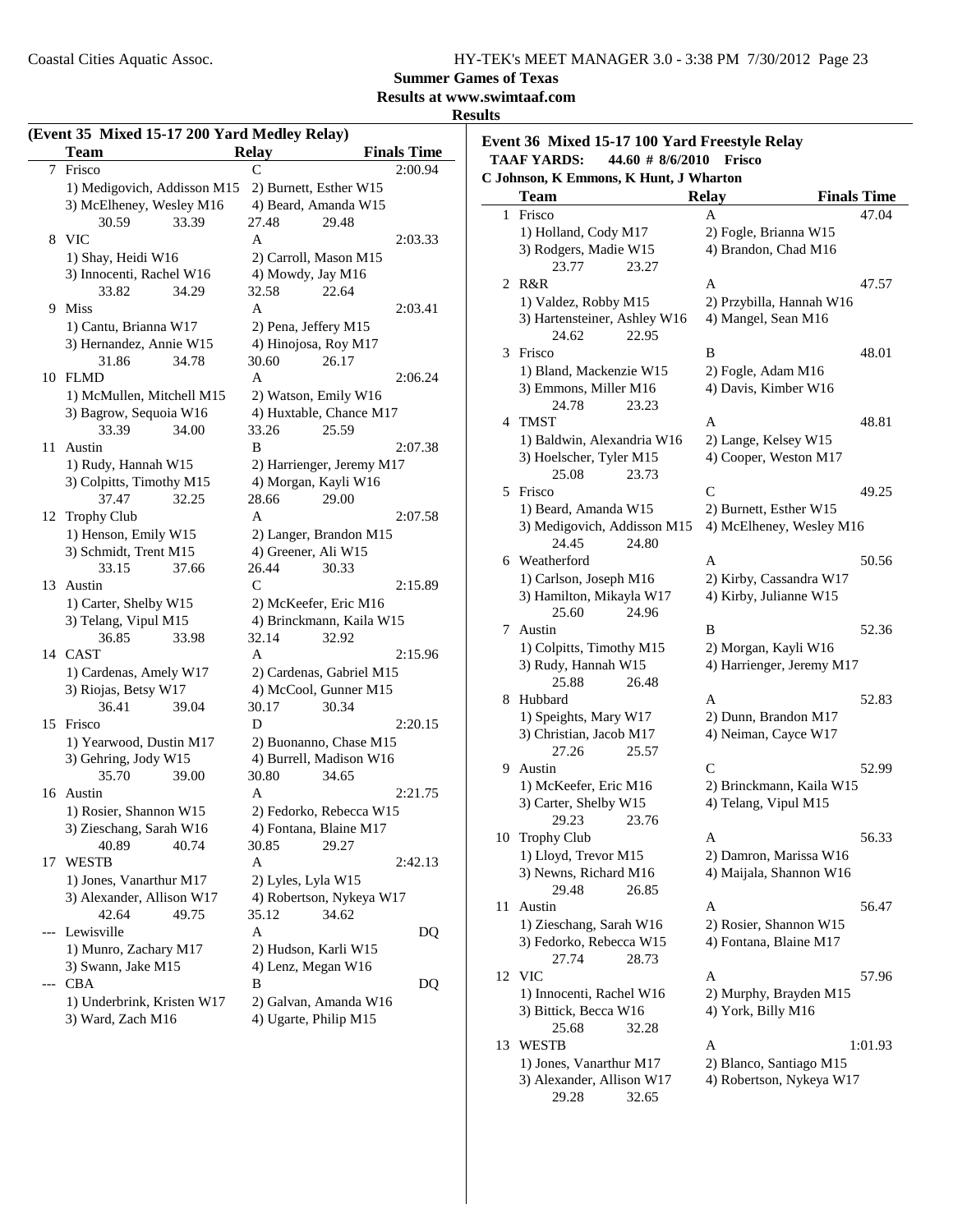L.

**Summer Games of Texas**

#### **Results at www.swimtaaf.com Results**

#### **Event 37 Mixed 15-17 200 Yard Freestyle Relay**

**TAAF YARDS: 1:41.09 # Frisco Amateur Summer Swim 7/29/2011 S Little, K Hunt, C Holland, Z Fugina**

|              | пин, іх пиш, є попана, <i>п</i> і а <u>д</u> ша<br><b>Team</b> |                         |                    |
|--------------|----------------------------------------------------------------|-------------------------|--------------------|
|              |                                                                | Relay<br>A              | <b>Finals Time</b> |
| $\mathbf{1}$ | <b>CBA</b>                                                     |                         | 1:38.62#           |
|              | 1) Ward, Zach M16                                              | 2) Kudlicki, Sierra W15 |                    |
|              | 3) Byerly, Andrew M16                                          | 4) Prewit, Kristina W16 |                    |
|              | 24.20<br>23.16                                                 | 25.88<br>25.38          |                    |
|              | 2 Frisco                                                       | A                       | 1:42.39            |
|              | 1) Fogle, Brianna W15                                          | 2) Brandon, Chad M16    |                    |
|              | 3) Holland, Cody M17                                           | 4) Rodgers, Madie W15   |                    |
|              | 23.24<br>28.01                                                 | 28.13<br>23.01          |                    |
| 3            | R&R                                                            | A                       | 1:43.90            |
|              | 1) Hartensteiner, Ashley W16                                   | 2) Mangel, Sean M16     |                    |
|              | 3) Przybilla, Hannah W16                                       | 4) Valdez, Robby M15    |                    |
|              | 23.93<br>28.70                                                 | 23.76<br>27.51          |                    |
|              | 4 Trophy Club                                                  | B                       | 1:49.39            |
|              | 1) Frederick, Justin M15                                       | 2) Greener, Ali W15     |                    |
|              | 3) Schmidt, Trent M15                                          | 4) Henson, Emily W15    |                    |
|              | 24.84<br>30.53                                                 | 29.26<br>24.76          |                    |
| 5            | <b>Miss</b>                                                    | A                       | 1:49.72            |
|              | 1) Cantu, Brianna W17                                          | 2) Pena, Jeffery M15    |                    |
|              | 3) Hernandez, Annie W15                                        | 4) Hinojosa, Roy M17    |                    |
|              | 26.26<br>28.73                                                 | 28.82<br>25.91          |                    |
|              | 6 Frisco                                                       | B                       | 1:49.96            |
|              |                                                                |                         |                    |
|              | 1) Bland, Mackenzie W15                                        | 2) Fogle, Adam M16      |                    |
|              | 3) Emmons, Miller M16                                          | 4) Davis, Kimber W16    |                    |
|              | 26.09<br>30.05                                                 | 29.65<br>24.17          |                    |
| 7            | Marble Falls                                                   | A                       | 1:51.88            |
|              | 1) Hugunin, Joseph M15                                         | 2) Parsons, Merrill W17 |                    |
|              | 3) Parsons, Jessica W15                                        | 4) Jones, Aaron M16     |                    |
|              | 28.78<br>26.69                                                 | 27.96<br>28.45          |                    |
| 8            | <b>TCAT</b>                                                    | A                       | 1:52.02            |
|              | 1) Brown, Tayler W15                                           | 2) Russell, Jake M15    |                    |
|              | 3) Kunkle, Stephanie W16                                       | 4) Lawson, Billy M17    |                    |
|              | 29.55<br>25.12                                                 | 33.45<br>23.90          |                    |
|              | 9 Frisco                                                       | $\mathsf{C}$            | 1:52.36            |
|              | 1) Medigovich, Addisson M15                                    | 2) Burnett, Esther W15  |                    |
|              | 3) McElheney, Wesley M16                                       | 4) Beard, Amanda W15    |                    |
|              | 29.83<br>26.35                                                 | 31.01<br>25.17          |                    |
| 10           | Weatherford                                                    | A                       | 1:53.51            |
|              | 1) Carlson, Joseph M16                                         | 2) Babcock, Tanner M15  |                    |
|              | 3) Kirby, Cassandra W17                                        | 4) Kirby, Julianne W15  |                    |
|              | 31.49<br>25.68                                                 | 31.05<br>25.29          |                    |
|              | 11 Lewisville                                                  | A                       | 1:54.20            |
|              | 1) Murphy, Joe M16                                             | 2) Tyson, Tyler M17     |                    |
|              | 3) Aviles, Ashley W15                                          | 4) Lenz, Megan W16      |                    |
|              | 25.64<br>27.44                                                 | 33.10<br>28.02          |                    |
| 12           | <b>Trophy Club</b>                                             | A                       | 1:56.81            |
|              | 1) Sheehan, Connor M15                                         | 2) Damron, Marissa W16  |                    |
|              | 3) Gray, Zach M15                                              | 4) Maijala, Shannon W16 |                    |
|              | 26.62<br>32.39                                                 | 26.19<br>31.61          |                    |
| 13           | <b>CAST</b>                                                    | A                       | 1:58.63            |
|              |                                                                |                         |                    |
|              | 1) Cardenas, Gabriel M15                                       | 2) Riojas, Betsy W17    |                    |
|              | 3) McCool, Gunner M15                                          | 4) Cardenas, Amely W17  |                    |
|              | 31.14<br>30.28                                                 | 29.69<br>27.52          |                    |

| 14 Frisco                |       |       |                           | 1:59.17 |
|--------------------------|-------|-------|---------------------------|---------|
| 1) Yearwood, Dustin M17  |       |       | 2) Buonanno, Chase M15    |         |
| 3) Gehring, Jody W15     |       |       | 4) Burrell, Madison W16   |         |
| 26.17                    | 31.34 | 27.03 | 34.63                     |         |
| 15 WESTB                 |       | A     |                           | 2:04.75 |
| 1) Jones, Vanarthur M17  |       |       | 2) Jones, Cypriece M16    |         |
| 3) Robertson, Nykeya W17 |       |       | 4) Alexander, Allison W17 |         |
| 35.30                    | 31.99 | 28.73 | 28.73                     |         |
|                          |       |       |                           |         |

#### **Event 38 Girls 9-10 100 Yard Medley Relay TAAF YARDS:** 1:03.40 # 8/6/2010 **Frisco S Smith, C Johnston, M Marshall, C Nelson**

42.00 33.43

|    | энци, С Jоннѕюн, ім імаї ман, С і чеізон<br><b>Team</b> | <b>Relay</b>                                  | <b>Finals Time</b> |
|----|---------------------------------------------------------|-----------------------------------------------|--------------------|
| 1  | <b>PAST</b>                                             | A                                             | 1:07.19            |
|    | 1) Garlough, Maddie 10                                  | 2) Parsons, Wynne 10                          |                    |
|    | 3) Clark, Hailey 10                                     | 4) Barwise, Kylee 10                          |                    |
|    | 37.39<br>29.80                                          |                                               |                    |
| 2  | Frisco                                                  | A                                             | 1:07.88            |
|    | 1) Cook, Hanna-Mary 10                                  | 2) Arevalo, Natasha 10                        |                    |
|    | 3) Michaels, Lauren 10                                  | 4) Hammons, Hannah 9                          |                    |
|    | 35.94<br>31.94                                          |                                               |                    |
| 3  | Trophy Club                                             | A                                             | 1:10.17            |
|    | 1) Espinosa, Isabel 9                                   | 2) McKinnon, Skyler 10                        |                    |
|    | 3) Taylor, Addison 10                                   | 4) Stenzel, Alicia 10                         |                    |
|    | 40.77<br>29.40                                          |                                               |                    |
| 4  | The Woodlands                                           | A                                             | 1:10.85            |
|    | 1) Marquez, Miranda 10                                  | 2) Cordier, Kaleigh 10                        |                    |
|    | 3) Acin, Caroline 10                                    | 4) Marquez, Rachel 10                         |                    |
|    | 40.28<br>30.57                                          |                                               |                    |
| 5  | Keller                                                  | A                                             | 1:12.46            |
|    | 1) Marusa, Elli 10                                      | 2) Caldwell, Grace 9                          |                    |
|    | 3) Thiele, Samantha 9                                   | 4) Weber, Allie 10                            |                    |
|    | 39.84<br>32.62                                          |                                               |                    |
| 6  | R&R                                                     | A                                             | 1:13.35            |
|    | 1) Malit, Kelsie 9                                      | 2) Gaas, Carmen 10                            |                    |
|    | 3) May, Kenedy 9                                        | 4) Garriga, Isabella 10                       |                    |
|    | 42.07<br>31.28                                          |                                               |                    |
| 7  | <b>NAT</b>                                              | A                                             | 1:13.47            |
|    | 1) Solis, Mauni 9                                       | 2) Jimenez, Camie 9                           |                    |
|    | 3) Ferguson, Cynthia 9                                  | 4) Garcia-Esparza, Peach 9                    |                    |
|    | 39.86<br>33.61                                          |                                               |                    |
| 8  | Frisco                                                  | $\mathsf{C}$                                  | 1:13.68            |
|    | 1) Dock, Elizabeth 9                                    | 2) Bergmann, Christine 10                     |                    |
|    | 3) Perry, Keely 10                                      | 4) Dye, Elizabeth 10                          |                    |
|    | 40.23<br>33.45                                          |                                               |                    |
| 9. | <b>GRNBY</b>                                            | A                                             | 1:14.40            |
|    | 1) Power, Mary 9                                        | 2) D'Souza, Leah 10                           |                    |
|    | 3) Buchanan, Avery 10<br>33.08                          | 4) Lynch, Cyndal 10                           |                    |
|    | 41.32<br>10 Golden Triangle                             | A                                             | 1:15.30            |
|    |                                                         |                                               |                    |
|    | 1) Griffin, Emma 10<br>3) King, Ricki 10                | 2) Oldbury, Chloé 10<br>4) Angel, Gabriela 10 |                    |
|    | 41.26<br>34.04                                          |                                               |                    |
| 11 | <b>VIC</b>                                              | A                                             | 1:15.43            |
|    | 1) Cervantes, Cristina 9                                | 2) Barker, Robin 9                            |                    |
|    | 3) Andrus, Catherine 10                                 | 4) Desanno, Isabel 9                          |                    |
|    |                                                         |                                               |                    |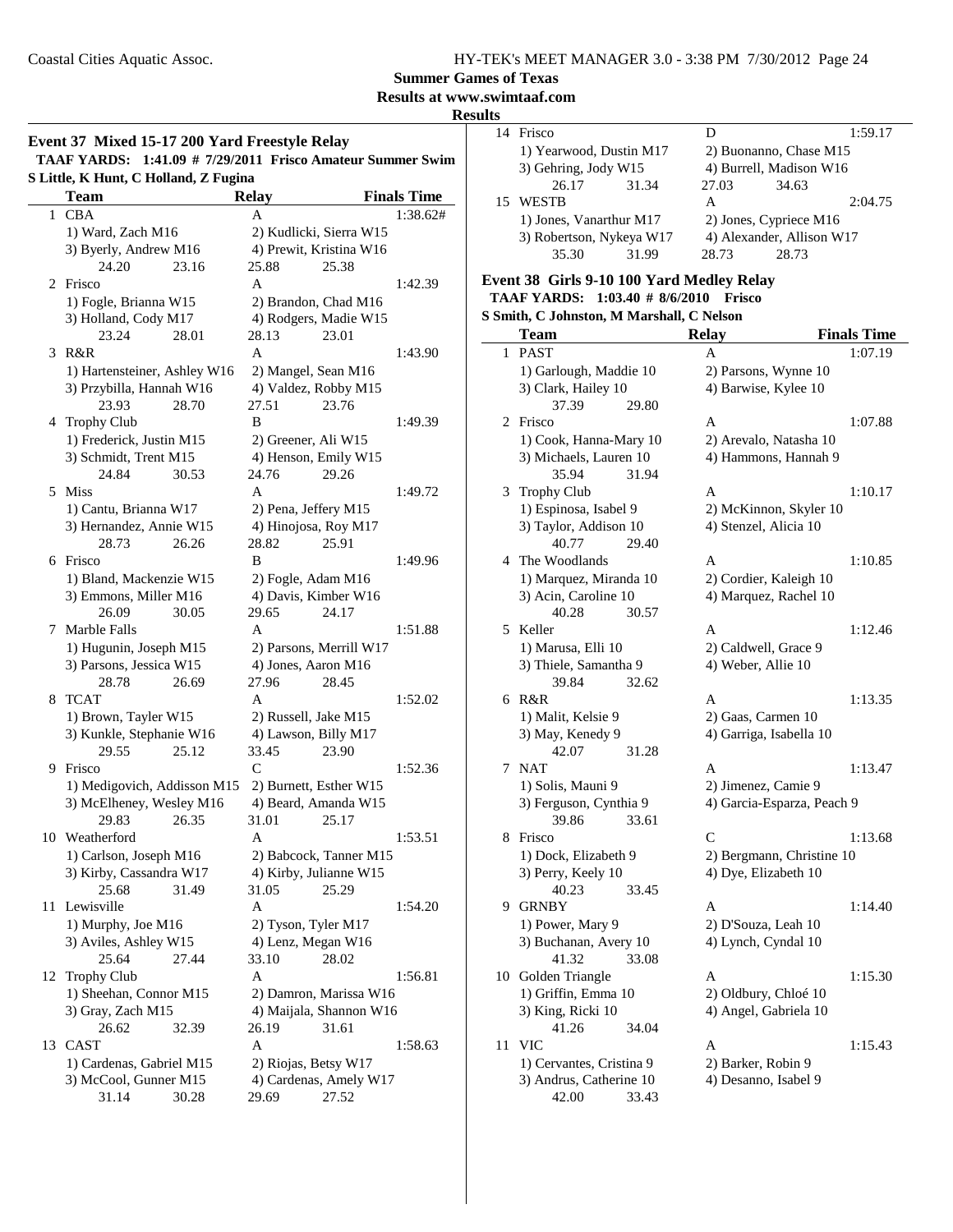### **Summer Games of Texas**

**Results at www.swimtaaf.com**

#### **Results**

| (Event 38 Girls 9-10 100 Yard Medley Relay) |                                  |                                    |  |  |
|---------------------------------------------|----------------------------------|------------------------------------|--|--|
|                                             | <b>Team</b>                      | <b>Relay</b><br><b>Finals Time</b> |  |  |
| 12                                          | Carrollton                       | 1:15.61<br>A                       |  |  |
|                                             | 1) McLean, Dakota 9              | 2) Duong, Anh 9                    |  |  |
|                                             | 3) Braxton, Sydney 9             | 4) Dillard, Rachel 9               |  |  |
|                                             | 41.42<br>34.19                   |                                    |  |  |
| 13                                          | West of the Braz                 | A<br>1:17.15                       |  |  |
|                                             | 1) Sullivan, Taylor 10           | 2) Hilton, Katelyn 10              |  |  |
|                                             | 3) Thompson, Jacey 10            | 4) Shillingburg, Miranda 10        |  |  |
|                                             | 42.82<br>34.33                   |                                    |  |  |
| 14                                          | Frisco                           | D<br>1:17.90                       |  |  |
|                                             | 1) Walters, Lexi 10              | 2) Colley, Nazareth 10             |  |  |
|                                             | 3) Dickey, Caroline 10           | 4) Wood, Sabrina 9                 |  |  |
|                                             | 46.31<br>31.59                   |                                    |  |  |
| 15                                          | Southlake                        | A<br>1:18.53                       |  |  |
|                                             | 1) Brownfield, Grace 9           | 2) Summitt, Elena 10               |  |  |
|                                             | 3) Jezek, Devon 10               | 4) Bockenfeld, Emme 10             |  |  |
|                                             | 41.99<br>36.54                   |                                    |  |  |
|                                             | 16 Dripping Springs              | A<br>1:19.60                       |  |  |
|                                             | 1) Hall, Carson 9                | 2) Akers, Molly 10                 |  |  |
|                                             | 3) Faivre, Anna 10<br>35.97      | 4) Villas, Addie Mae 10            |  |  |
|                                             | 43.63<br><b>Dripping Springs</b> | B<br>1:19.80                       |  |  |
| 17                                          | 1) Hutchison, Audrey 10          | 2) Wills, Jordan 9                 |  |  |
|                                             | 3) Gershon, Jorden 9             | 4) Atchley, Olivia 9               |  |  |
|                                             | 46.38<br>33.42                   |                                    |  |  |
| 18                                          | Frisco                           | E<br>1:20.82                       |  |  |
|                                             | 1) Sangalang, Gianna 10          | 2) Watson, Meagan 10               |  |  |
|                                             | 3) Campo, Alexis 10              | 4) Barnes, Alexa 10                |  |  |
|                                             | 44.71<br>36.11                   |                                    |  |  |
| 19                                          | Austin                           | B<br>1:23.09                       |  |  |
|                                             | 1) Slater, Joanna 9              | 2) Johnson, Retta 9                |  |  |
|                                             | 3) Rioux, Taylor 9               | 4) Vance, Julia 10                 |  |  |
|                                             | 44.32<br>38.77                   |                                    |  |  |
|                                             | 20 GVINE                         | A<br>1:24.45                       |  |  |
|                                             | 1) Day, Sydney 9                 | 2) Anderson, Evelyn 10             |  |  |
|                                             | 3) Davis, Audrey 10              | 4) Casteel, Ireland 10             |  |  |
|                                             | 47.53<br>36.92                   |                                    |  |  |
| 21                                          | Temple                           | A<br>1:35.13                       |  |  |
|                                             | 1) Jones, Allison 10             | 2) Lucas, Amy 9                    |  |  |
|                                             | 3) Sanders, Autumn 9             | 4) Abel, Elli 9                    |  |  |
|                                             | 46.90<br>48.23                   |                                    |  |  |
|                                             | Frisco                           | В<br>DQ                            |  |  |
|                                             | 1) Kaster, Sophia 10             | 2) Dobbins, Alexandra 10           |  |  |
|                                             | 3) Sangalang, Nichola 10         | 4) Phillip, Megan 10               |  |  |
|                                             | Lake Jackson                     | Α<br>DQ                            |  |  |
|                                             | 1) Thompson, Sloane 9            | 2) Gambrel, Kathryn 9              |  |  |
|                                             | 3) Owens, Kandice 9              | 4) Monical, Hallie 10              |  |  |
|                                             | Austin                           | Α<br>DQ                            |  |  |
|                                             | 1) McDonald, Maya 10             | 2) Goff, Abigail 9                 |  |  |
|                                             | 3) Cartwright, Emma 9            | 4) McDonald, Georgia 10            |  |  |

### **Event 39 Women 15-17 200 Yard Medley Relay TAAF YARDS: 1:53.46 # Richmond/Rosenberg Team 7/26/2004**

|    | C Phillips, J Roth, H D'Antoni, J Louvier         |                                          |                           |                    |
|----|---------------------------------------------------|------------------------------------------|---------------------------|--------------------|
|    | Team                                              | <b>Relay</b>                             |                           | <b>Finals Time</b> |
| 1  | <b>CBA</b>                                        | A                                        |                           | 2:03.05            |
|    | 1) Castro, Laura 16                               |                                          | 2) Galvan, Amanda 16      |                    |
|    | 3) Prewit, Kristina 16                            |                                          | 4) Kudlicki, Sierra 15    |                    |
|    | 31.43<br>36.98                                    | 28.33                                    | 26.31                     |                    |
|    | 2 R&R                                             | A                                        |                           | 2:04.04            |
|    | 1) Przybilla, Hannah 16                           | 2) Gaas, Emma 15                         |                           |                    |
|    | 3) Hartensteiner, Ashley 16                       | 4) Soda, Toluse 16                       |                           |                    |
|    | 34.17<br>32.06                                    | 29.97                                    | 27.84                     |                    |
| 3  | Golden Triangle                                   | A                                        |                           | 2:05.31            |
|    | 1) Perales, Paige 16                              | 2) Hooper, Paige 15                      |                           |                    |
|    | 3) Walker, Shanna 16                              |                                          | 4) Hughes, Meredith 16    |                    |
|    | 34.14<br>34.79                                    | 27.91                                    | 28.47                     |                    |
| 4  | Frisco                                            | A                                        |                           | 2:05.91            |
|    | 1) Fogle, Brianna 15                              |                                          | 2) Burnett, Esther 15     |                    |
|    | 3) Rodgers, Madie 15                              |                                          | 4) Bland, Mackenzie 15    |                    |
|    | 30.66<br>34.19                                    | 32.85                                    | 28.21                     |                    |
| 5  | Deer Park                                         | A                                        |                           | 2:07.51            |
|    | 1) Saxton, Courtney 17                            |                                          | 2) Vazquez, Angela 16     |                    |
|    | 3) Tamayo, Alisa 15                               | 4) Merilatt, Shea 17                     |                           |                    |
|    | 29.99<br>35.17                                    | 33.41                                    | 28.94                     |                    |
|    | 6 Bay City                                        | A                                        |                           | 2:07.91            |
|    | 1) Skinner, Haley 17                              |                                          | 2) Allgeyer, Anneliese 17 |                    |
|    | 3) Attaway, Meagan 17                             | 4) Kacko, Sierra 16                      |                           |                    |
|    | 29.96<br>39.01                                    | 31.37                                    | 27.57                     |                    |
| 7  | Lake Jackson                                      | A                                        |                           | 2:08.16            |
|    | 1) Schaefer, Cierra 16                            |                                          | 2) Lester, Danyel 17      |                    |
|    | 3) Goff, Haley 17                                 |                                          | 4) Perez, Catalina 15     |                    |
|    | 34.20<br>35.23                                    | 31.46                                    | 27.27                     |                    |
| 8  | Temple                                            | A                                        |                           | 2:12.28            |
|    | 1) Arthur, Caroline 15                            |                                          | 2) Robinson, Colleen 16   |                    |
|    | 3) Dickson-Sullivan, Carleigh 1 4) Bott, Tanya 15 |                                          |                           |                    |
| 9  | 36.99<br>37.98<br><b>GVINE</b>                    | 29.90<br>A                               | 27.41                     |                    |
|    |                                                   |                                          |                           | 2:18.61            |
|    | 1) Berryhill, Sara 15<br>3) Sanders, Lauren 16    | 2) Klein, Shelby 15<br>4) Butz, Sarah 16 |                           |                    |
|    | 37.31<br>39.15                                    | 31.74                                    | 30.41                     |                    |
|    | 10 FLMD                                           | A                                        |                           | 2:19.14            |
|    | 1) Bagrow, Sequoia 16                             | 2) Haas, Megan 17                        |                           |                    |
|    | 3) Watson, Emily 16                               |                                          | 4) Wingard, Natalie 16    |                    |
|    | 37.65<br>35.17                                    | 32.95                                    | 33.37                     |                    |
| 11 | Austin                                            | B                                        |                           | 2:21.38            |
|    | 1) Rudy, Hannah 15                                |                                          | 2) Morgan, Kayli 16       |                    |
|    | 3) Carter, Shelby 15                              | 4) Bell, Hudson 15                       |                           |                    |
|    | 37.55<br>40.03                                    | 34.57                                    | 29.23                     |                    |
| 12 | Trophy Club                                       | A                                        |                           | 2:21.62            |
|    | 1) Henson, Emily 15                               |                                          | 2) Damron, Marissa 16     |                    |
|    | 3) Greener, Ali 15                                |                                          | 4) Maijala, Shannon 16    |                    |
|    | 33.85<br>41.59                                    | 34.22                                    | 31.96                     |                    |
| 13 | Cain Center                                       | A                                        |                           | 2:22.71            |
|    | 1) McWhorter, Danielle 15                         |                                          | 2) Contois, Paula Ann 16  |                    |
|    | 3) Page, Charley 15                               |                                          | 4) Bartlett, Sydney 15    |                    |
|    | 40.09<br>35.82                                    | 33.58                                    | 33.22                     |                    |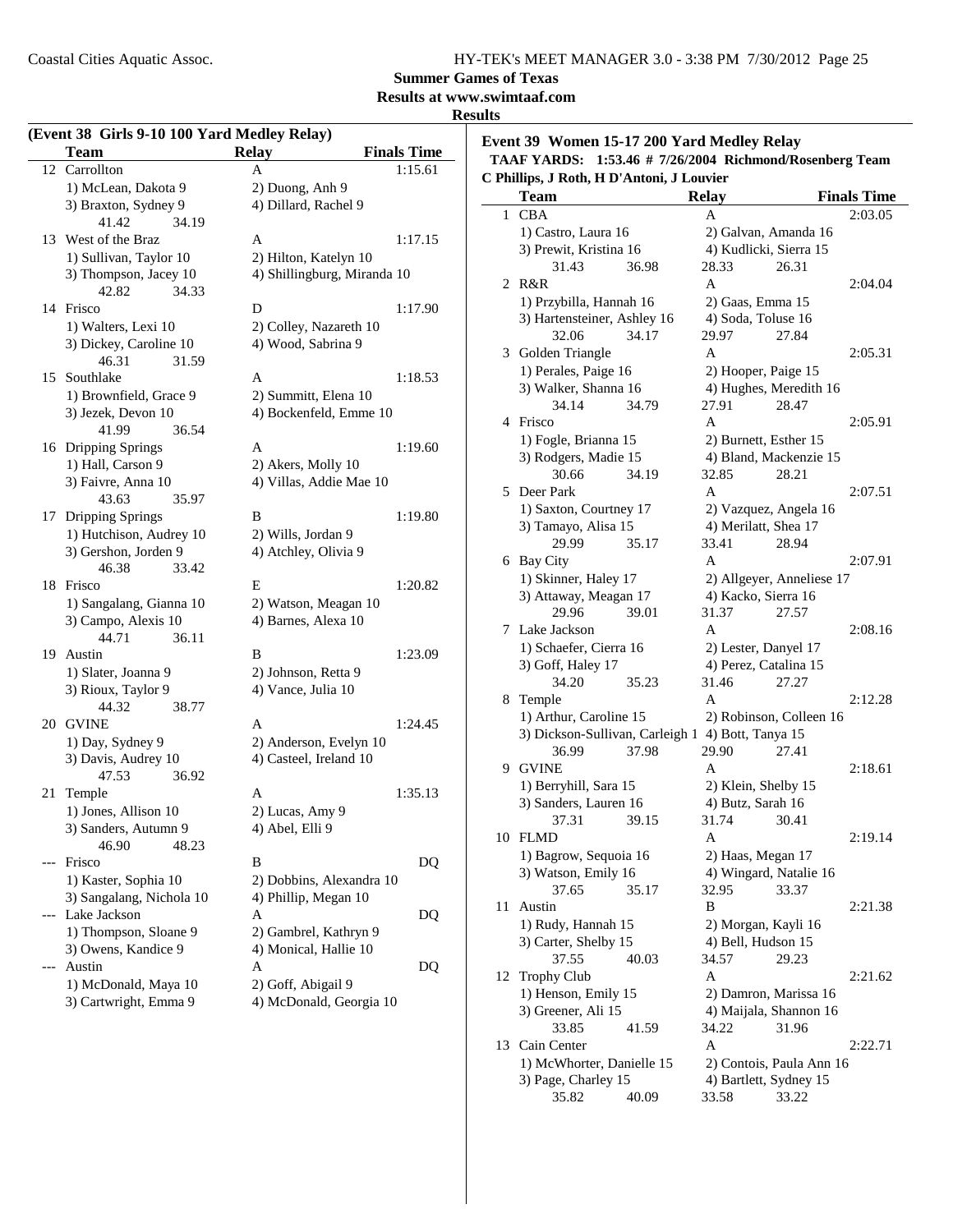### **Results at www.swimtaaf.com**

**Results**

| (Event 39 Women 15-17 200 Yard Medley Relay) |  |  |  |  |  |
|----------------------------------------------|--|--|--|--|--|
|----------------------------------------------|--|--|--|--|--|

| <b>Team</b>            | <b>Relay</b>            | <b>Finals Time</b> |
|------------------------|-------------------------|--------------------|
| $- R & R$              | в                       |                    |
| 1) McGrath, Katy 15    | 2) Cook, Taylor 16      |                    |
| 3) Ordonez, Genesis 15 | 4) Veazey, Meaghan 15   |                    |
| --- Austin             | А                       | DO                 |
| 1) Davis, Amy 15       | 2) Davis, Catherine 17  |                    |
| 3) Zieschang, Sarah 16 | 4) Brinckmann, Kaila 15 |                    |

#### **Event 40 Girls 9-10 50 Yard Freestyle**

j.

#### TAAF YARDS: 28.69 # 7/26/1999 Lisa Paul

|       | <b>Name</b>         |    | <b>Age Team</b>   | <b>Finals Time</b> |
|-------|---------------------|----|-------------------|--------------------|
| 1     | McComb, Cailyn      |    | 10 El Campo       | 29.72              |
|       | 2 Landis, Valerie   | 10 | McKinney          | 30.82              |
|       | 3 Clark, Hailey     |    | 10 PAST           | 30.94              |
|       | 4 Victoria, Karissa | 10 | <b>Texas City</b> | 31.18              |
| 5     | Lilley, Madison     | 10 | Southlake         | 31.41              |
|       | 6 Wingard, Megan    |    | 10 FLMD           | 31.46              |
| 7     | Kimbrough, Kacie    | 9  | Palestine         | 31.77              |
| 8     | Romo, Kiara         |    | 10 El Campo       | 31.89              |
| 9     | Stenzel, Alicia     |    | 10 Trophy Club    | 31.91              |
|       | 10 Landis, Rachel   | 10 | McKinney          | 32.14              |
| 11 -  | Powell, Sara        |    | 10 Southlake      | 32.18              |
|       | 12 Becker, Julia    |    | 10 NRST           | 32.20              |
| 13    | Criddle, Chaeli     | 9  | Landa Park        | 32.72              |
| 14    | Barwise, Kylee      |    | 10 PAST           | 33.18              |
| 15    | Taylor, Addison     |    | 10 Trophy Club    | 33.33              |
| 16    | Hayes, Aaliyah      | 9  | Huntsville        | 33.59              |
| 17    | Rucker, Abigail     |    | 10 Austin         | 33.84              |
| 18    | Beaty, Celia        | 10 | Austin            | 34.06              |
| 19    | Glover, Alaliyah    |    | 10 SA             | 35.04              |
| 20    | Johnston, Hannah    | 10 | Denison           | 35.06              |
| 21    | Hernandez, Rebecca  | 10 | Miss              | 35.07              |
|       | 22 Perry, Keely     | 10 | Frisco            | 35.13              |
| $*23$ | Rioux, Taylor       | 9  | Austin            | 35.24              |
| $*23$ | Wittig, Tarin       | 10 | R&R               | 35.24              |
| 25    | Kampe, Megan        | 10 | Frisco            | 35.44              |
| 26    | Perez, Jessica      | 10 | Edinburg          | 35.48              |
| 27    | Davies, Dannie      | 10 | Killeen           | 35.59              |
| 28    | Phillip, Megan      | 10 | Frisco            | 35.60              |
| 29    | Torres, Gracie      | 10 | Angleton          | 35.83              |
| 30    | Quinn, Sheldon      | 10 | Boerne            | 35.99              |
| 31    | Stanley, Katelynn   | 9  | Boerne            | 36.40              |
| 32    | Gomez, Valeria      | 10 | <b>MCAL</b>       | 37.51              |
| 33    | Jacque, Aileen      | 9  | <b>SA</b>         | 39.26              |
| 34    | Yuan, Jennie        | 10 | <b>WESTB</b>      | 45.58              |
| 35    | Wogerer, Alyssa     |    | 9 Cain Center     | 46.67              |
| 36    | Moore, Madison      | 9  | Cain Center       | 52.16              |
| 37    | Wang, Grace         | 9  | <b>WESTB</b>      | 1:00.55            |

#### **Event 41 Women 15-17 100 Yard Freestyle**

| <b>TAAF YARDS:</b> | 51.13 $\#$ 7/25/2008 Skylar Smith |  |
|--------------------|-----------------------------------|--|

| <b>Name</b>        | Age Team | <b>Finals Time</b> |
|--------------------|----------|--------------------|
| 1 Prewit, Kristina | 16 CBA   | 54.78              |
| 26.64              | 28.14    |                    |

| $\overline{2}$ | Wilkins, Kari              |       |    | 16 El Campo       | 57.77   |
|----------------|----------------------------|-------|----|-------------------|---------|
|                | 28.11                      | 29.66 |    |                   |         |
| 3              | Sands, Alyssa              |       |    | 16 Carrollton     | 58.21   |
|                | 27.83                      | 30.38 |    |                   |         |
| 4              | Trevino, Idalis            |       |    | 16 ALICE          | 58.42   |
|                | 27.42                      | 31.00 |    |                   |         |
| 5              | Kudlicki, Sierra           |       |    | 15 CBA            | 58.90   |
|                | 28.64                      | 30.26 |    |                   |         |
| 6              | Hernandez, Sheila          |       |    | 17 South Belt     | 59.20   |
|                | 28.16                      | 31.04 |    |                   |         |
| 7              | Morger, Sarah              |       |    | 16 Boerne         | 59.25   |
|                | 28.40                      | 30.85 |    |                   |         |
| 8              | Dickson-Sullivan, Carleigl |       |    | 15 Temple         | 1:00.21 |
|                | 29.41                      | 30.80 |    |                   |         |
| 9              | Lange, Kelsey              |       | 15 | TMST              | 1:00.23 |
|                | 29.22                      | 31.01 |    |                   |         |
| 10             | Hayes, Martha              |       | 15 | Denison           | 1:00.40 |
|                | 28.58                      | 31.82 |    |                   |         |
| 11             | Rodgers, Madie             |       |    | 15 Frisco         | 1:00.41 |
|                | 28.70                      | 31.71 |    |                   |         |
| 12             | Watson, Emily              |       |    | 16 FLMD           | 1:00.63 |
|                |                            |       |    |                   |         |
|                | 29.35                      | 31.28 |    |                   |         |
| 13             | Hernandez, Annie           |       |    | 15 Miss           | 1:00.87 |
|                | 29.70                      | 31.17 |    |                   |         |
|                | 14 Howell, Michaela        |       | 17 | Angleton          | 1:00.92 |
|                | 29.10                      | 31.82 |    |                   |         |
|                | 15 Butler, Grace           |       |    | 15 Farmers Branch | 1:01.00 |
|                | 28.98                      | 32.02 |    |                   |         |
| 16             | Baldwin, Alexandria        |       |    | 16 TMST           | 1:01.03 |
|                | 28.64                      | 32.39 |    |                   |         |
| 17             | Merchant, Kristen          |       |    | 16 ALVIN          | 1:01.18 |
|                | 29.19                      | 31.99 |    |                   |         |
| 18             | Attaway, Meagan            |       | 17 | <b>Bay City</b>   | 1:01.20 |
|                | 29.21                      | 31.99 |    |                   |         |
| 19             | Perez, Catalina            |       |    | 15 Lake Jackson   | 1:01.37 |
|                | 29.24                      | 32.13 |    |                   |         |
| 20             | Princehouse, Jennifer      |       |    | 16 Plano          | 1:01.49 |
|                | 29.34                      | 32.15 |    |                   |         |
| 21             | O'Brian, Madeleine         |       |    | 15 Southlake      | 1:01.50 |
|                | 30.17                      | 31.33 |    |                   |         |
|                | 22 Anzaldua, Vicky         |       |    | 17 CCAA           | 1:01.69 |
|                | 29.09                      | 32.60 |    |                   |         |
| 23             | Soda, Toluse               |       |    | 16 R&R            | 1:01.79 |
|                | 29.89                      | 31.90 |    |                   |         |
| 24             | Sanders, Lauren            |       |    | 16 GVINE          | 1:01.93 |
|                | 30.27                      | 31.66 |    |                   |         |
| 25             | Howrey, Katie              |       |    | 15 Southlake      | 1:02.57 |
|                | 29.62                      | 32.95 |    |                   |         |
| 26             | Buck, Brianna              |       |    | 17 MWELL          | 1:02.74 |
|                | 29.84                      |       |    |                   |         |
|                |                            | 32.90 |    |                   |         |
| 27             | Page, Charley              |       |    | 15 Cain Center    | 1:03.61 |
|                | 30.50                      | 33.11 |    |                   |         |
| 28             | Tovar, Priscilla           |       |    | 15 SA             | 1:04.31 |
|                | 30.99                      | 33.32 |    |                   |         |
| 29             | Cardenas, Amely            |       |    | 17 CAST           | 1:04.47 |
|                | 31.06                      | 33.41 |    |                   |         |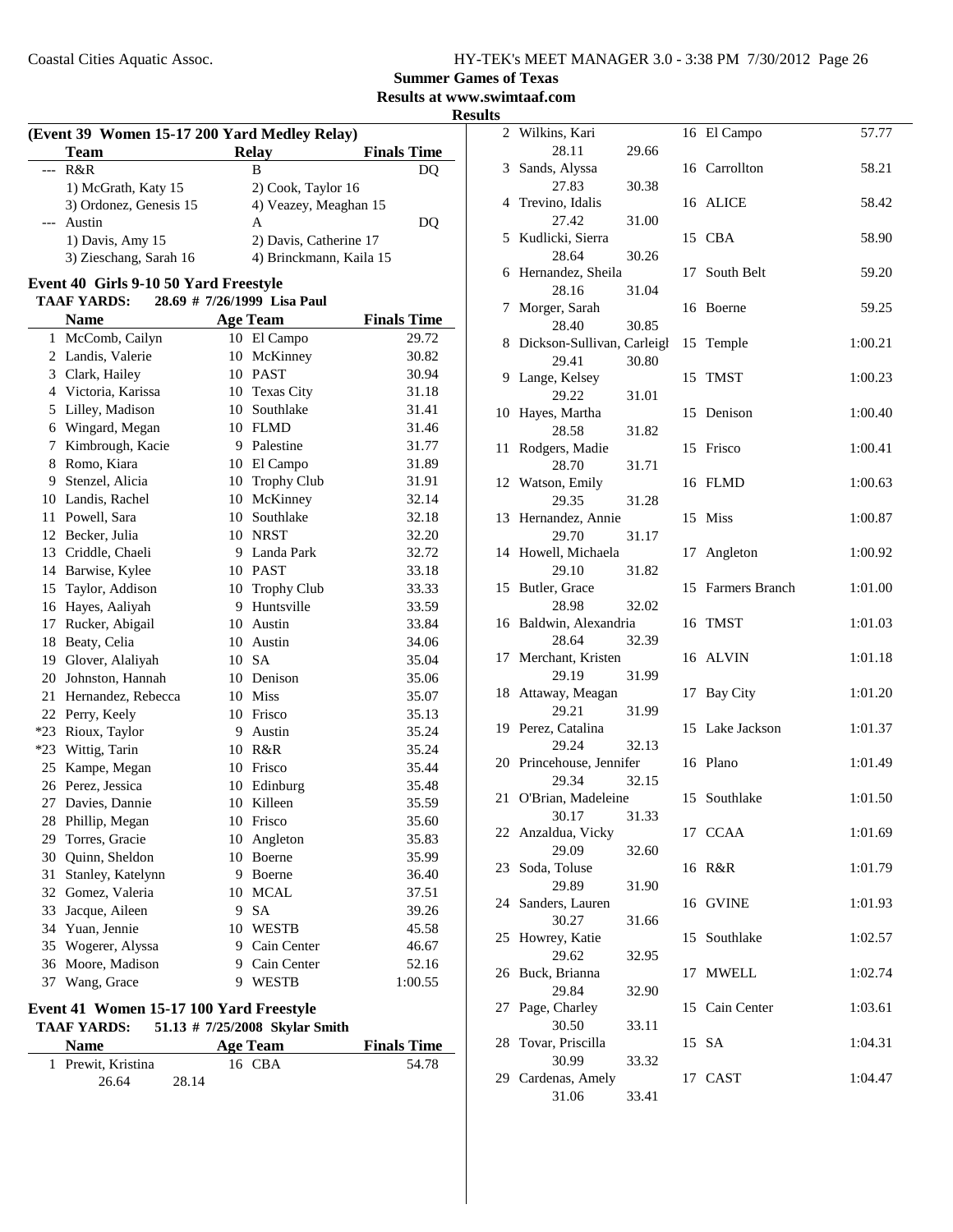### **Summer Games of Texas**

**Results at www.swimtaaf.com**

| <b>Results</b> |
|----------------|
|----------------|

|    | (Event 41 Women 15-17 100 Yard Freestyle) |       |    |                    |                    |  |
|----|-------------------------------------------|-------|----|--------------------|--------------------|--|
|    | Name                                      |       |    | <b>Age Team</b>    | <b>Finals Time</b> |  |
|    | 30 McGrath, Katy                          |       |    | 15 R&R             | 1:04.53            |  |
|    | 30.78                                     | 33.75 |    |                    |                    |  |
| 31 | Lenz, Megan<br>32.11                      | 32.53 |    | 16 Lewisville      | 1:04.64            |  |
|    | 32 Brown, Tayler                          |       |    | 15 TCAT            | 1:05.70            |  |
|    | 31.20                                     | 34.50 |    |                    |                    |  |
|    | 33 Mota, Alejandra<br>31.18               | 34.66 | 17 | Mesquite           | 1:05.84            |  |
|    | 34 Perez, Danielle                        |       |    | 16 EP 17           | 1:05.93            |  |
|    | 30.52<br>35 Frawley, Rachael              | 35.41 | 16 | <b>Bay City</b>    | 1:06.19            |  |
|    | 31.61<br>36 Beard, Amanda                 | 34.58 |    | 15 Frisco          | 1:06.50            |  |
|    | 32.10                                     | 34.40 |    |                    |                    |  |
|    | 37 Contois, Paula Ann                     |       |    | 16 Cain Center     | 1:06.73            |  |
|    | 33.49                                     | 33.24 |    |                    |                    |  |
| 38 | Salinas, Sophia                           |       | 15 | Edinburg           | 1:06.83            |  |
|    | 31.92<br>39 Butz, Sarah                   | 34.91 | 16 | <b>GVINE</b>       | 1:06.85            |  |
|    | 32.44                                     | 34.41 |    |                    |                    |  |
|    | 40 Neiman, Cayce                          |       | 17 | Hubbard            | 1:07.15            |  |
|    | 31.18                                     | 35.97 |    |                    |                    |  |
| 41 | Greener, Ali                              |       | 15 | <b>Trophy Club</b> | 1:08.23            |  |
|    | 32.29<br>42 McWhorter, Danielle           | 35.94 |    | 15 Cain Center     | 1:08.65            |  |
|    | 33.48                                     | 35.17 |    |                    |                    |  |
|    | 43 Salazar, Nathaly                       |       |    | 15 SA              | 1:08.86            |  |
|    | 33.69                                     | 35.17 |    |                    |                    |  |
|    | 44 Moreno, Vanessa                        |       |    | 15 Miss            | 1:09.26            |  |
|    | 32.94<br>45 Cass, Codi Rae                | 36.32 | 15 | ODEM               | 1:09.28            |  |
|    | 32.62                                     | 36.66 |    |                    |                    |  |
|    | 46 Carter, Shelby                         |       | 15 | Austin             | 1:09.60            |  |
|    | 33.75                                     | 35.85 |    |                    |                    |  |
| 47 | Engel, Christine                          |       |    | 16 Plano           | 1:10.12            |  |
|    | 33.57                                     | 36.55 |    |                    | 1:10.15            |  |
|    | 48 Rasmussen, Allie<br>33.45              | 36.70 |    | 15 TCAT            |                    |  |
|    | 49 Sweeney, Kathryn                       |       |    | 16 Navasota        | 1:10.70            |  |
|    | 33.23                                     | 37.47 |    |                    |                    |  |
| 50 | Contreras, Veronica<br>34.04              | 37.70 | 15 | <b>ODEM</b>        | 1:11.74            |  |
| 51 | Prince, Emily                             |       |    | 17 Weatherford     | 1:12.97            |  |
| 52 | 33.27<br>Kunkle, Stephanie                | 39.70 | 16 | TCAT               | 1:13.78            |  |
|    | 35.06                                     | 38.72 |    |                    |                    |  |
| 53 | Meneses, Kendra                           |       | 15 | <b>HARL</b>        | 1:14.67            |  |
|    | 36.69                                     | 37.98 |    |                    |                    |  |
|    | 54 Alexander, Allison<br>34.19            |       | 17 | <b>WESTB</b>       | 1:14.68            |  |
| 55 | Rosier, Shannon                           | 40.49 | 15 | Austin             | 1:15.15            |  |
|    | 34.42                                     | 40.73 |    |                    |                    |  |
|    | 56 Niego, Machela                         |       |    | 15 TCAT            | 1:16.01            |  |
|    | 35.01                                     | 41.00 |    |                    |                    |  |

|    | 57 Aviles, Ashley    |       | 15 Lewisville  | 1:16.61 |
|----|----------------------|-------|----------------|---------|
|    | 37.45                | 39.16 |                |         |
|    | 58 Christian, Amanda |       | 15 Hubbard     | 1:16.92 |
|    | 36.31                | 40.61 |                |         |
|    | 59 Wingard, Natalie  |       | 16 FLMD        | 1:17.50 |
|    | 37.22                | 40.28 |                |         |
|    | 60 Peterson, Nancy   |       | 15 Cain Center | 1:18.53 |
|    | 36.44                | 42.09 |                |         |
|    | 61 Myers, Miranda    |       | 16 GVINE       | 1:19.24 |
|    | 37.86                | 41.38 |                |         |
|    | 62 Fedorko, Rebecca  |       | 15 Austin      | 1:20.01 |
|    | 37.47                | 42.54 |                |         |
|    | 63 Brynestad, Serena |       | 15 NRST        | 1:20.24 |
|    | 38.18                | 42.06 |                |         |
|    | 64 Murray, Hannah    |       | 16 Austin      | 1:20.39 |
|    | 37.02 43.37          |       |                |         |
|    | 65 Webber, Addyson   |       | 15 Plano       | 1:20.45 |
|    | 36.88                | 43.57 |                |         |
|    | 66 Bartlett, Sydney  |       | 15 Cain Center | 1:27.28 |
|    | 38.55                | 48.73 |                |         |
| 67 | Robertson, Nykeya    |       | 17 WESTB       | 1:27.53 |
|    | 42.36                | 45.17 |                |         |

#### **Event 42 Girls 9-10 25 Yard Backstroke**

### **TAAF YARDS: 15.97 # Stacie O'Shea 7/26/2003**

|       | <b>Name</b>           |         | <b>Age Team</b>     | <b>Finals Time</b> |
|-------|-----------------------|---------|---------------------|--------------------|
| 1     | Jansky, Camryn        |         | 10 El Campo         | 16.28              |
| 2     | Goudeau, Savannah     | 10      | Wharton             | 16.95              |
|       | 3 Williams, Cammi     |         | 10 Landa Park       | 17.61              |
|       | 4 Victoria, Karissa   |         | 10 Texas City       | 17.81              |
| 5     | Landis, Valerie       | 10      | McKinney            | 17.83              |
| 6     | Villegas, Natalie     | $10-10$ | <b>CCAA</b>         | 17.96              |
| 7     | Reinholt, Catherine   | 10      | Golden Triangle     | 18.12              |
| 8     | Cook, Hanna-Mary      | 10      | Frisco              | 18.30              |
| 9     | McLean, Dakota        | 9       | Carrollton          | 18.35              |
| 10    | Hinds, Lindsey        | 10      | <b>ALVIN</b>        | 18.45              |
| 11    | Pierce, Brooklyn      | 10      | <b>SA</b>           | 18.51              |
| 12    | Norwood, Kaitlyn      | 9       | <b>CBA</b>          | 18.73              |
| 13    | Knifton, Sophie       | 9       | Austin              | 18.98              |
| 14    | Garcia, Zoe           | 10      | <b>TMST</b>         | 19.03              |
|       | 15 Voight, Reagan     | 9       | Southlake           | 19.06              |
| 16    | Ashley, Samantha      | 10      | <b>MWELL</b>        | 19.07              |
| 17    | Le, Kim               |         | 10 Coast            | 19.22              |
| 18    | Beaty, Celia          |         | 10 Austin           | 19.23              |
| $*19$ | Walsh, Caitlin        |         | 10 West Houston Aqu | 19.29              |
| $*19$ | Sanchez, Aryn         | 10      | <b>Miss</b>         | 19.29              |
| 21    | Ferguson, Reese       | 10      | Boerne              | 19.39              |
| 22    | Parker, Lilly         | 9       | Plano               | 19.50              |
| 23    | Ambs, Morgan          | 10      | <b>TCAT</b>         | 19.58              |
|       | 24 Hernandez, Rebecca | 10      | <b>Miss</b>         | 19.72              |
| 25    | Dock, Elizabeth       | 9       | Frisco              | 19.74              |
| 26    | Ward, Rebecca         | 10      | Hubbard             | 20.02              |
| 27    | McElveen, Jacey       | 10      | Cain Center         | 20.23              |
| 28    | Summitt, Elena        | 10      | Southlake           | 20.25              |
| 29    | Goff, Abigail         | 9       | Austin              | 20.74              |
| 30    | Orozco, Isabel        | 10      | <b>SA</b>           | 20.76              |
| 31    | Espinosa, Isabel      | 9       | <b>Trophy Club</b>  | 21.05              |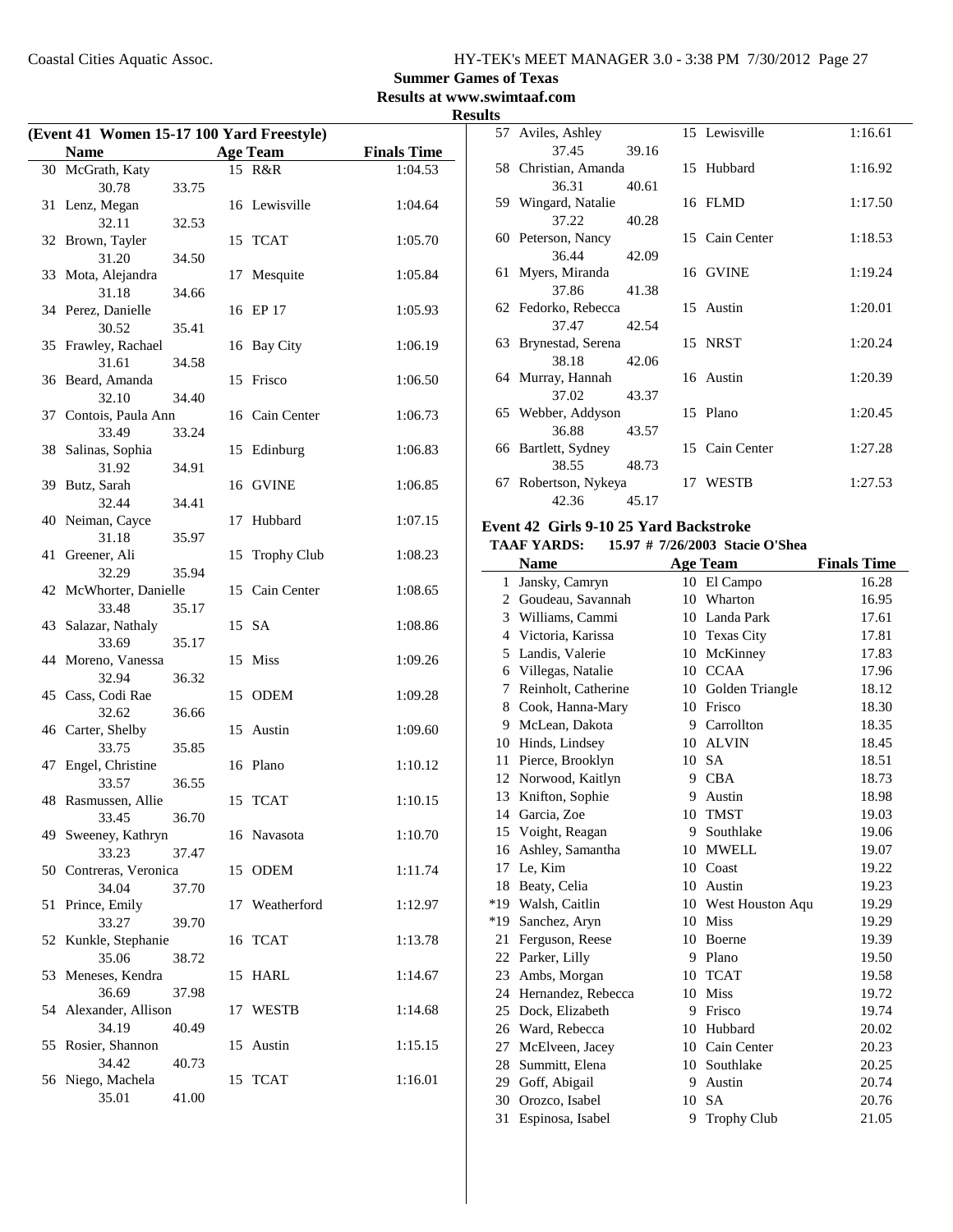**Summer Games of Texas**

**Results at www.swimtaaf.com Results**

|    |                                          |    |                                     | ĸ                  |
|----|------------------------------------------|----|-------------------------------------|--------------------|
|    | (Event 42 Girls 9-10 25 Yard Backstroke) |    |                                     |                    |
|    | <b>Name</b>                              |    | <b>Age Team</b>                     | <b>Finals Time</b> |
| 32 | Hartnauer, Nadia                         | 10 | Cain Center                         | 21.16              |
|    | 33 Surley, Abby                          | 9  | Huntsville                          | 22.14              |
|    | 34 Hall, Carson                          |    | 9 Dripping Springs                  | 22.16              |
| 35 | Garza, Marcela                           |    | 10 MCAL                             | 22.40              |
|    | 36 Heuser, Ally                          |    | 9 West Houston Aqu                  | 23.51              |
|    | 37 Niedrauer, Sarah                      |    | 9 Cain Center                       | 24.39              |
|    | 38 Espinosa, Daniella                    |    | 10 Miss                             | 24.85              |
|    | 39 Robles, Desiree                       |    | 9 Navasota                          | 25.72              |
|    | 40 Yuan, Jennie                          |    | 10 WESTB                            | 26.50              |
|    | Event 43 Women 15-17 50 Yard Backstroke  |    |                                     |                    |
|    | <b>TAAF YARDS:</b>                       |    | 28.25 # 7/26/2004 Courtney Phillips |                    |
|    | <b>Name</b>                              |    | <b>Age Team</b>                     | <b>Finals Time</b> |
| 1  | Skinner, Haley                           | 17 | Bay City                            | 29.68              |
| 2  | Fogle, Brianna                           | 15 | Frisco                              | 30.30              |
|    | 3 O'Brian, Madeleine                     | 15 | Southlake                           | 30.83              |
|    | 4 Newman, Courtney                       |    | 15 Farmers Branch                   | 30.93              |
| 5  | Morger, Sarah                            |    | 16 Boerne                           | 31.26              |
|    | 6 Cantu, Brianna                         |    | 17 Miss                             | 31.35              |
| 7  | Przybilla, Hannah                        |    | 16 R&R                              | 31.92              |
| 8  | Bott, Tanya                              |    |                                     | 32.07              |
|    | Trevino, Idalis                          |    | 15 Temple                           |                    |
| 9  |                                          |    | 16 ALICE                            | 32.24              |
| 10 | Ward, Jenna                              |    | 16 PAST                             | 32.56              |
| 11 | Riordan, Sydney                          |    | 15 Landa Park                       | 32.57              |
| 12 | Casey, Amanda                            |    | 15 Wharton                          | 32.82              |
| 13 | Perales, Paige                           | 16 | Golden Triangle                     | 33.38              |
| 14 | Shay, Heidi                              |    | 16 VIC                              | 33.59              |
| 15 | Le Compte, Lindsey                       |    | 15 FAST                             | 33.66              |
| 16 | Grey, Savannah                           |    | 15 Lake Jackson                     | 33.87              |
|    | 17 Pike, Jessica                         |    | 15 Carrollton                       | 34.03              |
| 18 | O'Brien, Molly                           |    | 16 Plano                            | 34.06              |
|    | 19 Bland, Mackenzie                      |    | 15 Frisco                           | 34.13              |
|    | 20 Innocenti, Rachel                     |    | 16 VIC                              | 34.14              |
| 21 | Hayes, Martha                            |    | 15 Denison                          | 34.20              |
|    | 22 Baldwin, Alexandria                   | 16 | TMST                                | 34.26              |
| 23 | Schaefer, Cierra                         |    | 16 Lake Jackson                     | 34.51              |
|    | 24 Margolis, Victoria                    |    | 16 Golden Triangle                  | 35.05              |
| 25 | Frawley, Rachael                         | 16 | <b>Bay City</b>                     | 35.52              |
| 26 | Rodgers, Madie                           | 15 | Frisco                              | 35.62              |
| 27 | Salinas, Sophia                          | 15 | Edinburg                            | 35.71              |
| 28 | McWhorter, Danielle                      | 15 | Cain Center                         | 36.64              |
| 29 | McGrath, Katy                            | 15 | R&R                                 | 36.79              |
| 30 | Rivera, Alexa                            | 16 | South Belt                          | 36.87              |
| 31 | Gehring, Jody                            | 15 | Frisco                              | 37.02              |
|    |                                          |    | 15 Huntsville                       |                    |
| 32 | Losack, Paige                            |    |                                     | 37.05              |
| 33 | Carter, Shelby                           | 15 | Austin                              | 37.39              |
| 34 | Bolton, Sinead                           |    | 15 SA                               | 37.60              |
| 35 | Rudy, Hannah                             | 15 | Austin                              | 37.75              |
| 36 | Sweeney, Kathryn                         |    | 16 Navasota                         | 37.86              |
| 37 | Rasmussen, Allie                         | 15 | <b>TCAT</b>                         | 37.98              |
| 38 | Niego, Machela                           | 15 | <b>TCAT</b>                         | 38.47              |
| 39 | Brinckmann, Kaila                        | 15 | Austin                              | 38.67              |
| 40 | Davis, Amy                               | 15 | Austin                              | 38.99              |
| 41 | Kirby, Julianne                          | 15 | Weatherford                         | 39.03              |
| 42 | Adame, Mariana                           | 17 | MCAL                                | 40.16              |

|     | 43 Maijala, Shannon     |    | 16 Trophy Club      | 40.32 |
|-----|-------------------------|----|---------------------|-------|
| 44  | Kunkle, Stephanie       |    | 16 TCAT             | 40.81 |
|     | 45 Duckworth, Devon     |    | 15 Landa Park       | 40.90 |
|     | 46 Rosier, Shannon      |    | 15 Austin           | 40.91 |
| 47  | Myerscough, Shelby Lyn  |    | 15 West Houston Aqu | 41.06 |
| 48. | Sharp, Danielle         | 16 | <b>GVINE</b>        | 41.32 |
| 49  | Jasso, Gabrielle        |    | 16 PHAR             | 41.48 |
| 50  | Quiram, Madison         |    | 15 Hubbard          | 41.52 |
| 51  | Brynestad, Serena       |    | 15 NRST             | 42.18 |
|     | 52 Webber, Addyson      |    | 15 Plano            | 44.00 |
|     | 53 Alexander, Allison   |    | 17 WESTB            | 44.11 |
| 54  | Mata, Sarah             | 15 | <b>SA</b>           | 46.37 |
|     | 55 Fredregill, Brittany |    | 15 Golden Triangle  | 47.16 |
|     | 56 Vivas, Karina        |    | 15 LAJO             | 47.55 |
|     | 309:43:20.00 2:13:20.00 |    |                     |       |
|     | --- Martinez, Rheygan   |    | 15 Landa Park       | DQ    |

#### **Event 44 Girls 9-10 25 Yard Breaststroke**

#### **TAAF YARDS:** 17.19 # 7/26/2004 Kirsten Ericksen

|                | <b>Name</b>            |         | <b>Age Team</b>     | <b>Finals Time</b> |
|----------------|------------------------|---------|---------------------|--------------------|
| 1              | McComb, Cailyn         |         | 10 El Campo         | 17.07#             |
| $\overline{2}$ | Arevalo, Natasha       | 10      | Frisco              | 18.65              |
|                | 3 Crader, Madison      |         | 10 Palestine        | 18.77              |
|                | 4 Thaman, Karley       |         | 10 Sienna Plantatio | 19.13              |
|                | 5 Becker, Julia        |         | 10 NRST             | 19.84              |
|                | 6 Parsons, Wynne       |         | 10 PAST             | 19.90              |
|                | 7 McKinnon, Skyler     |         | 10 Trophy Club      | 20.03              |
|                | 8 Childress, Sydney    |         | 10 Austin           | 20.16              |
|                | 9 Romo, Kiara          |         | 10 El Campo         | 20.20              |
|                | 10 Sanchez, Aryn       |         | 10 Miss             | 20.41              |
|                | 11 Young, Jessica      |         | 10 Plano            | 20.57              |
|                | 12 Gillham, Jaydyn     |         | 10 Hubbard          | 20.62              |
|                | 13 England, Cailey     |         | 10 Belterra         | 20.67              |
|                | 14 Caldwell, Grace     |         | 9 Keller            | 20.73              |
|                | 15 Powell, Sara        |         | 10 Southlake        | 20.88              |
|                | 16 Cordier, Kaleigh    |         | 10 The Woodlands    | 20.90              |
|                | 17 Slayton, Codey Noel |         | 10 Boerne           | 21.03              |
|                | 18 Martinez, Madelyn   |         | 10 McKinney         | 21.27              |
|                | 19 Cox, Jessica        |         | 10 Boerne           | 21.32              |
|                | 20 Downes, Kendall     |         | 10 ALICE            | 21.38              |
|                | 21 Copeland, Kaitlyn   |         | 10 Landa Park       | 21.45              |
|                | 22 D'Souza, Leah       |         | 10 GRNBY            | 21.68              |
|                | 23 Torres, Gracie      |         | 10 Angleton         | 21.85              |
|                | 24 Beaty, Celia        |         | 10 Austin           | 21.95              |
|                | 25 Hayes, Aaliyah      |         | 9 Huntsville        | 22.08              |
|                | 26 Edwards, Lauren     |         | 10 Carrollton       | 22.38              |
|                | 27 Buhler, Jessica     |         | 10 Plano            | 22.41              |
|                | 28 Williams, Evelyn    |         | 10 Huntsville       | 22.48              |
|                | 29 Deboer, Ilse        | 9.      | Stephenville        | 22.65              |
|                | 30 Gomez, Valeria      | $10-10$ | MCAL                | 22.73              |
|                | 31 Houchin, Makayla    | 9       | Cain Center         | 23.49              |
|                | 32 Garcia, Areli       |         | 9 Miss              | 23.96              |
|                | 33 Deasy, Meghan       |         | 10 Plano            | 24.23              |
|                | 34 Weaks, Braelyn      | 10      | <b>SA</b>           | 25.29              |
|                | 35 Shaw, Micah         | 9       | <b>SA</b>           | 26.79              |
|                | 36 Rojas, Ruby         | 10      | South Belt          | 27.83              |
| 37             | Yuan, Jennie           |         | 10 WESTB            | 30.44              |
|                |                        |         |                     |                    |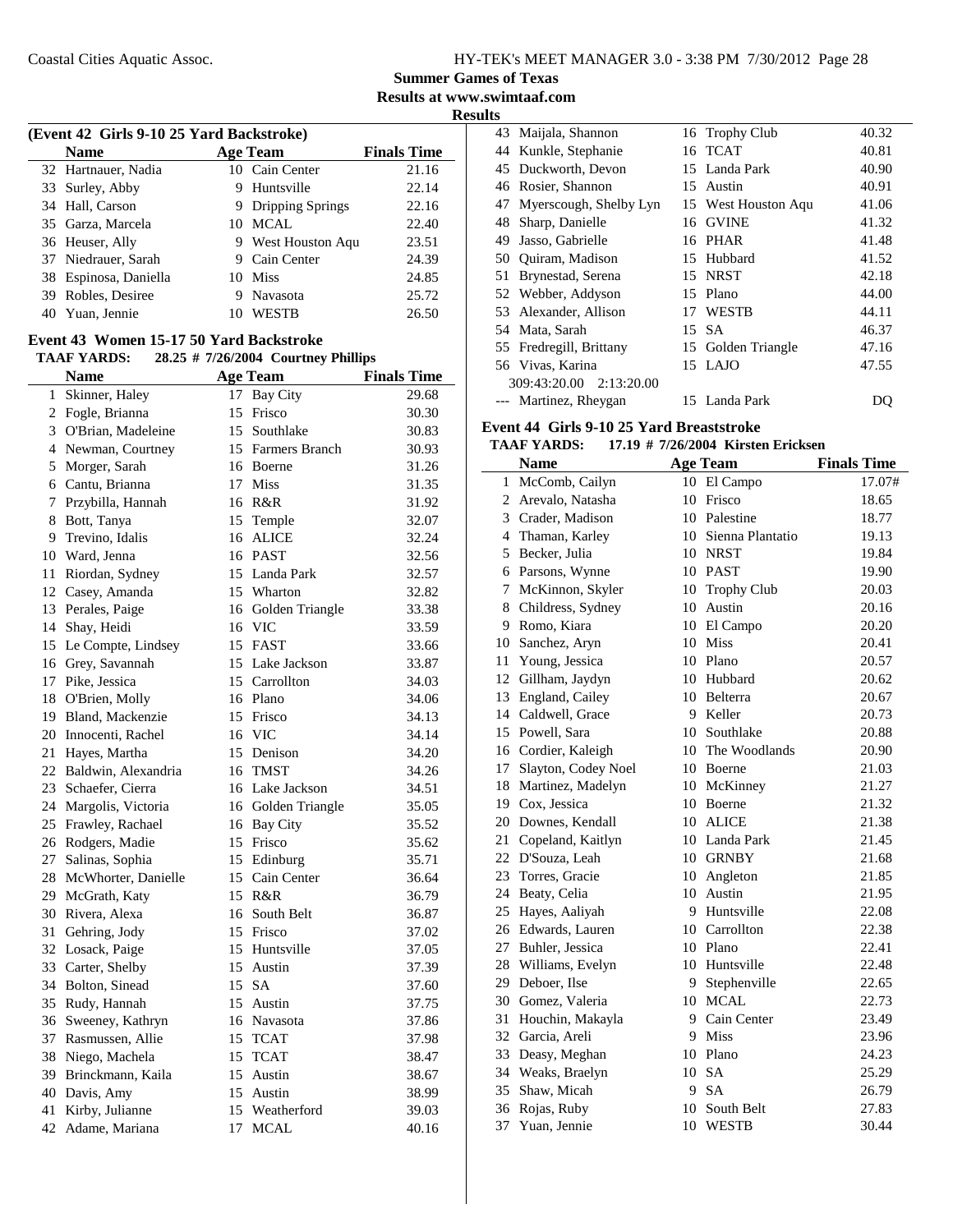**Summer Games of Texas**

**Results at www.swimtaaf.com**

| ווח<br>SI<br>M<br>r |  |
|---------------------|--|
|                     |  |

|       | (Event 44 Girls 9-10 25 Yard Breaststroke)<br>Name |    | <b>Age Team</b>                | <b>Finals Time</b> |
|-------|----------------------------------------------------|----|--------------------------------|--------------------|
|       | 38 Wang, Grace                                     |    | 9 WESTB                        | 36.27              |
| ---   | McElveen, Jacey                                    |    | 10 Cain Center                 | DQ                 |
|       | Event 45 Women 15-17 50 Yard Breaststroke          |    |                                |                    |
|       | <b>TAAF YARDS:</b>                                 |    | 29.60 # 7/25/2008 Skylar Smith |                    |
|       | <b>Name</b>                                        |    | <b>Age Team</b>                | <b>Finals Time</b> |
|       | 1 Wilkins, Kari                                    |    | 16 El Campo                    | 32.15              |
| 2     | Saxton, Courtney                                   | 17 | Deer Park                      | 33.12              |
|       | 3 Galvan, Amanda                                   | 16 | CBA                            | 34.13              |
|       | 4 Burnett, Esther                                  |    | 15 Frisco                      | 34.20              |
|       | 5 Howrey, Katie                                    |    | 15 Southlake                   | 34.27              |
|       | 6 Newman, Courtney                                 |    | 15 Farmers Branch              | 34.68              |
|       | 7 Lester, Danyel                                   |    | 17 Lake Jackson                | 34.72              |
| 8     | Gaas, Emma                                         |    | 15 R&R                         | 34.74              |
| 9     | Hooper, Paige                                      | 15 | Golden Triangle                | 34.98              |
| 10    | Wolfe, Angelina                                    | 15 | <b>CCAA</b>                    | 35.68              |
| 11    | Watson, Emily                                      |    | 16 FLMD                        | 35.87              |
| 12    | Barker, Morgan                                     | 16 | <b>VIC</b>                     | 35.93              |
| 13    | Vazquez, Angela                                    |    | 16 Deer Park                   | 35.94              |
| $*14$ | Losack, Paige                                      |    | 15 Huntsville                  | 36.56              |
|       | *14 Kacko, Sierra                                  |    | 16 Bay City                    | 36.56              |
|       | 16 Zieschang, Sarah                                |    | 16 Austin                      | 36.84              |
|       | 17 Criddle, Charis                                 |    | 17 Landa Park                  | 37.08              |
| 18    | Page, Charley                                      |    | 15 Cain Center                 | 37.82              |
|       | 19 Brown, Tayler                                   |    | 15 TCAT                        | 37.86              |
| 20    | Castro, Laura                                      |    | 16 CBA                         | 37.87              |
| 21    | Davis, Kimber                                      | 16 | Frisco                         | 37.92              |
| 22    | Robinson, Colleen                                  | 16 | Temple                         | 38.15              |
| 23    | Pike, Jessica                                      | 15 | Carrollton                     | 38.44              |
|       | 24 Parsons, Jessica                                |    | 15 Marble Falls                | 39.09              |
| 25    | Saa, Maria                                         |    | 16 West Houston Aqu            | 39.30              |
|       | 26 Klein, Shelby                                   | 15 | <b>GVINE</b>                   | 39.39              |
| 27    | Allgeyer, Anneliese                                | 17 | Bay City                       | 39.42              |
| 28    | Morgan, Kayli                                      | 16 | Austin                         | 39.56              |
|       | 29 Perez, Danielle                                 |    | 16 EP 17                       | 39.60              |
| 30    | Hughes, Meredith                                   |    | 16 Golden Triangle             | 39.63              |
|       | 31 Butz, Sarah                                     |    | 16 GVINE                       | 39.82              |
|       | 32 Davis, Catherine                                |    | 17 Austin                      | 39.91              |
| 33    | Stork, Maddie                                      |    | 15 Wharton                     | 40.03              |
|       | 34 Buchanan, Naomi                                 |    | 16 Boerne                      | 40.31              |
| 35    | Speights, Mary                                     | 17 | Hubbard                        | 40.44              |
| 36    | Ordonez, Genesis                                   | 15 | R&R                            | 40.77              |
| 37    | Bell, Hudson                                       |    | 15 Austin                      | 41.02              |
| 38    | Salazar, Nathaly                                   | 15 | SA                             | 41.07              |
| 39    | Margolis, Victoria                                 |    | 16 Golden Triangle             | 41.18              |
| 40    | Liu, Jenny                                         |    | 15 Landa Park                  | 41.29              |
| 41    | Contreras, Veronica                                |    | 15 ODEM                        | 41.45              |
| 42    | Sabre, Natalie                                     |    | 16 GVINE                       | 41.48              |
| 43    | Yglesias, Hanna                                    | 15 | SA                             | 41.75              |
| 44    | Contois, Paula Ann                                 | 16 | Cain Center                    | 41.85              |
| 45    | Damron, Marissa                                    |    | 16 Trophy Club                 | 42.90              |
|       | 46 Fedorko, Rebecca                                | 15 | Austin                         | 43.43              |
| 47    | Martinez, Brittany                                 | 16 | ROCK                           | 43.51              |
| 48    | Bartlett, Sydney                                   | 15 | Cain Center                    | 43.67              |
| 49    | Hudson, Karli                                      |    | 15 Lewisville                  | 43.95              |

|    | 50 Sharp, Danielle     | 16 GVINE            | 44.22 |
|----|------------------------|---------------------|-------|
| 51 | Myerscough, Shelby Lyn | 15 West Houston Aqu | 44.72 |
|    | 52 Meneses, Kendra     | 15 HARL             | 44.80 |
|    | 53 Peterson, Nancy     | 15 Cain Center      | 45.43 |
|    | 54 Cass, Codi Rae      | 15 ODEM             | 46.48 |
|    | 55 Aviles, Ashley      | 15 Lewisville       | 46.59 |
|    | 56 Brynestad, Serena   | 15 NRST             | 48.04 |
|    | 57 Murray, Hannah      | 16 Austin           | 48.12 |
|    | 58 Jasso, Gabrielle    | 16 PHAR             | 48.90 |
|    | 59 Webber, Addyson     | 15 Plano            | 49.97 |
| 60 | Bittick, Becca         | 16 VIC              | 50.62 |
|    | 61 Hicks, Mary         | 15 Landa Park       | 51.17 |
|    | 62 Vivas, Karina       | 15 LAJO             | 51.58 |
|    | 63 Lyles, Lyla         | 15 WESTB            | 52.06 |
|    | 64 Duckworth, Devon    | 15 Landa Park       | 54.22 |

### **Event 46 Girls 9-10 25 Yard Butterfly**

### **TAAF YARDS:** 13.51 # 7/1/1998 Dana Vollmer

|    | <b>Name</b>            |    | <b>Age Team</b>    | <b>Finals Time</b> |
|----|------------------------|----|--------------------|--------------------|
|    | 1 Goudeau, Savannah    |    | 10 Wharton         | 15.33              |
|    | 2 Jansky, Camryn       |    | 10 El Campo        | 15.39              |
|    | 3 Acin. Caroline       |    | 10 The Woodlands   | 15.76              |
|    | 4 Sangalang, Nichola   |    | 10 Frisco          | 15.90              |
|    | 5 Etzelmiller, Kinzie  |    | 10 Southlake       | 15.96              |
|    | 6 Cartwright, Emma     |    | 9 Austin           | 16.40              |
|    | 7 Ferguson, Reese      |    | 10 Boerne          | 16.51              |
|    | 8 Taylor, Addison      |    | 10 Trophy Club     | 16.52              |
|    | 9 Miller, Jordan       |    | 9 TCAT             | 16.57              |
|    | 10 Marquez, Rachel     |    | 10 The Woodlands   | 16.74              |
| 11 | Ferguson, Cynthia      | 9  | <b>NAT</b>         | 16.76              |
|    | 12 Moore, Madison      | 9  | Cain Center        | 16.84              |
|    | 13 Rucker, Abigail     |    | 10 Austin          | 17.04              |
|    | 14 Mathews, Somila     |    | 10 Plano           | 17.09              |
|    | 15 Michaels, Lauren    |    | 10 Frisco          | 17.10              |
|    | 16 Reinholt, Catherine |    | 10 Golden Triangle | 17.12              |
|    | 17 Thiele, Samantha    | 9. | Keller             | 17.23              |
|    | 18 Young, Jessica      |    | 10 Plano           | 17.28              |
|    | 19 Hollen, Kate        |    | 9 Coppell          | 17.41              |
|    | 20 Parsons, Wynne      |    | 10 PAST            | 17.58              |
|    | 21 Andrus, Catherine   |    | 10 VIC             | 17.77              |
|    | 22 Johnston, Hannah    |    | 10 Denison         | 17.79              |
|    | 23 Le, Kim             |    | 10 Coast           | 17.83              |
|    | 24 Crader, Madison     |    | 10 Palestine       | 17.87              |
|    | 25 Simon, Miranda      |    | 10 Austin          | 18.28              |
|    | 26 Stanley, Katelynn   |    | 9 Boerne           | 18.50              |
|    | 27 Gershon, Jorden     |    | 9 Dripping Springs | 18.70              |
|    | 28 Houchin, Makayla    |    | 9 Cain Center      | 18.98              |
|    | 29 Glover, Alaliyah    |    | 10 SA              | 19.20              |
|    | 30 Hernandez, Rebecca  |    | 10 Miss            | 19.22              |
|    | 31 Williams, Evelyn    |    | 10 Huntsville      | 19.72              |
|    | 32 Perez, Jessica      |    | 10 Edinburg        | 20.34              |
|    | 33 Ramsden, Maria      | 9. | <b>MCAL</b>        | 20.89              |
|    | 34 Heuser, Ally        | 9. | West Houston Aqu   | 21.26              |
|    | 35 Garrett, Gabriella  | 9  | Hubbard            | 32.69              |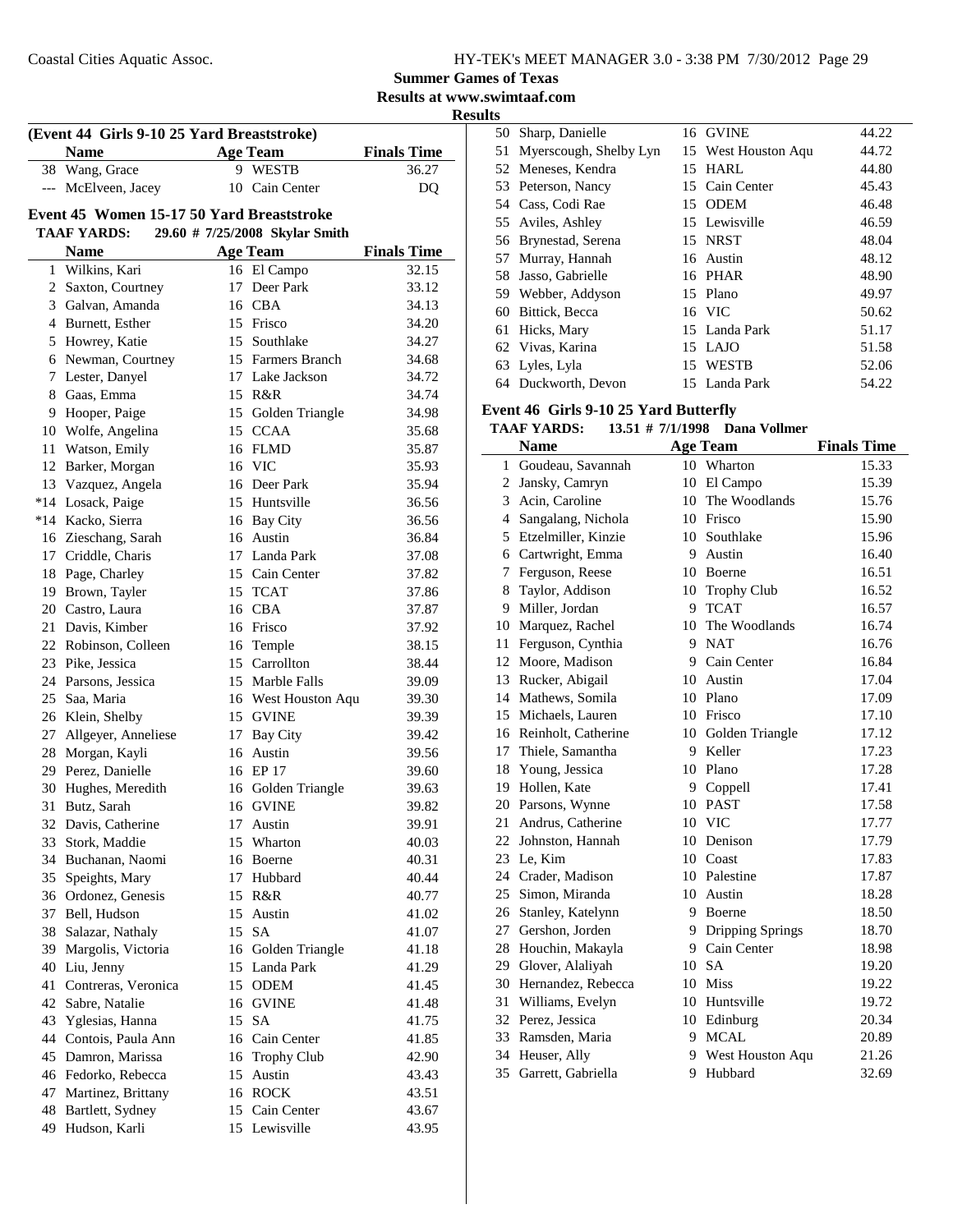**Summer Games of Texas**

**Results at www.swimtaaf.com**

**Results**

| Event 47 Women 15-17 50 Yard Butterfly |                                                      |    |                     |                    |  |  |  |
|----------------------------------------|------------------------------------------------------|----|---------------------|--------------------|--|--|--|
|                                        | <b>TAAF YARDS:</b><br>25.22 # 7/25/2008 Skylar Smith |    |                     |                    |  |  |  |
|                                        | <b>Name</b>                                          |    | <b>Age Team</b>     | <b>Finals Time</b> |  |  |  |
| $\mathbf{1}$                           | Walker, Shanna                                       |    | 16 Golden Triangle  | 28.35              |  |  |  |
| $\overline{c}$                         | Morger, Sarah                                        |    | 16 Boerne           | 29.31              |  |  |  |
|                                        | 3 Wolfe, Angelina                                    |    | 15 CCAA             | 29.45              |  |  |  |
| $\overline{4}$                         | Riordan, Sydney                                      |    | 15 Landa Park       | 29.53              |  |  |  |
| 5                                      | Parsons, Merrill                                     |    | 17 Marble Falls     | 29.94              |  |  |  |
|                                        | 6 O'Brien, Molly                                     |    | 16 Plano            | 29.95              |  |  |  |
| 7                                      | Dickson-Sullivan, Carleigh                           |    | 15 Temple           | 30.13              |  |  |  |
| 8                                      | Saa, Maria                                           |    | 16 West Houston Aqu | 30.19              |  |  |  |
| 9                                      | Anzaldua, Vicky                                      |    | 17 CCAA             | 30.22              |  |  |  |
|                                        | 10 Hernandez, Annie                                  |    | 15 Miss             | 30.35              |  |  |  |
| 11                                     | Hartensteiner, Ashley                                |    | 16 R&R              | 30.49              |  |  |  |
| 12                                     | Ward, Jenna                                          |    | 16 PAST             | 31.16              |  |  |  |
| 13                                     | Hooper, Paige                                        |    | 15 Golden Triangle  | 31.17              |  |  |  |
| 14                                     | Riojas, Betsy                                        |    | 17 CAST             | 31.19              |  |  |  |
| 15                                     | Goff, Haley                                          |    | 17 Lake Jackson     | 31.28              |  |  |  |
|                                        | 16 Lange, Kelsey                                     |    | 15 TMST             | 31.61              |  |  |  |
| 17                                     | Zieschang, Sarah                                     |    | 16 Austin           | 31.70              |  |  |  |
| $*18$                                  | Casey, Amanda                                        |    | 15 Wharton          | 31.88              |  |  |  |
| $*18$                                  | Przybilla, Hannah                                    |    | 16 R&R              | 31.88              |  |  |  |
| 20                                     | Pike, Jessica                                        |    | 15 Carrollton       | 31.89              |  |  |  |
| 21                                     | Sanders, Lauren                                      |    | 16 GVINE            | 32.19              |  |  |  |
|                                        | 22 Mota, Alejandra                                   |    | 17 Mesquite         | 32.29              |  |  |  |
| 23                                     | Innocenti, Rachel                                    |    | 16 VIC              | 32.73              |  |  |  |
|                                        | 24 Princehouse, Jennifer                             |    | 16 Plano            | 32.85              |  |  |  |
| 25                                     | Hayes, Martha                                        |    | 15 Denison          | 32.86              |  |  |  |
| 26                                     | Tamayo, Alisa                                        |    | 15 Deer Park        | 33.01              |  |  |  |
| 27                                     | Salinas, Sophia                                      |    | 15 Edinburg         | 33.34              |  |  |  |
| 28                                     | Tovar, Priscilla                                     | 15 | <b>SA</b>           | 33.47              |  |  |  |
| 29                                     | Smith, Courtney                                      |    | 15 Huntsville       | 33.62              |  |  |  |
| 30                                     | Alvarez, Lizbeth                                     |    | 15 Mesquite         | 33.88              |  |  |  |
| 31                                     | Perez, Danielle                                      |    | 16 EP 17            | 34.16              |  |  |  |
| 32                                     | Beard, Amanda                                        |    | 15 Frisco           | 34.34              |  |  |  |
| 33                                     | Ordonez, Genesis                                     |    | 15 R&R              | 34.36              |  |  |  |
| 34                                     | Freshour, Sarah                                      |    | 16 South Belt       | 35.00              |  |  |  |
| 35                                     | Allgeyer, Anneliese                                  |    | 17 Bay City         | 35.05              |  |  |  |
| 36                                     | Berryhill, Sara                                      |    | 15 GVINE            | 36.67              |  |  |  |
| 37                                     | Bell, Hudson                                         |    | 15 Austin           | 37.52              |  |  |  |
| 38                                     | Glissmeyer, Kaylie                                   |    | 16 Huntsville       | 38.03              |  |  |  |
| 39                                     | Stork, Maddie                                        |    | 15 Wharton          | 39.45              |  |  |  |
| 40                                     | Martinez, Rheygan                                    |    | 15 Landa Park       | 40.18              |  |  |  |
| 41                                     | Murray, Hannah                                       |    | 16 Austin           | 41.28              |  |  |  |
|                                        | 42 Liu, Jenny                                        |    | 15 Landa Park       | 43.60              |  |  |  |

#### **Event 48 Girls 9-10 25 Yard Freestyle**<br>TAAE VARDS: 13.31 # 7/26/1000 13: **TABLE 2012/2012**<br>**Ta** 21 # 7/26/1999 **J** is Paul

| TAAF YARDS:<br>13.31 # $7/26/1999$ Lisa Paul |    |                     |                    |  |  |
|----------------------------------------------|----|---------------------|--------------------|--|--|
| <b>Name</b>                                  |    | <b>Age Team</b>     | <b>Finals Time</b> |  |  |
| 1 Garriga, Isabella                          |    | 10 R&R              | 14.28              |  |  |
| 2 Thaman, Karley                             |    | 10 Sienna Plantatio | 14.34              |  |  |
| 3 Kimbrough, Kacie                           | 9. | Palestine           | 14.37              |  |  |
| 4 Landis, Rachel                             |    | 10 McKinney         | 14.48              |  |  |
| 5 Stenzel, Alicia                            |    | 10 Trophy Club      | 14.50              |  |  |
| 6 Goudeau, Savannah                          |    | 10 Wharton          | 14.55              |  |  |
| 7 Lilley, Madison                            |    | 10 Southlake        | 14.65              |  |  |

|    | 8 Criddle, Chaeli      | 9       | Landa Park          | 14.75 |
|----|------------------------|---------|---------------------|-------|
|    | 9 Acin, Caroline       | $10-10$ | The Woodlands       | 14.95 |
|    | 10 Etzelmiller, Kinzie | 10      | Southlake           | 15.00 |
| 11 | Buhler, Jessica        |         | 10 Plano            | 15.48 |
|    | *12 England, Cailey    |         | 10 Belterra         | 15.50 |
|    | *12 Kaster, Sophia     | 10      | Frisco              | 15.50 |
|    | 14 Crader, Madison     |         | 10 Palestine        | 15.64 |
|    | 15 Andrus, Catherine   |         | 10 VIC              | 15.71 |
|    | 16 Dye, Elizabeth      |         | 10 Frisco           | 15.77 |
|    | 17 Pelicano, Francesca |         | 10 Landa Park       | 15.83 |
|    | 18 Barwise, Kylee      |         | 10 PAST             | 15.84 |
| 19 | Rioux, Taylor          | 9       | Austin              | 15.91 |
|    | 20 Hammons, Hannah     | 9       | Frisco              | 16.02 |
|    | 21 Gage, Sarita        |         | 10 R&R              | 16.03 |
|    | 22 Walsh, Caitlin      |         | 10 West Houston Aqu | 16.04 |
|    | 23 Carlson, Jaelle     |         | 9 Weatherford       | 16.13 |
|    | 24 Weber, Allie        |         | 10 Keller           | 16.15 |
|    | 25 Ward, Rebecca       | 10      | Hubbard             | 16.22 |
|    | 26 Parker, Lilly       | 9       | Plano               | 16.42 |
|    | 27 Garcia, Zoe         |         | 10 TMST             | 16.46 |
|    | 28 Perez, Jessica      |         | 10 Edinburg         | 16.58 |
|    | 29 Moore, Madison      |         | 9 Cain Center       | 16.66 |
|    | 30 Pierce, Brooklyn    |         | 10 SA               | 16.68 |
| 31 | Gomez, Valeria         | 10      | <b>MCAL</b>         | 16.94 |
| 32 | Childress, Sydney      | 10      | Austin              | 17.34 |
| 33 | Surley, Abby           | 9.      | Huntsville          | 17.53 |
|    | 34 Garza, Marcela      |         | 10 MCAL             | 17.68 |
| 35 | Jacque, Aileen         |         | 9 SA                | 17.69 |
|    | 36 Williams, Evelyn    |         | 10 Huntsville       | 17.93 |
| 37 | Copeland, Kaitlyn      |         | 10 Landa Park       | 18.01 |
| 38 | Heuser, Ally           |         | 9 West Houston Aqu  | 18.20 |
| 39 | Ramsden, Maria         | 9.      | <b>MCAL</b>         | 18.75 |
|    | 40 Garcia, Areli       | 9       | Miss                | 20.02 |
| 41 | Rojas, Ruby            | 10      | South Belt          | 20.14 |
| 42 | Guerra, Destiny        | 9       | Miss                | 27.51 |

#### **Event 49 Women 15-17 50 Yard Freestyle**

#### **TAAF YARDS:** 23.25 # 7/25/2008 Skylar Smith

|      | <b>Name</b>         |    | <b>Age Team</b>    | <b>Finals Time</b> |
|------|---------------------|----|--------------------|--------------------|
| 1    | Prewit, Kristina    |    | 16 CBA             | 25.73              |
| 2    | Wilkins, Kari       | 16 | El Campo           | 26.25              |
| $*3$ | Kudlicki, Sierra    | 15 | <b>CBA</b>         | 26.42              |
| $*3$ | Trevino, Idalis     | 16 | <b>ALICE</b>       | 26.42              |
| 5    | Skinner, Haley      | 17 | Bay City           | 26.51              |
| 6    | Sands, Alyssa       |    | 16 Carrollton      | 26.61              |
| 7    | Riordan, Sydney     |    | 15 Landa Park      | 26.95              |
| 8    | Galvan, Amanda      |    | 16 CBA             | 26.97              |
| *9   | Walker, Shanna      |    | 16 Golden Triangle | 27.32              |
| *9   | Bott, Tanya         |    | 15 Temple          | 27.32              |
| 11   | Watson, Emily       | 16 | <b>FLMD</b>        | 27.39              |
| 12   | Parsons, Merrill    | 17 | Marble Falls       | 27.40              |
| 13   | Wolfe, Angelina     | 15 | <b>CCAA</b>        | 27.51              |
| 14   | Hooper, Paige       | 15 | Golden Triangle    | 27.57              |
| 15   | Baldwin, Alexandria | 16 | TMST               | 27.62              |
| 16   | Butler, Grace       |    | 15 Farmers Branch  | 27.84              |
| 17   | Perez, Catalina     |    | 15 Lake Jackson    | 27.89              |
| 18   | Gaas, Emma          |    | 15 R&R             | 28.02              |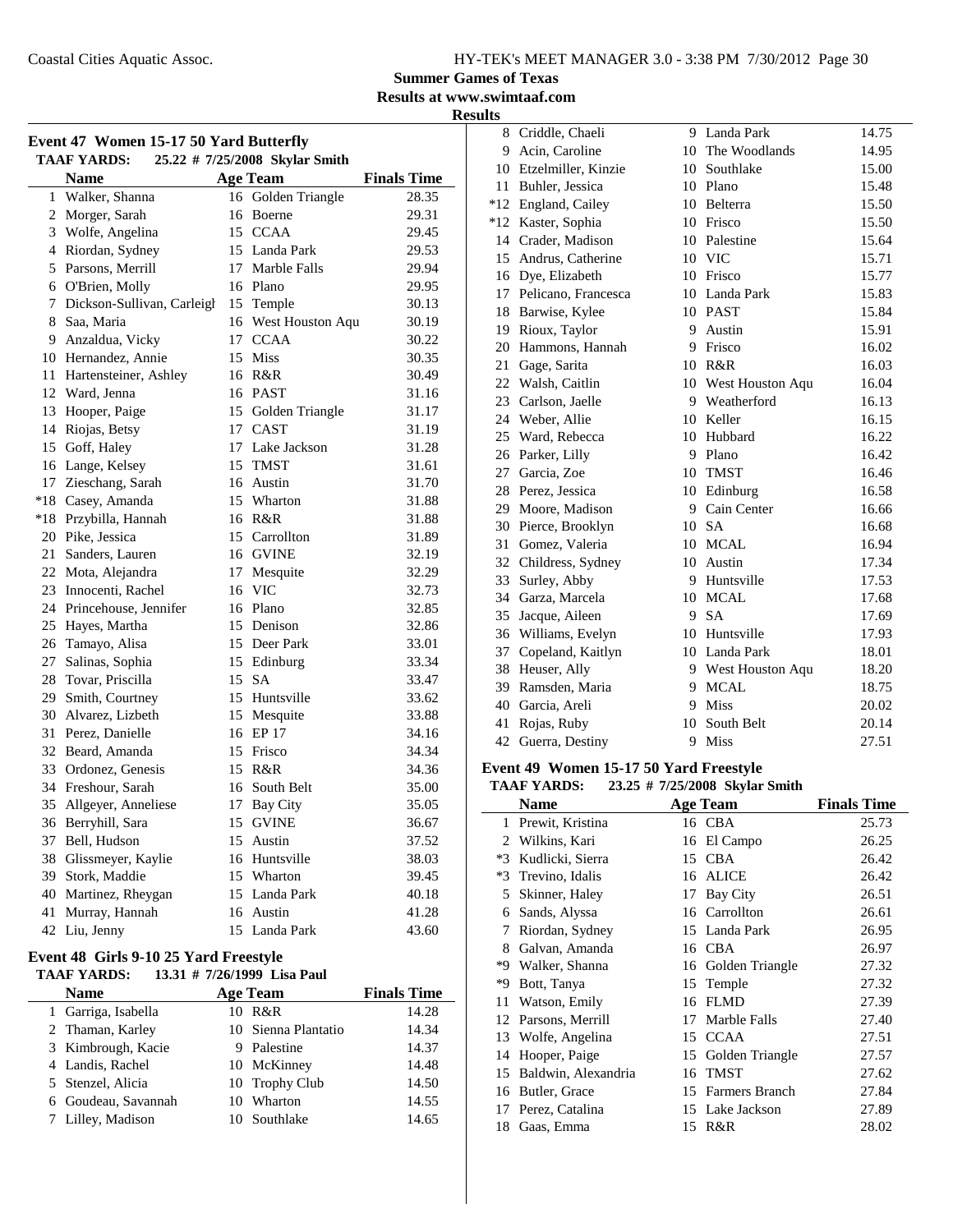## **Summer Games of Texas**

**Results at www.swimtaaf.com Results**

| (Event 49 Women 15-17 50 Yard Freestyle) |                        |    |                     |                    |  |
|------------------------------------------|------------------------|----|---------------------|--------------------|--|
|                                          | <b>Name</b>            |    | <b>Age Team</b>     | <b>Finals Time</b> |  |
| 19                                       | Ward, Jenna            |    | 16 PAST             | 28.06              |  |
| 20                                       | Lange, Kelsey          | 15 | <b>TMST</b>         | 28.19              |  |
| 21                                       | Parsons, Jessica       |    | 15 Marble Falls     | 28.27              |  |
| 22                                       | Anzaldua, Vicky        |    | 17 CCAA             | 28.37              |  |
| 23                                       | Buck, Brianna          |    | 17 MWELL            | 28.38              |  |
| 24                                       | Sanders, Lauren        |    | 16 GVINE            | 28.53              |  |
| 25                                       | Schaefer, Cierra       |    | 16 Lake Jackson     | 28.63              |  |
| 26                                       | Saa, Maria             |    | 16 West Houston Aqu | 28.77              |  |
| 27                                       | O'Brian, Madeleine     |    | 15 Southlake        | 28.84              |  |
| 28                                       | Grey, Savannah         |    | 15 Lake Jackson     | 28.88              |  |
| 29                                       | Vazquez, Angela        |    | 16 Deer Park        | 28.92              |  |
| 30                                       | Lenz, Megan            |    | 16 Lewisville       | 29.05              |  |
| 31                                       | Howrey, Katie          |    | 15 Southlake        | 29.14              |  |
| 32                                       | Brown, Tayler          |    | 15 TCAT             | 29.25              |  |
| 33                                       | Page, Charley          |    | 15 Cain Center      | 29.54              |  |
| 34                                       | Tovar, Priscilla       |    | 15 SA               | 29.65              |  |
| 35                                       |                        |    |                     |                    |  |
|                                          | Morgan, Kayli          |    | 16 Austin<br>16 CBA | 29.75              |  |
| 36                                       | Castro, Laura          |    |                     | 29.77              |  |
| 37                                       | Rivera, Alexa          |    | 16 South Belt       | 29.87              |  |
| 38                                       | Bland, Mackenzie       |    | 15 Frisco           | 29.91              |  |
| 39                                       | Barker, Morgan         |    | 16 VIC              | 29.96              |  |
| 40                                       | Margolis, Victoria     |    | 16 Golden Triangle  | 29.97              |  |
| 41                                       | Hughes, Meredith       |    | 16 Golden Triangle  | 30.06              |  |
| 42                                       | Ordonez, Genesis       |    | 15 R&R              | 30.46              |  |
| 43                                       | Contois, Paula Ann     |    | 16 Cain Center      | 30.48              |  |
| 44                                       | Rudy, Hannah           | 15 | Austin              | 30.49              |  |
| 45                                       | McWhorter, Danielle    |    | 15 Cain Center      | 30.52              |  |
| 46                                       | Cass, Codi Rae         |    | 15 ODEM             | 30.87              |  |
| 47                                       | Glissmeyer, Kaylie     |    | 16 Huntsville       | 30.88              |  |
| 48                                       | Myerscough, Shelby Lyn |    | 15 West Houston Aqu | 30.92              |  |
| 49                                       | Adame, Mariana         |    | 17 MCAL             | 30.93              |  |
| 50                                       | Gehring, Jody          |    | 15 Frisco           | 31.20              |  |
| 51                                       | Moreno, Vanessa        |    | 15 Miss             | 31.22              |  |
| 52                                       | Salazar, Nathaly       |    | 15 SA               | 31.24              |  |
| 53                                       | Buchanan, Naomi        |    | 16 Boerne           | 31.31              |  |
| 54                                       | Rasmussen, Allie       |    | 15 TCAT             | 31.59              |  |
| 55                                       | Engel, Christine       |    | 16 Plano            | 31.60              |  |
| 56                                       | Haas, Megan            |    | 17 FLMD             | 31.71              |  |
| 57                                       | Alvarez, Lizbeth       |    | 15 Mesquite         | 31.77              |  |
| 58                                       | Martinez, Brittany     |    | 16 ROCK             | 31.79              |  |
| 59                                       | Yglesias, Hanna        | 15 | <b>SA</b>           | 31.93              |  |
| 60                                       | Sabre, Natalie         |    | 16 GVINE            | 32.47              |  |
| 61                                       | Sweeney, Kathryn       |    | 16 Navasota         | 32.65              |  |
| 62                                       | Jasso, Gabrielle       |    | 16 PHAR             | 32.72              |  |
| 63                                       | Maijala, Shannon       |    | 16 Trophy Club      | 32.74              |  |
| 64                                       | Prince, Emily          |    | 17 Weatherford      | 32.84              |  |
| 65                                       | Christian, Amanda      |    | 15 Hubbard          | 32.91              |  |
| 66                                       | Niego, Machela         |    | 15 TCAT             | 32.98              |  |
| 67                                       | Rosier, Shannon        | 15 | Austin              | 33.08              |  |
| 68                                       | Berryhill, Sara        |    | 15 GVINE            | 33.12              |  |
| 69                                       | Kirby, Julianne        |    | 15 Weatherford      | 33.17              |  |
| 70                                       | Stork, Maddie          |    | 15 Wharton          | 33.39              |  |
| 71                                       | Garrett, Brianna       |    | 15 Hubbard          | 33.71              |  |
| 72                                       | Wingard, Natalie       |    | 16 FLMD             | 33.73              |  |
| 73                                       | Hicks, Mary            |    | 15 Landa Park       | 33.97              |  |
|                                          |                        |    |                     |                    |  |

| . <del>.</del> |                         |    |                    |       |
|----------------|-------------------------|----|--------------------|-------|
| 74             | Sharp, Danielle         |    | 16 GVINE           | 34.00 |
| 75             | Robertson, Nykeya       | 17 | <b>WESTB</b>       | 34.24 |
|                | 76 Peterson, Nancy      |    | 15 Cain Center     | 34.39 |
| 77             | Aviles, Ashley          |    | 15 Lewisville      | 34.54 |
|                | 78 Meneses, Kendra      | 15 | <b>HARL</b>        | 34.67 |
|                | 79 Kunkle, Stephanie    |    | 16 TCAT            | 35.13 |
| 80             | Bartlett, Sydney        |    | 15 Cain Center     | 35.26 |
| 81             | Fedorko, Rebecca        | 15 | Austin             | 35.42 |
|                | 82 Webber, Addyson      |    | 15 Plano           | 35.45 |
| 83             | Duckworth, Devon        |    | 15 Landa Park      | 35.61 |
|                | 84 Vivas, Karina        |    | $15$ LAJO          | 37.24 |
|                | 85 Martinez, Rheygan    | 15 | Landa Park         | 38.19 |
|                | 86 Fredregill, Brittany |    | 15 Golden Triangle | 38.75 |
| 87             | Liu, Jenny              |    | 15 Landa Park      | 40.37 |
| 88             | Bittick, Becca          |    | 16 VIC             | 45.10 |
|                | Bagrow, Sequoia         | 16 | FLMD               | DQ    |

#### **Event 50 Girls 9-10 100 Yard IM**

#### **TAAF YARDS:** 1:13.51 # 8/6/2010 Carolyn Johnston

|    | <b>Name</b>                  |       |    | <b>Age Team</b>     | <b>Finals Time</b> |
|----|------------------------------|-------|----|---------------------|--------------------|
|    | 1 McComb, Cailyn             |       |    | 10 El Campo         | 1:17.73            |
|    | 37.74                        | 39.99 |    |                     |                    |
| 2  | Jansky, Camryn               |       |    | 10 El Campo         | 1:19.40            |
|    | 37.52                        | 41.88 |    |                     |                    |
| 3  | Clark, Hailey                |       |    | 10 PAST             | 1:22.41            |
|    | 37.67                        | 44.74 |    |                     |                    |
| 4  | Wingard, Megan               |       |    | 10 FLMD             | 1:22.47            |
|    | 38.52                        | 43.95 |    |                     |                    |
| 5  | Williams, Cammi              |       |    | 10 Landa Park       | 1:23.22            |
|    | 37.77                        | 45.45 |    |                     |                    |
|    | 6 Landis, Valerie            |       | 10 | McKinney            | 1:23.48            |
|    | 38.35                        | 45.13 |    |                     |                    |
| 7  | Thaman, Karley               |       |    | 10 Sienna Plantatio | 1:24.52            |
|    | 40.37                        | 44.15 |    |                     |                    |
| 8  | Kimbrough, Kacie             |       | 9  | Palestine           | 1:25.54            |
|    | 39.70                        | 45.84 |    |                     |                    |
| 9. | Knifton, Sophie              |       | 9  | Austin              | 1:25.70            |
|    | 40.08                        | 45.62 |    |                     |                    |
|    | 10 Thiele, Samantha<br>38.58 | 47.40 | 9  | Keller              | 1:25.98            |
|    | 11 Michaels, Lauren          |       | 10 | Frisco              | 1:26.67            |
|    | 40.59                        | 46.08 |    |                     |                    |
|    | 12 Romo, Kiara               |       |    | 10 El Campo         | 1:26.77            |
|    | 40.24                        | 46.53 |    |                     |                    |
|    | 13 Dobbins, Alexandra        |       | 10 | Frisco              | 1:27.55            |
|    | 40.79                        | 46.76 |    |                     |                    |
|    | 14 Cartwright, Emma          |       | 9  | Austin              | 1:27.75            |
|    | 41.12                        | 46.63 |    |                     |                    |
| 15 | Miller, Jordan               |       | 9  | <b>TCAT</b>         | 1:27.76            |
|    | 40.72                        | 47.04 |    |                     |                    |
|    | 16 Young, Jessica            |       | 10 | Plano               | 1:27.91            |
|    | 41.04                        | 46.87 |    |                     |                    |
| 17 | Sanchez, Aryn                |       |    | 10 Miss             | 1:28.49            |
|    | 41.80                        | 46.69 |    |                     |                    |
| 18 | Reinholt, Catherine          |       | 10 | Golden Triangle     | 1:28.86            |
|    | 39.45                        | 49.41 |    |                     |                    |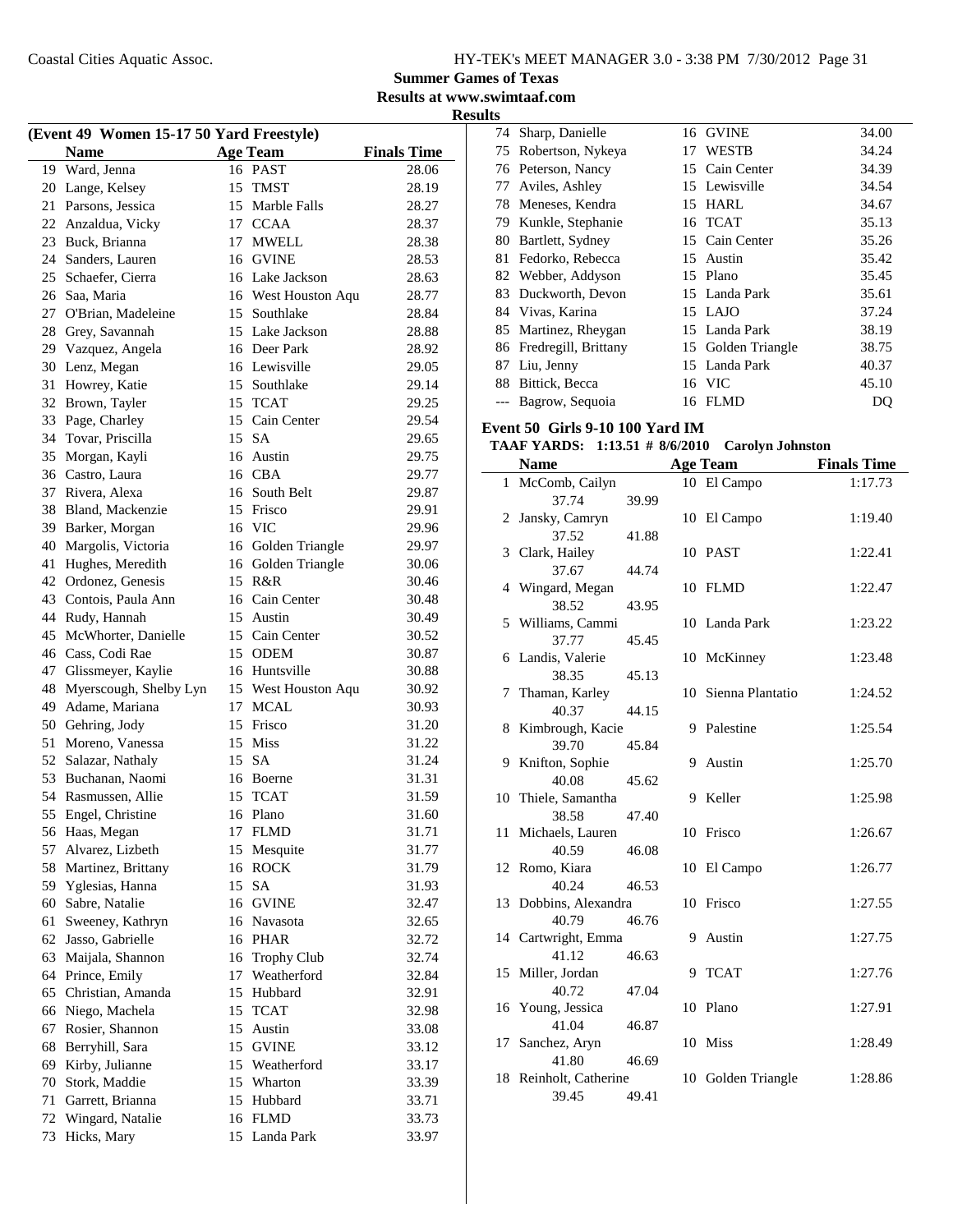### **Summer Games of Texas**

**Results at www.swimtaaf.com**

#### **Results**

| (Event 50 Girls 9-10 100 Yard IM) |                              |       |    |                     |                    |
|-----------------------------------|------------------------------|-------|----|---------------------|--------------------|
|                                   | <b>Name</b>                  |       |    | <b>Age Team</b>     | <b>Finals Time</b> |
|                                   | 19 Desanno, Isabel           |       |    | 9 VIC               | 1:29.75            |
|                                   | 40.45                        | 49.30 |    |                     |                    |
|                                   | 20 Ferguson, Reese           |       |    | 10 Boerne           | 1:30.54            |
|                                   | 40.20                        | 50.34 |    |                     |                    |
| 21                                | Hayes, Aaliyah               |       | 9  | Huntsville          | 1:31.90            |
|                                   | 44.05                        | 47.85 |    |                     |                    |
|                                   | 22 Johnston, Hannah          |       | 10 | Denison             | 1:32.26            |
|                                   | 41.85                        | 50.41 |    |                     |                    |
|                                   | 23 Landis, Rachel            |       |    | 10 McKinney         | 1:34.46            |
|                                   | 44.88                        | 49.58 |    |                     |                    |
|                                   | 24 Stanley, Katelynn         |       | 9  | Boerne              | 1:34.50            |
|                                   | 44.46                        | 50.04 |    |                     |                    |
|                                   | 25 Walsh, Caitlin            |       |    | 10 West Houston Aqu | 1:34.71            |
|                                   | 42.58                        | 52.13 |    |                     |                    |
|                                   | 26 Ambs, Morgan              |       | 10 | <b>TCAT</b>         | 1:35.36            |
|                                   | 44.46                        | 50.90 |    |                     |                    |
| 27                                | Becker, Julia                |       | 10 | <b>NRST</b>         | 1:35.80            |
|                                   | 43.61                        | 52.19 |    |                     |                    |
|                                   | 28 Davies, Dannie            |       |    | 10 Killeen          | 1:37.21            |
|                                   | 42.79                        | 54.42 |    |                     |                    |
|                                   | 29 Simon, Miranda            |       |    | 10 Austin           | 1:38.50            |
|                                   | 43.68                        | 54.82 |    |                     |                    |
|                                   | 30 Glover, Alaliyah          |       |    | 10 SA               | 1:38.55            |
|                                   | 44.32                        | 54.23 |    |                     |                    |
|                                   | 31 McElveen, Jacey           |       |    | 10 Cain Center      | 1:39.92            |
|                                   | 46.88                        | 53.04 |    |                     |                    |
|                                   | 32 Ramsden, Maria            |       | 9  | <b>MCAL</b>         | 1:45.28            |
|                                   | 49.42                        | 55.86 |    |                     |                    |
|                                   | 33 Gillham, Jaydyn           |       | 10 | Hubbard             | 1:47.65            |
|                                   | 52.37                        | 55.28 |    | Cain Center         |                    |
|                                   | 34 Houchin, Makayla<br>48.75 | 59.94 | 9  |                     | 1:48.69            |
|                                   |                              |       |    |                     |                    |

### **Event 51 Women 15-17 100 Yard IM**

# **TAAF YARDS:** 1:01.77 # 7/25/2008 Seabre Pope<br>Name Age Team

|   | Name                    |       | <b>Age Team</b>    | <b>Finals Time</b> |
|---|-------------------------|-------|--------------------|--------------------|
| 1 | Saxton, Courtney        |       | 17 Deer Park       | 1:03.40            |
|   | 30.06                   | 33.34 |                    |                    |
|   | 2 Wilkins, Kari         |       | 16 El Campo        | 1:03.64            |
|   | 29.88                   | 33.76 |                    |                    |
|   | 3 Walker, Shanna        |       | 16 Golden Triangle | 1:07.19            |
|   | 30.38                   | 36.81 |                    |                    |
|   | 4 Hartensteiner, Ashley |       | 16 R&R             | 1:08.06            |
|   | 32.30                   | 35.76 |                    |                    |
|   | *5 Watson, Emily        |       | 16 FLMD            | 1:08.08            |
|   | 32.52                   | 35.56 |                    |                    |
|   | *5 Morger, Sarah        |       | 16 Boerne          | 1:08.08            |
|   | 31.06                   | 37.02 |                    |                    |
|   | 7 Newman, Courtney      |       | 15 Farmers Branch  | 1:08.65            |
|   | 32.03                   | 36.62 |                    |                    |
|   | 8 Trevino, Idalis       |       | 16 ALICE           | 1:08.99            |
|   | 31.16                   | 37.83 |                    |                    |
| 9 | Lester, Danyel          |       | 17 Lake Jackson    | 1:09.35            |
|   | 32.56                   | 36.79 |                    |                    |

|    | 10 Wolfe, Angelina        |       |    | 15 CCAA            | 1:09.66 |
|----|---------------------------|-------|----|--------------------|---------|
|    | 32.81                     | 36.85 |    |                    |         |
| 11 | Howrey, Katie             |       | 15 | Southlake          | 1:10.10 |
|    | 33.93                     | 36.17 |    |                    |         |
| 12 | Przybilla, Hannah         |       |    | 16 R&R             | 1:10.77 |
| 13 | 32.37<br>Ward, Jenna      | 38.40 |    | 16 PAST            | 1:11.61 |
|    | 32.34                     | 39.27 |    |                    |         |
| 14 | Fogle, Brianna            |       |    | 15 Frisco          | 1:12.52 |
|    | 31.53                     | 40.99 |    |                    |         |
|    | 15 Anzaldua, Vicky        |       |    | 17 CCAA            | 1:13.03 |
|    | 35.66                     | 37.37 |    |                    |         |
|    | 16 Casey, Amanda          |       |    | 15 Wharton         | 1:13.17 |
|    | 33.72                     | 39.45 |    |                    |         |
|    | 17 Merilatt, Shea         |       |    | 17 Deer Park       | 1:13.28 |
|    | 34.43                     | 38.85 |    |                    |         |
| 18 | Sanders, Lauren           |       |    | 16 GVINE           | 1:13.44 |
|    | 34.02                     | 39.42 |    |                    |         |
| 19 | Zieschang, Sarah<br>34.92 |       |    | 16 Austin          | 1:13.63 |
| 20 | O'Brien, Molly            | 38.71 |    | 16 Plano           | 1:13.91 |
|    | 32.55                     | 41.36 |    |                    |         |
| 21 | Pike, Jessica             |       |    | 15 Carrollton      | 1:14.11 |
|    | 34.57                     | 39.54 |    |                    |         |
|    | 22 Le Compte, Lindsey     |       |    | 15 FAST            | 1:14.86 |
|    | 33.88                     | 40.98 |    |                    |         |
|    | 23 Cantu, Brianna         |       | 17 | Miss               | 1:15.10 |
|    | 33.55                     | 41.55 |    |                    |         |
| 24 | Davis, Kimber             |       |    | 16 Frisco          | 1:15.75 |
|    | 35.75                     | 40.00 |    |                    |         |
| 25 | Losack, Paige<br>35.41    | 40.64 | 15 | Huntsville         | 1:16.05 |
|    | 26 Perez, Danielle        |       |    | 16 EP 17           | 1:16.53 |
|    | 36.12                     | 40.41 |    |                    |         |
| 27 | Speights, Mary            |       | 17 | Hubbard            | 1:16.87 |
|    | 35.52                     | 41.35 |    |                    |         |
| 28 | Howell, Michaela          |       | 17 | Angleton           | 1:17.61 |
|    | 36.55                     | 41.06 |    |                    |         |
|    | 29 Butz, Sarah            |       |    | 16 GVINE           | 1:17.81 |
|    | 36.70                     | 41.11 |    |                    |         |
|    | 30 Haas, Megan            |       |    | 17 FLMD            | 1:18.89 |
|    | 35.81                     | 43.08 |    |                    |         |
| 31 | Engel, Christine          |       |    | 16 Plano           | 1:19.01 |
| 32 | 36.39<br>Riojas, Betsy    | 42.62 |    | 17 CAST            | 1:19.11 |
|    | 34.42                     | 44.69 |    |                    |         |
| 33 | Margolis, Victoria        |       |    | 16 Golden Triangle | 1:19.16 |
|    | 36.48                     | 42.68 |    |                    |         |
|    | 34 Gehring, Jody          |       |    | 15 Frisco          | 1:19.39 |
|    | 36.64                     | 42.75 |    |                    |         |
| 35 | Carter, Shelby            |       | 15 | Austin             | 1:19.65 |
|    | 36.84                     | 42.81 |    |                    |         |
|    | 36 Adame, Mariana         |       | 17 | <b>MCAL</b>        | 1:20.76 |
|    | 38.37                     | 42.39 |    |                    |         |
| 37 | Alvarez, Lizbeth          |       | 15 | Mesquite           | 1:20.79 |
|    | 37.13                     | 43.66 |    |                    |         |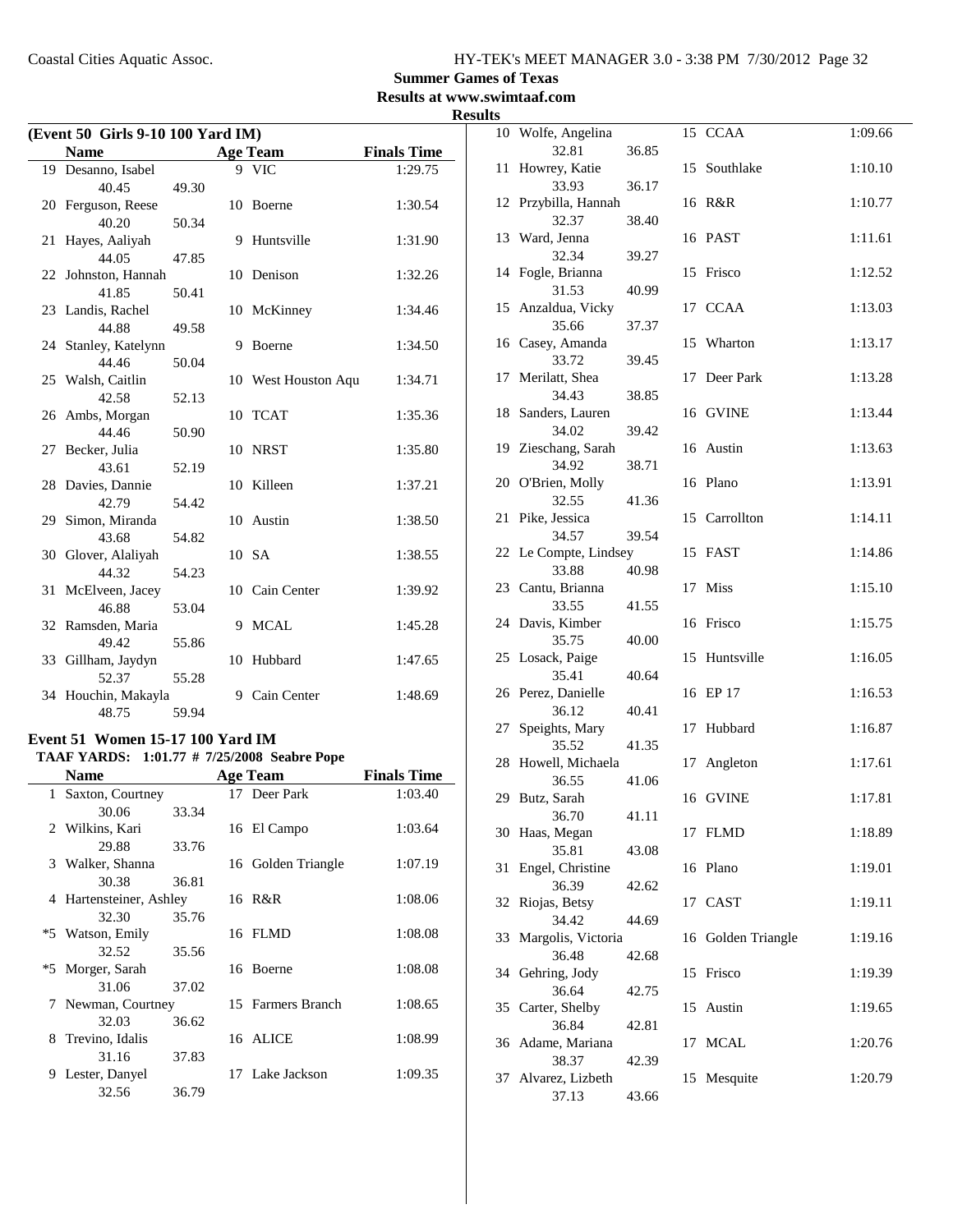### **Summer Games of Texas**

**Results at www.swimtaaf.com Results**

| (Event 51 Women 15-17 100 Yard IM) |                               |         |    |                    |                    |
|------------------------------------|-------------------------------|---------|----|--------------------|--------------------|
|                                    | <b>Name</b>                   |         |    | <b>Age Team</b>    | <b>Finals Time</b> |
|                                    | 38 Damron, Marissa            |         |    | 16 Trophy Club     | 1:21.37            |
|                                    | 37.84                         | 43.53   |    |                    |                    |
|                                    | 39 Davis, Catherine           |         | 17 | Austin             | 1:21.94            |
|                                    | 38.83                         | 43.11   |    |                    |                    |
| 40                                 | Smith, Courtney               |         | 15 | Huntsville         | 1:22.41            |
|                                    | 38.98                         | 43.43   |    |                    |                    |
| 41                                 | Contreras, Veronica           |         |    | 15 ODEM            | 1:22.48            |
|                                    | 36.76                         | 45.72   |    |                    |                    |
|                                    | 42 Bell, Hudson               |         | 15 | Austin             | 1:22.73            |
|                                    | 40.22                         | 42.51   |    |                    |                    |
|                                    | 43 McWhorter, Danielle        |         |    | 15 Cain Center     | 1:23.12            |
|                                    | 38.19                         | 44.93   |    |                    |                    |
|                                    | 44 Freshour, Sarah            |         | 16 | South Belt         | 1:23.26            |
|                                    | 39.28                         | 43.98   |    |                    |                    |
| 45                                 | Sabre, Natalie                |         | 16 | <b>GVINE</b>       | 1:23.31            |
|                                    | 38.62                         | 44.69   |    |                    |                    |
|                                    | 46 Berryhill, Sara            |         | 15 | <b>GVINE</b>       | 1:26.38            |
|                                    | 38.72                         | 47.66   |    |                    |                    |
| 47                                 | Niego, Machela<br>38.99       |         | 15 | <b>TCAT</b>        | 1:26.85            |
|                                    |                               | 47.86   |    | <b>TCAT</b>        | 1:27.03            |
|                                    | 48 Kunkle, Stephanie<br>39.98 | 47.05   | 16 |                    |                    |
|                                    | 49 Bolton, Sinead             |         |    | 15 SA              | 1:27.26            |
|                                    | 41.95                         | 45.31   |    |                    |                    |
| 50                                 | Hudson, Karli                 |         | 15 | Lewisville         | 1:29.57            |
|                                    | 43.08                         | 46.49   |    |                    |                    |
| 51                                 | Myers, Miranda                |         |    | 16 GVINE           | 1:29.92            |
|                                    | 40.39                         | 49.53   |    |                    |                    |
| 52                                 | Brynestad, Serena             |         | 15 | <b>NRST</b>        | 1:34.90            |
|                                    | 44.57                         | 50.33   |    |                    |                    |
| 53                                 | Murray, Hannah                |         |    | 16 Austin          | 1:35.15            |
|                                    | 44.18                         | 50.97   |    |                    |                    |
|                                    | 54 Fredregill, Brittany       |         |    | 15 Golden Triangle | 1:39.67            |
|                                    | 44.94                         | 54.73   |    |                    |                    |
|                                    | 55 Lyles, Lyla                |         | 15 | WESTB              | 1:51.75            |
|                                    | 51.05                         | 1:00.70 |    |                    |                    |
| $---$                              | Jones, Haley                  |         |    | 17 South Belt      | DQ                 |

### **Event 52 Women 15-17 200 Yard Freestyle**

#### **TAAF YARDS: 2:01.30 # Emily Floyd 7/26/2004**

| <b>Name</b>            |       | <b>Age Team</b> |       | <b>Finals Time</b> |
|------------------------|-------|-----------------|-------|--------------------|
| Sands, Alyssa<br>1.    |       | 16 Carrollton   |       | 2:06.84            |
| 30.15                  | 32.52 | 33.02           | 31.15 |                    |
| 2 Hernandez, Sheila    |       | 17 South Belt   |       | 2:08.27            |
| 29.28                  | 32.37 | 33.71           | 32.91 |                    |
| 3 Howell, Michaela     |       | 17 Angleton     |       | 2:10.45            |
| 31.39                  | 33.45 | 33.34           | 32.27 |                    |
| Attaway, Meagan        |       | 17 Bay City     |       | 2:11.48            |
| 31.05                  | 33.57 | 33.62           | 33.24 |                    |
| 5 Lester, Danyel       |       | 17 Lake Jackson |       | 2:12.06            |
| 30.97                  | 33.84 | 34.20           | 33.05 |                    |
| Hernandez, Annie<br>6. |       | 15 Miss         |       | 2:12.42            |
| 30.60                  | 33.28 | 34.81           | 33.73 |                    |
|                        |       |                 |       |                    |

| 7  | Hayes, Martha         |       | 15 Denison        |         | 2:12.99 |
|----|-----------------------|-------|-------------------|---------|---------|
|    | 30.43                 | 33.70 | 34.83             | 34.03   |         |
| 8  | Merchant, Kristen     |       | 16 ALVIN          |         | 2:13.54 |
|    | 30.82                 | 33.74 | 35.13             | 33.85   |         |
| 9  | Butler, Grace         |       | 15 Farmers Branch |         | 2:13.94 |
|    | 30.47                 | 34.04 | 34.30             | 35.13   |         |
|    | 10 O'Brian, Madeleine |       | 15 Southlake      |         | 2:14.77 |
|    | 31.79                 | 34.64 | 35.25             | 33.09   |         |
| 11 | O'Brien, Molly        |       | 16 Plano          |         | 2:15.42 |
|    | 31.07                 | 34.74 | 35.16             | 34.45   |         |
| 12 | Princehouse, Jennifer |       | 16 Plano          |         | 2:15.78 |
|    | 31.48                 | 35.42 | 35.34             | 33.54   |         |
|    | 13 Merilatt, Shea     |       | 17 Deer Park      |         | 2:16.10 |
|    | 31.56                 | 34.69 | 35.69             | 34.16   |         |
| 14 | Page, Charley         |       | 15 Cain Center    |         | 2:18.55 |
|    | 32.32                 | 35.00 | 36.60             | 34.63   |         |
| 15 | Tamayo, Alisa         |       | 15 Deer Park      |         | 2:20.01 |
|    | 32.31                 | 35.30 | 36.71             | 35.69   |         |
| 16 | Mota, Alejandra       |       | 17 Mesquite       |         | 2:21.19 |
|    | 32.47                 | 35.45 | 36.86             | 36.41   |         |
| 17 | Cardenas, Amely       |       | 17 CAST           |         | 2:22.39 |
|    | 31.23                 | 34.87 | 37.48             | 38.81   |         |
| 18 | Buck, Brianna         |       | 17 MWELL          |         | 2:22.61 |
|    | 31.66                 | 35.98 | 37.72             | 37.25   |         |
| 19 | Kacko, Sierra         |       | 16 Bay City       |         | 2:22.78 |
|    | 32.75                 | 36.19 | 37.37             | 36.47   |         |
| 20 | Casey, Amanda         |       | 15 Wharton        |         | 2:22.86 |
|    | 32.99                 | 36.28 | 37.97             | 35.62   |         |
| 21 | Frawley, Rachael      |       | 16 Bay City       |         | 2:25.00 |
|    | 32.11                 | 36.22 | 38.56             | 38.11   |         |
| 22 | Greener, Ali          |       | 15 Trophy Club    |         | 2:28.84 |
|    | 33.99                 | 37.60 | 38.76             | 38.49   |         |
| 23 | Neiman, Cayce         |       | 17 Hubbard        |         | 2:30.98 |
|    | 35.03                 | 40.13 | 40.39             | 35.43   |         |
| 24 | Engel, Christine      |       | 16 Plano          |         | 2:31.63 |
|    | 33.98                 | 38.75 | 40.64             | 38.26   |         |
| 25 | Glissmeyer, Kaylie    |       | 16 Huntsville     |         | 2:32.98 |
|    | 34.92                 | 40.05 | 40.84             | 37.17   |         |
| 26 | Rudy, Hannah          |       | 15 Austin         |         | 2:33.40 |
|    | 34.88                 | 40.16 | 40.55             | 37.81   |         |
| 27 | Klein, Shelby         |       | 15 GVINE          |         | 2:39.72 |
|    | 37.47                 | 40.88 | 41.76             | 39.61   |         |
| 28 | Alexander, Allison    |       | 17 WESTB          |         | 2:53.40 |
|    | 39.10                 | 45.18 | 46.57             | 42.55   |         |
| 29 | Hicks, Mary           |       | 15 Landa Park     |         | 2:54.47 |
|    | 38.75                 | 45.75 | 46.80             | 43.17   |         |
| 30 | Mata, Sarah           |       | 15 SA             |         | 3:06.48 |
|    | 42.50                 | 48.63 | 48.75             | 46.60   |         |
| 31 | Lyles, Lyla           |       | 15 WESTB          |         | 3:42.36 |
|    | 44.02                 | 55.77 | 1:00.48           | 1:02.09 |         |
|    |                       |       |                   |         |         |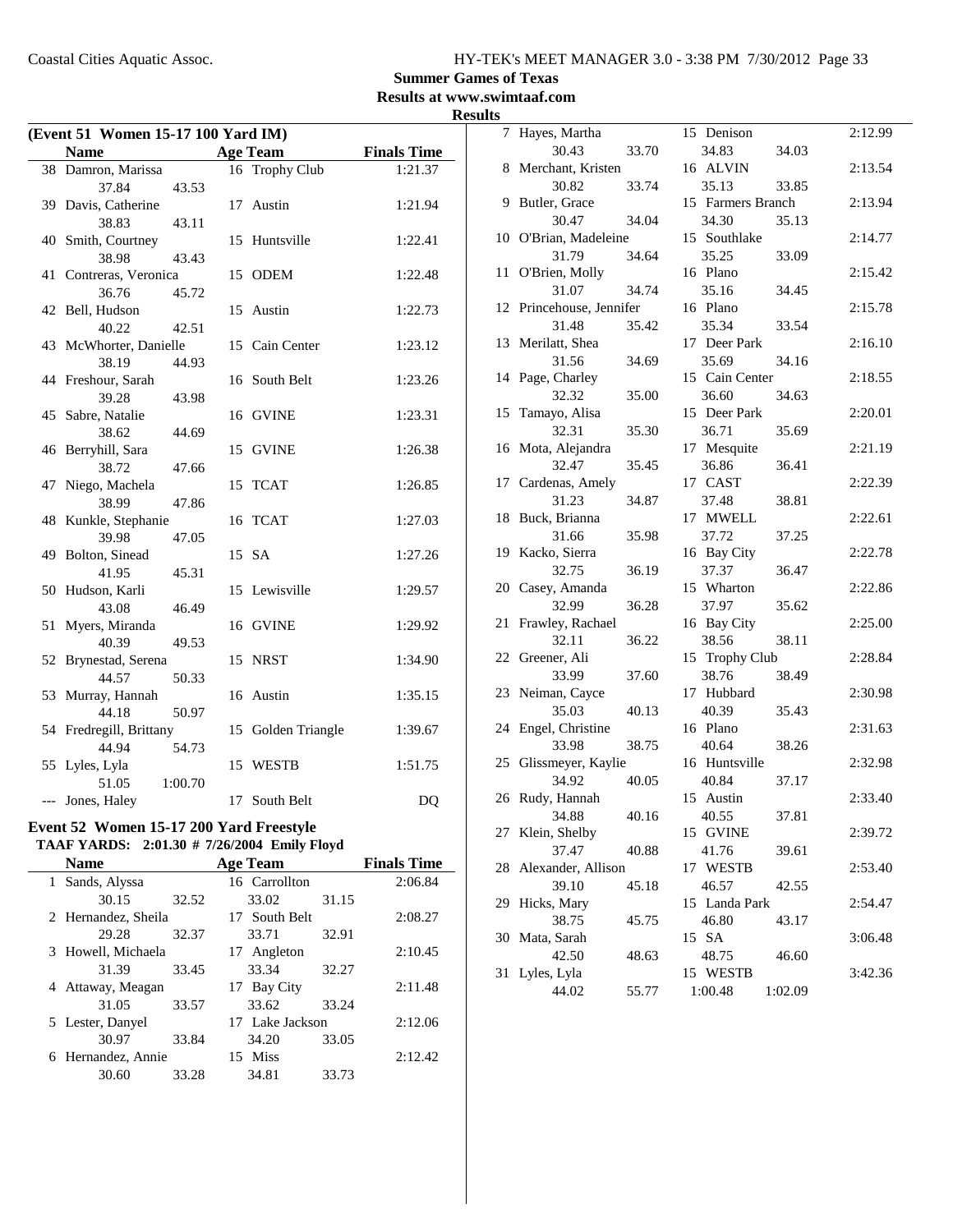**Summer Games of Texas**

### **Results at www.swimtaaf.com**

### **Results**

|    | Event 53 Girls 9-10 100 Yard Freestyle Relay<br>57.01 # 7/26/2003 Richmond/Rosenberg Team<br><b>TAAF YARDS:</b> |                                    |  |  |  |  |
|----|-----------------------------------------------------------------------------------------------------------------|------------------------------------|--|--|--|--|
|    | C Zamora, L Pitts, H Cutbirth, S Smith<br><b>Team</b>                                                           | <b>Relay</b><br><b>Finals Time</b> |  |  |  |  |
| 1  | Southlake                                                                                                       | 59.72<br>A                         |  |  |  |  |
|    | 1) Lilley, Madison 10                                                                                           | 2) Powell, Sara 10                 |  |  |  |  |
|    | 3) Voight, Reagan 9                                                                                             | 4) Etzelmiller, Kinzie 10          |  |  |  |  |
|    | 29.84<br>29.88                                                                                                  |                                    |  |  |  |  |
| 2  | R&R                                                                                                             | 1:00.24<br>A                       |  |  |  |  |
|    | 1) Gage, Sarita 10                                                                                              | 2) Wittig, Tarin 10                |  |  |  |  |
|    | 3) Jordan, Logan 9                                                                                              | 4) Garriga, Isabella 10            |  |  |  |  |
|    | 31.42<br>28.82                                                                                                  |                                    |  |  |  |  |
|    | 3 Frisco                                                                                                        | B<br>1:02.82                       |  |  |  |  |
|    | 1) Perry, Keely 10                                                                                              | 2) Sangalang, Nichola 10           |  |  |  |  |
|    | 3) Dock, Elizabeth 9                                                                                            | 4) Dobbins, Alexandra 10           |  |  |  |  |
|    | 30.73<br>32.09                                                                                                  |                                    |  |  |  |  |
|    | 4 Frisco                                                                                                        | 1:03.46<br>A                       |  |  |  |  |
|    | 1) Phillip, Megan 10                                                                                            | 2) Dye, Elizabeth 10               |  |  |  |  |
|    | 3) Kaster, Sophia 10                                                                                            | 4) Hammons, Hannah 9               |  |  |  |  |
|    | 31.15<br>32.31                                                                                                  |                                    |  |  |  |  |
|    | 5 FLMD                                                                                                          | A<br>1:03.96                       |  |  |  |  |
|    | 1) Hamilton, Lauren 9                                                                                           | 2) Kaminski, Harper 9              |  |  |  |  |
|    | 3) Heitschmidt, Kacey 10                                                                                        | 4) Wingard, Megan 10               |  |  |  |  |
|    | 33.09<br>30.87                                                                                                  |                                    |  |  |  |  |
|    | 6 Trophy Club                                                                                                   | 1:04.75<br>A                       |  |  |  |  |
|    | 1) Espinosa, Isabel 9                                                                                           | 2) Williamson, Madison 9           |  |  |  |  |
|    | 3) Blount, Hannah 9                                                                                             | 4) McKinnon, Skyler 10             |  |  |  |  |
|    | 34.34<br>30.41                                                                                                  |                                    |  |  |  |  |
|    | 7 VIC                                                                                                           | 1:05.72<br>A                       |  |  |  |  |
|    | 1) Cervantes, Cristina 9                                                                                        | 2) Kallman, Piper 10               |  |  |  |  |
|    | 3) Barker, Robin 9                                                                                              | 4) Desanno, Isabel 9               |  |  |  |  |
|    | 8 NAT                                                                                                           | A<br>1:05.89                       |  |  |  |  |
|    | 1) Ramirez, Ashley 10                                                                                           | 2) Garcia-Esparza, Peach 9         |  |  |  |  |
|    | 3) Jimenez, Camie 9                                                                                             | 4) Ferguson, Cynthia 9             |  |  |  |  |
|    | 33.54<br>32.35                                                                                                  |                                    |  |  |  |  |
|    | 9 Frisco                                                                                                        | C<br>1:06.75                       |  |  |  |  |
|    | 1) Barnes, Alexa 10                                                                                             | 2) Dickey, Caroline 10             |  |  |  |  |
|    | 3) Walters, Lexi 10                                                                                             | 4) Bergmann, Christine 10          |  |  |  |  |
|    | 33.54<br>33.21                                                                                                  |                                    |  |  |  |  |
|    | 10 CBA                                                                                                          | 1:06.99<br>Α                       |  |  |  |  |
|    | 1) Perez, Meadow 10                                                                                             | 2) Barraza, Amy 9                  |  |  |  |  |
|    | 3) Deleon, Caitlin 10                                                                                           | 4) Norwood, Kaitlyn 9              |  |  |  |  |
|    | 34.32<br>32.67                                                                                                  |                                    |  |  |  |  |
| 11 | Frisco                                                                                                          | 1:07.00<br>D                       |  |  |  |  |
|    | 1) Debes, Mary 10                                                                                               | 2) Fromm, Caroline 10              |  |  |  |  |
|    | 3) Campo, Alexis 10                                                                                             | 4) Cook, Hanna-Mary 10             |  |  |  |  |
|    | 34.69<br>32.31                                                                                                  |                                    |  |  |  |  |
|    | 12 Dripping Springs                                                                                             | A<br>1:07.11                       |  |  |  |  |
|    | 1) Faivre, Anna 10                                                                                              | 2) Gershon, Jorden 9               |  |  |  |  |
|    | 3) Villas, Addie Mae 10                                                                                         | 4) Akers, Molly 10                 |  |  |  |  |
|    | 33.94<br>33.17                                                                                                  |                                    |  |  |  |  |
| 13 | R&R                                                                                                             | B<br>1:07.95                       |  |  |  |  |
|    | 1) May, Kenedy 9                                                                                                | 2) Miller, Kate 10                 |  |  |  |  |
|    | 3) Tondera, Chloe 10                                                                                            | 4) Malit, Kelsie 9                 |  |  |  |  |
|    | 34.56<br>33.39                                                                                                  |                                    |  |  |  |  |
|    |                                                                                                                 |                                    |  |  |  |  |

| 14 | Carrollton                               | A                         | 1:08.15 |
|----|------------------------------------------|---------------------------|---------|
|    | 1) Edwards, Lauren 10                    | 2) McLean, Dakota 9       |         |
|    | 3) Braxton, Sydney 9                     | 4) Dillard, Rachel 9      |         |
|    | 34.46<br>33.69                           |                           |         |
| 15 | Boerne                                   | A                         | 1:08.57 |
|    | 1) Cox, Jessica 10                       | 2) Quinn, Sheldon 10      |         |
|    | 3) Mazock, Addison 9                     | 4) Slayton, Codey Noel 10 |         |
|    | 34.99<br>33.58                           |                           |         |
| 16 | Southlake                                | B                         | 1:08.89 |
|    | 1) Summitt, Elena 10                     | 2) Jezek, Devon 10        |         |
|    | 3) Brownfield, Grace 9                   | 4) Bockenfeld, Emme 10    |         |
|    | 33.73<br>35.16                           |                           |         |
| 17 | Golden Triangle                          | Α                         | 1:09.01 |
|    | 1) Weinbaum, Payton Ann 10               | 2) Weems, Torrie 9        |         |
|    | 3) McGrade, Zan 10                       | 4) Blaisdell, Ciara 10    |         |
|    | 34.30<br>34.71                           |                           |         |
| 18 | Angleton                                 | A                         | 1:09.23 |
|    | 1) Geerdes, Allison 10                   | 2) Garza, Skye 10         |         |
|    | 3) Foshee, Kiersten 10                   | 4) Ruiz, Ariana 10        |         |
|    | 34.34<br>34.89                           |                           |         |
| 19 | Frisco                                   | F                         | 1:10.70 |
|    | 1) McManus, Ella 10                      | 2) Kniering, Autumn 9     |         |
|    | 3) Bryant, Elle 9                        | 4) Colley, Nazareth 10    |         |
| 20 | 36.84<br>33.86<br>Lake Jackson           | A                         | 1:11.15 |
|    | 1) Thompson, Sloane 9                    | 2) Gambrel, Kathryn 9     |         |
|    | 3) Owens, Kandice 9                      | 4) Monical, Hallie 10     |         |
|    | 34.47<br>36.68                           |                           |         |
| 21 | <b>Trophy Club</b>                       | B                         | 1:11.20 |
|    | 1) Smith, Savannah 10                    | 2) Mostyn, Brianna 9      |         |
|    | 3) Campbell, Laney 10                    | 4) Taylor, Brooklyn 9     |         |
|    | 35.72<br>35.48                           |                           |         |
| 22 | Landa Park                               | А                         | 1:11.86 |
|    | 1) Garcia, Alana 9                       | 2) Hobbs, Jolene 9        |         |
|    | 3) Willett, Christine 9                  | 4) Koehn, Kaitlyn 10      |         |
|    | 34.88<br>36.98                           |                           |         |
| 23 | Hubbard                                  | A                         | 1:13.78 |
|    | 1) Gillham, Jaydyn 10                    | 2) Laseter, Emma 9        |         |
|    | 3) Garrett, Gabriella 9                  | 4) Ward, Rebecca 10       |         |
|    | 37.44<br>36.34                           |                           |         |
| 24 | Austin                                   | Α                         | 1:13.86 |
|    | 1) Randolph, Petula 10                   | 2) Williams, Gabbi 10     |         |
|    | 3) Graves, Natasha 10                    | 4) Bradsby, Jeannine 10   |         |
|    | 40.60<br>33.26                           |                           |         |
| 25 | Austin                                   | B                         | 1:15.91 |
|    | 1) Johnson, Retta 9                      | 2) Clements, Sarah 9      |         |
|    | 3) Berti, Bella 10                       | 4) Slater, Joanna 9       |         |
|    | 41.61<br>34.30                           |                           |         |
| 26 | SА                                       | Α                         | 1:16.07 |
|    | 1) McGuire, Jameelah 9                   | 2) Henderson, Davina 9    |         |
|    | 3) Pierce, Brooklyn 10<br>38.95<br>37.12 | 4) Orozco, Isabel 10      |         |
| 27 | Austin                                   | C                         | 1:22.84 |
|    | 1) Bickley, Loretta 9                    | 2) James, Chanyn 9        |         |
|    | 3) Koenig, Alley 10                      | 4) Alvarez, Chela 9       |         |
|    | 35.66<br>47.18                           |                           |         |
|    |                                          |                           |         |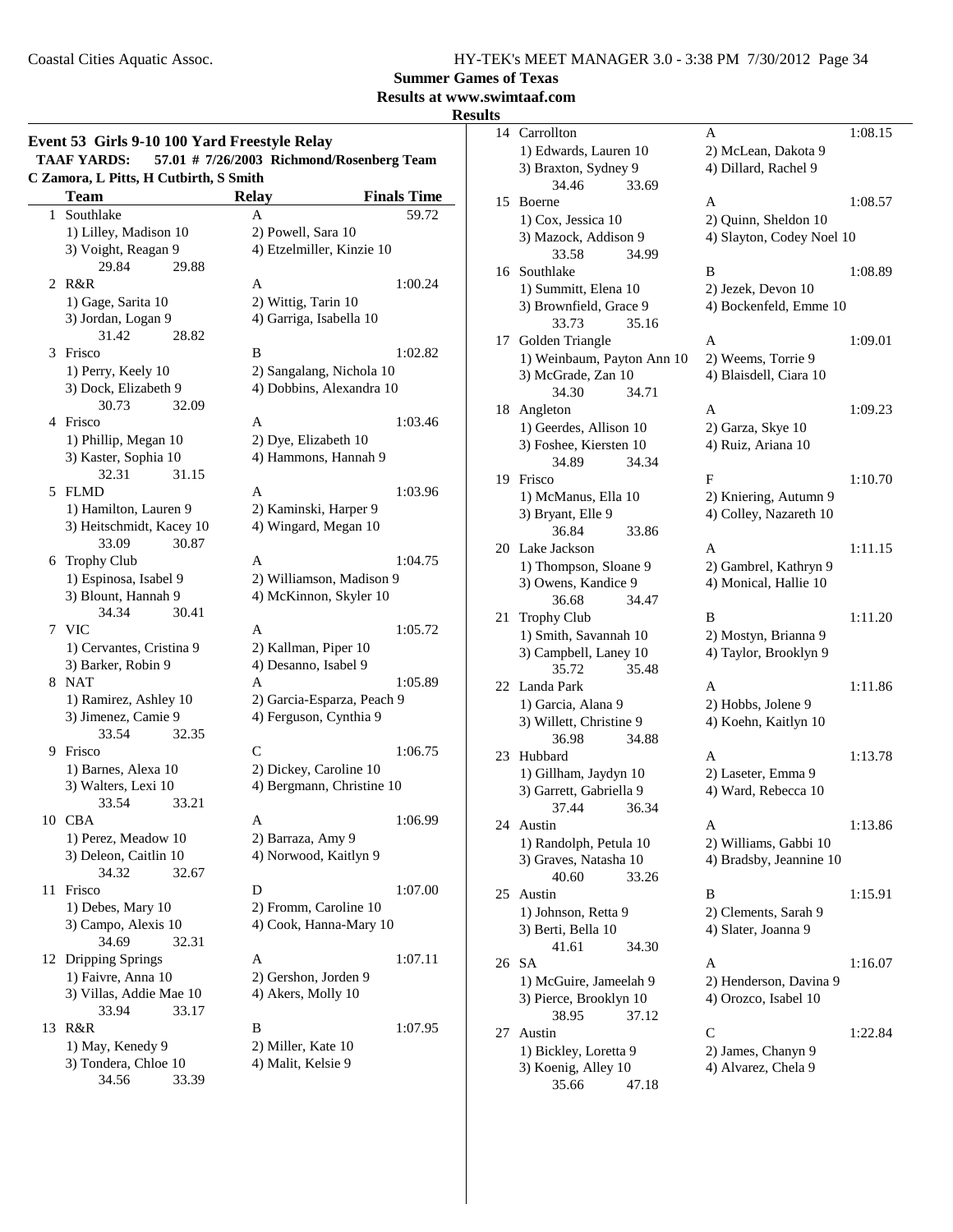| HY-TEK's MEET MANAGER 3.0 - 3:38 PM 7/30/2012 Page 35 |  |  |  |
|-------------------------------------------------------|--|--|--|
|-------------------------------------------------------|--|--|--|

**Results at www.swimtaaf.com**

**Results**

 $\overline{\phantom{0}}$ 

|    | (Event 53 Girls 9-10 100 Yard Freestyle Relay) |                          |                    |  |  |
|----|------------------------------------------------|--------------------------|--------------------|--|--|
|    | Team                                           | Relay                    | <b>Finals Time</b> |  |  |
|    | 28 Temple                                      | A                        | 1:25.01            |  |  |
|    | 1) Abel, Elli 9                                | 2) Jones, Allison 10     |                    |  |  |
|    | 3) Sanders, Autumn 9                           | 4) Lucas, Amy 9          |                    |  |  |
|    | 44.60<br>40.41                                 |                          |                    |  |  |
|    | 29 SA                                          | B                        | 1:26.80            |  |  |
|    | 1) Parrish, Vanity 9                           | 2) Herrera, Jestial 10   |                    |  |  |
|    | 3) Garza, Leeani 9                             | 4) Glover, Jailynn 9     |                    |  |  |
|    | 35.00<br>51.80                                 |                          |                    |  |  |
| 30 | <b>Miss</b>                                    | A                        | 1:30.30            |  |  |
|    | 1) Espinosa, Daniella 10                       | 2) Espinosa, Dayanara 10 |                    |  |  |
|    | 3) Garza, Kassandra 9                          | 4) Guerra, Destiny 9     |                    |  |  |
|    | 54.24<br>36.06                                 |                          |                    |  |  |

#### **Event 54 Women 15-17 200 Yard Freestyle Relay TAAF YARDS:** 1:42.01 # 7/26/2004 SouthBelt Area Swimteam **N Melenric, C Cunningham, J Thibodaux, K Kelly**

|   | <b>Team</b>            |       | <b>Relay</b>           |                                 | <b>Finals Time</b> |
|---|------------------------|-------|------------------------|---------------------------------|--------------------|
| 1 | <b>CBA</b>             |       | A                      |                                 | 1:48.26            |
|   | 1) Castro, Laura 16    |       | 2) Galvan, Amanda 16   |                                 |                    |
|   | 3) Prewit, Kristina 16 |       | 4) Kudlicki, Sierra 15 |                                 |                    |
|   | 26.96                  | 29.33 | 26.80                  | 25.17                           |                    |
| 2 | Lake Jackson           |       | A                      |                                 | 1:50.94            |
|   | 1) Perez, Catalina 15  |       | 2) Schaefer, Cierra 16 |                                 |                    |
|   | 3) Goff, Haley 17      |       | 4) Grey, Savannah 15   |                                 |                    |
|   | 27.46                  | 27.55 | 27.96                  | 27.97                           |                    |
| 3 | R&R                    |       | A                      |                                 | 1:52.11            |
|   | 1) Gaas, Emma 15       |       | 2) McGrath, Katy 15    |                                 |                    |
|   | 3) Soda, Toluse 16     |       |                        | 4) Hartensteiner, Ashley 16     |                    |
|   | 28.10                  | 28.88 | 27.66                  | 27.47                           |                    |
|   | 4 Bay City             |       | A                      |                                 | 1:52.19            |
|   | 1) Skinner, Haley 17   |       |                        | 2) Frawley, Rachael 16          |                    |
|   | 3) Attaway, Meagan 17  |       |                        | 4) Kacko, Sierra 16             |                    |
|   | 26.74                  | 30.47 | 27.59                  | 27.39                           |                    |
|   | 5 Deer Park            |       | A                      |                                 | 1:54.75            |
|   | 1) Saxton, Courtney 17 |       | 2) Vazquez, Angela 16  |                                 |                    |
|   | 3) Merilatt, Shea 17   |       | 4) Tamayo, Alisa 15    |                                 |                    |
|   | 26.93                  | 28.71 | 29.30                  | 29.81                           |                    |
| 6 | Frisco                 |       | A                      |                                 | 1:56.72            |
|   | 1) Bland, Mackenzie 15 |       | 2) Fogle, Brianna 15   |                                 |                    |
|   | 3) Beard, Amanda 15    |       | 4) Rodgers, Madie 15   |                                 |                    |
|   | 30.26                  | 28.29 | 30.49                  | 27.68                           |                    |
| 7 | Temple                 |       | A                      |                                 | 1:59.03            |
|   | 1) Bott, Tanya 15      |       |                        | 2) Dickson-Sullivan, Carleigh 1 |                    |
|   | 3) Arthur, Caroline 15 |       |                        | 4) Robinson, Colleen 16         |                    |
|   | 32.22                  | 28.21 | 31.03                  | 27.57                           |                    |
| 8 | South Belt             |       | A                      |                                 | 2:03.80            |
|   | 1) Freshour, Sarah 16  |       | 2) Jones, Haley 17     |                                 |                    |
|   | 3) Rivera, Alexa 16    |       |                        | 4) Hernandez, Sheila 17         |                    |
|   | 30.71                  | 30.63 | 35.41                  | 27.05                           |                    |
| 9 | <b>FLMD</b>            |       | A                      |                                 | 2:03.97            |
|   | 1) Bagrow, Sequoia 16  |       | 2) Wingard, Natalie 16 |                                 |                    |
|   | 3) Haas, Megan 17      |       | 4) Watson, Emily 16    |                                 |                    |
|   | 31.00                  | 34.09 | 31.65                  | 27.23                           |                    |

|    | 10 Cain Center            |       | A                        |                         | 2:04.79 |
|----|---------------------------|-------|--------------------------|-------------------------|---------|
|    | 1) Bartlett, Sydney 15    |       | 2) Contois, Paula Ann 16 |                         |         |
|    | 3) McWhorter, Danielle 15 |       |                          | 4) Page, Charley 15     |         |
|    | 29.88                     | 34.54 | 31.29                    | 29.08                   |         |
| 11 | Austin                    |       | B                        |                         | 2:05.52 |
|    | 1) Bell, Hudson 15        |       |                          | 2) Rudy, Hannah 15      |         |
|    | 3) Morgan, Kayli 16       |       |                          | 4) Carter, Shelby 15    |         |
|    | 33.02                     | 31.01 | 32.07                    | 29.42                   |         |
| 12 | <b>Trophy Club</b>        |       | $\mathsf{A}$             |                         | 2:06.22 |
|    | 1) Damron, Marissa 16     |       |                          | 2) Greener, Ali 15      |         |
|    | 3) Maijala, Shannon 16    |       |                          | 4) Henson, Emily 15     |         |
|    | 33.16                     | 31.06 | 32.18                    | 29.82                   |         |
|    | 13 Hubbard                |       | A                        |                         | 2:07.93 |
|    | 1) Speights, Mary 17      |       |                          | 2) Christian, Amanda 15 |         |
|    | 3) Garrett, Brianna 15    |       |                          | 4) Neiman, Cayce 17     |         |
|    | 30.81                     | 32.76 | 1:04.36                  |                         |         |
|    | 14 Landa Park             |       | A                        |                         | 2:08.64 |
|    | 1) Criddle, Charis 17     |       | 2) Duckworth, Devon 15   |                         |         |
|    | 3) Hicks, Mary 15         |       |                          | 4) Riordan, Sydney 15   |         |
|    | 31.97                     | 35.20 | 34.31                    | 27.16                   |         |
| 15 | Austin                    |       | $\mathsf{A}$             |                         | 2:09.00 |
|    | 1) Davis, Amy 15          |       |                          | 2) Rosier, Shannon 15   |         |
|    | 3) Brinckmann, Kaila 15   |       |                          | 4) Davis, Catherine 17  |         |
|    | 32.87                     | 33.10 | 32.53                    | 30.50                   |         |
|    | 16 GVINE                  |       | A                        |                         | 2:12.77 |
|    | 1) Sharp, Danielle 16     |       | 2) Myers, Miranda 16     |                         |         |
|    | 3) Sabre, Natalie 16      |       | 4) Butz, Sarah 16        |                         |         |
|    | 33.01                     | 36.46 | 32.98                    | 30.32                   |         |

#### **Event 55 Boys 6 & Under 100 Yard Freestyle Relay TAAF YARDS:** 1:32.18 # 8/7/2010 **Frisco**

**J Brousseau, C Cassano, L Fogle, P Urbine**

|              | $P100$ usseau, C Cassano, L Pogie, P Orbine |                        |                    |
|--------------|---------------------------------------------|------------------------|--------------------|
|              | Team                                        | <b>Relay</b>           | <b>Finals Time</b> |
| $\mathbf{1}$ | <b>Trophy Club</b>                          | A                      | 1:35.56            |
|              | 1) Smith, Parker 6                          | 2) Nickler, Nate 6     |                    |
|              | 3) Kumar, Alex 6                            | 4) Nickler, Matt 6     |                    |
|              | 49.16<br>46.40                              |                        |                    |
|              | 2 R&R                                       | A                      | 1:40.63            |
|              | 1) Sugawara, Connor 6                       | 2) Griffith, Zachary 6 |                    |
|              | 3) Gage, Spencer 5                          | 4) Sugawara, Ian 6     |                    |
|              | 48.39<br>52.24                              |                        |                    |
|              | 3 Southlake                                 | A                      | 1:55.39            |
|              | 1) Stuart, Nicholas 6                       | 2) Jezek, Preston 5    |                    |
|              | 3) O'Brian, Cole 6                          | 4) O'Brian, Jack 6     |                    |
|              | 54.10<br>1:01.29                            |                        |                    |
|              | 4 Landa Park                                | A                      | 1:58.90            |
|              | 1) Bryan, Caden 5                           | 2) Leal, Luke 6        |                    |
|              | 3) Liles, Ian 6                             | 4) Griffin, Cameron 6  |                    |
|              | 1:08.05<br>50.85                            |                        |                    |
| 5.           | Mesquite                                    | A                      | 2:03.31            |
|              | 1) Mangrum, Jace 5                          | 2) Stucky, Noah 6      |                    |
|              | 3) Thompson, Beau 5                         | 4) Cordero, Nicholas 5 |                    |
|              | 1:03.73<br>59.58                            |                        |                    |
| 6            | <b>ALICE</b>                                | A                      | 2:10.31            |
|              | 1) White-Farrell, Gage 4                    | 2) Munoz, Marco 5      |                    |
|              | 3) Vasquez, Marco 6                         | 4) Molina, Joaquin 6   |                    |
|              | 1:12.67<br>57.64                            |                        |                    |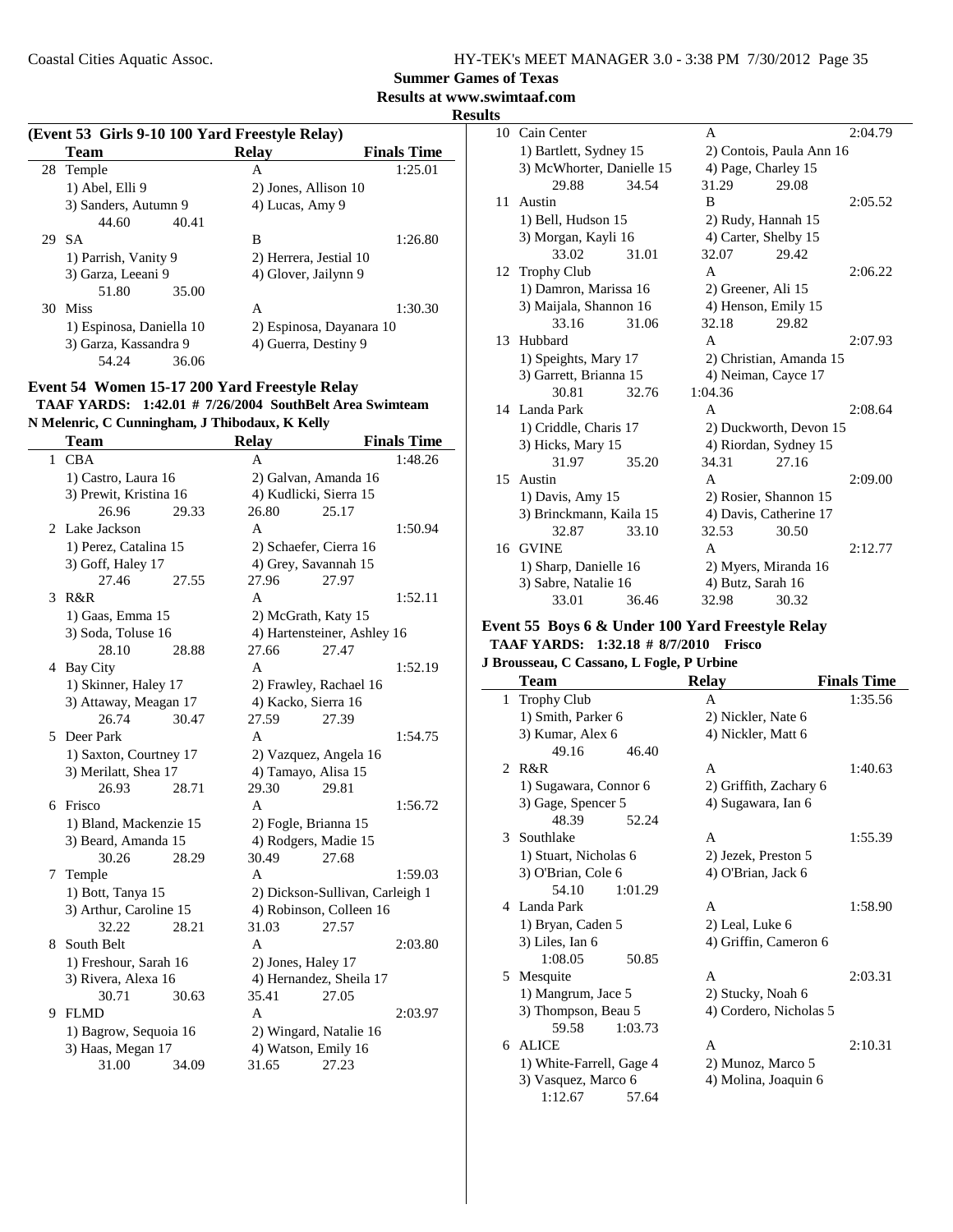**Summer Games of Texas**

**Results at www.swimtaaf.com**

|   | (Event 55 Boys 6 & Under 100 Yard Freestyle Relay) |                             |                    |             |
|---|----------------------------------------------------|-----------------------------|--------------------|-------------|
|   | Team                                               | <b>Relay</b>                | <b>Finals Time</b> |             |
|   | 7 Dripping Springs                                 | A                           | 2:16.15            |             |
|   | 1) Moody-Wood, Max 6                               | 2) Wills, Walt 5            |                    |             |
|   | 3) Carson, Chase 6                                 | 4) Dean, Grant 6            |                    | 1.          |
|   | 1:18.05<br>58.10                                   |                             |                    |             |
| 8 | Frisco                                             | A                           | 2:22.71            |             |
|   | 1) Strickler, Nathan 5                             | 2) Montgomery, Lawson 5     |                    |             |
|   | 3) Watson, Parker 5                                | 4) Hammons, Zachary 6       |                    | $1^{\circ}$ |
|   | 1:01.02<br>1:21.69                                 |                             |                    |             |
|   | --- Plano                                          | A                           | X1:46.38           |             |
|   | 1) Hinson, Bruce 6                                 | 2) Figueroa-Ramos, Marcus 5 |                    |             |
|   | 3) Bristol, Tyler 6                                | 4) Bristol, Clayton 6       |                    | 1.          |

#### **Event 56 Boys 8 & Under 100 Yard Medley Relay TAAF YARDS:** 1:17.93 # 7/1/1998 Lajac A

|   | <b>Team</b>                 |       | <b>Relay</b>            | <b>Finals Time</b> |
|---|-----------------------------|-------|-------------------------|--------------------|
|   | 1 Landa Park                |       | A                       | 1:19.08            |
|   | 1) McDonald, John 8         |       | 2) Beckman, Nate 8      |                    |
|   | 3) Pelicano, Luca 8         |       | 4) Peter, Kyle 7        |                    |
|   | 45.40                       | 33.68 |                         |                    |
|   | 2 Lake Jackson              |       | A                       | 1:20.60            |
|   | 1) Medina, Pablo 8          |       | 2) Trihus, Micah 8      |                    |
|   | 3) Kuhlman, Riley 8         |       | 4) Wang, Rich 7         |                    |
|   | 43.77                       | 36.83 |                         |                    |
|   | 3 PAST                      |       | A                       | 1:20.74            |
|   | 1) Spaeth, Kyler 8          |       | 2) Parsons, Miles 8     |                    |
|   | 3) McClelland, Ian 8        |       | 4) Ford, Dominic 8      |                    |
|   | 42.71                       | 38.03 |                         |                    |
|   | 4 Frisco                    |       | A                       | 1:22.83            |
|   | 1) Debes, Eric 8            |       | 2) Urbine, Preston 8    |                    |
|   | 3) Marshall, Grant 8        |       | 4) Roman, Andrew 7      |                    |
|   | 44.67                       | 38.16 |                         |                    |
|   | 5 Trophy Club               |       | A                       | 1:24.58            |
|   | 1) Carmody, Zephan 8        |       | 2) Zaharis, Andrew 8    |                    |
|   | 3) Carmody, Jarrod 8        |       | 4) Henson, Charlie 8    |                    |
|   | 48.82                       | 35.76 |                         |                    |
|   | 6 Golden Triangle           |       | A                       | 1:25.00            |
|   | 1) Barclay, Caine 8         |       | 2) White, Zachary 8     |                    |
|   | 3) Elgar, Keith 8           |       | 4) Billingsley, Josh 8  |                    |
|   | 45.62                       | 39.38 |                         |                    |
| 7 | R&R                         |       | A                       | 1:26.09            |
|   | 1) Boettcher, Kase 8        |       | 2) Wheeless, Sam 8      |                    |
|   | 3) Dzierzanowski, Matthew 8 |       | 4) Montgomery, Dereck 8 |                    |
|   | 48.42                       | 37.67 |                         |                    |
|   | 8 El Campo                  |       | Α                       | 1:28.22            |
|   | 1) Williams, Colby 7        |       | 2) Williams, Reid 8     |                    |
|   | 3) Jansky, Logan 7          |       | 4) Bures, Luke 6        |                    |
|   | 46.39                       | 41.83 |                         |                    |
|   | 9 Frisco                    |       | B                       | 1:30.37            |
|   | 1) Wujek, Mason 8           |       | 2) Walsh, Lucas 8       |                    |
|   | 3) Strickler, Daniel 8      |       | 4) Fogle, Luke 7        |                    |
|   | 46.87                       | 43.50 |                         |                    |
|   | 10 Frisco                   |       | C                       | 1:30.61            |
|   | 1) Carson, Jack 8           |       | 2) Dela Cruz, Jom Jom 8 |                    |
|   | 3) Beard, Matthew 8         |       | 4) Ahmuty, Joshua 7     |                    |
|   | 53.39                       | 37.22 |                         |                    |

| 11 | Austin                          | A                          | 1:31.29 |
|----|---------------------------------|----------------------------|---------|
|    | 1) Bond, Kenneth 8              | 2) Cimbala, Dylan 8        |         |
|    | 3) Arnold, Noah 8               | 4) Dike, William 8         |         |
|    | 54.58<br>36.71                  |                            |         |
|    | 12 ALICE                        | A                          | 1:38.58 |
|    | 1) Revilla, Tres 8              | 2) Sneed, Charles 8        |         |
|    | 3) Molina, Jaden 7              | 4) Gonzalez, Derrick 8     |         |
|    | 1:02.97<br>35.61                |                            |         |
| 13 | Frisco                          | D                          | 1:39.95 |
|    | 1) Phelps, Cannon 8             | 2) Campo, Sebastian 7      |         |
|    | 3) Davis, Joey 8                | 4) Michaels, Jonathan 7    |         |
|    | 55.12<br>44.83                  |                            |         |
|    | 14 Austin                       | $\mathsf{C}$               | 1:43.64 |
|    | 1) Gilbert-Cabaceira, Michael 8 | 2) Nuccitelli, Joseph 8    |         |
|    | 3) Nuccitelli, Alexander 8      | 4) Chuo, Henry 7           |         |
|    | 56.11<br>47.53                  |                            |         |
| 15 | Austin                          | B                          | 1:44.88 |
|    | 1) Davis, David 7               | 2) Mikell, Blake 7         |         |
|    | 3) Davis, Joshua 8              | 4) Erington, Timmy 6       |         |
|    | 55.13<br>49.75                  |                            |         |
|    | 16 GRNBY                        | A                          | 1:48.15 |
|    | 1) Conrad, Adam 7               | 2) Lillagore, William 7    |         |
|    | 3) Walters, Wyatt 8             | 4) Rodgers, Tyler Cole 6   |         |
|    | 55.82<br>52.33                  |                            |         |
| 17 | Keller                          | A                          | 1:50.02 |
|    | 1) Van Wormer, Colin 7          | 2) Blair, Carson 7         |         |
|    | 3) Boles, Taten 7               | 4) Palmer, Chase 8         |         |
|    | 56.05<br>53.97                  |                            |         |
|    | 18 WESTB                        | A                          | 2:12.61 |
|    | 1) Molo, Gabriel 8              | 2) McDonald, Christopher 7 |         |
|    | 3) Mims, Mason 7                | 4) Burkart, Orion 8        |         |
|    | 1:12.89<br>59.72                |                            |         |
|    | <b>Bay City</b>                 | A                          | DQ      |
|    | 1) Orsak, Nathan 8              | 2) Burris, Gavin 8         |         |
|    | 3) Rodriguez, Caleb 7           | 4) Allison, Clay 8         |         |

### **Event 57 Men 18 & Over 200 Yard Medley Relay TAAF YARDS:** 1:41.04 # 7/25/2009 West Houston Aquatic

**J Roberson, R Rucker, B Keith, B Roberson**

| Team                      |       | <b>Relay</b> |                          | <b>Finals Time</b> |
|---------------------------|-------|--------------|--------------------------|--------------------|
| 1 CBA                     |       | A            |                          | 1:40.80#           |
| 1) Stevens, Blake 27      |       |              | 2) Ortiz, Eddie 26       |                    |
| 3) Prewit, Christopher 19 |       |              | 4) Kainz, Caezar 20      |                    |
| 27.22                     | 27.31 | 24.26        | 22.01                    |                    |
| 2 Freeport                |       | A            |                          | 1:45.80            |
| 1) Rivera, Roel 23        |       |              | 2) Hughes, Chris 23      |                    |
| 3) Lara, Jordan 23        |       |              | 4) Hughes, Forrest 21    |                    |
| 26.03                     | 31.37 | 26.65        | 21.75                    |                    |
| 3 Trophy Club             |       | A            |                          | 1:46.89            |
| 1) Guthrie, Ryan 18       |       |              | 2) McKowen, Connor 18    |                    |
| 3) Eichenseer, Brad 21    |       |              | 4) Johnson, Kenneth 47   |                    |
| 25.51                     | 32.88 | 22.87        | 25.63                    |                    |
| 4 Golden Triangle         |       | A            |                          | 1:48.88            |
| 1) Mouton, Justin 19      |       |              | 2) Stockmann, Michael 20 |                    |
| 3) Stockmann, Chris 18    |       |              | 4) May, Austin 18        |                    |
| 27.81                     | 31.31 | 25.23        | 24.53                    |                    |
|                           |       |              |                          |                    |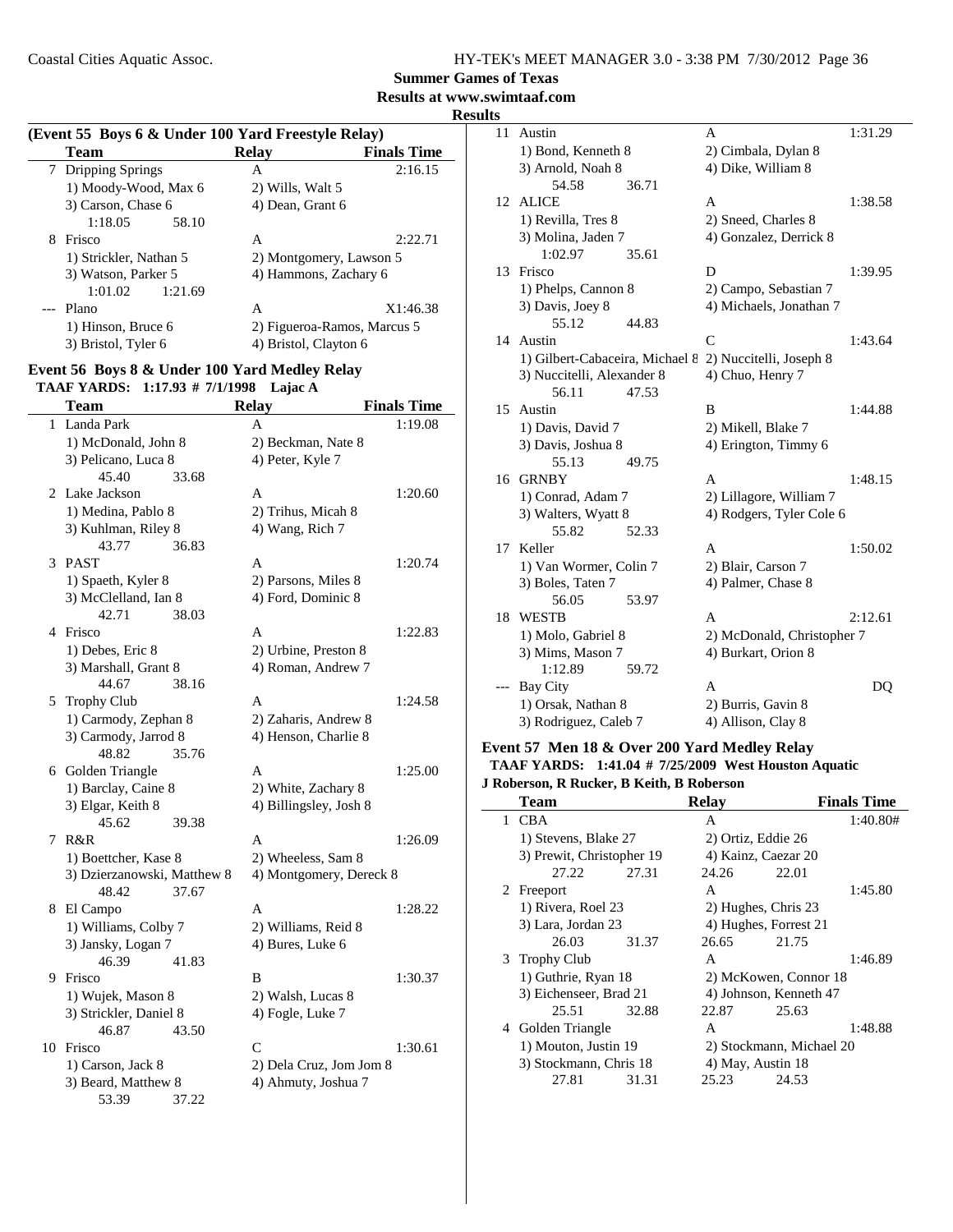| HY-TEK's MEET MANAGER 3.0 - 3:38 PM 7/30/2012 Page 37 |  |
|-------------------------------------------------------|--|
|-------------------------------------------------------|--|

**Event 59 Men 18-24 100 Yard Freestyle**

### **Summer Games of Texas**

#### **Results at www.swimtaaf.com**

**Results**

| (Event 57 Men 18 & Over 200 Yard Medley Relay) |  |  |  |  |
|------------------------------------------------|--|--|--|--|
|                                                |  |  |  |  |

|    | <b>Team</b>               |       | <b>Relay</b>              |       | <b>Finals Time</b> |
|----|---------------------------|-------|---------------------------|-------|--------------------|
| 5. | Frisco                    |       | A                         |       | 1:52.29            |
|    | 1) Johnson, Mike 53       |       | 2) Fugina, Zach 18        |       |                    |
|    | 3) McElheney, Ryan 19     |       | 4) Wharton, Joe 19        |       |                    |
|    | 32.41                     | 30.34 | 25.47                     | 24.07 |                    |
| 6  | <b>WESTB</b>              |       | A                         |       | 2:07.03            |
|    | 1) Guan, Leon 20          |       | 2) Mai, Tony 20           |       |                    |
|    | 3) Nguyen, Gunther 21     |       | 4) Smith, Rushed 21       |       |                    |
|    | 29.67                     | 37.20 | 31.98                     | 28.18 |                    |
| 7. | Dripping Springs          |       | A                         |       | 2:14.37            |
|    | 1) Newton, Christopher 39 |       | 2) Wills, Jason 40        |       |                    |
|    | 3) Bailey, David 39       |       | 4) Akers, James 49        |       |                    |
|    | 36.99                     | 36.74 | 30.38                     | 30.26 |                    |
| 8  | Landa Park                |       | $\mathsf{A}$              |       | 2:15.94            |
|    | 1) Bergquist, Eric 43     |       | 2) Bock, Travis 40        |       |                    |
|    | 3) Griffin, Greg 36       |       | 4) Riordan, Steve 52      |       |                    |
|    | 37.01                     | 40.68 | 27.83                     | 30.42 |                    |
| 9  | Landa Park                |       | B                         |       | 2:20.96            |
|    | 1) Peter, Eric 43         |       | 2) McDonald, Jr, Jimmy 52 |       |                    |
|    | 3) Beckman, Jeff 51       |       | 4) Duckworth, David 49    |       |                    |
|    | 34.85                     | 38.83 | 33.98                     | 33.30 |                    |

#### **Event 58 Boys 8 & Under 50 Yard Freestyle**

**TAAF YARDS:** 30.55 # 8/7/2010 David Johnston

|       | <b>Name</b>              |    | <b>Age Team</b>    | <b>Finals Time</b> |
|-------|--------------------------|----|--------------------|--------------------|
| 1     | McClelland, Ian          | 8  | <b>PAST</b>        | 34.94              |
| 2     | Boyd, Thomas             | 8  | <b>CBA</b>         | 35.20              |
| 3     | Urbine, Preston          | 8  | Frisco             | 35.47              |
| 4     | Woodley, Thomas          | 8  | Austin             | 36.13              |
| 5     | Peter, Kyle              | 7  | Landa Park         | 37.25              |
| 6     | Miller, Hunter           | 7  | <b>TCAT</b>        | 38.21              |
| 7     | Kerssies, Andrew         | 8  | <b>FLMD</b>        | 38.84              |
| 8     | Childress, Steven        | 8  | Austin             | 40.48              |
| 9     | Lugo, Jonah              | 8  | <b>TMST</b>        | 40.67              |
| 10    | Huffhines, Donivan       | 8  | Freeport           | 40.68              |
| $*11$ | Black, Aaron             | 8  | Angleton           | 41.08              |
| $*11$ | Orta, Nicholas           | 8  | Austin             | 41.08              |
| 13    | Deshmukh, Ansh           | 8  | Coppell            | 41.14              |
|       | 14 Allison, Clay         | 8  | Bay City           | 42.09              |
| 15    | Steffler, Samuel         | 7  | Garland            | 42.61              |
| 16    | Wille, Rickie            | 8  | Plano              | 43.52              |
| 17    | Bowers. V, Quint         | 7  | Landa Park         | 43.90              |
| 18    | Fogle, Luke              | 7  | Frisco             | 44.27              |
| 19    | Rocha, Emmanuel          |    | 8 Golden Triangle  | 44.77              |
|       | 20 Peterson, Dylan       | 8  | <b>TCAT</b>        | 46.21              |
| 21    | Fowers, Jackson          | 8. | Carrollton         | 48.53              |
| 22    | McIntyre, Mitchell James |    | 6 Sienna Plantatio | 49.71              |
| 23    | Carrillo, Trey           | 8  | Region 2 Unattac   | 51.16              |
|       | 24 Garza, Ashton         | 6  | Region 2 Unattac   | 51.50              |
|       | 25 Woodall, Beau         | 7  | Hubbard            | 54.09              |
|       | 26 Pena, Micah           | 8  | Dripping Springs   | 56.76              |
| 27    | Hernandez, Ivan          | 8  | <b>MCAL</b>        | 58.86              |
| 28    | McDonald, Christopher    | 7  | <b>WESTB</b>       | 59.81              |
| 29    | Burkart, Orion           | 8  | <b>WESTB</b>       | 1:00.25            |
| 30    | Ibbara, Claudio          | 8  | <b>SA</b>          | 1:19.67            |

| <b>TAAF YARDS:</b>   |       | 46.70 # 7/25/2009 Zach Interrante |                    |
|----------------------|-------|-----------------------------------|--------------------|
| <b>Name</b>          |       | <b>Age Team</b>                   | <b>Finals Time</b> |
| 1 Eichenseer, Brad   |       | 21 Trophy Club                    | 46.59#             |
| 22.88                | 23.71 |                                   |                    |
| 2 Armstrong, Cody    |       | 19 Lake Jackson                   | 48.28              |
| 23.15                | 25.13 |                                   |                    |
| 3 Stockmann, Chris   |       | 18 Golden Triangle                | 48.50              |
| 23.37                | 25.13 |                                   |                    |
| 4 McElheney, Ryan    |       | 19 Frisco                         | 52.54              |
| 25.01                | 27.53 |                                   |                    |
| 5 Lowe, Tate         |       | 18 Wharton                        | 52.56              |
| 24.39                | 28.17 |                                   |                    |
| 6 Jacks, Jeremy      |       | 19 R&R                            | 52.95              |
| 25.52                | 27.43 |                                   |                    |
| 7 Adame, Taylor      |       | 18 CAST                           | 53.02              |
| 25.71                | 27.31 |                                   |                    |
| 8 Farrow, Blaze      |       | 18 PAC                            | 53.51              |
| 25.66                | 27.85 |                                   |                    |
| 9 Blegen, Jake       |       | 20 West Houston Aqu               | 53.91              |
| 25.43                | 28.48 |                                   |                    |
| 10 Lerma, Alex       |       | 19 MCAL                           | 56.17              |
| 27.09                | 29.08 |                                   |                    |
| 11 Seale, JP         |       | 19 South Belt                     | 56.26              |
| 27.60                | 28.66 |                                   |                    |
| 12 Barnes, Mathew    |       | 18 Cain Center                    | 56.46              |
| 26.41                | 30.05 |                                   |                    |
| 13 Williams, Matt    |       | 24 MWELL                          | 57.12              |
| 27.11                | 30.01 |                                   |                    |
| 14 Christian, John   |       | 18 Hubbard                        | 57.91              |
| 27.16                | 30.75 |                                   |                    |
| 15 Anthony, Jonathon |       | 18 VIC                            | 1:01.23            |
| 28.93                | 32.30 |                                   |                    |
| 16 Brim, Colton      |       | 18 Hubbard                        | 1:04.98            |

#### **Event 60 Men 25-29 100 Yard Freestyle**

**TAAF YARDS:** 52.38 # 7/30/2011 Dustin Hamilton

| <b>Name</b>    | Age Team | <b>Finals Time</b> |
|----------------|----------|--------------------|
| 1 Ortiz, Eddie | 26 CBA   | 51.57#             |
| 25.12          | 26.45    |                    |

### **Event 60 Men 35-39 100 Yard Freestyle**

### **TAAF YARDS:** 1:05.11 # 7/30/2011 Jason Wills

| <b>Name</b>             |         | <b>Age Team</b> | <b>Finals Time</b> |
|-------------------------|---------|-----------------|--------------------|
| 1 Griffin, Greg         |         | 36 Landa Park   | 54.29#             |
| 25.92                   | 28.37   |                 |                    |
| 2 Ikbal, Kairyl         |         | 36 TCAT         | 57.42#             |
| 27.36                   | 30.06   |                 |                    |
| 3 Bromfield, Jeff       |         | 37 Lewisville   | 59.34#             |
| 28.59                   | 30.75   |                 |                    |
| 4 Lowak, Jay            |         | 36 Trophy Club  | 1:03.08#           |
| 30.35                   | 32.73   |                 |                    |
| 5 Adauto, Pete          |         | 37 TCAT         | 1:06.37            |
| 30.17                   | 36.20   |                 |                    |
| Benavidez, Michael<br>6 |         | 35 SA           | 1:50.25            |
| 49.13                   | 1:01.12 |                 |                    |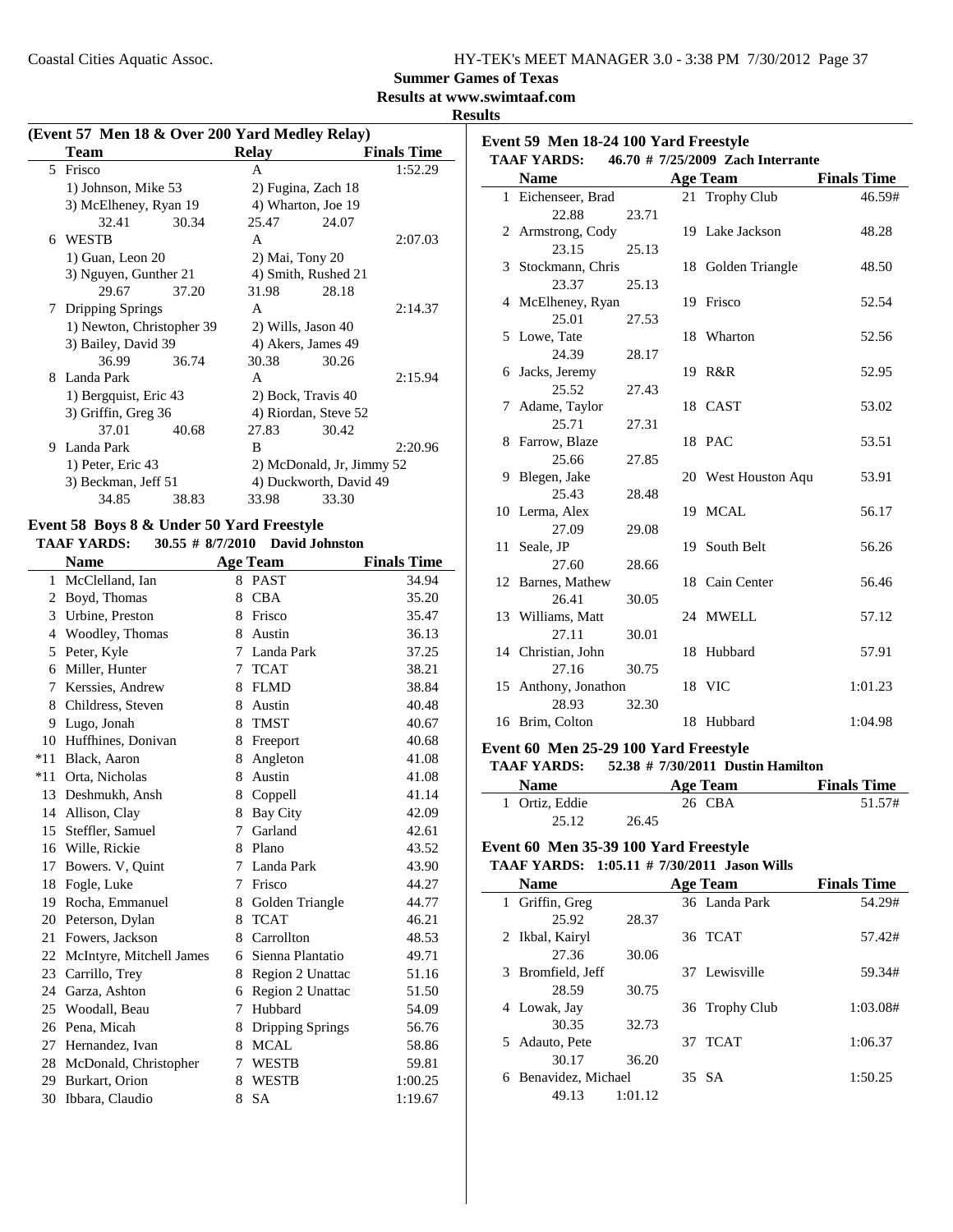L.

 $\overline{\phantom{a}}$ 

### **Summer Games of Texas**

### **Results at www.swimtaaf.com**

#### **Results**

 $\overline{a}$ 

| Event 61 Men 40-44 100 Yard Freestyle |                |       |                     |                    |  |  |
|---------------------------------------|----------------|-------|---------------------|--------------------|--|--|
|                                       | <b>Name</b>    |       | Age Team            | <b>Finals Time</b> |  |  |
|                                       | 1 Garner, Todd |       | 42 GRNBY            | 1:02.20            |  |  |
|                                       | 28.93          | 33.27 |                     |                    |  |  |
|                                       | 2 Wills, Jason |       | 40 Dripping Springs | 1:03.65            |  |  |
|                                       | 30.61          | 33.04 |                     |                    |  |  |

### **Event 61 Men 45-49 100 Yard Freestyle**

#### **TAAF YARDS:** 55.30 # 7/30/2011 Paul Kula

| <b>Name</b>      | Age Team |  |               | <b>Finals Time</b> |
|------------------|----------|--|---------------|--------------------|
| 1 Lenz, David    |          |  | 48 Lewisville | 57.54              |
| 27.39            | 30.15    |  |               |                    |
| 2 Doyle, Michael |          |  | 48 Plano      | 59.19              |
| 28.84            | 30.35    |  |               |                    |

#### **Event 61 Men 50-54 100 Yard Freestyle**

| <b>Name</b>      |       | Age Team       | <b>Finals Time</b> |
|------------------|-------|----------------|--------------------|
| 1 Wood, Steve    |       | 52 Weatherford | 51.48              |
| 24.76            | 26.72 |                |                    |
| 2 Winstead, John |       | 51 Trophy Club | 1:10.63            |
| 34.14            | 36.49 |                |                    |
| 3 Riordan, Steve |       | 52 Landa Park  | 1:17.34            |
| 35.82            | 41.52 |                |                    |

#### **Event 61 Men 55-59 100 Yard Freestyle TAAF YARDS: 1:50.64 # Robert Kelly 7/30/2011**

|                 |         | $1.1111$ $1.11111$ , $1.1001011$ , $1.100111011$ , $1.0000110110111$ |                    |
|-----------------|---------|----------------------------------------------------------------------|--------------------|
| <b>Name</b>     |         | Age Team                                                             | <b>Finals Time</b> |
| 1 Hayes, Ted    |         | 57 Denison                                                           | 1:06.94#           |
| 31.64           | 35.30   |                                                                      |                    |
| 2 Kelly, Robert |         | 58 South Belt                                                        | 2:00.43            |
| 52.61           | 1:07.82 |                                                                      |                    |

#### **Event 62 Boys 6 & Under 25 Yard Backstroke TAAF YARDS:** 23.93 # 7/30/2011 Hunter Miller

|    | Name                     |    | <b>Age Team</b>    | <b>Finals Time</b> |
|----|--------------------------|----|--------------------|--------------------|
| 1  | Devillier, Andrew        | 6  | Plano              | 22.74#             |
| 2  | Dollins, Eli             | 6  | R4UNA              | 22.99#             |
| 3  | Kumar, Alex              | 6  | <b>Trophy Club</b> | 23.31#             |
| 4  | Bures, Luke              | 6  | El Campo           | 23.96              |
| 5  | Boulton, Ulysses         | 6  | Austin             | 24.59              |
| 6  | Aranda, Ethan            | 6  | R&R                | 24.70              |
| 7  | Stunz, Hunter            | 6  | <b>PAST</b>        | 25.25              |
| 8  | McIntyre, Mitchell James | 6  | Sienna Plantatio   | 25.37              |
| 9  | Mann, Dylan              | 5. | <b>VIC</b>         | 25.79              |
| 10 | Goudeau, Cannon          | 6  | Wharton            | 25.91              |
| 11 | Brister, Creece          | 6  | Stephenville       | 26.17              |
| 12 | Stanley, Ethan           | 6  | <b>Boerne</b>      | 26.32              |
| 13 | Morales, Joe             | 6  | Denton             | 26.38              |
| 14 | Disney, Chance           | 6  | Carrollton         | 26.68              |
| 15 | Moody-Wood, Max          | 6  | Dripping Springs   | 27.97              |
| 16 | Nickler, Matt            | 6  | <b>Trophy Club</b> | 28.23              |
| 17 | Erington, Timmy          | 6  | Austin             | 28.37              |
| 18 | Boman, Daniel            | 5  | Hubbard            | 28.40              |
| 19 | Richard, Walter          | 6  | Austin             | 28.59              |
| 20 | Thomas, Kaden            | 6  | <b>ALVIN</b>       | 28.62              |
| 21 | Molina, Joaquin          | 6  | <b>ALICE</b>       | 30.19              |
| 22 | Hilton, Max              | 6  | Plano              | 30.91              |
| 23 | Rios, Martin             | 6  | West Houston Aqu   | 31.22              |

|  | 24 Wolf, Lance        | 6 Boerne           | 31.27 |
|--|-----------------------|--------------------|-------|
|  | 25 Bognar, Sulivan    | 6 West Houston Aqu | 31.53 |
|  | 26 Strickler, Nathan  | 5 Frisco           | 34.60 |
|  | 27 Montgomery, Lawson | 5 Frisco           | 36.21 |
|  | 28 Mims, Brandon      | 6 WESTB            | 44.20 |
|  | --- Hook, Konnor      | 6 Hubbard          | DO    |
|  | --- Bristol, Clayton  | 6 Plano            | DO    |
|  |                       |                    |       |

#### **Event 63 Boys 8 & Under 25 Yard Backstroke**

#### **TAAF YARDS:** 17.17 # 7/1/1999 Derek Loebbecke

|                 | <b>Name</b>                 |               | <b>Age Team</b>    | <b>Finals Time</b> |
|-----------------|-----------------------------|---------------|--------------------|--------------------|
|                 | 1 Ikbal, Kaleb              | 8             | <b>TCAT</b>        | 19.23              |
|                 | 2 Black, Abel               | 8             | Angleton           | 19.75              |
| 3               | Wohlschlegel, James         |               | 8 FAST             | 19.79              |
|                 | 4 Elgar, Keith              |               | 8 Golden Triangle  | 19.91              |
| 5               | Loya, Ivan                  |               | 8 EP 17            | 20.62              |
|                 | 6 Baxter, Grant             | 8             | Stephenville       | 20.63              |
| $7\phantom{.0}$ | Wille, Rickie               | 8             | Plano              | 20.90              |
| 8               | Kuhlman, Riley              |               | 8 Lake Jackson     | 21.26              |
|                 | 9 Brousseau, Jack           |               | 8 Frisco           | 21.27              |
|                 | 10 Chase, Akun              |               | 8 FAST             | 21.36              |
| 11              | Bognar, Montgomery          | 7             | West Houston Aqu   | 21.58              |
|                 | 12 Walters, Matthew         |               | 8 GRNBY            | 21.66              |
|                 | 13 Carmody, Zephan          | 8             | <b>Trophy Club</b> | 21.89              |
|                 | 14 Taylor, Keith            | 8             | Coast              | 22.04              |
|                 | 15 Foster, Dylan            |               | 8 West of the Braz | 22.22              |
|                 | 16 Strickler, Daniel        |               | 8 Frisco           | 22.32              |
| $*17$           | Saint Lo, Giancarlo         |               | 8 EP 17            | 22.50              |
|                 | *17 Ramsey, Dylan           |               | 8 West Houston Aqu | 22.50              |
|                 | 19 Scholes, Jonathan        | 8             | <b>SA</b>          | 22.53              |
|                 | 20 Hartnauer, Joshua        | $\tau$        | Cain Center        | 22.62              |
| 21              | Braunholz, Ian              | 7             | <b>VIC</b>         | 22.79              |
|                 | 22 Hensley, David           | 8             | <b>ALVIN</b>       | 22.90              |
|                 | 23 Gower, Micheal           | 8             | <b>MCAL</b>        | 23.19              |
|                 | 24 Fowers, Jackson          |               | 8 Carrollton       | 23.57              |
|                 | 25 Boulton, Santiago        |               | 8 Austin           | 23.90              |
| 26              | Johnson, Daniel             |               | 8 Austin           | 24.08              |
|                 | 27 Galloway, Nicolas        | 7             | <b>FLMD</b>        | 24.15              |
|                 | 28 Wolf, Brock              | 8             | Boerne             | 24.41              |
|                 | 29 Gilbert-Cabaceira, Tiago | $\mathcal{I}$ | Austin             | 24.62              |
|                 | 30 Debes, Eric              |               | 8 Frisco           | 24.66              |
|                 | 31 Dean, Joe                |               | 8 Dripping Springs | 25.20              |
|                 | 32 Bowers. V, Quint         | $7^{\circ}$   | Landa Park         | 25.26              |
|                 | 33 Ramirez, Alexandro       | 7             | LAJO               | 25.86              |
|                 | 34 Hernandez, Ivan          | 8             | <b>MCAL</b>        | 26.46              |
|                 | 35 Adams, Nick              | 8             | <b>SA</b>          | 27.67              |
|                 | 36 Kime, R.J.               | 7             | West Houston Aqu   | 27.89              |
|                 | 37 Chambliss, Cooper        | 8             | Temple             | 28.47              |
| 38              | Gonzalez, Benjamin          | 8             | Palestine          | 30.54              |

#### **Event 64 Men 18-24 50 Yard Backstroke**

#### **TAAF YARDS:** 24.09 # 8/7/2010 Cameron Carlysle

| <b>Name</b>         | Age Team           | <b>Finals Time</b> |
|---------------------|--------------------|--------------------|
| 1 Rivera, Roel      | 23 Freeport        | 25.59              |
| 2 Guthrie, Ryan     | 18 Trophy Club     | 25.68              |
| 3 Mouton, Justin    | 19 Golden Triangle | 27.27              |
| 4 Anthony, Jonathon | 18 VIC             | 27.94              |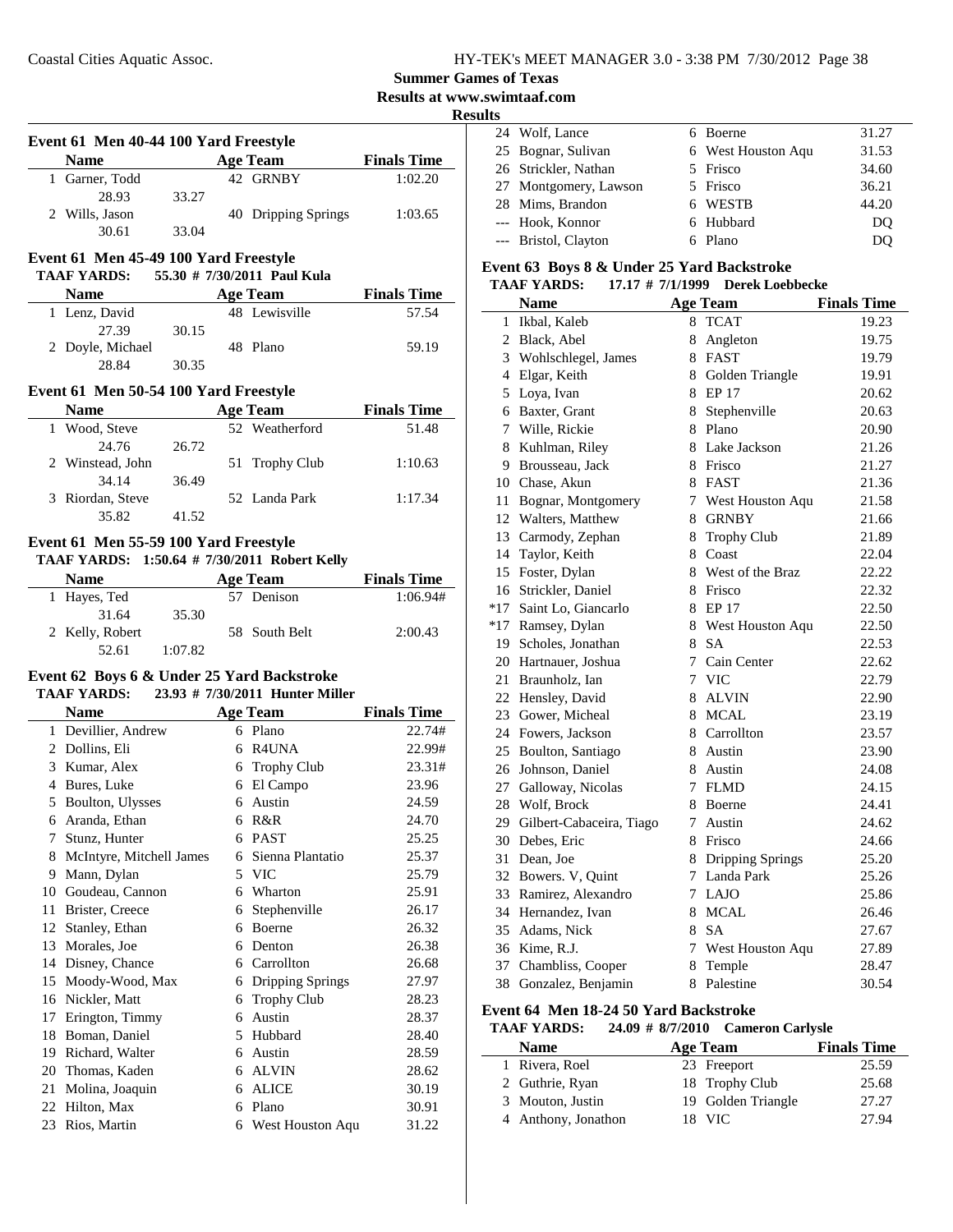#### **Summer Games of Texas Results at www.swimtaaf.com**

**Results**

| (Event 64 Men 18-24 50 Yard Backstroke)              |                                                   |                             |
|------------------------------------------------------|---------------------------------------------------|-----------------------------|
| <b>Name</b>                                          | <b>Age Team</b>                                   | <b>Finals Time</b>          |
| 5 Kade, Brad                                         | 19 GRNBY                                          | 29.15                       |
| 6 Morin, Sean                                        | 18 VIC                                            | 29.22                       |
| 7 Holden, Bobby                                      | 21 R&R                                            | 29.25                       |
| 8 Carlson, Jon                                       | 19 Weatherford                                    | 29.89                       |
| 9 Farrow, Blaze                                      | 18 PAC                                            | 30.27                       |
| 10 Baker, Jared                                      | 21 Golden Triangle                                | 30.28                       |
| 11 May, Austin                                       | 18 Golden Triangle                                | 30.81                       |
| 12 Lerma, Alex                                       | 19 MCAL                                           | 30.93                       |
| 13 Ortiz, Brian                                      | 20 CBA                                            | 32.83                       |
| Event 65 Men 25-29 50 Yard Backstroke                |                                                   |                             |
| TAAF YARDS:                                          | 32.68 # 7/30/2011 Jeffrey Pardee                  |                             |
| <b>Name</b>                                          | <b>Age Team</b>                                   | <b>Finals Time</b>          |
| Stevens, Blake<br>1                                  | 27 CBA                                            | 26.96#                      |
| Event 65 Men 30-34 50 Yard Backstroke                |                                                   |                             |
|                                                      |                                                   |                             |
| Name                                                 | <b>Age Team</b><br>31 Wharton                     | <b>Finals Time</b><br>29.50 |
| 1 Barbee, Jonathan                                   |                                                   | 44.96                       |
| 2 Castle, Tye Michael                                | 33 GRNBY                                          |                             |
| Event 65 Men 35-39 50 Yard Backstroke                |                                                   |                             |
| TAAF YARDS: 32.18 # 7/30/2011 Bryan Hohne            |                                                   |                             |
| <b>Name</b>                                          | <b>Age Team</b>                                   | <b>Finals Time</b>          |
| 1 Mauk, Derrick                                      | 35 South Belt                                     | 28.53#                      |
| 2 Ikbal, Kairyl                                      | 36 TCAT                                           | 29.55#                      |
| 3 Bailey, David                                      | 39 Dripping Springs                               | 32.16#                      |
| 4 Newton, Christopher                                | 39 Dripping Springs                               | 37.09                       |
| TAAF YARDS:<br><b>Name</b>                           | 28.48 # 7/30/2011 Jaime Powell<br><b>Age Team</b> | <b>Finals Time</b>          |
| 1 White, Scott                                       | 42 Golden Triangle                                | 30.70                       |
| 2 Peter, Eric                                        | 43 Landa Park                                     | 34.30                       |
| 3 Bergquist, Eric                                    | 43 Landa Park                                     | 36.67                       |
| 4 Medigovich, Robert                                 | 43 Frisco                                         | 38.43                       |
| 5 Garner, Todd                                       | 42 GRNBY                                          | 38.74                       |
| 6 Campbell, Greg                                     | 42 GRNBY                                          | 42.59                       |
| Event 66 Men 45-49 50 Yard Backstroke                |                                                   |                             |
| TAAF YARDS: 44.42 # 7/30/2011 Tim Hampton            |                                                   |                             |
| <b>Name</b>                                          | <b>Age Team</b>                                   | <b>Finals Time</b>          |
| 1 Powell, Jaime                                      | 45 Mesquite                                       | 28.57#                      |
| 2 Gilbert, Eric                                      | 48 Austin                                         | 48.23                       |
|                                                      |                                                   |                             |
| Event 66 Men 50-54 50 Yard Backstroke                |                                                   |                             |
| Name<br>1 Wood, Steve                                | <b>Age Team</b><br>52 Weatherford                 | <b>Finals Time</b><br>26.03 |
|                                                      |                                                   |                             |
| Event 66 Men 60-64 50 Yard Backstroke<br><b>Name</b> | <b>Age Team</b>                                   | <b>Finals Time</b>          |
| 1 Robson, Willy                                      | 60 Cain Center                                    | 55.36                       |
| Event 67 Boys 8 & Under 25 Yard Breaststroke         |                                                   |                             |
| TAAF YARDS: 19.00 # 7/1/1997 Dylan Brandt            |                                                   |                             |
| <b>Name</b>                                          | <b>Age Team</b>                                   | <b>Finals Time</b>          |
| 1 Walters, Matthew                                   | 8 GRNBY                                           | 20.60                       |
| 2 Loya, Ivan                                         |                                                   |                             |
|                                                      | 8 EP 17                                           | 20.76                       |

|       | 4 Parsons, Miles          | 8 | <b>PAST</b>      | 21.38 |
|-------|---------------------------|---|------------------|-------|
| 5     | Ikbal, Kaleb              | 8 | <b>TCAT</b>      | 21.76 |
|       | 6 Burt, Brendan           | 8 | Belterra         | 22.52 |
| 7     | Fojtik, Ryan              | 8 | West of the Braz | 22.71 |
| 8     | Hartnauer, Joshua         | 7 | Cain Center      | 22.92 |
| 9     | Nunley, Ross              | 8 | <b>VIC</b>       | 23.35 |
| 10    | White, Zachary            | 8 | Golden Triangle  | 23.45 |
| 11    | Beckman, Nate             | 8 | Landa Park       | 23.53 |
|       | 12 Wheeless, Sam          | 8 | R&R              | 23.56 |
| 13    | Slayton, Ryder            | 8 | Boerne           | 24.27 |
|       | 14 Ramsey, Dylan          | 8 | West Houston Aqu | 24.43 |
|       | 15 Walsh, Lucas           | 8 | Frisco           | 24.46 |
| 16    | Dela Cruz, Jom Jom        | 8 | Frisco           | 24.49 |
| 17    | Brousseau, Jack           | 8 | Frisco           | 24.51 |
|       | 18 Nguyen, Joseph         | 8 | Golden Triangle  | 24.80 |
|       | *19 Redman, Calvin        | 8 | Austin           | 25.03 |
|       | *19 Spaeth, Kyler         | 8 | <b>PAST</b>      | 25.03 |
| 21    | Gilbert-Cabaceira, Michae | 8 | Austin           | 25.12 |
|       | 22 Karri, Yash            | 8 | Coppell          | 26.06 |
|       | 23 Scholes, Jonathan      | 8 | <b>SA</b>        | 26.23 |
| 24    | Stone, Cameron            | 7 | West Houston Aqu | 26.60 |
| 25    | Bognar, Montgomery        | 7 | West Houston Aqu | 26.77 |
|       | 26 Creason, Christian     | 7 | Coppell          | 27.46 |
| 27    | Coghlan, Hayden           | 8 | Frisco           | 27.81 |
| 28    | Taylor, Keith             | 8 | Coast            | 28.18 |
|       | 29 Creason, Corban        | 8 | Coppell          | 28.30 |
|       | 30 Adams, Nick            | 8 | <b>SA</b>        | 28.85 |
| 31    | Trigo, Eric               | 8 | Edinburg         | 28.92 |
| 32    | Saint Lo, Giancarlo       | 8 | EP 17            | 31.68 |
|       | 33 Garza, Luis            | 8 | <b>MCAL</b>      | 35.85 |
| $---$ | Hohnadel, Ethan           | 6 | <b>HARL</b>      | DQ    |
|       |                           |   |                  |       |

#### **Event 68 Men 18-24 50 Yard Breaststroke TAAF YARDS: 27.74 # Joshua Pena 7/25/2009**

| іллі ілішэ.<br>$21.77$ $\pi$ $112.7200$ $\sigma$ dositual cha |                     |    |                    |                    |  |
|---------------------------------------------------------------|---------------------|----|--------------------|--------------------|--|
|                                                               | <b>Name</b>         |    | Age Team           | <b>Finals Time</b> |  |
| 1                                                             | Prewit, Christopher |    | 19 CBA             | 28.33              |  |
| 2                                                             | Mankus, Nick        | 18 | Keller             | 28.45              |  |
| 3                                                             | Fugina, Zach        | 18 | Frisco             | 29.53              |  |
| 4                                                             | O'Connell, Patrick  | 18 | <b>TMST</b>        | 30.56              |  |
| 5                                                             | Mai, Tony           | 20 | <b>WESTB</b>       | 31.30              |  |
| 6                                                             | Hughes, Chris       | 23 | Freeport           | 31.42              |  |
| 7                                                             | Stockmann, Michael  | 20 | Golden Triangle    | 31.86              |  |
| 8                                                             | Farrow, Blaze       | 18 | <b>PAC</b>         | 32.55              |  |
| 9                                                             | Barnes, Mathew      | 18 | Cain Center        | 32.89              |  |
| 10                                                            | Wayne, Ted          | 20 | Mesquite           | 32.98              |  |
| 11                                                            | Morin, Sean         | 18 | <b>VIC</b>         | 33.01              |  |
|                                                               | 12 Cross, Zack      | 18 | Golden Triangle    | 33.70              |  |
| 13                                                            | Nguyen, Gunther     | 21 | WESTB              | 33.76              |  |
| 14                                                            | McKowen, Connor     | 18 | <b>Trophy Club</b> | 33.98              |  |
| 15                                                            | Williams, Matt      | 24 | <b>MWELL</b>       | 34.24              |  |
| 16                                                            | Wilson, Matt        | 18 | <b>SA</b>          | 35.08              |  |
| 17                                                            | Smith, Rushed       | 21 | WESTB              | 35.32              |  |
|                                                               |                     |    |                    |                    |  |

### **Event 69 Men 25-29 50 Yard Breaststroke**

### **TAAF YARDS:** 28.14 # 7/30/2011 Eddie Ortiz<br>Name Age Team **Name Age Team Finals Time**

| гчанне         | А2С теаш | тинав типе |
|----------------|----------|------------|
| 1 Ortiz, Eddie | 26 CBA   | 28.55      |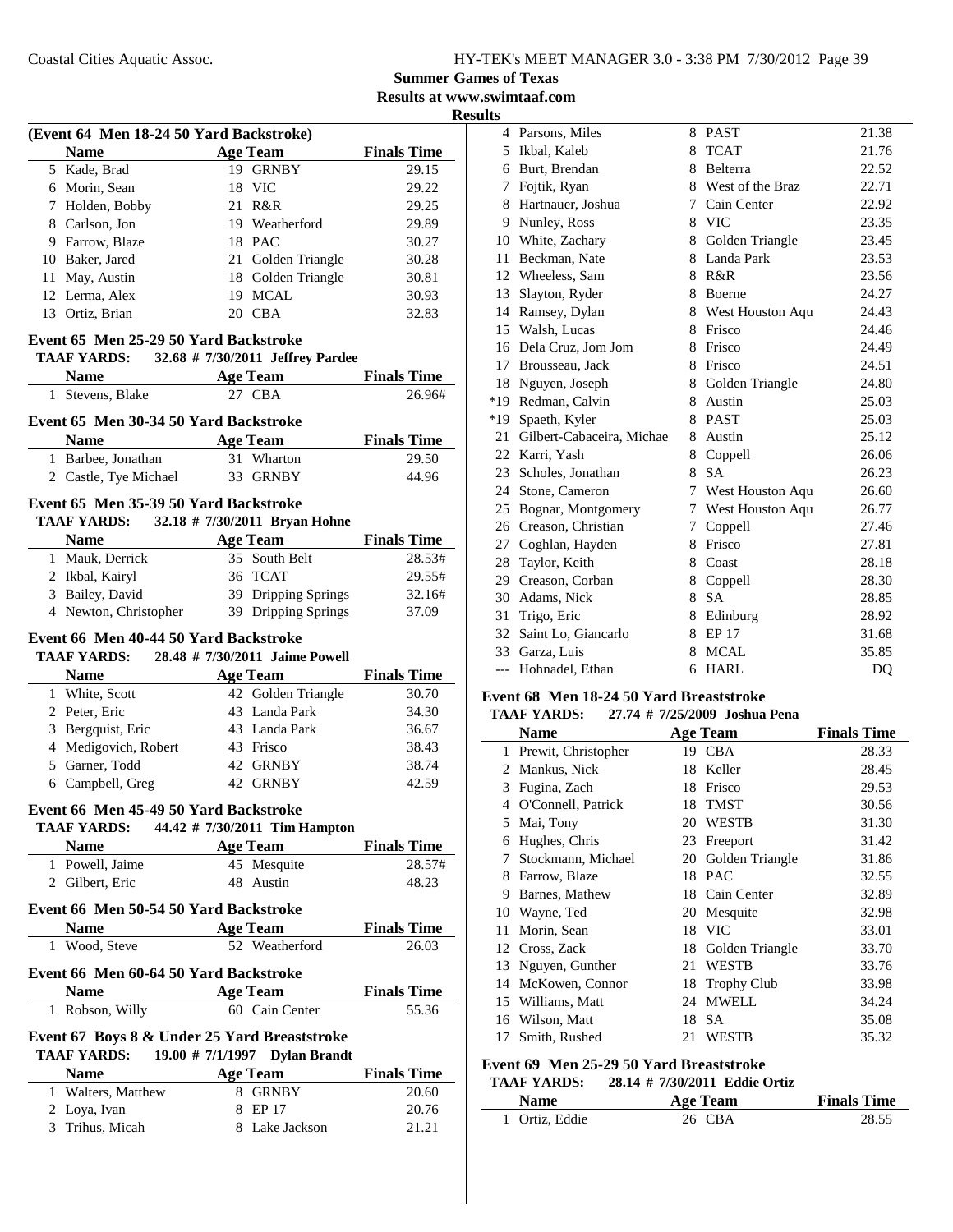### **Soumary** German Street

#### **Results at www.swimtaaf.com Results**

|                                                               |                 |                                       | <b>Summer Game</b>       |
|---------------------------------------------------------------|-----------------|---------------------------------------|--------------------------|
|                                                               |                 |                                       | <b>Results at www.sv</b> |
|                                                               |                 |                                       |                          |
| (Event 69 Men 25-29 50 Yard Breaststroke)                     |                 |                                       |                          |
| <b>Name</b>                                                   |                 | Age Team Finals Time                  |                          |
| 2 Ford, Dustin                                                |                 | 27 Region 7 Unattac<br>26 Weatherford | 33.87                    |
| 3 Sievert, Tyler                                              |                 |                                       | 35.30                    |
| Event 69 Men 30-34 50 Yard Breaststroke                       |                 |                                       |                          |
| <b>TAAF YARDS:</b>                                            |                 | 38.08 # 7/30/2011 Aaron Levine        |                          |
| <b>Name</b>                                                   |                 | Age Team                              | <b>Finals Time</b>       |
| 1 Barbee, Jonathan                                            |                 | 31 Wharton                            | 33.28#                   |
| 2 Levine, Aaron                                               |                 | 33 Austin                             | 36.54#                   |
| 3 Kaminski, Ben                                               |                 | 30 TCAT                               | 36.71#                   |
| 4 Castle, Tye Michael                                         |                 | 33 GRNBY                              | 37.23#                   |
| Event 69 Men 35-39 50 Yard Breaststroke                       |                 |                                       |                          |
| TAAF YARDS: 34.57 # 7/30/2011 John Kast                       |                 |                                       |                          |
| <b>Name</b>                                                   |                 | <b>Age Team</b>                       | <b>Finals Time</b>       |
| 1 Bromfield, Jeff                                             |                 | 37 Lewisville                         | 32.93#                   |
| 2 Thompson, Drake                                             |                 | 38 Landa Park                         | 35.87                    |
| 3 Lowak, Jay                                                  |                 | 36 Trophy Club                        | 53.58                    |
|                                                               |                 |                                       |                          |
| Event 70 Men 40-44 50 Yard Breaststroke<br><b>TAAF YARDS:</b> |                 | 33.81 # 7/30/2011 Paul Liston         |                          |
| <b>Name</b>                                                   |                 | <b>Age Team</b>                       | <b>Finals Time</b>       |
| 1 Thompson, Rick                                              |                 | 42 Mesquite                           | 36.44                    |
| 2 Wills, Jason                                                |                 | 40 Dripping Springs                   | 37.31                    |
| 3 Garner, Todd                                                |                 | 42 GRNBY                              | 37.38                    |
| 4 Bock, Travis                                                |                 | 40 Landa Park                         | 37.65                    |
| 5 Medigovich, Robert                                          |                 | 43 Frisco                             | 41.49                    |
|                                                               |                 |                                       |                          |
|                                                               |                 |                                       |                          |
| Event 70 Men 45-49 50 Yard Breaststroke                       |                 |                                       |                          |
| TAAF YARDS: 30.80 # 7/30/2011 Jim Waterman                    |                 |                                       |                          |
| <b>Name</b>                                                   |                 | <b>Age Team</b>                       | <b>Finals Time</b>       |
| 1 Buonanno, Charles                                           |                 | 47 Frisco                             | 31.46                    |
| 2 Johnson, Kenneth                                            |                 | 47 Trophy Club                        | 34.56                    |
| 3 Schwartz, Kirk                                              |                 | 45 R&R                                | 35.04                    |
| 4 Doyle, Michael                                              |                 | 48 Plano                              | 35.50                    |
| 5 Akers, James                                                |                 | 49 Dripping Springs                   | 36.43                    |
| 6 Gilbert, Eric                                               |                 | 48 Austin                             | 47.59                    |
| Event 70 Men 50-54 50 Yard Breaststroke                       |                 |                                       |                          |
| TAAF YARDS:                                                   |                 | 41.72 # 7/30/2011 Jeff Beckman        |                          |
| <b>Name</b>                                                   |                 | <b>Age Team</b>                       | <b>Finals Time</b>       |
| 1 Wood, Steve                                                 |                 | 52 Weatherford                        | 30.44#                   |
| 2 McDonald, Jr, Jimmy                                         |                 | 52 Landa Park                         | 38.54#                   |
| 3 Winstead, John                                              |                 | 51 Trophy Club                        | 39.06#                   |
| Event 70 Men 55-59 50 Yard Breaststroke                       |                 |                                       |                          |
| TAAF YARDS: 45.65 # 7/30/2011 Robert Kelly                    |                 |                                       |                          |
|                                                               |                 |                                       | <b>Finals Time</b>       |
| Name $\qquad \qquad$<br>1 Kelly, Robert                       |                 | <b>Age Team</b><br>58 South Belt      | 46.57                    |
|                                                               |                 |                                       |                          |
| Event 70 Men 60-64 50 Yard Breaststroke                       |                 |                                       |                          |
| <b>Name</b>                                                   | <b>Age Team</b> |                                       | <b>Finals Time</b>       |
| 1 Robson, Willy                                               |                 | 60 Cain Center                        | 53.26                    |
| Event 71 Boys 8 & Under 25 Yard Butterfly                     |                 |                                       |                          |
| <b>TAAF YARDS:</b>                                            |                 | 15.48 # 7/27/2003 Corey Nix           |                          |
| <b>Name</b>                                                   |                 | <b>Age Team</b>                       | <b>Finals Time</b>       |
| 1 Boyd, Thomas                                                |                 | 8 CBA                                 | 17.72                    |

| 3     | Pelicano, Luca  | 8 | Landa Park         | 19.10 |
|-------|-----------------|---|--------------------|-------|
| 4     | Carmody, Jarrod | 8 | <b>Trophy Club</b> | 19.60 |
| 5     | Kuhlman, Riley  | 8 | Lake Jackson       | 19.65 |
| 6     | Arnold, Noah    | 8 | Austin             | 19.69 |
| 7     | Foster, Dylan   | 8 | West of the Braz   | 19.74 |
| 8     | Miller, Hunter  | 7 | <b>TCAT</b>        | 21.53 |
| 9     | Molina, Jaden   | 7 | ALICE              | 21.82 |
| 10    | McDonald, John  | 8 | Landa Park         | 21.84 |
| 11    | Marshall, Grant | 8 | Frisco             | 22.21 |
| 12    | Bay, Justin     | 8 | Deer Park          | 22.63 |
| 13    | Parsons, Miles  | 8 | <b>PAST</b>        | 22.69 |
| 14    | Beard, Matthew  | 8 | Frisco             | 22.72 |
| 15    | Dollins, Eli    | 6 | R4UNA              | 22.82 |
| 16    | Baxter, Grant   | 8 | Stephenville       | 23.21 |
| 17    | Burt, Brendan   | 8 | Belterra           | 23.30 |
| 18    | Maestas, Jason  | 8 | Mesquite           | 23.42 |
| 19    | Deshmukh, Ansh  | 8 | Coppell            | 23.95 |
| 20    | Arcayna, sam    | 7 | Frisco             | 27.40 |
| 21    | Davis, Joey     | 8 | Frisco             | 27.75 |
| 22    | Flores, Pablo   | 6 | Denison            | 28.42 |
| 23    | Redman, Calvin  | 8 | Austin             | 28.69 |
| *24   | Seidel, River   | 8 | Landa Park         | 29.64 |
| $*24$ | Stone, Cameron  | 7 | West Houston Aqu   | 29.64 |
| $---$ | Burkart, Orion  | 8 | <b>WESTB</b>       | DQ    |
|       |                 |   |                    |       |

#### **Event 72 Men 18-24 50 Yard Butterfly**

#### **TAAF YARDS:** 23.38 # 8/7/2010 Forrest Hughes

|    | <b>Name</b>         |    | <b>Age Team</b>    | <b>Finals Time</b> |
|----|---------------------|----|--------------------|--------------------|
|    | 1 Mankus, Nick      |    | 18 Keller          | 23.99              |
| 2  | Armstrong, Cody     | 19 | Lake Jackson       | 24.68              |
| 3  | Prewit, Christopher | 19 | <b>CBA</b>         | 24.71              |
| 4  | Kainz, Caezar       | 20 | <b>CBA</b>         | 24.78              |
| 5  | Guthrie, Ryan       | 18 | <b>Trophy Club</b> | 24.99              |
| 6  | Mouton, Justin      | 19 | Golden Triangle    | 25.58              |
| 7  | McElheney, Ryan     | 19 | Frisco             | 25.86              |
| 8  | Jacks, Jeremy       | 19 | R&R                | 26.51              |
| 9  | Kade, Brad          | 19 | <b>GRNBY</b>       | 26.66              |
| 10 | Farrow, Blaze       | 18 | <b>PAC</b>         | 27.45              |
| 11 | Toledo, Rigoberto   | 18 | Lewisville         | 27.60              |
| 12 | Mai, Tony           | 20 | <b>WESTB</b>       | 27.66              |
| 13 | Holden, Bobby       | 21 | R&R                | 27.70              |
| 14 | Lara, Jordan        | 23 | Freeport           | 27.75              |
| 15 | O'Connell, Patrick  | 18 | <b>TMST</b>        | 28.10              |
| 16 | Howard, Landon      | 24 | South Belt         | 28.18              |
| 17 | Morin, Sean         | 18 | <b>VIC</b>         | 28.25              |
| 18 | Lowe, Forrest       | 19 | Huntsville         | 28.60              |
| 19 | May, Austin         | 18 | Golden Triangle    | 28.89              |
| 20 | Cross, Zack         | 18 | Golden Triangle    | 29.65              |
| 21 | Brim, Colton        | 18 | Hubbard            | 30.50              |
| 22 | Smith, Rushed       | 21 | <b>WESTB</b>       | 32.37              |

#### **Event 73 Men 25-29 50 Yard Butterfly**

#### TAAF YARDS: 25.36 # 7/30/2011 Eddie Ortiz

| <b>Name</b>      | Age Team            | <b>Finals Time</b> |
|------------------|---------------------|--------------------|
| 1 Ortiz, Eddie   | 26 CBA              | 26.02              |
| 2 Owen, Jared    | 25 West Houston Aqu | 29.62              |
| 3 Sievert, Tyler | 26 Weatherford      | 33.77              |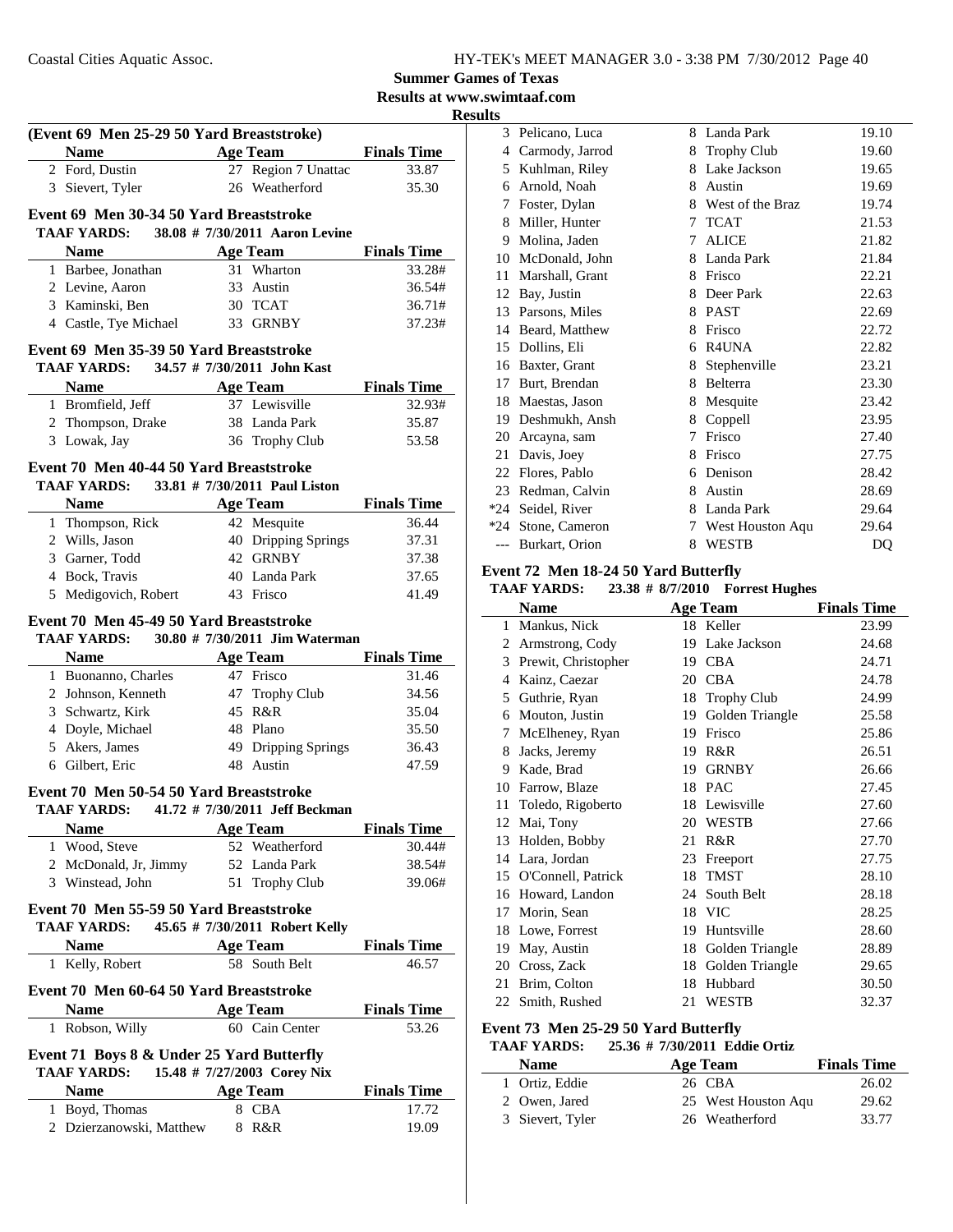**Summer Games of Texas**

**Results at www.swimtaaf.com**

**Results**

|    | Event 73 Men 30-34 50 Yard Butterfly<br>TAAF YARDS: 26.20 # 7/30/2011 Jonathan Barbee |   |                           |                    |
|----|---------------------------------------------------------------------------------------|---|---------------------------|--------------------|
|    | Name Age Team Finals Time                                                             |   |                           |                    |
|    | 1 Barbee, Jonathan                                                                    |   | 31 Wharton                | 26.24              |
|    | 2 Seidel, Nick                                                                        |   | 34 Landa Park             | 29.70              |
|    | 3 Kaminski, Ben                                                                       |   | 30 TCAT                   | 32.56              |
|    | 4 Castle, Tye Michael                                                                 |   | 33 GRNBY                  | 46.73              |
|    | Event 73 Men 35-39 50 Yard Butterfly                                                  |   |                           |                    |
|    | TAAF YARDS: 28.34 # 7/30/2011 John Kast                                               |   |                           |                    |
|    | <b>Name</b><br><b>Example 2 Age Team</b>                                              |   |                           | <b>Finals Time</b> |
|    | 1 Mauk, Derrick                                                                       |   | 35 South Belt             | 27.27#             |
|    | 2 Thompson, Drake 38 Landa Park                                                       |   |                           | 31.76              |
|    | 3 Rose, Darrell                                                                       |   | 37 Huntsville             | 36.87              |
|    | Event 74 Men 40-44 50 Yard Butterfly                                                  |   |                           |                    |
|    | TAAF YARDS: 26.48 # 7/30/2011 Jaime Powell<br><b>Name</b>                             |   |                           | <b>Finals Time</b> |
|    | 1 Peter, Eric                                                                         |   |                           | 31.53              |
|    | <b>Age Team</b><br>ic a 43 Landa Park<br>Fodd 42 GRNBY<br>2 Garner, Todd              |   |                           | 33.39              |
|    |                                                                                       |   |                           |                    |
|    | Event 74 Men 45-49 50 Yard Butterfly<br>TAAF YARDS: 28.08 # 7/30/2011 Jim Waterman    |   |                           |                    |
|    | Name Age Team                                                                         |   |                           | <b>Finals Time</b> |
|    | 1 Powell, Jaime                                                                       |   | 45 Mesquite               | 27.40#             |
|    | 2 Doyle, Michael                                                                      |   | 48 Plano                  | 28.42              |
|    | 3 Johnson, Kenneth 47 Trophy Club                                                     |   |                           | 30.94              |
|    | 4 Lenz, David                                                                         |   | 48 Lewisville             | 31.42              |
|    | TAAF YARDS: 35.03 # 7/30/2011 Jeff Beckman<br><b>Name</b>                             |   | <b>Example 2 Age Team</b> | <b>Finals Time</b> |
|    | 1 Peterson, Gary 50 Boerne                                                            |   |                           | 25.22#             |
|    |                                                                                       |   | 52 Weatherford            | 25.67#             |
|    | 2 Wood, Steve<br>3 Brock, Clay<br>4 Beckman, Jeff                                     |   | 51 Cain Center            | 27.91#             |
|    |                                                                                       |   | 51 Landa Park             | 33.60#             |
|    | Event 75 Boys 6 & Under 25 Yard Freestyle<br>TAAF YARDS: 17.99 # 8/7/2010 Kaleb Ikbal |   |                           |                    |
|    | Name                                                                                  |   | Age Team                  | <b>Finals Time</b> |
| 1  | Dollins, Eli                                                                          |   | 6 R4UNA                   | 19.78              |
|    | 2 Bures, Luke                                                                         | 6 | El Campo                  | 19.85              |
|    | 3 Goudeau, Cannon                                                                     | 6 | Wharton                   | 20.08              |
|    | 4 Rodgers, Tyler Cole                                                                 |   | 6 GRNBY                   | 20.22              |
|    | 5 Stunz, Hunter                                                                       |   | 6 PAST                    | 20.38              |
|    | 6 McIntyre, Mitchell James                                                            |   | 6 Sienna Plantatio        | 20.62              |
| 7  | Nickler, Matt                                                                         |   | 6 Trophy Club             | 20.80              |
| 8  | Brister, Creece                                                                       | 6 | Stephenville              | 21.23              |
|    | 9 Boulton, Ulysses                                                                    | 6 | Austin                    | 21.93              |
|    | 10 Neireiter, Andrew                                                                  |   | 5 Golden Triangle         | 23.15              |
| 11 | Erington, Timmy                                                                       | 6 | Austin                    | 23.34              |
|    | 12 Dike, Harrison                                                                     | 6 | Austin                    | 23.64              |
|    | 13 Boman, Daniel                                                                      |   | 5 Hubbard                 | 23.76              |
|    | 14 Garza, Ashton                                                                      |   | 6 Region 2 Unattac        | 23.90              |
|    | 15 Devillier, Andrew                                                                  |   | 6 Plano                   | 23.94              |
|    |                                                                                       |   |                           |                    |
|    | 16 Hammons, Zachary                                                                   |   | 6 Frisco                  | 24.15              |
| 17 | Flores, Pablo                                                                         | 6 | Denison                   | 24.38              |

| w  |                    |   |                    |       |
|----|--------------------|---|--------------------|-------|
| 19 | Griffin, Cameron   |   | 6 Landa Park       | 25.05 |
|    | 20 Disney, Chance  |   | 6 Carrollton       | 26.09 |
|    | 21 Rios, Martin    |   | 6 West Houston Agu | 26.15 |
|    | 22 Hinson, Bruce   | 6 | Plano              | 27.01 |
|    | 23 Mims, Brandon   | 6 | <b>WESTB</b>       | 27.49 |
|    | 24 Stanley, Ethan  | 6 | <b>Boerne</b>      | 27.67 |
|    | 25 Young, Grant    | 6 | - VIC              | 27.80 |
|    | 26 Bryan, Caden    |   | 5 Landa Park       | 28.00 |
|    | 27 Bognar, Sulivan |   | 6 West Houston Agu | 28.04 |
|    | 28 Bristol, Tyler  | 6 | Plano              | 29.59 |
|    | 29 Hohnadel, Ethan | 6 | HARL               | 33.24 |
|    | 30 Hook, Konnor    | 6 | Hubbard            | 41.52 |
| 31 | Cantu, Rigoberto   | 6 | MCAL               | 45.02 |
|    |                    |   |                    |       |

### **Event 76 Boys 8 & Under 25 Yard Freestyle**

#### **TAAF YARDS: 14.76 # J.D. Scott 7/1/1998**

|       | <b>Name</b>            |                 | <b>Age Team</b>         | <b>Finals Time</b> |
|-------|------------------------|-----------------|-------------------------|--------------------|
| 1     | Urbine, Preston        | 8               | Frisco                  | 15.84              |
|       | 2 Orsak, Nathan        | 8               | <b>Bay City</b>         | 15.90              |
| 3     | Walters, Matthew       |                 | 8 GRNBY                 | 16.05              |
| 4     | Boyd, Thomas           |                 | 8 CBA                   | 16.10              |
| 5     | Loya, Ivan             |                 | 8 EP 17                 | 16.34              |
| 6     | Burris, Gavin          |                 | 8 Bay City              | 16.90              |
| 7     | Bognar, Montgomery     | 7               | West Houston Aqu        | 17.03              |
| 8     | Kerssies, Andrew       | 8               | <b>FLMD</b>             | 17.08              |
| *9    | Jansky, Logan          | 7               | El Campo                | 17.18              |
| *9    | Peter, Kyle            | 7               | Landa Park              | 17.18              |
| 11    | Henson, Charlie        | 8               | <b>Trophy Club</b>      | 17.23              |
|       | 12 Scrivner, Preston   | 8               | <b>Trophy Club</b>      | 17.35              |
|       | 13 Wohlschlegel, James | 8               | FAST                    | 17.39              |
| 14    | Driscoll, Cael         | 7               | Golden Triangle         | 17.44              |
| 15    | Burt, Brendan          | 8               | Belterra                | 17.67              |
|       | 16 Roman, Andrew       | 7               | Frisco                  | 17.88              |
| 17    | Galloway, Nicolas      | 7               | <b>FLMD</b>             | 18.07              |
| 18    | Maestas, Jason         | 8               | Mesquite                | 18.10              |
|       | 19 Childress, Steven   | 8               | Austin                  | 18.16              |
|       | 20 Wille, Rickie       | 8               | Plano                   | 18.18              |
| 21    | Bay, Justin            | 8               | Deer Park               | 18.23              |
|       | 22 Hartnauer, Joshua   | 7               | Cain Center             | 18.54              |
|       | *23 Ramsey, Dylan      | 8               | West Houston Aqu        | 18.60              |
| $*23$ | McDonald, John         |                 | 8 Landa Park            | 18.60              |
| 25    | Stone, Cameron         | 7               | West Houston Aqu        | 18.69              |
| 26    | Nunley, Ross           | 8               | <b>VIC</b>              | 19.20              |
| 27    | Scholes, Jonathan      | 8               | <b>SA</b>               | 19.41              |
| 28    | Saint Lo, Giancarlo    | 8               | <b>EP 17</b>            | 20.10              |
| 29    | Bourgeois, Ethan       | 7               | Plano                   | 20.13              |
|       | 30 Wills, Jack         | 7               | <b>Dripping Springs</b> | 20.50              |
| 31    | Ramirez, Alexandro     | $7\overline{ }$ | LAJO                    | 20.63              |
|       | 32 Hernandez, Ivan     | 8               | <b>MCAL</b>             | 20.64              |
|       | 33 Gower, Micheal      | 8               | <b>MCAL</b>             | 21.02              |
|       | 34 Adams, Nick         | 8               | <b>SA</b>               | 21.06              |
|       | 35 Boulton, Santiago   | 8               | Austin                  | 21.37              |
| 36    | Woodall, Beau          | 7               | Hubbard                 | 22.94              |
| 37    | Gonzalez, Benjamin     | 8               | Palestine               | 23.90              |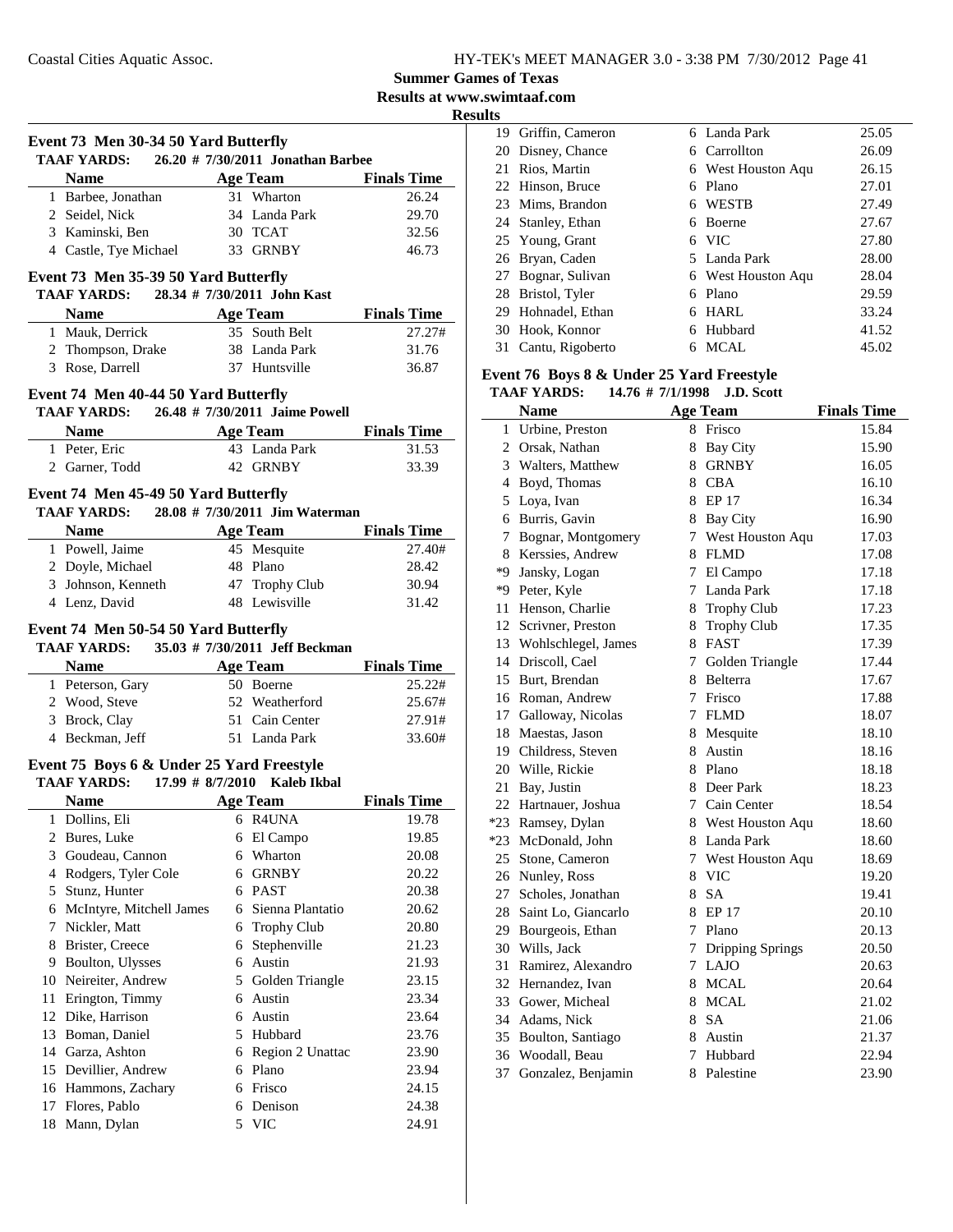### **Summer Games of Texas**

**Results at www.swimtaaf.com**

**Results**

| Event 77 Men 18-24 50 Yard Freestyle<br><b>TAAF YARDS:</b><br>20.95 # 8/7/2010<br><b>Forrest Hughes</b> |                                                            |    |                                   |                    |  |
|---------------------------------------------------------------------------------------------------------|------------------------------------------------------------|----|-----------------------------------|--------------------|--|
|                                                                                                         | <b>Name</b>                                                |    | <b>Age Team</b>                   | <b>Finals Time</b> |  |
| $\mathbf{1}$                                                                                            | Eichenseer, Brad                                           |    | 21 Trophy Club                    | 21.08              |  |
|                                                                                                         | 2 Hughes, Forrest                                          |    | 21 Freeport                       | 21.52              |  |
|                                                                                                         | 3 Armstrong, Cody                                          |    | 19 Lake Jackson                   | 22.40              |  |
|                                                                                                         | 4 Mankus, Nick                                             |    | 18 Keller                         | 22.59              |  |
| 5                                                                                                       | Prewit, Christopher                                        |    | 19 CBA                            | 22.89              |  |
| 6                                                                                                       | Fugina, Zach                                               |    | 18 Frisco                         | 22.96              |  |
| 7                                                                                                       | Lowe, Tate                                                 |    | 18 Wharton                        | 23.33              |  |
| 8                                                                                                       | McElheney, Ryan                                            |    | 19 Frisco                         | 23.69              |  |
| 9                                                                                                       | Adame, Taylor                                              |    | 18 CAST                           | 23.70              |  |
|                                                                                                         | 10 Kainz, Caezar                                           |    | 20 CBA                            | 23.74              |  |
| 11                                                                                                      | O'Connell, Patrick                                         |    | 18 TMST                           | 23.79              |  |
| 12                                                                                                      | Holden, Bobby                                              |    | 21 R&R                            | 24.20              |  |
| 13                                                                                                      | Wharton, Joe                                               |    | 19 Frisco                         | 24.59              |  |
|                                                                                                         | 14 Farrow, Blaze                                           |    | 18 PAC                            | 24.65              |  |
|                                                                                                         | 15 Stockmann, Michael                                      |    | 20 Golden Triangle                | 24.73              |  |
|                                                                                                         | 16 Anthony, Jonathon                                       |    | 18 VIC                            | 24.83              |  |
|                                                                                                         | 17 Carlson, Jon                                            |    | 19 Weatherford                    | 24.92              |  |
| 18                                                                                                      | Seale, JP                                                  |    | 19 South Belt                     | 25.03              |  |
| 19                                                                                                      | Toledo, Rigoberto                                          |    | 18 Lewisville                     | 25.13              |  |
| 20                                                                                                      | May, Austin                                                |    | 18 Golden Triangle                | 25.53              |  |
| 21                                                                                                      | Barnes, Mathew                                             |    | 18 Cain Center                    | 25.57              |  |
|                                                                                                         | 22 Christian, John                                         |    | 18 Hubbard                        | 25.91              |  |
|                                                                                                         | 23 Wayne, Ted                                              |    | 20 Mesquite                       | 26.34              |  |
|                                                                                                         | 24 Lowe, Forrest                                           |    | 19 Huntsville                     | 26.40              |  |
|                                                                                                         | 25 Ortiz, Brian                                            |    | 20 CBA                            | 27.83              |  |
| 26                                                                                                      | Brim, Colton                                               |    | 18 Hubbard                        | 28.09              |  |
| 27                                                                                                      | Nguyen, Gunther                                            | 21 | <b>WESTB</b>                      | 28.20              |  |
| 28                                                                                                      | Guan, Leon                                                 |    | 20 WESTB                          | 28.51              |  |
|                                                                                                         | 29 Wilson, Matt                                            |    | 18 SA                             | 38.34              |  |
|                                                                                                         | Event 78 Men 25-29 50 Yard Freestyle<br><b>TAAF YARDS:</b> |    | 23.78 # 7/30/2011 Dustin Hamilton |                    |  |
|                                                                                                         | <b>Name</b>                                                |    | <b>Age Team</b>                   | <b>Finals Time</b> |  |
|                                                                                                         | 1 Ortiz, Eddie                                             |    | 26 CBA                            | 23.01#             |  |
|                                                                                                         | 2 Stevens, Blake                                           |    | 27 CBA                            | 23.58#             |  |
|                                                                                                         | 3 Owen, Jared                                              |    | 25 West Houston Aqu               | 27.11              |  |
| Event 78 Men 30-34 50 Yard Freestyle                                                                    |                                                            |    |                                   |                    |  |

| <b>TAAF YARDS:</b>    | $29.63 \# 7/30/2011$ Aaron Levine |                    |
|-----------------------|-----------------------------------|--------------------|
| <b>Name</b>           | Age Team                          | <b>Finals Time</b> |
| 1 Kaminski, Ben       | 30 TCAT                           | 28.85#             |
| 2 Levine, Aaron       | 33 Austin                         | 29.78              |
| 3 Castle, Tye Michael | 33 GRNBY                          | 36.45              |

#### **Event 78 Men 35-39 50 Yard Freestyle**

| 2000 10 1000 <i>00 07 0</i> 0 1 <b>110 1100</b> 000   |  |                     |                    |  |  |  |
|-------------------------------------------------------|--|---------------------|--------------------|--|--|--|
| 25.19 # 7/30/2011 Julio Ribeiro<br><b>TAAF YARDS:</b> |  |                     |                    |  |  |  |
| <b>Name</b>                                           |  | <b>Age Team</b>     | <b>Finals Time</b> |  |  |  |
| 1 Griffin, Greg                                       |  | 36 Landa Park       | 24.73#             |  |  |  |
| 2 Thompson, Drake                                     |  | 38 Landa Park       | 27.03              |  |  |  |
| 3 Bromfield, Jeff                                     |  | 37 Lewisville       | 27.43              |  |  |  |
| 4 Lowak, Jay                                          |  | 36 Trophy Club      | 27.67              |  |  |  |
| 5 Adauto, Pete                                        |  | 37 TCAT             | 27.80              |  |  |  |
| 6 Rose, Darrell                                       |  | 37 Huntsville       | 29.69              |  |  |  |
| 7 Newton, Christopher                                 |  | 39 Dripping Springs | 30.38              |  |  |  |

| ատ |                                                                                    |                       |    |                                 |                    |
|----|------------------------------------------------------------------------------------|-----------------------|----|---------------------------------|--------------------|
|    | 8 Benavidez, Michael                                                               |                       |    | 35 SA                           | 45.55              |
|    | Event 79 Men 40-44 50 Yard Freestyle                                               |                       |    |                                 |                    |
|    | <b>TAAF YARDS:</b>                                                                 |                       |    | 25.58 # 7/30/2011 Scott White   |                    |
|    | <b>Name</b>                                                                        |                       |    | <b>Age Team</b>                 | <b>Finals Time</b> |
|    | 1 White, Scott                                                                     |                       |    | 42 Golden Triangle              | 25.68              |
|    | 2 Garner, Todd                                                                     |                       |    | 42 GRNBY                        | 27.12              |
|    | 3 Peter, Eric                                                                      |                       |    | 43 Landa Park                   | 27.46              |
|    | 4 Wills, Jason                                                                     |                       |    | 40 Dripping Springs             | 28.50              |
|    | 5 Thompson, Rick                                                                   |                       |    | 42 Mesquite                     | 29.43              |
|    | 6 Bergquist, Eric                                                                  |                       |    | 43 Landa Park                   | 29.95              |
|    | Event 79 Men 45-49 50 Yard Freestyle                                               |                       |    |                                 |                    |
|    | TAAF YARDS: 25.15 # 7/30/2011 Paul Kula                                            |                       |    |                                 |                    |
|    | <b>Name</b>                                                                        |                       |    | <b>Age Team</b>                 | <b>Finals Time</b> |
|    | 1 Lenz, David                                                                      |                       |    | 48 Lewisville                   | 26.22              |
|    | 2 Schwartz, Kirk                                                                   |                       |    | 45 R&R                          | 26.43              |
|    | 3 Doyle, Michael                                                                   |                       |    | 48 Plano                        | 26.54              |
|    | 4 Buonanno, Charles                                                                |                       |    | 47 Frisco                       | 29.79              |
|    | 5 Duckworth, David                                                                 |                       |    | 49 Landa Park                   | 33.30              |
|    |                                                                                    |                       |    |                                 |                    |
|    | Event 79 Men 50-54 50 Yard Freestyle<br>TAAF YARDS: 25.73 # 7/30/2011 Mike Johnson |                       |    |                                 |                    |
|    |                                                                                    |                       |    |                                 |                    |
|    | <b>Name</b>                                                                        |                       |    | <b>Age Team</b>                 | <b>Finals Time</b> |
|    | 1 Wood, Steve                                                                      |                       |    | 52 Weatherford                  | 22.83#             |
|    | 2 Peterson, Gary                                                                   |                       |    | 50 Boerne                       | 23.52#             |
|    | 3 Winstead, John                                                                   |                       |    | 51 Trophy Club                  | 29.02              |
|    | 4 McDonald, Jr, Jimmy                                                              |                       |    | 52 Landa Park                   | 29.42              |
|    | 5 Riordan, Steve                                                                   |                       |    | 52 Landa Park                   | 30.29              |
|    | 6 Beckman, Jeff                                                                    |                       |    | 51 Landa Park                   | 31.32              |
|    | Event 79 Men 55-59 50 Yard Freestyle                                               |                       |    |                                 |                    |
|    | <b>TAAF YARDS:</b>                                                                 |                       |    | 41.41 # 7/30/2011 Robert Kelly  |                    |
|    | <b>Name</b>                                                                        |                       |    | <b>Age Team</b>                 | <b>Finals Time</b> |
|    | 1 Hayes, Ted                                                                       |                       |    | 57 Denison                      | 29.19#             |
|    | 2 Kelly, Robert                                                                    |                       |    | 58 South Belt                   | 44.92              |
|    | Event 79 Men 60-64 50 Yard Freestyle                                               |                       |    |                                 |                    |
|    | <b>Name</b>                                                                        |                       |    | <b>Age Team</b>                 | <b>Finals Time</b> |
|    | 1 Robson, Willy                                                                    |                       |    | 60 Cain Center                  | 48.63              |
|    |                                                                                    |                       |    |                                 |                    |
|    | Event 80 Boys 8 & Under 100 Yard IM<br><b>TAAF YARDS:</b>                          | $1:20.29 \# 8/7/2010$ |    | <b>David Johnston</b>           |                    |
|    | <b>Name</b>                                                                        |                       |    |                                 |                    |
|    |                                                                                    |                       |    | <b>Age Team</b><br>8 Landa Park | <b>Finals Time</b> |
|    | 1 Pelicano, Luca<br>45.84                                                          |                       |    |                                 | 1:32.69            |
|    | 2 Williams, Reid                                                                   | 46.85                 |    |                                 | 1:32.89            |
|    |                                                                                    |                       |    | 8 El Campo                      |                    |
|    | 44.68                                                                              | 48.21                 |    |                                 |                    |
| 3  | McClelland, Ian                                                                    |                       |    | 8 PAST                          | 1:33.01            |
|    | 42.06                                                                              | 50.95                 |    | Austin                          |                    |
|    | 4 Woodley, Thomas                                                                  |                       | 8. |                                 | 1:41.65            |
|    | 47.82                                                                              | 53.83                 |    |                                 |                    |
|    | 5 White, Zachary<br>49.44                                                          |                       | 8  | Golden Triangle                 | 1:41.93            |
|    |                                                                                    | 52.49                 | 8  | Landa Park                      |                    |
|    | 6 Beckman, Nate<br>49.85                                                           |                       |    |                                 | 1:42.15            |
| 7  | Foster, Dylan                                                                      | 52.30                 |    | 8 West of the Braz              | 1:43.59            |
|    | 46.45                                                                              | 57.14                 |    |                                 |                    |
|    |                                                                                    |                       |    |                                 |                    |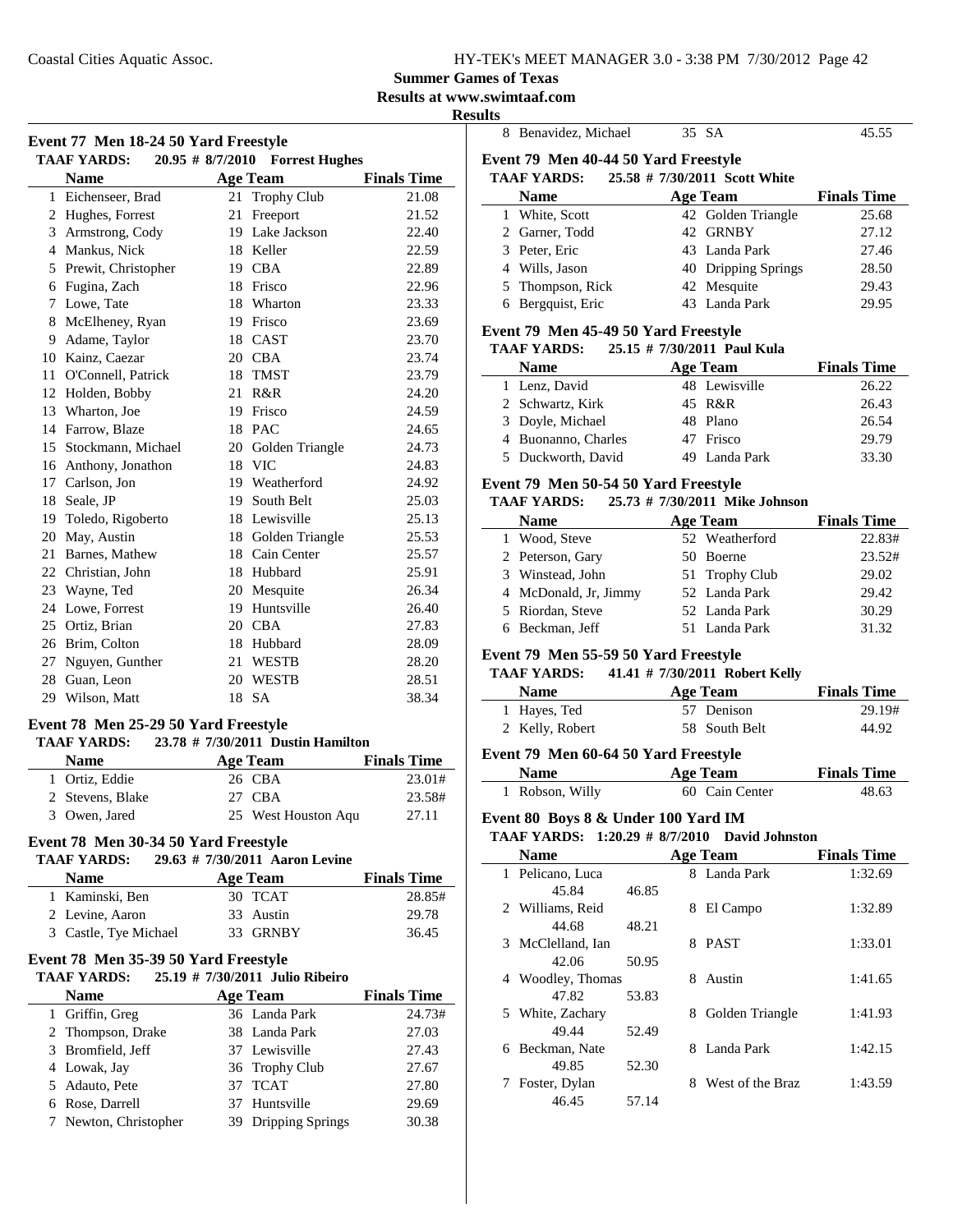### **Summer Games of Texas**

**Results at www.swimtaaf.com**

**Resul** 

| (Event 80 Boys 8 & Under 100 Yard IM) |                    |         |    |                  |                    |
|---------------------------------------|--------------------|---------|----|------------------|--------------------|
|                                       | <b>Name</b>        |         |    | <b>Age Team</b>  | <b>Finals Time</b> |
|                                       | 8 Baxter, Grant    |         |    | 8 Stephenville   | 1:43.75            |
|                                       | 48.65              | 55.10   |    |                  |                    |
| 9                                     | Fojtik, Ryan       |         | 8. | West of the Braz | 1:52.13            |
|                                       | 51.53              | 1:00.60 |    |                  |                    |
|                                       | 10 Ortega, Javier  |         | 7  | Dripping Springs | 1:53.66            |
|                                       | 56.57              | 57.09   |    |                  |                    |
|                                       | 11 Arnold, Noah    |         |    | 8 Austin         | 1:54.03            |
|                                       | 49.21              | 1:04.82 |    |                  |                    |
|                                       | 12 Davis, Joshua   |         |    | 8 Austin         | 1:58.10            |
|                                       | 58.21              | 59.89   |    |                  |                    |
|                                       | 13 Deshmukh, Ansh  |         | 8  | Coppell          | 1:58.77            |
|                                       | 58.45              | 1:00.32 |    |                  |                    |
|                                       | 14 Creason, Corban |         | 8  | Coppell          | 2:06.14            |
|                                       | 1:07.55            | 58.59   |    |                  |                    |
|                                       | 15 Ahmuty, Joshua  |         | 7  | Frisco           | 2:06.81            |
|                                       | 1:04.36            | 1:02.45 |    |                  |                    |
|                                       | 16 Fowers, Jackson |         | 8  | Carrollton       | 2:10.88            |
|                                       | 59.83              | 1:11.05 |    |                  |                    |
|                                       | --- Trihus, Micah  |         |    | 8 Lake Jackson   | DO                 |
|                                       | Tolman, Gavin      |         | 7  | Rowlett          | DO                 |

### **Event 81 Men 18-24 100 Yard IM**

#### **TAAF YARDS:** 53.11 # 7/25/2009 Zach Interrante

|   | <b>Name</b>          |       |    | <b>Age Team</b>    | <b>Finals Time</b> |
|---|----------------------|-------|----|--------------------|--------------------|
|   | 1 Rivera, Roel       |       |    | 23 Freeport        | 56.76              |
|   | 25.49                | 31.27 |    |                    |                    |
|   | 2 Stockmann, Chris   |       |    | 18 Golden Triangle | 57.16              |
|   | 27.21                | 29.95 |    |                    |                    |
|   | 3 Armstrong, Cody    |       |    | 19 Lake Jackson    | 57.50              |
|   | 26.14                | 31.36 |    |                    |                    |
|   | 4 Jacks, Jeremy      |       |    | 19 R&R             | 1:01.44            |
|   | 28.43                | 33.01 |    |                    |                    |
|   | 5 O'Connell, Patrick |       |    | 18 TMST            | 1:03.67            |
|   | 30.49                | 33.18 |    |                    |                    |
|   | 6 Howard, Landon     |       |    | 24 South Belt      | 1:04.34            |
|   | 29.16                | 35.18 |    |                    |                    |
|   | 7 Farrow, Blaze      |       |    | 18 PAC             | 1:04.56            |
|   | 30.21                | 34.35 |    |                    |                    |
|   | 8 Barnes, Mathew     |       |    | 18 Cain Center     | 1:05.39            |
|   | 30.18                | 35.21 |    |                    |                    |
| 9 | Fugina, Zach         |       |    | 18 Frisco          | 1:06.28            |
|   | 32.01                | 34.27 |    |                    |                    |
|   | 10 Williams, Matt    |       |    | 24 MWELL           | 1:06.67            |
|   | 30.87                | 35.80 |    |                    |                    |
|   | 11 Toledo, Rigoberto |       |    | 18 Lewisville      | 1:07.15            |
|   | 31.60                | 35.55 |    |                    |                    |
|   | 12 Wayne, Ted        |       |    | 20 Mesquite        | 1:07.45            |
|   | 32.45                | 35.00 |    |                    |                    |
|   | 13 Cross, Zack       |       |    | 18 Golden Triangle | 1:07.69            |
|   | 32.47                | 35.22 |    |                    |                    |
|   | 14 Nguyen, Gunther   |       | 21 | <b>WESTB</b>       | 1:10.71            |
|   | 34.88                | 35.83 |    |                    |                    |
|   | 15 Morin, Sean       |       |    | 18 VIC             | 1:10.72            |
|   | 32.52                | 38.20 |    |                    |                    |

| sults |                                                  |         |                                                 |                               |
|-------|--------------------------------------------------|---------|-------------------------------------------------|-------------------------------|
|       | 16 Guan, Leon<br>35.16                           | 37.13   | 20 WESTB                                        | 1:12.29                       |
|       | Event 82 Men 25-29 100 Yard IM                   |         |                                                 |                               |
|       | <b>TAAF YARDS:</b> 57.18 # 7/30/2011 Eddie Ortiz |         |                                                 |                               |
|       | <b>Name</b>                                      |         | <b>Age Team</b> Finals Time                     |                               |
|       | 1 Owen, Jared                                    |         | 25 West Houston Aqu 1:11.75                     |                               |
|       | 32.63                                            | 39.12   |                                                 |                               |
|       | 2 Sievert, Tyler                                 |         | 26 Weatherford                                  | 1:21.12                       |
|       | 38.11                                            | 43.01   |                                                 |                               |
|       | Event 82 Men 30-34 100 Yard IM                   |         |                                                 |                               |
|       |                                                  |         | TAAF YARDS: 1:02.31 # 7/30/2011 Jonathan Barbee |                               |
|       | Name $\qquad \qquad$                             |         | Age Team                                        | <b>Finals Time</b>            |
|       | 1 Seidel, Nick                                   |         | 34 Landa Park                                   | 1:11.87                       |
|       | 32.25                                            | 39.62   |                                                 |                               |
|       | 2 Levine, Aaron                                  |         | 33 Austin                                       | 1:23.41                       |
|       | 40.20                                            | 43.21   |                                                 |                               |
|       | 3 Castle, Tye Michael                            |         | 33 GRNBY                                        | 1:44.24                       |
|       | 49.11                                            | 55.13   |                                                 |                               |
|       | Event 82 Men 35-39 100 Yard IM                   |         |                                                 |                               |
|       | <b>Name</b>                                      |         |                                                 |                               |
|       |                                                  |         | <b>Age Team</b><br>35 South Belt                | <b>Finals Time</b><br>1:04.71 |
|       | 1 Mauk, Derrick                                  |         | 37 Lewisville                                   | 1:07.89                       |
|       | 2 Bromfield, Jeff                                |         |                                                 |                               |
|       | 32.90<br>3 Bailey, David                         | 34.99   |                                                 | 1:10.04                       |
|       | 31.66                                            |         | 39 Dripping Springs                             |                               |
|       | 4 Rose, Darrell                                  | 38.38   | 37 Huntsville                                   | 1:21.73                       |
|       | 39.33                                            | 42.40   |                                                 |                               |
|       | 5 Newton, Christopher                            |         | 39 Dripping Springs                             | 1:29.47                       |
|       | 39.94                                            | 49.53   |                                                 |                               |
|       | 6 Benavidez, Michael                             |         | 35 SA                                           | 2:18.05                       |
|       | 1:02.37                                          | 1:15.68 |                                                 |                               |
|       |                                                  |         |                                                 |                               |
|       | <b>Event 83 Men 40-44 100 Yard IM</b>            |         |                                                 |                               |
|       |                                                  |         | TAAF YARDS: 1:04.62 # 7/30/2011 Jaime Powell    |                               |
|       | <b>Name</b><br>1 Garner, Todd                    |         | <b>Age Team</b><br>42 GRNBY                     | <b>Finals Time</b>            |
|       |                                                  |         |                                                 | 1:16.32                       |
|       | 35.59                                            | 40.73   | 42 Mesquite                                     |                               |
|       | 2 Thompson, Rick<br>36.60                        | 40.28   |                                                 | 1:16.88                       |
|       |                                                  |         |                                                 |                               |
|       | Event 83 Men 45-49 100 Yard IM                   |         |                                                 |                               |
|       |                                                  |         | TAAF YARDS: 1:06.70 # 7/30/2011 Jim Waterman    |                               |
|       | <b>Name</b>                                      |         | <b>Age Team</b>                                 | <b>Finals Time</b>            |
|       | 1 Powell, Jaime                                  |         | 45 Mesquite                                     | 1:06.60#                      |
|       | 28.46                                            | 38.14   |                                                 |                               |
|       | 2 Lenz, David                                    |         | 48 Lewisville                                   | 1:10.72                       |
|       | 3 Johnson, Kenneth                               |         | 47 Trophy Club                                  | 1:10.74                       |
|       | 33.04                                            | 37.70   |                                                 |                               |
|       | 4 Akers, James                                   |         | 49 Dripping Springs                             | 1:17.51                       |
|       | 38.57                                            | 38.94   |                                                 |                               |
|       | <b>Event 83 Men 50-54 100 Yard IM</b>            |         |                                                 |                               |
|       |                                                  |         | TAAF YARDS: 1:06.37 # 7/30/2011 Mike Johnson    |                               |
|       | <b>Name</b>                                      |         | <b>Age Team</b>                                 | <b>Finals Time</b>            |
|       | 1 Wood, Steve                                    |         | 52 Weatherford                                  | 1:00.70#                      |
|       | 28.35                                            | 32.35   |                                                 |                               |
|       |                                                  |         |                                                 |                               |
|       |                                                  |         |                                                 |                               |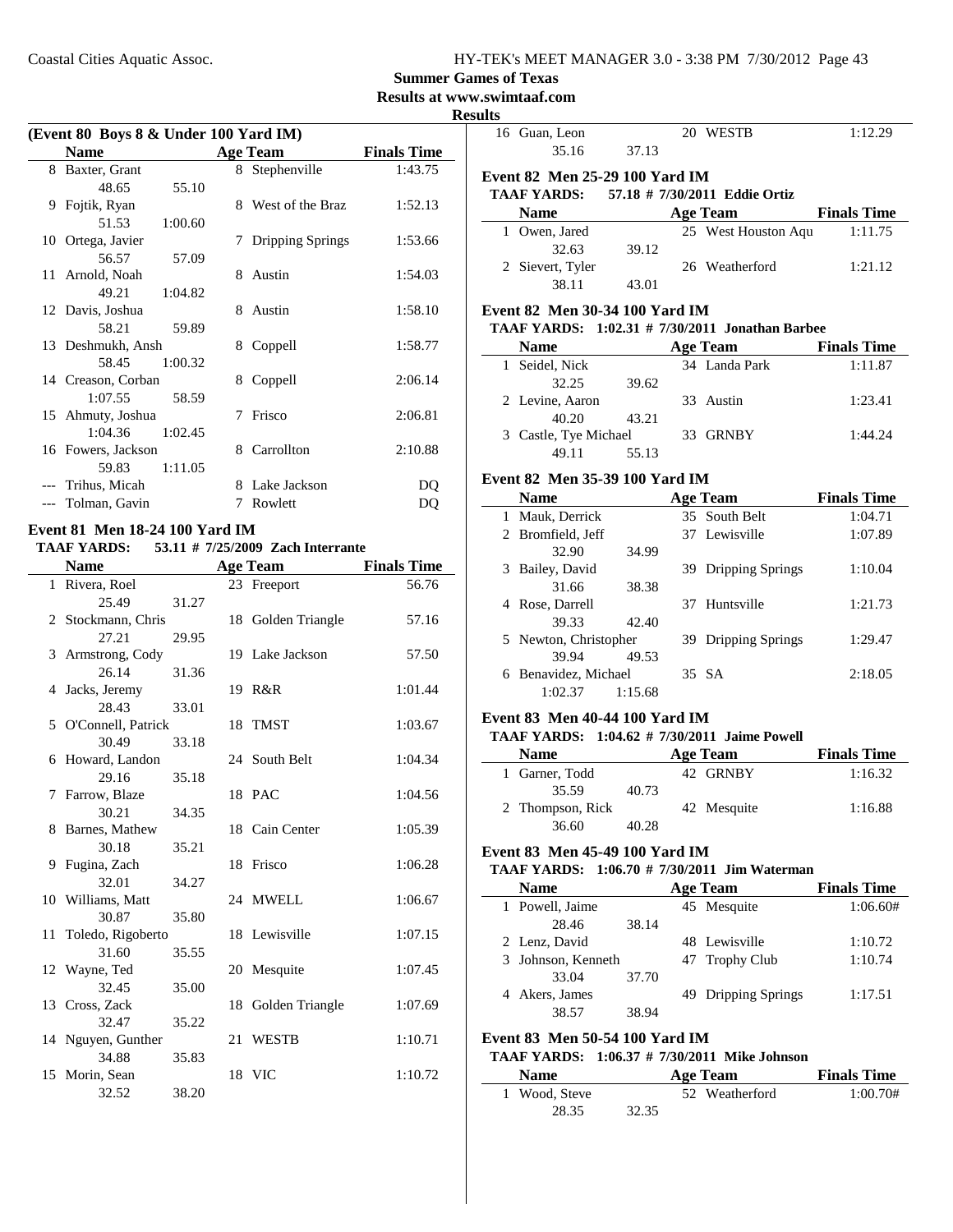**Summer Games of Texas**

**Results at www.swimtaaf.com**

### **Results**

| (Event 83 Men 50-54 100 Yard IM)      |                                                             |                |                                       |              |  |  |
|---------------------------------------|-------------------------------------------------------------|----------------|---------------------------------------|--------------|--|--|
| <b>Example 2 Age Team</b> Finals Time |                                                             |                | <b>Name</b>                           |              |  |  |
| 1:20.41                               | 2 McDonald, Jr, Jimmy 52 Landa Park                         |                |                                       |              |  |  |
|                                       |                                                             | 42.28          | 38.13                                 |              |  |  |
| Event 83 Men 55-59 100 Yard IM        |                                                             |                |                                       |              |  |  |
| <b>Example 2 Age Team</b> Finals Time |                                                             |                | <b>Name</b>                           |              |  |  |
| 1:24.29                               | 57 Denison                                                  |                | 1 Hayes, Ted                          |              |  |  |
|                                       |                                                             | 37.47 46.82    |                                       |              |  |  |
|                                       |                                                             |                |                                       |              |  |  |
|                                       |                                                             |                | Event 84 Men 18-24 200 Yard Freestyle |              |  |  |
|                                       | TAAF YARDS: 1:56.18 # 7/30/2011 Jacob Blegen                |                |                                       |              |  |  |
| <b>Name</b> Age Team Finals Time      |                                                             |                |                                       |              |  |  |
| 1:47.68#                              | 18 Golden Triangle                                          |                | 1 Stockmann, Chris                    |              |  |  |
| 28.12                                 | 27.69                                                       | 26.67          | 25.20                                 |              |  |  |
| 1:57.58                               | 20 West Houston Aqu                                         |                | 2 Blegen, Jake                        |              |  |  |
| 30.59                                 | 30.88                                                       | 29.12          | 26.99                                 |              |  |  |
| 1:58.24                               | 18 VIC                                                      |                | 3 Morin, Sean                         |              |  |  |
| 29.11                                 | 30.53                                                       | 29.65          | 28.95                                 |              |  |  |
| 2:00.86                               | 19 GRNBY                                                    |                | 4 Kade, Brad                          |              |  |  |
| 33.12                                 | 32.50                                                       | 29.09          | 26.15                                 |              |  |  |
| 2:01.92                               | 18 Trophy Club                                              |                | 5 McKowen, Connor                     |              |  |  |
| 33.21                                 | 31.62                                                       | 30.22          | 26.87                                 |              |  |  |
| 2:11.12                               | 19 Weatherford                                              |                | 6 Carlson, Jon                        |              |  |  |
| 35.96                                 | 35.25                                                       | 31.67          | 28.24                                 |              |  |  |
| 2:14.04                               | 19 Huntsville                                               |                | 7 Lowe, Forrest                       |              |  |  |
| 36.23                                 | 35.96                                                       | 33.74          | 28.11                                 |              |  |  |
| 2:18.23                               | 18 Hubbard                                                  |                | 8 Christian, John                     |              |  |  |
|                                       |                                                             | 29.59 1:48.64  |                                       |              |  |  |
| <b>DNF</b>                            | 20 CBA                                                      |                | --- Ortiz, Brian                      |              |  |  |
|                                       |                                                             |                | Event 84 Men 30-34 200 Yard Freestyle |              |  |  |
| <b>Finals Time</b>                    |                                                             | Name Age Team  |                                       |              |  |  |
| 2:26.87                               | 34 Landa Park                                               |                | 1 Seidel, Nick                        |              |  |  |
| 41.29                                 | 39.56                                                       | 34.82          | 31.20                                 |              |  |  |
|                                       |                                                             |                | Event 84 Men 35-39 200 Yard Freestyle |              |  |  |
| <b>Finals Time</b>                    |                                                             |                |                                       |              |  |  |
| 2:15.33                               | <b>Name</b><br>1 Bromfield, Jeff<br>30.38 33.33 35.28 36.34 |                |                                       |              |  |  |
|                                       |                                                             |                |                                       |              |  |  |
|                                       |                                                             |                |                                       |              |  |  |
|                                       | Event 84 Men 40-44 200 Yard Freestyle                       |                |                                       |              |  |  |
|                                       | TAAF YARDS: 2:55.98 # 7/30/2011 Robert Medigovich           |                |                                       |              |  |  |
| <b>Finals Time</b>                    | <b>Age Team</b>                                             |                | Name                                  |              |  |  |
| 3:00.46                               | 43 Frisco                                                   |                | Medigovich, Robert                    | $\mathbf{1}$ |  |  |
| 48.96                                 | 49.75                                                       | 44.85          | 36.90                                 |              |  |  |
|                                       |                                                             |                | Event 84 Men 45-49 200 Yard Freestyle |              |  |  |
| <b>Finals Time</b>                    | <b>Age Team</b>                                             |                | Name                                  |              |  |  |
| 2:14.00                               | 48 Plano                                                    |                | Doyle, Michael                        | 1            |  |  |
|                                       |                                                             |                | 30.01                                 |              |  |  |
| 33.99<br>2:25.49                      | 35.99<br>45 R&R                                             | 34.01          | 2 Schwartz, Kirk                      |              |  |  |
|                                       |                                                             |                |                                       |              |  |  |
|                                       |                                                             |                |                                       |              |  |  |
| 2:28.23                               |                                                             |                |                                       |              |  |  |
|                                       |                                                             |                |                                       |              |  |  |
| 42.00<br>38.00                        | 38.60<br>49 Dripping Springs<br>38.96                       | 33.92<br>37.06 | 30.97<br>Akers, James<br>34.21        | 3            |  |  |

|    | Event 84 Men 50-54 200 Yard Freestyle            |                                              |                    |
|----|--------------------------------------------------|----------------------------------------------|--------------------|
|    | <b>Name</b>                                      | <b>Age Team</b>                              | <b>Finals Time</b> |
|    | 1 Wood, Steve<br>25.83<br>28.61                  | 52 Weatherford<br>30.19<br>30.95             | 1:55.58            |
|    | Event 85 Boys 8 & Under 100 Yard Freestyle Relay |                                              |                    |
|    | <b>TAAF YARDS:</b><br>$1:06.38 \# 7/1/1995$      | <b>Bedford</b>                               |                    |
|    | Team                                             |                                              |                    |
|    |                                                  | <b>Relay</b>                                 | <b>Finals Time</b> |
| 1  | Bay City                                         | Α                                            | 1:10.15            |
|    | 1) Burris, Gavin 8                               | 2) Allison, Clay 8                           |                    |
|    | 3) Blackmon, Brysen 8<br>34.41<br>35.74          | 4) Orsak, Nathan 8                           |                    |
|    | 2 Trophy Club                                    | А                                            | 1:10.99            |
|    | 1) Kirk, Joshua 8                                | 2) Carmody, Jarrod 8                         |                    |
|    | 3) Carmody, Zephan 8                             | 4) Henson, Charlie 8                         |                    |
|    | 35.12<br>35.87                                   |                                              |                    |
|    | 3 R&R                                            | A                                            | 1:11.02            |
|    | 1) Dzierzanowski, Matthew 8                      | 2) Ordonez, Javier 8                         |                    |
|    | 3) Montgomery, Dereck 8                          | 4) Wheeless, Sam 8                           |                    |
|    | 34.53<br>36.49                                   |                                              |                    |
|    | 4 El Campo                                       | A                                            | 1:11.72            |
|    | 1) Jansky, Logan 7                               | 2) Williams, Colby 7                         |                    |
|    | 3) Vallejo, David 8                              | 4) Williams, Reid 8                          |                    |
|    | 35.74<br>35.98                                   |                                              |                    |
|    | 5 Frisco                                         | А                                            | 1:11.91            |
|    | 1) Debes, Eric 8                                 | 2) Brousseau, Jack 8                         |                    |
|    | 3) Walsh, Lucas 8                                | 4) Roman, Andrew 7                           |                    |
|    | 36.95<br>34.96                                   |                                              |                    |
|    | 6 FLMD                                           | A                                            | 1:14.65            |
|    | 1) Galloway, Nicolas 7                           | 2) Brubaker, Ryan 8<br>4) Kerssies, Andrew 8 |                    |
|    | 3) Wade, Aidan 8<br>36.96<br>37.69               |                                              |                    |
|    | 7 Lake Jackson                                   | A                                            | 1:15.07            |
|    | 1) Owens, Kole 7                                 | 2) Medina, Pablo 8                           |                    |
|    | 3) Brown, Sean 7                                 | 4) Wang, Rich 7                              |                    |
|    | 39.44<br>35.63                                   |                                              |                    |
|    | 8 VIC                                            | А                                            | 1:15.83            |
|    | 1) Burleson, Brandon 7                           | 2) Young, Garrett 8                          |                    |
|    | 3) Crocker, Jackson 8                            | 4) Nunley, Ross 8                            |                    |
|    | 37.57<br>38.26                                   |                                              |                    |
| 9. | Trophy Club                                      | B                                            | 1:18.80            |
|    | 1) Shegon, Benjamin 8                            | 2) Scrivner, Preston 8                       |                    |
|    | 3) Zaharis, Andrew 8                             | 4) Smith, Caden 8                            |                    |
|    | 39.27<br>39.53                                   |                                              |                    |
| 10 | Frisco                                           | B                                            | 1:19.25            |
|    | 1) Wujek, Mason 8                                | 2) Ahmuty, Joshua 7                          |                    |
|    | 3) Dela Cruz, Jom Jom 8                          | 4) Fogle, Luke 7                             |                    |
|    | 44.25<br>35.00                                   |                                              |                    |
| 11 | Golden Triangle                                  | А                                            | 1:20.59            |
|    | 1) Reed, Taylor 8                                | 2) Barclay, Caine 8                          |                    |
|    | 3) Cazares, Severano 8                           | 4) Angel, Colin 8                            |                    |
|    | 38.31<br>42.28                                   |                                              |                    |
| 12 | Plano                                            | A                                            | 1:23.47            |
|    | 1) Bourgeois, Ethan 7                            | 2) Stapleton, Chase 7                        |                    |
|    | 3) Bristol, Logan 7                              | 4) Blackmon, Talan 7                         |                    |
|    | 44.91<br>38.56                                   |                                              |                    |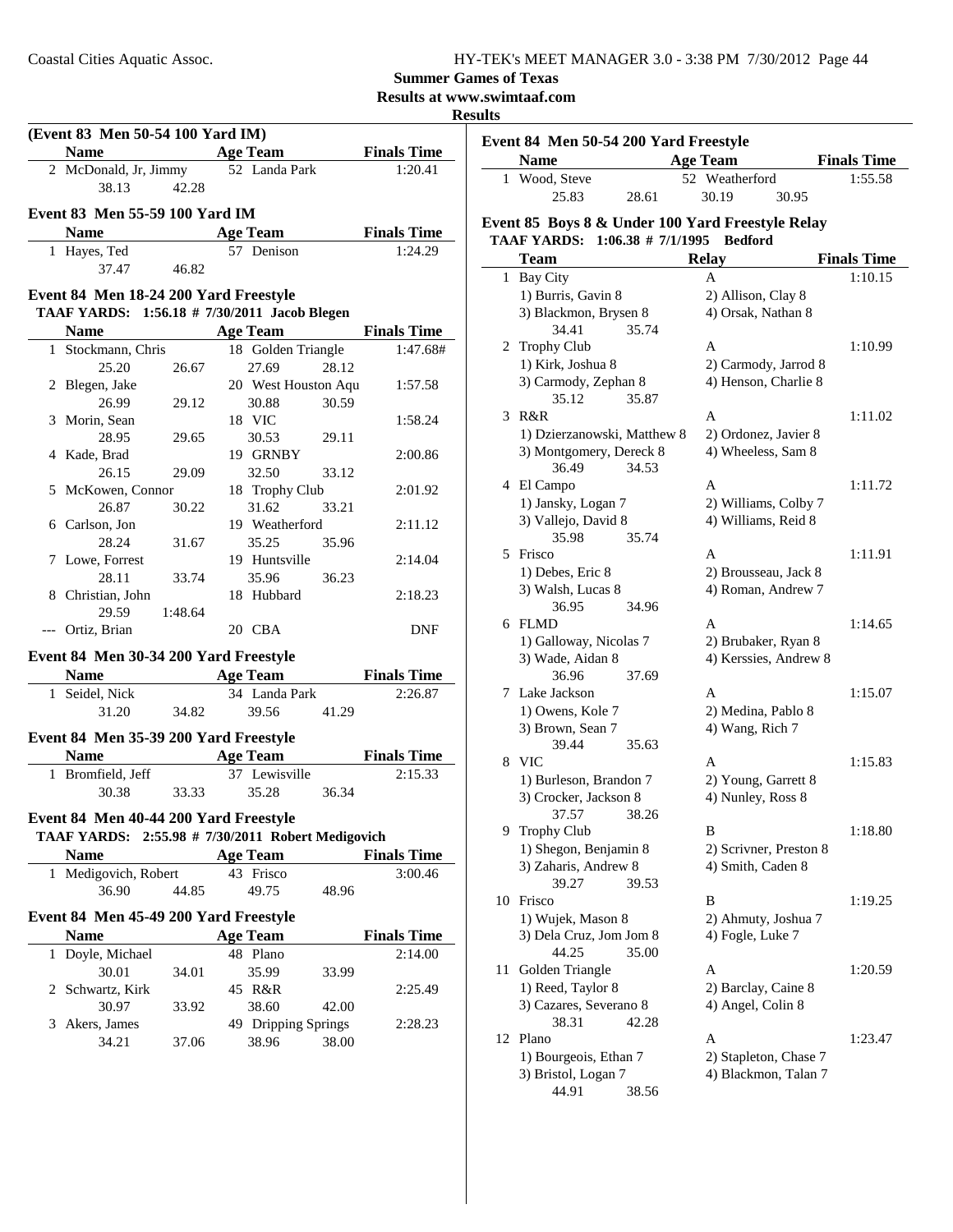Coastal Cities Aquatic Assoc.

| HY-TEK's MEET MANAGER 3.0 - 3:38 PM 7/30/2012 Page 45 |  |
|-------------------------------------------------------|--|
|-------------------------------------------------------|--|

### **Summer Games of Texas**

#### **Results at www.swimtaaf.com**

#### **Results**

|           | <b>Team</b>                        | (Event 85 Boys 8 & Under 100 Yard Freestyle Relay)<br><b>Relay</b> | <b>Finals Time</b> | Event 86 M          |
|-----------|------------------------------------|--------------------------------------------------------------------|--------------------|---------------------|
|           | 13 Dripping Springs                | A                                                                  | 1:24.19            | <b>TAAF YAR</b>     |
|           | 1) Wills, Jack 7                   | 2) Pena, Micah 8                                                   |                    | <b>B</b> Roberson,  |
|           | 3) Dean, Joe 8                     | 4) Ortega, Javier 7                                                |                    | <b>Team</b>         |
|           | 46.14<br>38.05                     |                                                                    |                    | 1 CBA               |
|           | 14 GRNBY                           | A                                                                  | 1:25.64            | 1) Kain             |
|           | 1) Clark, Cole 7                   | 2) Rodgers, Tyler Cole 6                                           |                    | 3) Prew             |
|           | 3) Solisz, Ryan 7                  | 4) Conrad, Adam 7                                                  |                    |                     |
|           | 42.82<br>42.82                     |                                                                    |                    | 2 Freepor           |
|           | 15 Landa Park                      | A                                                                  | 1:26.18            | 1) Hugl             |
|           | 1) Bowers. V, Quint 7              | 2) Schlageter, Wyatt 8                                             |                    | 3) Hugh             |
|           | 3) Wilson, Luke 8                  | 4) Seidel, River 8                                                 |                    |                     |
|           | 44.46<br>41.72                     |                                                                    |                    | 3 Trophy            |
| 16 Austin |                                    | B                                                                  | 1:27.11            | 1) Eich             |
|           | 1) Tharp, Austin 8                 | 2) Johnson, Daniel 8                                               |                    | 3) McK              |
|           | 3) Harris, George 8                | 4) Childress, Steven 8                                             |                    |                     |
|           | 52.14<br>34.97                     |                                                                    |                    | 4 Frisco            |
| 17 ODEM   |                                    | A                                                                  | 1:28.01            | 1) Wha              |
|           | 1) Harshbarger, Henry 7            | 2) Underwood, Cody 8                                               |                    | 3) McE              |
|           | 3) Harshbarger, Nelson 7           | 4) Cantu, Danny 8                                                  |                    | 5 Golden            |
|           | 44.17<br>43.84                     |                                                                    |                    | 1) Mou              |
| 18 Austin |                                    | A                                                                  | 1:29.76            | 3) Stocl            |
|           | 1) Boulton, Ulysses 6              | 2) Richard, Walter 6                                               |                    |                     |
|           | 3) Coronado Winn, Felix 8          | 4) Boulton, Santiago 8                                             |                    | 6 WESTH             |
|           | 37.45<br>52.31                     |                                                                    |                    | 1) Guar             |
| 19 MCAL   |                                    | A                                                                  | 1:32.41            | 3) Nguy             |
|           | 1) Pena, Diego 8                   | 2) Garza, Luis 8                                                   |                    |                     |
|           | 3) Graybill, Joseph 7              | 4) Gower, Micheal 8                                                |                    | 7 Drippin           |
|           | 49.59<br>42.82                     |                                                                    |                    | 1) New              |
| 20 Keller |                                    | A                                                                  | 1:36.75            | 3) Baile            |
|           | 1) Boles, Taten 7                  | 2) Herbst, Braedyn 5                                               |                    |                     |
|           | 3) Worden, Garrett 6               | 4) Palmer, Chase 8                                                 |                    | 8 Landa I           |
| 21 Frisco | 54.72<br>42.03                     |                                                                    | 1:37.64            | 1) Peter            |
|           |                                    | D                                                                  |                    | 3) Berg             |
|           | 1) Carson, Jack 8                  | 2) Campo, Sebastian 7                                              |                    |                     |
|           | 3) Davis, Joey 8<br>51.25<br>46.39 | 4) Phelps, Cannon 8                                                |                    | 9 GRNB!             |
| 22 WESTB  |                                    | A                                                                  | 1:37.68            | 1) Garn             |
|           | 1) Mims, Mason 7                   | 2) Molo, Gabriel 8                                                 |                    | 3) Cam              |
|           | 3) McDonald, Christopher 7         | 4) Burkart, Orion 8                                                |                    |                     |
|           | 48.42<br>49.26                     |                                                                    |                    | 10 Austin           |
| 23 SA     |                                    | A                                                                  | 1:38.24            | 1) Carty            |
|           | 1) Marlin, Elijah 7                | 2) Pena, Ian 6                                                     |                    | 3) Goff             |
|           | 3) Guerrero, Jett 8                | 4) Cardenas, Brennin 8                                             |                    |                     |
|           | 46.65<br>51.59                     |                                                                    |                    | Event 87 M          |
|           | 24 Landa Park                      | B                                                                  | 1:40.83            | <b>TAAF YAR</b>     |
|           | 1) Underwood, Seth 8               | 2) Roels, Carter 7                                                 |                    | T Nix, K Hun        |
|           | 3) Armer, Aaron 8                  | 4) Brown, Elijah 7                                                 |                    | Team                |
|           | 52.36<br>48.47                     |                                                                    |                    | 1 CBA               |
| 25 Austin |                                    | $\mathcal{C}$                                                      | 1:49.19            |                     |
|           | 1) Bullock, Jake 8                 | 2) Mercer, Will 7                                                  |                    | 1) Vega<br>3) Steve |
|           | 3) Clark, Grant 8                  | 4) Hebda, Peter 7                                                  |                    |                     |
|           | 1:04.79<br>44.40                   |                                                                    |                    | 2 Trophy            |
| $---$     | <b>ALICE</b>                       | A                                                                  | DQ                 | 1) Eich             |
|           | 1) Gonzalez, Derrick 8             | 2) Sneed, Charles 8                                                |                    | 3) Melb             |
|           | 3) Molina, Jaden 7                 | 4) Revilla, Tres 8                                                 |                    |                     |

**Evant 8 & Over 200 Yard Freestyle Relay TABIS:** 1:29.74 # 7/25/2009 West Houston Aquatic **B Roberson, J Rodriguez, P Welge, J Roberson**

|    | Team                      |       | <b>Relay</b>         |                           | <b>Finals Time</b> |
|----|---------------------------|-------|----------------------|---------------------------|--------------------|
| 1  | <b>CBA</b>                |       | A                    |                           | 1:31.29            |
|    | 1) Kainz, Caezar 20       |       |                      | 2) Ortiz, Eddie 26        |                    |
|    | 3) Prewit, Christopher 19 |       | 4) Stevens, Blake 27 |                           |                    |
|    | 22.78                     | 23.16 | 23.26                | 22.09                     |                    |
| 2  | Freeport                  |       | A                    |                           | 1:32.45            |
|    | 1) Hughes, Forrest 21     |       | 2) Lara, Jordan 23   |                           |                    |
|    | 3) Hughes, Chris 23       |       | 4) Rivera, Roel 23   |                           |                    |
|    | 21.86                     | 24.33 | 24.00                | 22.26                     |                    |
| 3  | <b>Trophy Club</b>        |       | A                    |                           | 1:34.46            |
|    | 1) Eichenseer, Brad 21    |       |                      | 2) Johnson, Kenneth 47    |                    |
|    | 3) McKowen, Connor 18     |       | 4) Guthrie, Ryan 18  |                           |                    |
|    | 21.31                     | 25.39 | 25.51                | 22.25                     |                    |
| 4  | Frisco                    |       | A                    |                           | 1:36.82            |
|    | 1) Wharton, Joe 19        |       | 2) Johnson, Mike 53  |                           |                    |
|    | 3) McElheney, Ryan 19     |       | 4) Fugina, Zach 18   |                           |                    |
|    | 24.10                     | 26.30 | 23.06                | 23.36                     |                    |
| 5  | Golden Triangle           |       | $\mathsf{A}$         |                           | 1:37.11            |
|    | 1) Mouton, Justin 19      |       | 2) May, Austin 18    |                           |                    |
|    | 3) Stockmann, Michael 20  |       |                      | 4) Stockmann, Chris 18    |                    |
|    | 25.19                     | 24.77 | 24.32                | 22.83                     |                    |
| 6  | <b>WESTB</b>              |       | A                    |                           | 1:45.71            |
|    | 1) Guan, Leon 20          |       | 2) Mai, Tony 20      |                           |                    |
|    | 3) Nguyen, Gunther 21     |       | 4) Smith, Rushed 21  |                           |                    |
|    | 26.22                     | 27.65 | 27.37                | 24.47                     |                    |
| 7  | Dripping Springs          |       | A                    |                           | 1:56.69            |
|    | 1) Newton, Christopher 39 |       | 2) Wills, Jason 40   |                           |                    |
|    | 3) Bailey, David 39       |       | 4) Akers, James 49   |                           |                    |
|    | 30.85                     | 28.09 | 31.18                | 26.57                     |                    |
| 8  | Landa Park                |       | A                    |                           | 1:58.02            |
|    | 1) Peter, Eric 43         |       | 2) Bock, Travis 40   |                           |                    |
|    | 3) Bergquist, Eric 43     |       |                      | 4) Thompson, Drake 38     |                    |
|    | 27.63                     | 15.08 | 18.55                | 56.76                     |                    |
|    | 9 GRNBY                   |       | A                    |                           | 2:04.10            |
|    | 1) Garner, Todd 42        |       |                      | 2) Castle, Tye Michael 33 |                    |
|    | 3) Campbell, Greg 42      |       | 4) Kade, Brad 19     |                           |                    |
|    | 28.84                     | 34.45 | 35.07                | 25.74                     |                    |
| 10 | Austin                    |       | A                    |                           | 2:13.49            |
|    | 1) Cartwright, Sandy 48   |       | 2) Arnold, Drew 40   |                           |                    |
|    | 3) Goff, Eric 48          |       | 4) Dike, Kelly 43    |                           |                    |
|    | 36.26                     | 33.33 | 14.70                | 49.20                     |                    |

#### **Exed 18 & Over 100 Yard Freestyle Relay TAAF YARDS: 46.14 # Frisco 7/26/2008**

**T Nix, K Hunt, H Blizzard, J Pena**

| 1914, IX HUMI, H DHZZAI U, O I CHA |                            |                    |
|------------------------------------|----------------------------|--------------------|
| <b>Team</b>                        | Relav                      | <b>Finals Time</b> |
| <b>CBA</b>                         | А                          | 46.15              |
| 1) Vega, Elizabeth W20             | 2) Prewit, Christopher M19 |                    |
| 3) Stevens, Blake M27              | 4) Rios, Victoria W20      |                    |
| 21.80<br>24.35                     |                            |                    |
| 2 Trophy Club                      | А                          | 46.28              |
| 1) Eichenseer, Brad M21            | 2) Tobosa, Kirsten W21     |                    |
| 3) Melbourn, Steve M45             | 4) Greener, Casey W19      |                    |
| 22.45<br>23.83                     |                            |                    |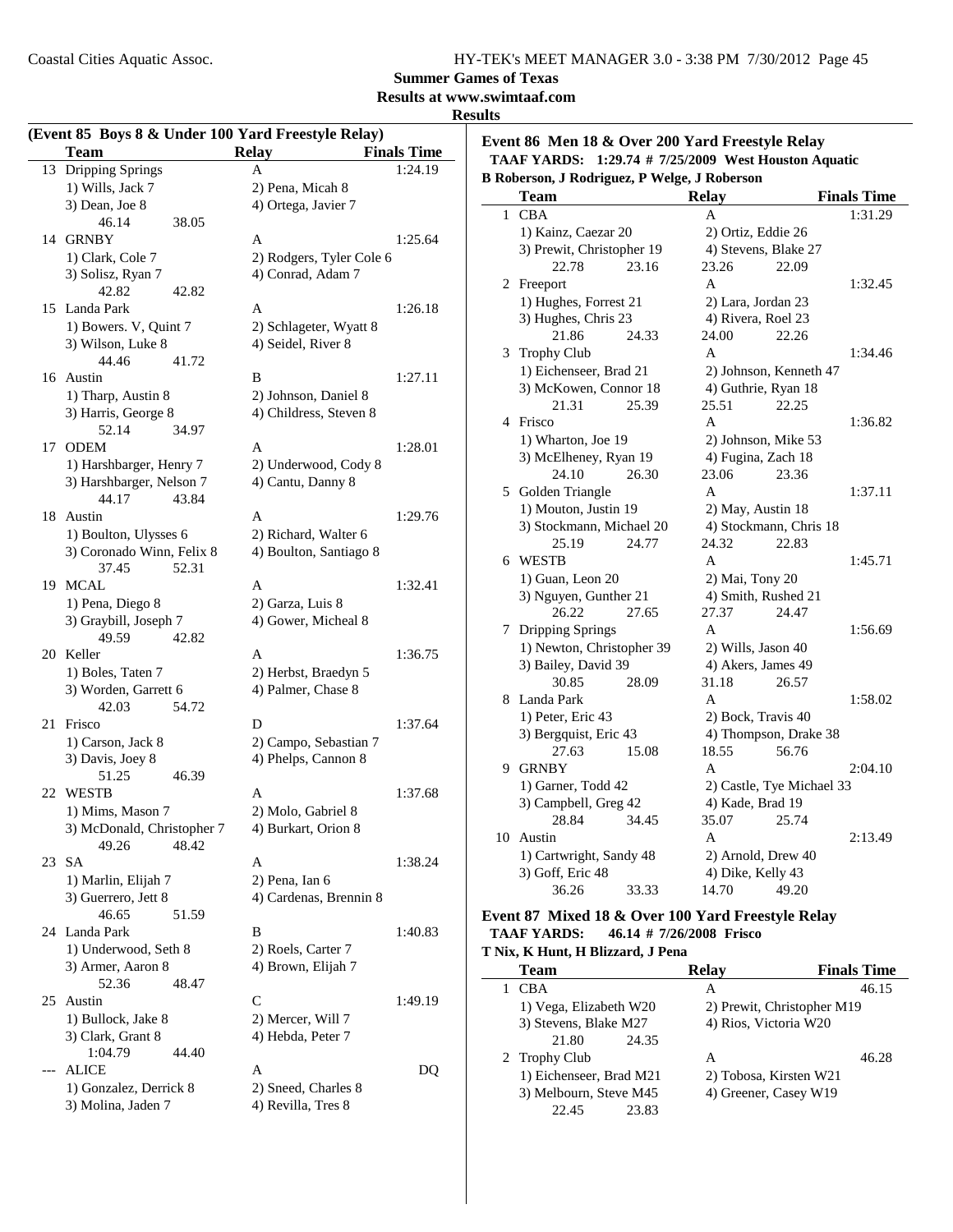**Summer Games of Texas**

**Results at www.swimtaaf.com**

#### **Results**

| (Event 87 Mixed 18 & Over 100 Yard Freestyle Relay) |                                                   |                                    |  |  |
|-----------------------------------------------------|---------------------------------------------------|------------------------------------|--|--|
|                                                     | <b>Team</b>                                       | <b>Relay</b><br><b>Finals Time</b> |  |  |
| 3                                                   | Frisco                                            | 46.72<br>A                         |  |  |
|                                                     | 1) Ramirez, Alexis W20                            | 2) Fugina, Zach M18                |  |  |
|                                                     | 3) Emmons, Kelsey W19                             | 4) McElheney, Ryan M19             |  |  |
|                                                     | 23.70<br>23.02                                    |                                    |  |  |
|                                                     | 4 R&R                                             | 48.58<br>A                         |  |  |
|                                                     | 1) Fedderke, Aubrey W19                           | 2) Gaas, Julia W19                 |  |  |
|                                                     | 3) Jacks, Jeremy M19                              | 4) Schwartz, Kirk M45              |  |  |
|                                                     | 25.20<br>23.38                                    |                                    |  |  |
| 5                                                   | South Belt                                        | 48.84<br>A                         |  |  |
|                                                     | 1) Howard, Landon M24                             | 2) Kelly, Kristine W24             |  |  |
|                                                     | 3) Seale, Gwendolyn W21<br>24.95                  | 4) Mauk, Derrick M35               |  |  |
|                                                     | 23.89<br>6 Frisco                                 | B<br>49.92                         |  |  |
|                                                     | 1) Johnson, Dolores W21                           | 2) Johnson, Mike M53               |  |  |
|                                                     | 3) Little, Shelby W18                             | 4) Wharton, Joe M19                |  |  |
|                                                     | 25.99<br>23.93                                    |                                    |  |  |
| 7                                                   | Golden Triangle                                   | A<br>49.97                         |  |  |
|                                                     | 1) White, Scott M42                               | 2) Hooper, Amy W19                 |  |  |
|                                                     | 3) Walker, Shawna W21                             | 4) Mouton, Justin M19              |  |  |
|                                                     | 25.05<br>24.92                                    |                                    |  |  |
| 8                                                   | <b>GRNBY</b>                                      | A<br>50.96                         |  |  |
|                                                     | 1) Haynes, Carissa W33                            | 2) Garner, Todd M42                |  |  |
|                                                     | 3) Castle, Jackie W31                             | 4) Kade, Brad M19                  |  |  |
|                                                     | 25.00<br>25.96                                    |                                    |  |  |
|                                                     | 9 WESTB                                           | A<br>51.24                         |  |  |
|                                                     | 1) Rivera, Natalie W19                            | 2) Ramirez, Mikaela W18            |  |  |
|                                                     | 3) Guan, Leon M20                                 | 4) Mai, Tony M20                   |  |  |
|                                                     | 25.40<br>25.84                                    |                                    |  |  |
|                                                     | 10 Hubbard                                        | 53.20<br>A                         |  |  |
|                                                     | 1) Brim, Colton M18                               | 2) Christian, John M18             |  |  |
|                                                     | 3) Gillham, Paytyn W18                            | 4) Speights, Cori W20              |  |  |
| 11                                                  | 25.07<br>28.13<br>Weatherford                     | A<br>53.85                         |  |  |
|                                                     | 1) Sievert, Tyler M26                             | 2) Lawler, Kimberly W39            |  |  |
|                                                     | 3) Kirby, Julia W52                               | 4) Carlson, Jon M19                |  |  |
|                                                     | 25.59<br>28.26                                    |                                    |  |  |
| 12                                                  | <b>ODEM</b>                                       | A<br>55.87                         |  |  |
|                                                     | 1) Chapa, Justin M24                              | 2) Phillips, Marcie W19            |  |  |
|                                                     | 3) Cordova, Katrina W20                           | 4) Cantu, Scott M28                |  |  |
|                                                     | 27.91<br>27.96                                    |                                    |  |  |
| 13                                                  | Frisco                                            | С<br>58.86                         |  |  |
|                                                     | 1) Buonanno, Charles M47                          | 2) Ehler, Shelly W40               |  |  |
|                                                     | 3) Medigovich, Robert M43                         | 4) Burrell, Amy W41                |  |  |
|                                                     | 28.26<br>30.60                                    |                                    |  |  |
| 14                                                  | Austin                                            | B<br>59.67                         |  |  |
|                                                     | 1) Grinde-Houtman, Donita W4 2) Levine, Aaron M33 |                                    |  |  |
|                                                     | 3) Colpitts, Melissa W26                          | 4) Harshman, Dusty M38             |  |  |
|                                                     | 32.13<br>27.54                                    |                                    |  |  |
| 15                                                  | <b>GRNBY</b>                                      | В<br>1:01.42                       |  |  |
|                                                     | 1) Chastain, Raven W22                            | 2) Campbell, Greg M42              |  |  |
|                                                     | 3) Castle, Tye Michael M33<br>31.15<br>30.27      | 4) Hamrick, Vicki W54              |  |  |
|                                                     | 16 Austin                                         | A<br>1:06.77                       |  |  |
|                                                     | 1) Koenig, Laura W41                              | 2) Baylor, Noreen W47              |  |  |
|                                                     | 3) Moyer-Trimyer, Rachel W40                      | 4) Trimyer, Joey M42               |  |  |
|                                                     | 34.36<br>32.41                                    |                                    |  |  |

| 17 FLMD               | А                          | 1:07.16 |
|-----------------------|----------------------------|---------|
| 1) Merrill, Nikki W25 | 2) Andrews, Melissa W20    |         |
| 3) Williams, Matt M99 | 4) Wingard, Maura W52      |         |
| 29.29<br>37.87        |                            |         |
| 18 South Belt         | в                          | 1:32.55 |
| 1) Kelly, Darla W55   | 2) Hernandez, Gabriela W44 |         |
| 3) Jones, Helga W47   | 4) Kelly, Robert M58       |         |
| 52.27<br>40.28        |                            |         |
|                       |                            |         |

#### **Event 88 Mixed 18 & Over 200 Yard Freestyle Relay TAAF YARDS:** 1:37.62 # 7/30/2011 Golden Triangle **J Mouton, K Morrell, A Hooper, M Stockmann**

|    | <b>Team</b>               | <b>Relay</b>         | <b>Finals Time</b>         |
|----|---------------------------|----------------------|----------------------------|
| 1  | Golden Triangle           | A                    | 1:41.60                    |
|    | 1) Mouton, Justin M19     |                      | 2) Morrell, Krystan W21    |
|    | 3) Hooper, Amy W19        |                      | 4) Stockmann, Chris M18    |
|    | 24.97<br>25.62            | 28.50                | 22.51                      |
| 2  | Frisco                    | A                    | 1:42.99                    |
|    | 1) Ramirez, Alexis W20    | 2) Fugina, Zach M18  |                            |
|    | 3) Emmons, Kelsey W19     |                      | 4) McElheney, Ryan M19     |
|    | 24.86<br>27.57            | 13.61                | 36.95                      |
| 3  | Trophy Club               | A                    | 1:47.04                    |
|    | 1) Johnson, Kenneth M47   |                      | 2) Miller, Anneke W38      |
|    | 3) McKowen, Connor M18    |                      | 4) Scrivner, Marika W32    |
|    | 27.59<br>26.70            | 24.93                | 27.82                      |
| 4  | Frisco                    | B                    | 1:52.28                    |
|    | 1) Little, Shelby W18     |                      | 2) Johnson, Mike M53       |
|    | 3) Johnson, Dolores W21   | 4) Wharton, Joe M19  |                            |
|    | 28.22<br>26.97            | 31.44                | 25.65                      |
| 5  | Lewisville                | A                    | 1:52.93                    |
|    | 1) Bingheim, Caitlan W18  |                      | 2) Musgrove, Jenna W19     |
|    | 3) Toledo, Rigoberto M18  | 4) Lenz, David M48   |                            |
|    | 33.20<br>25.05            | 29.03                | 25.65                      |
| 6  | South Belt                | A                    | 1:53.14                    |
|    | 1) Howard, Landon M24     |                      | 2) Taylor, Jenna W24       |
|    | 3) Kelly, Kristine W24    |                      | 4) Mauk, Derrick M35       |
|    | 26.30<br>30.96            | 31.34                | 24.54                      |
| 7  | <b>GRNBY</b>              | A                    | 1:54.46                    |
|    | 1) Haynes, Carissa W33    |                      | 2) Garner, Todd M42        |
|    | 3) Castle, Jackie W31     | 4) Kade, Brad M19    |                            |
|    | 30.40<br>28.48            | 14.06                | 41.52                      |
| 8  | <b>Trophy Club</b>        | B                    | 1:59.85                    |
|    | 1) Tobosa, Kirsten W21    |                      | 2) Winstead, John M51      |
|    | 3) Damron, Susette W42    | 4) Lowak, Jay M36    |                            |
|    | 27.69<br>35.39            | 28.70                | 28.07                      |
| 9  | <b>WESTB</b>              | A                    | 2:04.50                    |
|    | 1) Smith, Rushed M21      |                      | 2) Nguyen, Gunther M21     |
|    | 3) Ramirez, Mikaela W18   |                      | 4) Rivera, Natalie W19     |
|    | 27.82<br>32.46            | 34.68                | 29.54                      |
| 10 | Frisco                    | $\mathsf{C}$         | 2:17.46                    |
|    | 1) Buonanno, Charles M47  | 2) Ehler, Shelly W40 |                            |
|    | 3) Medigovich, Robert M43 | 4) Burrell, Amy W41  |                            |
|    | 31.16<br>32.96            | 39.70                | 33.64                      |
| 11 | <b>GRNBY</b>              | B                    | 2:19.21                    |
|    | 1) Chastain, Raven W22    |                      | 2) Castle, Tye Michael M33 |
|    | 3) Hamrick, Vicki W54     |                      | 4) Campbell, Greg M42      |
|    | 32.59<br>36.37            | 34.49                | 35.76                      |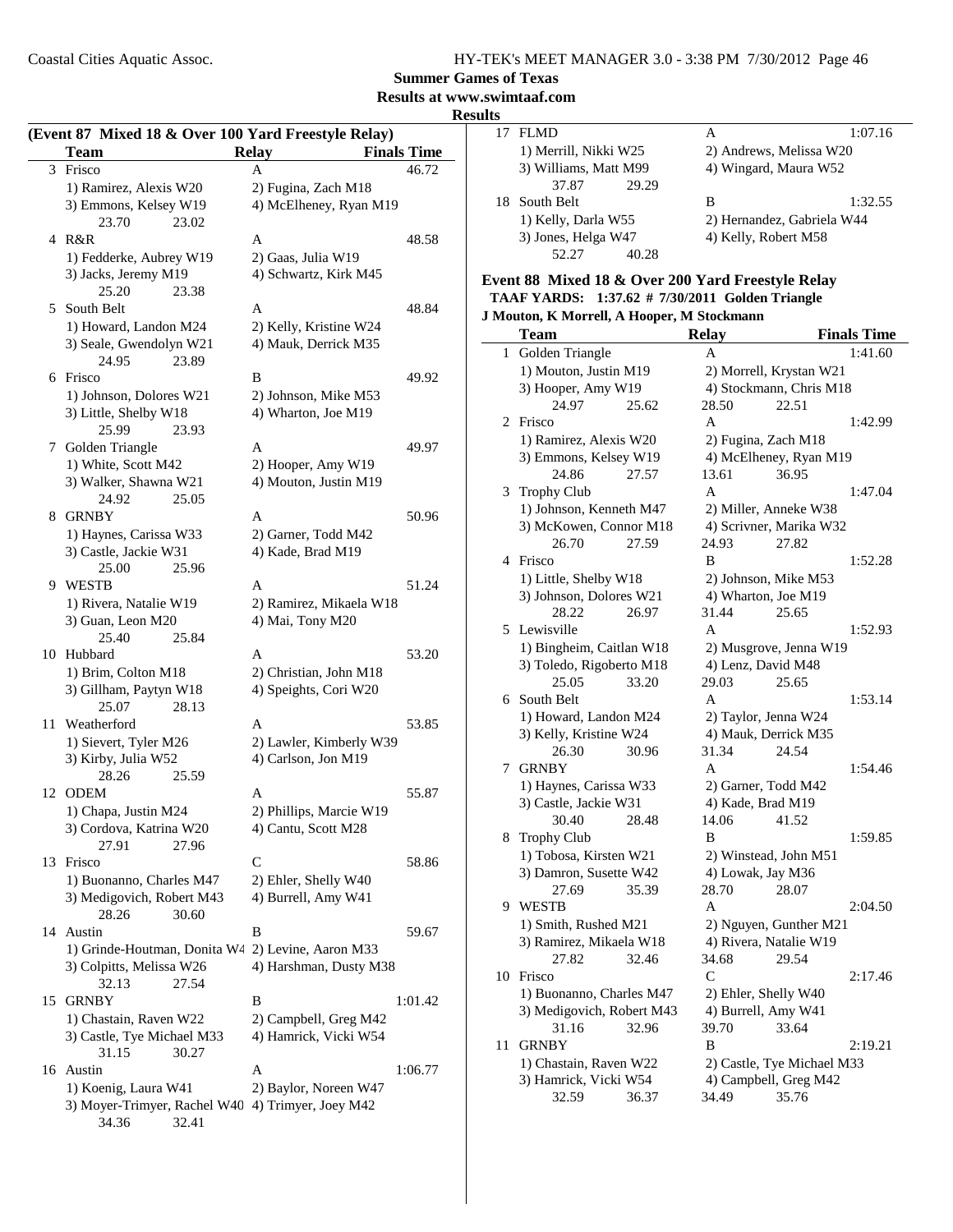**Summer Games of Texas**

### **Results at www.swimtaaf.com**

**Results**

|  |                                          | Event 89 Mixed 18 & Over 200 Yard Medley Relay         |
|--|------------------------------------------|--------------------------------------------------------|
|  |                                          | <b>TAAF YARDS:</b> 1:49.85 # 7/30/2011 Golden Triangle |
|  | P Gravett. A Hooper. K Morrell. J Mouton |                                                        |

|   | <b>Team</b>                     |       | <b>Relay</b>       |                                  | <b>Finals Time</b> |
|---|---------------------------------|-------|--------------------|----------------------------------|--------------------|
| 1 | <b>Trophy Club</b>              |       | A                  |                                  | 1:49.42#           |
|   | 1) Guthrie, Ryan M18            |       |                    | 2) Greener, Casey W19            |                    |
|   | 3) Eichenseer, Brad M21         |       |                    | 4) Lowack, Erin W30              |                    |
|   | 26.39                           | 32.70 | 23.52              | 26.81                            |                    |
| 2 | R&R                             |       | A                  |                                  | 1:58.72            |
|   | 1) Fedderke, Aubrey W19         |       | 2) Gaas, Julia W19 |                                  |                    |
|   | 3) Jacks, Jeremy M19            |       |                    | 4) Schwartz, Kirk M45            |                    |
|   | 29.17                           | 34.94 | 26.57              | 28.04                            |                    |
|   | 3 Golden Triangle               |       | A                  |                                  | 2:00.75            |
|   | 1) Mouton, Justin M19           |       |                    | 2) Stockmann, Chris M18          |                    |
|   | 3) Hooper, Amy W19              |       |                    | 4) Morrell, Krystan W21          |                    |
|   | 30.72                           | 29.31 | 34.44              | 26.28                            |                    |
| 4 | Frisco                          |       | $\overline{A}$     |                                  | 2:06.59            |
|   | 1) Ramirez, Alexis W20          |       |                    | 2) Fugina, Zach M18              |                    |
|   | 3) Emmons, Kelsey W19           |       |                    | 4) McElheney, Ryan M19           |                    |
|   | 32.27                           | 34.83 | 29.94              | 29.55                            |                    |
|   | 5 Lewisville                    |       | A                  |                                  | 2:13.11            |
|   | 1) Musgrove, Christine W23      |       |                    | 2) Bromfield, Jeff M37           |                    |
|   | 3) Toledo, Rigoberto M18        |       |                    | 4) Bingheim, Caitlan W18         |                    |
|   | 36.83                           | 32.82 | 29.33              | 34.13                            |                    |
| 6 | Frisco                          |       | B                  |                                  | 2:19.51            |
|   | 1) Johnson, Dolores W21         |       |                    | 2) Johnson, Mike M53             |                    |
|   | 3) Little, Shelby W18           |       |                    | 4) Wharton, Joe M19              |                    |
|   | 34.94                           | 44.23 | 32.63              | 27.71                            |                    |
| 7 | <b>WESTB</b>                    |       | A                  |                                  | 2:25.07            |
|   | 1) Guan, Leon M20               |       | 2) Mai, Tony M20   |                                  |                    |
|   | 3) Rivera, Natalie W19<br>45.53 | 35.98 | 27.90              | 4) Ramirez, Mikaela W18<br>35.66 |                    |
| 8 | Austin                          |       | A                  |                                  | 2:30.88            |
|   | 1) Trimyer, Joey M42            |       |                    | 2) Levine, Aaron M33             |                    |
|   | 3) Colpitts, Melissa W26        |       |                    | 4) Grinde-Houtman, Donita W4     |                    |
|   | 41.79                           | 38.20 | 39.39              | 31.50                            |                    |
| 9 | Frisco                          |       | $\mathcal{C}$      |                                  | 2:40.22            |
|   | 1) Ehler, Shelly W40            |       |                    | 2) Buonanno, Charles M47         |                    |
|   | 3) Medigovich, Robert M43       |       |                    | 4) Burrell, Amy W41              |                    |
|   | 50.65                           | 13.85 | 1:21.46            | 14.26                            |                    |

#### **Event 90 Girls 6 & Under 100 Yard Freestyle Relay**

TAAF YARDS: 1:28.80 # 7/30/2011 Frisco Amateur Summer Swim **K Bryant, L Perry, A Dickey, V Petruska**

|    | <b>Team</b>           |       | <b>Relay</b>            | <b>Finals Time</b> |
|----|-----------------------|-------|-------------------------|--------------------|
| 1. | Frisco                |       | A                       | 1:33.69            |
|    | 1) Hendren, Keeton 6  |       | 2) Bruce, Lilly 6       |                    |
|    | 3) Oushalkas, Maria 6 |       | 4) Bryant, Kennedy 6    |                    |
|    | 49.20                 | 44.49 |                         |                    |
|    | 2 Landa Park          |       | A                       | 1:35.59            |
|    | 1) Lang, Bailey 6     |       | 2) Pelicano, Stefania 6 |                    |
|    | 3) Hargrove, Alyssa 6 |       | 4) Dasso, Clare Anne 6  |                    |
|    | 51.23                 | 44.36 |                         |                    |
| 3  | <b>GRNBY</b>          |       | A                       | 1:37.53            |
|    | 1) Garner, Ava 6      |       | 2) Haynes, Brenna 6     |                    |
|    | 3) Garner, Ella 6     |       | 4) Yater, Grace 6       |                    |
|    | 50.81                 | 46.72 |                         |                    |
|    |                       |       |                         |                    |

| 4  | Plano                                        | 1:37.54<br>А               |
|----|----------------------------------------------|----------------------------|
|    | 1) Fischer, Isabelle 6                       | 2) Fischer, Alexandra 6    |
|    | 3) Shofran, Dorothy 6                        | 4) Heil, Leah 6            |
|    | 47.64<br>49.90                               |                            |
| 5  | Angleton                                     | A<br>1:47.71               |
|    | 1) Dean, Kendall 6                           | 2) Carrizales, Sarah 6     |
|    | 3) Dean, Mylee 6                             | 4) Andrews, Kaia 6         |
|    | 58.30<br>49.41                               |                            |
|    | 6 VIC                                        | 1:50.80<br>A               |
|    | 1) Andrus, Alexis 6                          | 2) Wickham, Anna Grace 6   |
|    | 3) Ballin, Lainee 6                          | 4) Steinmann, Madilynn 6   |
|    | 42.34<br>1:08.46                             |                            |
| 7  | <b>Trophy Club</b>                           | A<br>1:52.15               |
|    | 1) Hutson, Lucy 6                            | 2) Vieceli, Kathryn 6      |
|    | 3) Scrivner, Madison 6<br>50.46              | 4) Kruder, Aubrey 6        |
| 8  | 1:01.69<br>R&R                               | A<br>1:52.90               |
|    | 1) Wheeless, Kate 6                          | 2) Tondera, Lily 6         |
|    | 3) Light, Ava 5                              | 4) Gage, Tess 6            |
|    | 1:00.99<br>51.91                             |                            |
| 9  | Keller                                       | A<br>1:53.64               |
|    | 1) Salmon, Shannon 6                         | 2) Palmer, Maggie 6        |
|    | 3) Pacheco, Miah 5                           | 4) Ciesolka, Maeve 6       |
|    | 58.71<br>54.93                               |                            |
| 10 | <b>Bay City</b>                              | A<br>1:56.94               |
|    | 1) Rodriguez, Chloe 6                        | 2) Sliva, Victoria 5       |
|    | 3) Stai, Lauren 5                            | 4) Gibbens, Alexis 6       |
|    | 1:06.20<br>50.74                             |                            |
| 11 | Carrollton                                   | A<br>2:00.98               |
|    | 1) Edwards, Sophia 6                         | 2) Stermer, Teagan 5       |
|    | 3) Fowers, Madeline 5                        | 4) Dillard, Kristen 6      |
|    | 1:05.85<br>55.13                             |                            |
| 12 | Landa Park                                   | 2:08.68<br>B               |
|    | 1) Peter, Caroline 5                         | 2) O'Gorman, Madeline 5    |
|    | 3) Bowers, Elizabeth 5<br>1:03.86<br>1:04.82 | 4) McDonald, Bridget 6     |
| 13 | Dripping Springs                             | 2:22.38<br>A               |
|    | 1) Hall, Cameron 6                           | 2) Warren, Morgan 6        |
|    | 3) Wingrin, Madison 6                        | 4) Newton, Natasha 6       |
|    | 1:16.35<br>1:06.03                           |                            |
| 14 | <b>ALICE</b>                                 | B<br>2:26.77               |
|    | 1) Lara, Ella 6                              | 2) Porter, Maya 5          |
|    | 3) Rubio, Caitlynn 6                         | 4) DeLosSantos, Jaklyn 6   |
|    | 1:06.46<br>1:20.31                           |                            |
| 15 | R&R                                          | В<br>2:27.45               |
|    | 1) Schwartz, Kennedy 5                       | 2) Boettcher, Kady 5       |
|    | 3) Mandery, Katelyn 5                        | 4) Mandery, Emily 5        |
|    | 1:08.89<br>1:18.56                           |                            |
| 16 | Plano                                        | В<br>2:35.87               |
|    | 1) Shofran, Veronica 4                       | 2) Turner, Lily 6          |
|    | 3) DeBord, Madalynn 5                        | 4) Bourgeois, Elizabeth 5  |
|    | 1:19.89<br>1:15.98<br><b>FLMD</b>            | Α                          |
|    | 1) Ross, Lana 6                              | DQ<br>2) Loddeke, Alyson 6 |
|    | 3) Shimabuku, Jordan 6                       | 4) Miller, Amanda 6        |
|    |                                              |                            |
|    |                                              |                            |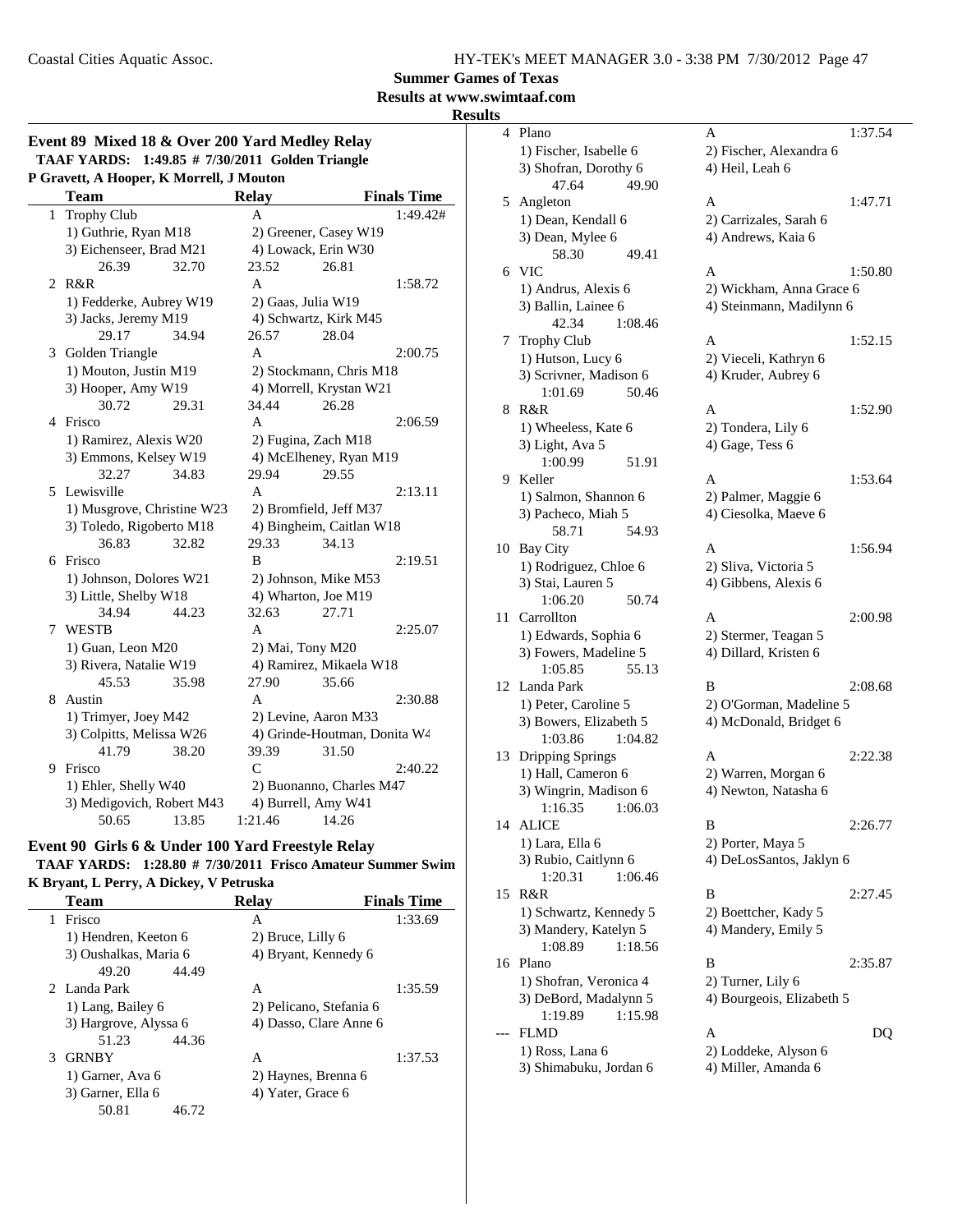**Summer Games of Texas**

#### **Results at www.swimtaaf.com Results**

#### **Event 91 Girls 8 & Under 100 Yard Medley Relay TAAF YARDS:** 1:13.46 # 7/27/2004 Southlake Stingrays 2004 **M Hayes, E Landers, A Privett, H Vassios**

|              | Hayes, E Langers, A Privell, H Vassios<br><b>Team</b> | <b>Relay</b>            | <b>Finals Time</b> |
|--------------|-------------------------------------------------------|-------------------------|--------------------|
| $\mathbf{1}$ | Frisco                                                | A                       | 1:23.04            |
|              | 1) Clark, Audrey 7                                    | 2) Petruska, Victoria 7 |                    |
|              | 3) Glover, Sydney 8                                   | 4) Kula, Nicole 8       |                    |
|              | 45.20<br>37.84                                        |                         |                    |
|              | 2 Trophy Club                                         | A                       | 1:23.37            |
|              | 1) Gann, Mahaley 8                                    | 2) Schreiter, Whitney 8 |                    |
|              | 3) Miller, Makenna 8                                  | 4) Miller, Lacy 7       |                    |
|              | 45.01<br>38.36                                        |                         |                    |
|              | 3 Lake Jackson                                        | A                       | 1:23.42            |
|              | 1) Gambrel, Sarah 6                                   | 2) Whitehead, Loren 8   |                    |
|              | 3) Tran, Minnie 7                                     | 4) Laurel, Sarah 8      |                    |
|              | 43.50<br>39.92                                        |                         |                    |
|              | 4 R&R                                                 | A                       | 1:24.62            |
|              | 1) Benoit, Katelyn 8                                  | 2) Perini, Isabela 8    |                    |
|              | 3) Chancoco, Deanna 8                                 | 4) Jordan, Raven 8      |                    |
|              | 45.80<br>38.82                                        |                         |                    |
|              | 5 GRNBY                                               | A                       | 1:27.17            |
|              | 1) Brawner, Kori 8                                    | 2) Rezsofi, Caroline 8  |                    |
|              | 3) Garner, Gentry 8                                   | 4) Lee, Adi Jo 8        |                    |
|              | 48.68<br>38.49                                        |                         |                    |
|              | 6 Dripping Springs                                    | A                       | 1:27.40            |
|              | 1) McGilvray, Alexa 8                                 | 2) McAden, Charlie 8    |                    |
|              | 3) Cole, Ava 8                                        | 4) Carson, Ava 8        |                    |
|              | 45.89<br>41.51                                        |                         |                    |
| 7            | Keller                                                | A                       | 1:28.35            |
|              | 1) Ford, Mikayla 8                                    | 2) Moritz, Casey 8      |                    |
|              | 3) Morrison, Abby 8                                   | 4) Stanbury, Courtney 8 |                    |
|              | 34.18<br>54.17                                        |                         |                    |
| 8            | Frisco                                                | $\mathsf{C}$            | 1:29.30            |
|              | 1) Caspari, Abigail 8                                 | 2) Richard, Sidney 8    |                    |
|              | 3) Hudson, Lily 8                                     | 4) Gnidziejko, Emma 8   |                    |
|              | 48.26<br>41.04                                        |                         |                    |
|              | 9 Golden Triangle                                     | A                       | 1:30.25            |
|              | 1) Kloth, Jordon 8                                    | 2) Kloth, MiKayla 8     |                    |
|              | 3) Hogg, Katie 8                                      | 4) Smith, Taylor 8      |                    |
|              | 45.66<br>44.59                                        |                         |                    |
| 10           | El Campo                                              | A                       | 1:31.14            |
|              | 1) Evans, Grace 8                                     | 2) Evans, Allison 7     |                    |
|              | 3) Evans, Margaret 7                                  | 4) Evans, Rachel 7      |                    |
|              | 47.36<br>43.78                                        |                         |                    |
| 11           | <b>Trophy Club</b>                                    | В                       | 1:33.77            |
|              | 1) Repsky, Sierra 7                                   | 2) Brown, Aubrey 7      |                    |
|              | 3) Thomas, Madeline 7                                 | 4) Wilson, Tess 8       |                    |
|              | 51.25<br>42.52                                        |                         |                    |
| 12           | Frisco                                                | B                       | 1:34.00            |
|              | 1) Arevalo, Tatiana 8                                 | 2) Smith, Riley 8       |                    |
|              | 3) Dickey, Annika 7                                   | 4) Perry, Laney 7       |                    |
|              | 50.82<br>43.18                                        |                         |                    |
| 13           | <b>VIC</b>                                            | A                       | 1:38.84            |
|              | 1) Kallus, Sydney 8                                   | 2) Wagner, Bailee 7     |                    |
|              | 3) Mann, Shaylee 8                                    | 4) Elliott, Emily 8     |                    |
|              | 59.77<br>39.07                                        |                         |                    |

| Plano                     | А                       | 1:45.61 |
|---------------------------|-------------------------|---------|
| 1) Mitchell, Allie 8      | 2) Parker, Katie 8      |         |
| 3) Schultz, Carly 8       | 4) Schumm, Natalie 8    |         |
| 58.02<br>47.59            |                         |         |
| 15 R&R                    | В                       | 1:46.25 |
| 1) Joe, Karoline 6        | 2) Miller, Miranda 8    |         |
| 3) Gage, Sophie 7         | 4) Gage, Tess 6         |         |
| 54.66<br>51.59            |                         |         |
| 16 ALICE                  | A                       | 1:50.52 |
| 1) Salas, Raquel 7        | 2) Shults, Syddah 7     |         |
| 3) Cardona, Mia 8         | 4) Charles, Elizabeth 8 |         |
| 1:07.02<br>43.50          |                         |         |
| Mesquite                  | A                       |         |
| 1) Powell, Amber 8        | 2) Powell, Sarah 6      |         |
| 3) Himmelsehr, Carleigh 8 | 4) Maestas, Jaycee 4    |         |
|                           |                         |         |

#### **Event 92 Women 18 & Over 200 Yard Medley Relay**

#### TAAF YARDS: 1:58.56 # 7/25/2009 Richmond/Rosenberg

#### **L Littleton, E Floyd, M Morrow, M Gale**

|       | <b>Team</b>             |       | <b>Relay</b>      |                             | <b>Finals Time</b> |
|-------|-------------------------|-------|-------------------|-----------------------------|--------------------|
| 1     | <b>Trophy Club</b>      |       | A                 |                             | 2:02.93            |
|       | 1) Lowack, Erin 30      |       |                   | 2) Greener, Casey 19        |                    |
|       | 3) Miller, Anneke 38    |       |                   | 4) Scrivner, Marika 32      |                    |
|       | 30.38                   | 32.58 | 32.13             | 27.84                       |                    |
|       | $2$ R&R                 |       | A                 |                             | 2:05.39            |
|       | 1) Littleton, Laura 19  |       |                   | 2) Gale, Marissa 19         |                    |
|       | 3) Nava, Blythe 19      |       | 4) Gaas, Julia 19 |                             |                    |
|       | 31.96                   | 36.99 | 28.02             | 28.42                       |                    |
|       | 3 Frisco                |       | A                 |                             | 2:09.18            |
|       | 1) Little, Shelby 18    |       |                   | 2) Johnson, Dolores 21      |                    |
|       | 3) Ramirez, Alexis 20   |       |                   | 4) Emmons, Kelsey 19        |                    |
|       | 31.99                   | 40.75 | 28.81             | 27.63                       |                    |
|       | 4 Golden Triangle       |       | A                 |                             | 2:17.25            |
|       | 1) Walker, Shawna 21    |       |                   | 2) Tuhn, Danae 24           |                    |
|       | 3) Hooper, Amy 19       |       |                   | 4) Morrell, Krystan 21      |                    |
|       | 38.17                   | 42.39 | 30.58             | 26.11                       |                    |
|       | 5 South Belt            |       | A                 |                             | 2:24.11            |
|       | 1) Kelly, Kristine 24   |       |                   | 2) Taylor, Jenna 24         |                    |
|       | 3) MacLean, Chelsea 18  |       |                   | 4) Graham, Erin 18          |                    |
|       | 34.98                   | 40.38 | 36.55             | 32.20                       |                    |
| 6     | <b>GRNBY</b>            |       | A                 |                             | 2:24.17            |
|       | 1) Castle, Jackie 31    |       |                   | 2) Chastain, Raven 22       |                    |
|       | 3) Hamrick, Vicki 54    |       |                   | 4) Haynes, Carissa 33       |                    |
|       | 40.02                   | 40.12 | 34.02             | 30.01                       |                    |
| 7     | Austin                  |       | A                 |                             | 2:34.24            |
|       | 1) Cimbala, Marion 49   |       |                   | 2) Dike, Michelle 44        |                    |
|       | 3) Colpitts, Melissa 26 |       |                   | 4) Cartwright, Leslie 18    |                    |
|       | 37.23                   | 45.06 | 39.55             | 32.40                       |                    |
|       | 8 Landa Park            |       | A                 |                             | 3:17.37            |
|       | 1) Engler, Debra 59     |       |                   | 2) Netherlain, Vanessa 41   |                    |
|       | 3) Coulehan, Kathy 54   |       | 4) Najar, Mary 52 |                             |                    |
|       | 50.19                   | 15.89 | 41.73             | 1:29.56                     |                    |
| $---$ | <b>PAST</b>             |       | A                 |                             | D <sub>O</sub>     |
|       | 1) Alcorn, Danna 41     |       |                   | 2) Kreutziger, Christine 44 |                    |
|       | 3) Ford, Andrea 33      |       |                   | 4) Parker, Michelle 41      |                    |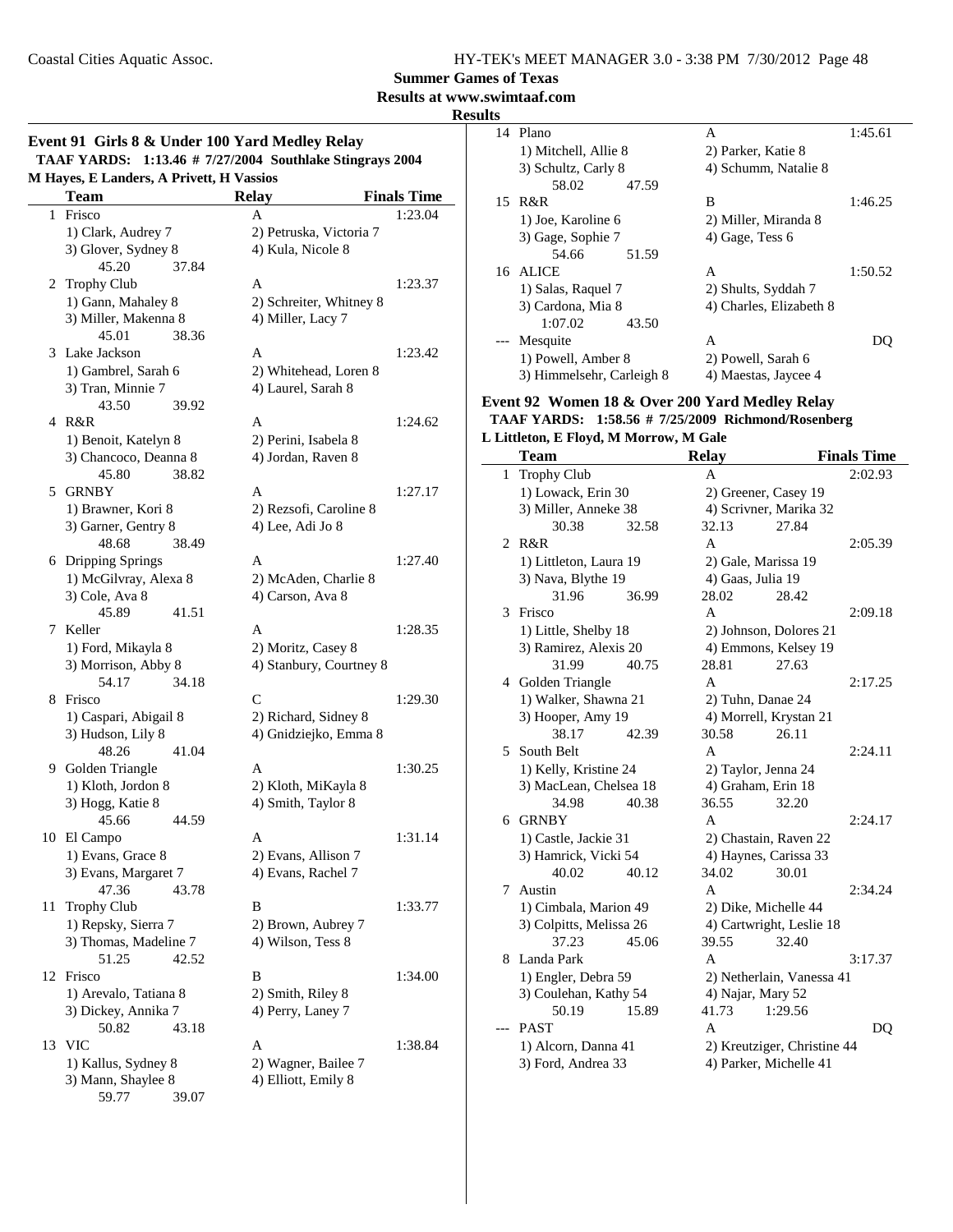**Summer Games of Texas**

**Results at www.swimtaaf.com**

**Results**

| Event 93 Girls 8 & Under 50 Yard Freestyle |                                                             |        |                    |                    |  |  |
|--------------------------------------------|-------------------------------------------------------------|--------|--------------------|--------------------|--|--|
|                                            | 32.66 # 7/27/2002 MayLin Meisenheimer<br><b>TAAF YARDS:</b> |        |                    |                    |  |  |
|                                            | <b>Name</b>                                                 |        | <b>Age Team</b>    | <b>Finals Time</b> |  |  |
| $\mathbf{1}$                               | Scholes, Josilyn                                            | 8      | <b>SA</b>          | 35.87              |  |  |
|                                            | 2 Fowler, Emma                                              |        | 8 PAC              | 36.87              |  |  |
|                                            | 3 Cardenas, Briana                                          |        | 8 Golden Triangle  | 37.26              |  |  |
|                                            | 4 Calhoun, Kenadi                                           |        | 8 Bay City         | 37.54              |  |  |
|                                            | 5 Flores, Olivia                                            | 8      | The Woodlands      | 37.72              |  |  |
|                                            | 6 Chancoco, Deanna                                          |        | 8 R&R              | 37.75              |  |  |
| 7                                          | Dollins, Whitney                                            |        | 8 R4UNA            | 38.04              |  |  |
| 8                                          | Dykehouse, Eliana                                           |        | 8 PAC              | 38.37              |  |  |
| 9                                          | Lang, Milena                                                |        | 8 Landa Park       | 38.41              |  |  |
| 10                                         | Stavinoha, Teagan                                           |        | 8 Wharton          | 39.14              |  |  |
| 11                                         | Powell, Amber                                               |        | 8 Mesquite         | 39.22              |  |  |
| 12                                         | Summitt, Halle                                              |        | 8 Southlake        | 39.99              |  |  |
| $*13$                                      | Waldrop, Brooke                                             | 8      | <b>Trophy Club</b> | 41.80              |  |  |
| $*13$                                      | Hall, Ella                                                  | $\tau$ | Austin             | 41.80              |  |  |
| 15                                         | Mann, Shaylee                                               |        | 8 VIC              | 41.82              |  |  |
| 16                                         | Yoon, Seojin                                                |        | 8 Farmers Branch   | 42.32              |  |  |
| 17                                         | Lillie, Annyece                                             |        | 8 Region 2 Unattac | 42.64              |  |  |
| 18                                         | Larson, Taylor                                              |        | 8 FLMD             | 42.88              |  |  |
| 19                                         | Nixon, Mia                                                  | 8      | Cain Center        | 42.95              |  |  |
| 20                                         | Carpenter, Emily Grace                                      | 8      | McKinney           | 44.07              |  |  |
| 21                                         | Baylor, Madison                                             | 7      | Austin             | 45.04              |  |  |
| 22                                         | Schlimper, Christa                                          | 7      | <b>TMST</b>        | 45.54              |  |  |
| 23                                         | Arevalo, Tatiana                                            | 8      | Frisco             | 46.42              |  |  |
| 24                                         | Casper, Carys                                               | 8      | Cain Center        | 46.92              |  |  |
| 25                                         | Garner, Gentry                                              | 8      | <b>GRNBY</b>       | 47.34              |  |  |
| 26                                         | Samples, Elise                                              | 8      | Rowlett            | 47.87              |  |  |
| 27                                         | Dillon, Laken                                               | 8.     | Plano              | 49.19              |  |  |
| 28                                         | Gutierrez, Davina                                           | $\tau$ | <b>HARL</b>        | 49.92              |  |  |
| 29                                         | Wilson, Tabitha                                             | 8      | <b>MCAL</b>        | 50.27              |  |  |
| 30                                         | Lund, Madison                                               | 8      | Dripping Springs   | 50.75              |  |  |
| 31                                         | Townsend, Ella                                              | $\tau$ | Austin             | 51.53              |  |  |
|                                            | 32 Dunn, Ellory                                             | 7      | Hubbard            | 53.89              |  |  |
| 33                                         | Ballard, Ainsley                                            |        | 8 Dripping Springs | 58.55              |  |  |
|                                            | 34 Kraan, Miranda                                           | 6      | Temple             | 1:34.08            |  |  |
| $---$                                      | Ranirez, Nathaly                                            | 8      | Miss               | D <sub>O</sub>     |  |  |

#### **Event 94 Women 18-24 100 Yard Freestyle TAAF YARDS:** 55.15 # 7/25/2009 **Emily Floyd**

|   |                     |       |     | $1.11 - 1.12 = 0.05$ |                    |
|---|---------------------|-------|-----|----------------------|--------------------|
|   | <b>Name</b>         |       |     | <b>Age Team</b>      | <b>Finals Time</b> |
|   | 1 Wasmund, Michelle |       |     | 20 Denison           | 57.22              |
|   | 27.81               | 29.41 |     |                      |                    |
|   | 2 McHugh, Amber     |       |     | 20 FLMD              | 58.40              |
|   | 28.17               | 30.23 |     |                      |                    |
| 3 | Greener, Casey      |       |     | 19 Trophy Club       | 59.69              |
|   | 28.53               | 31.16 |     |                      |                    |
| 4 | Bergman, Gerri      |       |     | 18 Carrollton        | 1:01.37            |
|   | 28.87               | 32.50 |     |                      |                    |
|   | 5 Fedderke, Aubrey  |       |     | 19 R&R               | 1:02.45            |
|   | 30.10               | 32.35 |     |                      |                    |
|   | 6 McHugh, Ashley    |       |     | 18 FLMD              | 1:03.28            |
|   | 30.36               | 32.92 |     |                      |                    |
|   | Hasson, Jessica     |       | 19. | <b>CCAA</b>          | 1:05.37            |
|   | 31.30               | 34.07 |     |                      |                    |

| 8 | Johnson, Dolores       |       |    | 21 Frisco     | 1:05.70 |
|---|------------------------|-------|----|---------------|---------|
|   | 31.50                  | 34.20 |    |               |         |
| 9 | Criddle, Faith         |       |    | 18 Landa Park | 1:05.99 |
|   | 31.81                  | 34.18 |    |               |         |
|   | 10 Musgrove, Jenna     |       |    | 19 Lewisville | 1:06.51 |
|   | 32.10                  | 34.41 |    |               |         |
|   | 11 MacLean, Chelsea    |       |    | 18 South Belt | 1:09.44 |
|   | 33.12                  | 36.32 |    |               |         |
|   | 12 Wasmund, Jessica    |       |    | 22 Denison    | 1:09.59 |
|   | 32.82                  | 36.77 |    |               |         |
|   | 13 Musgrove, Christine |       |    | 23 Lewisville | 1:09.72 |
|   | 33.42                  | 36.30 |    |               |         |
|   | 14 Andrews, Melissa    |       | 20 | <b>FLMD</b>   | 1:29.07 |
|   | 42.94                  | 46.13 |    |               |         |

#### **Event 95 Women 25-29 100 Yard Freestyle**

#### **TAAF YARDS:** 55.75 # 7/30/2011 Gwen Rourke

| Name                | Age Team  | <b>Finals Time</b> |
|---------------------|-----------|--------------------|
| 1 Colpitts, Melissa | 26 Austin | 1:12.74            |
| 34.14               | 38.60     |                    |

### **Event 95 Women 30-34 100 Yard Freestyle**

### **TAAF YARDS:** 1:12.63 # 7/30/2011 Lori Muncy

| <b>Name</b>        |       | <b>Age Team</b> | <b>Finals Time</b> |
|--------------------|-------|-----------------|--------------------|
| 1 Gosewisch, Megan |       | 33 FLMD         | 1:02.09#           |
| 29.93              | 32.16 |                 |                    |
| 2 Scrivner, Marika |       | 32 Trophy Club  | 1:02.15#           |
| 30.20              | 31.95 |                 |                    |
| 3 Dasso, Sara      |       | 34 Landa Park   | 1:06.88#           |
| 31.47              | 35.41 |                 |                    |

#### **Event 95 Women 35-39 100 Yard Freestyle**

#### **TAAF YARDS:** 1:14.09 # 7/30/2011 Mindy Russell

| <b>Name</b>        |       | Age Team            | <b>Finals Time</b> |
|--------------------|-------|---------------------|--------------------|
| 1 Lawler, Kimberly |       | 39 Weatherford      | 1:15.61            |
| 35.49              | 40.12 |                     |                    |
| 2 Ramsey, Ingrid   |       | 36 West Houston Aqu | 1:18.80            |
| 35.76              | 43.04 |                     |                    |

#### **Event 96 Women 40-44 100 Yard Freestyle**

#### **TAAF YARDS:** 1:11.38 # 7/30/2011 Debra McIntyre

| <b>Name</b>      |       | Age Team     | <b>Finals Time</b> |
|------------------|-------|--------------|--------------------|
| 1 Summitt, Emily |       | 41 Southlake | 1:21.36            |
| 37.67            | 43.69 |              |                    |

#### **Event 96 Women 45-49 100 Yard Freestyle**

#### **TAAF YARDS:** 1:10.20 # 7/30/2011 Betzy Nelson

| <b>Name</b>      | Age Team      | <b>Finals Time</b> |
|------------------|---------------|--------------------|
| 1 Disney, Elaine | 48 Carrollton | 1:19.23            |
| 38.09            | 41.14         |                    |

### **Event 96 Women 50-54 100 Yard Freestyle**

#### **TAAF YARDS:** 1:14.57 # 7/30/2011 Julia Kirby

| <b>Name</b>      |       | <b>Age Team</b> | <b>Finals Time</b> |
|------------------|-------|-----------------|--------------------|
| 1 Kirby, Julia   |       | 52 Weatherford  | 1:16.44            |
| 36.07            | 40.37 |                 |                    |
| 2 Tatum, Bettina |       | 51 Southlake    | 1:20.77            |
| 38.57            | 42.20 |                 |                    |
| 3 Benjamin, Pam  |       | 51 FLMD         | 1:46.82            |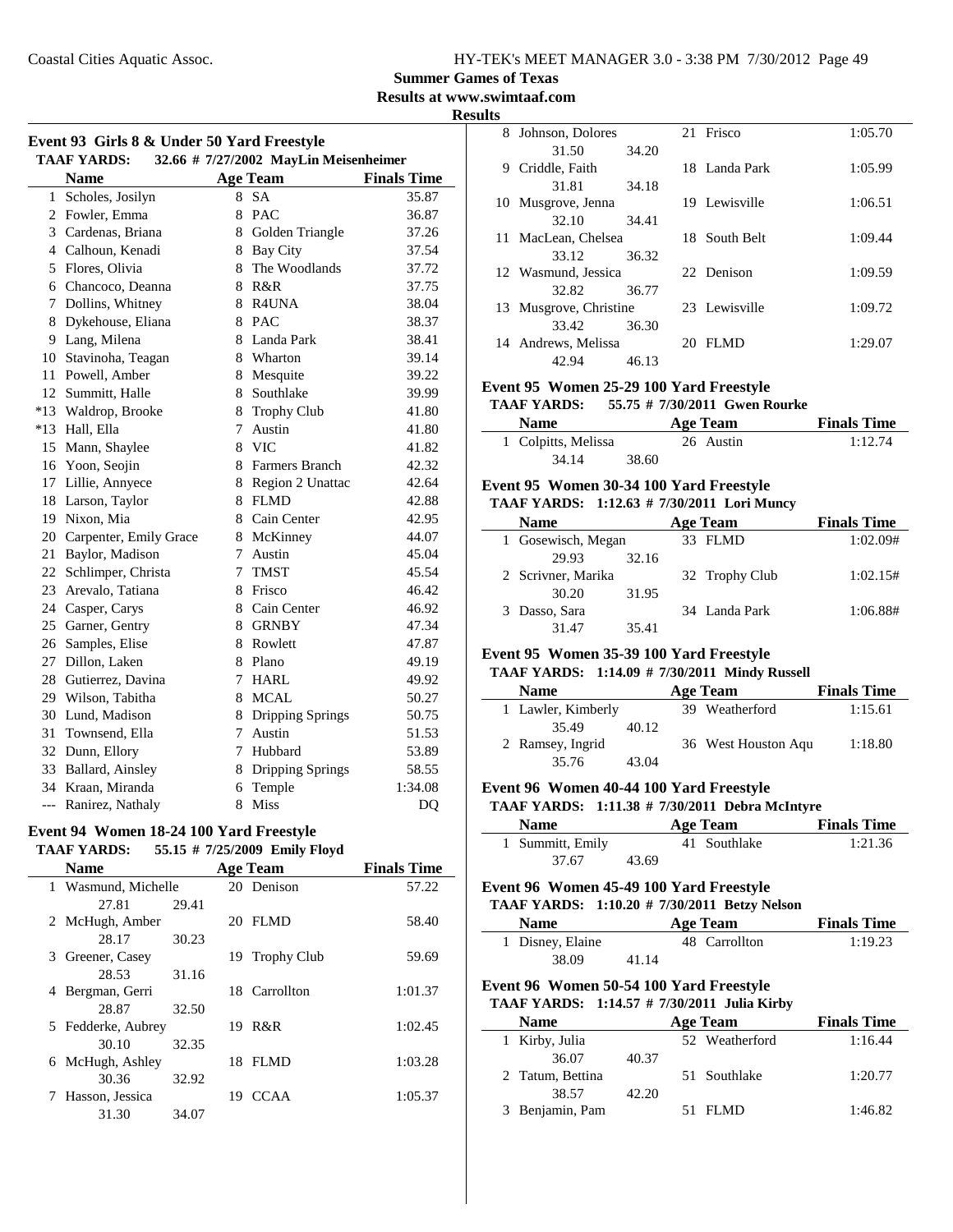**Results at www.swimtaaf.com**

**Results**

|    | Event 96 Women 55-59 100 Yard Freestyle<br>TAAF YARDS: 1:41.82 # 7/30/2011 Debra Engler |   |                                     |                    |
|----|-----------------------------------------------------------------------------------------|---|-------------------------------------|--------------------|
|    | <b>Name</b>                                                                             |   | <b>Age Team</b>                     | <b>Finals Time</b> |
|    | 1 Merrill, Teresa                                                                       |   | 57 FLMD                             | 1:47.69            |
|    | 50.56<br>57.13                                                                          |   |                                     |                    |
|    | 2 Kelly, Darla                                                                          |   | 55 South Belt                       | 2:56.86            |
|    | 1:16.17<br>1:40.69                                                                      |   |                                     |                    |
|    | Event 96 Women 65-69 100 Yard Freestyle                                                 |   |                                     |                    |
|    | <b>TAAF YARDS:</b>                                                                      |   | $1:22.58$ # 7/30/2011 Barbara Reidl |                    |
|    | <b>Name</b>                                                                             |   | Age Team                            | <b>Finals Time</b> |
|    | 1 Riedel, Barbara                                                                       |   | 66 Denison                          | 1:22.16#           |
|    | 39.66<br>42.50                                                                          |   |                                     |                    |
|    |                                                                                         |   |                                     |                    |
|    | Event 97 Girls 6 & Under 25 Yard Backstroke                                             |   |                                     |                    |
|    | <b>TAAF YARDS:</b>                                                                      |   | 22.59 # 7/30/2011 Lauren Roberts    |                    |
|    | <b>Name</b>                                                                             |   | <b>Age Team</b>                     | <b>Finals Time</b> |
|    | 1 Gambrel, Sarah                                                                        |   | 6 Lake Jackson                      | 24.14              |
|    | 2 Gibbens, Alexis                                                                       |   | 6 Bay City                          | 24.30              |
|    | 3 Peele, Lainey                                                                         |   | 6 TCAT                              | 24.79              |
|    | 4 Hendren, Keeton                                                                       |   | 6 Frisco                            | 24.93              |
|    | 5 Moore, Landri                                                                         |   | 6 Cain Center                       | 24.96              |
|    | 6 Dillard, Kristen                                                                      |   | 6 Carrollton                        | 25.55              |
|    | 7 Bryant, Kennedy                                                                       |   | 6 Frisco                            | 26.28              |
|    | 8 Huggins, Julia                                                                        |   | 6 Weatherford                       | 26.36              |
|    | 9 Heil, Leah                                                                            |   | 6 Plano                             | 26.39              |
|    | 10 Scrivner, Madison                                                                    |   | 6 Trophy Club                       | 26.42              |
|    | 11 Cox, Jordan                                                                          |   | 6 Belterra                          | 26.99              |
|    | 12 Andrus, Alexis                                                                       |   | 6 VIC                               | 27.04              |
|    | 13 Lang, Bailey                                                                         |   | 6 Landa Park                        | 27.42              |
|    | 14 Lyons, Ashtyn                                                                        |   | 6 Hubbard                           | 27.58              |
|    | 15 Hargrove, Alyssa                                                                     |   | 6 Landa Park                        | 27.75              |
|    | 16 Orta, Chloe                                                                          |   | 6 Austin                            | 27.77              |
|    | 17 Demers, Avery                                                                        |   | 6 Texas City                        | 27.95              |
|    | 18 Wiedenmeyer, Shea                                                                    |   | 6 Austin                            | 28.25              |
|    | 19 Cross, Ella                                                                          |   | 6 Cain Center                       | 28.27              |
|    | 20 Bruce, Lilly                                                                         |   | 6 Frisco                            | 28.73              |
|    | 21 Miller, Amanda                                                                       |   | 6 FLMD                              | 28.78              |
|    | 22 Ochoa, Alex                                                                          |   | 5 Cain Center                       | 28.84              |
|    | 23 Chapman, Emilia                                                                      |   | 6 The Woodlands                     | 29.16              |
|    | 24 Ghanbari, Kyleigh                                                                    |   | 5 Golden Triangle                   | 29.26              |
|    | 25 Brady, Peyton                                                                        |   | 5 MCAL                              | 29.33              |
|    | 26 Hutson, Lucy                                                                         |   | 6 Trophy Club                       | 29.35              |
|    | 27 Winters, Karlie                                                                      |   | 5 KST                               | 29.62              |
|    | 28 Fischer, Alexandra                                                                   |   | 6 Plano                             | 30.16              |
|    | 29 Brady, Sydney                                                                        | 5 | <b>MCAL</b>                         | 30.35              |
|    | 30 Dasso, Clare Anne                                                                    |   | 6 Landa Park                        | 31.39              |
| 31 | Steinmann, Madilynn                                                                     |   | 6 VIC                               | 31.72              |
| 32 | Nerio, Kyndall                                                                          |   | 6 Region 2 Unattac                  | 32.60              |
| 33 | Ramsey, Taylor                                                                          |   | 6 West Houston Aqu                  | 33.09              |
| 34 | Katkoski, Callan                                                                        |   | 5 Navasota                          | 33.91              |
| 35 | Olivares, Gabriella                                                                     |   | 5 Huntsville                        | 53.04              |

#### **Event 98 Girls 8 & Under 25 Yard Backstroke**

#### **TAAF YARDS: 17.95 # 8/3/2001 Stacie O'Shea**

| <b>Name</b>         | Age Team | <b>Finals Time</b> |
|---------------------|----------|--------------------|
| 1 Stanush, Maddison | 8 VIC    | 18.89              |

| ts |                          |   |                         |       |
|----|--------------------------|---|-------------------------|-------|
|    | 2 Fowler, Emma           |   | 8 PAC                   | 19.42 |
|    | 3 Alexander, Presley     | 8 | Golden Triangle         | 19.68 |
|    | 4 Morrison, Abby         | 8 | Keller                  | 19.94 |
|    | 5 Halley, Payton         | 8 | Austin                  | 20.14 |
| 6  | Clark, Audrey            | 7 | Frisco                  | 20.48 |
| 7  | Flores, Olivia           | 8 | The Woodlands           | 20.52 |
|    | *8 Roberts, Lauren       | 7 | Boerne                  | 20.66 |
|    | *8 Beal, Kendall         | 8 | El Campo                | 20.66 |
|    | 10 McGilvray, Alexa      | 8 | <b>Dripping Springs</b> | 20.93 |
| 11 | Scholes, Josilyn         | 8 | <b>SA</b>               | 21.11 |
|    | 12 Perini, Isabela       | 8 | R&R                     | 21.12 |
|    | 13 Kula, Nicole          | 8 | Frisco                  | 21.92 |
|    | 14 Dollins, Whitney      |   | 8 R4UNA                 | 21.96 |
|    | 15 Ochoa, Katie          | 7 | Cain Center             | 22.01 |
|    | 16 Niego, Marla          | 8 | <b>TCAT</b>             | 22.03 |
|    | 17 Powell, Amber         | 8 | Mesquite                | 22.36 |
|    | 18 Stanbury, Courtney    | 8 | Keller                  | 22.42 |
|    | 19 Mann, Shaylee         |   | 8 VIC                   | 22.43 |
|    | 20 Hall, Ella            | 7 | Austin                  | 22.67 |
| 21 | Graham, Anna-Sofia       | 8 | Belterra                | 22.70 |
|    | 22 Vrazel, Elizabeth     | 7 | Angleton                | 22.82 |
|    | 23 Williams, Kathleen    | 8 | Huntsville              | 22.88 |
|    | 24 Loewenstein, Leigh    |   | 8 Denton                | 22.97 |
|    | 25 Hudson, Lily          |   | 8 Frisco                | 23.00 |
|    | 26 Caspari, Abigail      | 8 | Frisco                  | 23.01 |
|    | 27 Winters, Katie        | 8 | <b>NRST</b>             | 23.13 |
|    | 28 Lillie, Annyece       |   | 8 Region 2 Unattac      | 23.57 |
|    | 29 Barley, Makenzie      |   | 8 Cain Center           | 23.65 |
|    | 30 Graybill, Kayla       | 8 | <b>MCAL</b>             | 24.03 |
| 31 | Glover, Reagan           |   | 8 Coast                 | 25.42 |
|    | 32 Hatler, Schalane      |   | 8 West Houston Aqu      | 25.47 |
| 33 | Dunn, Ellory             | 7 | Hubbard                 | 25.54 |
|    | 34 Worthington, Danielle | 8 | <b>MCAL</b>             | 25.90 |
|    | 35 Kastner, Lindsey      | 8 | <b>Dripping Springs</b> | 26.18 |
|    | 36 Wehmeyer, Kenzie      | 8 | Hubbard                 | 26.94 |
| 37 | Gabrel, Karli            | 7 | West Houston Aqu        | 28.04 |
| 38 | Jackson, Jocelyn         | 7 | West Houston Aqu        | 31.17 |
| 39 | Garcia, Hailey           | 7 | <b>MCAL</b>             | 32.99 |

### **Event 99 Women 18-24 50 Yard Backstroke**

#### **TAAF YARDS:** 28.78 # 8/7/2010 Jenny Maxwell

|    | <b>Name</b>         |    | <b>Age Team</b>    | <b>Finals Time</b> |
|----|---------------------|----|--------------------|--------------------|
| 1  | Ramirez, Alexis     | 20 | Frisco             | 30.66              |
|    | 2 Morrell, Krystan  |    | 21 Golden Triangle | 30.69              |
| 3  | Littleton, Laura    | 19 | R&R                | 31.46              |
| 4  | Vega, Elizabeth     | 20 | <b>CBA</b>         | 31.48              |
| 5  | Bergman, Gerri      |    | 18 Carrollton      | 31.49              |
| 6  | Gale, Marissa       | 19 | R&R                | 31.72              |
| 7  | Rios, Victoria      | 20 | <b>CBA</b>         | 32.37              |
| 8  | Fedderke, Aubrey    | 19 | R&R                | 32.83              |
| 9  | Kelly, Kristine     |    | 24 South Belt      | 34.15              |
| 10 | Mayshack, Fallon    | 19 | R&R                | 35.99              |
| 11 | Wasmund, Jessica    |    | 22 Denison         | 36.33              |
|    | 12 MacLean, Chelsea | 18 | South Belt         | 37.91              |
|    | 13 Walker, Shawna   | 21 | Golden Triangle    | 38.03              |
| 14 | Musgrove, Christine | 23 | Lewisville         | 38.50              |
|    | 15 Andrews, Melissa | 20 | <b>FLMD</b>        | 53.60              |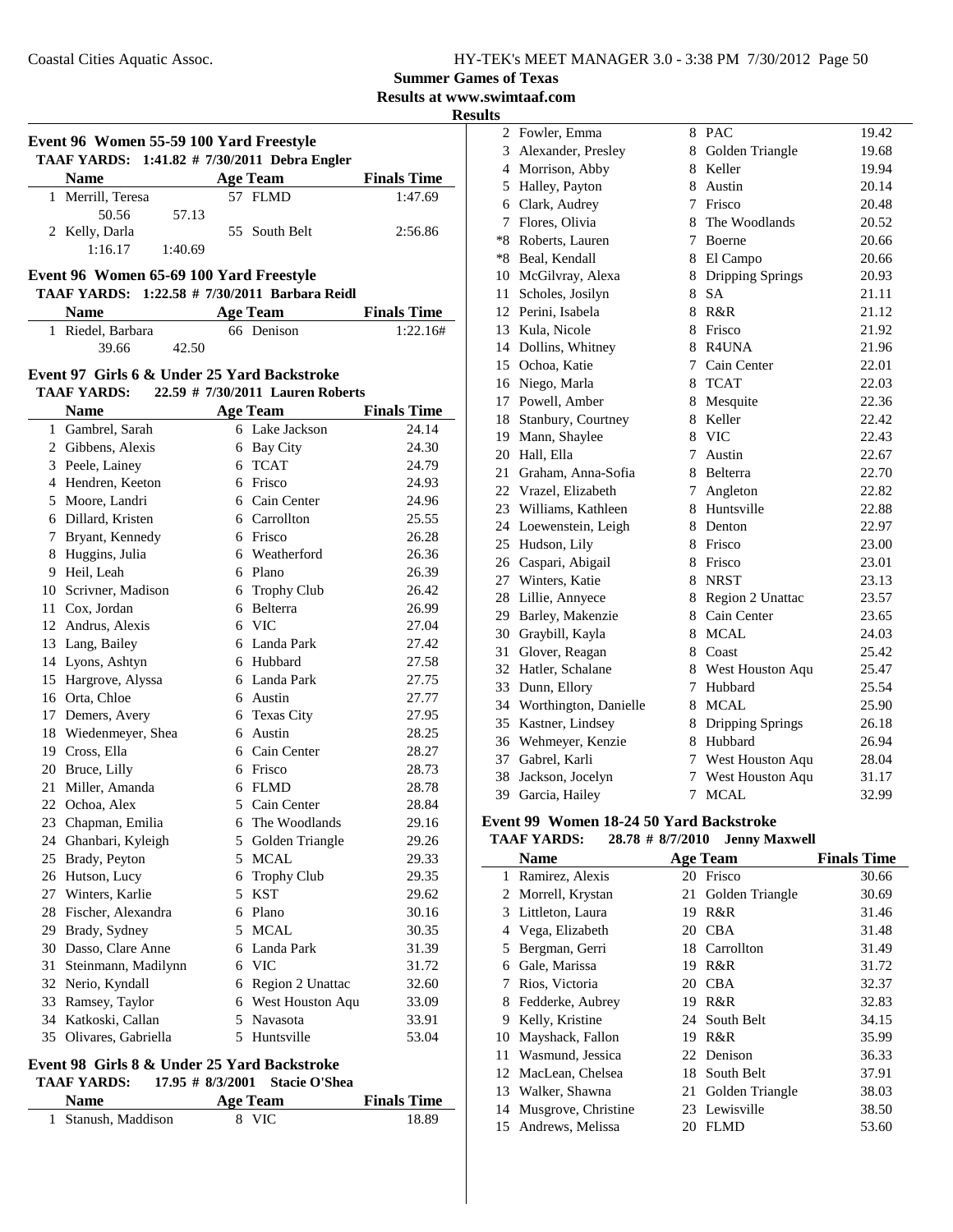**Results at www.swimtaaf.com**

**Results**

|                                                                                                       | Event 100 Women 25-29 50 Yard Backstroke<br><b>TAAF YARDS:</b> |     | 43.66 # 7/30/2011 Kristin Kirkham |                    |
|-------------------------------------------------------------------------------------------------------|----------------------------------------------------------------|-----|-----------------------------------|--------------------|
|                                                                                                       | <b>Name</b>                                                    |     | <b>Age Team</b>                   | <b>Finals Time</b> |
|                                                                                                       | 1 Marshall, Karen                                              |     | 29 Keller                         | 35.41#             |
|                                                                                                       |                                                                |     |                                   |                    |
|                                                                                                       | Event 100 Women 30-34 50 Yard Backstroke                       |     |                                   |                    |
|                                                                                                       | <b>TAAF YARDS:</b>                                             |     | 39.13 # 7/30/2011 Lori Muncy      |                    |
|                                                                                                       | <b>Name</b>                                                    |     | <b>Age Team</b>                   | <b>Finals Time</b> |
|                                                                                                       | 1 Lowack, Erin                                                 |     | 30 Trophy Club                    | 30.07#             |
|                                                                                                       | 2 Gosewisch, Megan                                             |     | 33 FLMD                           | 34.98#             |
|                                                                                                       | 3 Dasso, Sara                                                  |     | 34 Landa Park                     | 35.54#             |
|                                                                                                       | Event 100 Women 35-39 50 Yard Backstroke<br><b>TAAF YARDS:</b> |     | 41.41 # 7/30/2011 Monica Newton   |                    |
|                                                                                                       | <b>Name</b>                                                    |     | <b>Age Team</b>                   | <b>Finals</b> Time |
|                                                                                                       | 1 Lawler, Kimberly                                             |     | 39 Weatherford                    | 41.61              |
|                                                                                                       | 2 Fabian, Donna                                                |     | 37 Huntsville                     | 1:51.63            |
|                                                                                                       |                                                                |     |                                   |                    |
|                                                                                                       | Event 101 Women 40-44 50 Yard Backstroke                       |     |                                   |                    |
|                                                                                                       | <b>TAAF YARDS:</b>                                             |     | 35.74 # 7/30/2011 Debra McIntyre  |                    |
|                                                                                                       | <b>Name</b>                                                    |     | <b>Age Team</b>                   | <b>Finals Time</b> |
|                                                                                                       | 1 Summitt, Emily<br>11:40.00                                   |     | 41 Southlake                      | 45.84              |
|                                                                                                       | 2 Burrell, Amy                                                 |     | 41 Frisco                         | 48.44              |
|                                                                                                       | 3 Hobbs, Betti Jo                                              |     | 42 Landa Park                     | 52.31              |
|                                                                                                       | 4 Hernandez, Gabriela                                          |     | 44 South Belt                     | 52.85              |
|                                                                                                       |                                                                |     |                                   |                    |
|                                                                                                       | Event 101 Women 45-49 50 Yard Backstroke<br><b>TAAF YARDS:</b> |     | 37.66 # 7/30/2011 Betzy Nelson    |                    |
|                                                                                                       | <b>Name</b>                                                    |     | <b>Age Team</b>                   | <b>Finals Time</b> |
|                                                                                                       | 1 Disney, Elaine                                               |     | 48 Carrollton                     | 39.90              |
|                                                                                                       | 2 Baughman, Gretchen                                           |     | 47 PAST                           | 44.87              |
|                                                                                                       | 456:06:40.00 1:23:20.00                                        |     |                                   |                    |
|                                                                                                       | 3 Duckworth, Julie                                             |     | 47 Landa Park                     | 45.23              |
|                                                                                                       | 4 Little, Kerry                                                |     | 49 SA                             | 50.14              |
|                                                                                                       |                                                                |     |                                   |                    |
|                                                                                                       | Event 101 Women 50-54 50 Yard Backstroke                       |     |                                   |                    |
|                                                                                                       | <b>Name</b>                                                    |     | <b>Age Team</b>                   | <b>Finals Time</b> |
|                                                                                                       | 1 Kirby, Julia                                                 |     | 52 Weatherford                    | 45.05              |
|                                                                                                       | 2 Coulehan, Kathy                                              |     | 54 Landa Park                     | 45.69              |
|                                                                                                       | 1:39:40.00 30.00                                               |     |                                   |                    |
| 3                                                                                                     | Tatum, Bettina                                                 | 51  | Southlake                         | 48.53              |
| 4                                                                                                     | Tyson, Maria                                                   |     | 50 Lewisville                     | 1:09.40            |
|                                                                                                       | Event 101 Women 55-59 50 Yard Backstroke                       |     |                                   |                    |
|                                                                                                       | <b>TAAF YARDS:</b>                                             |     | 51.48 # 7/30/2011 Debra Engler    |                    |
|                                                                                                       | Name                                                           |     | <b>Age Team</b>                   | <b>Finals Time</b> |
|                                                                                                       | 1 Merrill, Teresa                                              |     | 57 FLMD                           | 51.17#             |
|                                                                                                       | 2 Engler, Debra                                                | 59. | Landa Park                        | 51.21#             |
| Event 102 Girls 8 & Under 25 Yard Breaststroke<br><b>TAAF YARDS:</b><br>19.89 # 7/1/1998 Lauren Weeks |                                                                |     |                                   |                    |
|                                                                                                       | <b>Name</b>                                                    |     |                                   | <b>Finals Time</b> |
|                                                                                                       | Stanush, Maddison                                              |     | <b>Age Team</b>                   |                    |
| $\mathbf{1}$                                                                                          |                                                                | 8   | VIC                               | 21.06              |
|                                                                                                       | 2 Copenhaver, Sarah                                            |     | 8 Freeport                        | 21.53              |
|                                                                                                       | 3 Tatum, Cheyenne                                              |     | 8 Trophy Club                     | 21.64              |
|                                                                                                       | 4 Thomet, AnneMarie                                            |     | 8 Seabrook                        | 21.74              |
|                                                                                                       | 5 Scholes, Josilyn                                             |     | 8 SA                              | 22.07              |
|                                                                                                       | 6 Whitehead, Loren                                             |     | 8 Lake Jackson                    | 22.38              |

| 7   | Calhoun, Kenadi            | 8 | <b>Bay City</b>    | 22.46 |
|-----|----------------------------|---|--------------------|-------|
| 8   | McElroy, Rowan             | 8 | Austin             | 22.56 |
| 9   | Simpson, Monica            | 8 | Plano              | 23.41 |
| 10  | Clemens, Chloe             | 8 | Plano              | 23.69 |
| 11  | McKinney, Lindsay          | 8 | <b>ROCK</b>        | 24.08 |
| 12  | Merchan, Victoria          | 8 | Killeen            | 24.11 |
| 13  | Burgar, Chloe              | 7 | Keller             | 24.13 |
| 14  | Schreiter, Whitney         | 8 | <b>Trophy Club</b> | 24.28 |
| 15  | Cardenas, Briana           | 8 | Golden Triangle    | 24.50 |
| 16  | Nixon, Mia                 | 8 | Cain Center        | 24.51 |
| 17  | Winters, Katie             | 8 | <b>NRST</b>        | 25.11 |
|     | *18 Salinas, Samira        | 8 | <b>MCAL</b>        | 25.47 |
| *18 | Ashbaugh, Taylor           | 8 | Marble Falls       | 25.47 |
|     | 20 Carpenter, Emily Grace  |   | 8 McKinney         | 25.88 |
| 21  | Barley, Makenzie           | 8 | Cain Center        | 25.98 |
|     | 22 McAden, Charlie         | 8 | Dripping Springs   | 26.06 |
|     | 23 Lackowski, Catherine    | 8 | Austin             | 26.07 |
|     | 24 Hill, Emmaline          | 8 | Denison            | 26.66 |
| 25  | Brown, Aubrey              | 7 | <b>Trophy Club</b> | 27.04 |
|     | 26 Rezsofi, Caroline       | 8 | <b>GRNBY</b>       | 27.09 |
|     | 27 Parker, Katie           | 8 | Plano              | 27.84 |
|     | 28 Smith, Emily            |   | 8 Huntsville       | 27.92 |
| 29  | Smith, Riley               | 8 | Frisco             | 28.93 |
|     | 456:06:40.00<br>1:23:20.00 |   |                    |       |
|     | 30 Bailey, Gwendolyn       | 8 | Dripping Springs   | 30.08 |
|     | 11:40.00                   |   |                    |       |
| *31 | Houchin, Raegan            | 7 | Cain Center        | 31.03 |
| *31 | Worthington, Danielle      | 8 | <b>MCAL</b>        | 31.03 |
| 33  | Hatler, Schalane           | 8 | West Houston Aqu   | 34.86 |
|     | 1:39:40.00<br>30.00        |   |                    |       |

#### **Event 103 Women 18-24 50 Yard Breaststroke**

|    | <b>TAAF YARDS:</b>  |    | 32.62 # 7/27/2003 Heather Claney |                    |
|----|---------------------|----|----------------------------------|--------------------|
|    | <b>Name</b>         |    | <b>Age Team</b>                  | <b>Finals Time</b> |
| 1  | Greener, Casey      |    | 19 Trophy Club                   | 32.94              |
|    | 2 McHugh, Amber     | 20 | <b>FLMD</b>                      | 33.38              |
| 3  | Wasmund, Michelle   |    | 20 Denison                       | 33.42              |
| 4  | McHugh, Ashley      | 18 | FLMD                             | 37.20              |
| 5. | Criddle, Faith      |    | 18 Landa Park                    | 37.35              |
| 6  | Przybilla, Mehagan  | 19 | R&R                              | 37.40              |
| 7  | Bergman, Gerri      | 18 | Carrollton                       | 37.47              |
| 8  | Chastain, Raven     | 22 | <b>GRNBY</b>                     | 39.61              |
| 9  | Taylor, Jenna       |    | 24 South Belt                    | 39.66              |
| 10 | Hasson, Jessica     | 19 | <b>CCAA</b>                      | 39.93              |
| 11 | Musgrove, Jenna     |    | 19 Lewisville                    | 39.95              |
|    | 12 Seale, Gwendolyn | 21 | South Belt                       | 40.32              |
| 13 | Wasmund, Jessica    |    | 22 Denison                       | 41.51              |
| 14 | Kelly, Kristine     |    | 24 South Belt                    | 43.23              |
|    | 15 Tuhn, Danae      |    | 24 Golden Triangle               | 43.34              |
| 16 | Bingheim, Caitlan   | 18 | Lewisville                       | 47.89              |
| 17 | Andrews, Melissa    | 20 | FLMD                             | 55.36              |

#### **Event 104 Women 25-29 50 Yard Breaststroke**

#### **TAAF YARDS:** 32.60 # 7/30/2011 Gwen Rourke

| <b>Name</b>       | Age Team  | <b>Finals Time</b> |
|-------------------|-----------|--------------------|
| 1 Marshall, Karen | 29 Keller | 39.79              |
| 2 Merrill, Nikki  | 25 FLMD   | 46.57              |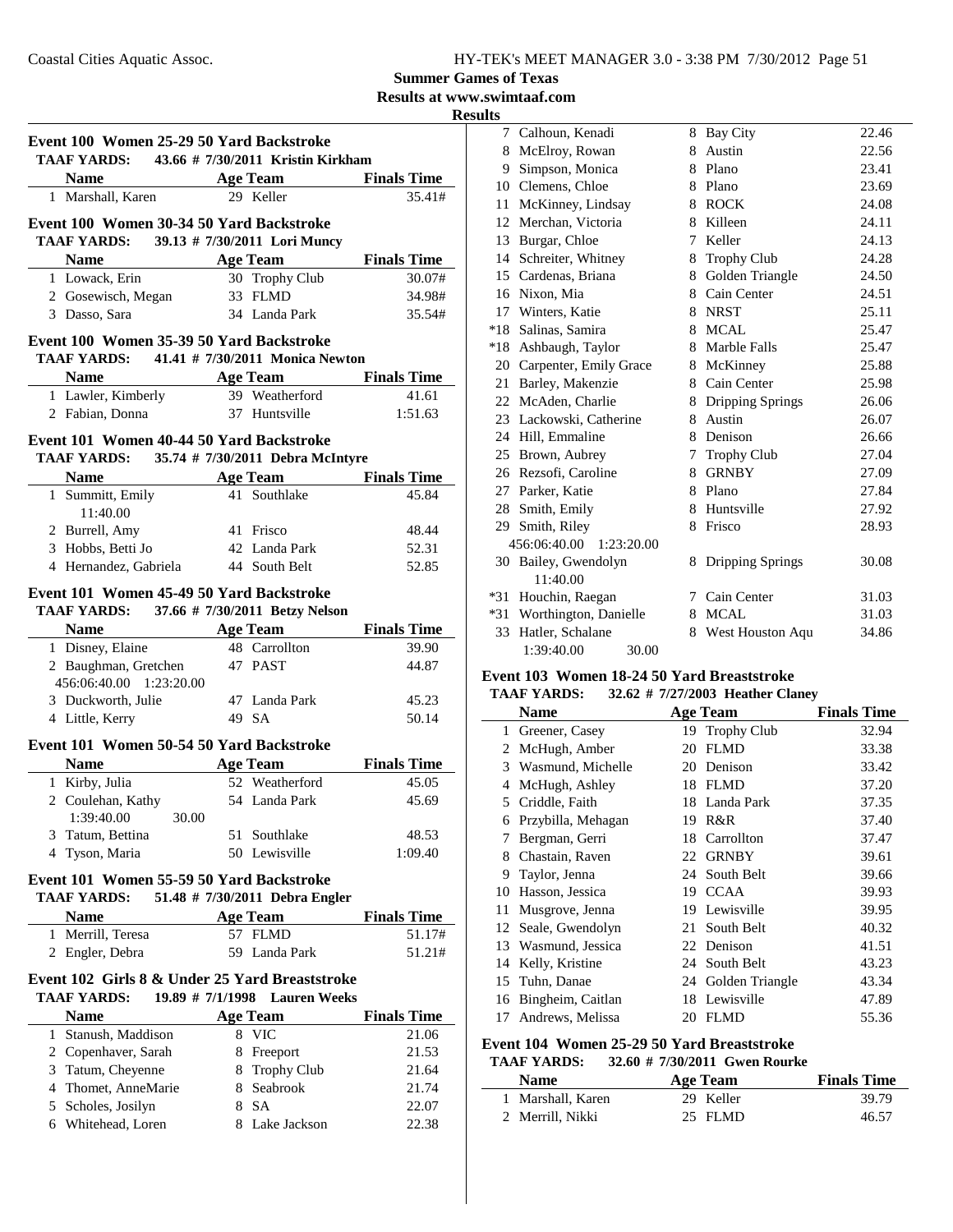**Results at www.swimtaaf.com**

**Results**

|              | Event 104 Women 30-34 50 Yard Breaststroke<br>TAAF YARDS: 38.14 # 7/30/2011 Carissa Haynes |    |                                  |                             |
|--------------|--------------------------------------------------------------------------------------------|----|----------------------------------|-----------------------------|
|              | <b>Name</b>                                                                                |    | Age Team                         | <b>Finals Time</b>          |
|              | 1 Scrivner, Marika                                                                         |    | 32 Trophy Club                   | 36.95#                      |
|              | 2 Haynes, Carissa                                                                          |    | 33 GRNBY                         | 39.23                       |
|              | 3 Castle, Jackie                                                                           | 31 | <b>GRNBY</b>                     | 40.12                       |
|              |                                                                                            |    |                                  |                             |
|              | Event 104 Women 35-39 50 Yard Breaststroke<br><b>TAAF YARDS:</b>                           |    | 39.38 # 7/30/2011 Cassie Yochum  |                             |
|              | <b>Name</b>                                                                                |    | <b>Age Team</b>                  | <b>Finals Time</b>          |
|              | 1 Yochum, Cassie                                                                           |    | 39 Southlake                     | 39.11#                      |
|              | 2 Smith, Dori                                                                              |    | 37 Denison                       | 48.62                       |
|              | --- Lawrence, Summer                                                                       |    | 35 Cain Center                   | DQ                          |
|              | Event 105 Women 40-44 50 Yard Breaststroke                                                 |    |                                  |                             |
|              | TAAF YARDS: 55.07 # 7/30/2011 Kelly Woelke                                                 |    |                                  |                             |
|              | <b>Name</b>                                                                                |    | Age Team                         | <b>Finals Time</b>          |
|              | 1 Ehler, Shelly                                                                            |    | 40 Frisco                        | 44.31#                      |
|              | 2 Damron, Susette                                                                          |    | 42 Trophy Club                   | 44.65#                      |
|              | 3 Kreutziger, Christine                                                                    |    | 44 PAST                          | 44.95#                      |
|              | 4 Grinde-Houtman, Donita                                                                   |    | 40 Austin                        | 46.56#                      |
|              | 5 Gabrel, Delyn                                                                            |    | 40 West Houston Aqu              | 52.49#                      |
|              | 6 Burrell, Amy                                                                             |    | 41 Frisco                        | 52.74#                      |
|              | 7 Netherlain, Vanessa                                                                      |    | 41 Landa Park                    | 53.60#                      |
|              | 8 Robledo, Lourdes                                                                         |    | 41 SA                            | 55.84                       |
|              | <b>Name</b><br>1 Baughman, Gretchen                                                        |    | <b>Age Team</b><br>47 PAST       | <b>Finals Time</b><br>40.96 |
|              | 2 Disney, Elaine                                                                           |    | 48 Carrollton                    | 45.73                       |
|              | 3 Duckworth, Julie                                                                         |    | 47 Landa Park                    | 52.79                       |
|              | Event 105 Women 50-54 50 Yard Breaststroke                                                 |    |                                  |                             |
|              | <b>TAAF YARDS:</b>                                                                         |    | 44.22 # 7/30/2011 Julia Kirby    |                             |
|              | <b>Name</b>                                                                                |    | <b>Age Team</b>                  | <b>Finals Time</b>          |
|              | 1 Kirby, Julia                                                                             |    | 52 Weatherford                   | 45.99                       |
|              | 2 Wingard, Maura                                                                           |    | 52 FLMD                          | 48.04                       |
|              | 3 Najar, Mary                                                                              |    | 52 Landa Park                    | 1:05.15                     |
|              | 4 Benjamin, Pam                                                                            |    | 51 FLMD                          | 1:06.69                     |
|              | --- Johnston, Debi                                                                         |    | 50 Denison                       | DO                          |
|              | Event 105 Women 55-59 50 Yard Breaststroke                                                 |    |                                  |                             |
|              | <b>Name</b>                                                                                |    | <b>Age Team</b><br>55 South Belt | <b>Finals Time</b>          |
|              | 1 Kelly, Darla                                                                             |    |                                  | 1:43.70                     |
|              | Event 106 Girls 8 & Under 25 Yard Butterfly<br><b>TAAF YARDS:</b><br>15.73 # 7/1/1996      |    | Dana Vollmer                     |                             |
|              | <b>Name</b>                                                                                |    | <b>Age Team</b>                  | <b>Finals Time</b>          |
| $\mathbf{1}$ | Alexander, Presley                                                                         |    | 8 Golden Triangle                | 18.37                       |
|              | 2 Morrison, Abby                                                                           |    | 8 Keller                         | 18.50                       |
| 3            | Simpson, Monica                                                                            |    | 8 Plano                          | 18.88                       |
|              | 4 Loewenstein, Leigh                                                                       |    | 8 Denton                         | 19.19                       |
|              | 5 Thomet, AnneMarie                                                                        |    | 8 Seabrook                       | 19.29                       |
| 6            | Brawner, Kori                                                                              |    | 8 GRNBY                          | 19.70                       |
| 7            | Tran, Minnie                                                                               |    | 7 Lake Jackson                   | 19.75                       |

8 Stavinoha, Teagan 8 Wharton 19.87 9 Powell, Amber 8 Mesquite 19.97

| 10 | Glover, Sydney       | 8 | Frisco           | 20.08 |
|----|----------------------|---|------------------|-------|
| 11 | Meduri, Krithi       | 8 | Coppell          | 20.24 |
| 12 | Wilson, Bianca       | 8 | <b>FAST</b>      | 20.71 |
| 13 | Dasso, Faith         | 8 | Landa Park       | 20.94 |
| 14 | Lane, Sarah          | 7 | The Woodlands    | 21.46 |
| 15 | Morris, Jenna Lee    | 7 | Hubbard          | 21.65 |
| 16 | Dykehouse, Eliana    | 8 | <b>PAC</b>       | 21.83 |
| 17 | Cross, Ella          | 6 | Cain Center      | 22.04 |
| 18 | Graham, Anna-Sofia   | 8 | Belterra         | 22.09 |
| 19 | Townsend, Ella       | 7 | Austin           | 22.18 |
| 20 | Ochoa, Katie         | 7 | Cain Center      | 22.36 |
| 21 | Redland, Kathryn     | 8 | Landa Park       | 22.63 |
| 22 | Harshman, Rebecca    | 8 | Austin           | 23.22 |
| 23 | Garner, Gentry       | 8 | <b>GRNBY</b>     | 23.69 |
| 24 | Himmelsehr, Carleigh | 8 | Mesquite         | 23.89 |
| 25 | Bodeux, Nicole       | 8 | West Houston Aqu | 24.16 |
| 26 | Dickey, Annika       | 7 | Frisco           | 24.70 |
| 27 | Escobar, Bria        | 7 | ALICE            | 25.14 |
| 28 | Clemens, Chloe       | 8 | Plano            | 25.78 |
| 29 | Ashbaugh, Taylor     | 8 | Marble Falls     | 26.51 |
| 30 | Jackson, Jocelyn     | 7 | West Houston Aqu | 33.22 |
|    | Williams, Kathleen   | 8 | Huntsville       | DQ    |
|    |                      |   |                  |       |

### **Event 107 Women 18-24 50 Yard Butterfly**

#### **TAAF YARDS:** 26.64 # 7/25/2009 Seabre Pope

|              | <b>Name</b>        |    | <b>Age Team</b>    | <b>Finals Time</b> |
|--------------|--------------------|----|--------------------|--------------------|
| $\mathbf{1}$ | Nava, Blythe       | 19 | R&R                | 28.38              |
| 2            | Ramirez, Alexis    | 20 | Frisco             | 29.03              |
| 3            | Rios, Victoria     | 20 | <b>CBA</b>         | 29.78              |
| 4            | Vega, Elizabeth    | 20 | <b>CBA</b>         | 30.21              |
| 5            | Bergman, Gerri     | 18 | Carrollton         | 30.49              |
| 6            | Emmons, Kelsey     | 19 | Frisco             | 30.53              |
| 7            | Tobosa, Kirsten    |    | 21 Trophy Club     | 30.67              |
| 8            | Hooper, Amy        | 19 | Golden Triangle    | 30.99              |
| 9            | Gale, Marissa      | 19 | R&R                | 31.02              |
| 10           | Johnson, Dolores   | 21 | Frisco             | 31.80              |
| 11           | Hasson, Jessica    | 19 | <b>CCAA</b>        | 33.53              |
|              | 12 Chastain, Raven | 22 | <b>GRNBY</b>       | 34.42              |
| 13           | Walker, Shawna     |    | 21 Golden Triangle | 36.51              |
| 14           | Kelly, Kristine    | 24 | South Belt         | 37.00              |
| 15           | Raabe, Emily       | 19 | Denton             | 43.12              |
| 16           | Rossett, Lauren    | 20 | South Belt         | 50.40              |

#### **Event 108 Women 25-29 50 Yard Butterfly**

#### **TAAF YARDS:** 32.40 # 7/30/2011 Erin Dion

#### **Name Age Team Finals Time** 1 34.16 Marshall, Karen 29 Keller

#### **Event 108 Women 30-34 50 Yard Butterfly**

#### **TAAF YARDS:** 33.89 # 7/30/2011 Carissa Haynes

| <b>Name</b>       | Age Team | <b>Finals Time</b> |
|-------------------|----------|--------------------|
| 1 Castle, Jackie  | 31 GRNBY | 34.32              |
| 2 Haynes, Carissa | 33 GRNBY | 34.55              |

#### **Event 108 Women 35-39 50 Yard Butterfly**

 $\overline{a}$ 

| <b>Name</b>      | Age Team       | <b>Finals Time</b> |
|------------------|----------------|--------------------|
| 1 Miller, Anneke | 38 Trophy Club | 31.67              |
| 2 Yochum, Cassie | 39 Southlake   | 35.59              |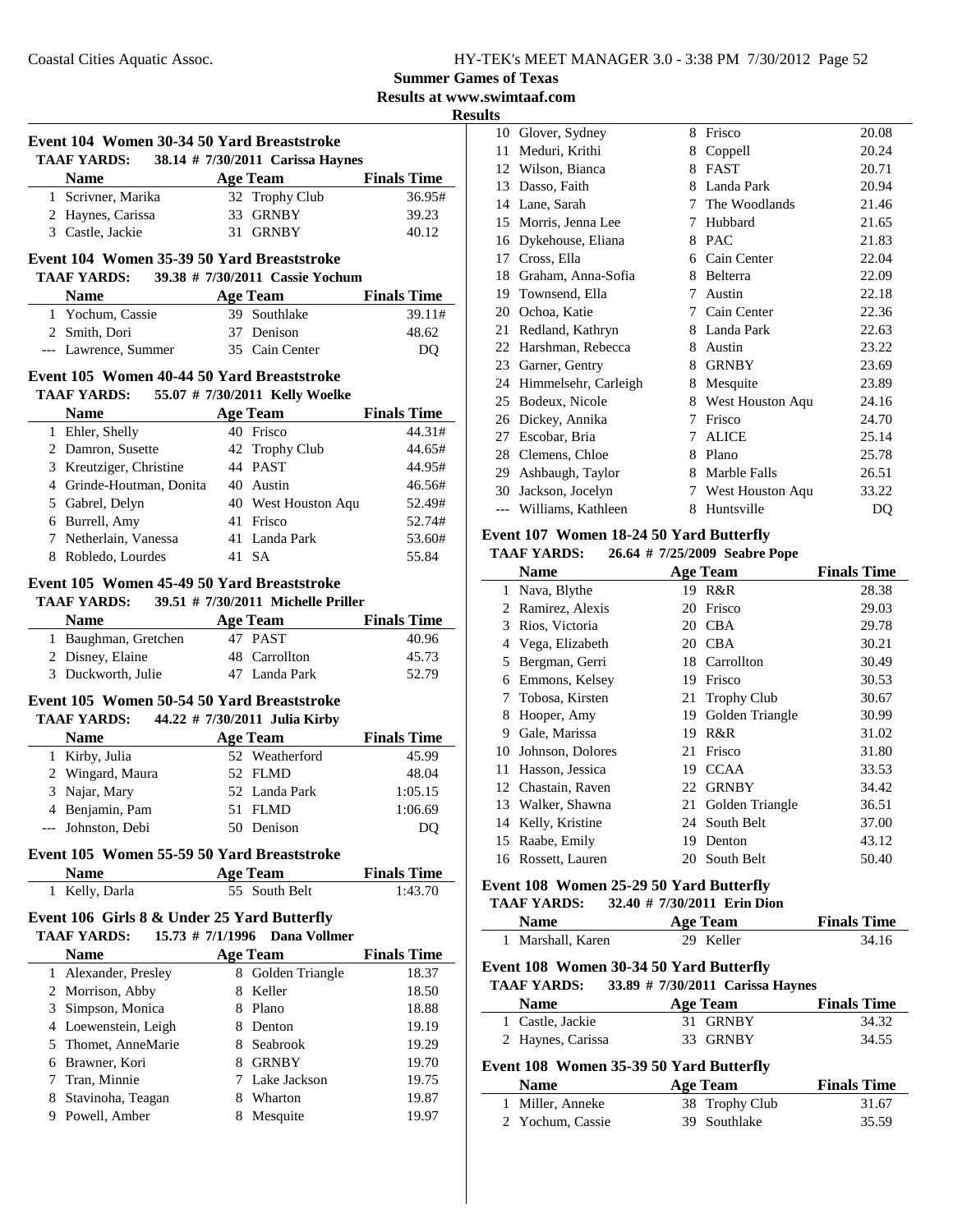**Results at www.swimtaaf.com**

#### **Results**

| Event 109 Women 40-44 50 Yard Butterfly |                                             |    |                                  |                    |  |
|-----------------------------------------|---------------------------------------------|----|----------------------------------|--------------------|--|
|                                         | <b>Name</b>                                 |    | <b>Age Team</b>                  | <b>Finals Time</b> |  |
| $\mathbf{1}$                            | Damron, Susette                             | 42 | <b>Trophy Club</b>               | 38.82              |  |
|                                         | 2 Moyer-Trimyer, Rachel                     |    | 40 Austin                        | 51.82              |  |
|                                         | Event 109 Women 45-49 50 Yard Butterfly     |    |                                  |                    |  |
|                                         | TAAF YARDS: 39.53 # 7/30/2011 Cindy McQuaid |    |                                  |                    |  |
|                                         | <b>Name</b>                                 |    | <b>Age Team</b>                  | <b>Finals Time</b> |  |
|                                         | 1 Disney, Elaine                            |    | 48 Carrollton                    | 40.84              |  |
|                                         |                                             |    |                                  |                    |  |
|                                         | Event 109 Women 50-54 50 Yard Butterfly     |    |                                  |                    |  |
|                                         | <b>TAAF YARDS:</b>                          |    | 39.28 # 7/30/2011 Julia Kirby    |                    |  |
|                                         | <b>Name</b>                                 |    | Age Team                         | <b>Finals Time</b> |  |
|                                         | 1 McQuaid, Cindy                            |    | 50 Boerne                        | 39.21#             |  |
|                                         | 2 Coulehan, Kathy                           |    | 54 Landa Park                    | 46.82              |  |
|                                         | Event 109 Women 55-59 50 Yard Butterfly     |    |                                  |                    |  |
|                                         | <b>Name</b>                                 |    | <b>Age Team</b>                  | <b>Finals Time</b> |  |
|                                         | 1 Engler, Debra                             |    | 59 Landa Park                    | 56.60              |  |
|                                         |                                             |    |                                  |                    |  |
|                                         | Event 110 Girls 6 & Under 25 Yard Freestyle |    |                                  |                    |  |
|                                         | <b>TAAF YARDS:</b>                          |    | 18.68 # 7/30/2011 Sophia Ribeiro |                    |  |
|                                         | <b>Name</b>                                 |    | Age Team                         | <b>Finals Time</b> |  |
|                                         | 1 Moore, Landri                             |    | 6 Cain Center                    | 19.38              |  |
|                                         | 2 Lyons, Ashtyn                             | 6  | Hubbard                          | 19.64              |  |
|                                         | 3 Heil, Leah                                |    | 6 Plano                          | 20.78              |  |
|                                         | 4 Gibbens, Alexis                           |    | 6 Bay City                       | 21.24              |  |
|                                         | 5 Gage, Tess                                |    | 6 R&R                            | 21.44              |  |
|                                         | 6 Cox, Jordan                               |    | 6 Belterra                       | 21.76              |  |
|                                         | 7 Orta, Chloe                               |    | 6 Austin                         | 21.88              |  |
|                                         | 8 Cross, Ella                               |    | 6 Cain Center                    | 22.82              |  |
|                                         | 9 Hugunin, Julia                            |    | 6 Marble Falls                   | 23.13              |  |
|                                         | 10 Dwyer, Maggie                            |    | 6 Austin                         | 23.24              |  |
|                                         | 11 Oushalkas, Maria                         |    | 6 Frisco                         | 23.25              |  |
|                                         | 12 Dasso, Clare Anne                        |    | 6 Landa Park                     | 23.27              |  |
|                                         | 13 Peele, Lainey                            |    | 6 TCAT                           | 23.47              |  |
|                                         | 14 Bryant, Kennedy                          |    | 6 Frisco                         | 23.73              |  |
|                                         | 15 Brady, Peyton                            |    | 5 MCAL                           | 23.89              |  |
|                                         | 16 Garner, Ella                             |    | 6 GRNBY                          | 24.22              |  |
|                                         | 17 Roquebert, Theresa                       |    | 6 Lewisville                     | 24.82              |  |
|                                         | 18 Wickham, Anna Grace                      |    | 6 VIC                            | 24.91              |  |
|                                         | 19 Fischer, Alexandra                       |    | 6 Plano                          | 25.11              |  |
|                                         | 20 Rodriguez, Chloe                         |    | 6 Bay City                       | 25.25              |  |
|                                         | 21 Miller, Amanda                           |    | 6 FLMD                           | 25.31              |  |
|                                         | 22 Dillard, Kristen                         |    | 6 Carrollton                     | 25.35              |  |
|                                         | 23 Ghanbari, Kyleigh                        |    | 5 Golden Triangle                | 25.43              |  |
|                                         | 24 Shofran, Dorothy                         |    | 6 Plano                          | 25.63              |  |
|                                         | 25 Scrivner, Madison                        |    | 6 Trophy Club                    | 25.73              |  |
|                                         | 26 O'Brien, Taryn                           |    | 6 ODEM                           | 26.11              |  |
|                                         | 27 Ramsey, Taylor                           |    | 6 West Houston Aqu               | 26.29              |  |
| 28                                      | Steinmann, Madilynn                         |    | 6 VIC                            | 26.31              |  |
|                                         | 29 Lang, Bailey                             |    | 6 Landa Park                     | 26.39              |  |
|                                         | 30 Chapman, Emilia                          |    | 6 The Woodlands                  | 27.46              |  |
|                                         | 31 Ochoa, Alex                              |    | 5 Cain Center                    | 28.28              |  |
|                                         | 32 Katkoski, Callan                         |    | 5 Navasota                       | 29.09              |  |
|                                         | 33 Brady, Sydney                            |    | 5 MCAL                           | 30.88              |  |
|                                         | 34 Olivares, Gabriella                      |    | 5 Huntsville                     | 45.97              |  |

| Event 111 Girls 8 & Under 25 Yard Freestyle<br><b>TAAF YARDS:</b><br>14.85 # 8/3/2001 Kelsey Emmons |                           |   |                    |                    |  |
|-----------------------------------------------------------------------------------------------------|---------------------------|---|--------------------|--------------------|--|
|                                                                                                     |                           |   |                    |                    |  |
|                                                                                                     | <b>Name</b>               |   | <b>Age Team</b>    | <b>Finals Time</b> |  |
| 1                                                                                                   | Tatum, Cheyenne           |   | 8 Trophy Club      | 16.34              |  |
|                                                                                                     | 2 Thomet, AnneMarie       | 8 | Seabrook           | 16.56              |  |
|                                                                                                     | 3 Fowler, Emma            |   | 8 PAC              | 16.78              |  |
|                                                                                                     | *4 Loewenstein, Leigh     |   | 8 Denton           | 16.88              |  |
|                                                                                                     | *4 Flores, Olivia         | 8 | The Woodlands      | 16.88              |  |
|                                                                                                     | 6 Patrick, Molly          |   | 8 FLMD             | 17.10              |  |
|                                                                                                     | 7 Calhoun, Kenadi         | 8 | Bay City           | 17.19              |  |
|                                                                                                     | 8 Stavinoha, Teagan       |   | 8 Wharton          | 17.29              |  |
|                                                                                                     | 9 Beal, Kendall           |   | 8 El Campo         | 17.40              |  |
|                                                                                                     | 10 Simpson, Monica        |   | 8 Plano            | 17.72              |  |
|                                                                                                     | 11 Wilson, Bianca         |   | 8 FAST             | 17.75              |  |
|                                                                                                     | 12 Cole, Ava              |   | 8 Dripping Springs | 17.90              |  |
|                                                                                                     | 13 Meduri, Krithi         |   | 8 Coppell          | 17.93              |  |
|                                                                                                     | 14 Lee, Adi Jo            |   | 8 GRNBY            | 18.19              |  |
|                                                                                                     | 15 Winters, Katie         |   | 8 NRST             | 18.27              |  |
|                                                                                                     | 16 Dwyer, Katherine       | 7 | Austin             | 18.31              |  |
|                                                                                                     | 17 Morris, Jenna Lee      | 7 | Hubbard            | 18.40              |  |
|                                                                                                     | 18 Roberts, Lauren        | 7 | <b>Boerne</b>      | 18.59              |  |
|                                                                                                     | 19 Hall, Ella             | 7 | Austin             | 18.83              |  |
|                                                                                                     | 20 Edwards, Katryn        | 8 | <b>ODEM</b>        | 18.86              |  |
| 21                                                                                                  | Perry, Laney              |   | 7 Frisco           | 18.99              |  |
|                                                                                                     | 22 Ochoa, Katie           |   | 7 Cain Center      | 19.02              |  |
|                                                                                                     | 23 Lillie, Annyece        |   | 8 Region 2 Unattac | 19.16              |  |
|                                                                                                     | 24 Halley, Payton         |   | 8 Austin           | 19.20              |  |
|                                                                                                     | 25 Gnidziejko, Emma       |   | 8 Frisco           | 19.46              |  |
|                                                                                                     | 26 Carpenter, Emily Grace |   | 8 McKinney         | 19.54              |  |
|                                                                                                     | 27 Dasso, Faith           |   | 8 Landa Park       | 19.92              |  |
|                                                                                                     | 28 Bodeux, Nicole         |   | 8 West Houston Aqu | 19.95              |  |
|                                                                                                     | 29 Yoon, Seojin           |   | 8 Farmers Branch   | 20.00              |  |
|                                                                                                     | 30 Dillon, Laken          |   | 8 Plano            | 20.41              |  |
| 31                                                                                                  | Ranirez, Nathaly          |   | 8 Miss             | 20.57              |  |
|                                                                                                     | 32 Graybill, Kayla        | 8 | <b>MCAL</b>        | 20.81              |  |
|                                                                                                     | 33 Villela, Leandra       |   | 8 SA               | 21.23              |  |
|                                                                                                     | 34 Merchan, Victoria      | 8 | Killeen            | 21.34              |  |
|                                                                                                     | 35 Hatler, Schalane       | 8 | West Houston Aqu   | 21.92              |  |
| 36                                                                                                  | Salinas, Samira           | 8 | <b>MCAL</b>        | 22.33              |  |
| 37                                                                                                  | Wilson, Tabitha           |   | 8 MCAL             | 22.43              |  |
| 38                                                                                                  | Houchin, Raegan           | 7 | Cain Center        | 23.82              |  |
|                                                                                                     | 39 Wilks, Rebecca         | 8 | <b>SA</b>          | 27.65              |  |
| 40                                                                                                  | Garza, Diana              |   | 8 MCAL             | 27.79              |  |
| 41                                                                                                  | Gabrel, Karli             | 7 | West Houston Aqu   | 28.77              |  |
|                                                                                                     | 42 Garcia, Hailey         | 7 | <b>MCAL</b>        | 30.27              |  |
|                                                                                                     |                           |   |                    |                    |  |

#### **Event 112 Women 18-24 50 Yard Freestyle**

**TAAF YARDS: 24.78 # Krystan Morrell 8/7/2010 Name Age Team Finals Time** 1 Wasmund, Michelle 20 Denison 26.49<br>
2 Ramirez Alexis 20 Frisco 26.78 2 Ramirez, Alexis

| $\sim$ Kanniva, Theory | $20 - 11500$ | 20. I O |
|------------------------|--------------|---------|
| 3 Nava, Blythe         | 19 R&R       | 26.99   |
| 4 Gaas, Julia          | 19 R&R       | 27.40   |
| 5 Vega, Elizabeth      | 20 CBA       | 27.84   |
| 6 Fedderke, Aubrey     | 19 R&R       | 28.14   |
| 7 Przybilla, Mehagan   | 19 R&R       | 28.23   |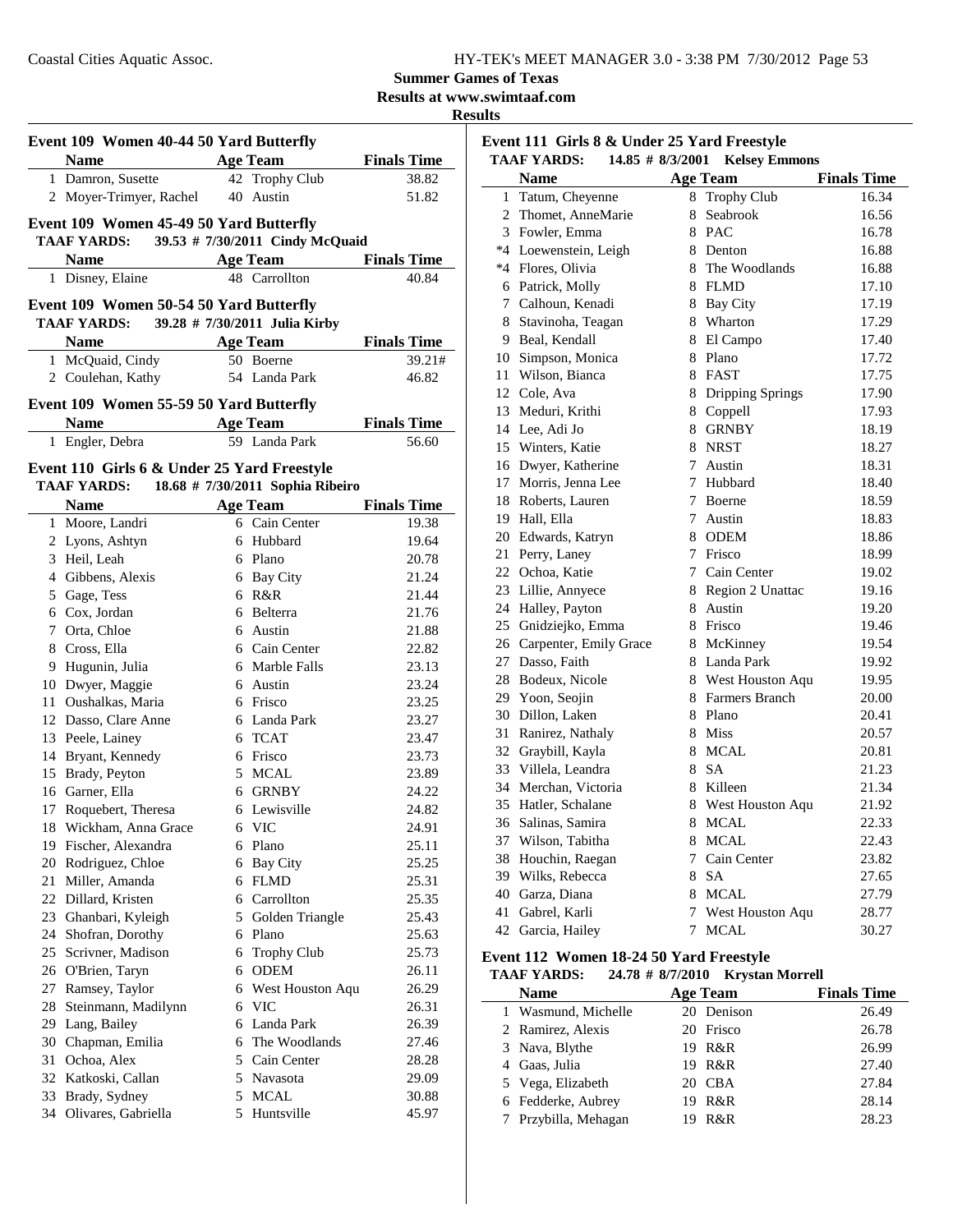### **Summer Games of Texas**

**Results at www.swimtaaf.com**

|                                                            |        |                                  | <b>Results at www.sw</b><br><b>Results</b> |
|------------------------------------------------------------|--------|----------------------------------|--------------------------------------------|
| (Event 112 Women 18-24 50 Yard Freestyle)                  |        |                                  |                                            |
| <b>Name</b>                                                |        | <b>Age Team</b>                  | <b>Finals Time</b>                         |
| 8 Bergman, Gerri                                           |        | 18 Carrollton                    | 28.26                                      |
| 9 Emmons, Kelsey                                           |        | 19 Frisco                        | 28.75                                      |
| 10 Hooper, Amy                                             |        | 17 I Lucy<br>19 Golden Triangle  | 29.08                                      |
| 11 Seale, Gwendolyn                                        |        | 21 South Belt                    | 29.84                                      |
| 12 Johnson, Dolores                                        |        | 21 Frisco                        | 30.38                                      |
| 13 Musgrove, Christine                                     |        | 23 Lewisville                    | 30.68                                      |
| 14 Musgrove, Jenna                                         |        | 19 Lewisville                    | 30.91                                      |
| 15 Cordova, Katrina                                        |        | 20 ODEM                          | 31.39                                      |
| 16 Taylor, Jenna                                           |        | 24 South Belt                    | 31.51                                      |
| 17 Kelly, Kristine                                         |        | 24 South Belt                    | 31.76                                      |
| 18 Mayshack, Fallon                                        | 19 R&R |                                  | 31.91                                      |
| 19 Bingheim, Caitlan                                       |        | 18 Lewisville                    | 32.43                                      |
| 20 Raabe, Emily                                            |        | 19 Denton                        | 35.47                                      |
| 21 Bittick, Christine                                      |        | 18 VIC                           | 37.60                                      |
| 22 Andrews, Melissa                                        |        | 20 FLMD                          | 38.44                                      |
|                                                            |        |                                  |                                            |
| Event 113 Women 25-29 50 Yard Freestyle                    |        |                                  |                                            |
| <b>TAAF YARDS:</b>                                         |        | 28.11 # 7/30/2011 Jenny Beagle   |                                            |
| Name Age Team                                              |        |                                  | <b>Finals Time</b>                         |
| 1 Marshall, Karen                                          |        | 29 Keller                        | 29.70                                      |
| 2 Merrill, Nikki                                           |        | 25 FLMD                          | 35.54                                      |
| Event 113 Women 30-34 50 Yard Freestyle                    |        |                                  |                                            |
| TAAF YARDS: 29.80 # 7/30/2011 Carissa Haynes               |        |                                  |                                            |
| <b>Name</b>                                                |        | <b>Age Team</b>                  | <b>Finals Time</b>                         |
| 1 Gosewisch, Megan                                         |        | 33 FLMD                          | 28.98#                                     |
| 2 Haynes, Carissa                                          |        | 33 GRNBY                         | 30.27                                      |
| 3 Ford, Andrea                                             |        | 33 PAST                          | 41.88                                      |
|                                                            |        |                                  |                                            |
| Event 113 Women 35-39 50 Yard Freestyle                    |        |                                  |                                            |
| <b>TAAF YARDS:</b>                                         |        | 30.53 # 7/30/2011 Cassie Yochum  |                                            |
| <b>Name</b>                                                |        | <b>Age Team</b>                  | <b>Finals Time</b>                         |
| 1 Miller, Anneke                                           |        | 38 Trophy Club                   | 27.68#                                     |
| 2 Yochum, Cassie                                           |        | 39 Southlake                     | 31.04                                      |
| 3 Lawrence, Summer                                         |        | 35 Cain Center                   | 33.18                                      |
| 4 Lawler, Kimberly                                         |        | 39 Weatherford                   | 33.89                                      |
| 5 Ramsey, Ingrid                                           |        | 36 West Houston Aqu              | 34.05                                      |
| 6 Hudson, Jenni                                            |        | 39 Frisco                        | 35.58                                      |
| 7 Fabian, Donna                                            |        | 37 Huntsville                    | 41.80                                      |
| Event 114 Women 40-44 50 Yard Freestyle                    |        |                                  |                                            |
| <b>TAAF YARDS:</b>                                         |        | 31.33 # 7/30/2011 Debra McIntyre |                                            |
| <b>Name</b>                                                |        | <b>Age Team</b>                  | <b>Finals Time</b>                         |
| 1 Ehler, Shelly                                            |        | 40 Frisco                        | 33.23                                      |
| 2 Summitt, Emily                                           |        | 41 Southlake                     | 36.27                                      |
| 3 Damron, Susette                                          |        | 42 Trophy Club                   | 37.79                                      |
| 4 Burrell, Amy                                             |        | 41 Frisco                        | 37.91                                      |
| 5 Netherlain, Vanessa                                      |        | 41 Landa Park                    | 40.41                                      |
| 6 Robledo, Lourdes                                         |        | 41 SA                            | 42.89                                      |
|                                                            |        | 44 South Belt                    | 48.42                                      |
|                                                            |        |                                  |                                            |
| 7 Hernandez, Gabriela                                      |        |                                  |                                            |
| 8 Hobbs, Betti Jo                                          |        | 42 Landa Park                    | 50.97                                      |
| 9 Gabrel, Delyn<br>Event 114 Women 45-49 50 Yard Freestyle |        | 40 West Houston Aqu              | 55.36                                      |

| <b>Name</b>        | Age Team      | <b>Finals Time</b> |
|--------------------|---------------|--------------------|
| 1 Duckworth, Julie | 47 Landa Park | 34.56              |

| யல |                                                               |                 |                                |                    |
|----|---------------------------------------------------------------|-----------------|--------------------------------|--------------------|
|    | 2 Little, Kerry                                               |                 | 49 SA                          | 47.35              |
|    | 3 Jones, Helga                                                |                 | 47 South Belt                  | 54.25              |
|    |                                                               |                 |                                |                    |
|    | Event 114 Women 50-54 50 Yard Freestyle<br><b>TAAF YARDS:</b> |                 | 33.73 # 7/30/2011 Julia Kirby  |                    |
|    |                                                               |                 |                                | <b>Finals Time</b> |
|    | <b>Name</b>                                                   |                 | <b>Age Team</b>                |                    |
|    | 1 Kirby, Julia                                                |                 | 52 Weatherford                 | 33.96              |
|    | 2 Johnston, Debi                                              |                 | 50 Denison                     | 41.58              |
|    | 3 Benjamin, Pam                                               |                 | 51 FLMD                        | 45.52              |
|    | 4 Najar, Mary                                                 |                 | 52 Landa Park                  | 47.30              |
|    | 5 Tyson, Maria                                                |                 | 50 Lewisville                  | 52.46              |
|    | Event 114 Women 55-59 50 Yard Freestyle                       |                 |                                |                    |
|    | <b>TAAF YARDS:</b>                                            |                 | 44.63 # 7/30/2011 Debra Engler |                    |
|    | <b>Name</b>                                                   |                 | <b>Age Team</b>                | <b>Finals Time</b> |
|    | 1 Engler, Debra                                               |                 | 59 Landa Park                  | 44.57#             |
|    | 2 Kelly, Darla                                                |                 | 55 South Belt                  | 1:14.19            |
|    |                                                               |                 |                                |                    |
|    | Event 114 Women 65-69 50 Yard Freestyle                       |                 |                                |                    |
|    | TAAF YARDS: 35.97 # 7/30/2011 Barbara Reidl                   |                 |                                |                    |
|    | <b>Name</b>                                                   | <b>Age Team</b> |                                | <b>Finals Time</b> |
|    | 1 Riedel, Barbara                                             |                 | 66 Denison                     | 35.95#             |
|    | Event 115 Girls 8 & Under 100 Yard IM                         |                 |                                |                    |
|    | TAAF YARDS: 1:26.74 # 7/26/2008 Hope Williams                 |                 |                                |                    |
|    | <b>Name</b>                                                   |                 | <b>Age Team</b>                | <b>Finals Time</b> |
|    | 1 Stanush, Maddison                                           |                 | 8 VIC                          | 1:29.36            |
|    | 41.68<br>47.68                                                |                 |                                |                    |
|    | 2 Patrick, Molly                                              | 8               | <b>FLMD</b>                    | 1:38.63            |
|    | 44.59<br>54.04                                                |                 |                                |                    |
| 3  | Beal, Kendall                                                 | 8               | El Campo                       | 1:38.83            |
|    | 44.96<br>53.87                                                |                 |                                |                    |
|    | 4 Cardenas, Briana                                            | 8               | Golden Triangle                | 1:40.73            |
|    | 46.47<br>54.26                                                |                 |                                |                    |
| 5  | Dykehouse, Eliana                                             |                 | 8 PAC                          | 1:41.32            |
|    | 48.13<br>53.19                                                |                 |                                |                    |
|    | 6 Lang, Milena                                                |                 | 8 Landa Park                   | 1:42.10            |
|    | 46.92<br>55.18                                                |                 |                                |                    |
|    | 7 Driscoll, Kennedy                                           |                 | 8 Golden Triangle              | 1:42.46            |
|    | 44.43<br>58.03                                                |                 |                                |                    |
|    | 8 Petruska, Victoria                                          |                 | 7 Frisco                       | 1:44.16            |
|    | 47.04<br>57.12                                                |                 |                                |                    |
|    | 9 Dollins, Whitney                                            |                 | 8 R4UNA                        | 1:45.17            |
|    | 48.40<br>56.77                                                |                 |                                |                    |
|    | 10 Lee, Adi Jo                                                | 8               | <b>GRNBY</b>                   | 1:45.49            |
|    | 47.27<br>58.22                                                |                 |                                |                    |
| 11 | Brawner, Kori                                                 | 8               | <b>GRNBY</b>                   | 1:46.26            |
|    | 45.89<br>1:00.37                                              |                 |                                |                    |
| 12 | Kloth, MiKayla                                                | 8               | Golden Triangle                | 1:47.98            |
|    | 50.77<br>57.21                                                |                 |                                |                    |
| 13 | Barley, Makenzie                                              | 8               | Cain Center                    | 1:50.78            |
|    |                                                               |                 |                                |                    |
|    | 52.33<br>58.45                                                |                 |                                |                    |
|    | 14 Meduri, Krithi                                             | 8               | Coppell                        | 1:53.72            |
|    | 55.02<br>58.70                                                |                 |                                |                    |
| 15 | Nixon, Mia                                                    | 8               | Cain Center                    | 1:54.49            |
|    | 56.50<br>57.99                                                |                 |                                |                    |
|    | 16 Himmelsehr, Carleigh                                       | 8               | Mesquite                       | 1:55.22            |
|    | 50.56<br>1:04.66                                              |                 |                                |                    |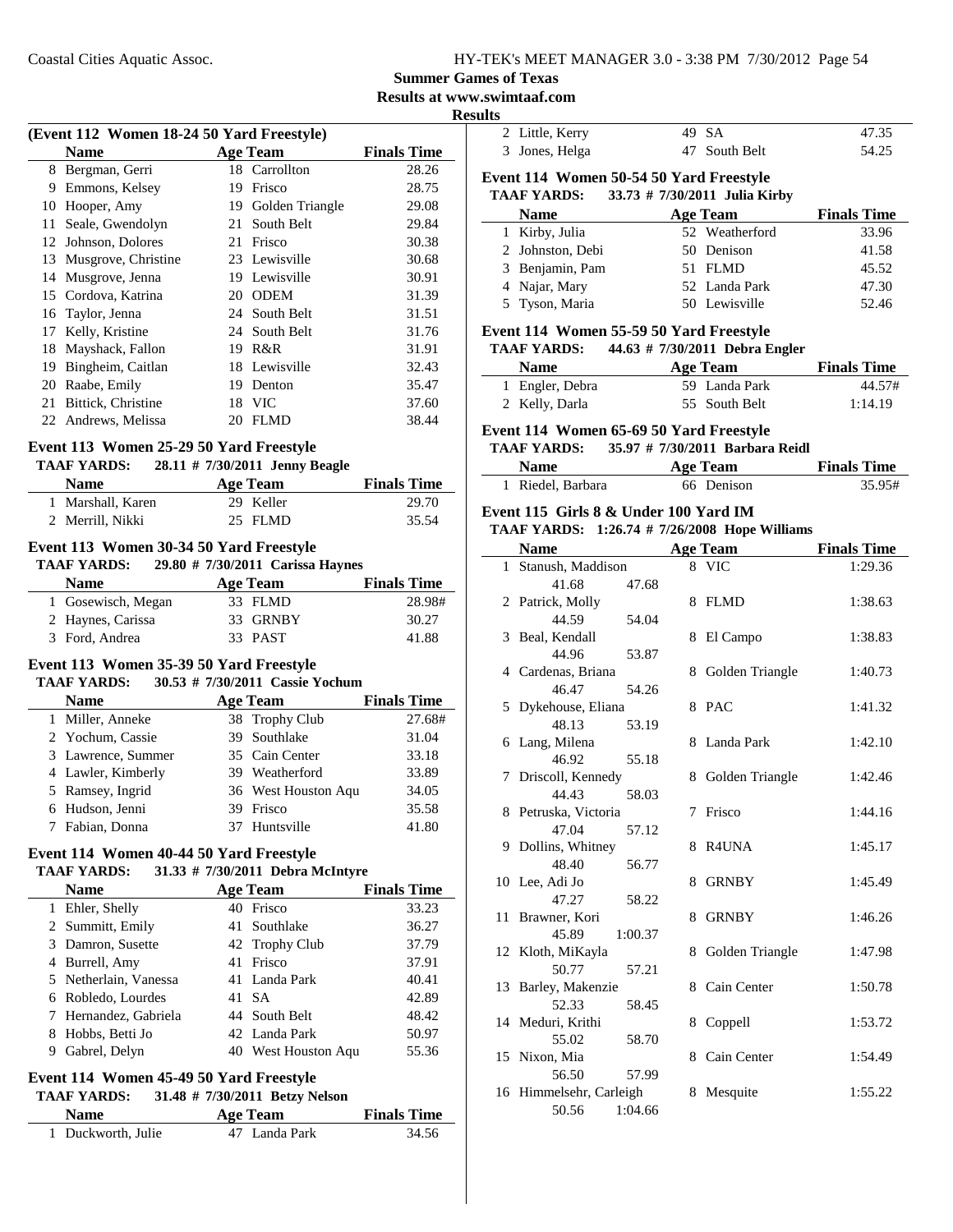### **Summer Games of Texas**

**Results at www.swimtaaf.com**

**Results**

|                                         |         |   |                   | <b>Results at w</b> |  |  |  |
|-----------------------------------------|---------|---|-------------------|---------------------|--|--|--|
| (Event 115 Girls 8 & Under 100 Yard IM) |         |   |                   |                     |  |  |  |
| <b>Name</b>                             |         |   | <b>Age Team</b>   | <b>Finals Time</b>  |  |  |  |
| 17 Mahr, Jaz                            |         |   | 7 Austin          | 1:58.24             |  |  |  |
| 56.17                                   | 1:02.07 |   |                   |                     |  |  |  |
| 18 Casper, Carys                        |         |   | 8 Cain Center     | 2:02.95             |  |  |  |
| 59.21                                   | 1:03.74 |   |                   |                     |  |  |  |
| 19 Cardona, Mia                         |         | 8 | <b>ALICE</b>      | 2:05.27             |  |  |  |
| 1:00.30                                 | 1:04.97 |   |                   |                     |  |  |  |
| 20 Samples, Elise                       |         |   | 8 Rowlett         | 2:05.70             |  |  |  |
| 55.20                                   | 1:10.50 |   |                   |                     |  |  |  |
| 21 Macatee, Jenna                       |         | 7 | Rowlett           | 2:07.02             |  |  |  |
| 57.62                                   | 1:09.40 |   |                   |                     |  |  |  |
| 22 Romero, Andrea                       |         |   | 8 Frisco          | 2:07.77             |  |  |  |
| 56.96                                   | 1:10.81 |   |                   |                     |  |  |  |
| 23 Mitchell, Allie                      |         |   | 8 Plano           | 2:14.44             |  |  |  |
| 1:02.25                                 | 1:12.19 |   |                   |                     |  |  |  |
| --- Kloth, Jordon                       |         |   | 8 Golden Triangle | DQ                  |  |  |  |
| --- Harshman, Rebecca                   |         | 8 | Austin            | DQ                  |  |  |  |
| --- Hodakievic, Bailey                  |         | 8 | Austin            | DQ                  |  |  |  |
| Event 116 Women 18-24 100 Yard IM       |         |   |                   |                     |  |  |  |

# **TAAF YARDS:** 1:03.84 # 8/7/2010 Katie Miles

|   | <b>Name</b>              |         |    | <b>Age Team</b>    | <b>Finals Time</b> |
|---|--------------------------|---------|----|--------------------|--------------------|
|   | 1 McHugh, Amber          |         |    | 20 FLMD            | 1:06.50            |
|   | 1:06.66                  |         |    |                    |                    |
|   | 2 Wasmund, Michelle      |         |    | 20 Denison         | 1:06.80            |
|   | 33.21                    | 33.59   |    |                    |                    |
|   | 3 Morrell, Krystan       |         |    | 21 Golden Triangle | 1:08.75            |
|   | 30.98                    | 37.77   |    |                    |                    |
| 4 | Bergman, Gerri           |         |    | 18 Carrollton      | 1:10.98            |
|   | 32.64                    | 38.34   |    |                    |                    |
|   | 5 Gale, Marissa          |         |    | 19 R&R             | 1:11.73            |
|   | 32.33                    | 39.40   |    |                    |                    |
|   | 6 Hasson, Jessica        |         |    | 19 CCAA            | 1:14.65            |
|   | 35.51                    | 39.14   |    |                    |                    |
|   | 7 Taylor, Jenna<br>36.84 |         |    | 24 South Belt      | 1:19.00            |
|   | 8 Chastain, Raven        | 42.16   |    | 22 GRNBY           | 1:20.60            |
|   | 37.18                    | 43.42   |    |                    |                    |
| 9 | Kelly, Kristine          |         |    | 24 South Belt      | 1:21.10            |
|   | 35.79                    | 45.31   |    |                    |                    |
|   | 10 Rossett, Lauren       |         |    | 20 South Belt      | 1:50.62            |
|   | 50.62                    | 1:00.00 |    |                    |                    |
|   | --- Raabe, Emily         |         |    | 19 Denton          | DQ                 |
|   | Jones, Brittany          |         | 21 | South Belt         | DO                 |
|   |                          |         |    |                    |                    |

### **Event 117 Women 25-29 100 Yard IM**

## **TAAF YARDS:** 1:12.10 # 7/30/2011 Jenny Beagle

| <b>Name</b>         |       | Age Team  | <b>Finals Time</b> |
|---------------------|-------|-----------|--------------------|
| 1 Colpitts, Melissa |       | 26 Austin | 1:28.67            |
| 39.01               | 49.66 |           |                    |

| Event 117 Women 30-34 100 Yard IM                       |         |                 |                    |
|---------------------------------------------------------|---------|-----------------|--------------------|
| <b>Name</b>                                             |         | <b>Age Team</b> | <b>Finals Time</b> |
| 1 Lowack, Erin                                          |         | 30 Trophy Club  | 1:07.46            |
| 30.43                                                   | 37.03   |                 |                    |
| 2 Dasso, Sara                                           |         | 34 Landa Park   | 1:18.12            |
| 35.92                                                   | 42.20   |                 |                    |
| 3 Castle, Jackie                                        |         | 31 GRNBY        | 1:21.39            |
| 37.93                                                   | 43.46   |                 |                    |
| Event 118 Women 40-44 100 Yard IM                       |         |                 |                    |
| <b>Name</b>                                             |         | <b>Age Team</b> | <b>Finals Time</b> |
| 1 Kreutziger, Christine                                 |         | 44 PAST         | 1:45.83            |
| Event 118 Women 45-49 100 Yard IM                       |         |                 |                    |
| <b>TAAF YARDS: 1:20.14 # 7/30/2011 Michelle Priller</b> |         |                 |                    |
| <b>Name</b>                                             |         | <b>Age Team</b> | <b>Finals Time</b> |
| 1 Cimbala, Marion                                       |         | 49 Austin       | 1:22.46            |
| 37.15                                                   | 45.31   |                 |                    |
| 2 Baughman, Gretchen 47 PAST                            |         |                 | 1:36.70            |
| 46.52                                                   | 50.18   |                 |                    |
| Event 118 Women 50-54 100 Yard IM                       |         |                 |                    |
| <b>Name</b>                                             |         | <b>Age Team</b> | <b>Finals Time</b> |
| 1 McQuaid, Cindy                                        |         | 50 Boerne       | 1:29.69            |
| 41.32                                                   | 48.37   |                 |                    |
| 2 Tatum, Bettina                                        |         | 51 Southlake    | 1:40.62            |
| 48.01                                                   | 52.61   |                 |                    |
| 3 Coulehan, Kathy                                       |         | 54 Landa Park   | 1:40.99            |
| 46.77                                                   | 54.22   |                 |                    |
| 4 Wingard, Maura                                        |         | 52 FLMD         | 1:49.11            |
| 56.58                                                   | 52.53   |                 |                    |
| 5 Benjamin, Pam                                         |         | 51 FLMD         | 2:09.16            |
| 1:03.51                                                 | 1:05.65 |                 |                    |
|                                                         |         |                 |                    |

#### **Event 119 Women 18-24 200 Yard Freestyle**

### **TAAF YARDS:** 2:12.15 # 7/30/2011 Xela Steenberge

|       | <b>Age Team</b>    |       | <b>Finals Time</b> |
|-------|--------------------|-------|--------------------|
|       | R&R<br>19          |       | 2:15.18            |
| 34.45 | 35.45              | 34.34 |                    |
|       | FLMD<br>20         |       | 2:16.27            |
| 35.16 | 36.13              | 32.06 |                    |
|       | 18 FLMD            |       | 2:19.89            |
| 35.68 | 36.08              | 35.68 |                    |
|       | 22 Denison         |       | 2:37.97            |
| 40.78 | 42.41              | 40.41 |                    |
|       | 18 South Belt      |       | 2:47.25            |
| 42.60 | 45.08              | 42.52 |                    |
|       | South Belt<br>21   |       | 3:04.94            |
| 47.04 | 50.87              | 45.88 |                    |
|       | 4 Wasmund, Jessica |       |                    |

#### **Event 119 Women 30-34 200 Yard Freestyle**

 $\overline{\phantom{0}}$ 

| <b>Name</b>    |       | Age Team |       | <b>Finals Time</b> |
|----------------|-------|----------|-------|--------------------|
| 1 Ford, Andrea |       | 33 PAST  |       | 3:48.90            |
| 48.43          | 59.05 | 1:03.88  | 57.54 |                    |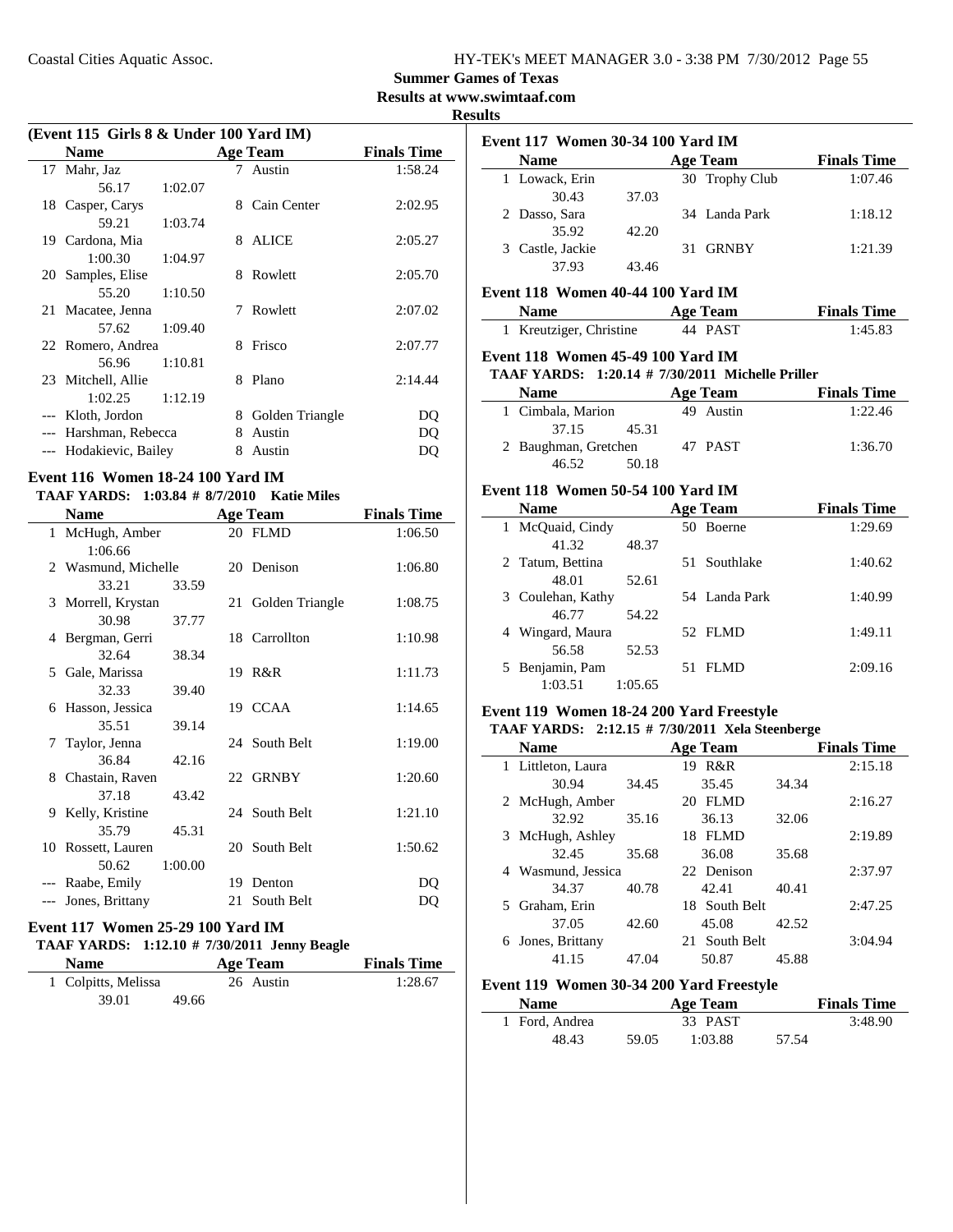**Summer Games of Texas**

**Results at www.swimtaaf.com**

| н<br>I<br>۰. |  |
|--------------|--|
|              |  |

|   | Event 119 Women 35-39 200 Yard Freestyle                |                        |                    |  |  |  |
|---|---------------------------------------------------------|------------------------|--------------------|--|--|--|
|   | <b>Name</b>                                             | <b>Age Team</b>        | <b>Finals Time</b> |  |  |  |
|   | 1 Lawler, Kimberly                                      | 39 Weatherford         | 2:49.76            |  |  |  |
|   | 37.08<br>43.21                                          | 45.96<br>43.51         |                    |  |  |  |
|   | 2 Smith, Dori                                           | 37 Denison             | 3:27.98            |  |  |  |
|   | 44.38<br>52.02                                          | 56.21<br>55.37         |                    |  |  |  |
|   |                                                         |                        |                    |  |  |  |
|   | Event 119 Women 40-44 200 Yard Freestyle                |                        |                    |  |  |  |
|   | <b>Name</b>                                             | <b>Age Team</b>        | <b>Finals Time</b> |  |  |  |
|   | 1 Alcorn, Danna                                         | 41 PAST                | 4:07.21            |  |  |  |
|   | 51.43<br>1:04.18                                        | 1:07.48<br>1:04.12     |                    |  |  |  |
|   | Event 119 Women 45-49 200 Yard Freestyle                |                        |                    |  |  |  |
|   | <b>Name</b>                                             | <b>Age Team</b>        | <b>Finals Time</b> |  |  |  |
|   |                                                         |                        |                    |  |  |  |
|   | 1 Disney, Elaine                                        | 48 Carrollton          | 2:56.53            |  |  |  |
|   | 40.47<br>44.80                                          | 46.44<br>44.82         |                    |  |  |  |
|   | Event 119 Women 65-69 200 Yard Freestyle                |                        |                    |  |  |  |
|   | TAAF YARDS: 3:02.61 # 7/30/2011 Barbara Reidl           |                        |                    |  |  |  |
|   | <b>Name</b>                                             | <b>Age Team</b>        | <b>Finals Time</b> |  |  |  |
|   | 1 Riedel, Barbara                                       | 66 Denison             | 3:03.24            |  |  |  |
|   | 42.93<br>45.97                                          | 46.87<br>47.47         |                    |  |  |  |
|   |                                                         |                        |                    |  |  |  |
|   | Event 120 Girls 8 & Under 100 Yard Freestyle Relay      |                        |                    |  |  |  |
|   | TAAF YARDS: 1:05.12 # 7/27/2002 Callalen Area Swim Team |                        |                    |  |  |  |
|   | K Kemp, K Kemp, K Schwirtlich, M Meisenheimer           |                        |                    |  |  |  |
|   | <b>Team</b>                                             | <b>Relay</b>           | <b>Finals Time</b> |  |  |  |
|   | 1 Trophy Club                                           | A                      | 1:09.67            |  |  |  |
|   | 1) Wilson, Tess 8                                       | 2) Miller, Lacy 7      |                    |  |  |  |
|   | 3) Miller, Makenna 8                                    | 4) Tatum, Cheyenne 8   |                    |  |  |  |
|   | 35.69<br>33.98                                          |                        |                    |  |  |  |
|   | 2 Frisco                                                | A                      | 1:11.70            |  |  |  |
|   | 1) Petruska, Victoria 7                                 | 2) Perry, Laney 7      |                    |  |  |  |
|   | 3) Kula, Nicole 8                                       | 4) Clark, Audrey 7     |                    |  |  |  |
|   | 38.12<br>33.58                                          |                        |                    |  |  |  |
|   | 3 FLMD                                                  | A                      |                    |  |  |  |
|   |                                                         | 2) Wingard, Monica 8   | 1:13.01            |  |  |  |
|   | 1) Larson, Taylor 8                                     |                        |                    |  |  |  |
|   |                                                         |                        |                    |  |  |  |
|   | 3) Hamilton, Megan 8                                    | 4) Patrick, Molly 8    |                    |  |  |  |
|   | 33.42<br>39.59                                          |                        |                    |  |  |  |
|   | 4 R&R                                                   | A                      | 1:13.58            |  |  |  |
|   | 1) Perini. Isabela 8                                    | 2) Miller, Miranda 8   |                    |  |  |  |
|   | 3) Jordan, Raven 8                                      | 4) Chancoco, Deanna 8  |                    |  |  |  |
|   | 37.69<br>35.89                                          |                        |                    |  |  |  |
| 5 | <b>Trophy Club</b>                                      | B                      | 1:14.80            |  |  |  |
|   | 1) Schreiter, Whitney 8                                 | 2) Roberts, Grace 8    |                    |  |  |  |
|   | 3) Waldrop, Brooke 8                                    | 4) Holland, Ella 7     |                    |  |  |  |
|   | 38.00<br>36.80                                          |                        |                    |  |  |  |
| 6 | The Woodlands                                           | A                      | 1:16.49            |  |  |  |
|   | 1) Lane, Sarah 7                                        | 2) Baker, Maria 7      |                    |  |  |  |
|   | 3) Cahill, Emma 7                                       | 4) Draeger, Isabelle 8 |                    |  |  |  |
|   | 40.00<br>36.49                                          |                        |                    |  |  |  |
| 7 |                                                         | А                      | 1:18.29            |  |  |  |
|   | <b>Dripping Springs</b>                                 |                        |                    |  |  |  |
|   | 1) McGilvray, Alexa 8                                   | 2) Carson, Ava 8       |                    |  |  |  |
|   | 3) McAden, Charlie 8<br>40.55<br>37.74                  | 4) Cole, Ava 8         |                    |  |  |  |

| 8      | Landa Park                 | A                         | 1:18.79 |
|--------|----------------------------|---------------------------|---------|
|        | 1) Dasso, Faith 8          | 2) Redland, Kathryn 8     |         |
|        | 3) McGill, Addison 7       | 4) Lang, Milena 8         |         |
|        | 40.80                      | 37.99                     |         |
| 9      | Frisco                     | B                         | 1:19.61 |
|        | 1) Glover, Sydney 8        | 2) Hudson, Lily 8         |         |
|        | 3) Gnidziejko, Emma 8      | 4) Dickey, Annika 7       |         |
|        | 40.51                      | 39.10                     |         |
| 10     | Angleton                   | A                         | 1:19.81 |
|        |                            | 2) Vrazel, Elizabeth 7    |         |
|        | 1) Parker, Paige 8         |                           |         |
|        | 3) Tullos, Ashlyn 8        | 4) Reese, Laura 7         |         |
|        | 41.10                      | 38.71                     |         |
| 11     | El Campo                   | A                         | 1:20.37 |
|        | 1) Goerig, Emery 8         | 2) Evans, Rachel 7        |         |
|        | 3) Evans, Grace 8          | 4) Evans, Allison 7       |         |
|        | 41.22                      | 39.15                     |         |
| 12     | ALICE                      | A                         | 1:20.53 |
|        | 1) Shults, Syddah 7        | 2) Escobar, Bria 7        |         |
|        | 3) Charles, Elizabeth 8    | 4) Cardona, Mia 8         |         |
|        | 47.85                      | 32.68                     |         |
| 13     | Hubbard                    | A                         | 1:20.97 |
|        | 1) Lyons, Ashtyn 6         | 2) Wehmeyer, Kenzie 8     |         |
|        | 3) Dunn, Ellory 7          | 4) Morris, Jenna Lee 7    |         |
|        | 43.46                      | 37.51                     |         |
| 14     | Keller                     | A                         | 1:21.24 |
|        | 1) Salmon, Hannah 8        | 2) McNutt, Rayley 8       |         |
|        | 3) Weber, Lauren 8         | 4) Spraggins, Emily Ann 7 |         |
|        | 41.09                      | 40.15                     |         |
| 15     | Lake Jackson               | A                         | 1:22.46 |
|        | 1) Whitehead, Loren 8      | 2) Laurel, Sarah 8        |         |
|        | 3) Gambrel, Sarah 6        | 4) Tran, Minnie 7         |         |
|        | 46.22                      | 36.24                     |         |
| 16     | Austin                     | A                         | 1:24.28 |
|        | 1) Mahr, Jaz 7             | 2) Norberg, Jaisi 7       |         |
|        | 3) Harshman, Rebecca 8     | 4) Baylor, Madison 7      |         |
|        | 42.38                      | 41.90                     |         |
| 17     | <b>Trophy Club</b>         | C                         | 1:25.35 |
|        | 1) Repsky, Sierra 7        | 2) Thomas, Madeline 7     |         |
|        | 3) Burraston, Natalie 7    | 4) Brown, Aubrey 7        |         |
|        | 41.44                      | 43.91                     |         |
| $18\,$ | <b>VIC</b>                 | Α                         | 1:30.84 |
|        | 1) Chomout, Constance 8    | 2) Wickham, Kate 7        |         |
|        | 3) Wagner, Bailee 7        | 4) Kallus, Sydney 8       |         |
|        | 42.15                      | 48.69                     |         |
| 19     | Boerne                     | Α                         | 1:31.11 |
|        |                            |                           |         |
|        | 1) Sandidge, Delaney 8     | 2) Carraway, Maggie 7     |         |
|        | 3) Ayers, Ava 7            | 4) Roberts, Lauren 7      |         |
|        | 54.72                      | 36.39                     |         |
| 20     | <b>ODEM</b>                | А                         | 1:34.03 |
|        | 1) Rodriguez, Katherine 7  | 2) O'Brien, Taryn 6       |         |
|        | 3) Rogers, AJ 6            | 4) Edwards, Katryn 8      |         |
|        | 50.74                      | 43.29                     |         |
| 21     | MCAL                       | Α                         | 1:37.78 |
|        | 1) Worthington, Danielle 8 | 2) Brady, Peyton 5        |         |
|        | 3) Brady, Sydney 5         | 4) Graybill, Kayla 8      |         |
|        | 53.62                      | 44.16                     |         |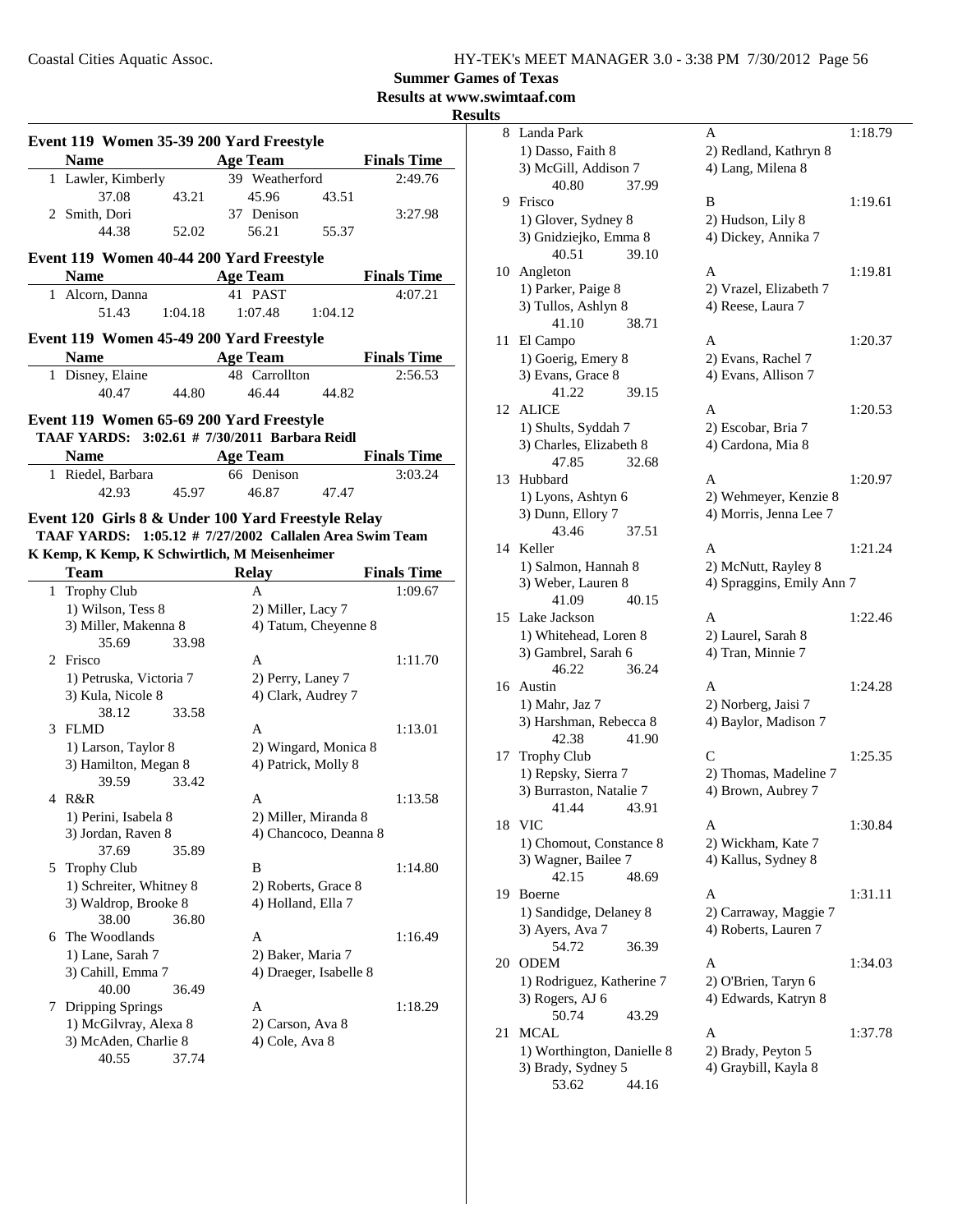**Results at www.swimtaaf.com**

| <b>Results</b> |
|----------------|
|----------------|

| (Event 120 Girls 8 & Under 100 Yard Freestyle Relay) |                      |                       |                    |  |
|------------------------------------------------------|----------------------|-----------------------|--------------------|--|
|                                                      | Team                 | <b>Relay</b>          | <b>Finals Time</b> |  |
|                                                      | 22 Plano             | A                     | 1:38.60            |  |
|                                                      | 1) Parker, Katie 8   | 2) Schumm, Natalie 8  |                    |  |
|                                                      | 3) Schultz, Carly 8  | 4) Mitchell, Allie 8  |                    |  |
|                                                      | 51.00<br>47.60       |                       |                    |  |
| 23                                                   | MCAL                 | B                     | 1:41.08            |  |
|                                                      | 1) Garcia, Hailey 7  | 2) Pena, Ana 7        |                    |  |
|                                                      | 3) Garza, Diana 8    | 4) Wilson, Tabitha 8  |                    |  |
|                                                      | 52.70<br>48.38       |                       |                    |  |
|                                                      | Frisco               | C                     |                    |  |
|                                                      | 1) Frazier, Morgan 7 | 2) Richard, Sidney 8  |                    |  |
|                                                      | 3) Romero, Andrea 8  | 4) Caspari, Abigail 8 |                    |  |
|                                                      |                      |                       |                    |  |

#### **Event 121 Women 18 & Over 200 Yard Freestyle Relay** TAAF YARDS: 1:44.87 # 7/25/2009 Richmond/Rosenberg

#### **L Littleton, E Floyd, M Morrow, M Gale**

|              | Team                        |       | <b>Relay</b>      |                          | <b>Finals Time</b> |
|--------------|-----------------------------|-------|-------------------|--------------------------|--------------------|
| $\mathbf{1}$ | <b>Trophy Club</b>          |       | A                 |                          | 1:49.03            |
|              | 1) Lowack, Erin 30          |       |                   | 2) Greener, Casey 19     |                    |
|              | 3) Miller, Anneke 38        |       |                   | 4) Scrivner, Marika 32   |                    |
|              | 27.17                       | 27.59 | 27.83             | 26.44                    |                    |
| 2            | R&R                         |       | A                 |                          | 1:50.18            |
|              | 1) Littleton, Laura 19      |       |                   | 2) Gale, Marissa 19      |                    |
|              | 3) Nava, Blythe 19          |       |                   | 4) Przybilla, Mehagan 19 |                    |
|              | 28.97                       | 26.24 | 27.46             | 27.51                    |                    |
| 3            | Frisco                      |       | A                 |                          | 1:52.35            |
|              | 1) Little, Shelby 18        |       |                   | 2) Johnson, Dolores 21   |                    |
|              | 3) Emmons, Kelsey 19        |       |                   | 4) Ramirez, Alexis 20    |                    |
|              | 27.49                       | 30.43 | 28.00             | 26.43                    |                    |
|              | 4 Golden Triangle           |       | A                 |                          | 2:03.52            |
|              | 1) Hooper, Amy 19           |       |                   | 2) Walker, Shawna 21     |                    |
|              | 3) Tuhn, Danae 24           |       |                   | 4) Morrell, Krystan 21   |                    |
|              | 28.66                       | 32.41 | 35.91             | 26.54                    |                    |
|              | 5 FLMD                      |       | A                 |                          | 2:05.86            |
|              | 1) Gosewisch, Megan 33      |       |                   | 2) Wingard, Maura 52     |                    |
|              | 3) McHugh, Ashley 18        |       |                   | 4) McHugh, Amber 20      |                    |
|              | 29.30                       | 38.74 | 30.26             | 27.56                    |                    |
|              | 6 GRNBY                     |       | A                 |                          | 2:07.64            |
|              | 1) Hamrick, Vicki 54        |       |                   | 2) Chastain, Raven 22    |                    |
|              | 3) Haynes, Carissa 33       |       |                   | 4) Castle, Jackie 31     |                    |
|              | 33.15                       | 32.96 | 30.17             | 31.36                    |                    |
| 7            | Landa Park                  |       | A                 |                          | 2:30.61            |
|              | 1) Duckworth, Julie 47      |       |                   | 2) Hobbs, Betti Jo 42    |                    |
|              | 3) Coulehan, Kathy 54       |       | 4) Dasso, Sara 34 |                          |                    |
|              | 34.90                       | 13.69 | 1:12.39           | 29.63                    |                    |
| 8            | <b>PAST</b>                 |       | A                 |                          | 2:37.72            |
|              | 1) Kreutziger, Christine 44 |       |                   | 2) Alcorn, Danna 41      |                    |
|              | 3) Parker, Michelle 41      |       |                   | 4) Baughman, Gretchen 47 |                    |
|              | 38.41                       | 43.32 | 40.58             | 35.41                    |                    |

#### **Event 122 Boys 11-12 200 Yard Medley Relay TAAF YARDS: 2:09.08 # Trophy Club 7/1/1999**

| <b>Team</b> |                     | <b>Relay</b> | <b>Finals Time</b> |                       |
|-------------|---------------------|--------------|--------------------|-----------------------|
| Frisco      |                     |              | А                  | 2:10.20               |
|             | 1) Green, Nick 12   |              | 2) Walsh, Jake 11  |                       |
|             | 3) Phillip, Ryan 12 |              |                    | 4) Stresow, Vaughn 12 |
|             | 31.17               | 39.51        | 31.74              | 27.78                 |

| 2  | Golden Triangle           | 2:11.50<br>A              |
|----|---------------------------|---------------------------|
|    | 1) Schiesler, Joel 12     | 2) Contreras, Salvador 12 |
|    | 3) Romero, Joshua 11      | 4) Satre, Alec 12         |
|    | 34.12<br>34.90            | 33.96<br>28.52            |
| 3  | R&R                       | 2:14.59<br>A              |
|    | 1) Koelzer, William 12    | 2) Przybilla, Joey 12     |
|    | 3) Perez, William 12      | 4) Miller, Brayden 12     |
|    | 35.14<br>39.74            | 33.81<br>25.90            |
| 4  | Lake Jackson              | A<br>2:15.19              |
|    | 1) Miller, Dalton 12      | 2) Fattig, Brendan 12     |
|    | 3) Johnson, Kane 12       | 4) Kuettel, Jack 12       |
|    | 34.28<br>41.02            | 32.43<br>27.46            |
| 5  | Carrollton                | A<br>2:21.27              |
|    |                           |                           |
|    | 1) Rainwater, Grant 12    | 2) Powell, Chase 11       |
|    | 3) Kell, Jake 12          | 4) Rainwater, Camden 12   |
|    | 37.30<br>41.46            | 29.31<br>33.20            |
|    | 6 Landa Park              | A<br>2:21.75              |
|    | 1) Barrera, Isaac 11      | 2) Criddle, Cade 11       |
|    | 3) Dierks, Micah 12       | 4) Malatek, Will 11       |
|    | 33.24<br>39.72            | 37.88<br>30.91            |
| 7  | <b>Trophy Club</b>        | A<br>2:24.05              |
|    | 1) Miller, Nathan 11      | 2) Stotts, Case 11        |
|    | 3) Berberich, Chase 12    | 4) Spinella, Charley 12   |
|    | 42.96<br>39.23            | 32.14<br>29.72            |
| 8  | <b>FLMD</b>               | A<br>2:24.06              |
|    | 1) Heitschmidt, Jarren 12 | 2) VandenHoek, Cole 12    |
|    | 3) Wade, Max 11           | 4) Holly, Cody 12         |
|    | 36.95<br>38.10            | 37.82<br>31.19            |
| 9  | Frisco                    | B<br>2:25.21              |
|    | 1) Ehler, Drew 12         | 2) Colley, Christopher 11 |
|    | 3) Urbine, Austin 11      | 4) Smith, Jack 11         |
|    | 36.22<br>43.10            | 35.30<br>30.59            |
| 10 | Edinburg                  | 2:26.03<br>A              |
|    | 1) Salinas, Benny 11      | 2) Martinez, Fidel 11     |
|    | 3) Arteaga, Joseph 11     | 4) Olivarez, Carlo 12     |
|    | 44.89<br>44.69            | 41.95<br>14.50            |
| 11 | <b>GRNBY</b>              | A<br>2:26.40              |
|    | 1) Berry, Seaton 12       | 2) Walters, Andrew 11     |
|    | 3) McCoy, Drake 12        | 4) Stufflebean, Aaron 12  |
|    | 37.07<br>17.96            | 59.02<br>32.35            |
| 12 | <b>VIC</b>                | 2:27.48<br>Α              |
|    | 1) Immenhauser, Willie 12 | 2) Williams, Tanner 12    |
|    | 3) Sievers, Dillan 11     | 4) Walk, Payton 12        |
|    | 38.88<br>39.83            | 38.32<br>30.45            |
| 13 | Lake Jackson              | B<br>2:27.58              |
|    | 1) McKinney, Reed 12      | 2) Yates, Cameron 12      |
|    | 3) Harpham, Nicholas 12   | 4) Brown, Kyle 12         |
|    | 38.32<br>40.34            | 34.10<br>34.82            |
| 14 | Wharton                   | A<br>2:30.88              |
|    |                           |                           |
|    | 1) Goudeau, Hunter 11     | 2) Harbaugh, Joel 12      |
|    | 3) Alcalar, Christian 11  | 4) Orsak, Landon 12       |
|    | 37.80<br>45.10            | 35.04<br>32.94            |
| 15 | Plano                     | Α<br>2:35.03              |
|    | 1) Turner, James 12       | 2) Olsen, Jack 12         |
|    | 3) Turner, Will 12        | 4) Deasy, Michael 12      |
|    | 41.58<br>42.77            | 38.79<br>31.89            |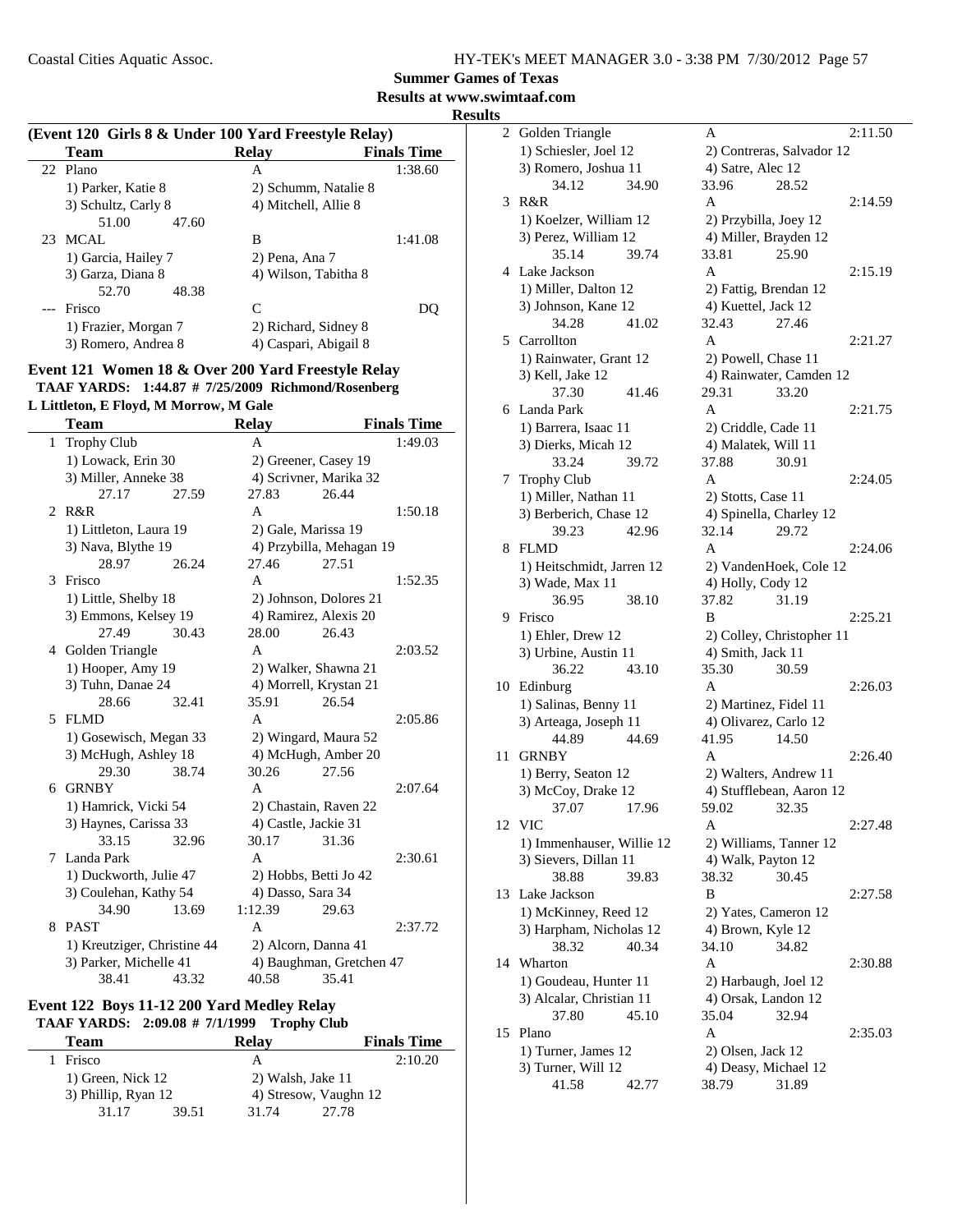**Summer Games of Texas**

### **Results at www.swimtaaf.com**

**Results**

|     | (Event 122 Boys 11-12 200 Yard Medley Relay) |       |                   |                         |                    |  |
|-----|----------------------------------------------|-------|-------------------|-------------------------|--------------------|--|
|     | Team                                         |       | <b>Relay</b>      |                         | <b>Finals Time</b> |  |
|     | 16 Keller                                    |       | A                 |                         | 2:36.00            |  |
|     | 1) Uwizeye, Allan 11                         |       |                   | 2) Caldwell, Mason 11   |                    |  |
|     | 3) Doughtie, Thomas 12                       |       |                   | 4) Miller, Brayden 12   |                    |  |
|     | 52.16                                        | 34.99 | 39.89             | 28.96                   |                    |  |
| 17  | Frisco                                       |       | C                 |                         | 2:39.52            |  |
|     | 1) Phelps, Cooper 11                         |       |                   | 2) Haggard, Weston 11   |                    |  |
|     | 3) Archer, Hayden 11                         |       | 4) Ubl, Ryan 12   |                         |                    |  |
|     | 37.16                                        | 40.47 | 47.13             | 34.76                   |                    |  |
|     | 18 PAST                                      |       | A                 |                         | 2:57.59            |  |
|     | 1) Brown, Ryan 11                            |       |                   | 2) Nguyen, Davie 11     |                    |  |
|     | 3) Ward, Cas 11                              |       |                   | 4) Garlough, Forrest 11 |                    |  |
|     | 40.16                                        | 56.36 | 44.54             | 36.53                   |                    |  |
|     | 19 SA                                        |       | A                 |                         | 2:59.74            |  |
|     | 1) Salazar, Joshua 12                        |       |                   | 2) Robledo, Abraham 12  |                    |  |
|     | 3) Gorentz, Tyler 12                         |       | 4) Reed, Caleb 11 |                         |                    |  |
|     | 55.84                                        | 15.03 | 1:14.94           | 33.93                   |                    |  |
|     | 20 WESTB                                     |       | A                 |                         | 3:04.60            |  |
|     | 1) Peak, Xzavious 11                         |       |                   | 2) Molo, Cameron 11     |                    |  |
|     | 3) Wen, Gary 11                              |       |                   | 4) Newhouse, Zahvon 12  |                    |  |
|     | 58.23                                        | 49.81 | 35.74             | 40.82                   |                    |  |
| --- | <b>ODEM</b>                                  |       | A                 |                         | DO                 |  |
|     | 1) Whatley, Jackson 12                       |       |                   | 2) Chapa, James 12      |                    |  |
|     | 3) Serrano, Armando 12                       |       |                   | 4) Pizana, John 12      |                    |  |

### **Event 123 Boys 13-14 200 Yard Medley Relay**

**TAAF YARDS:** 1:51.40 # 7/1/1995 Bedford

|              | Team                      |       | <b>Relay</b>        |                         | <b>Finals Time</b> |
|--------------|---------------------------|-------|---------------------|-------------------------|--------------------|
| $\mathbf{1}$ | Deer Park                 |       | A                   |                         | 2:00.40            |
|              | 1) Lewis, David 14        |       |                     | 2) Chandler, Dillon 14  |                    |
|              | 3) Woodall, Jacob 14      |       |                     | 4) Hogan, Chase 13      |                    |
|              | 29.42                     | 32.48 | 29.08               | 29.42                   |                    |
|              | 2 The Woodlands           |       | A                   |                         | 2:00.54            |
|              | 1) Bonhomme, Keaton 14    |       | 2) King, Bryan 14   |                         |                    |
|              | 3) Herdejurgen, Jack 13   |       |                     | 4) Trainor, William 14  |                    |
|              | 32.02                     | 33.71 | 30.64               | 24.17                   |                    |
|              | 3 Frisco                  |       | A                   |                         | 2:00.97            |
|              | 1) Bruni, Ryan 14         |       |                     | 2) Lauerman, Thomas 13  |                    |
|              | 3) Belair, Nick 14        |       |                     | 4) Singler, Michael 13  |                    |
|              | 29.71                     | 34.29 | 29.73               | 27.24                   |                    |
|              | 4 Rowlett                 |       | A                   |                         | 2:01.30            |
|              | 1) Cruse, Stone 14        |       |                     | 2) Karpel, Adam 13      |                    |
|              | 3) Woods, Ethan 14        |       | 4) Provost, Jack 14 |                         |                    |
|              | 35.41                     | 36.51 | 34.91               | 14.47                   |                    |
| 5.           | <b>GRNBY</b>              |       | A                   |                         | 2:04.81            |
|              | 1) Holderness, Triston 14 |       |                     | 2) Castillo, Anthony 14 |                    |
|              | 3) Walters, Clay 14       |       |                     | 4) Gordon, Tristin 13   |                    |
|              | 32.69                     | 36.32 | 28.09               | 27.71                   |                    |
|              | 6 McKinney                |       | A                   |                         | 2:05.36            |
|              | 1) Landis, Carter 13      |       |                     | 2) Meals, Matthew 13    |                    |
|              | 3) Dalebout, Ryan 14      |       |                     | 4) Carpenter, Evan 14   |                    |
|              | 34.03                     | 34.90 | 30.63               | 25.80                   |                    |
| 7            | Denison                   |       | $\mathsf{A}$        |                         | 2:05.57            |
|              | 1) Allen, Greyson 13      |       |                     | 2) Magers, Zachary 13   |                    |
|              | 3) Suarez, Rafael 14      |       |                     | 4) Ferrell, Justin 13   |                    |
|              | 32.84                     | 36.92 | 28.64               | 27.17                   |                    |
|              |                           |       |                     |                         |                    |

| 8  | Austin                   | А                           | 2:06.39 |
|----|--------------------------|-----------------------------|---------|
|    | 1) Donahue, Caden 13     | 2) Portillo, Sam 14         |         |
|    | 3) Brinckmann, Teo 13    | 4) Murray, Max 14           |         |
|    | 30.46<br>37.44           | 30.05<br>28.44              |         |
| 9  | Southlake                | A                           | 2:06.59 |
|    | 1) Howrey, Matthew 13    | 2) O'Brian, Ethan 13        |         |
|    | 3) Clemons, Joshua 14    | 4) Blunt, Mitch 14          |         |
|    | 33.92<br>35.44           | 30.23<br>27.00              |         |
| 10 | <b>Trophy Club</b>       | A                           | 2:06.85 |
|    | 1) Eichenseer, Evan 13   | 2) Lenkiewicz, Nathan 14    |         |
|    | 3) Eichenseer, Hayden 13 | 4) Venator, Brendan 13      |         |
|    | 33.12<br>33.62           | 26.31<br>33.80              |         |
| 11 | Golden Triangle          | A                           | 2:08.28 |
|    | 1) Yentzen, Reid 13      | 2) Dyess, Glen 13           |         |
|    | 3) Heidleberg, Hunter 14 | 4) Desmarais, Jason 14      |         |
|    | 37.64<br>33.33           | 30.82<br>26.49              |         |
| 12 | Landa Park               | A                           | 2:08.47 |
|    | 1) Duckworth, Derek 13   | 2) Copeland, Connor 13      |         |
|    | 3) Garcia, Isaiah 14     | 4) McDonald, James 14       |         |
|    | 32.18<br>37.93           | 31.05<br>27.31              |         |
| 13 | Lake Jackson             | A                           | 2:09.01 |
|    | 1) Fuchs, Hayden 13      |                             |         |
|    |                          | 2) French, David 14         |         |
|    | 3) Seymour, Alex 13      | 4) Bradshaw, Brandon 13     |         |
|    | 34.00<br>34.38           | 27.07<br>33.56              |         |
| 14 | Frisco                   | B                           | 2:11.11 |
|    | 1) Fogle, Nick 13        | 2) Kumar, Sid 13            |         |
|    | 3) Burnett, Caleb 14     | 4) Stresow, Adrian 13       |         |
|    | 33.00<br>37.38           | 32.63<br>28.10              |         |
| 15 | Lewisville               | A                           | 2:12.25 |
|    | 1) Holbrook, Jared 14    | 2) Bromfield, Jaydon 14     |         |
|    | 3) Brown, Parker 14      | 4) Estrada, Charlie 13      |         |
|    | 33.03<br>38.35           | 32.11<br>28.76              |         |
| 16 | <b>ALICE</b>             | A                           | 2:12.56 |
|    | 1) Money, Dustin 14      | 2) Gonzalez, Gus 14         |         |
|    | 3) Hinojosa, Aaron 14    | 4) Gonzalez, Gavino 13      |         |
|    | 35.79<br>33.24           | 33.11<br>30.42              |         |
| 17 | Southlake                | B                           | 2:17.01 |
|    | 1) Villarreal, Josh 13   | 2) Bowen, Cade 13           |         |
|    | 3) Bowen, Gage 13        | 4) Allen, Connor 14         |         |
|    | 36.82<br>39.49           | 32.04<br>28.66              |         |
| 18 | Seabrook                 | A                           | 2:20.84 |
|    | 1) Bova, Benjamin 14     | 2) Elrod, Andrew 14         |         |
|    | 3) Sheppard, Alex 14     | 4) Bear, Tanner 14          |         |
|    | 34.65<br>46.49           | 31.93<br>27.77              |         |
| 19 | <b>Dripping Springs</b>  | Α                           | 2:23.19 |
|    | 1) Cole, Tristan 13      | 2) Kornosky, Christopher 13 |         |
|    | 3) Faivre, Lorenzo 14    | 4) Crumley, Seth 13         |         |
|    | 34.45<br>38.37           | 37.21<br>33.16              |         |
| 20 | VIC                      | A                           | 2:24.38 |
|    | 1) Svatek, Brandon 13    | 2) Kocian, Jared 13         |         |
|    | 3) Chang, James 13       | 4) Inman, Scott 14          |         |
|    | 33.41<br>44.38           | 37.11<br>29.48              |         |
| 21 | Miss                     | Α                           | 2:25.03 |
|    | 1) Lopez, Anthony 13     | 2) Crouch, Hoyt 14          |         |
|    | 3) Solis, Mateo 14       | 4) Modesto, Jose 14         |         |
|    | 41.38<br>35.57           | 35.29<br>32.79              |         |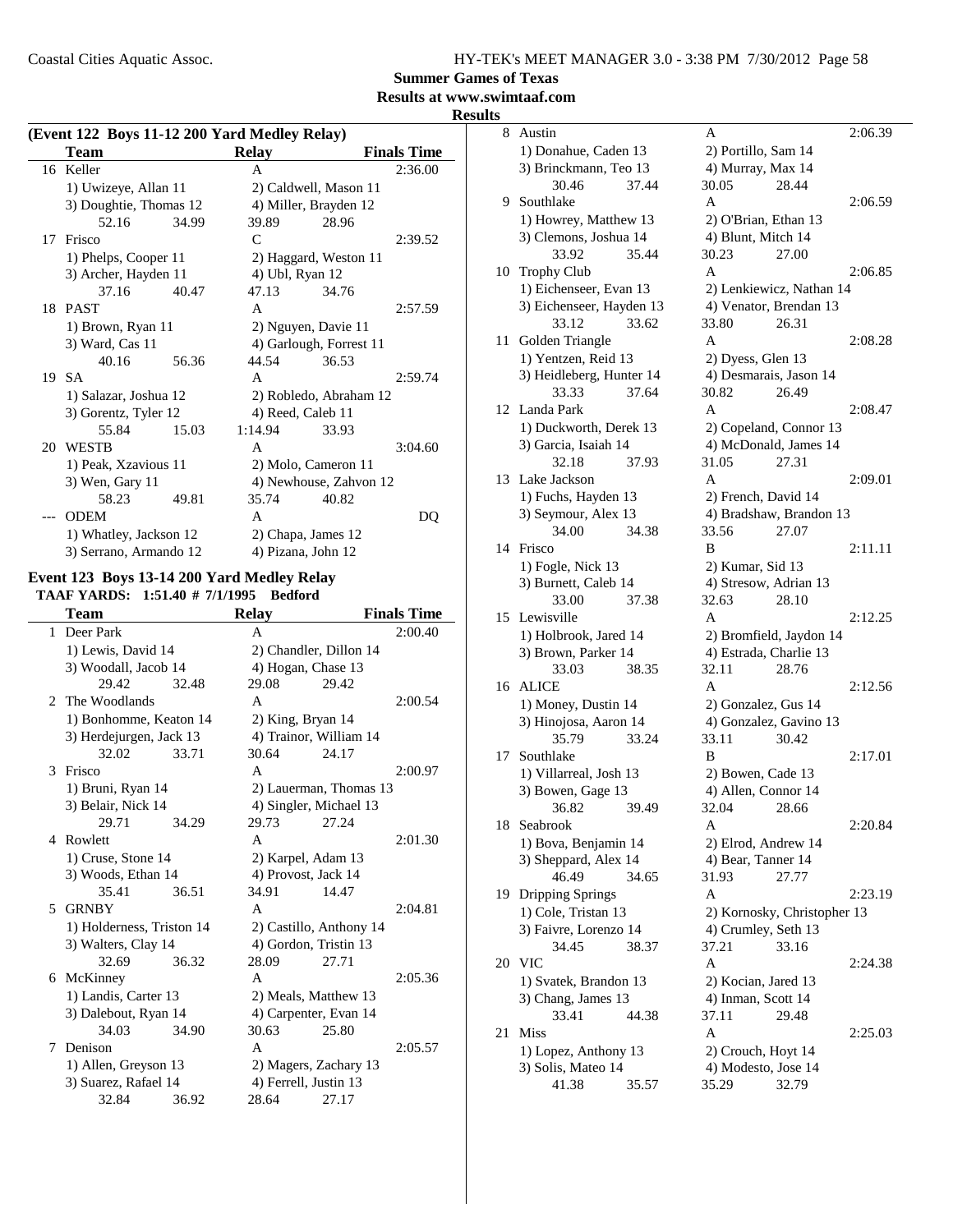**Summer Games of Texas**

**Results at www.swimtaaf.com**

**Results**

| (Event 123 Boys 13-14 200 Yard Medley Relay) |                        |       |       |                        |                    |
|----------------------------------------------|------------------------|-------|-------|------------------------|--------------------|
|                                              | <b>Team</b>            |       | Relav |                        | <b>Finals Time</b> |
|                                              | 22 MCAL                |       | A     |                        | 2:26.64            |
|                                              | 1) Pena, Patricio 13   |       |       | 2) Ramsden, Carlos 13  |                    |
|                                              | 3) Espinoza, Victor 14 |       |       | 4) Barredo, Patrico 14 |                    |
|                                              | 37.55                  | 39.87 | 38.70 | 30.52                  |                    |
|                                              | 23 Temple              |       | A     |                        | 2:54.61            |
|                                              | 1) Chambliss, Coby 14  |       |       | 2) Cook, Brian 14      |                    |
|                                              | 3) Sullivan, Reece 13  |       |       | 4) Sprague, William 13 |                    |
|                                              | 36.19                  | 58.23 | 36.75 | 43.44                  |                    |
|                                              | Hubbard                |       | A     |                        |                    |
|                                              | 1) Morris, Seth 13     |       |       | 2) Morris, Hunter 14   |                    |
|                                              | 3) Gillham, Caydyn 13  |       |       | 4) Gillham, Braydyn 14 |                    |

#### **Event 124 Boys 11-12 100 Yard Freestyle**

#### **TAAF YARDS:** 57.06 # 7/24/2005 Cody Armstrong

|    | <b>Name</b>                |       |    | <b>Age Team</b>    | <b>Finals Time</b> |
|----|----------------------------|-------|----|--------------------|--------------------|
|    | 1 Contreras, Salvador      |       |    | 12 Golden Triangle | 1:00.45            |
|    | 29.36                      | 31.09 |    |                    |                    |
|    | 2 Miller, Brayden          |       |    | 12 R&R             | 1:00.80            |
|    | 28.36                      | 32.44 |    |                    |                    |
| 3  | Harpham, Nicholas          |       |    | 12 Lake Jackson    | 1:02.50            |
|    | 30.01                      | 32.49 |    |                    |                    |
|    | 4 Goins, Daniel            |       |    | 12 Garland         | 1:04.36            |
|    | 30.80                      | 33.56 |    |                    |                    |
| 5  | Barrera, Isaac             |       | 11 | Landa Park         | 1:04.68            |
|    | 32.08                      | 32.60 |    |                    |                    |
| 6  | Caebert, Ryan              |       | 12 | <b>Trophy Club</b> | 1:04.88            |
|    | 30.65                      | 34.23 |    |                    |                    |
| 7  | Parra, Kevin               |       |    | 12 CBA             | 1:05.21            |
|    | 30.35                      | 34.86 |    |                    |                    |
| 8  | Stresow, Vaughn            |       |    | 12 Frisco          | 1:05.61            |
|    | 32.13                      | 33.48 |    |                    |                    |
| 9  | Ramirez, Joel              |       | 11 | <b>WESTB</b>       | 1:05.70            |
|    | 30.54                      | 35.16 |    |                    |                    |
| 10 | Gilbert, Keaton            |       |    | 12 PAC             | 1:05.95            |
|    | 30.52                      | 35.43 |    |                    |                    |
| 11 | Romero, Joshua             |       | 11 | Golden Triangle    | 1:07.09            |
|    | 33.17                      | 33.92 |    |                    |                    |
|    | 12 Ambs, Jordan            |       |    | 12 TCAT            | 1:08.15            |
|    | 30.72                      | 37.43 |    |                    |                    |
| 13 | Macik, Trevin              |       |    | 12 Angleton        | 1:08.20            |
|    | 31.04                      | 37.16 |    |                    |                    |
| 14 | Ehler, Drew                |       | 12 | Frisco             | 1:08.44            |
|    | 32.95                      | 35.49 |    |                    |                    |
|    | 15 Ward, Jackson<br>33.94  | 34.54 | 12 | Hubbard            | 1:08.48            |
|    |                            |       |    |                    | 1:08.66            |
| 16 | Spinella, Charley<br>32.92 | 35.74 | 12 | <b>Trophy Club</b> |                    |
|    | Oefinger, Gage             |       | 11 | Boerne             | 1:09.68            |
| 17 | 32.86                      | 36.82 |    |                    |                    |
|    | 18 Urias, Eddie            |       | 12 | Bedford            | 1:10.18            |
|    | 33.30                      | 36.88 |    |                    |                    |
| 19 | Jones, Varon               |       | 11 | Boerne             | 1:10.24            |
|    | 33.40                      | 36.84 |    |                    |                    |
|    |                            |       |    |                    |                    |

|    | 20 Spillman, Alexander     |       |     | 11 Plano            | 1:11.37 |
|----|----------------------------|-------|-----|---------------------|---------|
|    | 33.27                      | 38.10 |     |                     |         |
|    | 21 Walk, Payton            |       |     | 12 VIC              | 1:11.42 |
|    | 35.13                      | 36.29 |     |                     |         |
|    | 22 Turner, Will            |       |     | 12 Plano            | 1:11.99 |
|    | 33.51                      | 38.48 |     |                     |         |
|    | 23 White-Farrell, Holden   |       |     | 11 ALICE            | 1:12.80 |
|    | 33.75                      | 39.05 |     |                     |         |
|    | 24 Colley, Christopher     |       |     | 11 Frisco           | 1:13.77 |
|    | 33.61                      | 40.16 |     |                     |         |
|    | 25 Rivera, Justice         |       | 11  | Edinburg            | 1:14.33 |
|    | 34.70                      | 39.63 |     |                     |         |
|    | 26 Mills, Phillip          |       |     | 12 West Houston Aqu | 1:15.35 |
|    | 33.87                      | 41.48 |     |                     |         |
|    | 27 Barnes, Joey            |       |     | 12 West Houston Aqu | 1:16.53 |
|    | 36.31                      | 40.22 |     |                     |         |
|    | 28 Erwin, Gabriel          |       |     | 12 Austin           | 1:18.38 |
|    | 36.71                      | 41.67 |     |                     |         |
|    | 29 Butler, D'Andre         |       |     | 12 Killeen          | 1:20.90 |
|    | 37.79                      | 43.11 |     |                     |         |
|    | 30 Pena, Gabriel           |       |     | 12 Miss             | 1:21.63 |
|    | 38.82                      | 42.81 |     |                     |         |
|    | 31 McDonald-George, Joseph |       | 11  | Huntsville          | 1:22.45 |
|    | 37.91                      | 44.54 |     |                     |         |
|    | 32 Mikell, Justin          |       |     | 12 Austin           | 1:22.53 |
|    | 41.85                      | 40.68 |     |                     |         |
|    | 33 Adams, Brandon          |       |     | 12 SA               | 1:23.70 |
|    | 39.06                      | 44.64 |     |                     |         |
|    | 34 May, Fisher             |       |     | 12 Cain Center      | 1:27.28 |
|    | 39.27                      | 48.01 |     |                     |         |
|    | 35 McCormick, Brandon      |       |     | 12 Miss             | 1:27.95 |
|    | 41.99                      | 45.96 |     |                     |         |
|    | 36 Gomez, Jose             |       | 11- | <b>MCAL</b>         | 1:52.50 |
|    | 1:23.27                    | 29.23 |     |                     |         |
| 37 | Marlin, Noah               |       |     | 12 SA               | 2:22.59 |
|    | 2:10.44                    | 12.15 |     |                     |         |

### **Event 125 Boys 13-14 100 Yard Freestyle**

#### **TAAF YARDS:** 50.80 # 7/24/2005 Jason Armstrong

|   | <b>Name</b>          |       | <b>Age Team</b> | <b>Finals Time</b> |
|---|----------------------|-------|-----------------|--------------------|
|   | 1 Nichols, Jeremy    |       | 14 Mesquite     | 52.25              |
|   | 25.47                | 26.78 |                 |                    |
|   | 2 Koster, Adam       |       | 14 Trophy Club  | 53.15              |
|   | 25.93                | 27.22 |                 |                    |
|   | 3 Wilkins, Matthew   |       | 14 El Campo     | 53.53              |
|   | 26.02                | 27.51 |                 |                    |
|   | 4 Kacko, Jordan      |       | 14 Bay City     | 53.66              |
|   | 25.74                | 27.92 |                 |                    |
|   | 5 Williams, Daniel   |       | 14 GVINE        | 54.31              |
|   | 26.48                | 27.83 |                 |                    |
|   | 6 McComb, Micah      |       | 13 El Campo     | 55.13              |
|   | 26.11                | 29.02 |                 |                    |
|   | 7 Lenkiewicz, Nathan |       | 14 Trophy Club  | 55.26              |
|   | 26.75                | 28.51 |                 |                    |
| 8 | Duckworth, Derek     |       | 13 Landa Park   | 56.44              |
|   | 27.16                | 29.28 |                 |                    |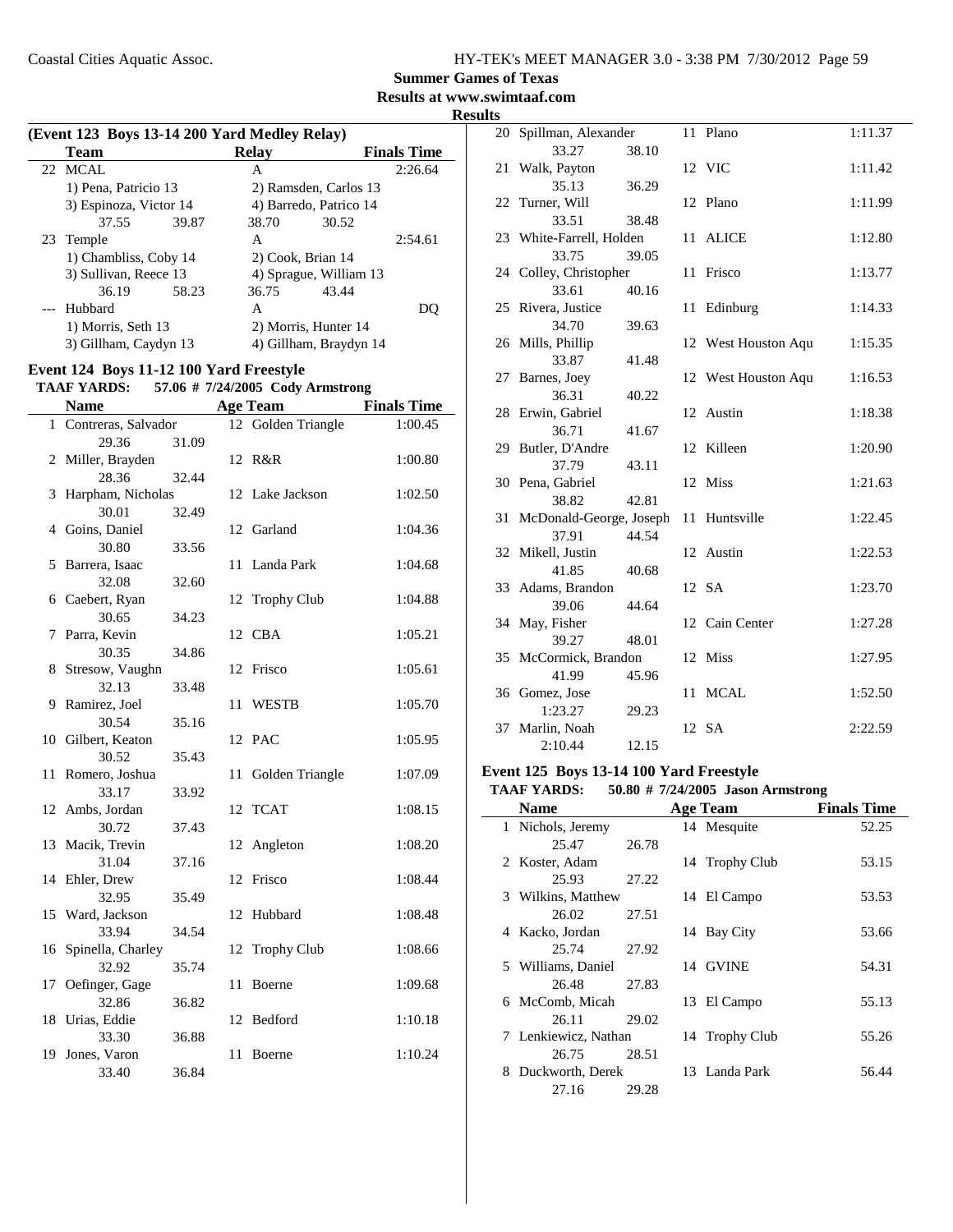#### **Summer Games of Texas Results at www.swimtaaf.com**

### **Results**

| (Event 125 Boys 13-14 100 Yard Freestyle) |                            |       |    |                    |                    |  |
|-------------------------------------------|----------------------------|-------|----|--------------------|--------------------|--|
|                                           | <b>Name</b>                |       |    | <b>Age Team</b>    | <b>Finals Time</b> |  |
|                                           | 9 Camacho, John Ray        |       |    | 14 CBA             | 57.39              |  |
|                                           | 27.30                      | 30.09 |    |                    |                    |  |
|                                           | 10 Crouch, Hoyt            |       |    | 14 Miss            | 57.66              |  |
|                                           | 27.70                      | 29.96 |    |                    |                    |  |
| 11                                        | Lauerman, Thomas           |       | 13 | Frisco             | 58.53              |  |
|                                           | 28.82                      | 29.71 |    |                    |                    |  |
|                                           | 12 Suarez, Rafael<br>59.09 |       |    | 14 Denison         | 59.06              |  |
|                                           | 13 Nelson, John            |       |    | 14 ALVIN           | 59.47              |  |
|                                           | 28.81                      | 30.66 |    |                    |                    |  |
| 14                                        | Desmarais, Jason           |       |    | 14 Golden Triangle | 59.50              |  |
|                                           | 28.87                      | 30.63 |    |                    |                    |  |
| 15                                        | Edwards, Devon             |       |    | 14 Palestine       | 59.52              |  |
|                                           | 27.30                      | 32.22 |    |                    |                    |  |
| 16                                        | Vargas, Caiman             |       |    | 14 TMST            | 59.63              |  |
|                                           | 27.96                      | 31.67 |    |                    |                    |  |
| 17                                        | Provost, Jack              |       | 14 | Rowlett            | 1:01.22            |  |
|                                           | 29.66                      | 31.56 |    |                    |                    |  |
| 18                                        | Oefinger, Judd             |       | 13 | Boerne             | 1:01.71            |  |
|                                           | 29.17                      | 32.54 |    |                    |                    |  |
| 19                                        | Singler, Michael<br>29.65  | 32.58 | 13 | Frisco             | 1:02.23            |  |
| 20                                        | Tunon, Briston             |       |    | 14 SA              | 1:02.66            |  |
|                                           | 29.73                      | 32.93 |    |                    |                    |  |
| 21                                        | Gillham, Caydyn            |       | 13 | Hubbard            | 1:02.94            |  |
|                                           | 30.72                      | 32.22 |    |                    |                    |  |
| 22                                        | Kornosky, Christopher      |       | 13 | Dripping Springs   | 1:03.01            |  |
|                                           | 30.24                      | 32.77 |    |                    |                    |  |
| 23                                        | Garza, David               |       |    | 14 Edinburg        | 1:03.26            |  |
|                                           | 29.93                      | 33.33 |    |                    |                    |  |
| 24                                        | Mahlen, Drew               |       | 13 | Huntsville         | 1:03.36            |  |
|                                           | 29.93                      | 33.43 |    |                    |                    |  |
| 25                                        | Lopez, Matt<br>31.02       |       |    | 14 KST             | 1:04.63            |  |
|                                           | 26 Modesto, Jose           | 33.61 |    | 14 Miss            | 1:07.72            |  |
|                                           | 32.18                      | 35.54 |    |                    |                    |  |
| 27                                        | Graham, Devin              |       |    | 14 South Belt      | 1:07.87            |  |
|                                           | 30.97                      | 36.90 |    |                    |                    |  |
| 28                                        | Murray, Max                |       |    | 14 Austin          | 1:08.25            |  |
|                                           | 32.99                      | 35.26 |    |                    |                    |  |
| 29                                        | Marlin, Lucas              |       |    | 14 SA              | 1:10.34            |  |
|                                           | 1:10.50                    |       |    |                    |                    |  |

#### **Event 126 Boys 11-12 50 Yard Backstroke**

#### **TAAF YARDS:** 29.99 # 7/27/2003 Nicholas Han

|   | <b>Name</b>         | <b>Age Team</b>     | <b>Finals Time</b> |
|---|---------------------|---------------------|--------------------|
|   | 1 Green, Nick       | 12 Frisco           | 31.40              |
|   | 2 Lisewsky, Blaise  | 12 Seabrook         | 33.61              |
|   | 3 Ramirez, Emilio   | 12 Grand Prairie    | 33.87              |
|   | 4 Barrera, Isaac    | 11 Landa Park       | 34.09              |
|   | 5 Harpham, Nicholas | 12 Lake Jackson     | 34.32              |
|   | 6 Phillip, Ryan     | 12 Frisco           | 34.52              |
|   | 7 Schiesler, Joel   | 12 Golden Triangle  | 34.61              |
|   | 8 Tucker, Jonathan  | 12 West Houston Aqu | 35.48              |
| 9 | Koelzer, William    | 12 R&R              | 35.58              |

| 10 | Anthony, Nicholas    | 11 | Golden Triangle     | 36.81   |
|----|----------------------|----|---------------------|---------|
| 11 | Contreras, Christian | 11 | <b>KST</b>          | 36.86   |
|    | 12 Phelps, Cooper    | 11 | Frisco              | 36.92   |
| 13 | Heitschmidt, Jarren  | 12 | <b>FLMD</b>         | 37.06   |
| 14 | Parra, Kevin         | 12 | <b>CBA</b>          | 37.18   |
| 15 | Berry, Seaton        | 12 | <b>GRNBY</b>        | 37.52   |
| 16 | Jones, Varon         | 11 | Boerne              | 37.97   |
| 17 | Mejia, Juan          | 12 | <b>PHAR</b>         | 37.99   |
| 18 | Rainwater, Grant     | 12 | Carrollton          | 38.08   |
| 19 | Michalke, Spencer    | 11 | Austin              | 38.24   |
| 20 | Spillman, Alexander  | 11 | Plano               | 38.71   |
| 21 | Ambs, Jordan         | 12 | <b>TCAT</b>         | 39.28   |
| 22 | Murdock, Nathaniel   | 12 | <b>FAST</b>         | 39.30   |
| 23 | Dierks, Micah        | 12 | Landa Park          | 39.41   |
| 24 | Miller, Nathan       | 11 | <b>Trophy Club</b>  | 39.56   |
| 25 | McMinn, Elan         | 11 | Austin              | 40.09   |
| 26 | Ward, Jackson        | 12 | Hubbard             | 40.77   |
| 27 | Barney, Andy         | 11 | <b>TCAT</b>         | 41.47   |
| 28 | Barnes, Joey         |    | 12 West Houston Aqu | 41.54   |
| 29 | Mills, Phillip       |    | 12 West Houston Aqu | 41.57   |
| 30 | Wehmeyer, Logan      | 11 | Hubbard             | 41.95   |
| 31 | Hernandez, Alex      | 11 | <b>MCAL</b>         | 42.86   |
| 32 | Jacob, Stephan       | 11 | <b>SA</b>           | 44.02   |
| 33 | Chambliss, Caleb     | 11 | Temple              | 46.03   |
| 34 | Gomez, Jose          | 11 | <b>MCAL</b>         | 46.84   |
| 35 | May, Fisher          |    | 12 Cain Center      | 50.60   |
| 36 | Pena, Ivan           | 12 | <b>Miss</b>         | 52.71   |
| 37 | Escobedo, Robert     | 11 | <b>PHAR</b>         | 54.34   |
| 38 | Marlin, Noah         | 12 | <b>SA</b>           | 1:02.82 |
|    | 39 Garza, Zackary    | 11 | <b>PHAR</b>         | 1:07.55 |
|    |                      |    |                     |         |

### **Event 127 Boys 13-14 50 Yard Backstroke**

### **TAAF YARDS:** 27.51 # 7/27/2003 Roel Rivera

|       | Name              |    | <b>Age Team</b>    | <b>Finals Time</b> |
|-------|-------------------|----|--------------------|--------------------|
| 1     | Dalebout, Ryan    |    | 14 McKinney        | 28.30              |
| 2     | Lewis, David      | 14 | Deer Park          | 28.85              |
| 3     | Bruni, Ryan       | 14 | Frisco             | 28.93              |
| 4     | Sharp, Jonah      | 14 | R&R                | 29.09              |
| 5     | Hinds, Nathan     | 14 | <b>ALVIN</b>       | 29.25              |
| 6     | Slaton, Micah     | 14 | Belterra           | 29.50              |
| 7     | Donahue, Caden    | 13 | Austin             | 29.86              |
| 8     | Gopffarth, Kamron | 13 | Keller             | 30.45              |
| 9     | McComb, Micah     | 13 | El Campo           | 30.46              |
| 10    | Herdejurgen, Jack | 13 | The Woodlands      | 31.02              |
| 11    | Venator, Brendan  | 13 | <b>Trophy Club</b> | 31.62              |
| 12    | Prince, Travis    | 13 | Weatherford        | 31.92              |
| 13    | Calk, Noah        | 14 | <b>TMST</b>        | 31.94              |
| 14    | Belair, Joey      | 13 | Frisco             | 32.29              |
| 15    | Holbrook, Jared   | 14 | Lewisville         | 32.52              |
| 16    | Edwards, Devon    | 14 | Palestine          | 32.59              |
| $*17$ | Fogle, Nick       | 13 | Frisco             | 32.73              |
| $*17$ | Eichenseer, Evan  | 13 | <b>Trophy Club</b> | 32.73              |
| 19    | Lopez, Matt       | 14 | <b>KST</b>         | 33.01              |
| 20    | Allen, Greyson    | 13 | Denison            | 33.26              |
| 21    | Svatek, Brandon   | 13 | <b>VIC</b>         | 33.35              |
| 22    | Landis, Carter    | 13 | McKinney           | 33.68              |
| 23    | Claflin, Brennan  | 14 | Boerne             | 34.62              |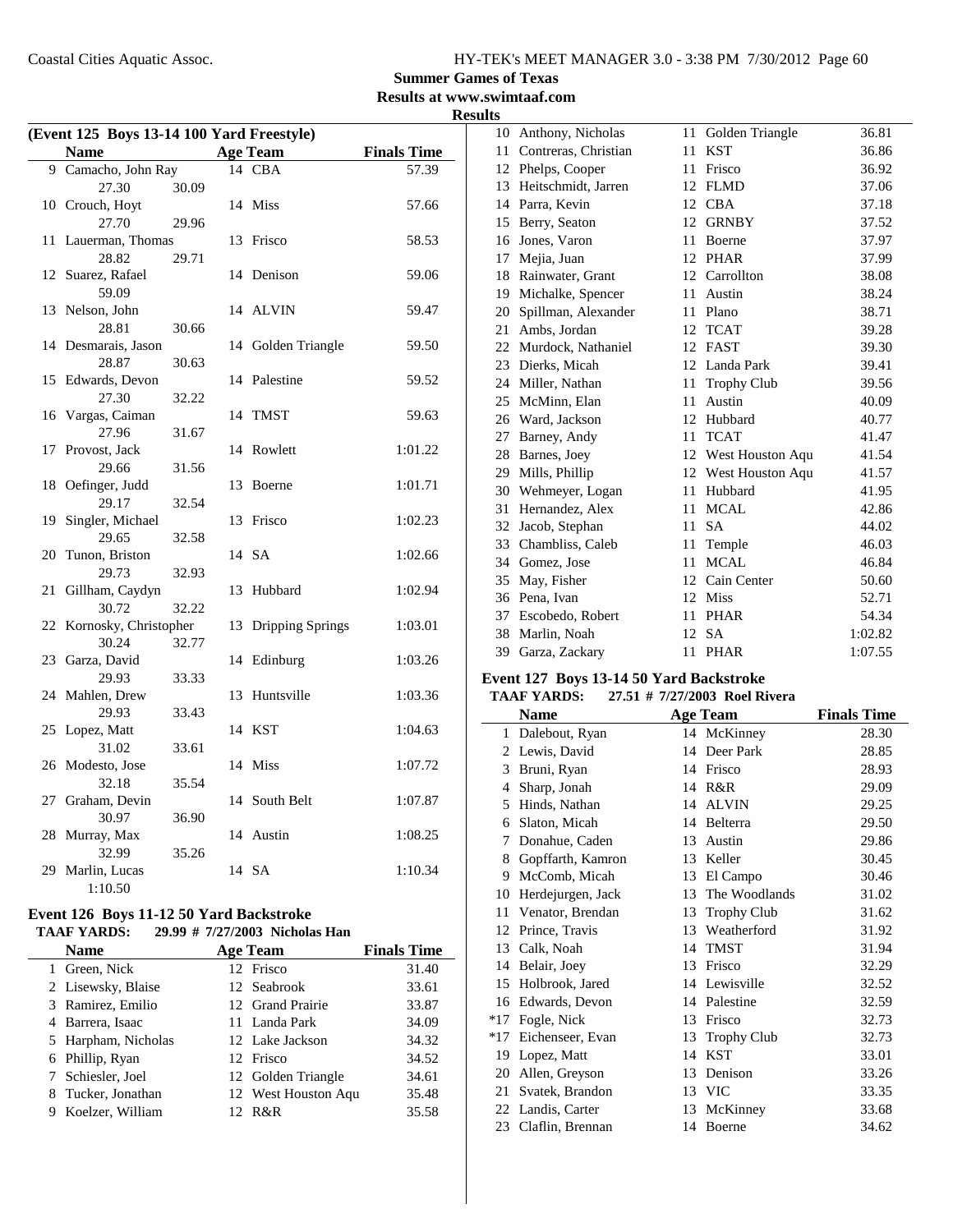**Results at www.swimtaaf.com**

**Results**

| (Event 127 Boys 13-14 50 Yard Backstroke) |                     |     |                     |                    |  |  |
|-------------------------------------------|---------------------|-----|---------------------|--------------------|--|--|
|                                           | <b>Name</b>         |     | <b>Age Team</b>     | <b>Finals Time</b> |  |  |
|                                           | 24 Cole, Tristan    |     | 13 Dripping Springs | 34.72              |  |  |
|                                           | 25 Perry, Jerry     |     | 14 Huntsville       | 34.82              |  |  |
|                                           | 26 Portillo, Sam    |     | 14 Austin           | 34.98              |  |  |
| 27                                        | Oefinger, Judd      |     | 13 Boerne           | 35.01              |  |  |
| 28                                        | Salvador, Bryan     |     | 13 SA               | 35.37              |  |  |
|                                           | 29 Chambliss, Coby  |     | 14 Temple           | 35.91              |  |  |
|                                           | 30 Morris, Seth     |     | 13 Hubbard          | 36.40              |  |  |
| 31                                        | Garza, David        |     | 14 Edinburg         | 38.26              |  |  |
|                                           | 32 Pena, Patricio   | 13. | MCAL                | 38.67              |  |  |
|                                           | 33 Hernandez, TJ    |     | 14 MCAL             | 40.13              |  |  |
|                                           | 34 Lopez, Anthony   |     | 13 Miss             | 41.32              |  |  |
|                                           | 35 Marlin, Lucas    |     | 14 SA               | 44.56              |  |  |
|                                           | 36 Martinez, Johnny |     | 14 Miss             | 48.35              |  |  |

### **Event 128 Boys 11-12 50 Yard Breaststroke**

#### **TAAF YARDS:** 32.31 # 7/1/1996 Chase Kessinger

|    | <b>Name</b>           |    | <b>Age Team</b>     | <b>Finals Time</b> |
|----|-----------------------|----|---------------------|--------------------|
| 1  | Criddle, Cade         |    | 11 Landa Park       | 36.96              |
|    | 2 Chapa, James        | 12 | <b>ODEM</b>         | 37.69              |
|    | 3 Hoisington, Noah    |    | 12 McKinney         | 38.06              |
|    | 4 Lyons, Drew         |    | 12 Deer Park        | 38.14              |
|    | *5 VandenHoek, Cole   |    | 12 FLMD             | 38.75              |
|    | *5 Macik, Trevin      |    | 12 Angleton         | 38.75              |
| 7  | Sorke, Kollin         |    | 12 CLEB             | 38.99              |
|    | 8 Phillip, Ryan       |    | 12 Frisco           | 39.07              |
|    | 9 Walsh, Jake         | 11 | Frisco              | 39.08              |
|    | 10 Miller, Brayden    |    | 12 Keller           | 39.14              |
| 11 | Fattig, Brendan       |    | 12 Lake Jackson     | 39.26              |
|    | 12 Yates, Cameron     |    | 12 Lake Jackson     | 39.55              |
|    | 13 Craig, Haden       |    | 12 Rowlett          | 39.56              |
|    | 14 Williams, Tanner   |    | 12 VIC              | 40.08              |
|    | 15 Johnson, Robert    |    | 12 Austin           | 40.24              |
|    | 16 Salazar, Joshua    |    | 12 SA               | 40.67              |
|    | 17 Tucker, Jonathan   |    | 12 West Houston Aqu | 41.00              |
|    | 18 Powell, Chase      |    | 11 Carrollton       | 41.28              |
|    | 19 Britton, Grady     |    | 12 Carrollton       | 41.39              |
|    | 20 Walters, Andrew    |    | 11 GRNBY            | 41.53              |
|    | 21 Lewis, Jared       |    | 12 Deer Park        | 41.56              |
|    | 22 Hartnauer, Samuel  |    | 12 Cain Center      | 42.39              |
|    | 23 Gorentz, Tyler     |    | 12 SA               | 42.96              |
|    | 24 Wolfe, Elijah      |    | 12 CCAA             | 43.01              |
| 25 | Mejia, Juan           |    | 12 PHAR             | 44.13              |
|    | 26 Cobin, Jevonn      |    | 11 Cain Center      | 44.19              |
|    | 27 Butler, D'Andre    |    | 12 Killeen          | 44.23              |
|    | 28 Mikell, Justin     |    | 12 Austin           | 44.68              |
|    | 29 Stallworth, Samuel | 11 | Austin              | 44.71              |
|    | 30 Martinez, Fidel    |    | 11 Edinburg         | 45.67              |
|    | 31 Gonzalez, Fernando |    | 12 MCAL             | 45.70              |
|    | 32 Benjamin, Daniel   |    | 12 Kyle             | 45.71              |
| 33 | Bailey, Connor        |    | 12 Dripping Springs | 47.40              |
|    | 34 Perry, Andrew      |    | 11 Huntsville       | 49.17              |
| 35 | Bayer, Paul           |    | 12 PAC              | 49.91              |
|    | 36 Wen, Gary          |    | 11 WESTB            | 49.96              |
|    | 37 Garza, Christian   | 11 | Edinburg            | 52.81              |
|    | 38 McCormick, Brandon |    | 12 Miss             | 55.89              |
|    |                       |    |                     |                    |

| Event 129 Boys 13-14 50 Yard Breaststroke<br><b>TAAF YARDS:</b><br>29.94 # 7/28/2004 Sean O'Shea |                       |    |                   |                    |  |  |
|--------------------------------------------------------------------------------------------------|-----------------------|----|-------------------|--------------------|--|--|
|                                                                                                  | <b>Name</b>           |    | <b>Age Team</b>   | <b>Finals Time</b> |  |  |
| 1                                                                                                | Wilkins, Matthew      |    | 14 El Campo       | 30.30              |  |  |
|                                                                                                  | 2 Camacho, John Ray   | 14 | <b>CBA</b>        | 31.97              |  |  |
|                                                                                                  | 3 Gillham, Braydyn    | 14 | Hubbard           | 32.21              |  |  |
|                                                                                                  | 4 Chandler, Dillon    |    | 14 Deer Park      | 33.19              |  |  |
|                                                                                                  | 5 Gonzalez, Gus       |    | 14 ALICE          | 33.37              |  |  |
|                                                                                                  | 6 Hinds, Nathan       |    | 14 ALVIN          | 33.42              |  |  |
|                                                                                                  | 7 Gopffarth, Kamron   | 13 | Keller            | 33.79              |  |  |
|                                                                                                  | 8 Flug, Nicolaus      |    | 14 Burleson       | 33.88              |  |  |
|                                                                                                  | 9 Lenkiewicz, Nathan  |    | 14 Trophy Club    | 34.00              |  |  |
| 10                                                                                               | Striegler, Ethan      |    | 14 Austin         | 34.07              |  |  |
| 11                                                                                               | King, Bryan           |    | 14 The Woodlands  | 34.11              |  |  |
| 12                                                                                               | Brown, Caleb          |    | 14 Carrollton     | 34.26              |  |  |
|                                                                                                  | 13 Salazar, Isaiah    |    | 14 SA             | 34.42              |  |  |
|                                                                                                  | 14 Woods, Ethan       |    | 14 Rowlett        | 35.13              |  |  |
| 15                                                                                               | French, David         |    | 14 Lake Jackson   | 35.22              |  |  |
|                                                                                                  | 16 Meals, Matthew     |    | 13 McKinney       | 35.32              |  |  |
|                                                                                                  | 17 Howrey, Matthew    | 13 | Southlake         | 35.64              |  |  |
| 18                                                                                               | Belair, Nick          |    | 14 Frisco         | 35.68              |  |  |
|                                                                                                  | 19 Claflin, Brennan   | 14 | Boerne            | 36.14              |  |  |
|                                                                                                  | 20 Tunon, Briston     | 14 | <b>SA</b>         | 36.19              |  |  |
| 21                                                                                               | Russell, Rylan        | 13 | <b>FLMD</b>       | 36.54              |  |  |
|                                                                                                  | 22 Brinckmann, Teo    | 13 | Austin            | 36.56              |  |  |
|                                                                                                  | *23 Karpel, Adam      |    | 13 Rowlett        | 36.88              |  |  |
|                                                                                                  | *23 Castillo, Anthony | 14 | <b>GRNBY</b>      | 36.88              |  |  |
| $*25$                                                                                            | Belanger, Alex        | 14 | Huntsville        | 37.20              |  |  |
| $*25$                                                                                            | Hoelscher, Rush       | 13 | <b>TMST</b>       | 37.20              |  |  |
| 27                                                                                               | Copeland, Connor      |    | 13 Landa Park     | 37.61              |  |  |
| 28                                                                                               | McDaniel, Eric        |    | 13 Farmers Branch | 37.89              |  |  |
|                                                                                                  | 29 Portillo, Sam      |    | 14 Austin         | 38.12              |  |  |
|                                                                                                  | 30 Chavez, Jeremiah   |    | 14 Landa Park     | 38.30              |  |  |
| 31                                                                                               | Mahlen, Drew          |    | 13 Huntsville     | 38.43              |  |  |
|                                                                                                  | 32 Barredo, Patrico   |    | 14 MCAL           | 40.63              |  |  |
|                                                                                                  | 33 Ramsden, Carlos    | 13 | <b>MCAL</b>       | 40.91              |  |  |
|                                                                                                  | 34 Graham, Devin      | 14 | South Belt        | 44.47              |  |  |
| 35                                                                                               | Trigo, Jose           | 13 | Edinburg          | 48.10              |  |  |

#### **Event 130 Boys 11-12 50 Yard Butterfly**

#### **TAAF YARDS:** 27.86 # 7/25/2009 William Smith

|       | <b>Name</b>        |    | <b>Age Team</b>    | <b>Finals Time</b> |
|-------|--------------------|----|--------------------|--------------------|
| 1     | Green, Nick        |    | 12 Frisco          | 28.34              |
|       | 2 Kell, Jake       |    | 12 Carrollton      | 30.16              |
| 3     | Ramirez, Emilio    |    | 12 Grand Prairie   | 31.18              |
| 4     | Goins, Daniel      |    | 12 Garland         | 31.75              |
|       | 5 Caebert, Ryan    |    | 12 Trophy Club     | 31.76              |
| 6     | Johnson, Kane      |    | 12 Lake Jackson    | 32.20              |
|       | Dykehouse, Caleb   |    | 11 PAC             | 32.28              |
| 8     | Berberich, Chase   |    | 12 Trophy Club     | 32.92              |
| 9     | Kuettel, Jack      |    | 12 Lake Jackson    | 33.16              |
|       | *10 Romero, Joshua |    | 11 Golden Triangle | 33.78              |
| $*10$ | Ambs, Jordan       |    | 12 TCAT            | 33.78              |
|       | 12 Gilbert, Keaton |    | 12 PAC             | 33.95              |
|       | 13 Perez, William  |    | 12 R&R             | 34.01              |
|       | 14 Urbine, Austin  | 11 | Frisco             | 34.84              |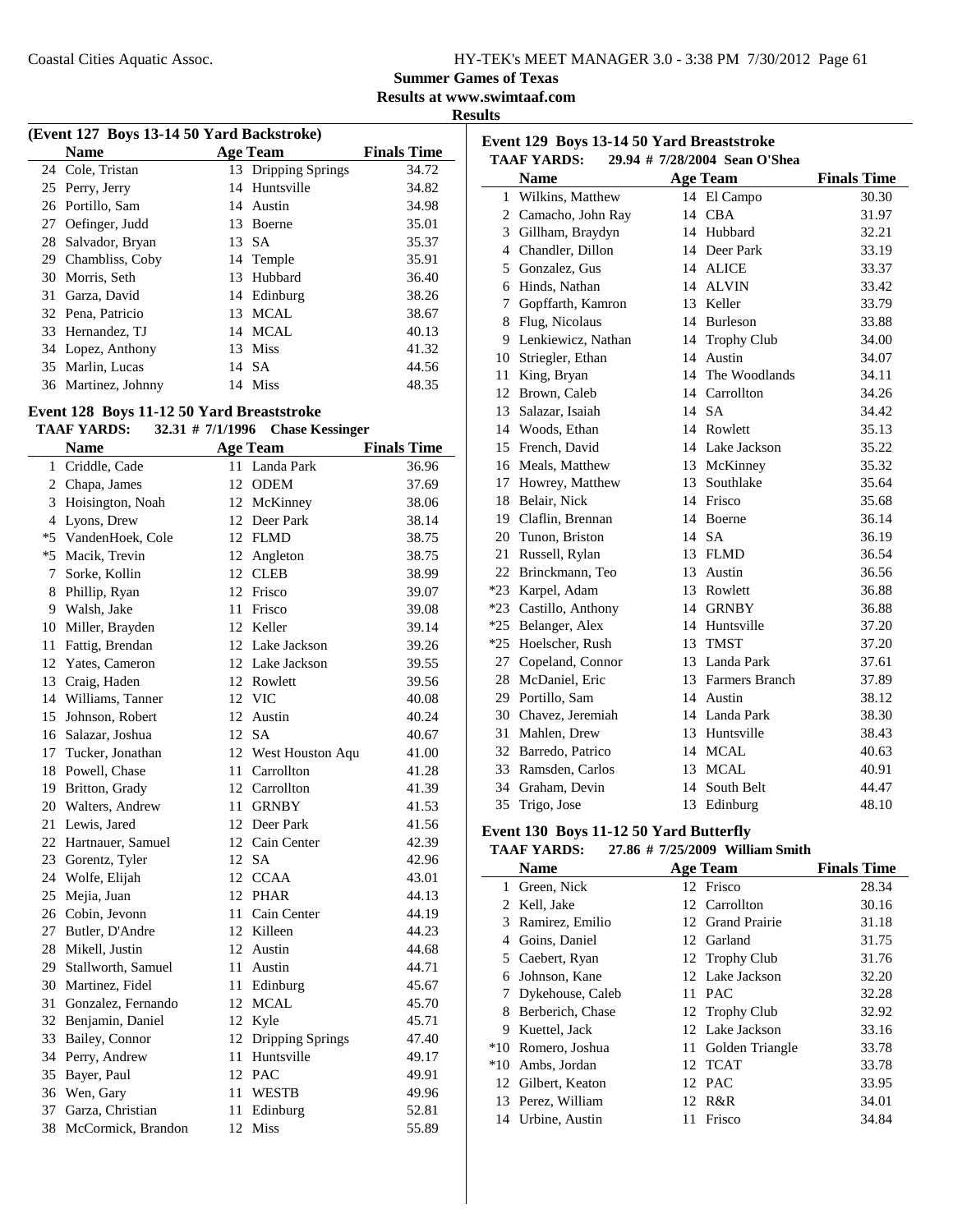| HY-TEK's MEET MANAGER 3.0 - 3:38 PM 7/30/2012 Page 62 |  |  |  |
|-------------------------------------------------------|--|--|--|
|-------------------------------------------------------|--|--|--|

**Results at www.swimtaaf.com**

**Results**

| (Event 130 Boys 11-12 50 Yard Butterfly) |                    |    |                     |                    |  |
|------------------------------------------|--------------------|----|---------------------|--------------------|--|
|                                          | <b>Name</b>        |    | <b>Age Team</b>     | <b>Finals Time</b> |  |
| 15                                       | Ramirez, Joel      | 11 | <b>WESTB</b>        | 34.87              |  |
| 16                                       | Wolfe, Elijah      | 12 | <b>CCAA</b>         | 35.22              |  |
| 17                                       | Hoisington, Noah   | 12 | McKinney            | 35.89              |  |
| 18                                       | McCoy, Drake       | 12 | <b>GRNBY</b>        | 36.23              |  |
| 19                                       | Rivera, Justice    | 11 | Edinburg            | 36.35              |  |
| 20                                       | Alcalar, Christian | 11 | Wharton             | 36.46              |  |
| 21                                       | Oefinger, Gage     | 11 | Boerne              | 36.66              |  |
| 22                                       | Wade, Max          | 11 | <b>FLMD</b>         | 37.32              |  |
| 23                                       | McMinn, Elan       | 11 | Austin              | 37.88              |  |
| 24                                       | Dierks, Micah      |    | 12 Landa Park       | 38.44              |  |
| 25                                       | Jones, Varon       | 11 | Boerne              | 38.71              |  |
| 26                                       | Michalke, Garrett  | 11 | Austin              | 40.12              |  |
| 27                                       | Criddle, Cade      | 11 | Landa Park          | 40.36              |  |
| 28                                       | Mills, Phillip     |    | 12 West Houston Aqu | 42.00              |  |
| 29                                       | Arteaga, Joseph    | 11 | Edinburg            | 44.07              |  |
| 30                                       | Pena, Gabriel      | 12 | <b>Miss</b>         | 48.12              |  |
| 31                                       | Scholes, Joseph    | 11 | <b>SA</b>           | 50.27              |  |
| 32                                       | Flores, Eric       | 12 | <b>Miss</b>         | 51.65              |  |
| 33                                       | Cobin, Jevonn      | 11 | Cain Center         | 51.88              |  |
| 34                                       | Escobedo, Robert   | 11 | <b>PHAR</b>         | 1:03.82            |  |
| $---$                                    | Barnes, Joey       |    | 12 West Houston Aqu | DQ                 |  |

#### **Event 131 Boys 13-14 50 Yard Butterfly**

**TAAF YARDS:** 25.29 # 7/1/1995 Peter Idziak

|    | <b>Name</b>        |    | <b>Age Team</b>    | <b>Finals Time</b> |
|----|--------------------|----|--------------------|--------------------|
| 1  | Calk, Noah         |    | 14 TMST            | 27.02              |
| 2  | Koster, Adam       | 14 | <b>Trophy Club</b> | 27.07              |
|    | 3 Wilkins, Matthew |    | 14 El Campo        | 27.18              |
| 4  | Sands, Victor      | 14 | Carrollton         | 27.46              |
| 5  | Kacko, Jordan      |    | 14 Bay City        | 27.51              |
| 6  | Nichols, Jeremy    |    | 14 Mesquite        | 27.94              |
| 7  | Suarez, Rafael     | 14 | Denison            | 28.03              |
| 8  | Slaton, Micah      |    | 14 Belterra        | 28.15              |
|    | 9 Williams, Daniel |    | 14 GVINE           | 28.25              |
| 10 | Nelson, John       |    | 14 ALVIN           | 28.95              |
| 11 | Gopffarth, Kamron  |    | 13 Keller          | 29.02              |
| 12 | Duckworth, Derek   |    | 13 Landa Park      | 29.09              |
| 13 | Monks, Nicholas    |    | 13 The Woodlands   | 29.19              |
|    | 14 Walters, Clay   |    | 14 GRNBY           | 29.20              |
| 15 | Provost, Jack      |    | 14 Rowlett         | 29.42              |
| 16 | Belair, Nick       |    | 14 Frisco          | 29.64              |
| 17 | Sharp, Jonah       |    | 14 R&R             | 30.57              |
| 18 | Edwards, Devon     | 14 | Palestine          | 31.35              |
| 19 | Striegler, Ethan   |    | 14 Austin          | 31.41              |
| 20 | Foster, Allen      | 14 | Coast              | 31.49              |
| 21 | Salazar, Isaiah    |    | 14 SA              | 31.62              |
|    | 22 Garcia, Isaiah  |    | 14 Landa Park      | 31.88              |
| 23 | Metcalf, Isaac     |    | 14 Austin          | 32.59              |
| 24 | Salvador, Bryan    | 13 | <b>SA</b>          | 32.60              |
| 25 | Mims, Dante        |    | 13 WESTB           | 32.75              |
| 26 | Drinkard, Dalvin   |    | 13 Marble Falls    | 32.80              |
| 27 | Atkinson, Maxwell  |    | 13 CAST            | 34.86              |
| 28 | Solis, Mateo       | 14 | <b>Miss</b>        | 35.09              |
| 29 | Chang, James       | 13 | <b>VIC</b>         | 36.35              |
| 30 | Perry, Jerry       |    | 14 Huntsville      | 37.02              |
|    |                    |    |                    |                    |

| 31 Ramsden, Carlos | 13 MCAL     | 38.45 |
|--------------------|-------------|-------|
| 32 Enriquez, Ruben | 14 Edinburg | 39.11 |

#### **Event 132 Boys 11-12 50 Yard Freestyle**

|     | <b>TAAF YARDS:</b>      | 25.66 # 8/1/1993 | John Zimmerman - Grapevine |                    |
|-----|-------------------------|------------------|----------------------------|--------------------|
|     | <b>Name</b>             |                  | Age Team                   | <b>Finals Time</b> |
|     | 1 Miller, Brayden       |                  | 12 R&R                     | 27.06              |
|     | 2 Contreras, Salvador   |                  | 12 Golden Triangle         | 27.41              |
|     | 3 Ramirez, Emilio       |                  | 12 Grand Prairie           | 27.63              |
|     | 4 Goins, Daniel         |                  | 12 Garland                 | 28.31              |
|     | 5 Kuettel, Jack         |                  | 12 Lake Jackson            | 28.55              |
|     | 6 Kell, Jake            |                  | 12 Carrollton              | 28.65              |
| 7   | Stresow, Vaughn         |                  | 12 Frisco                  | 28.75              |
|     | 8 Ramirez, Joel         |                  | 11 WESTB                   | 28.85              |
|     | 9 Walsh, Jake           |                  | 11 Frisco                  | 28.86              |
|     | 10 Schiesler, Joel      |                  | 12 Golden Triangle         | 29.01              |
|     | *11 Immenhauser, Willie |                  | 12 VIC                     | 29.06              |
| *11 | Dykehouse, Caleb        |                  | 11 PAC                     | 29.06              |
|     | 13 Parra, Kevin         |                  | 12 CBA                     | 29.26              |
|     | 14 Miller, Brayden      |                  | 12 Keller                  | 29.36              |
|     | 15 Caebert, Ryan        |                  | 12 Trophy Club             | 29.41              |
|     | 16 Macik, Trevin        |                  | 12 Angleton                | 30.00              |
|     | 17 Gilbert, Keaton      |                  | 12 PAC                     | 30.19              |
|     | 18 Tucker, Jonathan     |                  | 12 West Houston Aqu        | 30.20              |
|     | 19 Oefinger, Gage       |                  | 11 Boerne                  | 30.54              |
|     | 20 Spinella, Charley    |                  | 12 Trophy Club             | 30.55              |
|     | 21 Simmons, David       |                  | 11 Austin                  | 30.60              |
|     | 22 Berberich, Chase     |                  | 12 Trophy Club             | 30.61              |
|     | 23 Heitschmidt, Jarren  |                  | 12 FLMD                    | 31.44              |
|     | 24 Ward, Jackson        |                  | 12 Hubbard                 | 31.98              |
|     | 25 Wehmeyer, Logan      |                  | 11 Hubbard                 | 31.99              |
|     | 26 Jones, Varon         |                  | 11 Boerne                  | 32.34              |
|     | 27 Malatek, Will        |                  | 11 Landa Park              | 32.35              |
|     | 28 Erwin, Gabriel       |                  | 12 Austin                  | 33.80              |
|     | 29 Salinas, Benny       |                  | 11 Edinburg                | 33.96              |
|     | 30 Gorentz, Tyler       |                  | 12 SA                      | 34.20              |
|     | 31 Barnes, Joey         |                  | 12 West Houston Aqu        | 34.82              |
|     | 32 Arteaga, Joseph      |                  | 11 Edinburg                | 35.17              |
|     | 33 Salazar, Joshua      |                  | 12 SA                      | 35.61              |
|     | 34 Reyna, Eric          |                  | 12 LAJO                    | 35.72              |
|     | 35 Cobin, Jevonn        |                  | 11 Cain Center             | 36.15              |
|     | 36 Michalke, Garrett    |                  | 11 Austin                  | 36.61              |
|     | 37 Bayer, Paul          |                  | 12 PAC                     | 36.77              |
|     | 38 Pena, Ivan           |                  | 12 Miss                    | 38.38              |
|     | 39 Flores, Eric         |                  | 12 Miss                    | 38.45              |

#### **Event 133 Boys 13-14 50 Yard Freestyle**

#### **TAAF YARDS:** 23.15 # 7/24/2005 Jason Armstrong

| <b>Name</b>        | <b>Age Team</b>  | <b>Finals Time</b> |
|--------------------|------------------|--------------------|
| 1 Koster, Adam     | 14 Trophy Club   | 23.69              |
| 2 Nichols, Jeremy  | 14 Mesquite      | 23.91              |
| 3 Lewis, David     | 14 Deer Park     | 24.10              |
| 4 Kacko, Jordan    | 14 Bay City      | 24.74              |
| 5 Trainor, William | 14 The Woodlands | 24.82              |
| 6 Gillham, Braydyn | 14 Hubbard       | 24.84              |
| 7 McComb, Micah    | 13 El Campo      | 25.26              |
| Slaton, Micah      | 14 Belterra      | 25.35              |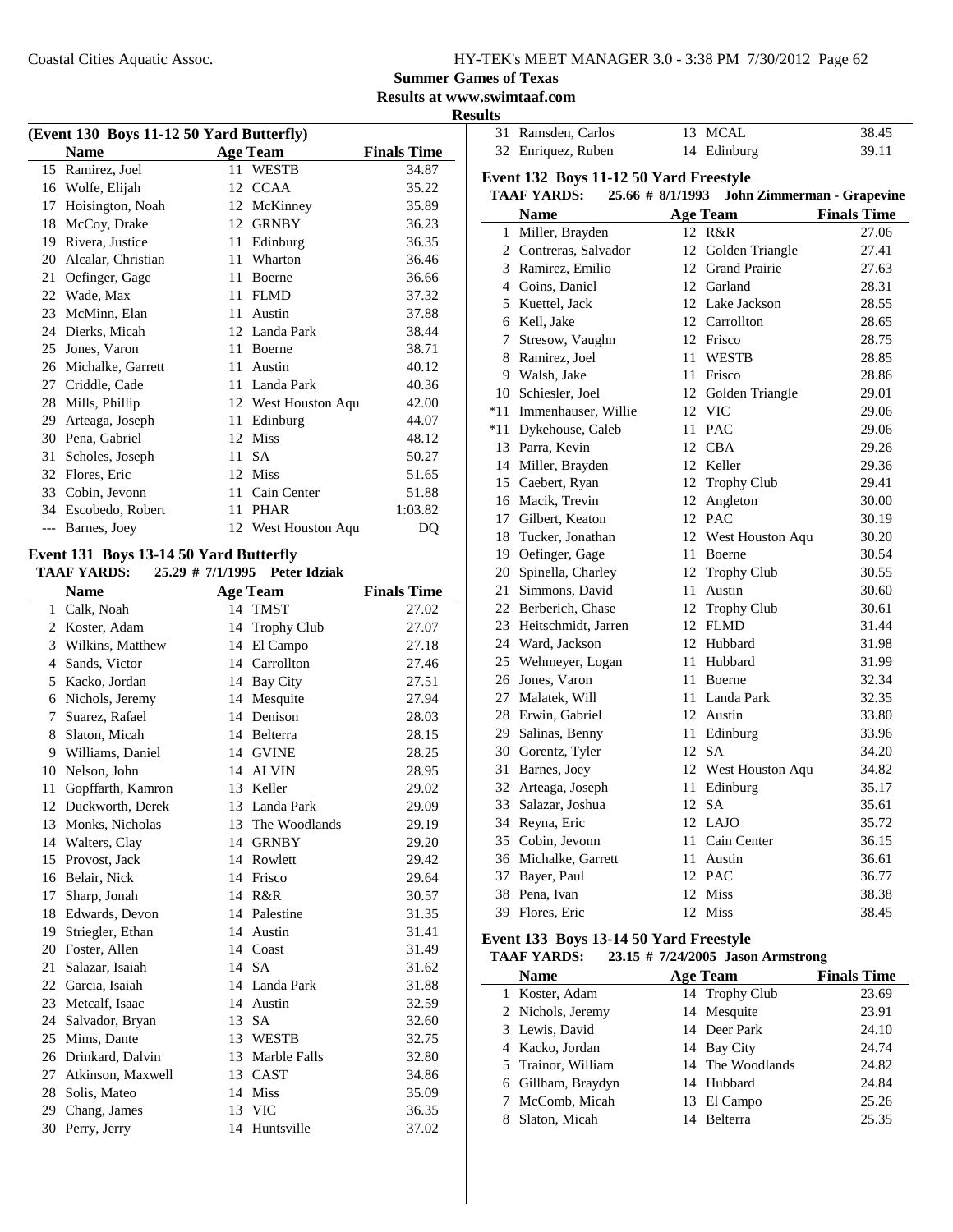**Summer Games of Texas**

**Results at www.swimtaaf.com Results**

| (Event 133 Boys 13-14 50 Yard Freestyle) |                   |    |                 |                    |  |  |
|------------------------------------------|-------------------|----|-----------------|--------------------|--|--|
|                                          | <b>Name</b>       |    | <b>Age Team</b> | <b>Finals Time</b> |  |  |
| 9                                        | Sands, Victor     |    | 14 Carrollton   | 25.56              |  |  |
| 10                                       | Duckworth, Derek  | 13 | Landa Park      | 25.80              |  |  |
| 11                                       | Walters, Clay     | 14 | GRNBY           | 25.81              |  |  |
| 12                                       | Calk, Noah        | 14 | <b>TMST</b>     | 26.11              |  |  |
| 13                                       | Camacho, John Ray | 14 | <b>CBA</b>      | 26.19              |  |  |
| 14                                       | Provost, Jack     | 14 | Rowlett         | 26.21              |  |  |
| 15                                       | Herdejurgen, Jack | 13 | The Woodlands   | 26.28              |  |  |
| 16                                       | Crouch, Hoyt      | 14 | <b>Miss</b>     | 26.48              |  |  |
| 17                                       | Edwards, Devon    |    | 14 Palestine    | 26.65              |  |  |
| $*18$                                    | Brinckmann, Teo   | 13 | Austin          | 26.71              |  |  |
| $*18$                                    | Venator, Brendan  | 13 | Trophy Club     | 26.71              |  |  |
| 20                                       | Carpenter, Evan   | 14 | McKinney        | 26.94              |  |  |
| 21                                       | Garza, David      | 14 | Edinburg        | 27.06              |  |  |
| 22                                       | Mahlen, Drew      | 13 | Huntsville      | 27.32              |  |  |
| 23                                       | Gonzalez, Gus     | 14 | <b>ALICE</b>    | 27.46              |  |  |
| 24                                       | Oefinger, Judd    | 13 | Boerne          | 27.53              |  |  |
| 25                                       | Ferrell, Justin   | 13 | Denison         | 27.95              |  |  |
| 26                                       | Singler, Michael  | 13 | Frisco          | 27.98              |  |  |
| 27                                       | Salazar, Isaiah   | 14 | <b>SA</b>       | 28.23              |  |  |
| 28                                       | Tunon, Briston    | 14 | <b>SA</b>       | 28.59              |  |  |
| 29                                       | Drinkard, Dalvin  | 13 | Marble Falls    | 28.76              |  |  |
| 30                                       | Chambliss, Coby   | 14 | Temple          | 28.82              |  |  |
| 31                                       | Metcalf, Isaac    | 14 | Austin          | 29.48              |  |  |
| 32                                       | Modesto, Jose     | 14 | Miss            | 29.79              |  |  |
| 33                                       | Mims, Dante       | 13 | <b>WESTB</b>    | 30.20              |  |  |
| 34                                       | Graham, Devin     | 14 | South Belt      | 30.32              |  |  |
| 35                                       | Pena, Patricio    | 13 | <b>MCAL</b>     | 31.00              |  |  |
| 36                                       | Martinez, Johnny  | 14 | <b>Miss</b>     | 34.77              |  |  |
| 37                                       | Perez, Nick       | 13 | Edinburg        | 35.64              |  |  |

### **Event 134 Boys 11-12 100 Yard IM**

#### **TAAF YARDS:** 1:05.09 # 7/31/2011 Casey Green

|     | Name                  |       | <b>Age Team</b>     | <b>Finals Time</b> |
|-----|-----------------------|-------|---------------------|--------------------|
|     | 1 Contreras, Salvador |       | 12 Golden Triangle  | 1:12.05            |
|     | 34.96                 | 37.09 |                     |                    |
|     | 2 Ramirez, Emilio     |       | 12 Grand Prairie    | 1:14.59            |
|     | 32.86                 | 41.73 |                     |                    |
|     | 3 Johnson, Kane       |       | 12 Lake Jackson     | 1:14.81            |
|     | 34.76                 | 40.05 |                     |                    |
|     | 4 Goins, Daniel       |       | 12 Garland          | 1:16.07            |
|     | 34.58                 | 41.49 |                     |                    |
|     | 5 Romero, Joshua      |       | 11 Golden Triangle  | 1:16.13            |
|     | 36.92                 | 39.21 |                     |                    |
| 6   | Hoisington, Noah      |       | 12 McKinney         | 1:16.26            |
|     | 36.17                 | 40.09 |                     |                    |
| 7   | Barrera, Isaac        |       | 11 Landa Park       | 1:17.73            |
|     | 35.41                 | 42.32 |                     |                    |
|     | 8 Schiesler, Joel     |       | 12 Golden Triangle  | 1:17.93            |
|     | 34.37                 | 43.56 |                     |                    |
|     | 9 Urias, Eddie        |       | 12 Bedford          | 1:18.38            |
|     | 37.02                 | 41.36 |                     |                    |
|     | 10 Tucker, Jonathan   |       | 12 West Houston Aqu | 1:18.95            |
|     | 38.70                 | 40.25 |                     |                    |
| 11- | Dykehouse, Caleb      |       | 11 PAC              | 1:19.06            |
|     | 36.09                 | 42.97 |                     |                    |

|       | 12 Tunon, Jose     |    | 12 SA          | 1:19.51 |
|-------|--------------------|----|----------------|---------|
|       | 36.66<br>42.85     |    |                |         |
| 13    | Lyons, Drew        |    | 12 Deer Park   | 1:19.58 |
|       | 36.93<br>42.65     |    |                |         |
| 14    | Williams, Tanner   |    | 12 VIC         | 1:20.14 |
|       | 38.26<br>41.88     |    |                |         |
|       | 15 Oefinger, Gage  | 11 | Boerne         | 1:20.79 |
|       | 37.54<br>43.25     |    |                |         |
|       | 16 McCoy, Drake    |    | 12 GRNBY       | 1:21.11 |
|       | 36.87<br>44.24     |    |                |         |
| 17    | Walters, Andrew    |    | 11 GRNBY       | 1:22.66 |
|       | 37.83<br>44.83     |    |                |         |
| 18    | Rainwater, Grant   |    | 12 Carrollton  | 1:23.12 |
|       | 39.20<br>43.92     |    |                |         |
| 19    | Ehler, Drew        |    | 12 Frisco      | 1:23.29 |
|       | 38.19<br>45.10     |    |                |         |
| 20    | Britton, Grady     |    | 12 Carrollton  | 1:23.45 |
|       | 39.08<br>44.37     |    |                |         |
| 21    | Rivera, Justice    | 11 | Edinburg       | 1:24.55 |
|       | 39.63<br>44.92     |    |                |         |
| 22    | Wolfe, Elijah      |    | 12 CCAA        | 1:24.73 |
|       | 37.48<br>47.25     |    |                |         |
| 23    | Mejia, Juan        |    | 12 PHAR        | 1:24.88 |
|       | 39.61<br>45.27     |    |                |         |
| 24    | McMinn, Elan       | 11 | Austin         | 1:26.30 |
|       | 41.51<br>44.79     |    |                |         |
| 25    | Butler, D'Andre    | 12 | Killeen        | 1:28.11 |
|       | 41.06<br>47.05     |    |                |         |
| 26    | Wehmeyer, Logan    | 11 | Hubbard        | 1:31.36 |
|       | 43.29<br>48.07     |    |                |         |
| 27    | Simmons, David     | 11 | Austin         | 1:31.45 |
|       | 42.92<br>48.53     |    |                |         |
| 28    | Wen, Gary          | 11 | <b>WESTB</b>   | 1:34.28 |
|       | 43.80<br>50.48     |    |                |         |
| 29    | Michalke, Garrett  | 11 | Austin         | 1:34.96 |
|       | 41.88<br>53.08     |    |                |         |
|       | 30 Cobin, Jevonn   |    | 11 Cain Center | 1:37.81 |
|       | 49.85<br>47.96     |    |                |         |
| 31    | Butrym, Tommy      |    | 11 Landa Park  | 1:52.33 |
|       | 48.95<br>1:03.38   |    |                |         |
| 32    | Escobedo, Robert   |    | 11 PHAR        | 2:06.13 |
|       | 1:01.61<br>1:04.52 |    |                |         |
| $---$ | Peak, Xzavious     |    | 11 WESTB       | DQ      |
|       |                    |    |                |         |

### **Event 135 Boys 13-14 100 Yard IM**

#### **TAAF YARDS:** 1:00.40 # 7/25/2009 Jake Tovey

| <b>Name</b>         |       | <b>Age Team</b> | <b>Finals Time</b> |
|---------------------|-------|-----------------|--------------------|
| 1 Wilkins, Matthew  |       | 14 El Campo     | 1:02.33            |
| 29.96               | 32.37 |                 |                    |
| 2 Hinds, Nathan     |       | 14 ALVIN        | 1:03.30            |
| 29.28               | 34.02 |                 |                    |
| 3 Gopffarth, Kamron |       | 13 Keller       | 1:03.59            |
| 1:03.58             | 0.01  |                 |                    |
| 4 Sharp, Jonah      |       | 14 R&R          | 1:04.09            |
| 29.33               | 34.76 |                 |                    |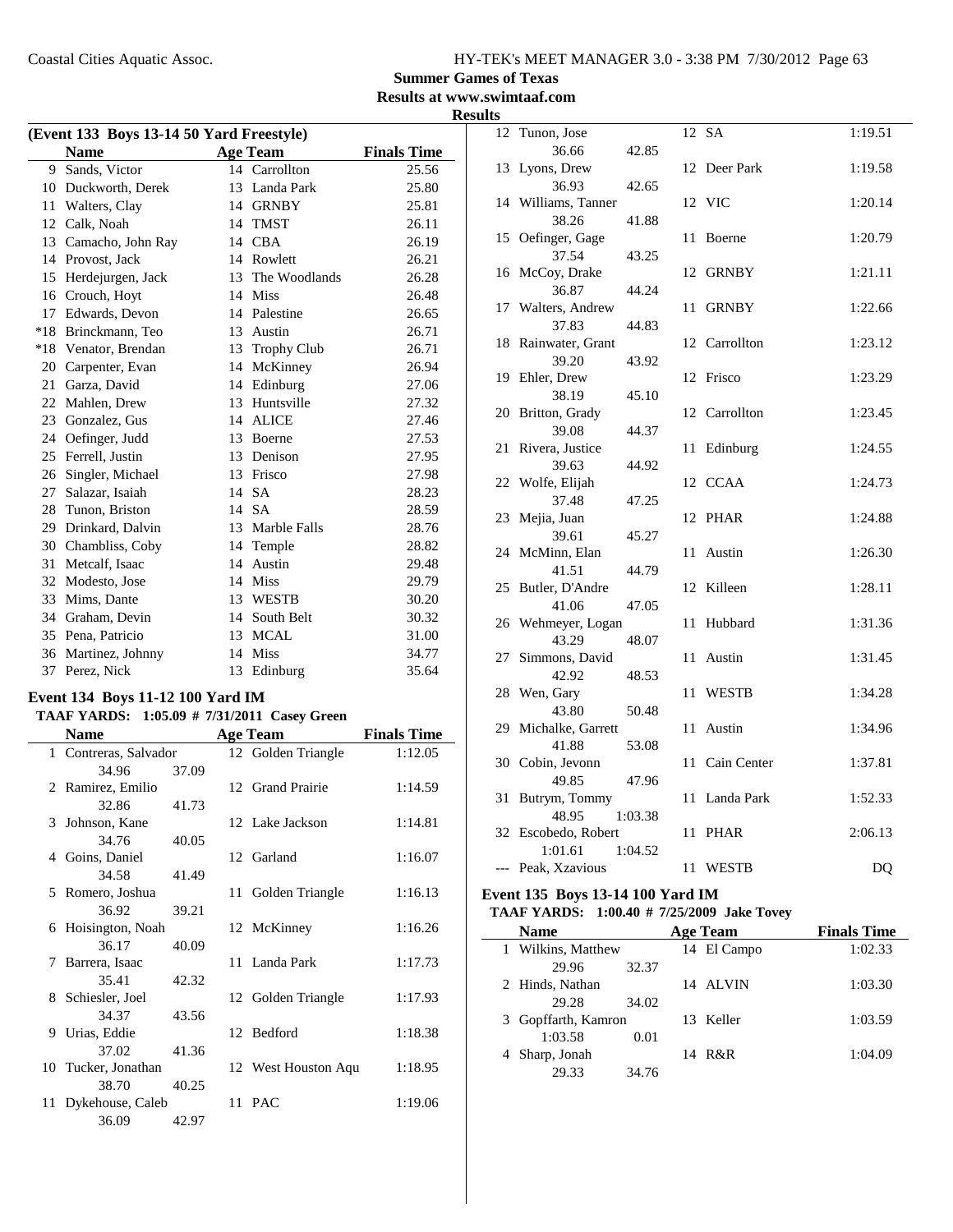### **Summer Games of Texas**

**Results at www.swimtaaf.com**

| <b>Results</b> |
|----------------|
|----------------|

|       | (Event 135 Boys 13-14 100 Yard IM) |       |    |                  |                    |  |
|-------|------------------------------------|-------|----|------------------|--------------------|--|
|       | <b>Name</b>                        |       |    | <b>Age Team</b>  | <b>Finals Time</b> |  |
|       | 5 Dalebout, Ryan                   |       |    | 14 McKinney      | 1:06.24            |  |
|       | 30.27                              | 35.97 |    |                  |                    |  |
| 6     | Lawson, David                      |       | 13 | TCAT             | 1:06.69            |  |
|       | 30.54                              | 36.15 |    |                  |                    |  |
| 7     | Woodall, Jacob                     |       |    | 14 Deer Park     | 1:06.74            |  |
|       | 31.03                              | 35.71 |    |                  |                    |  |
|       | 8 Camacho, John Ray                |       |    | 14 CBA           | 1:06.83            |  |
|       | 32.92                              | 33.91 |    |                  |                    |  |
| 9     | King, Bryan                        |       |    | 14 The Woodlands | 1:07.12            |  |
|       | 31.54                              | 35.58 |    |                  |                    |  |
|       | 10 Donahue, Caden<br>30.25         |       | 13 | Austin           | 1:08.32            |  |
| 11    | Suarez, Rafael                     | 38.07 |    | 14 Denison       | 1:08.85            |  |
|       | 30.91                              | 37.94 |    |                  |                    |  |
|       | 12 Brinckmann, Teo                 |       | 13 | Austin           | 1:10.56            |  |
|       | 33.33                              | 37.23 |    |                  |                    |  |
| 13    | Fogle, Nick                        |       | 13 | Frisco           | 1:10.74            |  |
|       | 31.39                              | 39.35 |    |                  |                    |  |
| $*14$ | O'Brian, Ethan                     |       | 13 | Southlake        | 1:12.39            |  |
|       | 33.69                              | 38.70 |    |                  |                    |  |
| $*14$ | Striegler, Ethan                   |       |    | 14 Austin        | 1:12.39            |  |
|       | 33.01                              | 39.38 |    |                  |                    |  |
| 16    | Clemons, Joshua                    |       |    | 14 Southlake     | 1:12.63            |  |
|       | 32.89                              | 39.74 |    |                  |                    |  |
| 17    | Brown, Caleb                       |       |    | 14 Carrollton    | 1:12.96            |  |
|       | 37.19                              | 35.77 |    |                  |                    |  |
|       | 18 Rios, John Eric                 |       | 13 | <b>GVINE</b>     | 1:14.04            |  |
|       | 33.25                              | 40.79 |    | 13 Denison       |                    |  |
| 19    | Magers, Zachary<br>33.03           | 41.04 |    |                  | 1:14.07            |  |
|       | 20 Landis, Carter                  |       | 13 | McKinney         | 1:14.13            |  |
|       | 33.42                              | 40.71 |    |                  |                    |  |
| 21    | Money, Dustin                      |       | 14 | <b>ALICE</b>     | 1:15.41            |  |
|       | 34.41                              | 41.00 |    |                  |                    |  |
|       | 22 Hoelscher, Rush                 |       | 13 | TMST             | 1:15.66            |  |
|       | 36.38                              | 39.28 |    |                  |                    |  |
|       | 23 Gillham, Caydyn                 |       |    | 13 Hubbard       | 1:16.06            |  |
|       | 38.06                              | 38.00 |    |                  |                    |  |
| 24    | Garcia, Isaiah                     |       |    | 14 Landa Park    | 1:17.35            |  |
|       | 35.49                              | 41.86 |    |                  |                    |  |
| 25    | Oefinger, Judd                     |       | 13 | Boerne           | 1:17.43            |  |
|       | 35.67                              | 41.76 |    |                  |                    |  |
| 26    | Mahlen, Drew                       |       | 13 | Huntsville       | 1:17.56            |  |
|       | 35.03                              | 42.53 | 14 | Landa Park       |                    |  |
| 27    | McDonald, James<br>36.16           | 41.86 |    |                  | 1:18.02            |  |
| 28    | Perry, Jerry                       |       | 14 | Huntsville       | 1:23.53            |  |
|       | 36.70                              | 46.83 |    |                  |                    |  |

### **Event 136 Boys 13-14 200 Yard Freestyle**

**TAAF YARDS:** 1:54.39 # 7/1/1995 Adam Main

| <b>Name</b>       |       | Age Team    |       | <b>Finals Time</b> |
|-------------------|-------|-------------|-------|--------------------|
| 1 Nichols, Jeremy |       | 14 Mesquite |       | 1:58.14            |
| 27.59             | 29.98 | 30.72       | 29.85 |                    |

| S              |                       |         |                     |       |         |
|----------------|-----------------------|---------|---------------------|-------|---------|
| $\overline{2}$ | Kacko, Jordan         |         | 14 Bay City         |       | 1:58.58 |
|                | 28.21                 | 30.42   | 30.66               | 29.29 |         |
| 3              | Williams, Daniel      |         | 14 GVINE            |       | 1:59.48 |
|                | 28.20                 | 30.22   | 30.22               | 30.84 |         |
| 4              | Sands, Victor         |         | 14 Carrollton       |       | 2:09.43 |
|                | 30.44                 | 33.15   | 33.68               | 32.16 |         |
| 5              | Crouch, Hoyt          |         | 14 Miss             |       | 2:10.55 |
|                | 29.03                 | 33.05   | 35.22               | 33.25 |         |
| 6              | Lauerman, Thomas      |         | 13 Frisco           |       | 2:11.06 |
|                | 29.74                 | 33.15   | 35.18               | 32.99 |         |
| 7              | Nelson, John          |         | 14 ALVIN            |       | 2:11.30 |
|                | 30.45                 | 33.25   | 34.88               | 32.72 |         |
| 8              | McComb, Micah         |         | 13 El Campo         |       | 2:14.26 |
|                | 31.79                 | 34.71   | 35.32               | 32.44 |         |
| 9.             | Carlson, Jeremiah     |         | 13 Weatherford      |       | 2:14.46 |
|                | 30.37                 | 35.06   | 35.90               | 33.13 |         |
| 10             | Desmarais, Jason      |         | 14 Golden Triangle  |       | 2:15.31 |
|                | 32.14                 | 35.77   | 34.45               |       |         |
| 11             | Copeland, Connor      |         | 13 Landa Park       | 32.95 | 2:15.58 |
|                | 31.30                 |         |                     |       |         |
|                |                       | 33.93   | 35.60               | 34.75 |         |
| 12             | Blunt, Mitch          |         | 14 Southlake        |       | 2:16.20 |
|                | 30.00                 | 33.64   | 34.55               | 38.01 |         |
| 13             | Kornosky, Christopher |         | 13 Dripping Springs |       | 2:19.80 |
|                | 31.68                 | 35.45   | 37.42               | 35.25 |         |
| 14             | Allen, Greyson        |         | 13 Denison          |       | 2:19.91 |
|                | 31.03                 | 35.58   | 36.62               | 36.68 |         |
| 15             | Sullivan, Reece       |         | 13 Temple           |       | 2:20.85 |
|                | 31.81                 | 36.04   | 36.94               | 36.06 |         |
| 16             | Seymour, Alex         |         | 13 Lake Jackson     |       | 2:21.10 |
|                | 32.63                 | 35.90   | 36.74               | 35.83 |         |
| 17             | Donahue, Caden        |         | 13 Austin           |       | 2:21.81 |
|                | 31.77                 | 36.20   | 37.74               | 36.10 |         |
|                | 18 Castillo, Anthony  |         | 14 GRNBY            |       | 2:26.80 |
|                | 32.84                 | 36.62   | 37.93               | 39.41 |         |
| 19             | Powell, Hunter        |         | 14 Mesquite         |       | 2:29.34 |
|                | 33.86                 | 37.72   | 35.00               | 42.76 |         |
| 20             | Solis, Mateo          |         | 14 Miss             |       | 2:30.20 |
|                | 34.31                 | 38.53   | 39.67               | 37.69 |         |
|                | 21 Murray, Max        |         | 14 Austin           |       | 2:30.61 |
|                | 34.89                 | 37.87   | 39.14               | 38.71 |         |
|                | 22 Magers, Zachary    |         | 13 Denison          |       | 2:32.85 |
|                | 32.75                 | 38.24   | 41.21               | 40.65 |         |
| 23             | Lopez, Anthony        |         | 13 Miss             |       | 2:37.98 |
|                | 34.87                 | 40.17   | 42.94               | 40.00 |         |
| 24             | Huizenga, Nils        |         | 13 Trophy Club      |       | 2:44.55 |
|                | 33.35                 | 39.14   | 1:16.94             | 15.12 |         |
| 25             | Graham, Devin         |         | 14 South Belt       |       | 2:46.90 |
|                | 37.59                 | 42.91   | 42.53               | 43.87 |         |
| 26             | Mims, Dante           |         | 13 WESTB            |       | 3:05.25 |
|                | 35.72                 | 2:29.53 |                     |       |         |
|                |                       |         |                     |       |         |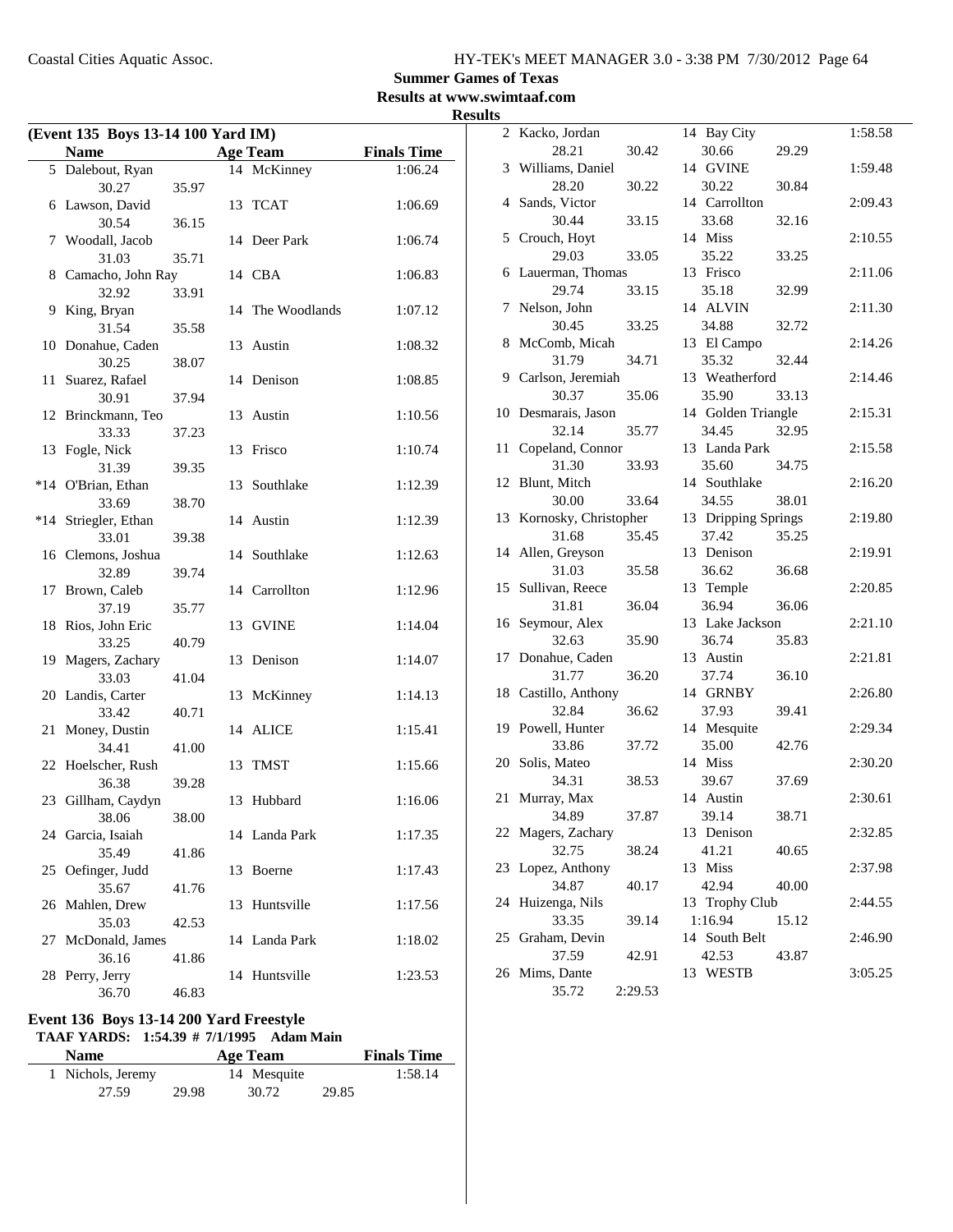**Summer Games of Texas**

### **Results at www.swimtaaf.com**

#### **Results**

| Event 137 Boys 11-12 200 Yard Freestyle Relay<br>TAAF YARDS: 1:54.88 # 7/1/1995<br>Rst A |                            |       |                      |                           |                    |  |
|------------------------------------------------------------------------------------------|----------------------------|-------|----------------------|---------------------------|--------------------|--|
|                                                                                          | <b>Team</b>                |       | <b>Relay</b>         |                           | <b>Finals Time</b> |  |
| 1                                                                                        | Frisco                     |       | A                    |                           | 1:54.63#           |  |
|                                                                                          | 1) Stresow, Vaughn 12      |       | 2) Phillip, Ryan 12  |                           |                    |  |
|                                                                                          | 3) Walsh, Jake 11          |       | 4) Green, Nick 12    |                           |                    |  |
|                                                                                          | 30.21                      | 29.45 | 28.60                | 26.37                     |                    |  |
| 2                                                                                        | Lake Jackson               |       | A                    |                           | 1:57.60            |  |
|                                                                                          | 1) Miller, Dalton 12       |       |                      | 2) Harpham, Nicholas 12   |                    |  |
|                                                                                          | 3) Johnson, Kane 12        |       | 4) Kuettel, Jack 12  |                           |                    |  |
|                                                                                          | 30.24                      | 28.99 | 29.57                | 28.80                     |                    |  |
| 3                                                                                        | R&R                        |       | A                    |                           | 1:57.80            |  |
|                                                                                          | 1) Przybilla, Joey 12      |       | 2) Perez, William 12 |                           |                    |  |
|                                                                                          | 3) Koelzer, William 12     |       |                      | 4) Miller, Brayden 12     |                    |  |
|                                                                                          | 30.35                      | 30.33 | 30.34                | 26.78                     |                    |  |
| 4                                                                                        | <b>Trophy Club</b>         |       | A                    |                           | 2:04.65            |  |
|                                                                                          | 1) Berberich, Chase 12     |       | 2) Jones, Shaw 11    |                           |                    |  |
|                                                                                          | 3) Spinella, Charley 12    |       | 4) Caebert, Ryan 12  |                           |                    |  |
|                                                                                          | 30.07                      | 33.90 | 30.65                | 30.03                     |                    |  |
| 5                                                                                        | Plano                      |       | A                    |                           | 2:04.89            |  |
|                                                                                          | 1) Olsen, Jack 12          |       | 2) Turner, Will 12   |                           |                    |  |
|                                                                                          | 3) Spillman, Alexander 11  |       |                      | 4) Deasy, Michael 12      |                    |  |
|                                                                                          | 30.16                      | 31.80 | 31.41                | 31.52                     |                    |  |
| 6                                                                                        | Golden Triangle            |       | A                    |                           | 2:05.26            |  |
|                                                                                          | 1) Fletcher, Vincent 11    |       |                      | 2) Dunham, Matthew 11     |                    |  |
|                                                                                          |                            |       |                      | 4) Anthony, Nicholas 11   |                    |  |
|                                                                                          | 3) Root, Tyler 12<br>30.58 |       | 33.53                | 31.02                     |                    |  |
| 7                                                                                        | <b>FLMD</b>                | 30.13 | A                    |                           | 2:05.57            |  |
|                                                                                          |                            |       |                      |                           |                    |  |
|                                                                                          | 1) Holly, Cody 12          |       | 2) Gordon, Jonah 12  | 4) Heitschmidt, Jarren 12 |                    |  |
|                                                                                          | 3) Wade, Max 11            |       |                      |                           |                    |  |
|                                                                                          | 31.58                      | 31.04 | 32.38                | 30.57                     |                    |  |
| 8                                                                                        | Carrollton                 |       | A                    |                           | 2:06.64            |  |
|                                                                                          | 1) Rainwater, Grant 12     |       | 2) Britton, Grady 12 |                           |                    |  |
|                                                                                          | 3) Rainwater, Camden 12    |       | 4) Kell, Jake 12     |                           |                    |  |
|                                                                                          | 31.86                      | 36.07 | 30.81                | 27.90                     |                    |  |
|                                                                                          | 9 VIC                      |       | A                    |                           | 2:07.49            |  |
|                                                                                          | 1) Walk, Payton 12         |       | 2) Bludau, Reese 11  |                           |                    |  |
|                                                                                          | 3) Sievers, Dillan 11      |       |                      | 4) Immenhauser, Willie 12 |                    |  |
|                                                                                          | 31.89                      | 33.57 | 31.90                | 30.13                     |                    |  |
|                                                                                          | 10 Wharton                 |       | Α                    |                           | 2:08.11            |  |
|                                                                                          | 1) Alcalar, Fred 11        |       |                      | 2) Harbaugh, Joel 12      |                    |  |
|                                                                                          | 3) Alcalar, Christian 11   |       |                      | 4) Goudeau, Hunter 11     |                    |  |
|                                                                                          | 35.34                      | 32.06 | 32.78                | 27.93                     |                    |  |
| 11                                                                                       | Frisco                     |       | B                    |                           | 2:08.16            |  |
|                                                                                          | 1) Urbine, Austin 11       |       | 2) Ehler, Drew 12    |                           |                    |  |
|                                                                                          | 3) Ubl, Ryan 12            |       | 4) Smith, Jack 11    |                           |                    |  |
|                                                                                          | 30.72                      | 32.06 | 34.63                | 30.75                     |                    |  |
| 12                                                                                       | GRNBY                      |       | A                    |                           | 2:09.63            |  |
|                                                                                          | 1) Berry, Seaton 12        |       |                      | 2) Stufflebean, Aaron 12  |                    |  |
|                                                                                          | 3) Walters, Andrew 11      |       | 4) McCoy, Drake 12   |                           |                    |  |
|                                                                                          | 32.47                      | 14.69 | 51.13                | 31.34                     |                    |  |
| 13                                                                                       | <b>Trophy Club</b>         |       | B                    |                           | 2:12.35            |  |
|                                                                                          | 1) Venator, Blaine 11      |       |                      | 2) Fazakerley, Drew 12    |                    |  |
|                                                                                          | 3) Stotts, Case 11         |       | 4) Miller, Nathan 11 |                           |                    |  |
|                                                                                          | 33.08                      | 32.63 | 33.53                | 33.11                     |                    |  |
|                                                                                          |                            |       |                      |                           |                    |  |

| 14 | Frisco                   |       | $\mathcal{C}$             |                           |                             | 2:14.06 |
|----|--------------------------|-------|---------------------------|---------------------------|-----------------------------|---------|
|    | 1) Phelps, Cooper 11     |       | 2) Haggard, Weston 11     |                           |                             |         |
|    | 3) Fogle, Jack 11        |       | 4) Colley, Christopher 11 |                           |                             |         |
|    | 32.88                    | 34.18 | 25.34                     |                           | 41.66                       |         |
| 15 | <b>ODEM</b>              |       | A                         |                           |                             | 2:17.13 |
|    | 1) Chapa, James 12       |       |                           |                           | 2) Perez, Joshua 12         |         |
|    | 3) Pizana, John 12       |       |                           |                           | 4) Serrano, Armando 12      |         |
|    | 32.58                    | 32.92 | 36.98                     |                           | 34.65                       |         |
|    | 16 WESTB                 |       | A                         |                           |                             | 2:17.64 |
|    | 1) Wen, Gary 11          |       |                           |                           | 2) Molo, Cameron 11         |         |
|    | 3) Ramirez, Joel 11      |       |                           |                           | 4) Peak, Xzavious 11        |         |
|    | 35.73                    | 37.69 | 34.42                     |                           | 29.80                       |         |
| 17 | Keller                   |       | A                         |                           |                             | 2:17.88 |
|    | 1) Uwizeye, Allan 11     |       |                           |                           | 2) Caldwell, Mason 11       |         |
|    | 3) Martin, Michael 12    |       |                           |                           | 4) Miller, Brayden 12       |         |
|    | 35.63                    | 13.48 | 24.10                     |                           | 1:04.67                     |         |
| 18 | <b>ALICE</b>             |       | A                         |                           |                             | 2:19.66 |
|    | 1) Perez, Angel 11       |       |                           |                           | 2) Money, Chance 12         |         |
|    | 3) Rodriguez, Justin 12  |       |                           |                           | 4) White-Farrell, Holden 11 |         |
|    | 37.21                    | 37.01 | 34.38                     |                           | 31.06                       |         |
| 19 | Edinburg                 |       | A                         |                           |                             | 2:22.62 |
|    | 1) Salinas, Benny 11     |       | 2) Olivarez, Carlo 12     |                           |                             |         |
|    | 3) Arteaga, Joseph 11    |       |                           |                           | 4) Rivera, Justice 11       |         |
|    | 38.38                    | 33.63 | 35.59                     |                           | 35.02                       |         |
| 20 | Landa Park               |       | A                         |                           |                             | 2:23.98 |
|    | 1) Netherlain, Bodie 12  |       |                           |                           | 2) Roels, Jackson 12        |         |
|    | 3) Myers, Cory 12        |       | 4) Isley, Taylor 11       |                           |                             |         |
|    | 35.86                    | 37.41 | 36.97                     |                           | 33.74                       |         |
| 21 | Lake Jackson             |       | B                         |                           |                             | 2:24.40 |
|    | 1) McKinney, Reed 12     |       | 2) Yates, Cameron 12      |                           |                             |         |
|    | 3) Brown, Kyle 12        |       |                           | 4) Merritt, Zachary 12    |                             |         |
|    | 35.09                    | 34.03 | 36.81                     |                           | 38.47                       |         |
| 22 | Mesquite                 |       | A                         |                           |                             | 2:25.15 |
|    | 1) Foster, Phillip 11    |       | 2) Mota, Ricardo 11       |                           |                             |         |
|    | 3) Nichols, Daniel 11    |       | 4) Brown, Trey 12         |                           |                             |         |
|    | 44.33                    | 34.73 | 34.31                     |                           | 31.78                       |         |
| 23 | <b>Miss</b>              |       | A                         |                           |                             | 2:30.77 |
|    | 1) Flores, Eric 12       |       | 2) Pena, Ivan 12          |                           |                             |         |
|    | 3) McCormick, Brandon 12 |       |                           |                           | 4) Pena, Gabriel 12         |         |
|    | 39.36                    | 41.51 | 35.76                     |                           | 34.14                       |         |
| 24 | Landa Park               |       | B                         |                           |                             | 2:31.92 |
|    | 1) Butrym, Tommy 11      |       |                           | 2) Schlageter, Jameson 11 |                             |         |
|    | 3) Turner, Vaughn 11     |       |                           |                           | 4) Hargrove, Sabastian 11   |         |
|    | 36.98                    | 40.81 | 37.58                     |                           | 36.55                       |         |
| 25 | Dripping Springs         |       | A                         |                           |                             | 2:40.52 |
|    | 1) Laflamme, Steven 11   |       | 2) Lennon, Jack 11        |                           |                             |         |
|    | 3) Reynolds, Tyler 12    |       |                           |                           | 4) Bailey, Connor 12        |         |
|    | 36.51                    | 44.09 | 1:19.92                   |                           |                             |         |

#### **Event 138 Boys 13-14 200 Yard Freestyle Relay TAAF YARDS: 1:39.21 # 7/24/2005 McKinney Sea Lions S Andrews, J Pajela, N Mucci, M Clark**

| Team          |                        | <b>Relay</b> | <b>Finals Time</b>       |
|---------------|------------------------|--------------|--------------------------|
| 1 Trophy Club |                        |              | 1:42.46                  |
|               | 1) Koster, Adam 14     |              | 2) Eichenseer, Hayden 13 |
|               | 3) Venator, Brendan 13 |              | 4) Lenkiewicz, Nathan 14 |
| 23.70         | 27.91                  | 26.28        | 24.57                    |